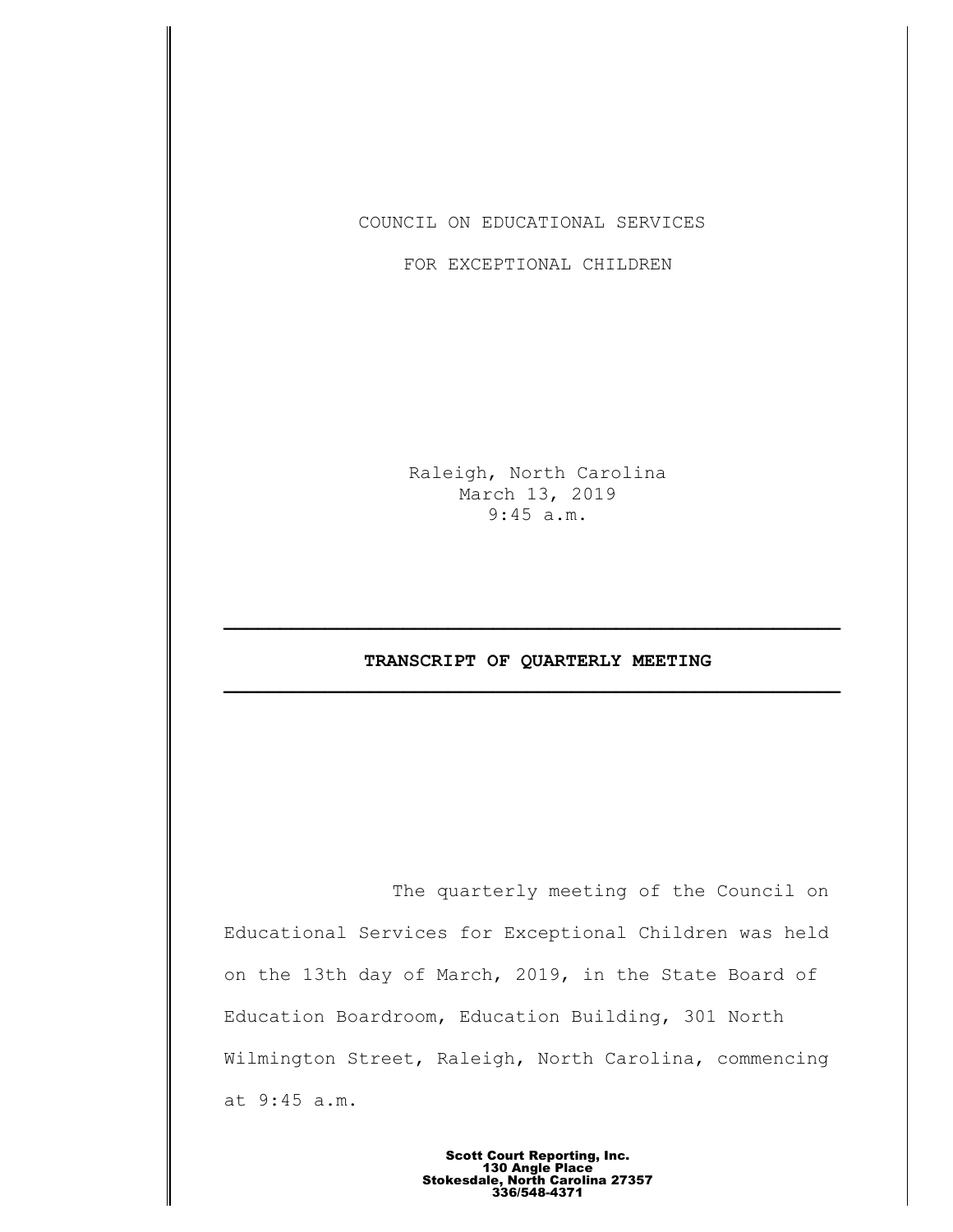### Quarterly Meeting 3/13/19 Page 2

### APPEARANCES

COUNCIL ON EDUCATIONAL SERVICES FOR EXCEPTIONAL CHILDREN BOARD MEMBERS PRESENT:

Leanna George, Chairperson

Anthony Baker Kathryn Barnes Anna Carter Abby Childers Diane Coffey Cynthia Daniels-Hall Jennifer Frey Christy Grant Kristen Hodges Katie Holler (via Webinar) Christy Hutchinson Adam Johnson Selene Johnson Teresa Mebane Virginia Moorefield Jennifer Mullis (via Webinar) Cache Owens Lisa Phillips (via Webinar) Kelli Terrell

## STAFF:

Tish Bynum Amanda Byrd Carol Ann Hudgens Matthew Martinez Sherry Thomas

VISITORS:

Whitney Barnes Erin Conner (via Webinar) Carolina Farmer Virginia Fogg Eric Hall Rebekah Richmond (via Webinar) Geri Smith

COURT REPORTER:

Rebecca P. Scott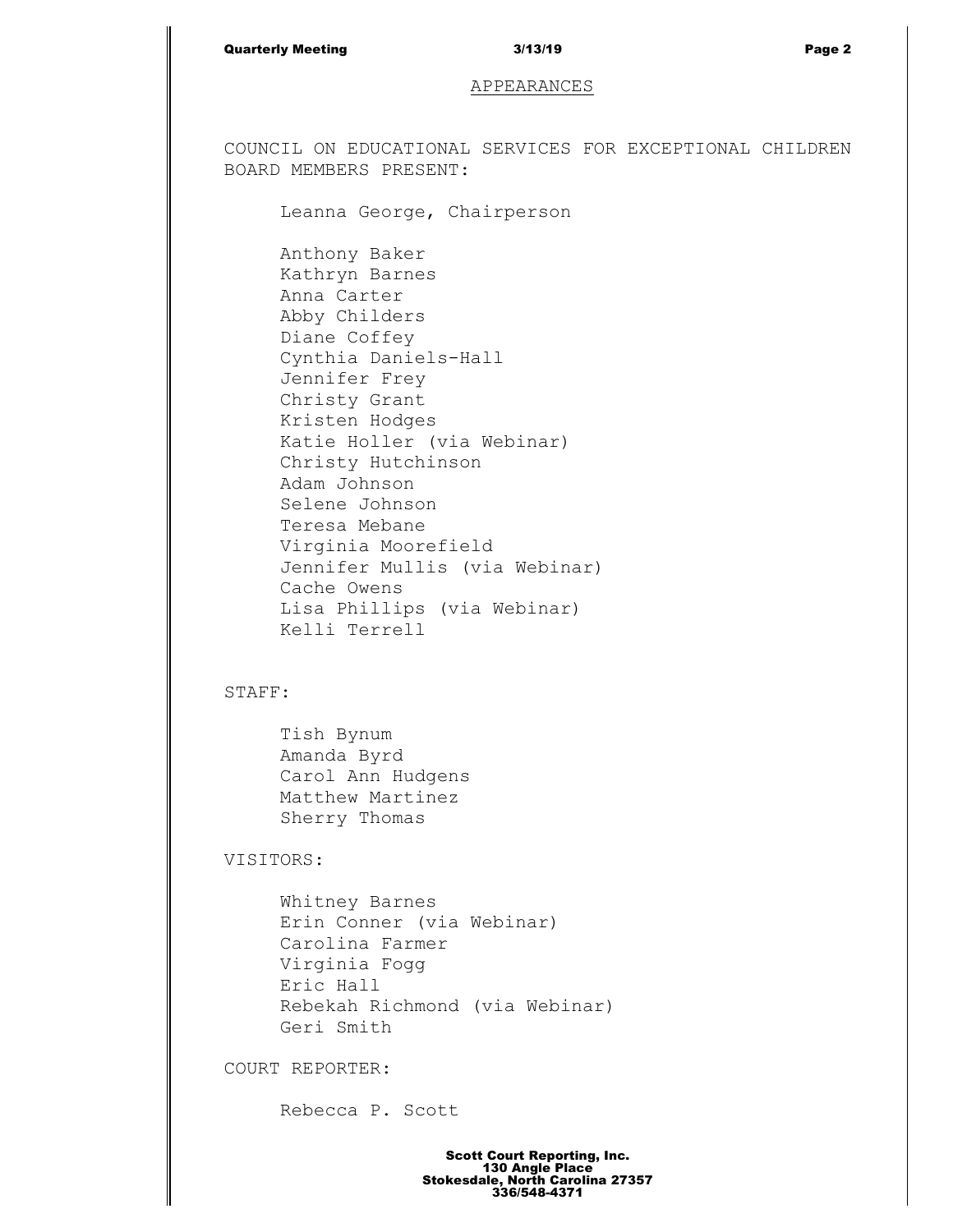|                | <b>Quarterly Meeting</b><br>3/13/19                                                                       | Page 3   |
|----------------|-----------------------------------------------------------------------------------------------------------|----------|
| 1              | TABLE OF CONTENTS                                                                                         |          |
| $\mathbf{2}$   |                                                                                                           | PAGE NO. |
| 3              | Call to Order and Introductions                                                                           | 4        |
| 4              | Review of December Meeting Minutes                                                                        | 8        |
| 5              | Followup - Council Statement to Governor's                                                                |          |
| 6              | Crime Commission by Leanna George                                                                         | 9        |
| $\overline{7}$ | Disability Rights - Year in Review presentation                                                           |          |
| 8              | by Virginia Fogg                                                                                          | 14       |
| 9              | Progress Monitoring, Significant Cognitive                                                                |          |
| 10             | Disabilities presentation by Matthew                                                                      |          |
| 11             |                                                                                                           | 76       |
| 12             |                                                                                                           | 107      |
| 13             | Public Comment summary by Chairperson                                                                     | 108      |
| 14             | Surrogate Parents presentation by Carol Ann                                                               |          |
| 15             |                                                                                                           | 124      |
| 16             | Agency Updates by Sherry Thomas                                                                           | 156      |
| 17             | Announcements                                                                                             | 191      |
| 18             | Meeting Adjournment                                                                                       | 196      |
| 19             | Certificate of Reporter                                                                                   | 197      |
| 20             |                                                                                                           |          |
| 21             |                                                                                                           |          |
| 22             |                                                                                                           |          |
| 23             |                                                                                                           |          |
| 24             |                                                                                                           |          |
| 25             |                                                                                                           |          |
|                | <b>Scott Court Reporting, Inc.</b><br>130 Angle Place<br>Stokesdale, North Carolina 27357<br>336/548-4371 |          |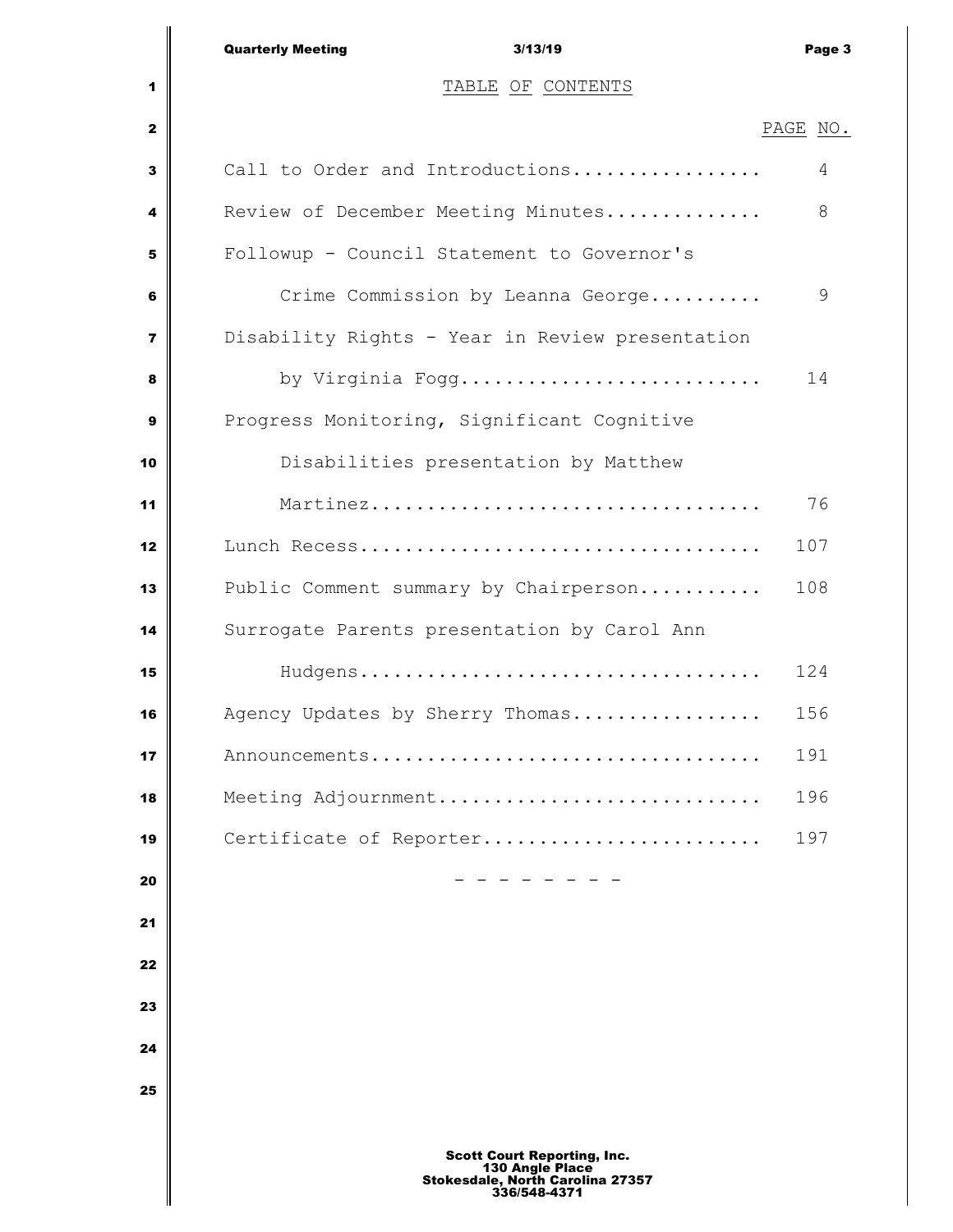|                         | <b>Quarterly Meeting</b><br>3/13/19<br>Page 4      |
|-------------------------|----------------------------------------------------|
| 1                       | Thereupon, the following proceeding was held:      |
| $\mathbf{2}$            | THE CHAIRPERSON: Good morning,                     |
| 3                       | everyone. Welcome to this meeting of the Council   |
| 4                       | on Educational Services for Exceptional Children.  |
| 5                       | I always get tongue twisted when I'm saying that.  |
| 6                       | We've had a very busy year, haven't we?            |
| $\overline{\mathbf{z}}$ | I know we have a few new members with              |
| 8                       | us today. I'm going to go ahead and introduce      |
| 9                       | myself and then maybe if we can go around. So my   |
| 10                      | name is Leanna George. I'm the Chair of this       |
| 11                      | Council. I have two children with                  |
| 12                      | exceptionalities. My daughter is in a group home   |
| 13                      | in Marion, North Carolina. She has severe          |
| 14                      | intellectual disabilities, autism. She's a         |
| 15                      | teenager. Fun. And my son, who is right here,      |
| 16                      | who is actually homeschooled, and he's supposed to |
| 17                      | be doing his schoolwork. He's probably not.        |
| 18                      | But it's a pleasure -- it's been a                 |
| 19                      | pleasure working with you the last several years,  |
| 20                      | and I look forward to continue working on this     |
| 21                      | Council with you. Thank you very much for the      |
| 22                      | opportunity.                                       |
| 23                      | MS. BARNES: What do I need to say?                 |
| 24                      | THE CHAIRPERSON: Just say who you                  |
| 25                      | are, maybe where you're from, what is your         |
|                         | <b>Scott Court Reporting, Inc.</b>                 |

Ш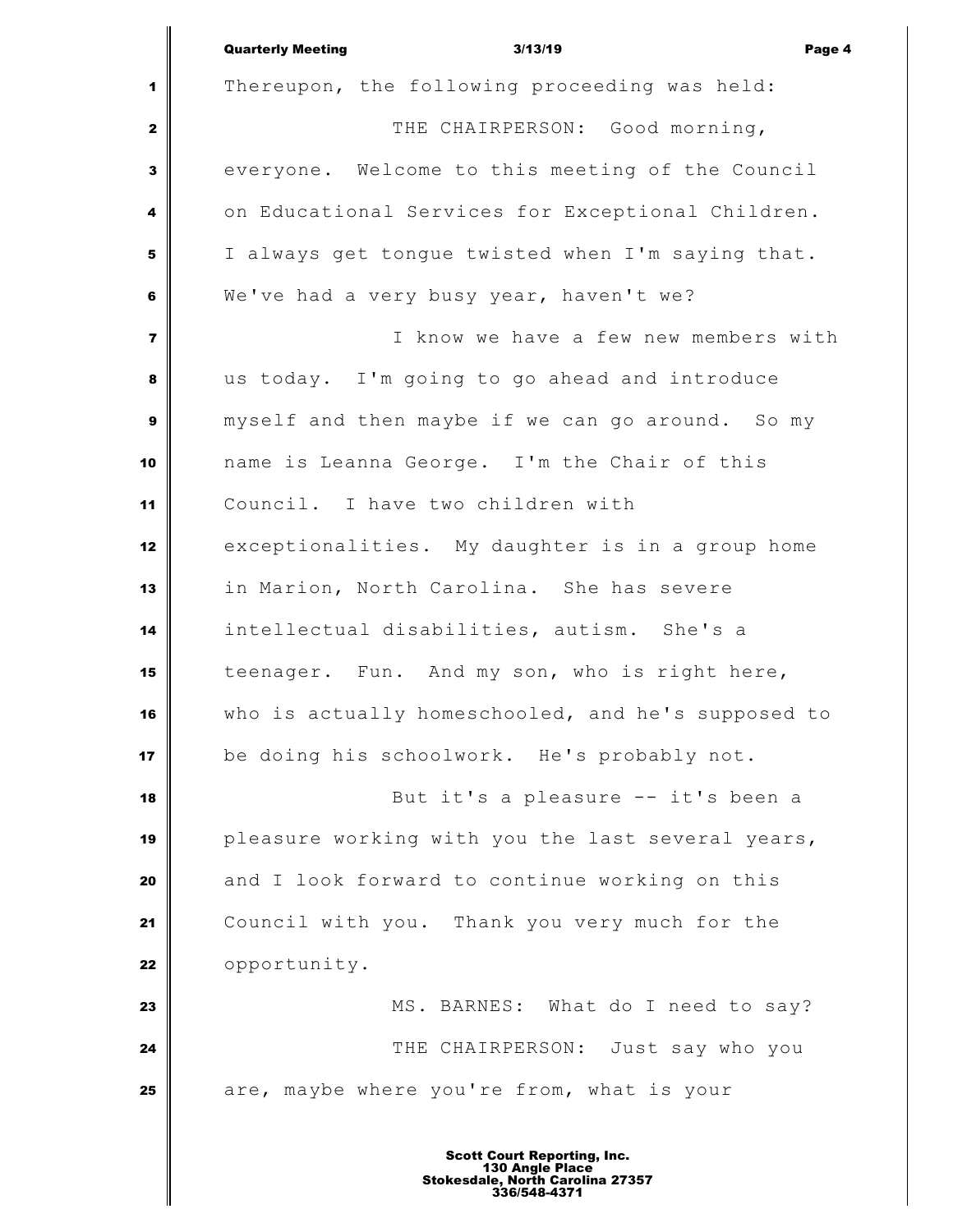Quarterly Meeting 3/13/19 Page 5 experience with disability, things like that. Does that sound good? MS. BARNES: Yeah. I'm Kathryn Barnes. I am functioning autistic. THE CHAIRPERSON: Awesome. Thank you for coming. MS. DANIELS-HALL: I'm Cynthia Daniels-Hall. I'm a parent and an education advocate. I have six children, three of them are on the autism spectrum of disorders, and I'm from Wake County. MS. COFFEY: I'm Diane Coffey. I'm a parent of two children with special needs, and I'm from Watauga County. MS. MEBANE: I'm Teresa Mebane. I'm from the Wilmington area, New Hanover County. I have three boys with autism. I work for the Autism Society of North Carolina and Family 19 Support Network. MR. BAKER: My name is Anthony Baker. I'm an assistant principal in Elon, North Carolina, at Western Alamance Middle School. I've been an assistant principal now going on seven years. I'm a former EC teacher, EC chair. I worked in that capacity for ten years.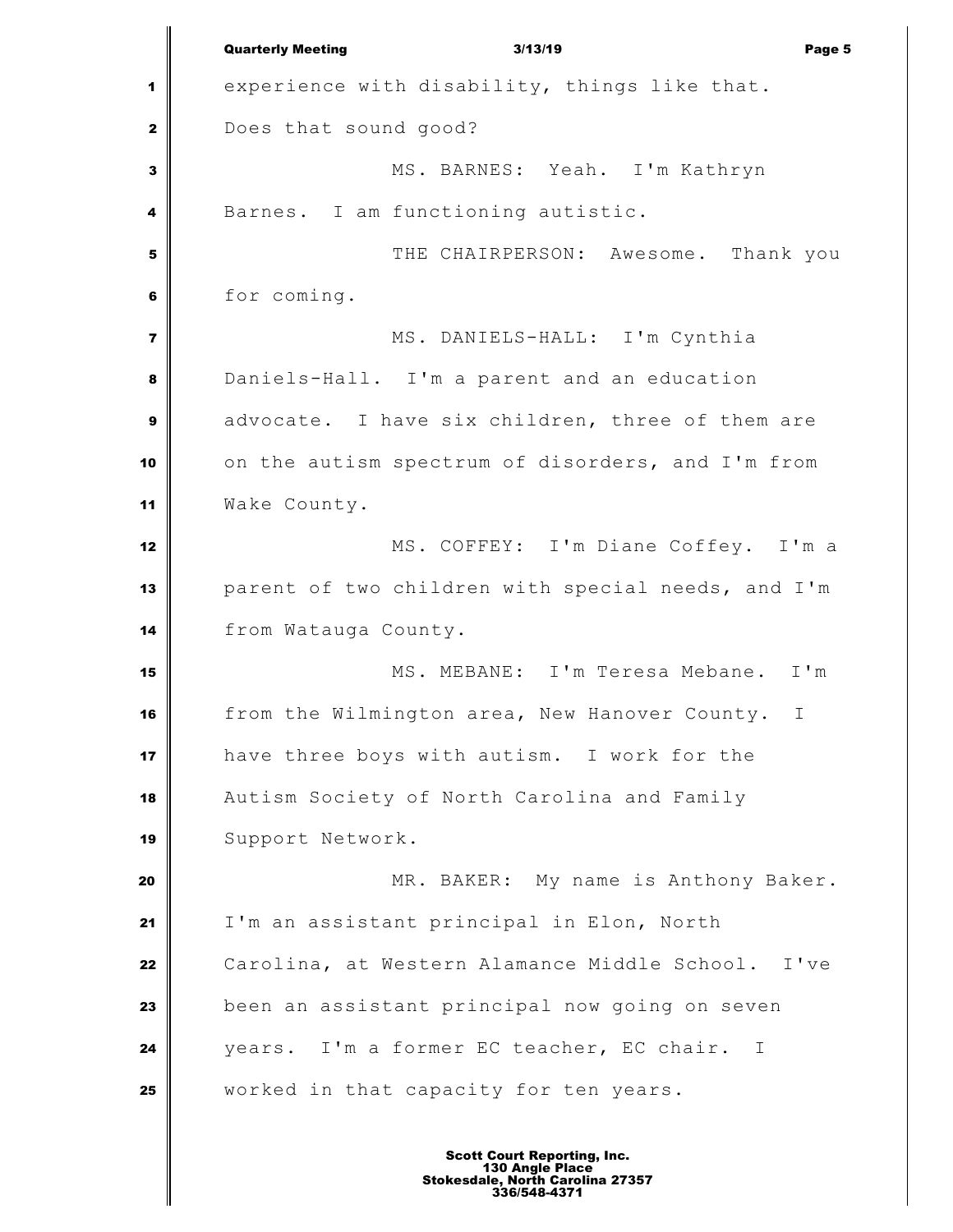Quarterly Meeting 3/13/19 Page 6 MS. MOOREFIELD: I'm Virginia Moorefield. I'm a parent of a child with severe traumatic brain injury. I'm also an interpreter for the deaf, a regular Ed teacher, that mom kind of across the board, from the Raleigh area. MS. FREY: Jennifer Frey. I'm a parent of a son with autism, and I'm from the Mecklenburg County area. MR. JOHNSON: My name is Adam Johnson. I'm the Director of Education Services for Juvenile Justice. MS. TERRELL: Kelli Terrell. I'm the Exceptional Students Director with the Department 14 | of Public Safety, Adult Prisons. MS. THOMAS: Good morning. I'm Sherry Thomas, and I'm the Director of the Exceptional Children Division, and I'm delighted to be with you today. 19 || MS. HUDGENS: All right. I'm going to nod to our virtual attendees. Jennifer DeGen is going to be typing in her responses. Her audio is a challenge. So, Katie, I'm going to unmute your line, and if you will introduce yourself. MS. HOLLER: My name is Katie Holler. I'm the parent of five daughters, four of which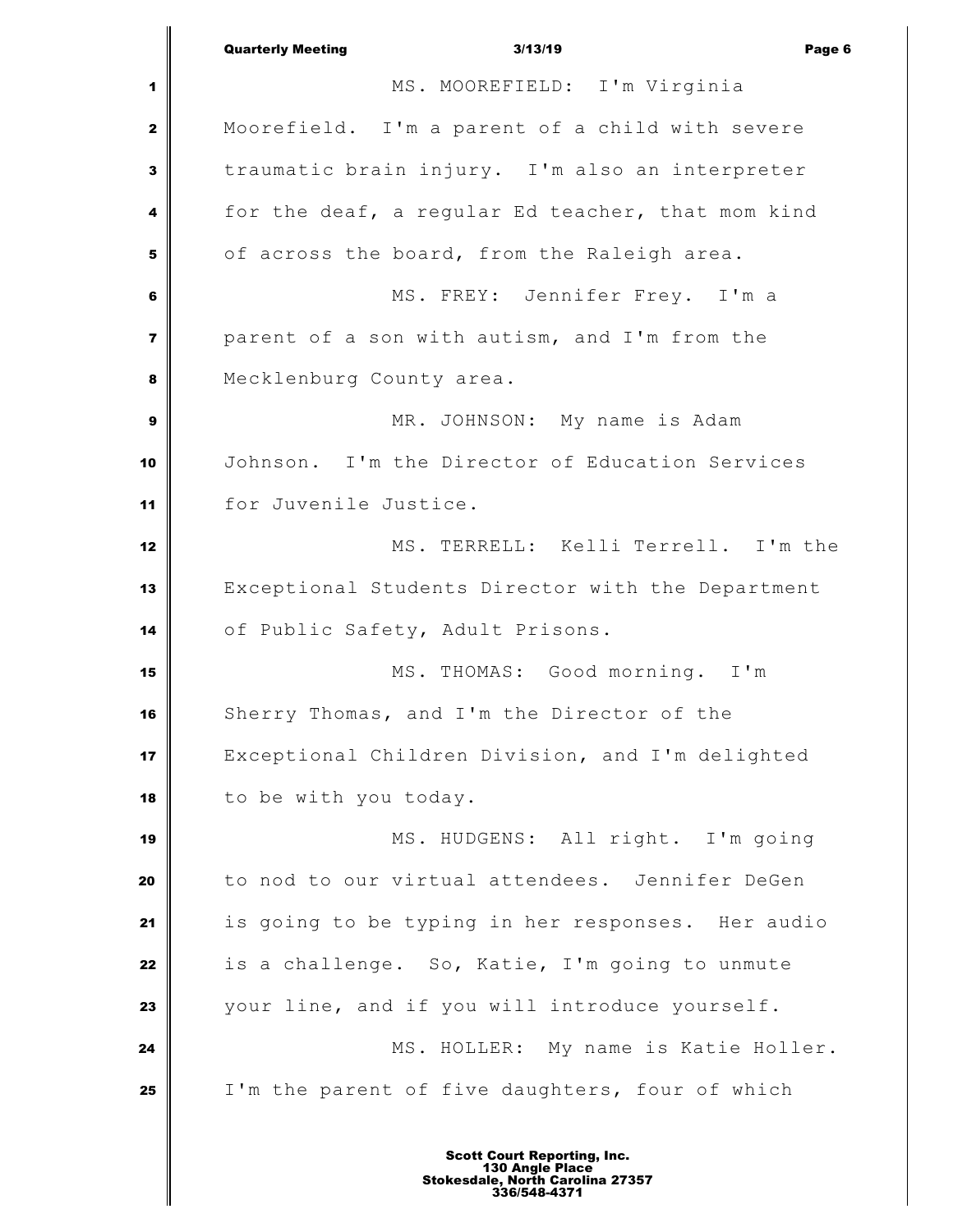Quarterly Meeting 3/13/19 Page 7 have autism. I just started as a Research or a Resource and Referral Specialist for the Greenville TEACCH Center. Thank you. MS. HUDGENS: Thank you, Katie. All right, Lisa. MS. PHILLIPS: Good morning. My name is Lisa Phillips. I'm the State Coordinator for the North Carolina Homeless Education Program, and that's through the Department Public Instruction under Federal Program Monitoring and Support, and I'm just thrilled that I could call in today because I'm heading out of state for business. So thank you for setting this up--- MS. HUDGENS: Thank you, Lisa. 15 || MS. PHILLIPS: ---and for everyone's support. Thank you. COURT REPORTER: Good morning, everybody. I'm Becky Scott. I'm the court reporter. I'm going to make a record of everything that everybody says today. MS. BYNUM: I'm Tish Bynum. I'm a Special Assistant for the North Carolina Governor's School as well as Administrative 24 | Assistant to this Council. MS. CARTER: Good morning. My name Scott Court Reporting, Inc. 130 Angle Place Stokesdale, North Carolina 27357 336/548-4371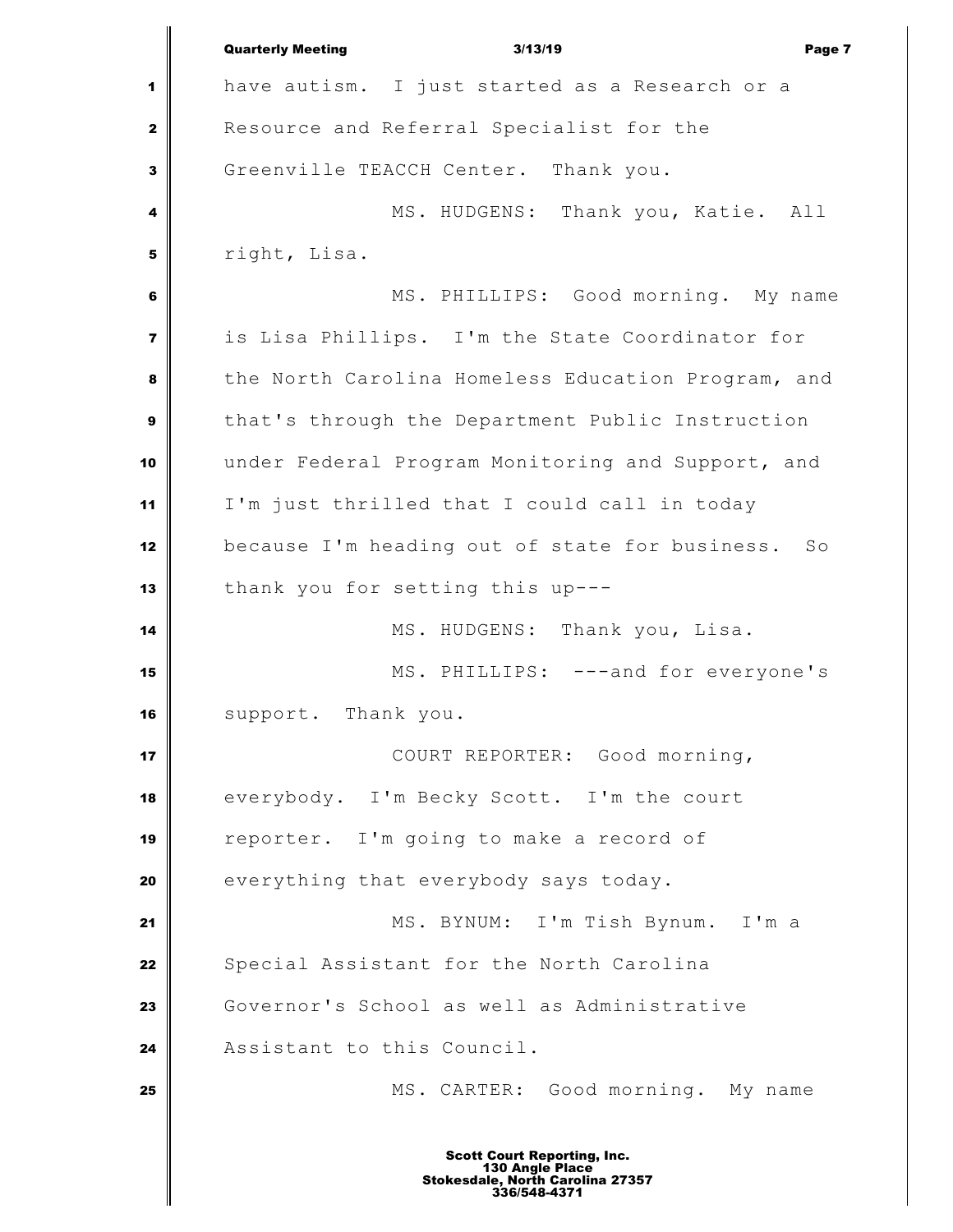|                         | <b>Quarterly Meeting</b><br>3/13/19<br>Page 8                                                             |
|-------------------------|-----------------------------------------------------------------------------------------------------------|
| 1                       | is Anna Carter. I'm the Director of the Division                                                          |
| $\mathbf{2}$            | of Child Development and Early Education, part of                                                         |
| $\mathbf{3}$            | DHHS. We have oversight for child care programs,                                                          |
| 4                       | for child care subsidy, and for the state pre-k                                                           |
| 5                       | program.                                                                                                  |
| 6                       | MS. HUTCHINSON: Christy Hutchinson,                                                                       |
| $\overline{\mathbf{z}}$ | EC Director at Lincoln Charter School, and for                                                            |
| 8                       | this Council, I'm the charter school                                                                      |
| $\boldsymbol{9}$        | representative.                                                                                           |
| 10                      | MS. JOHNSON: I am Selene Johnson.<br>$\mathbf I$                                                          |
| 11                      | represent private schools. I'm in Winston-Salem,                                                          |
| 12                      | North Carolina. I work with ABC of North                                                                  |
| 13                      | Carolina. We are a comprehensive campus providing                                                         |
| 14                      | diagnostic, therapeutic, and education services                                                           |
| 15                      | for children preschool through high school.                                                               |
| 16                      | MS. GRANT: Good morning. I'm                                                                              |
| 17                      | Christy Grant, the Exceptional Children's Director                                                        |
| 18                      | with Nash-Rocky Mount Schools, and I represent                                                            |
| 19                      | traditional LEAs.                                                                                         |
| 20                      | MS. HUDGENS: And I'd like to                                                                              |
| 21                      | introduce Jennifer online. She is a facilitator                                                           |
| 22                      | of Exceptional Children in Charlotte-Mecklenburg                                                          |
| 23                      | Schools. So thank you, Jennifer, for                                                                      |
| 24                      | participating.                                                                                            |
| 25                      | THE CHAIRPERSON: All right.<br>Has                                                                        |
|                         |                                                                                                           |
|                         | <b>Scott Court Reporting, Inc.</b><br>130 Angle Place<br>Stokesdale, North Carolina 27357<br>336/548-4371 |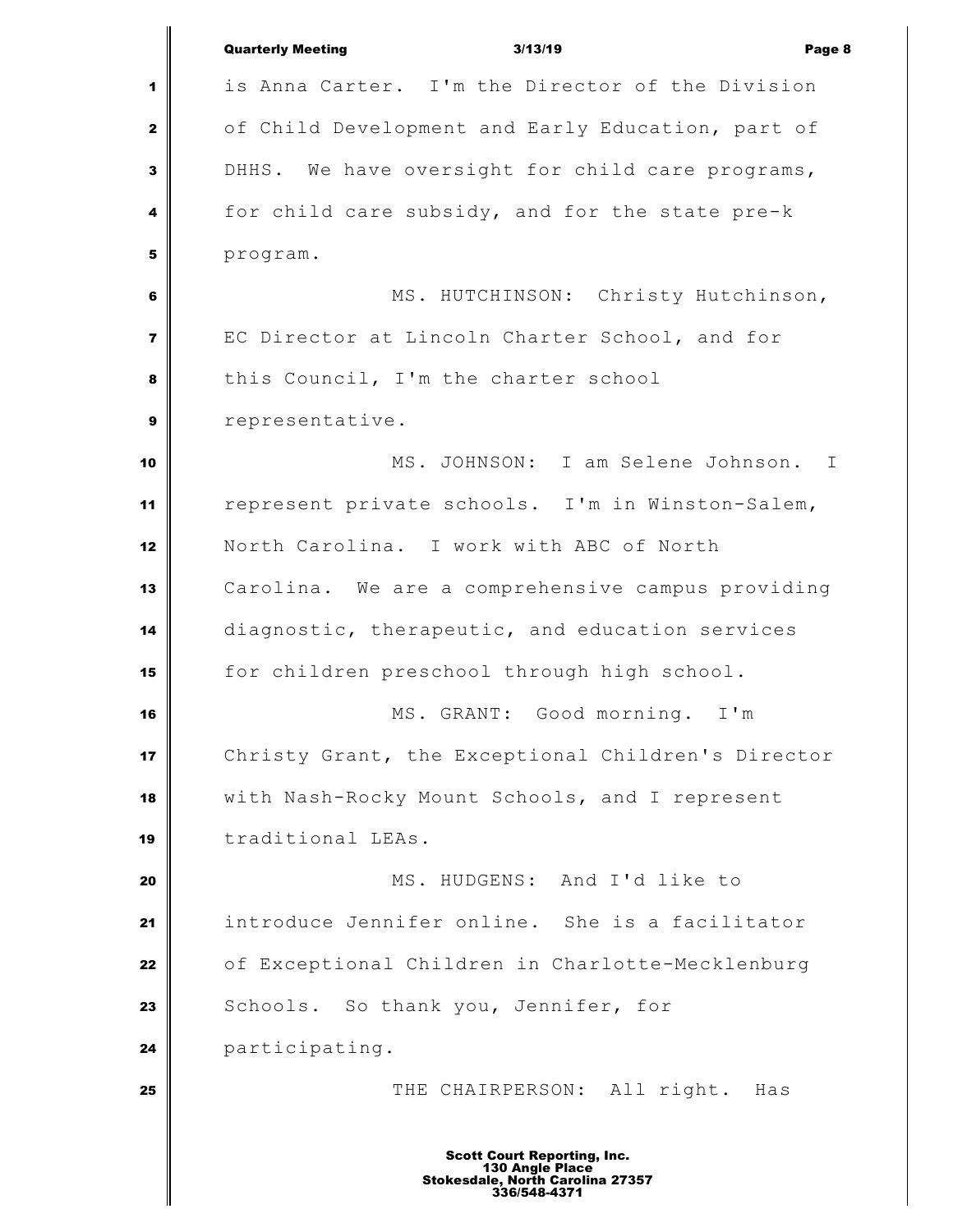Quarterly Meeting 3/13/19 Page 9 everyone had a chance to review the minutes from the last meeting? If everyone is -- unless there's any issues with them, ready to make a motion. MS. HUTCHINSON: I'll make a motion to accept the minutes as they're written. THE CHAIRPERSON: Okay. Do I hear a second? MR. BAKER: Second. THE CHAIRPERSON: All right. All in favor? **(All Council Members responded aye.)** THE CHAIRPERSON: Okay. Moving on down, I had written up the letter for the Council's statement to the Governor's Crime Commission. I got distracted and did not get it actually mailed, but I got it written. However, I was going to email it this morning from here because it was on my mind, and I cannot connect to the Wi-Fi right now. So as soon as I can connect 21 to the Wi-Fi, I will have it in their inbox. So would anyone like to hear what was **the final letter to them? (Multiple Council Members responded affirmatively.)** Scott Court Reporting, Inc. 130 Angle Place Stokesdale, North Carolina 27357 336/548-4371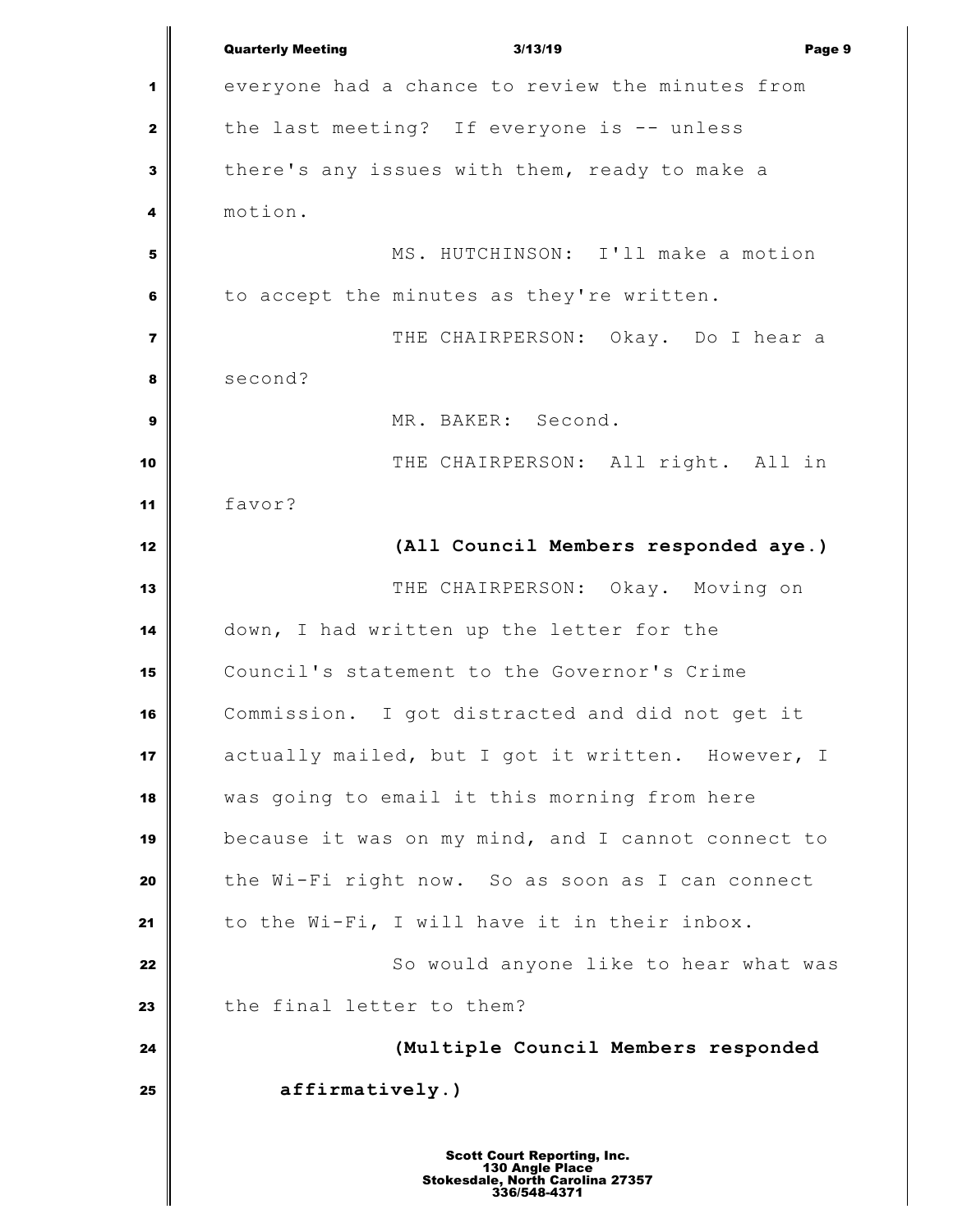|                         | <b>Quarterly Meeting</b><br>3/13/19<br>Page 10    |
|-------------------------|---------------------------------------------------|
| 1                       | THE CHAIRPERSON: You would. Okay.                 |
| $\mathbf{2}$            | All right. I started off, "My apologies for not   |
| 3                       | submitting this letter sooner. The Council on     |
| 4                       | Educational Services for Exceptional Children     |
| 5                       | worked on this back in December, and I had it     |
| 6                       | ready to send but realized that I forgot a        |
| $\overline{\mathbf{z}}$ | component, and then I forgot to submit it.        |
| 8                       | "Please take into consideration these             |
| 9                       | concerns and suggestions as the Commission        |
| 10                      | continues to address concerns involving schools   |
| 11                      | and students. On December 12th, 2018, the Council |
| 12                      | on Educational Services for Exceptional Children  |
| 13                      | discussed the request for comments made by the    |
| 14                      | Governor's Crime Commission regarding school      |
| 15                      | shootings.                                        |
| 16                      | "As a group made up of parents,                   |
| 17                      | teachers, and school administrators that focuses  |
| 18                      | on students with disabilities, we acknowledge the |
| 19                      | challenge that some of our students present in a  |
| 20                      | schoolwide crisis. We feel these students can be  |
| 21                      | successful during these stressful times with      |
| 22                      | appropriate planning on the local district,       |
| 23                      | school, and classroom levels.                     |
| 24                      | "Together we compiled the following               |
| 25                      | list of thoughts, comments, and recommendations.  |
|                         |                                                   |

Ш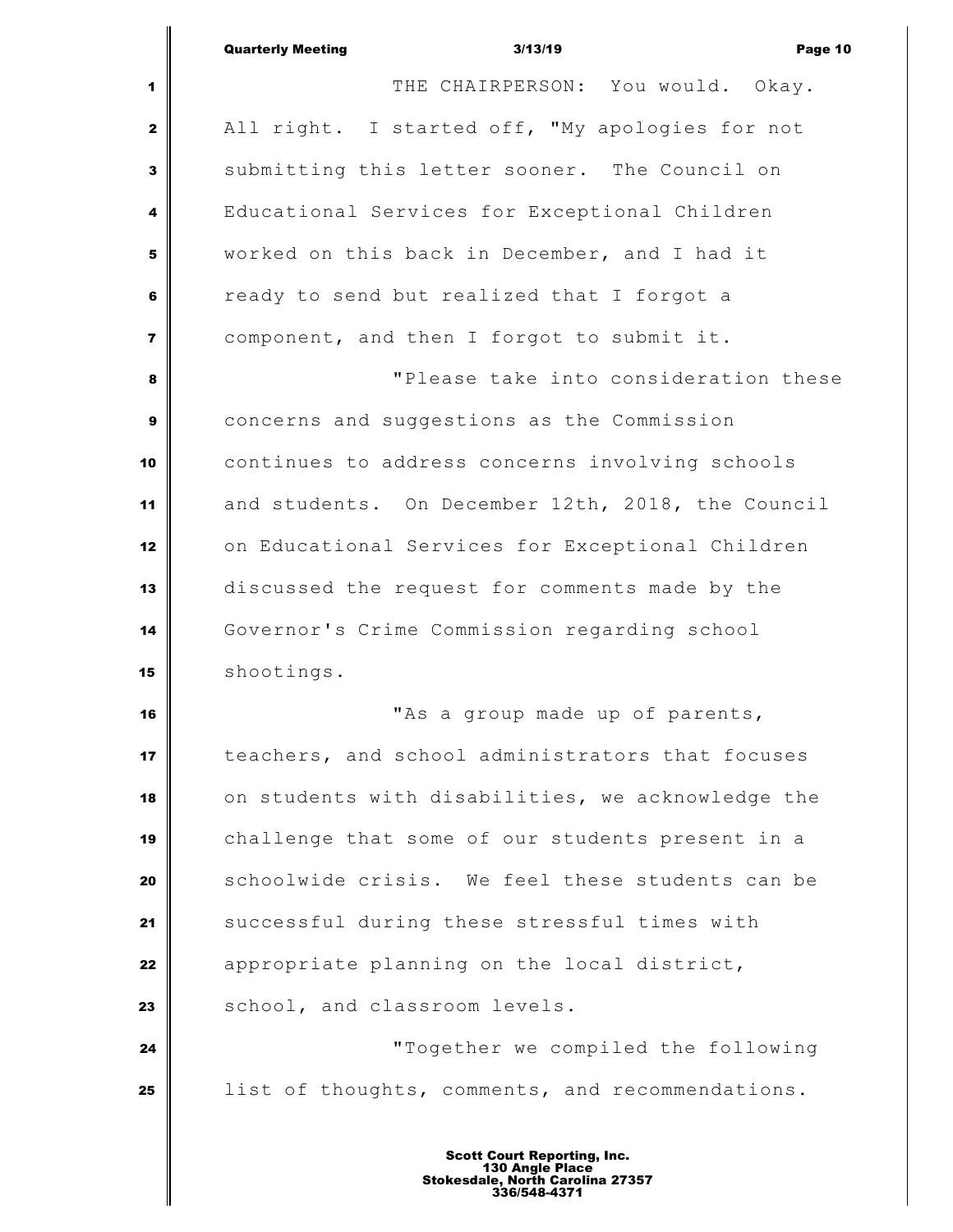|                         | <b>Quarterly Meeting</b><br>3/13/19<br>Page 11     |
|-------------------------|----------------------------------------------------|
| 1                       | This list is not exclusive to school shooting      |
| $\mathbf{2}$            | emergencies, but encompass recommendations for     |
| 3                       | other emergency situations as well.                |
| 4                       | "(1) The Special Committee on School               |
| 5                       | Shootings include parents or special education     |
| 6                       | teachers. We recommend that the committee on       |
| $\overline{\mathbf{z}}$ | school safety include at least two special         |
| 8                       | education teachers, one with an adapted curriculum |
| 9                       | licensure and one with a general curriculum        |
| 10                      | license. These teachers with experience will be a  |
| 11                      | vital asset to the committee as they consider how  |
| 12                      | recommendations made impact these students and how |
| 13                      | to improve implementation recommendations.         |
| 14                      | "(2) We recommend that local district              |
| 15                      | and school level crisis planning teams include at  |
| 16                      | least two special education teachers, one with an  |
| 17                      | adapted curriculum licensure and one with a        |
| 18                      | general curriculum license. Utilizing teachers     |
| 19                      | with both licenses will mean a broad range of      |
| 20                      | concerns and challenges that students may present  |
| 21                      | can be discussed as a crisis plan is made.         |
| 22                      | "We recommend that a list of students              |
| 23                      | with high support needs who require additional     |
| 24                      | planning and consideration during a crisis be      |
| 25                      | included in the school crisis plan and that the    |
|                         |                                                    |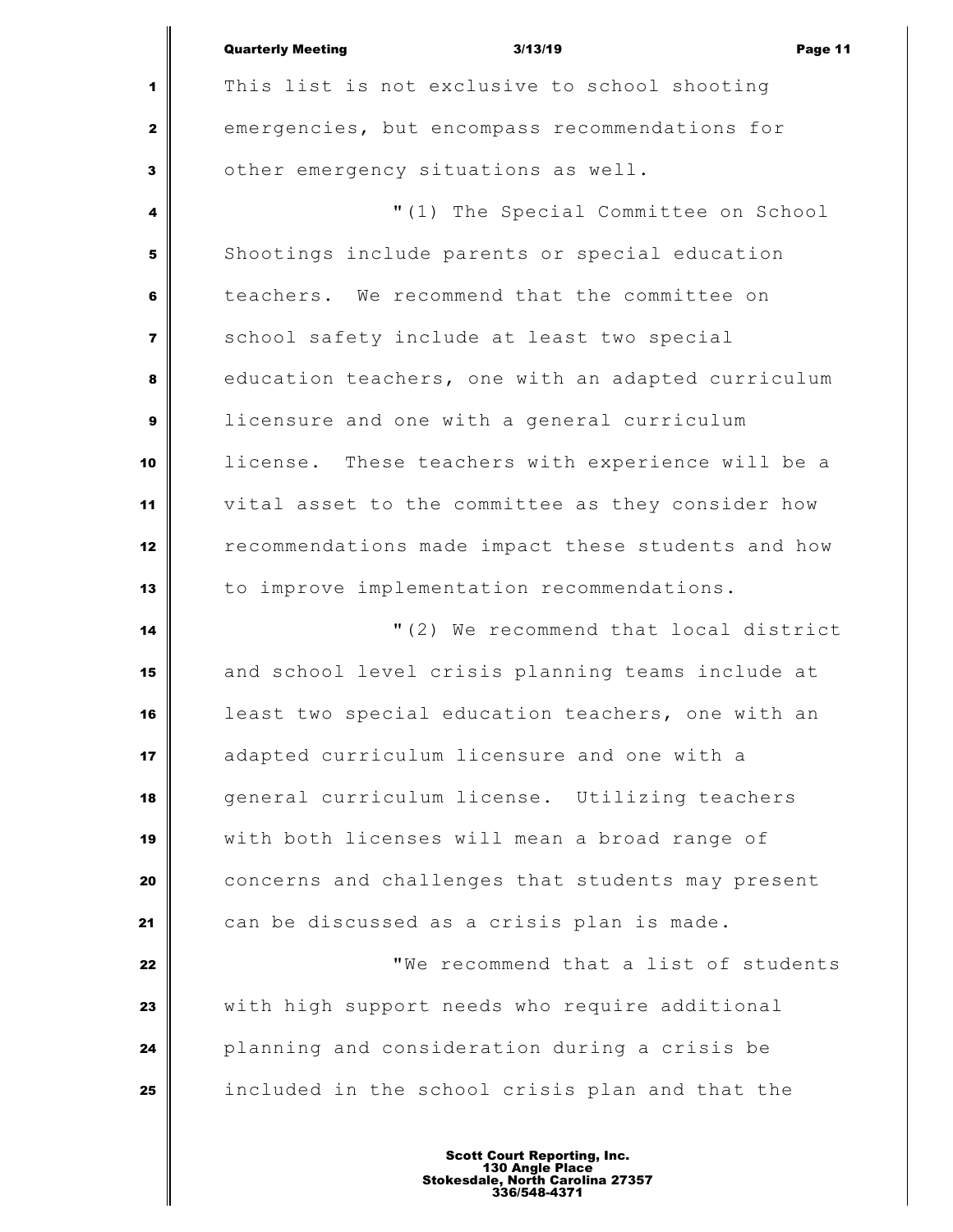## Quarterly Meeting and the Suite of the Suite 3/13/19 and the Suite of the Page 12

 $\overline{\mathbb{I}}$ 

| $\mathbf{1}$            | teachers, parents, and others familiar with the    |
|-------------------------|----------------------------------------------------|
| $\mathbf{z}$            | students engage in individualized planning of how  |
| 3                       | to implement the schoolwide plan with the student. |
| $\overline{\mathbf{4}}$ | Examples could include functional goals on the IEP |
| 5                       | to promote cooperation during traumatic events,    |
| 6                       | planning for staff coverage to ensure proper       |
| $\overline{7}$          | supervision for students who are prone to elope or |
| 8                       | need assistance to egress the building, and the    |
| $\boldsymbol{9}$        | creation of emergency bags that contain items that |
| 10                      | students with sensory needs may require to         |
| 11                      | self-regulate in a stressful environment.          |
| 12                      | "We recommend open communication                   |
| 13                      | between school district and state level            |
| 14                      | professionals in crisis and emergency management   |
| 15                      | to share experiences and results with the aim of   |
| 16                      | improving plans. We recommend training for         |
| 17                      | emergency responders, teachers, and students to    |
| 18                      | better understand the needs of individuals with    |
| 19                      | disabilities during a crisis and to prepare        |
| 20                      | students for emergency situations.                 |
| 21                      | "Finally, we recommend that students               |
| 22                      | consistently practice their crisis plans -- that   |
| 23                      | schools consistently practice their crisis plans.  |
| 24                      | We recognize that fire drills happen on a regular  |
| 25                      | basis, but other drills are much less common.      |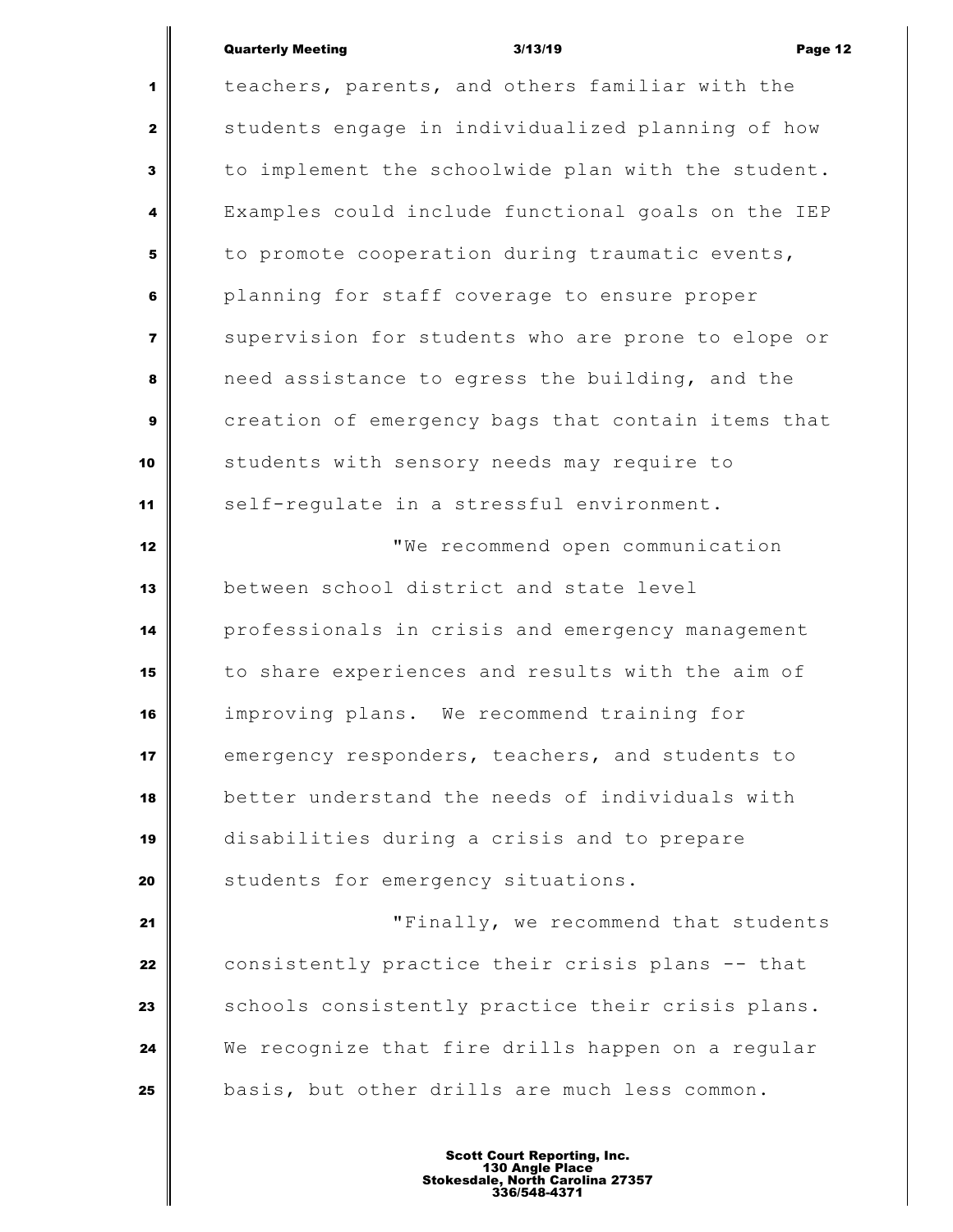|                | <b>Quarterly Meeting</b><br>3/13/19<br>Page 13                                                            |
|----------------|-----------------------------------------------------------------------------------------------------------|
| 1              | Drills help students know what to do during a                                                             |
| $\mathbf{2}$   | crisis and help the school identify potential                                                             |
| $\mathbf{3}$   | challenges they may face. We believe all students                                                         |
| 4              | benefit from practice and confidence that is                                                              |
| 5              | gained during drills by knowing their part of the                                                         |
| 6              | school's crisis plan.                                                                                     |
| $\overline{7}$ | "I'm also attaching a report from the                                                                     |
| 8              | Council for Exceptional Children, a national                                                              |
| $\mathbf{9}$   | professional organization for educators of                                                                |
| 10             | students with exceptionalities, regarding this                                                            |
| 11             | issue as well.                                                                                            |
| 12             | "Thank you for considering our                                                                            |
| 13             | recommendations and for your service to our                                                               |
| 14             | communities and schools.                                                                                  |
| 15             | "Sincerely, Leanna George."                                                                               |
| 16             | Okay. And, as I said, as soon as I                                                                        |
| 17             | get Wi-Fi, I'll be sending it.                                                                            |
| 18             | MS. MOOREFIELD: And, Leanna, I have                                                                       |
| 19             | a hot spot, if you want that.                                                                             |
| 20             | THE CHAIRPERSON:<br>Okay.                                                                                 |
| 21             | MS. MOOREFIELD: And, also, the IEP                                                                        |
| 22             | that I did the advocacy for, we did add that into                                                         |
| 23             | her IEP.                                                                                                  |
| 24             | THE CHAIRPERSON: Awesome.                                                                                 |
| 25             | MS. MOOREFIELD: She is -- she's not                                                                       |
|                | <b>Scott Court Reporting, Inc.</b><br>130 Angle Place<br>Stokesdale, North Carolina 27357<br>336/548-4371 |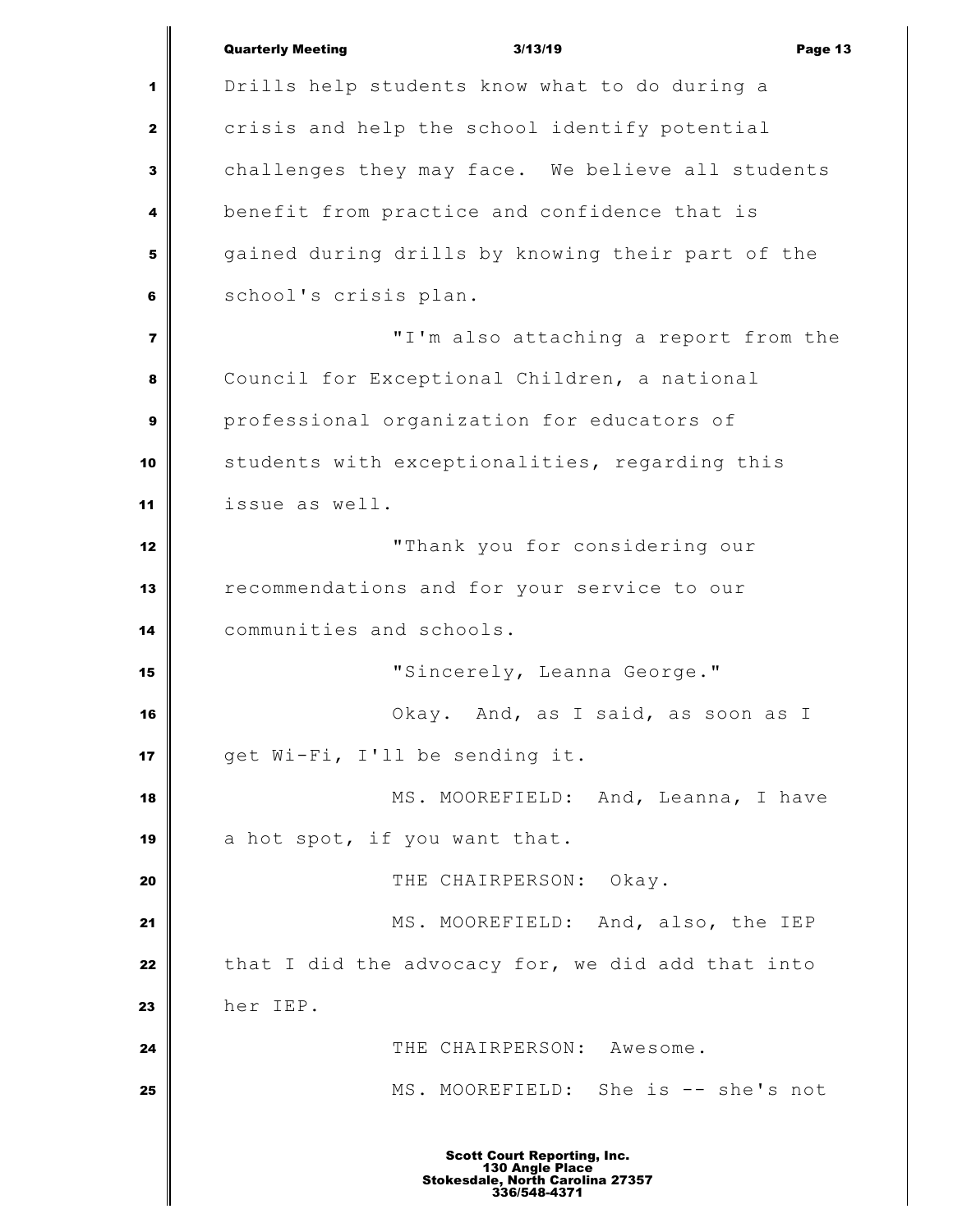Quarterly Meeting 3/13/19 Page 14 diagnosed on the autism spectrum, but she has autistic tendencies, and unexpected alarms is a big time trigger. THE CHAIRPERSON: Yeah. MS. MOOREFIELD: So we did write that into her IEP. I think we had to put it in the other category, but we were able to set up that each therapist that she goes to, each special classroom that she goes to, and her regular ed classroom have her necessary equipment in their go bag, their red bag. So I'm excited about this. THE CHAIRPERSON: Good. || MS. MOOREFIELD: And I'll turn it on for you. THE CHAIRPERSON: At lunch. We'll do that at lunch. That sounds good. Any other comments on this? **(No audible response.)** THE CHAIRPERSON: All right. Thank you very much. So we're ready to move on Disability Rights, a year in review. Miss Ginny? MS. FOGG: Good morning. I am Virginia Fogg. I go by Ginny. And I'm an attorney at Disability Rights North Carolina. I am the supervising attorney on the special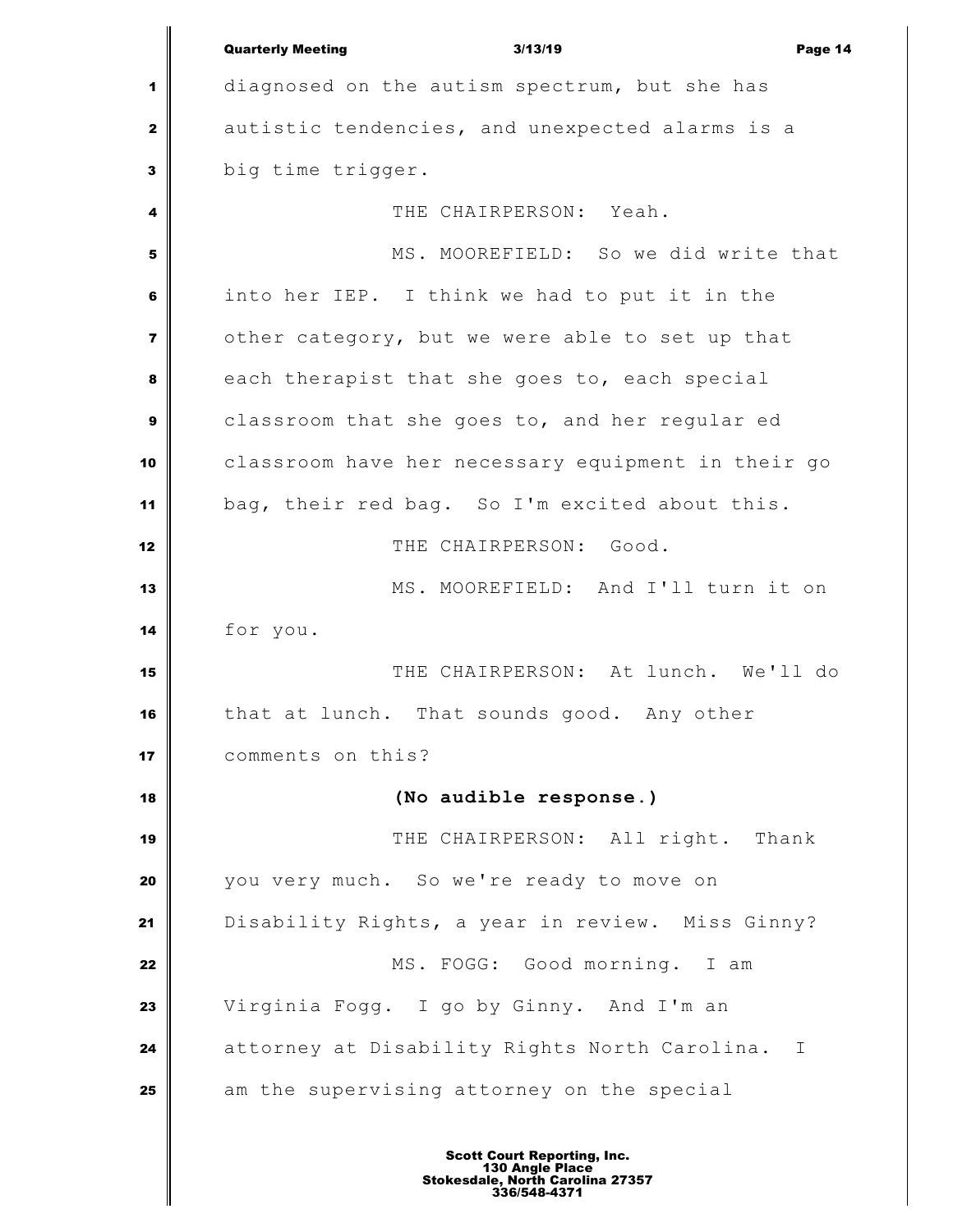#### Quarterly Meeting 3/13/19 Page 15

 education team, and we're here today to give you some background information about what we've been working on in the past year, and we appreciate the invitation to talk with you today, and also to answer any questions that you may have about our recent work or upcoming work. I'm very happy to answer those questions. And I have with me today Carolina Farmer, who is the intake supervisor on our team. So she is sort of our first line of response when we get a call from a parent or an advocate in the community who has a question about a special education matter and is looking for our advice. So we -- if you're not familiar with Disability Rights, we are the State's protection and advocacy organization, and every state is **i** federally mandated to have a protection and advocacy organization for citizens with disabilities in the state. And our mandate includes protecting the rights of individuals with disabilities throughout their entire life span, so from birth to death.  $\parallel$  So while my team focuses on students who are in pre-k through twelfth grade, there are other teams in our office that focus on lots of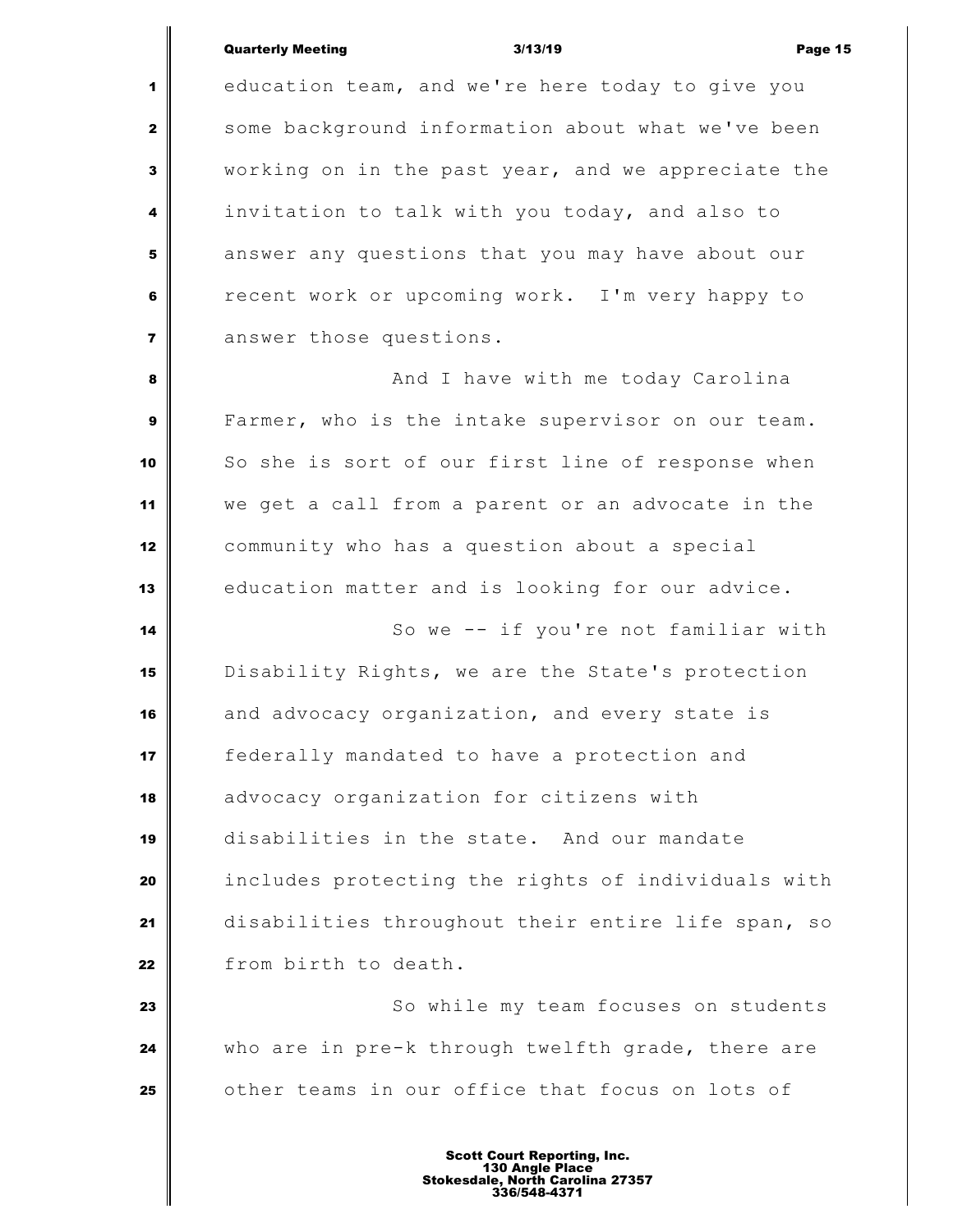### Quarterly Meeting 3/13/19 Page 16

 other issues that effect people with disabilities throughout their lives. Such as there's a whole group that works on community inclusion and working out issues with funding and services with the LMEs and MCOs. We have advocates. We have attorneys. We have community organizers and communications folks. And our executive director sits on several different legislative councils and study groups. But our overall goal is to protect the rights of individuals with disabilities in the state.

 Now for the past several years, our target work on the special education team has been to keep students with disabilities in school. And that may sound rather basic, but we do have quite a few situations that keep us pretty busy where Students with disabilities appear to be being excluded from school for reasons related to their disability.

 So a few years ago, this work mainly involved students who were long-term suspended and who perhaps the incident appeared to be related to their disability. So perhaps it was a student with autism who had had a meltdown and ended up Striking a staff number, which is a violation of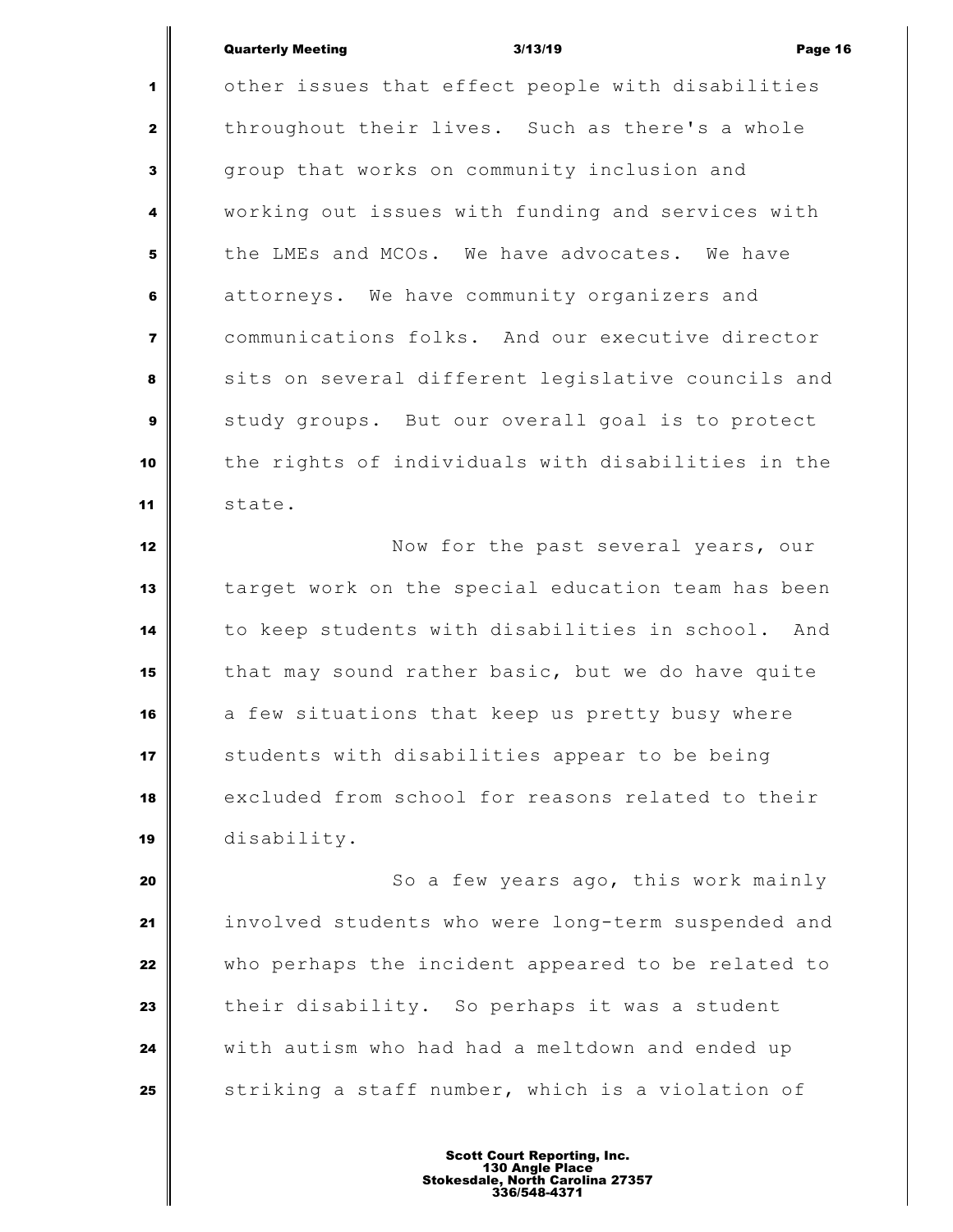|                         | <b>Quarterly Meeting</b><br>3/13/19<br>Page 17     |
|-------------------------|----------------------------------------------------|
| $\mathbf 1$             | the code of conduct, but that process should       |
| $\mathbf{2}$            | involve going through a manifestation              |
| $\overline{\mathbf{3}}$ | determination review by the IEP team and should    |
| $\overline{\mathbf{4}}$ | likely involve a functional behavior assessment    |
| 5                       | and a behavior intervention plan. And we           |
| 6                       | recognize that there are many, many school         |
| $\overline{\mathbf{r}}$ | districts and individual schools that are          |
| 8                       | following the procedures correctly, but then there |
| 9                       | are also quite a few that aren't.                  |

 **And so when a parent calls us with**  that type of scenario, that is the type of case that we generally will take for direct individual representation. So we'll assign an attorney and/or advocate to the case, and we'll go to an IEP meeting. We'll get the school records. We will sometimes file a state complaint with DPI. We very, very rarely file due process at the Office of Administrative Hearings, but we do have the ability to do that if we determine that's necessary.

 **A** few years ago, we started seeing a trend where there were fewer and fewer long-term suspensions, which we were extremely happy about, but then we also started seeing a trend toward homebound placements instead of long-term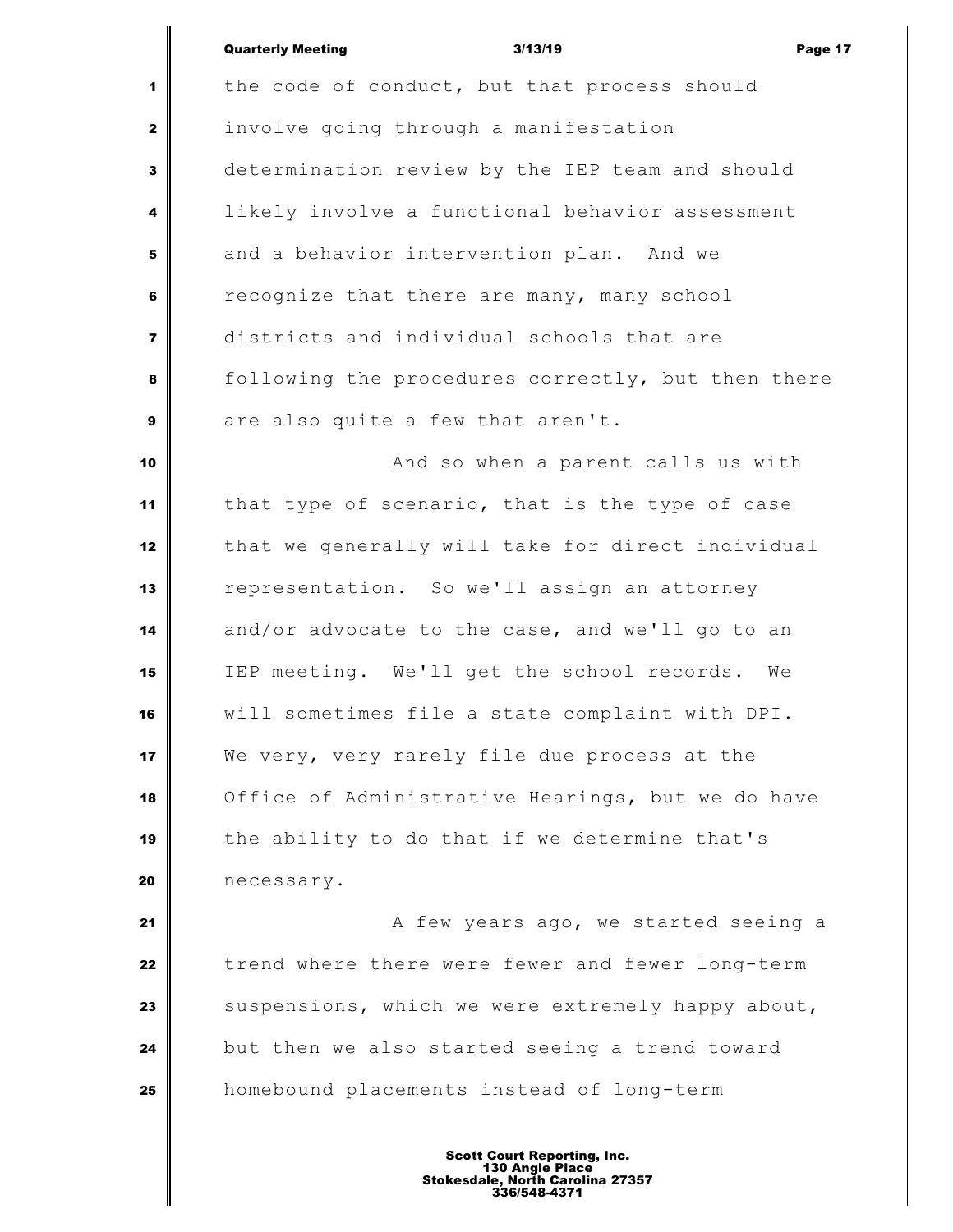Quarterly Meeting 3/13/19 Page 18 1 suspensions. And so the student for the same behavior would not actually get suspended, but there would be a very short-term suspension, say, maybe three to five days. In that time period, there would be an IEP team meeting, and the IEP team, usually over the parents' objection, would decide to place the student on homebound. **And we recognize that homebound is an**  appropriate placement for some period of time for some students, but in the cases that we were seeing, fairly often, a lot of steps had been 12 Skipped over on the continuum of placements before that homebound placement should have been considered the least restrictive environment for 15 the student. **As part of that work, we approached**  DPI a couple years ago and said -- specifically, I met with Carol Ann, and I said, "You know, we think this is an issue," and they readily agreed to look into it. And we formed a stakeholder group with representatives of LEAs across the

Scott Court Reporting, Inc. 130 Angle Place Stokesdale, North Carolina 27357 336/548-4371

State and parents and advocates to look at the

sort of, you know, blips on the screen or if it

was actually, you know, a statewide issue.

problem and to see if what we were seeing was just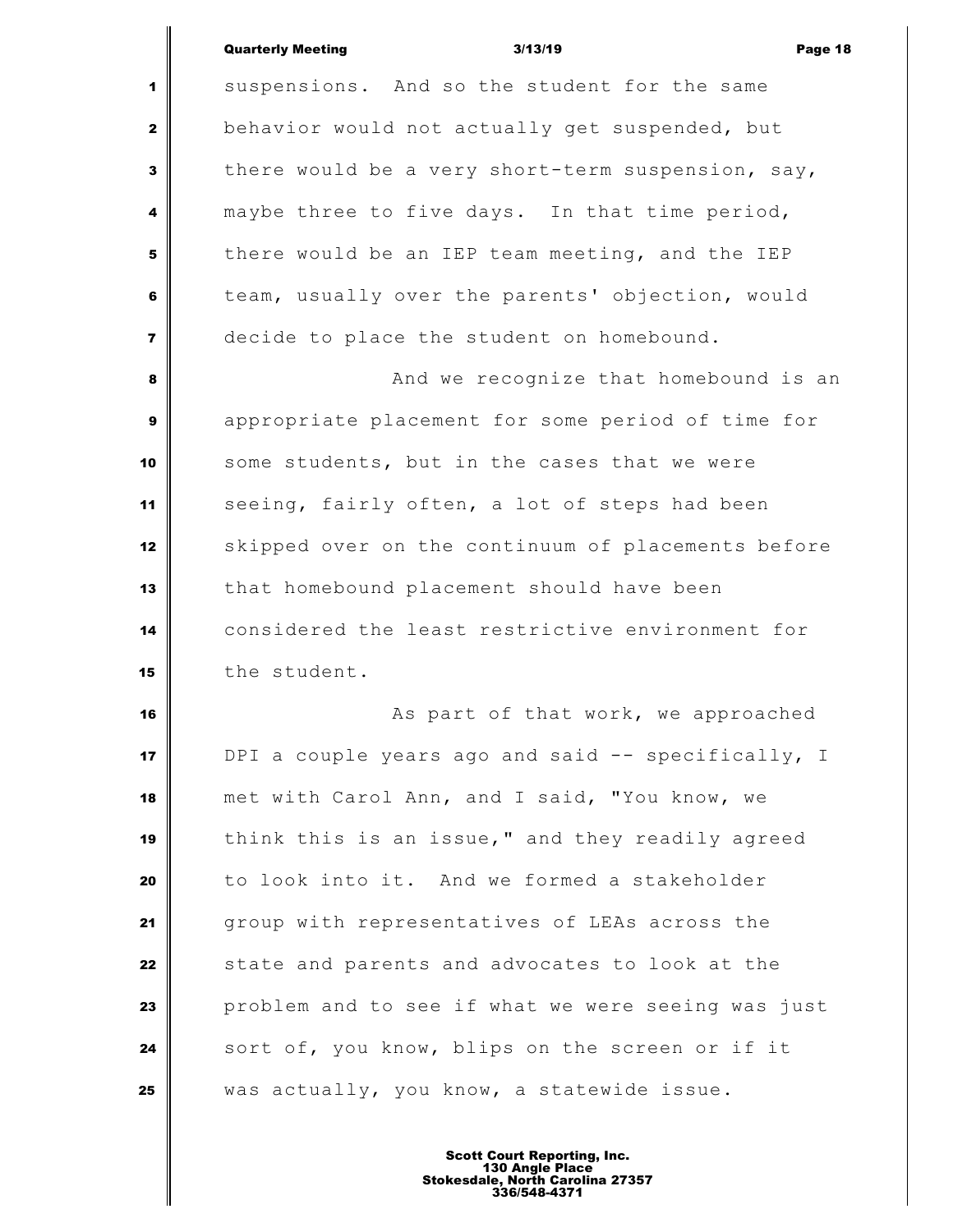**And the stakeholder group met quite a**  few times, and part of the work they did was to -- we did was to create a survey to send to all LEAs, which obviously includes charter schools because they're public schools as well and they are subject to IDEA. And we got a really good response from the survey thanks, in part, to Carol Ann's nudging, I think, of a few LEAs, but we got about 80 LEAs responding to give us some idea of how they were using homebound. **And part of our homebound work**  included asking about modified day schedules because that's another thing that we see that sometimes is not as apparent on the IEP documents or in the student's school record. So a modified day would be where somebody has made a decision -- maybe the IEP team, maybe the principal -- that the student could not come to school for a full day. So, therefore they're not getting the full **s** ix and a half hours a day. **And, again, we recognize that this**  might be a good solution for a temporary period of time while you're trying to work something else out, but we were seeing cases where students had been on modified day for anywhere from one to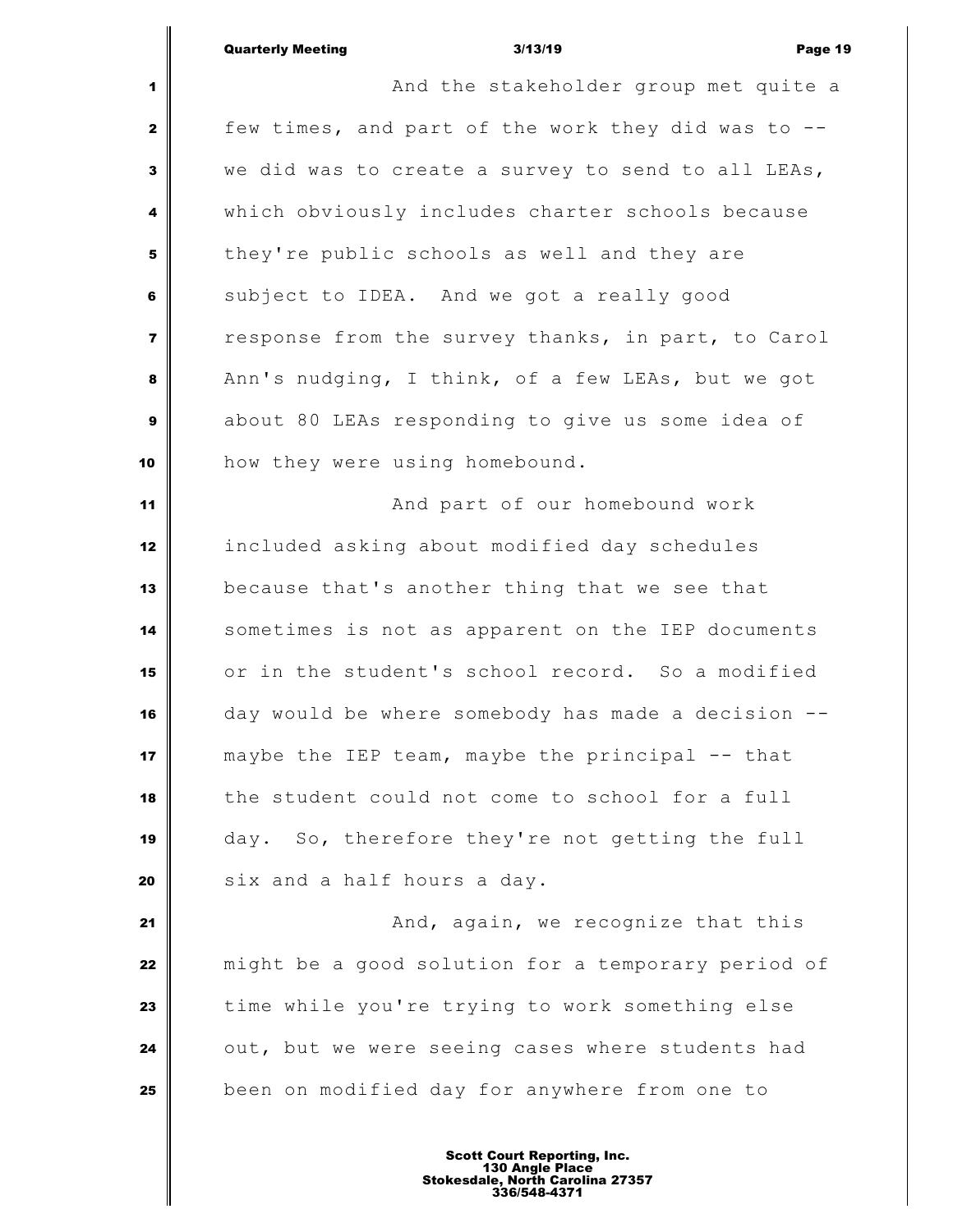|                         | <b>Quarterly Meeting</b><br>3/13/19<br>Page 20     |
|-------------------------|----------------------------------------------------|
| 1                       | three years. It just became the thing, and         |
| $\mathbf{2}$            | students were not able to graduate from high       |
| 3                       | school because they hadn't been able to accumulate |
| 4                       | the credits.                                       |
| 5                       | And so our survey showed some                      |
| 6                       | interesting statistics. The most common -- the     |
| $\overline{\mathbf{z}}$ | most common number of hours of service while on    |
| 8                       | homebound was zero to three hours per week, which  |
| 9                       | is, you know, really, really low, and that was     |
| 10                      | very concerning to us, and it was -- over 40       |
| 11                      | percent of the students, I think, were on          |
| 12                      | homebound for over 75 days during the school year, |
| 13                      | which is over a third of the school year if you    |
| 14                      | look at the number of school days.                 |
| 15                      | And so we felt like, okay, we're not               |
| 16                      | imagining this. This is an issue. So the group     |
| 17                      | decided to create some guidance, the homebound     |
| 18                      | guidance, that includes steps for LEAs and         |
| 19                      | particularly IEP teams to consider when they have  |
| 20                      | a situation where the student is having            |
| 21                      | significant behavioral challenges, and you know,   |
| 22                      | there are folks in the school setting that feel    |
| 23                      | like this is not working. We might need to, you    |
| 24                      | know, have this student not at school or at least  |
| 25                      | not in the placement that they're in. So there's   |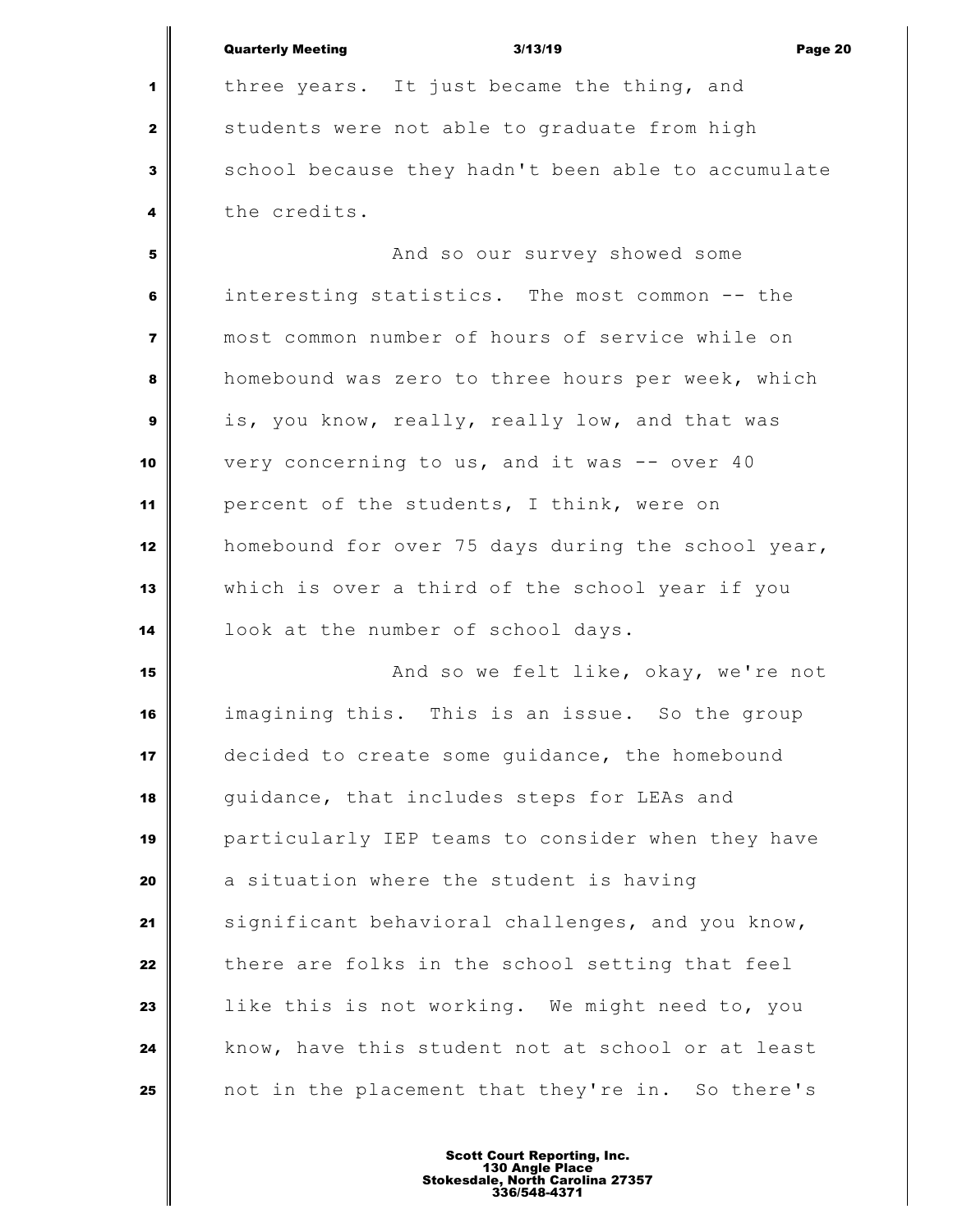|                | <b>Quarterly Meeting</b><br>3/13/19<br>Page 21     |
|----------------|----------------------------------------------------|
| 1              | a whole number of steps, which the steps really    |
| $\mathbf{2}$   | are compliant with IDEA and the procedures that    |
| 3              | are supposed to be followed.                       |
| 4              | And then the back part of the                      |
| 5              | document includes a whole lot of resources for --  |
| 6              | for IEP teams and families and advocates to inform |
| $\overline{7}$ | them of and, hopefully, allow them to access, and  |
| 8              | they really involve a lot of mental health         |
| $\mathbf{9}$   | services and educational services.                 |
| 10             | One of the things we kind of found                 |
| 11             | particularly interesting is that some IEP teams    |
| 12             | are really unfamiliar with what a functional       |
| 13             | behavior assessment is, and there are resources    |
| 14             | out there for that, but for some reason, they're   |
| 15             | not connecting or it's just -- somebody doesn't    |
| 16             | feel quite qualified to do that in the way that    |
| 17             | in our experience, when we see it done correctly,  |
| 18             | it can be quite illuminating and really help       |
| 19             | resolve some of the issues.                        |
| 20             | So that's the focus of our work.<br>We             |
| 21             | also have taken some cases recently where students |
| 22             | have been excluded from school because of a lack   |
| 23             | of, say, nursing services, and there may be some   |
| 24             | nursing services, but it just may not be -- you    |
| 25             | know, we don't have backup nurses when one nurse   |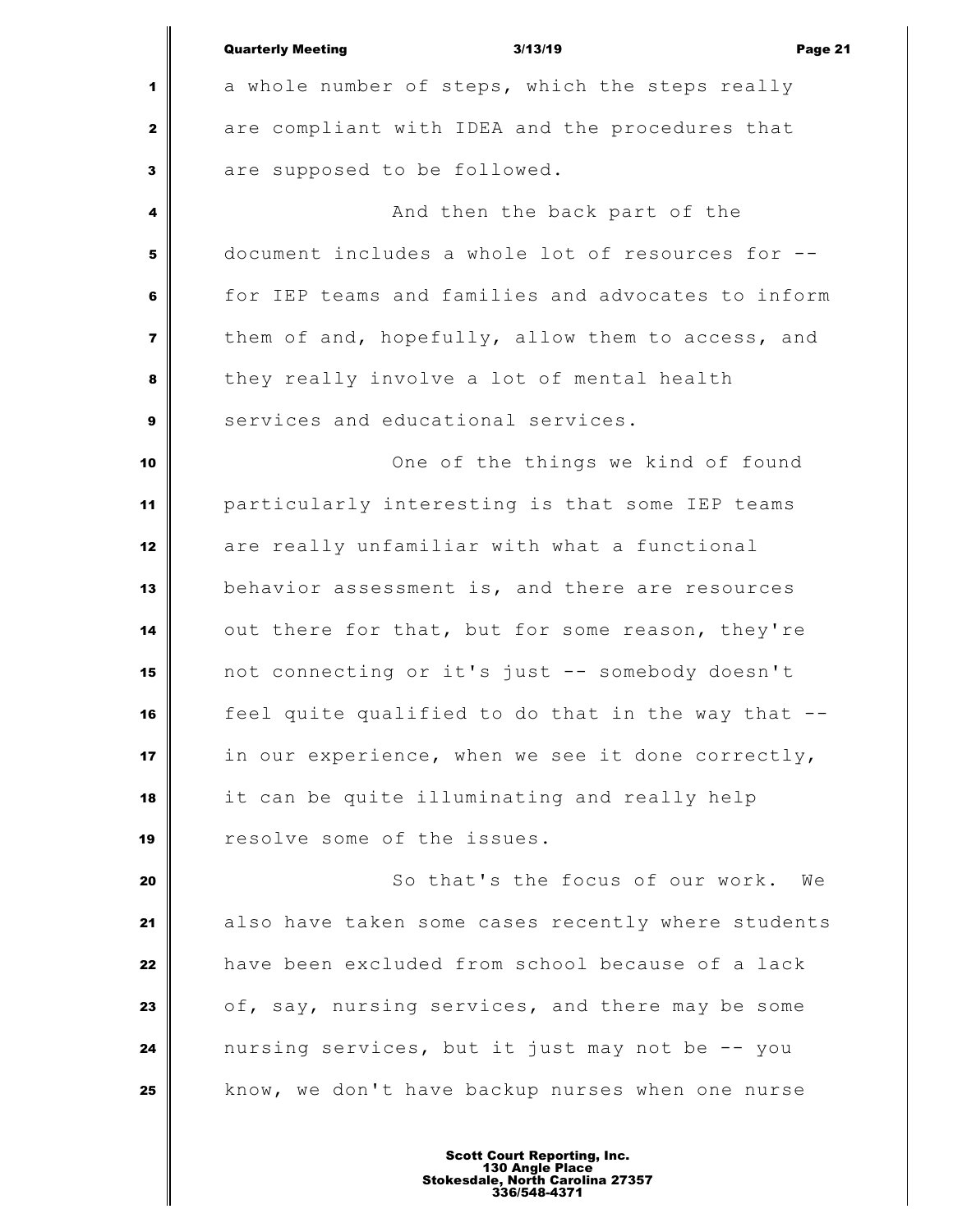|                | <b>Quarterly Meeting</b><br>3/13/19<br>Page 22     |
|----------------|----------------------------------------------------|
| 1              | is absent and so the student can't come to school, |
| $\mathbf{2}$   | or it takes a really long time to get the nursing  |
| 3              | services in place. So we've taken a few of those   |
| 4              | cases, and we're resolving those primarily by      |
| 5              | going to IEP meetings and trying to negotiate that |
| 6              | work.                                              |
| $\overline{7}$ | And we also -- part of what we do is               |
| 8              | we're required by federal law to do information    |
| 9              | and referral. So if somebody calls in -- a parent  |
| 10             | or an advocate calls in and the situation they're  |
| 11             | describing is not within our target of students    |
| 12             | being excluded from school for reasons related to  |
| 13             | their disability, we still provide information     |
| 14             | about the student's rights and how to access those |
| 15             | rights.                                            |
| 16             | And so we have quite a few fact                    |
| 17             | sheets that we've developed on things such as IEP  |
| 18             | implementation, IEP dispute resolution, bullying.  |
| 19             | We have a couple of really good bullying fact      |
| 20             | sheets that explain both the federal law which     |
| 21             | applies to students with disabilities and the      |
| 22             | state law which applies to students -- all         |
| 23             | students, with or without a disability. We have    |
| 24             | found -- we think that those have been really      |
| 25             | effective. If you have any feedback on that, we'd  |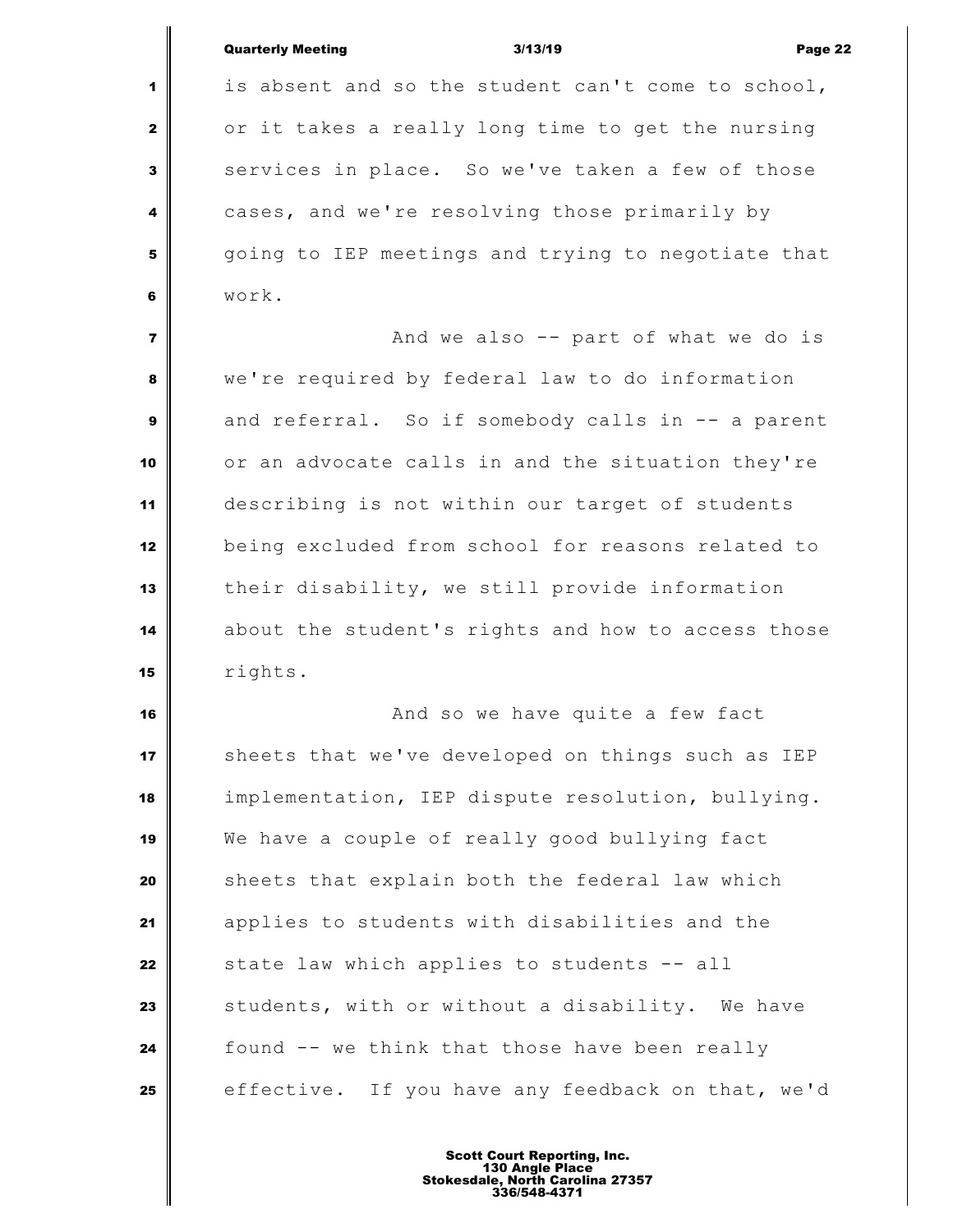|                         | <b>Quarterly Meeting</b><br>3/13/19<br>Page 23     |
|-------------------------|----------------------------------------------------|
| 1                       | like to know because we want our information and   |
| $\mathbf{2}$            | referral to be effective and helpful for parents.  |
| 3                       | The other part of our information                  |
| 4                       | referral is that we quite often provide the        |
| 5                       | dispute resolution consultant's phone number at    |
| 6                       | DPI. So I think, you know, sometimes we kind of    |
| $\overline{\mathbf{z}}$ | overwhelm them because we're getting a lot of      |
| 8                       | calls in, and we're continually giving that number |
| $\mathbf{9}$            | out, but we feel like, you know, part of that      |
| 10                      | information referral should include, you know, the |
| 11                      | parents knowing that they can call DPI and         |
| 12                      | describe the situation and get some feedback from  |
| 13                      | the consultants and perhaps file a complaint or    |
| 14                      | perhaps not file a complaint. So we find that to   |
| 15                      | be very helpful.                                   |
| 16                      | Do you-all have questions for us?                  |
| 17                      | Sure.                                              |
| 18                      | MS. FREY: Quick question. You were                 |
| 19                      | talking about the fact sheets and the bullying     |
| 20                      | sheets and everything. Are those accessible on     |
| 21                      | your website for parents to go and download those  |
| 22                      | and be able to share?                              |
| 23                      | MS. FOGG: Yes, they are. I will say                |
| 24                      | that our website has undergone several             |
| 25                      | permutations, I'll say that, and for a while, they |
|                         |                                                    |

 $\mathbf I$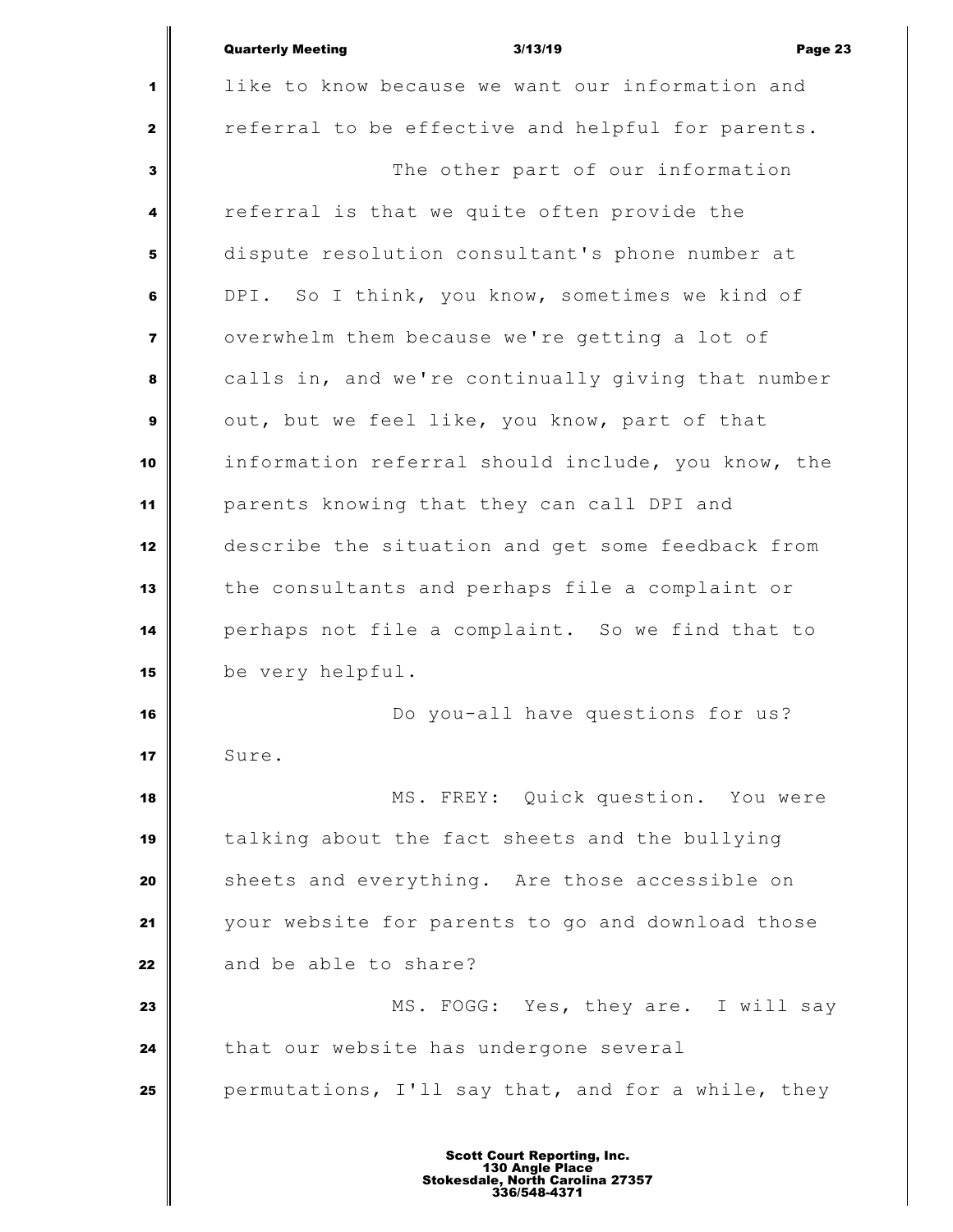|                         | <b>Quarterly Meeting</b><br>3/13/19                 | Page 24                             |
|-------------------------|-----------------------------------------------------|-------------------------------------|
| 1                       | were a little hard to find. But they should very    |                                     |
| $\mathbf{2}$            | recently now be pretty accessible, and if not,      |                                     |
| 3                       | anybody can call and we're happy to send them out,  |                                     |
| 4                       | but they are on the website, yes.                   |                                     |
| 5                       |                                                     | MS. MOOREFIELD: And what is the     |
| 6                       | website address?                                    |                                     |
| $\overline{\mathbf{z}}$ | MS. FOGG: It's                                      |                                     |
| 8                       | disabilityrightsnc.org. Yes?                        |                                     |
| 9                       |                                                     | MS. MEBANE: Are you guys collecting |
| 10                      | information on patterns? Like if you're seeing      |                                     |
| 11                      | certain patterns in certain areas or certain        |                                     |
| 12                      | school systems, are you collecting data on that?    |                                     |
| 13                      |                                                     | MS. FOGG: Sure. We do collect it    |
| 14                      | very informally by the calls that we get, and       |                                     |
| 15                      | that's part of the reason that Carolina is so       |                                     |
| 16                      | helpful to us because she will come to me and say,  |                                     |
| 17                      | "Hey. I've gotten three calls in the last two       |                                     |
| 18                      | weeks from this parent --" I mean -- "this area,"   |                                     |
| 19                      | you know, "this LEA" or "this charter school."      |                                     |
| 20                      | And so then we start thinking about, you know,      |                                     |
| 21                      | looking to see what there might be, and then in     |                                     |
| 22                      | that situation, then we may decide that a case      |                                     |
| 23                      | that $--$ you know, we try to find capacity $--$ if |                                     |
| 24                      | that case is in target or close to target, we try   |                                     |
| 25                      | to find capacity because we are charged with        |                                     |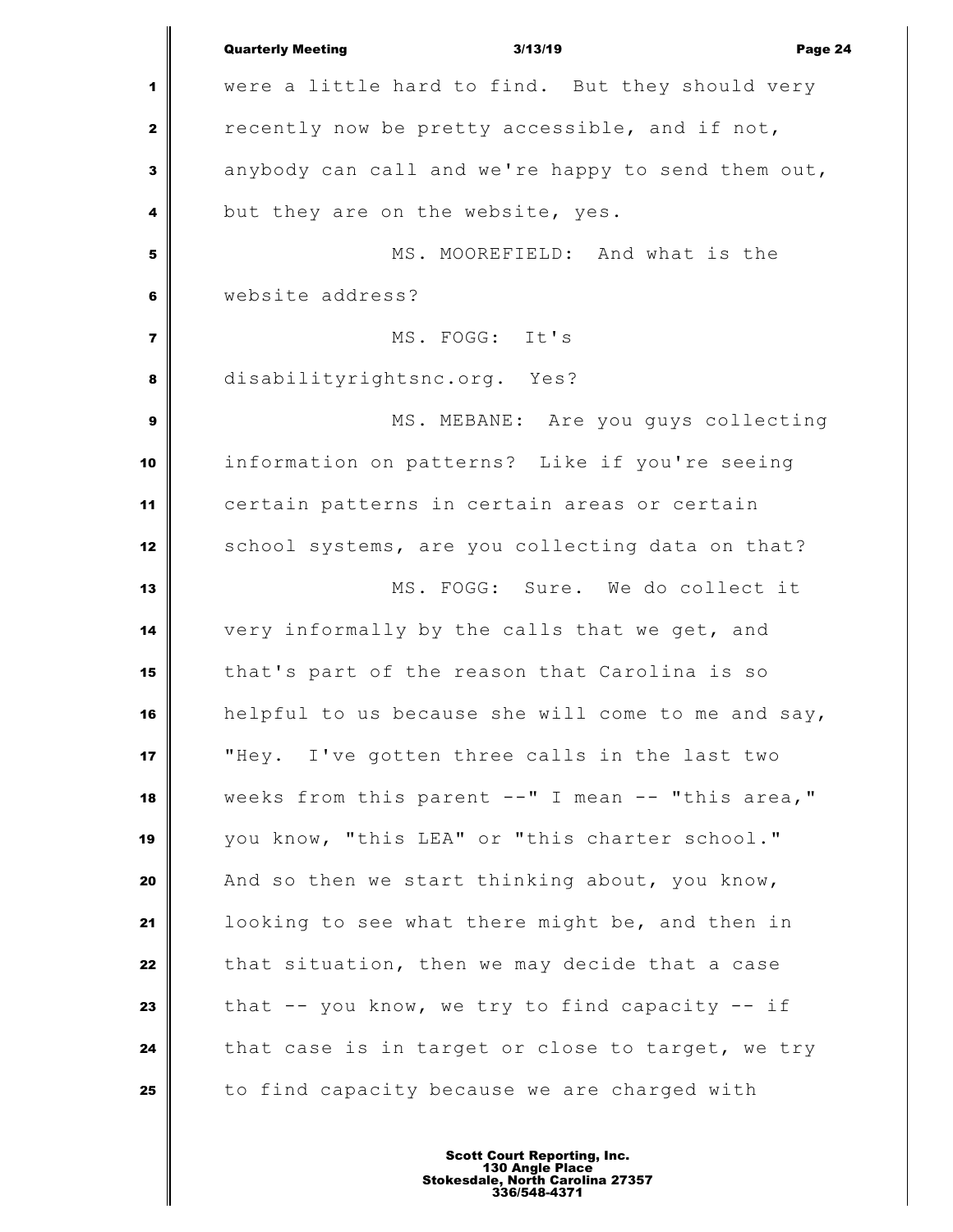|                         | <b>Quarterly Meeting</b><br>3/13/19<br>Page 25     |
|-------------------------|----------------------------------------------------|
| 1                       | trying to effect systemic change.                  |
| $\mathbf{2}$            | So, also, when we file a complaint or              |
| 3                       | when we are taking a case and not filing a         |
| 4                       | complaint and just going to IEP meetings and       |
| 5                       | negotiating with school attorneys, we ask for      |
| 6                       | systemic remedies. Even if we haven't filed a      |
| $\overline{\mathbf{z}}$ | systemic complaint, we're asking for systemic      |
| 8                       | remedies. So we are trying to make sure that, for  |
| 9                       | instance, all principals in the LEA are trained on |
| 10                      | behavior supports or, you know, all of the EC      |
| 11                      | staff is trained.                                  |
| 12                      | And so we do see trends. So                        |
| 13                      | sometimes we'll file a couple of state complaints  |
| 14                      | for the same school district within a couple of    |
| 15                      | weeks of each other because we have just gotten    |
| 16                      | those calls in, and we're seeing a tend. Yes?      |
| 17                      | MS. DANIELS-HALL: Could you tell us                |
| 18                      | a little bit about how you pick your targets?      |
| 19                      | MS. FOGG: How we pick our targets.                 |
| 20                      | Part -- part of the process involves our           |
| 21                      | communications folks in the office doing statewide |
| 22                      | surveys and holding -- in the past, we've held     |
| 23                      | what's called listening sessions. I'm not sure.    |
| 24                      | We're coming up -- we do that every, I think, four |
| 25                      | to five years where we actually physically go      |
|                         |                                                    |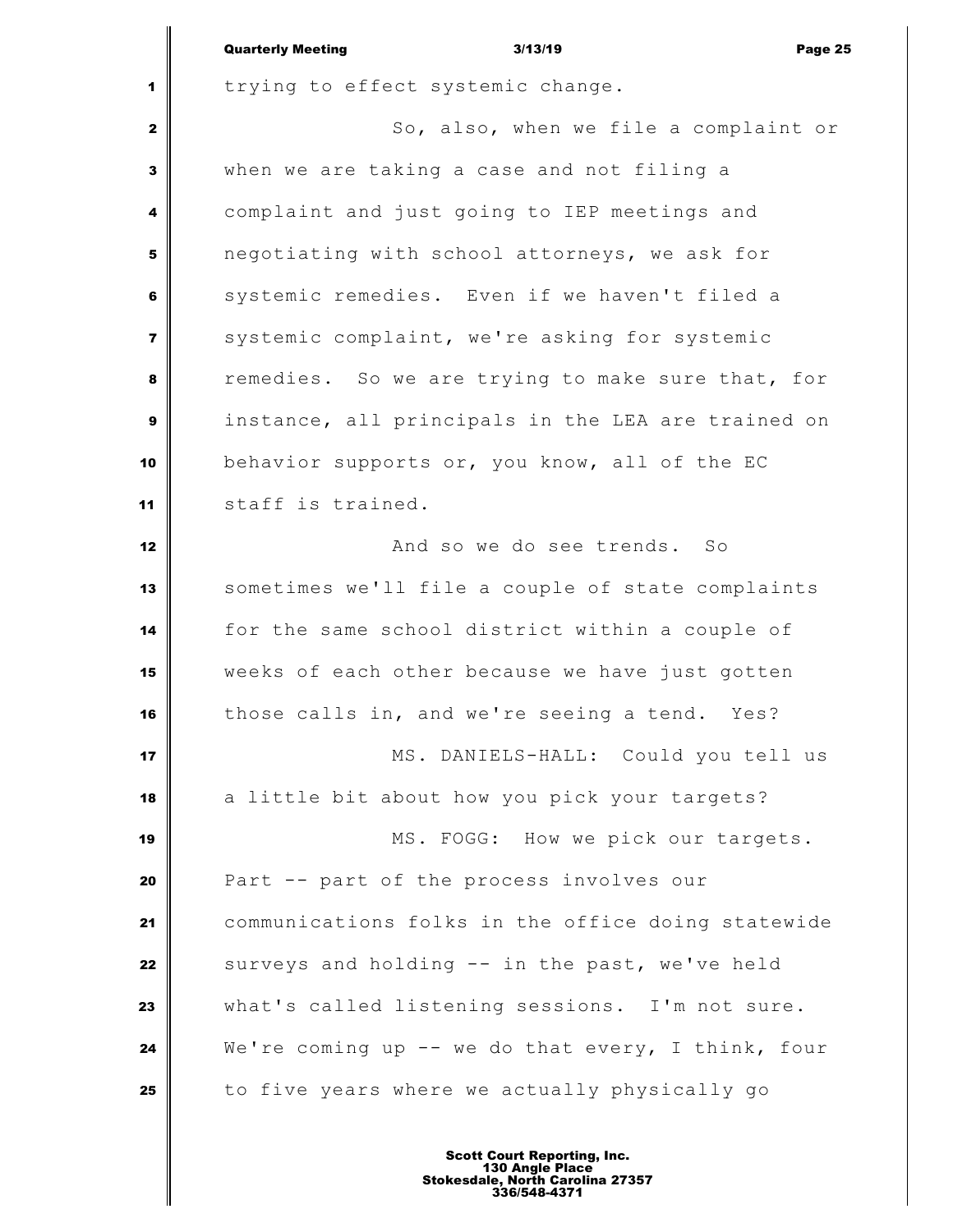|                         | <b>Quarterly Meeting</b><br>3/13/19<br>Page 26     |
|-------------------------|----------------------------------------------------|
| 1                       | across the state and invite people to come into a  |
| 2                       | room and tell us the issues that they're seeing.   |
| 3                       | And then every year we do also send out a survey   |
| 4                       | and ask people with disabilities or people who     |
| 5                       | advocate for or interact with people with          |
| 6                       | disabilities to tell us what they think our target |
| $\overline{\mathbf{z}}$ | should be.                                         |
| 8                       | MS. DANIELS-HALL: Thank you.                       |
| 9                       | MS. FOGG: Yes?                                     |
| 10                      | MS. JOHNSON: For the students who                  |
| 11                      | are receiving homebound instruction, were you able |
| 12                      | to see any trends on what the next step was for    |
| 13                      | them when they reentered the system?               |
| 14                      | MS. FOGG: We couldn't see that                     |
| 15                      | through the survey. I'll tell you, in our          |
| 16                      | experience with cases, usually it involves getting |
| 17                      | behavior specialists involved, and most school     |
| 18                      | districts have behavior specialists on staff.      |
| 19                      | Some don't. And so we advocate that you find       |
| 20                      | somebody in the community and bring that person    |
| 21                      | Sometimes you just -- if it's a behavior<br>in.    |
| 22                      | specialist, say, for a child with serious          |
| 23                      | emotional disability, sometimes you just need the  |
| 24                      | autism specialist in there who also serves as a    |
| 25                      | behavioral specialist. And really it involves      |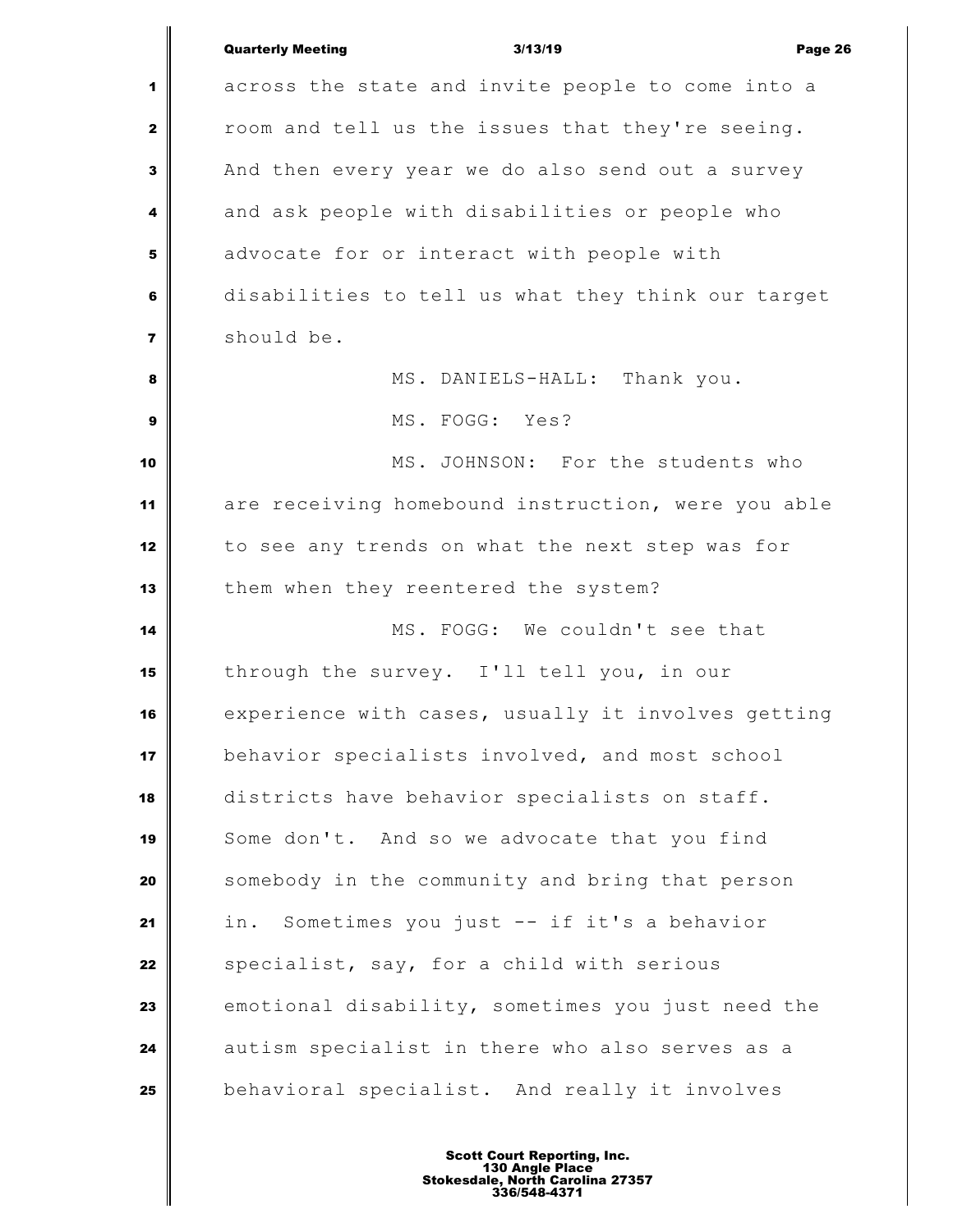|                | <b>Quarterly Meeting</b><br>3/13/19<br>Page 27     |
|----------------|----------------------------------------------------|
| 1              | doing an FBA and identifying, you know, what led   |
| $\mathbf{2}$   | to the situation, what caused that situation to    |
| 3              | occur that essentially resulted in a violation of  |
| 4              | the code of conduct.                               |
| ${\bf 5}$      | MS. GRANT: Can you talk a little bit               |
| 6              | about your unannounced monitoring visits specific  |
| $\overline{7}$ | to seclusion and restraint?                        |
| 8              | MS. FOGG: Sure. That is -- thank                   |
| 9              | you for reminding me of that. I don't head that    |
| 10             | up, so I omitted that inadvertently. We, this      |
| 11             | past school year, started a program in sort of a   |
| 12             | target -- a second target to reduce restrictive    |
| 13             | interventions of students with disabilities, and   |
| 14             | in our office, restrictive intervention means a    |
| 15             | student who is being put in a seclusion room or is |
| 16             | being restrained.                                  |
| 17             | So we actually have a staff member                 |
| 18             | who is an advocate who goes across the state and   |
| 19             | makes unannounced visits to -- right now it's      |
| 20             | almost primarily -- it's almost a hundred percent  |
| 21             | the separate schools, and North Carolina has quite |
| 22             | a few separate schools for students with           |
| 23             | disabilities. This is related to some of the       |
| 24             | other work that we do.                             |
| 25             | Part of our federal mandate is to do               |
|                |                                                    |

Ш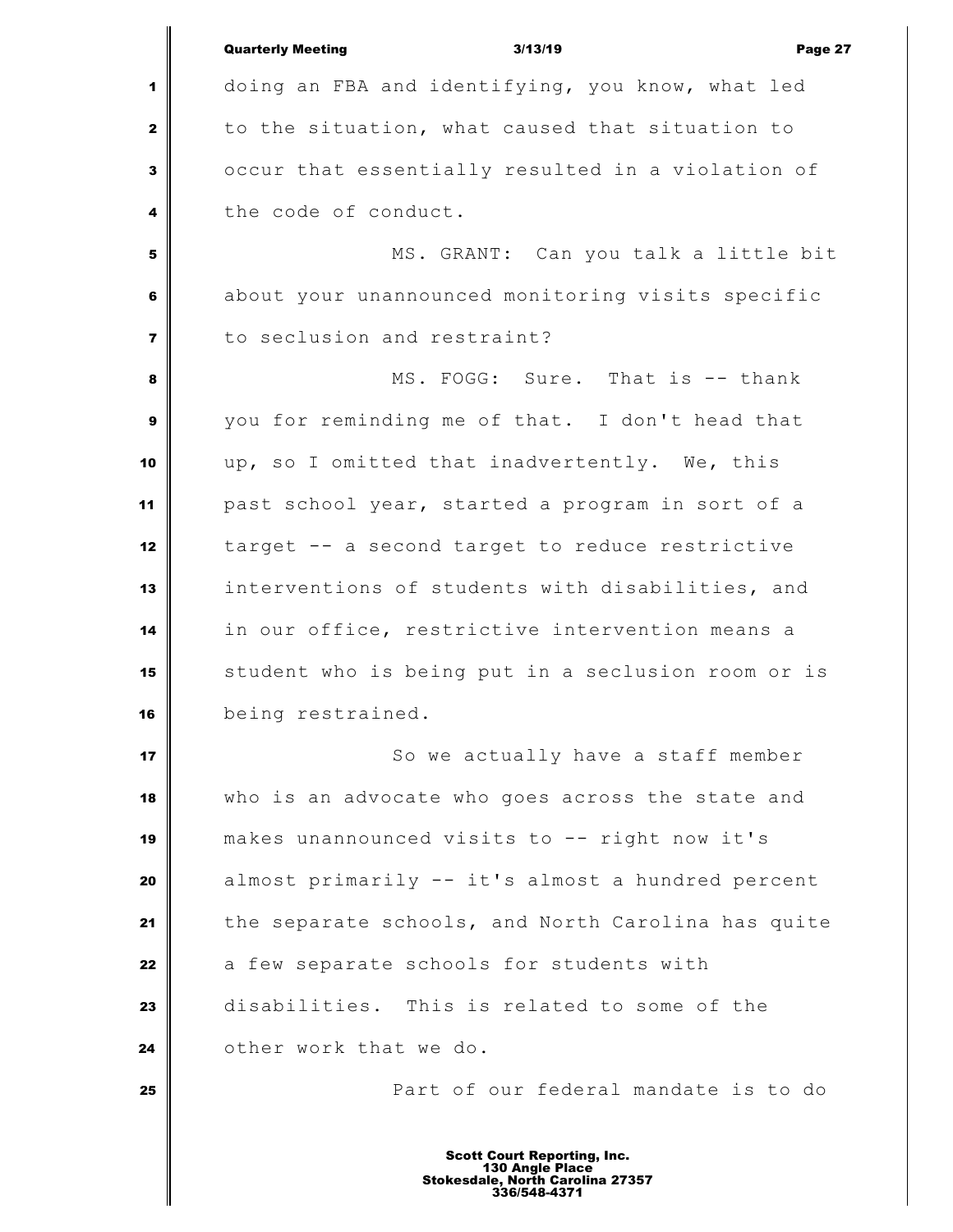#### Quarterly Meeting 3/13/19 Page 28

 investigation and monitoring where people with disabilities receive services. So a good part of our group in our office, they go to adult care homes, they go to PRTFs, they go to places where people with disabilities live 24 hours a day, but the federal law does say that it's where people receive services, and that has been determined to include schools.

 So we have -- it's called our access authority through federal statute that allows us to go in unannounced and to essentially tour the facility and ask questions of the staff members about what's being -- what's happening with 14 seclusion and restraint. In the facilities where people live, it involves also looking at their living conditions and a lot of other things. In the schools, it's mainly a focus on seclusion and restraint.

 **So that is a new -- a new area for**  the special education -- I say the special education group. There is some separation in our **o** office because part of our ability under the **f**ederal statute is if we find -- if we believe that there is abuse or neglect occurring -- and that's very, very broadly defined in the federal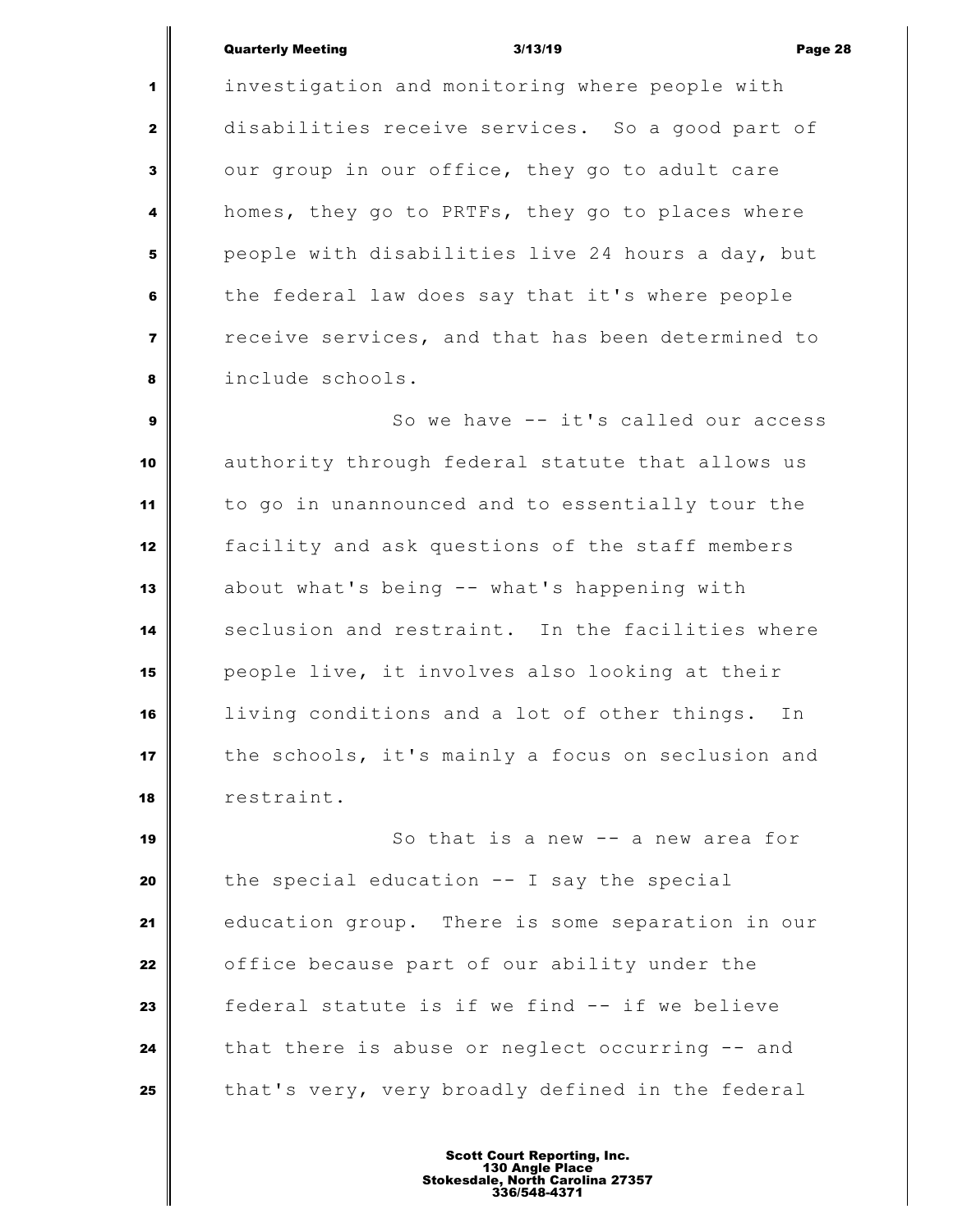#### Quarterly Meeting 3/13/19 Page 29

 statute -- then we can open an investigation and ask for documents and interview staff members to find out what's happening. And we have -- we do get reports of students being injured in seclusion rooms or staying in seclusion rooms for long periods of time or restraint that's happening a lot, you know, in a way that is not being reported to the parent for a very long time, or sometimes we get reports from staff members that "This is happening a lot and I'm concerned about this and I don't know what to do about it." **And so, in general, we feel that**  those situations can always be improved because if seclusion and restraint is happening frequently, then we feel like there's an issue with training or placement or supports or other services that **i** really needs to be looked at. **Any other questions?** Yes? MS. FREY: You mentioned that it was really happening mostly in the schools that were serving self-contained children. What is the plan for that happening for schools that are providing Services within, you know, a regular ed setting to be monitoring those to make sure that certain things aren't happening like that in those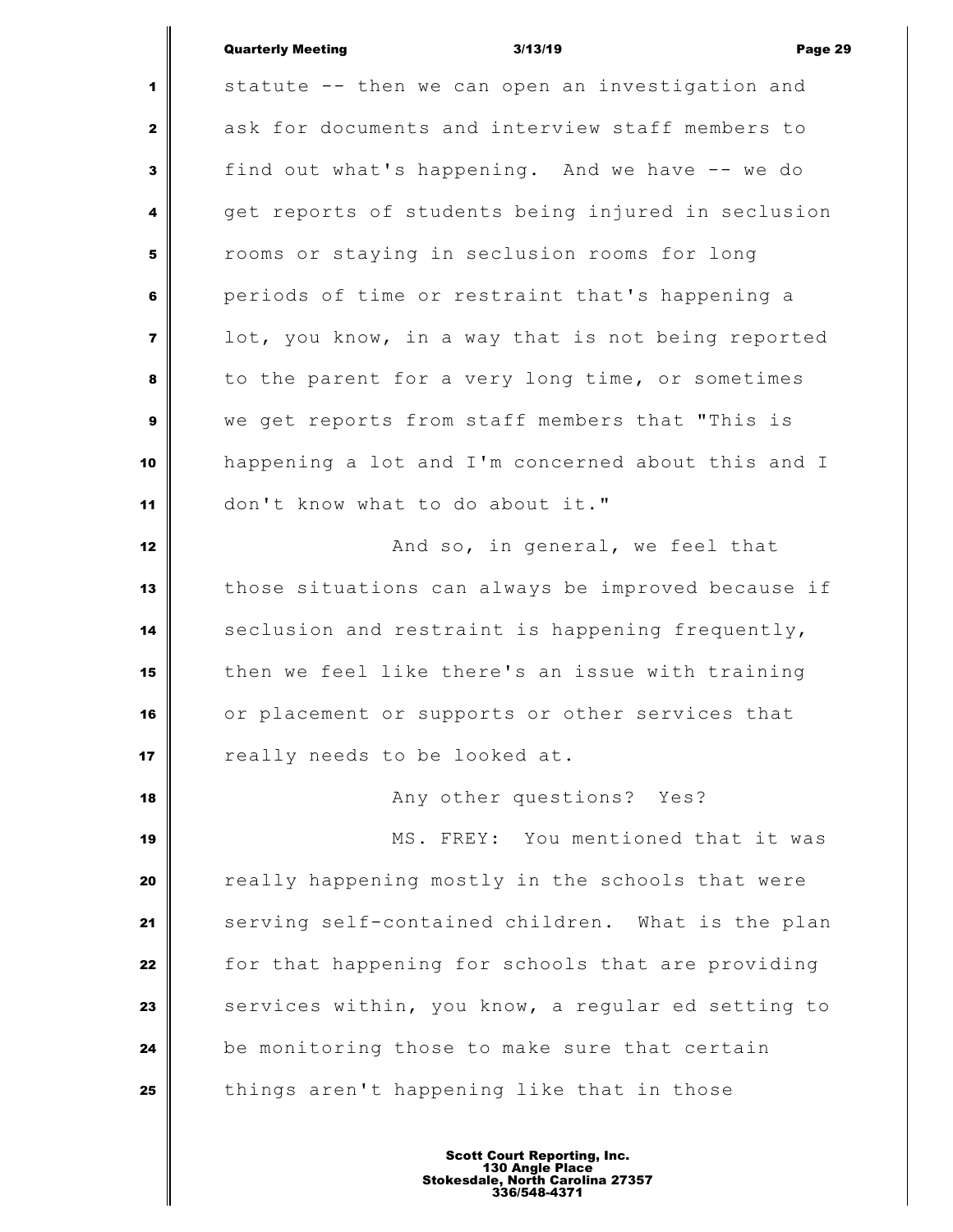|                | <b>Quarterly Meeting</b><br>3/13/19<br>Page 30     |
|----------------|----------------------------------------------------|
| 1              | settings?                                          |
| $\mathbf{2}$   | MS. FOGG: Right. So I think our                    |
| 3              | next step is, after the separate schools are       |
| 4              | pretty well monitored and we feel like we've       |
| 5              | identified and addressed issues there, would       |
| 6              | probably be to go to schools that have self-       |
| $\overline{7}$ | contained classrooms because there are quite a few |
| 8              | schools where the students are going to a regular  |
| 9              | ed school, but there's a self-contained classroom. |
| 10             | And I think that would probably be                 |
| 11             | the next -- probably the next level of our         |
| 12             | investigation or monitoring. I will say in         |
| 13             | regular ed -- and based on what I know -- we don't |
| 14             | often see seclusion and restraint in that way      |
| 15             | because if that's needing to happen, then usually  |
| 16             | the student would be moved to a more restrictive   |
| 17             | setting.                                           |
| 18             | MS. FREY: Yeah. That's what I was                  |
| 19             | thinking, the self-contained---                    |
| 20             | MS. FOGG: Right. I will say we have                |
| 21             | had some interesting cases with uses of in-school  |
| 22             | suspension that actually met the legal definition  |
| 23             | of either seclusion or isolation, and this was     |
| 24             | mainly in elementary schools. And, as you all      |
| 25             | know, the schools are all overcrowded, and there's |
|                | <b>Scott Court Reporting, Inc.</b>                 |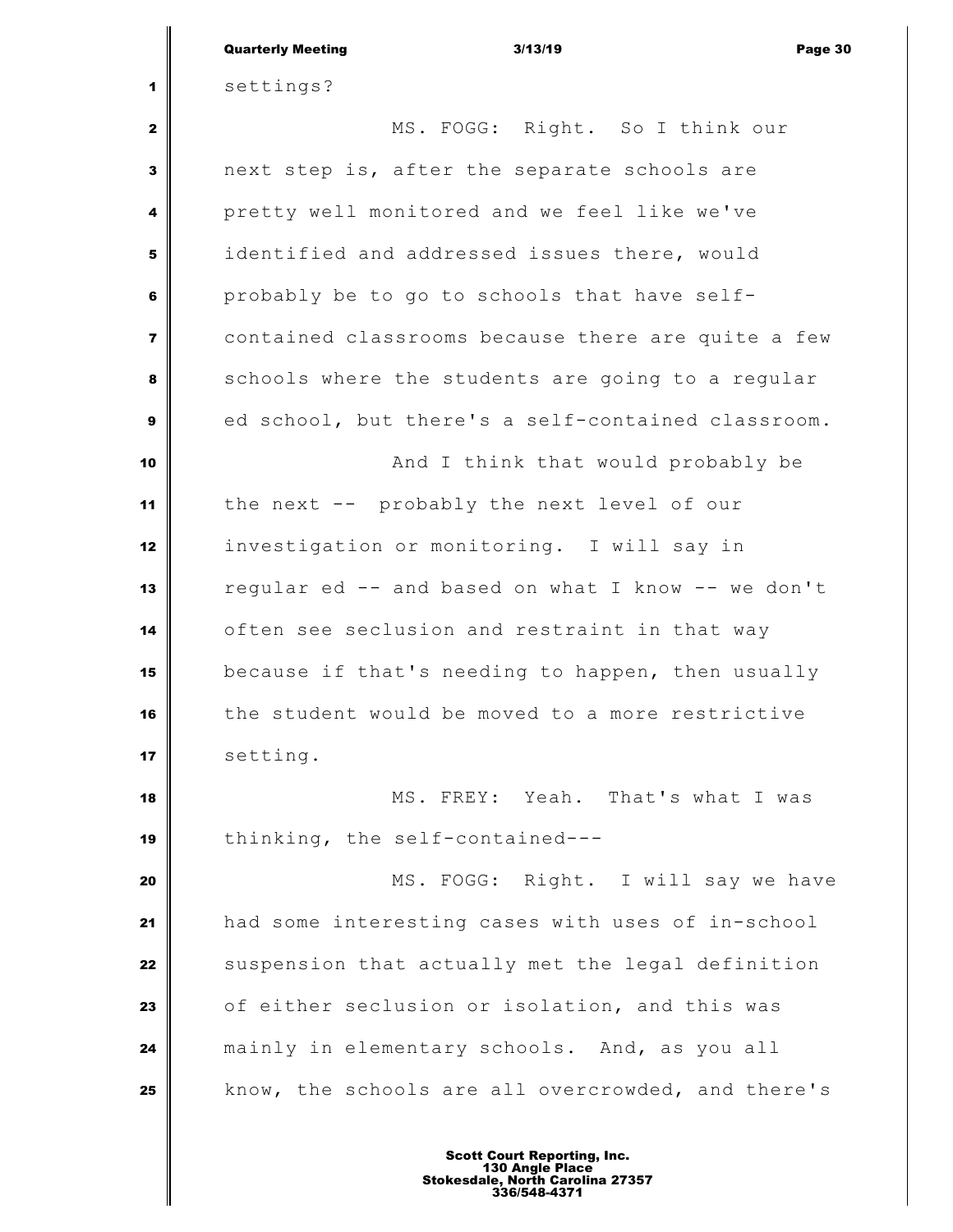|                         | <b>Quarterly Meeting</b><br>3/13/19<br>Page 31     |
|-------------------------|----------------------------------------------------|
| 1                       | not enough space for everything that the schools   |
| $\mathbf{2}$            | need, and we have had some students who have spent |
| 3                       | quite a few days in closets or supply closets and  |
| 4                       | things like that that were labeled as in-school    |
| 5                       | suspension.                                        |
| 6                       | And when we found out, we said, "Hey,              |
| $\overline{\mathbf{z}}$ | you know, this -- this actually violates the       |
| 8                       | Greenblatt law, and we need to talk to you about   |
| $\boldsymbol{9}$        | changing this." And once we brought it to their    |
| 10                      | attention, you know, the EC director wasn't aware  |
| 11                      | of it, and the principal was sort of educated that |
| 12                      | this is not -- this does not count as in-school    |
| 13                      | suspension.                                        |
| 14                      | But that is sort of -- that was a                  |
| 15                      | regular ed student who, you know, spent a few days |
| 16                      | in there, and he wasn't injured, but he was not    |
| 17                      | monitored and not free to leave the room.          |
| 18                      | Are there any other questions for us?              |
| 19                      | Yes?                                               |
| 20                      | THE CHAIRPERSON: I have a question.                |
| 21                      | What would you say is probably the biggest         |
| 22                      | training need that you're seeing based on what you |
| 23                      | are observing through all the investigations and   |
| 24                      | stuff like that that this Council could possibly   |
| 25                      | make a recommendation for?                         |
|                         |                                                    |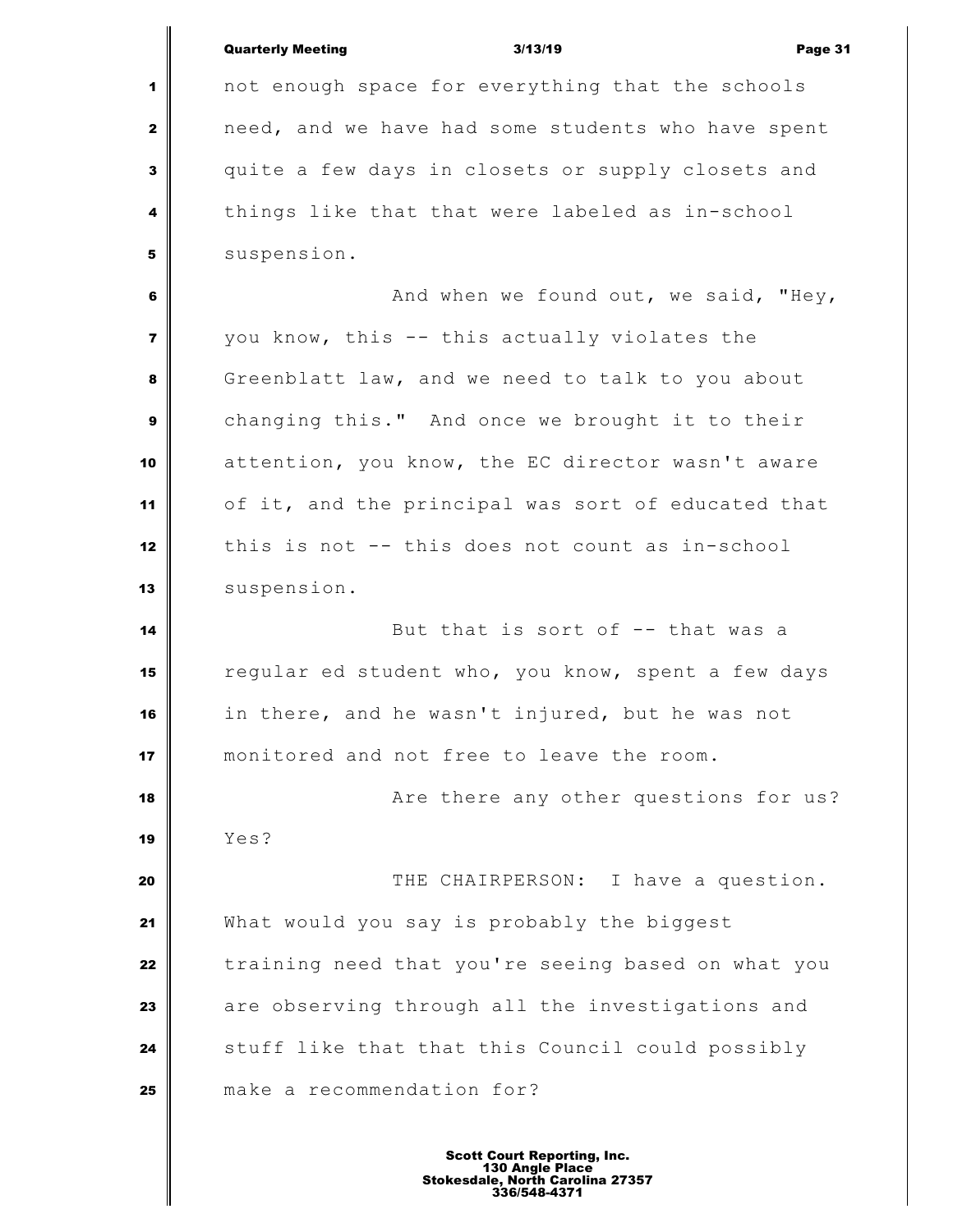|                         | <b>Quarterly Meeting</b><br>3/13/19<br>Page 32     |
|-------------------------|----------------------------------------------------|
| 1                       | MS. FOGG: So I would say mental                    |
| $\mathbf{2}$            | health services and behavior support services. I   |
| $\overline{\mathbf{3}}$ | don't think that's news to anybody. It's           |
| 4                       | certainly not, you know, news to the EC folks      |
| 5                       | here. I don't think it's probably news to you      |
| 6                       | guys. But for some reason, there feels like        |
| $\overline{\mathbf{z}}$ | there's some resistance to embracing the concept   |
| 8                       | that all students need, you know, attention to     |
| $\boldsymbol{9}$        | their mental health needs just like their academic |
| 10                      | needs and, particularly, some students with        |
| 11                      | disabilities.                                      |
| 12                      | And that is actually an obligation                 |
| 13                      | under IDEA and several other laws for those things |
| 14                      | to be addressed, and that if you actually address  |
| 15                      | them, you know, really amazing progress can occur  |
| 16                      | and you move forward to work on other -- other     |
| 17                      | things that the student is having challenges with  |
| 18                      | because of their disabilities. So I guess, you     |
| 19                      | know, we just still feel like there's -- with some |
| 20                      | schools, there's a resistance to wanting --        |
| 21                      | feeling the obligation to serve those students.    |
| 22                      | So that would be the big thing.                    |
| 23                      | And we're working -- we were on the                |
| 24                      | school mental health initiative. We're continuing  |
| 25                      | to monitor that work, and we are happy that this   |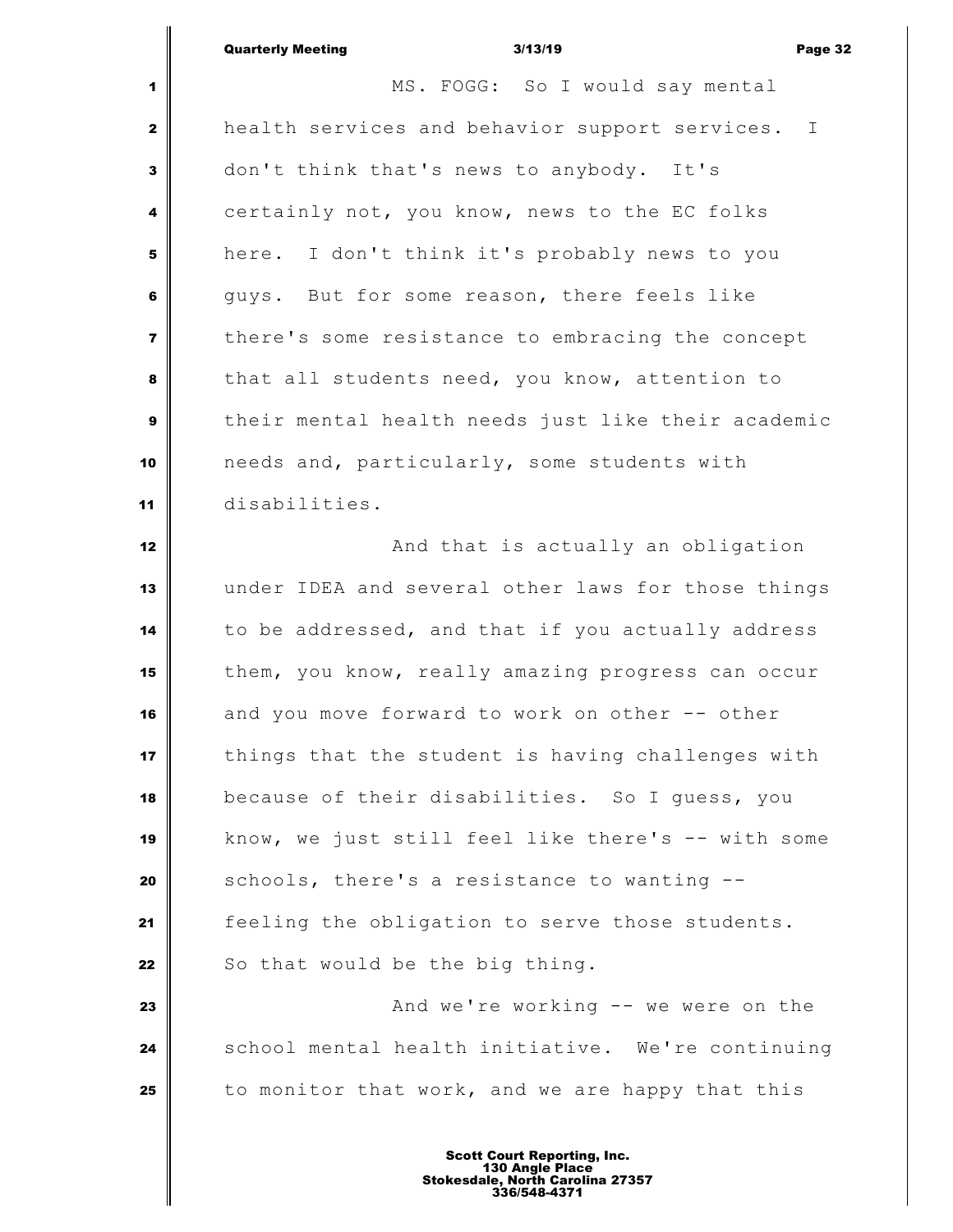|                | <b>Quarterly Meeting</b><br>3/13/19<br>Page 33     |
|----------------|----------------------------------------------------|
| 1              | is all being talked about now, but we also want to |
| $\mathbf{2}$   | make sure that something real actually happens and |
| 3              | it gets addressed. Yes?                            |
| 4              | MS. JOHNSON: Kind of I quess a                     |
| 5              | response. This is my first committee meeting, so   |
| 6              | apologies if I'm overstepping as I say this, but I |
| $\overline{7}$ | was curious about the committee making             |
| 8              | recommendations, for example, on minimum criteria  |
| 9              | for the people who are responsible for doing FBAs  |
| 10             | because, in my experience in working with a lot of |
| 11             | different districts, there's a lot of variability  |
| 12             | in who's conducting the FBA and whether they're    |
| 13             | fully trained and understand what those steps are  |
| 14             | in how you develop a behavior plan. So I was       |
| 15             | wondering if you could speak to that.              |
| 16             | MS. FOGG: Yes. I mean I think that                 |
| 17             | we would definitely be supportive of that and      |
| 18             | also, you know, the certain requirements for       |
| 19             | training for special education teachers and        |
| 20             | paraprofessional, and I know that there are        |
| 21             | limitations in the number of days that are in      |
| 22             | teachers' contracts here. We personally feel like  |
| 23             | an expansion of a couple days a year would be      |
| 24             | incredibly helpful.                                |
| 25             | That was a big barrier to getting the              |
|                |                                                    |

║

Ш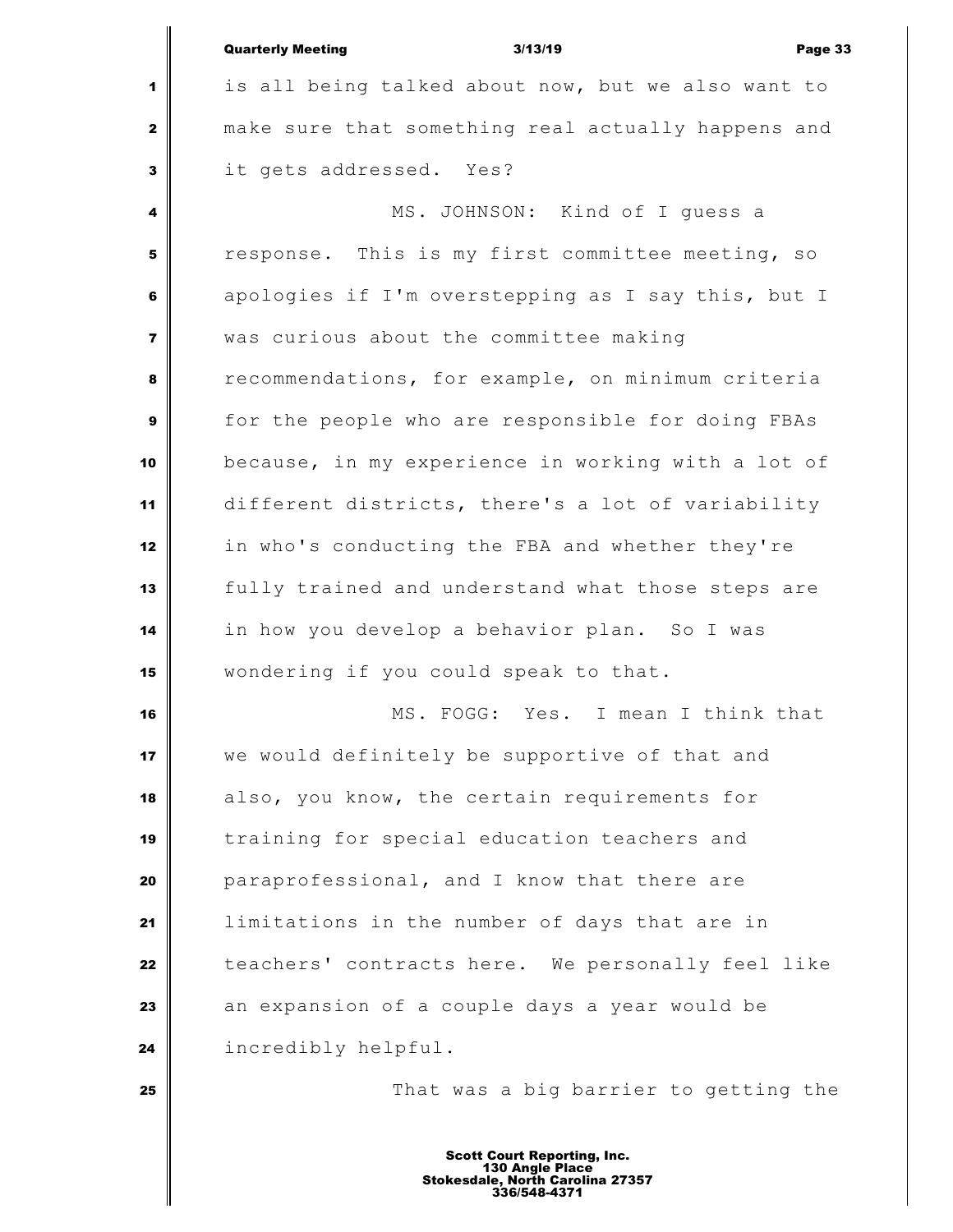## Quarterly Meeting and the Suite of the 3/13/19 and the Suite of Page 34

 $\parallel$ 

| 1                       | mental health in the schools board policy passed   |
|-------------------------|----------------------------------------------------|
| $\mathbf{2}$            | that the State Board did pass, but there was a lot |
| 3                       | of pushback about when is this training going to   |
| 4                       | occur, does it have to occur in person, how many   |
| 5                       | hours does it have to be, who has to be trained.   |
| 6                       | And, you know, I think all the research shows that |
| $\overline{\mathbf{z}}$ | it's really beneficial to have really good         |
| 8                       | training for, you know, almost all school staff,   |
| $\boldsymbol{9}$        | particularly with regard to prevention and early   |
| 10                      | identification, which I think the research also    |
| 11                      | shows is really, really important.                 |
| 12                      | And I think that's one of the things               |
| 13                      | that we would like to see -- and not necessarily   |
| 14                      | that it's happening at DPI, but it's perhaps       |
| 15                      | happening in other places in the state -- is that  |
| 16                      | there's a big focus on not acting until there's a  |
| 17                      | crisis and everything has completely fallen apart, |
| 18                      | when there are things that could be put in place   |
| 19                      | way earlier that would prevent, you know,          |
| 20                      | situations from developing. And there's lots of    |
| 21                      | research to support that as well. Yes?             |
| 22                      | MS. OWENS: Going along with Leanna's               |
| 23                      | question and your comment, I work with ECAC. It's  |
| 24                      | been almost seven years. The word principal and    |
| 25                      | special education is just become this thing that   |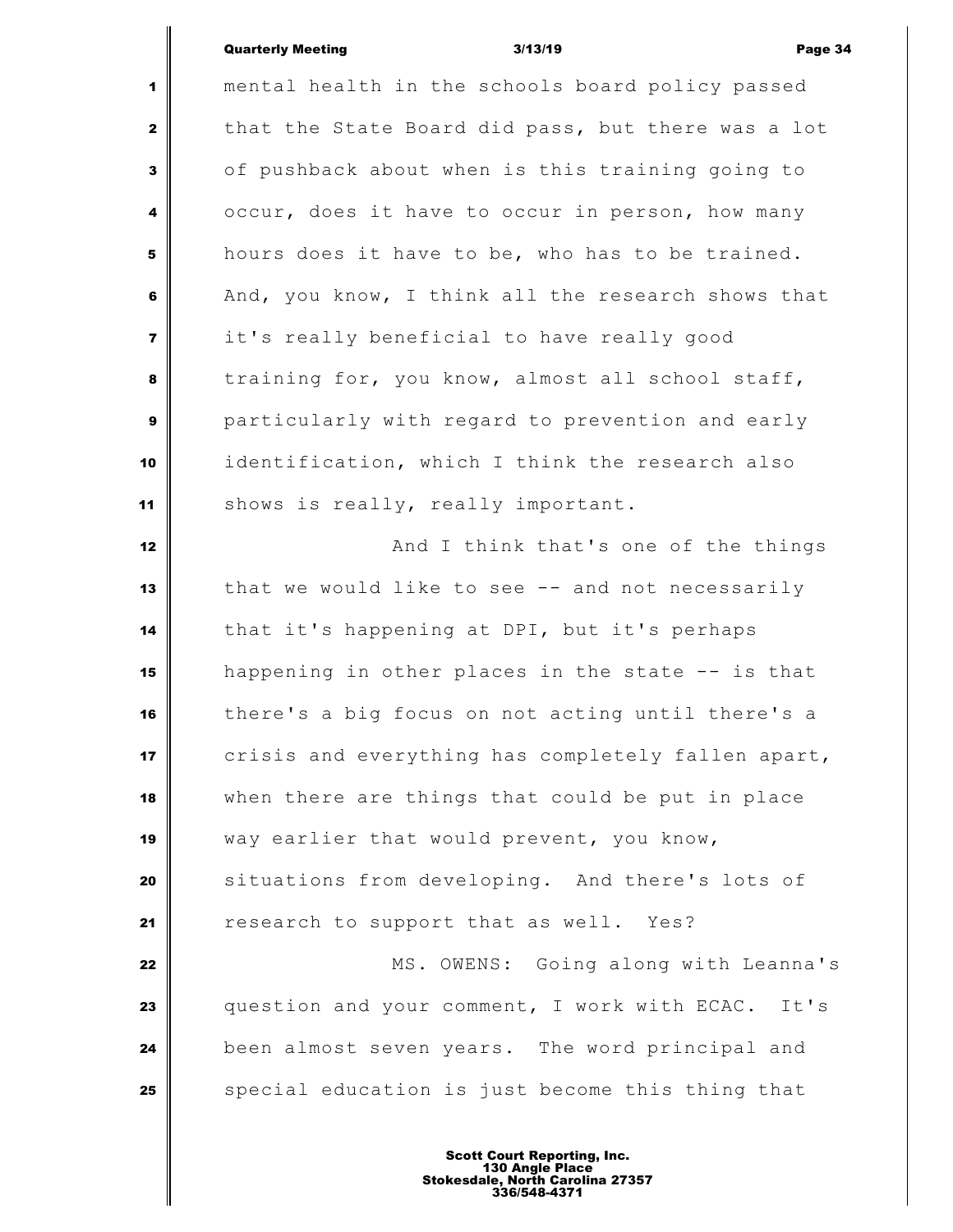|                | <b>Quarterly Meeting</b><br>3/13/19<br>Page 35     |
|----------------|----------------------------------------------------|
| 1              | is tied tightly together somehow, and you          |
| $\mathbf{2}$   | mentioned the word principal several times.        |
| $\mathbf{3}$   | Almost every call I personally receive mentions    |
| 4              | the word principal.                                |
| 5              | So I would just like to put it out                 |
| 6              | there that a target group for training and support |
| $\overline{7}$ | would be principals, and I heard that mentioned at |
| 8              | one point. But it seems like if we're going to     |
| 9              | have so many principals and assistant principals   |
| 10             | serving as LEA reps in meetings, making important  |
| 11             | decisions, sometimes making important decisions on |
| 12             | the fly in hallway even, that they really need     |
| 13             | good training -- EC training.                      |
| 14             | MS. FOGG: We would definitely agree                |
| 15             | with that. I mean, you know, our first advice      |
| 16             | when a parent calls, and usually the first step    |
| 17             | that we take when we actually take a case, is to   |
| 18             | contact the EC director to make sure that EC is    |
| 19             | aware of what's going on, and at least half the    |
| 20             | time, they're not. And then once they are and      |
| 21             | they can talk with the principal and other members |
| 22             | of the IEP team and they can sort of get in there  |
| 23             | and see what's happening and what the options are, |
| 24             | things can be resolved.                            |
| 25             | But by the time $--$ you know, just                |
|                |                                                    |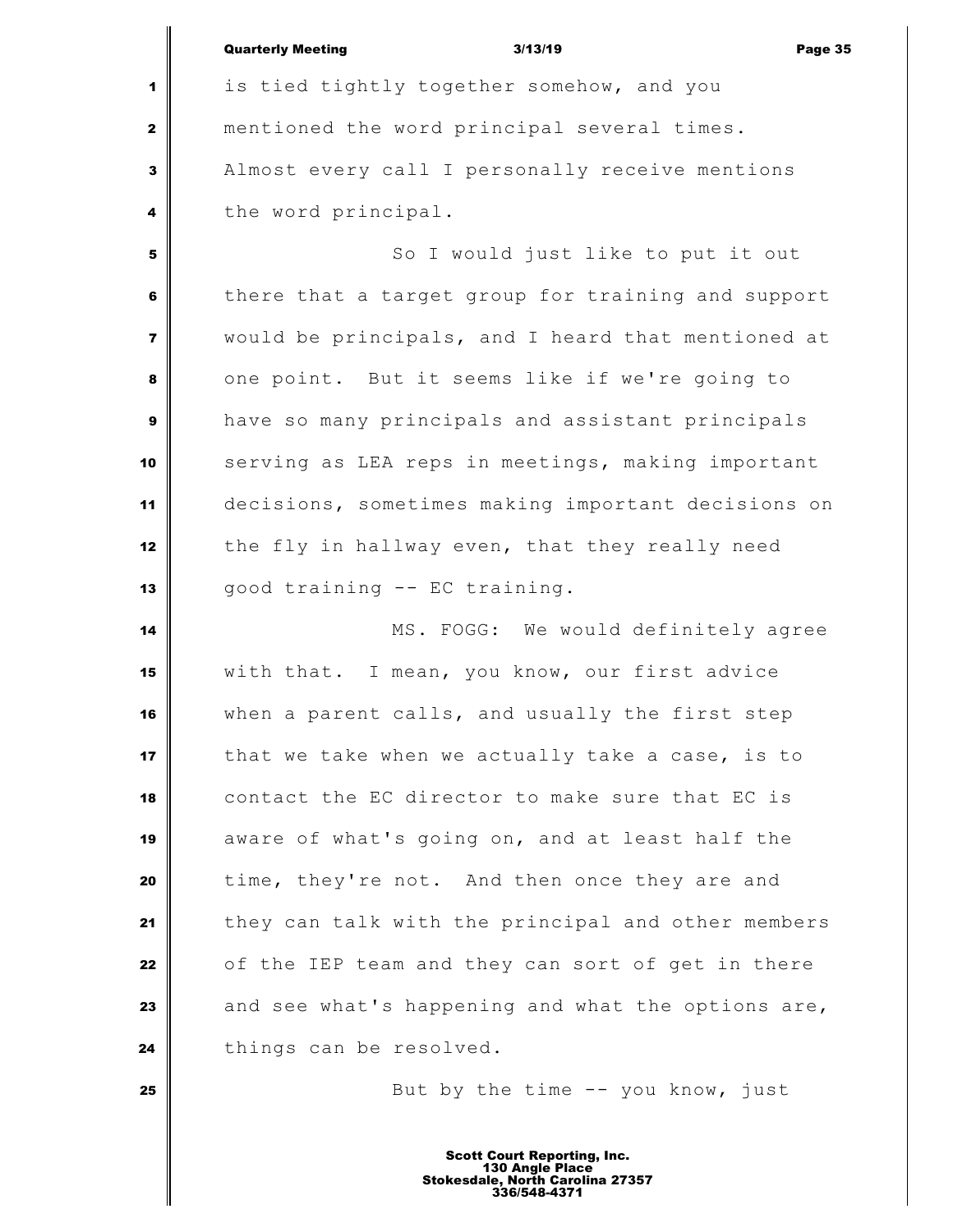#### Quarterly Meeting 3/13/19 Page 36

 like by the time a parent calls you, by the time a parent calls us, it's not good and there's a lot of loss of trust. There's a lack of really effective communication. So I would agree with that. I also think empowering IEP teams to make the decisions that they think actually need to be made would be really helpful.

 So one of the things that we see is, really, there needs to be some additional staff or additional training or something needs to be changed, but the members of the IEP team don't feel like they can actually recommend that and put that into place. But they're the ones who are on the ground and who see it and who know what might really need to be changed, but as an employee, they don't feel like they can make that statement or have the ability to effect that.

 **And sometimes I think also, because**  of the way there's this sort of parallel track of EC and principals, the principals also may not feel like they have the power to do that, and also Sometimes the EC staff doesn't because of the way staff members are hired and paid. So there definitely needs to be some convergence there. MR. BAKER: I'd like to just add to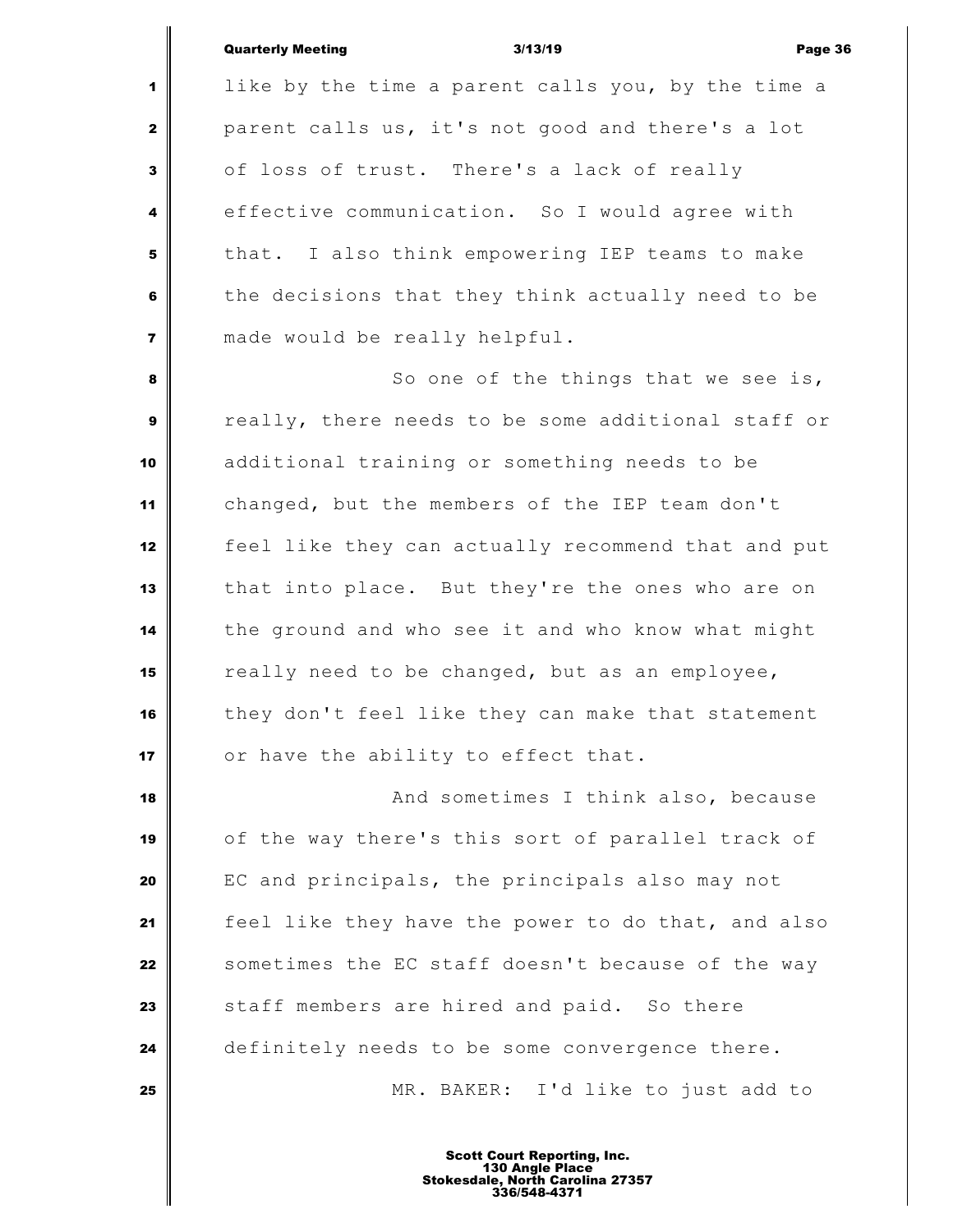| <b>Quarterly Meeting</b> |  |
|--------------------------|--|

Quarterly Meeting 3/13/19 Page 37 1 | that. I totally agree with what you're saying. One of the things that was a driving force for me actually going into administration from actually being an EC teacher was just that lack of understanding. There were oftentimes I was actually at IEP meetings and conducting those, and my principal had no idea really what needed to be done or should be done, and they actually looked toward the EC teacher or EC chair for that guidance. But I can say now that I've made that change and I'm actually a part of that administration. That's one of the things that -- and I actually have another AP that's a coworker of mine who's also a former EC teacher. So we're very blessed in our school to have that knowledge base. But that is something that we're bringing up in our meetings when we have our administration meetings in the district about that training, and we've been working with our EC director to provide that training across the district for administrators. And so we do see that becoming more evident now, and that is in the

Scott Court Reporting, Inc. 130 Angle Place Stokesdale, North Carolina 27357 336/548-4371

**process, but I** would encourage every school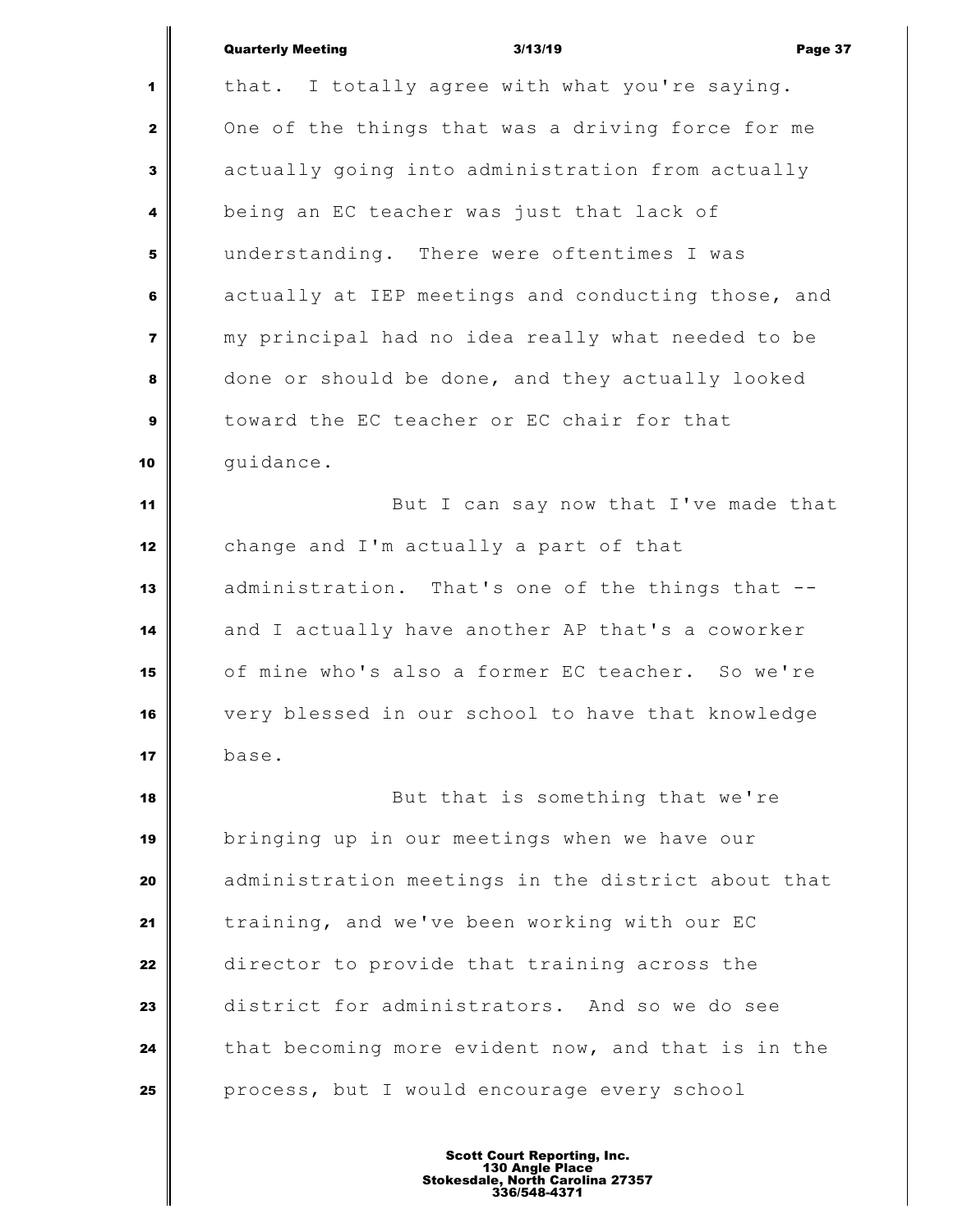|                  | <b>Quarterly Meeting</b><br>3/13/19<br>Page 38     |
|------------------|----------------------------------------------------|
| 1                | district to look at doing the very same thing.     |
| $\mathbf{2}$     | MS. FOGG: Right. And we absolutely                 |
| 3                | know that there are schools that are getting it    |
| 4                | right, you know, every time because we're not      |
| 5                | getting -- we don't get those calls, right, so we  |
| 6                | don't see those situations often. And sometimes    |
| $\overline{7}$   | we, you know, just need to get the right people in |
| 8                | the room, and the right people exist. They just    |
| $\boldsymbol{9}$ | haven't -- you know, that group hasn't been        |
| 10               | assembled before.                                  |
| 11               | Absolutely, I think that that's true,              |
| 12               | and I think that having EC folks in administration |
| 13               | is incredibly helpful. I also think sometimes too  |
| 14               | through training what we see -- and I've seen this |
| 15               | in trainings that I've done. So you try to give    |
| 16               | out a lot of information. You're usually covering  |
| 17               | a lot -- a lot of ground, and even if you think    |
| 18               | you have like explained exactly what would need to |
| 19               | happen in a particular situation or how these      |
| 20               | principles or policies or laws should be applied   |
| 21               | in a particular situation, I think sometimes that  |
| 22               | doesn't happen. It doesn't actually sort of        |
| 23               | trickle down, right, and so -- and it's            |
| 24               | nobody's -- it's not intentional and it's nobody's |
| 25               | fault.                                             |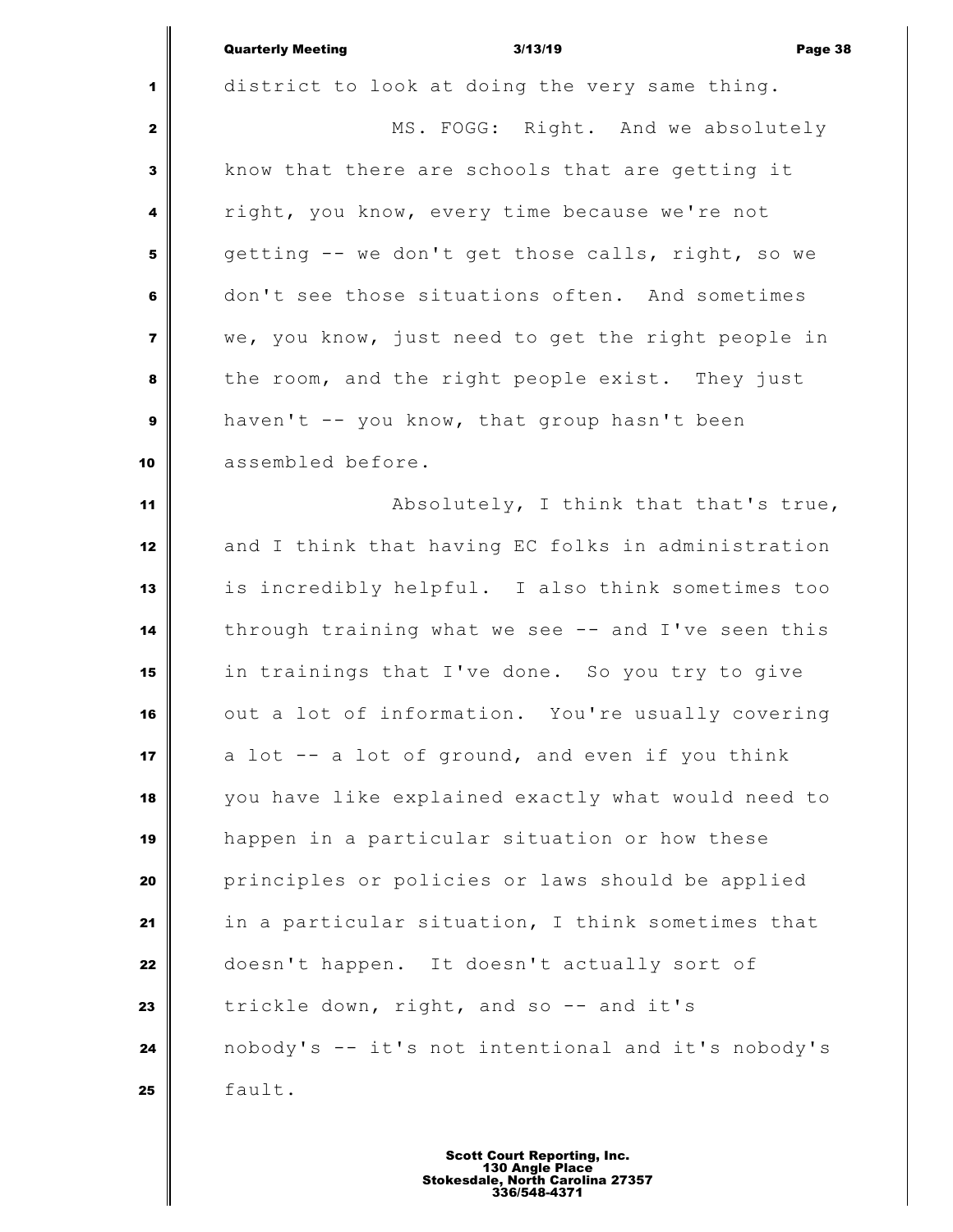|                         | <b>Quarterly Meeting</b><br>3/13/19<br>Page 39                   |
|-------------------------|------------------------------------------------------------------|
| 1                       | And so sometimes I think it's helpful                            |
| 2                       | if there's like a point person to call, right?<br>$S_{\bigcirc}$ |
| 3                       | like you have a situation where a child is                       |
| 4                       | continually needing to be pulled out of the class,               |
| 5                       | before it gets to a situation where you're going                 |
| 6                       | to long-term suspend that child or have an IEP                   |
| $\overline{\mathbf{z}}$ | meeting for homebound, if the principal feels, you               |
| 8                       | know, empowered to call the EC director or call a                |
| 9                       | particular behavior support person and say, "Hey,                |
| 10                      | I don't know what to do about this situation.                    |
| 11                      | What recommendations do you have? Or can you come                |
| 12                      | in and do some observations," right, like -- and I               |
| 13                      | know there's issues with observation and                         |
| 14                      | evaluation, but like you -- you know, there's ways               |
| 15                      | to go observe a whole class and just kind of see                 |
| 16                      | what's happening.                                                |
| 17                      | So it's sort of the more like                                    |
| 18                      | immediate like can we -- can we nip this in the                  |
| 19                      | bud, can we figure this out before we get to a                   |
| 20                      | whole situation where the child is, you know, at                 |
| 21                      | home, the parent is in danger of losing their job,               |
| 22                      | and everybody's frustrated and, you know, really                 |
| 23                      | doesn't have a way of problem-solving.                           |
| 24                      | MS. GRANT: I would like to add too                               |
| 25                      | that we have started doing training monthly on                   |
|                         |                                                                  |

Ш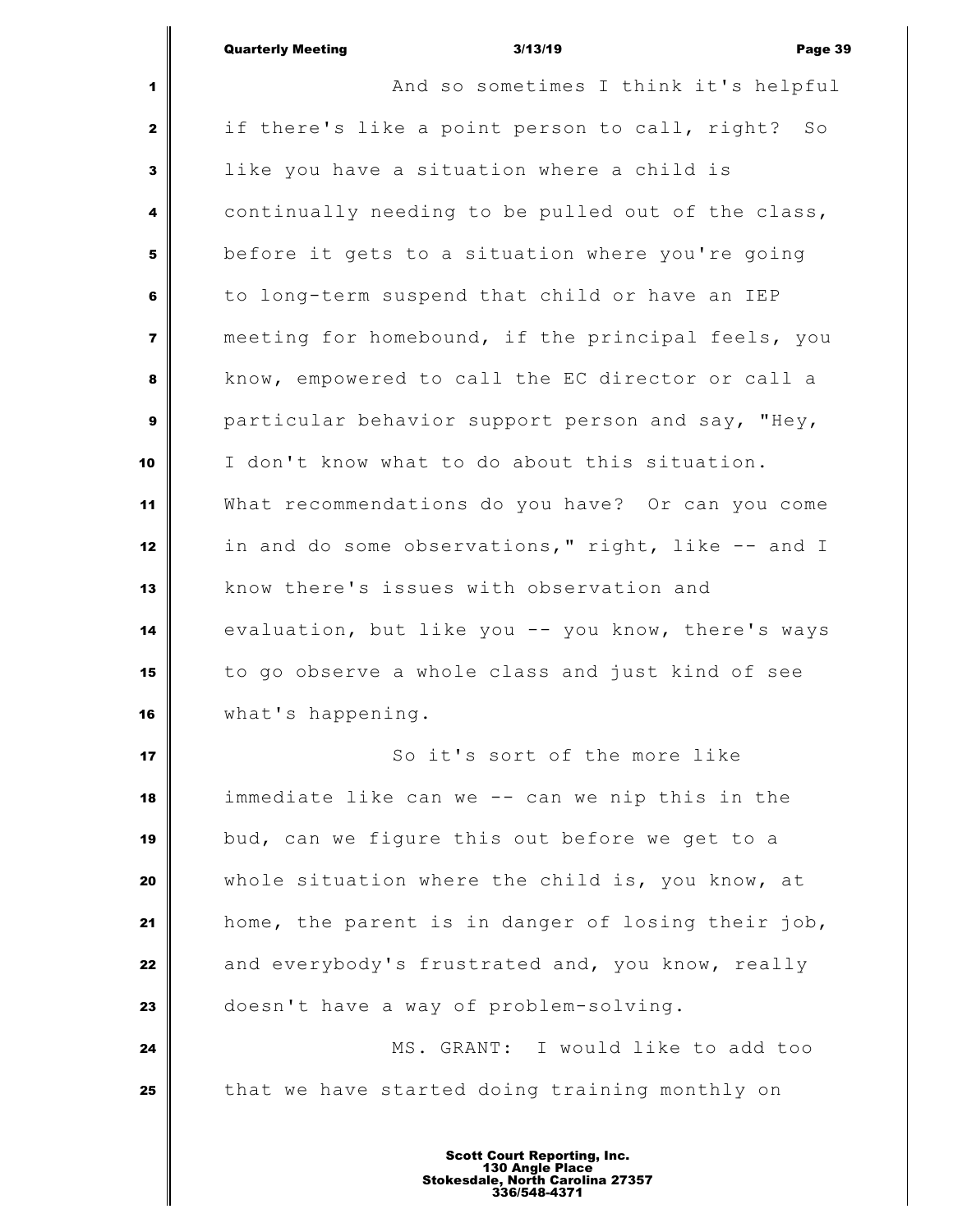|                         | <b>Quarterly Meeting</b><br>3/13/19<br>Page 40     |
|-------------------------|----------------------------------------------------|
| 1                       | topics for EC at our principals meetings and found |
| $\mathbf{2}$            | that to be very effective. They want to know, and  |
| $\mathbf{3}$            | oftentimes it's a lack of knowledge and            |
| 4                       | understanding for sometimes the decisions they     |
| 5                       | make on the fly, I guess I would say.              |
| 6                       | Where we have found the most valuable              |
| $\overline{\mathbf{z}}$ | thing that I think we've done is really work with  |
| 8                       | our assistant principals because at our monthly    |
| $\mathbf{9}$            | principals meetings, you're right, they are        |
| 10                      | overwhelmed. I mean we have a full day of          |
| 11                      | meetings, and you know when you -- you know when   |
| 12                      | you leave meetings at the central office at the    |
| 13                      | central level, you hit the ground running the very |
| 14                      | next day when you go back. And oftentimes it's     |
| 15                      | like, oh, wait. Let's go back to that meeting,     |
| 16                      | but it's awhile later.                             |
| 17                      | So we have found that -- we                        |
| 18                      | restructured how we get training and information   |
| 19                      | out. So we're working with our principals, our     |
| 20                      | APs, our department chairs is what we call them,   |
| 21                      | our EC chairs, and then we're also working with    |
| 22                      | our mental health personnel that we have           |
| 23                      | identified this year, and that's new. So we're     |
| 24                      | having monthly people, at different levels, hear   |
| 25                      | the same thing four times, and when the            |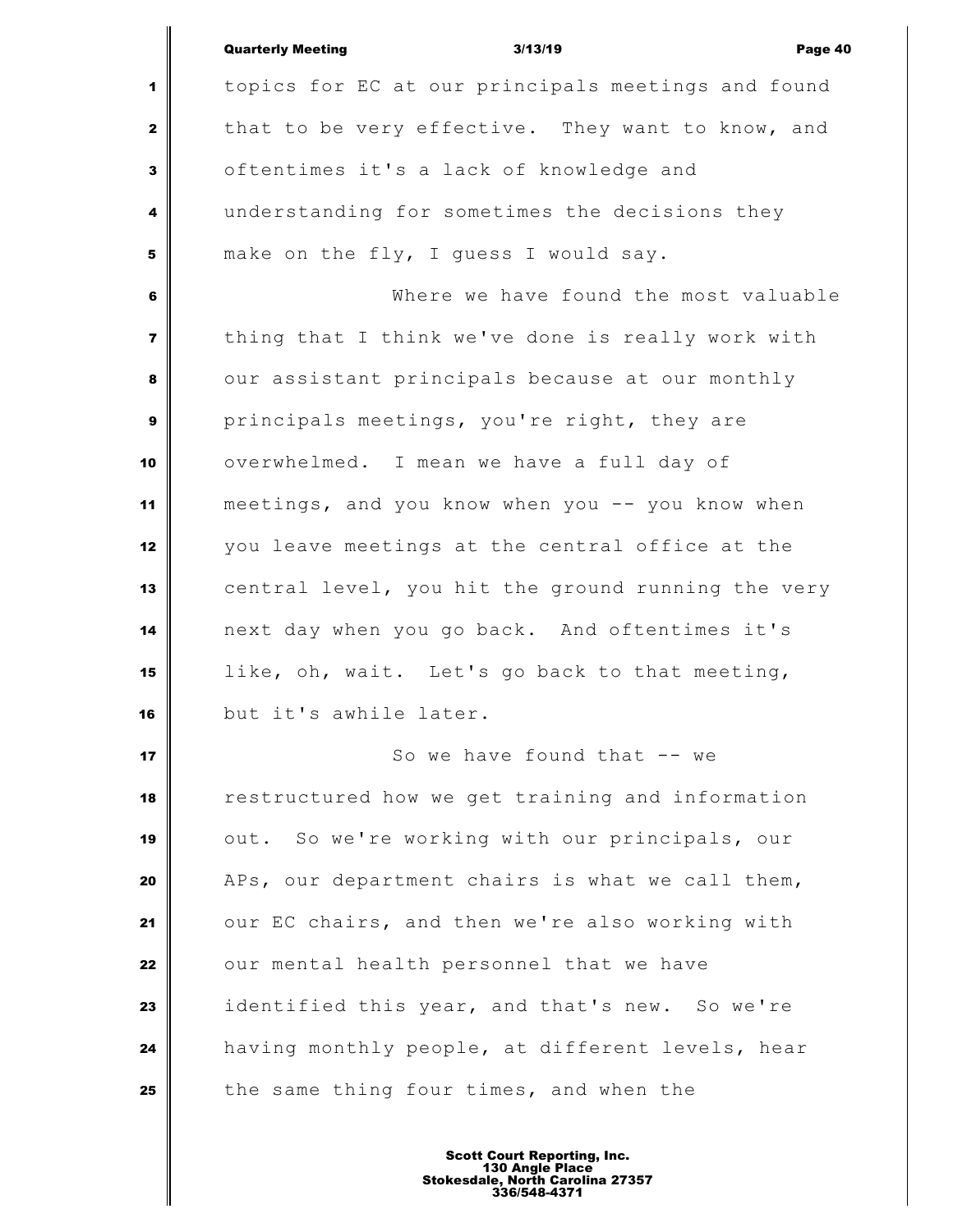## Quarterly Meeting 3/13/19 Page 41

 information about Disability Rights came out that they were monitoring seclusion and restraint, we've been talking about seclusion and restraint for years. All of a sudden, it was important when announced visits can happen. I'm just going to be honest with you, not that it wasn't important before. So we added -- we do six monitoring visits a year with different levels per school, and we now have a checklist that we walk through with our separate classrooms. So it is just a -- but it's really a continuing to talk about it. It's not -- you can't do that LEA rep training once a year and think you've hit--- MS. FOGG: Right. MS. GRANT: ---all the different topics because different things do come up. But our assistant principals are the ones that are mainly serving as LEA reps. They're the ones that are over our EC departments, and they're the ones that we have found that we can get the most -- make the most difference with, with the trainings that we implemented. So thank you. Very valuable. MS. FOGG: Okay. So that's really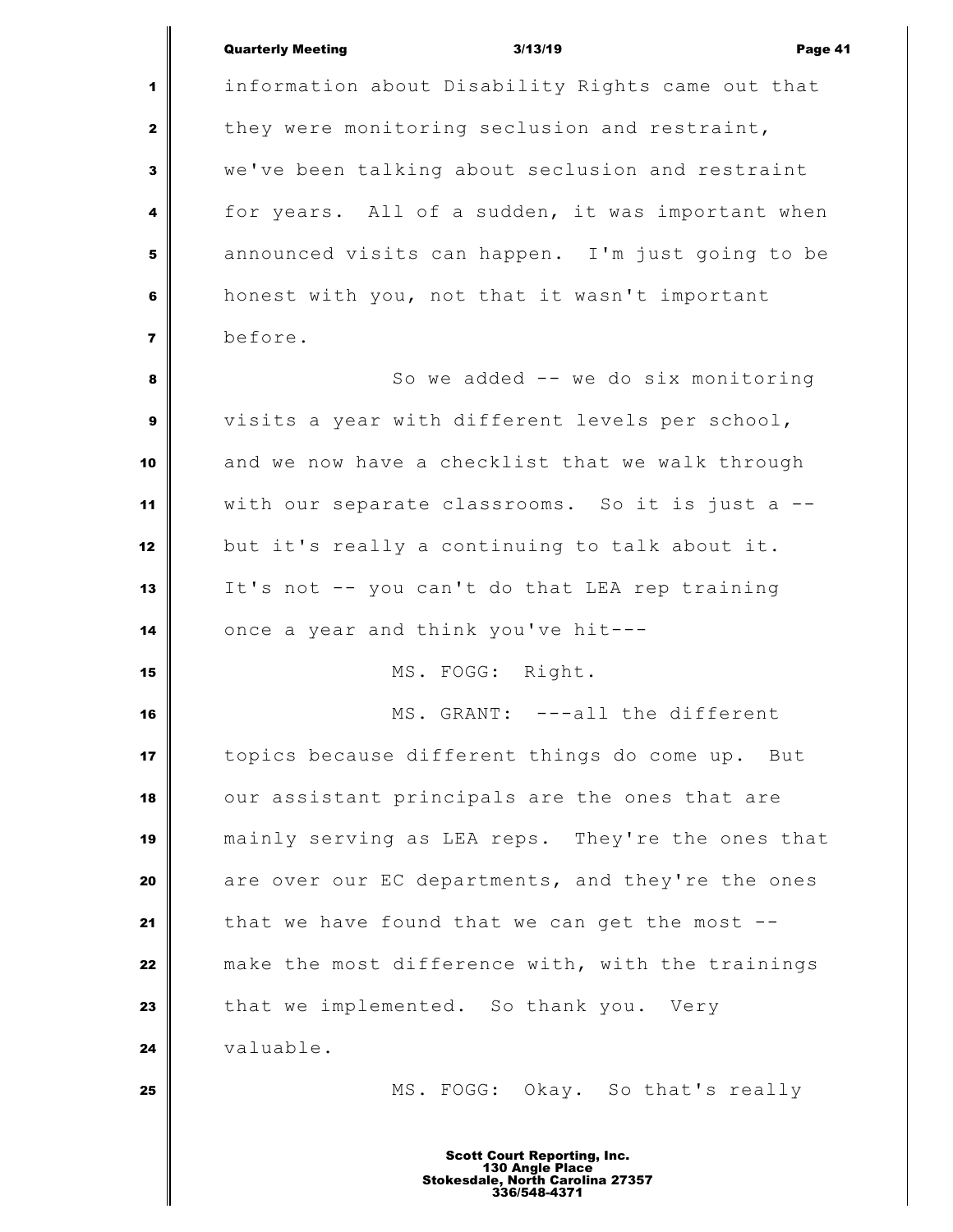Quarterly Meeting 3/13/19 Page 42 interesting. So maybe -- maybe we should start including assistant principals in our list, right, as well. MS. HUTCHINSON: They do a vast majority of the discipline. MS. FOGG: Right. Okay. That's interesting. I hadn't realized that. So what you were saying, when we brought the in-school suspension issue to the attention of the EC director, he prepared a training for all principals and went through -- like, okay, look -- let's look at -- and he felt empowered to say, "We've had a situation come up that involves this. The child was in this type of storage closet for 15 this long and," you know, whatever. **And he said -- what he shared with me**  was, there were a lot of people in the room who said, "Oh, I haven't done that, but I wouldn't have realized that that would been a big problem. I could have done that," right, and they were very happy to have that situation brought to them as an example. But it took describing the whole facts, and obviously, the student was not identified. I think it was probably known, you know, which School it had happened at, but you know, that was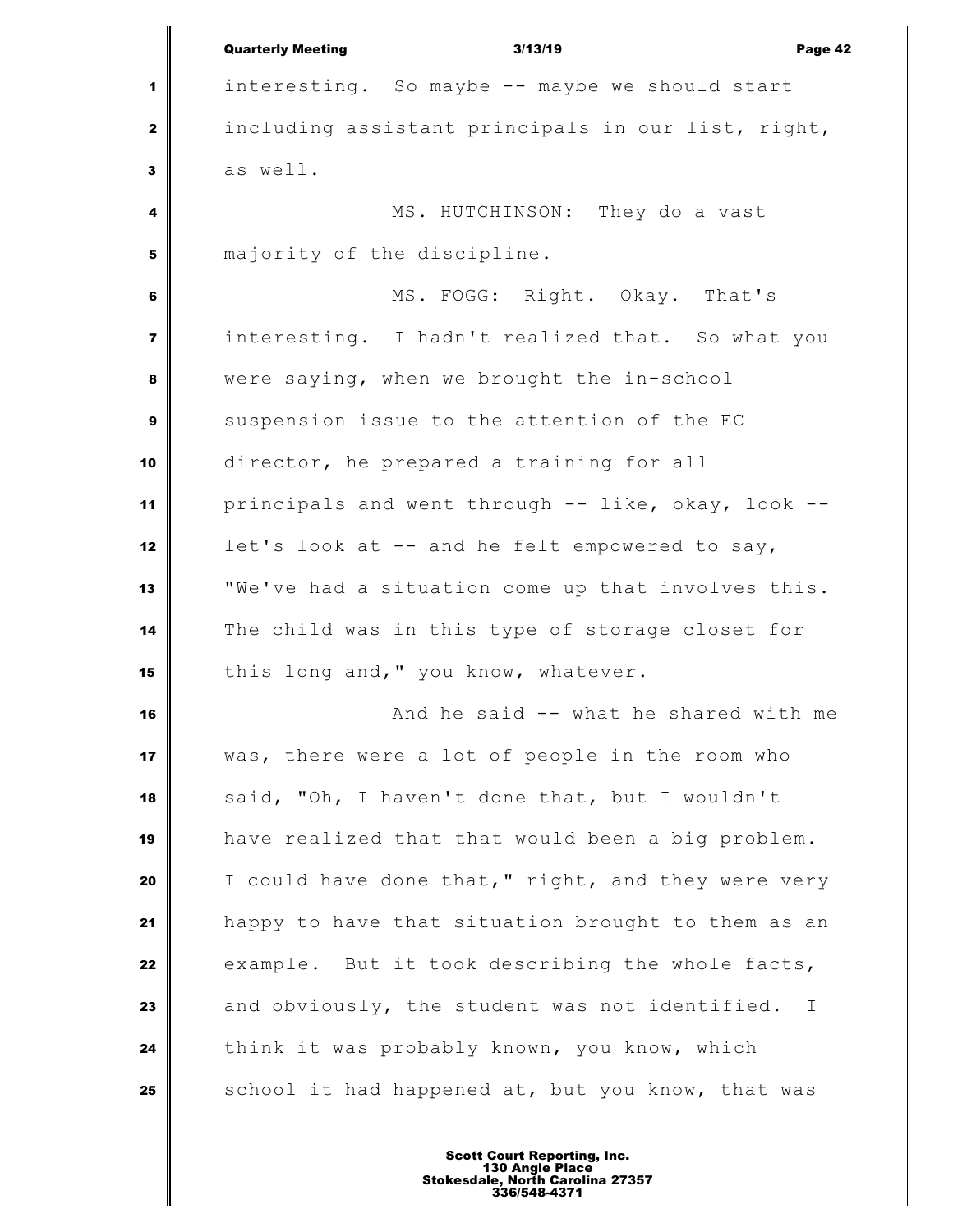|                | 3/13/19<br><b>Quarterly Meeting</b><br>Page 43                                                            |  |
|----------------|-----------------------------------------------------------------------------------------------------------|--|
| 1              | part of that process.                                                                                     |  |
| $\mathbf{z}$   | MS. HUTCHINSON: I think it might be                                                                       |  |
| 3              | valuable to -- I think it might be valuable to                                                            |  |
| 4              | reach out to the higher ed institutions that have                                                         |  |
| 5              | programs in the administrative licensure because                                                          |  |
| 6              | I'm sure lots of people sitting around the table                                                          |  |
| $\overline{7}$ | have gone through that process.                                                                           |  |
| 8              | MS. FOGG: Right.                                                                                          |  |
| 9              | MS. HUTCHINSON: And this much                                                                             |  |
| 10             | (indicating) is talked about in those programs of                                                         |  |
| 11             | being an LEA rep -- seclusion and restraint,                                                              |  |
| 12             | discipline procedures, mental health. And the                                                             |  |
| 13             | other plug I'd like to put in is, we all struggle,                                                        |  |
| 14             | and you know, different places amongst the state                                                          |  |
| 15             | are far more blessed than others about getting                                                            |  |
| 16             | mental health facilities and mental health in                                                             |  |
| 17             | schools. And, you know, sometimes we're able to                                                           |  |
| 18             | get MOAs and sometimes we aren't.                                                                         |  |
| 19             | MS. FOGG: Right.                                                                                          |  |
| 20             | MS. HUTCHINSON: But there's never                                                                         |  |
| 21             | enough. There's never enough. That not only goes                                                          |  |
| 22             | for the kids we serve, but the families we serve                                                          |  |
| 23             | because rarely is a mental health issue a kid                                                             |  |
| 24             | issue that's only the kid issue.                                                                          |  |
| 25             | MR. BAKER: Absolutely.                                                                                    |  |
|                | <b>Scott Court Reporting, Inc.</b><br>130 Angle Place<br>Stokesdale, North Carolina 27357<br>336/548-4371 |  |

 $\mathbf I$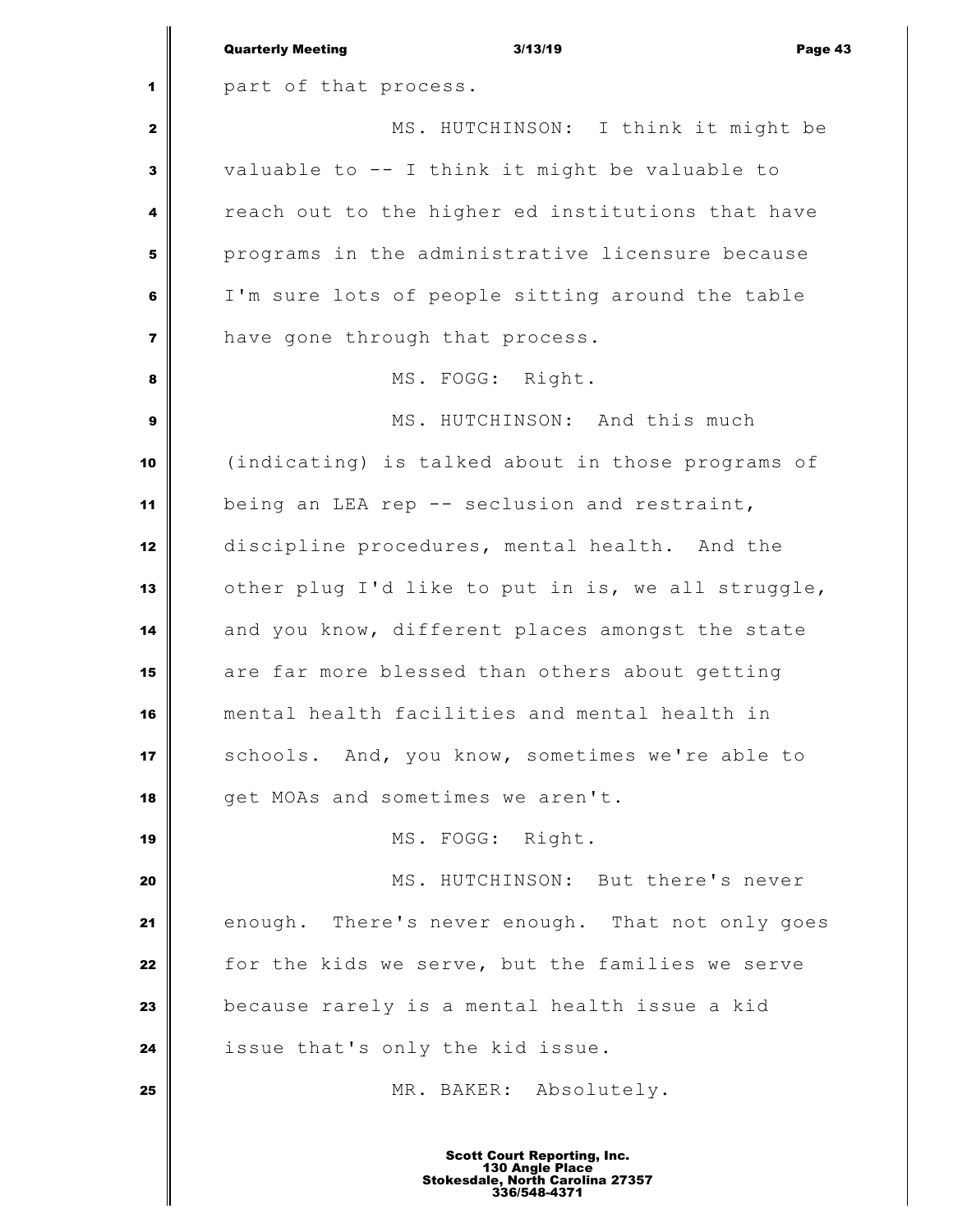Quarterly Meeting 3/13/19 Page 44 MS. HUTCHINSON: And those parents need just as much support, if not more than us. MS. FOGG: And there's a definite lack of providers in many areas, right. MS. HUTCHINSON: And you can't get them the support. Even if they do exists, it is pulling teeth to get support. **MS.** FOGG: Or when you get it, as soon as things start to get like marginally better, all of a sudden, they're like, "Oh, we're done," you know. And I'm like, "No, we're not done." MS. HUTCHINSON: Yeah, and it can all be done within 18 hours in a week if that's what they're -- in three months or whatever the insurance company provides, and everybody's cured within that amount of time. It's extremely frustrating. MS. FOGG: Right. I think we all have experienced that. You had another question? MS. OWENS: I just would like to add -- I'm not normally here and you might never See me again. So I feel like I need to say Something about the whole LEA rep. The way you do that, why do we do it like that, and is there a --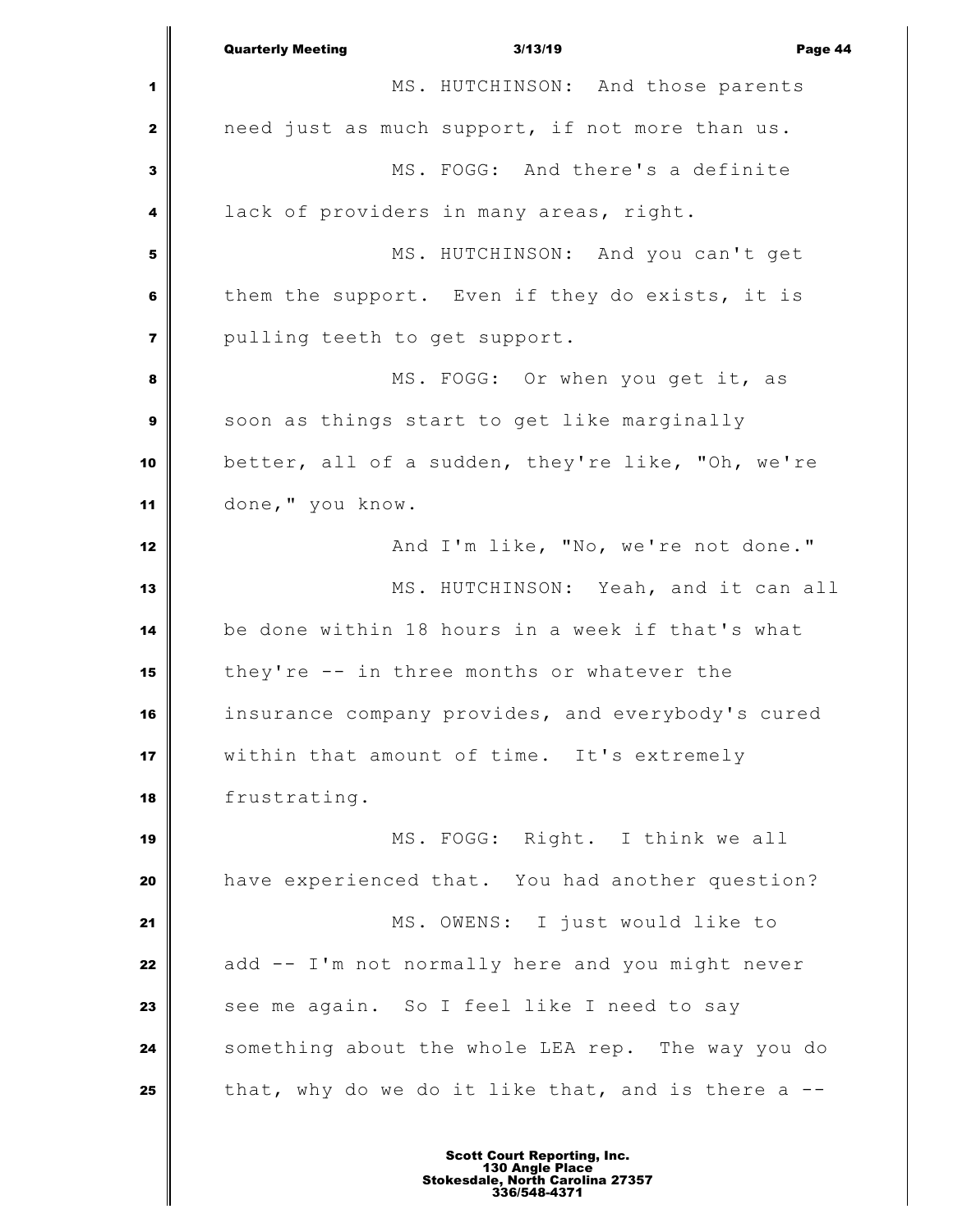|                | <b>Quarterly Meeting</b><br>3/13/19<br>Page 45     |
|----------------|----------------------------------------------------|
| 1              | are there districts that are considering maybe     |
| $\mathbf{2}$   | more people in special education, an               |
| $\mathbf{3}$   | administrative layer, or with enough training to   |
| 4              | maybe serve in that role so you always have a      |
| 5              | really informed person in the room with            |
| 6              | decision-making authority?                         |
| $\overline{7}$ | Because continuing to have it be                   |
| 8              | principals and assistant principals, they're doing |
| 9              | so much else, and continuing to say, "Well, let's  |
| 10             | train them more," feels inefficient to me. And     |
| 11             | it's just something that's occurred to me over the |
| 12             | years. How did it get like that and is it the      |
| 13             | best way? Might we consider a different way just   |
| 14             | in general?                                        |
| 15             | MS. MOOREFIELD: And I -- you know,                 |
| 16             | as a parent in IEP meetings, the majority of the   |
| 17             | time the LEA -- the admin rep that's in our        |
| 18             | meetings, I mean they're wonderful people, but     |
| 19             | they spend the entire meeting on their phone       |
| 20             | because their handling 97 other things. They have  |
| 21             | the entire student body, which in some of our      |
| 22             | schools includes several thousand kids, under      |
| 23             | their control.                                     |
| 24             | And it's kind of like, you know, when              |
| 25             | we keep asking teachers to, okay, do this too, do  |
|                | <b>Scott Court Reporting, Inc.</b>                 |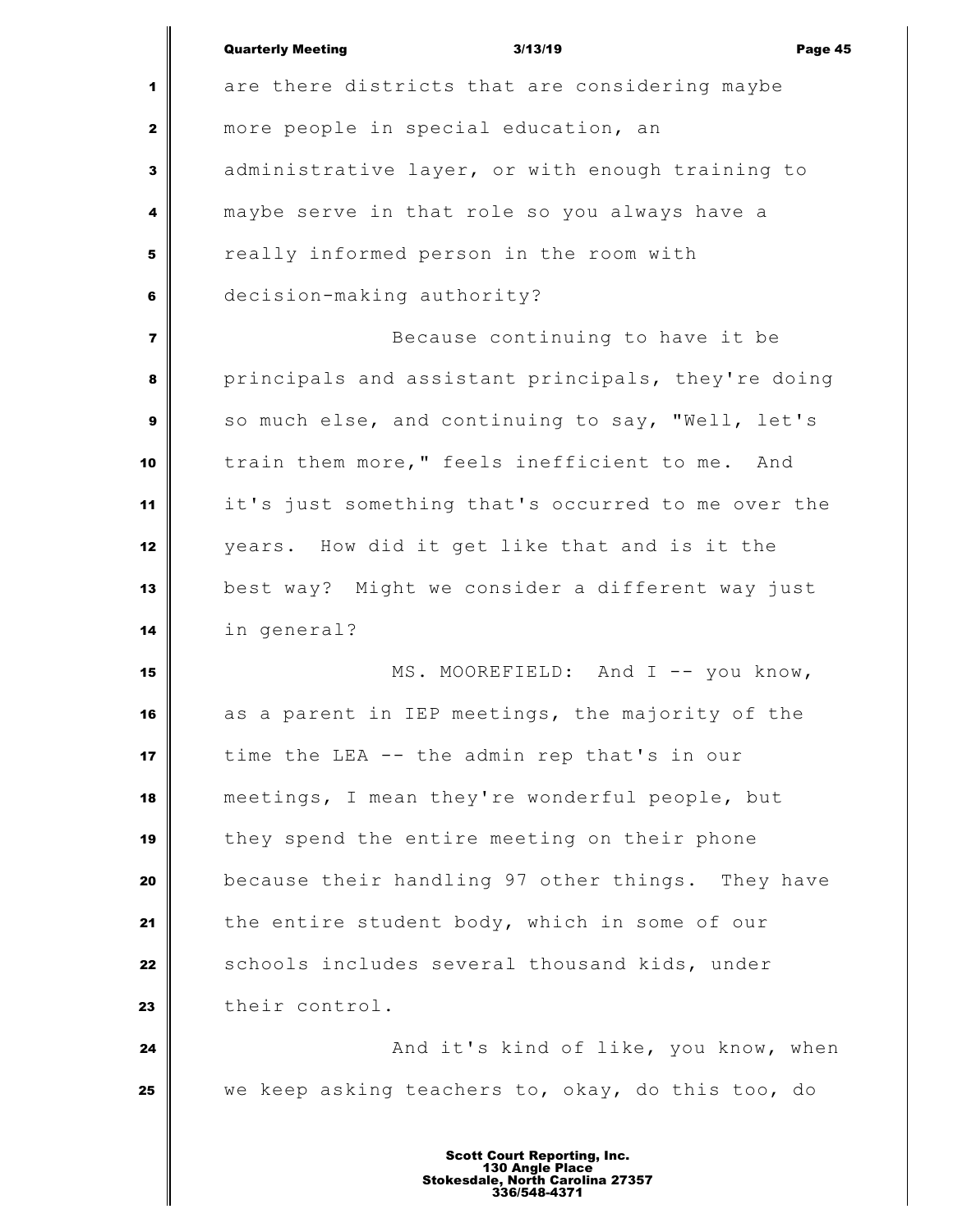| <b>Quarterly Meeting</b> | 3/13/19 | Page 46 |
|--------------------------|---------|---------|

 this too, do this too, and now our admin is becoming stretched too thin as well. I completely agree.

 MS. HUDGENS: So in response to both of that, not necessarily that it is a good answer, but to respond to how did it get that way, in the regulations, part of the problem or the difficulty is two parts of the criteria for an LEA rep is, one, you're either qualified to provide or supervise teachers of special education, and then the second one is, is that you have to have the authority to be able to commit the resources of the LEA.

 **And so that typically -- when you**  kind of sort those out, that leads us to the administrative support -- the administrative staff of the school. So that's why that role typically falls there. Yes, ma'am?

 MS. MOOREFIELD: But I wonder, though, if instead of having a principal or an assistant principal sit through a two-hour IEP meeting where they're not paying attention because most of it doesn't really affect them, like they don't really need to pay attention to it, I wonder if it would be more effective to have -- because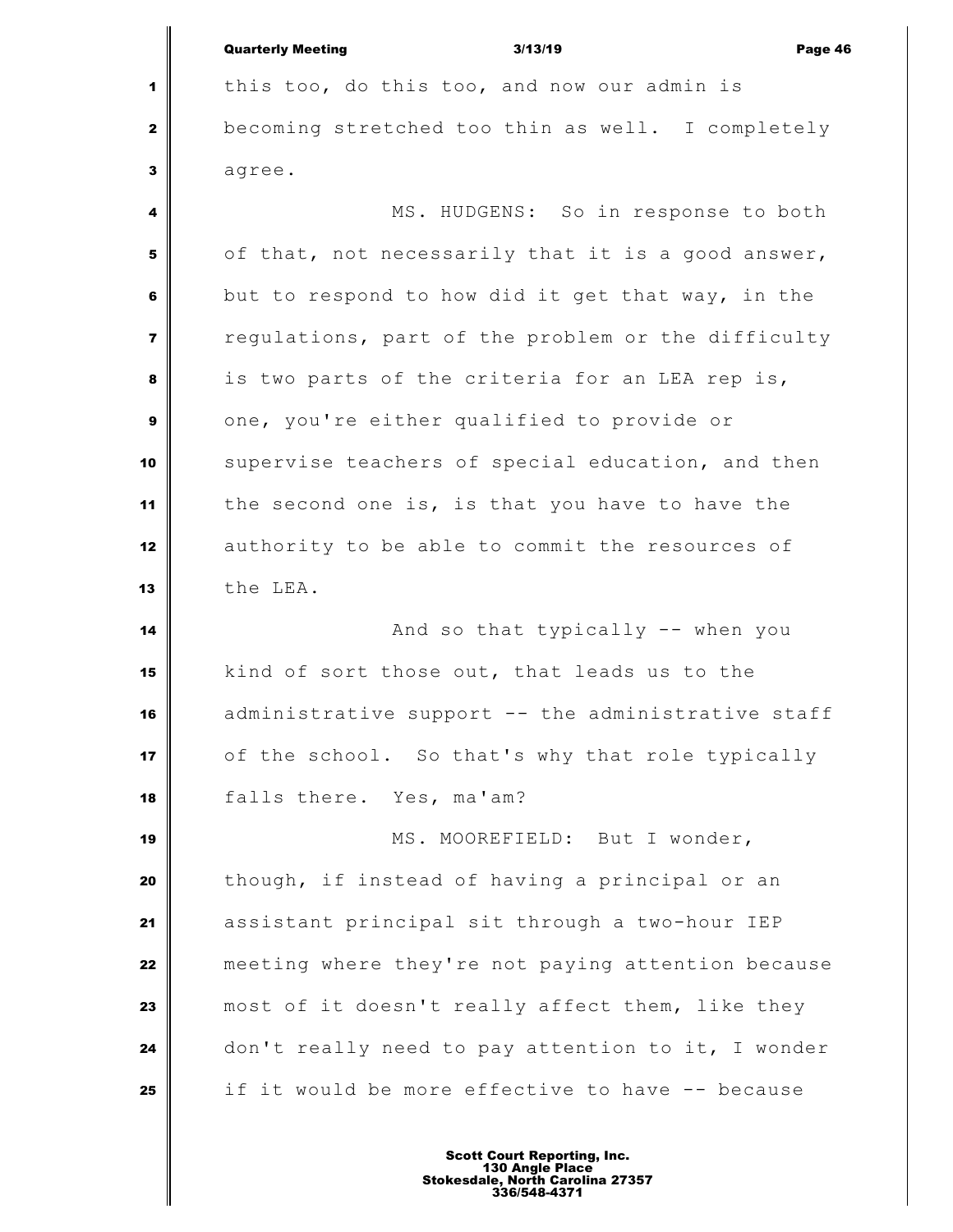## Quarterly Meeting 3/13/19 Page 47

 there's usually an EC director or, you know, someone below the admin -- would it be more effective to have that person then just go and meet 15 to 20 minutes with the administrator just to kind of brief them on, okay, this is what's going on with this student, this is what they need, this is what we need from you? MS. HUDGENS: I think there's multiple combinations of the preparation that can occur for an effective meeting. I think what's difficult, though, is that you can't make the decisions outside the context of an IEP meeting. So, really, you're just problem-solving the many different ways that an IEP team could choose to proceed in their decision-making. So I know that when I was in an LEA, we did have staffing meetings with our school staff particularly when there were situations that were very complex and required a lot of resources. They may even be not at the school but resources that were managed at a district level, and so those preparation meetings do occur. **And one thing too I'll just kind of**  Share from previous experience, I was once an assistant principal at a high school with 2100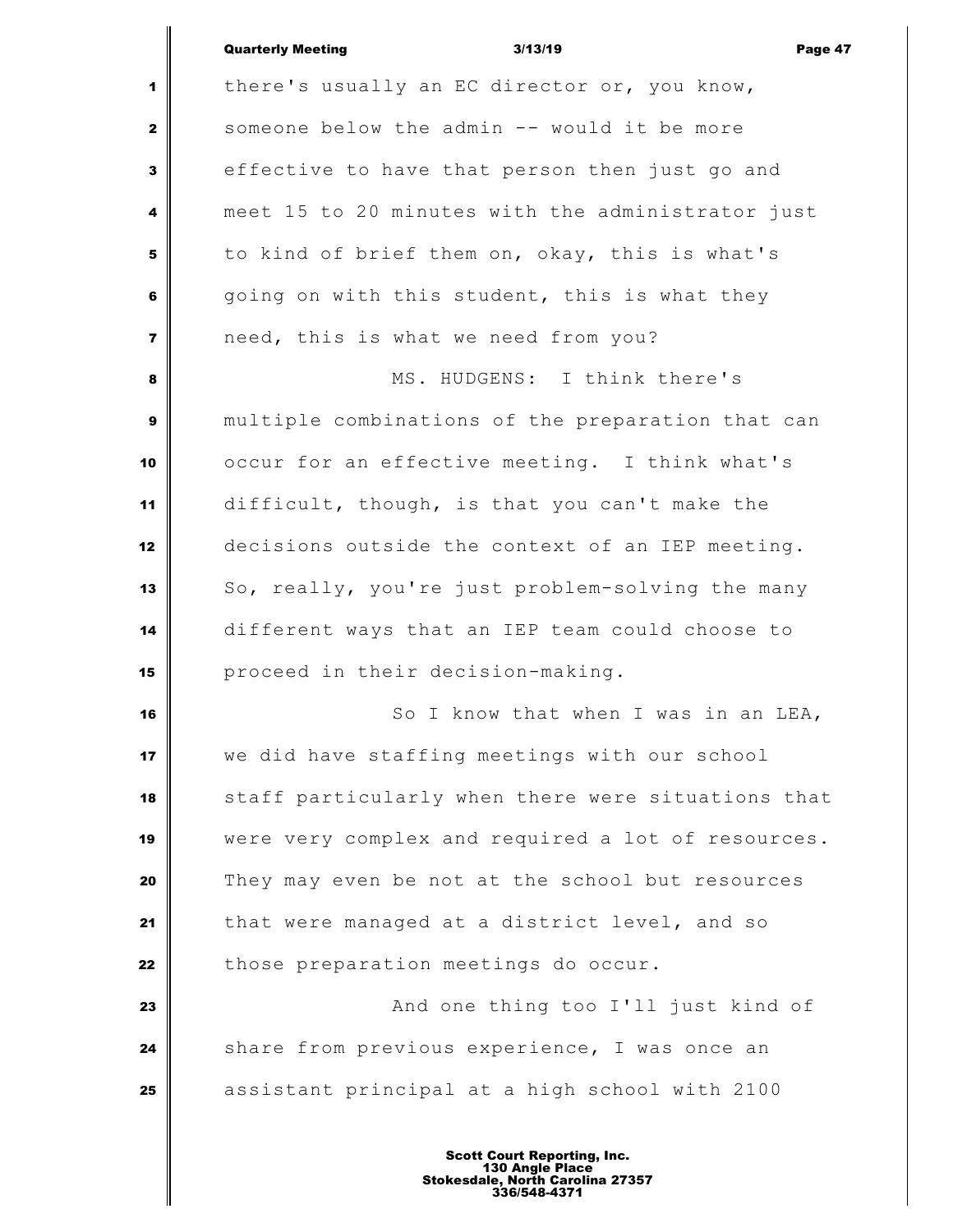|                         | <b>Quarterly Meeting</b><br>3/13/19<br>Page 48     |
|-------------------------|----------------------------------------------------|
| 1                       | students, and I had a special ed degree and had    |
| $\mathbf{2}$            | taught special ed, and so I was the LEA rep for    |
| 3                       | that school. And that school year, I personally    |
| 4                       | chaired 600 IEP meetings, and so it is -- it's     |
| 5                       | very challenging.                                  |
| 6                       | And one of the reasons that we had so              |
| $\overline{\mathbf{z}}$ | many that year is that we had a new high school    |
| 8                       | being built because at 2100 that was a large       |
| 9                       | capacity for our district, and so the reason why   |
| 10                      | it was so many is because we had a transition      |
| 11                      | meeting for those high-schoolers going to the new  |
| 12                      | high school. But it is a mass undertaking when     |
| 13                      | you have support staff coming in from a district   |
| 14                      | level because I was just one of eight high schools |
| 15                      | in that particular LEA.                            |
| 16                      | So there's just a combination of                   |
| 17                      | strategies that have to be employed. We want       |
| 18                      | certainly solid professional development to help   |
| 19                      | in decision-making. The biggest thing that I felt  |
| 20                      | was successful, when I was in an LEA and moved for |
| 21                      | the school-based administration to district-based  |
| 22                      | administration, was at least identifying areas     |
| 23                      | that the principal should know to call for help,   |
| 24                      | and that was sometimes hugely helpful, that if     |
| 25                      | you're approaching this or that area, please call  |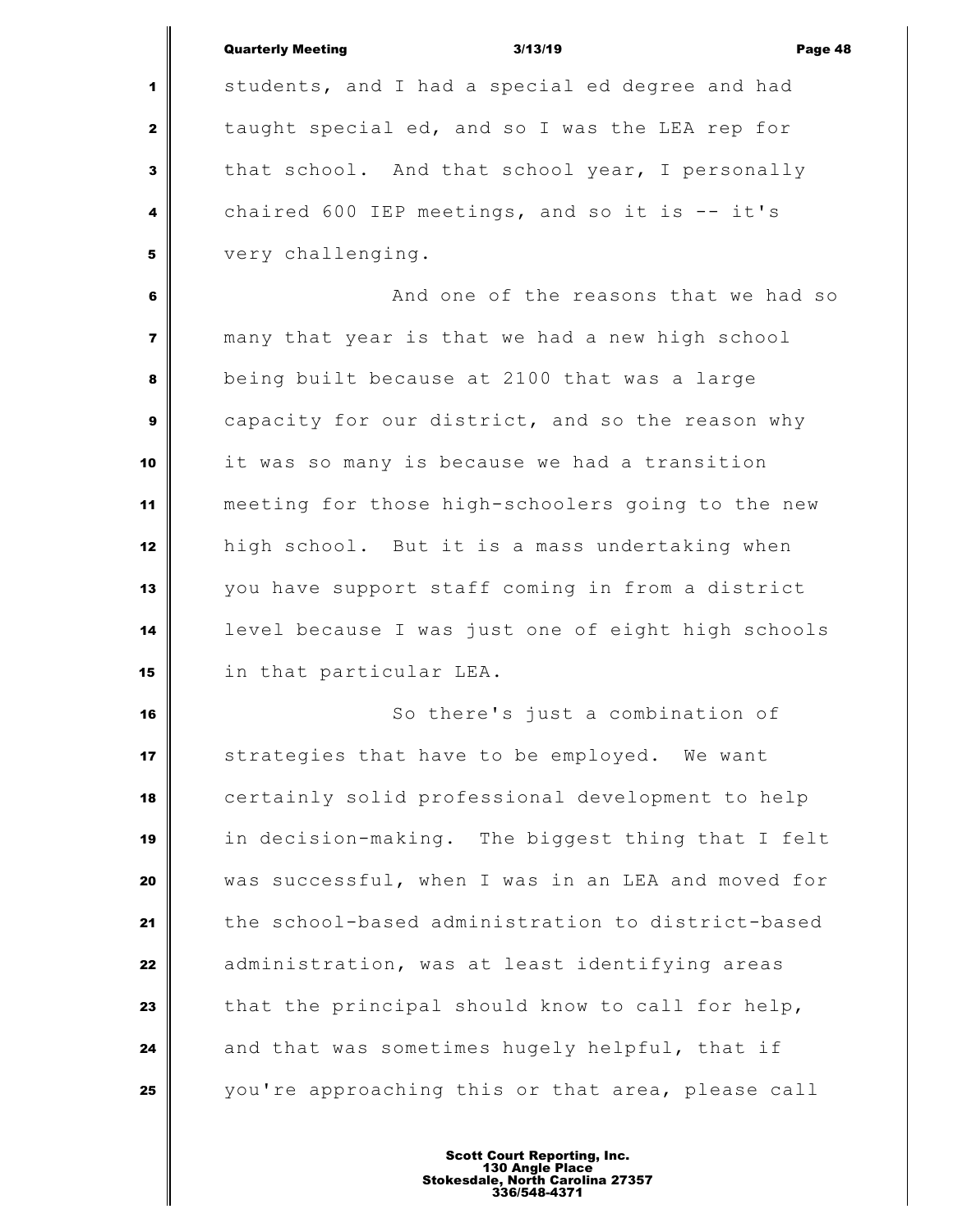|                         | <b>Quarterly Meeting</b><br>3/13/19<br>Page 49     |
|-------------------------|----------------------------------------------------|
| 1                       | us in and we'll help coordinate if additional      |
| $\mathbf{2}$            | people have to be in the building or so forth.     |
| $\mathbf{3}$            | And a lot of it is based on the relationship that  |
| 4                       | you have with your school-based administrators     |
| 5                       | from the central office.                           |
| 6                       | MS. THOMAS: And if I could just add                |
| $\overline{\mathbf{r}}$ | some personal experience. When I was -- excuse     |
| 8                       | me -- before I left the LEA that I was in, we had  |
| $\boldsymbol{9}$        | designated in each school -- they designated -- we |
| 10                      | didn't assign -- the SNA, the special needs        |
| 11                      | administrator, and that was someone that regularly |
| 12                      | came to training with us, that we regularly met    |
| 13                      | with from the central office. We had to invest     |
| 14                      | time and energy in that, but it paid off in the    |
| 15                      | long-run because we had people that were prepared  |
| 16                      | and were knowledgeable, and they were the go-to    |
| 17                      | person -- if another administrator in that         |
| 18                      | building had a conflict, they would go find that   |
| 19                      | special needs administrator to talk through.       |
| 20                      | And so a lot of it is just how much                |
| 21                      | time and energy you can put in on the backside to  |
| 22                      | build that capacity and that understanding.<br>We  |
| 23                      | have a federal law that requires us to have that   |
| 24                      | designated person, and in my opinion, it keeps     |
| 25                      | those administrators engaged. You just have to     |
|                         |                                                    |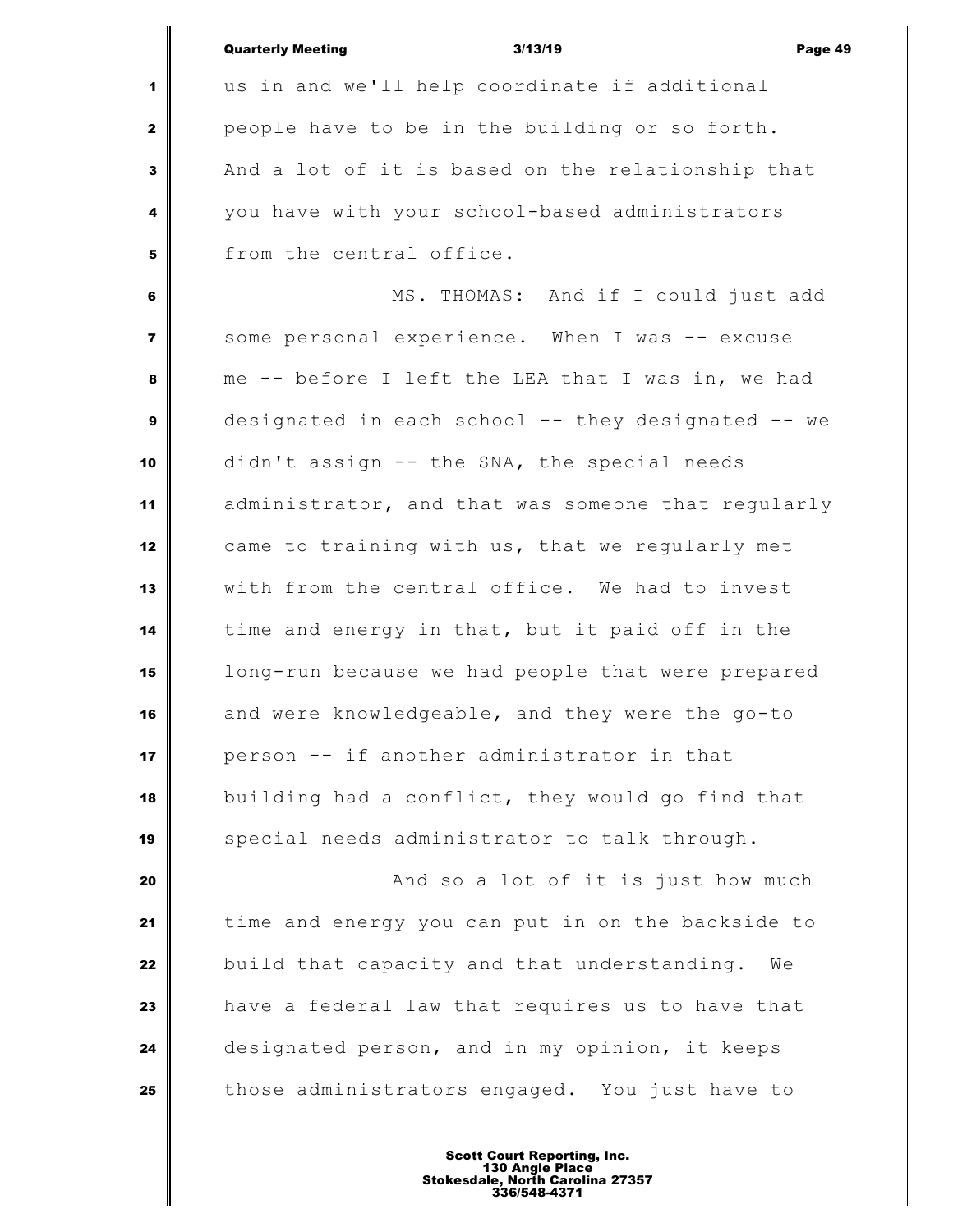|                  | <b>Quarterly Meeting</b><br>3/13/19<br>Page 50       |
|------------------|------------------------------------------------------|
| 1                | prepare them and provide them the tools so that      |
| $\mathbf{2}$     | they can be effectively engaged.                     |
| $\mathbf{3}$     | MR. BAKER: One of the things that we                 |
| 4                | did -- and we're a middle school and we're about     |
| 5                | 900 students, and we have a total of three           |
| 6                | administrators, two APs and a principal. But one     |
| $\overline{7}$   | of the things that we committed to doing was         |
| 8                | actually meeting before the meeting. So we would     |
| $\boldsymbol{9}$ | discuss students, and so we actually had some        |
| 10               | knowledge of the student that we were going to be    |
| 11               | meeting on that we were going to be LEA rep for,     |
| 12               | for that IEP meeting.                                |
| 13               | And that took a commitment, but we                   |
| 14               | wanted to say that all our students are extremely    |
| 15               | important and we want them all to be successful.     |
| 16               | We want to know exactly what's going on, are there   |
| 17               | things that we need to be aware of, so we would      |
| 18               | meet prior to that. The other thing that we also     |
| 19               | did too was that when we would have IEP meetings,    |
| 20               | the person that was actually sitting in there that   |
| 21               | was the LEA, we did not bring our cell phones.<br>We |
| 22               | were committed 100 percent to be invested for that   |
| 23               | child.                                               |
| 24               | MS. MOOREFIELD: You know you're a                    |
| 25               | unicorn, right?                                      |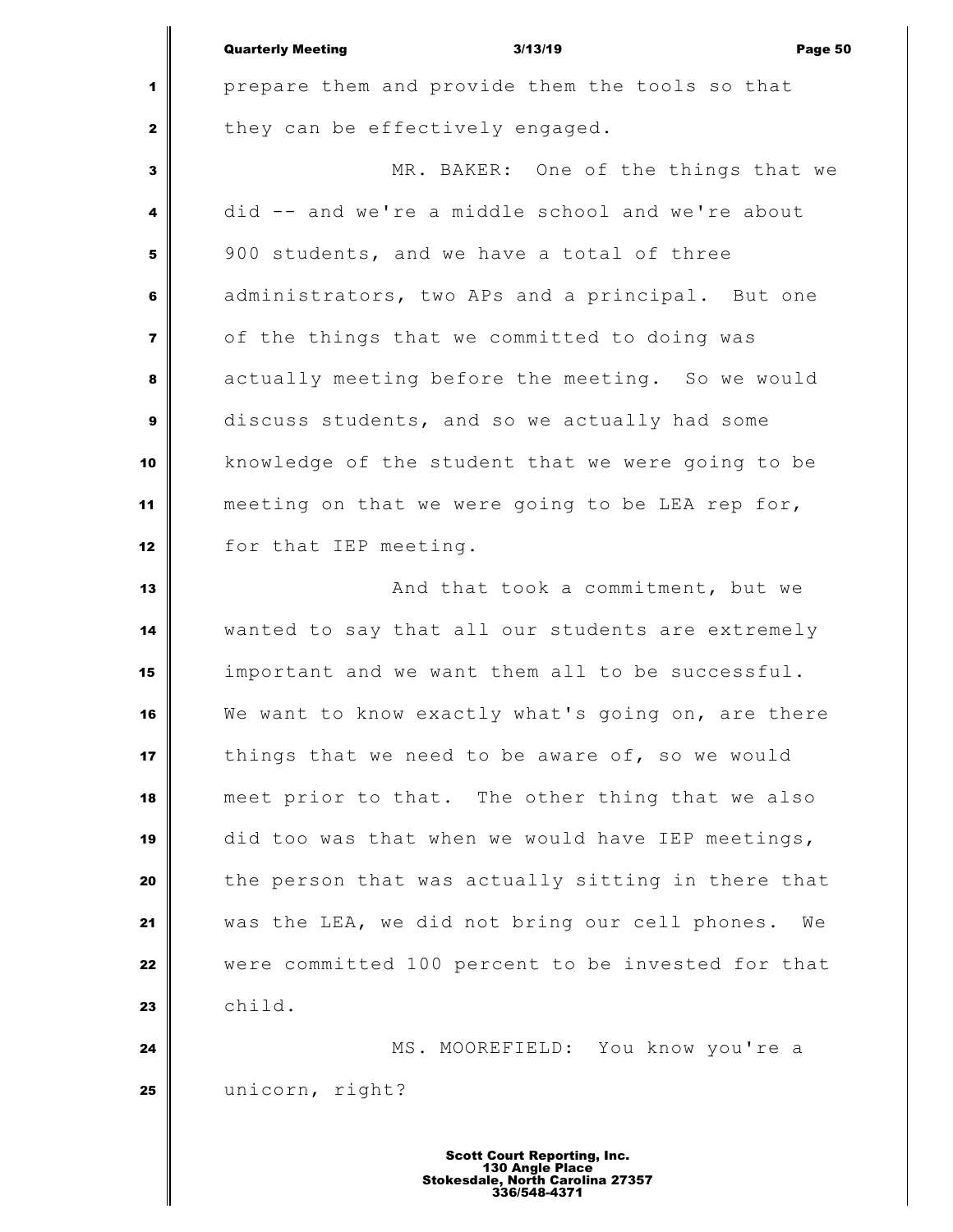Quarterly Meeting 3/13/19 Page 51 MR. BAKER: But it just takes -- it just takes an administration that's willing to do that, and it is -- it is difficult, and that's why I mentioned we were a large school with almost 900 students and three admins. But that's what it takes, I think, to be very effective and to do the job that we need to do. MS. MOOREFIELD: I mean you-all have way more experience at the admin level than I do. The only experience I have is as a parent and a regular ed teacher, but -- so I hear, you know, the unicorn over here talking about how wonderful, you know, his experience and how dedicated his school is. I hear the Assistant Superintendent, is that correct, or Assistant Director? MS. THOMAS: I'm the Director. MS. MOOREFIELD: Director. That's right. That's right. You used to be the assistant. **MS. THOMAS:** But I'm still the assistant director too, so--- MS. MOOREFIELD: And I hear what the Director is saying about -- and I want to make sure I wrote it down wrong -- that there's a --wrote it down correctly -- that there's a federal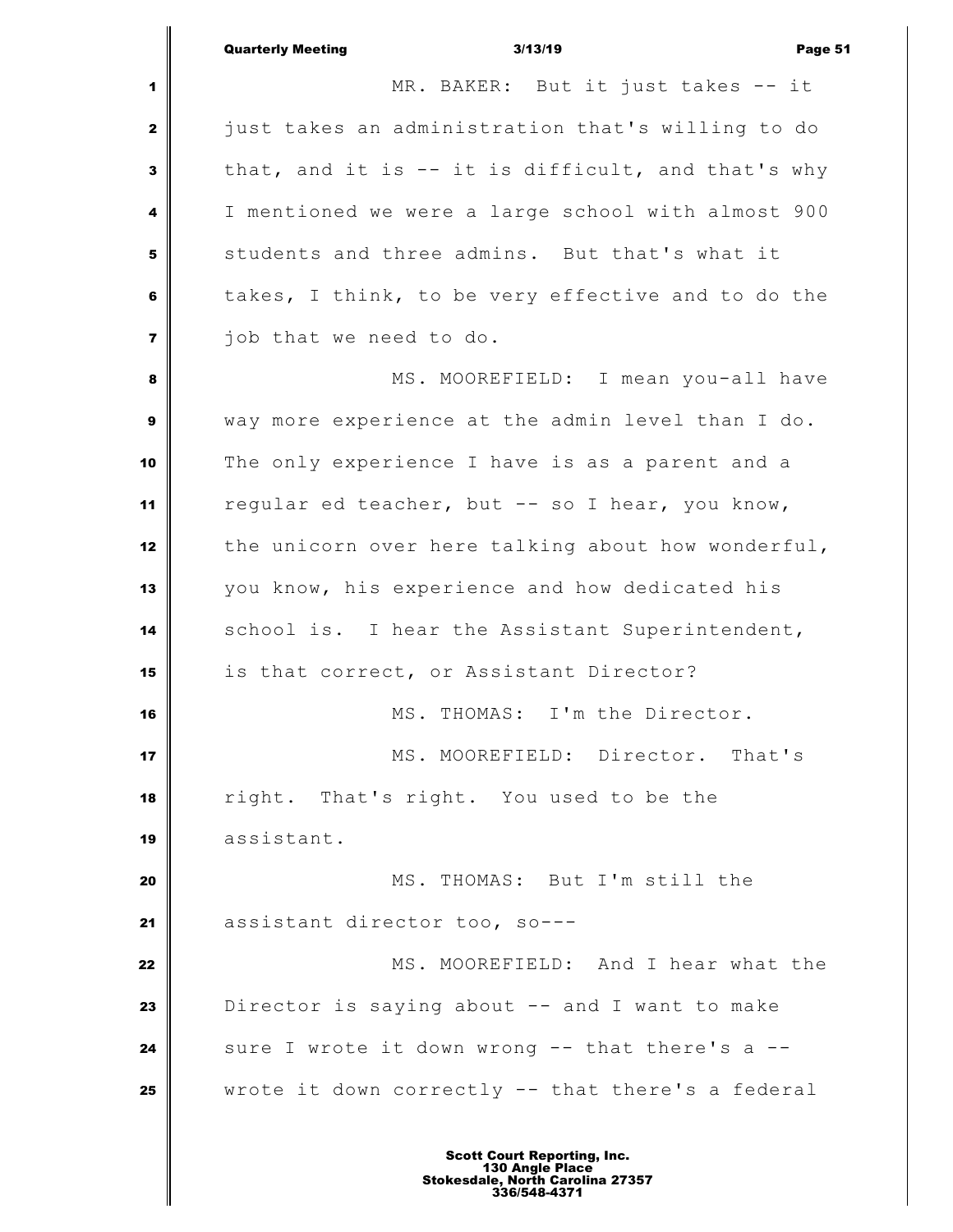|                         | <b>Quarterly Meeting</b><br>3/13/19<br>Page 52                                                            |
|-------------------------|-----------------------------------------------------------------------------------------------------------|
| 1                       | law requiring an SNA---                                                                                   |
| $\mathbf{z}$            | MS. THOMAS: No, no, no, no, no.                                                                           |
| 3                       | There's federal -- requiring the LEA rep and the                                                          |
| 4                       | requirements of the LEA rep.                                                                              |
| 5                       | MS. MOOREFIELD: Okay. Okay. Okay.                                                                         |
| 6                       | So my question and just my concern as a parent is                                                         |
| $\overline{\mathbf{z}}$ | that I know that there are, obviously, wonderful                                                          |
| 8                       | districts that put the importance on having                                                               |
| 9                       | meetings before, you know, even just quick ones to                                                        |
| 10                      | discuss going in, and who do that the                                                                     |
| 11                      | pre-req work going in.                                                                                    |
| 12                      | But is that common? I mean, is that                                                                       |
| 13                      | something that -- in your experiences, is that                                                            |
| 14                      | something that is common to happen? Just as a                                                             |
| 15                      | regular ed teacher -- and we were a very small                                                            |
| 16                      | school too, but for IEP meetings, sometimes I got                                                         |
| 17                      | the notice the day before or possibly the day of.                                                         |
| 18                      | You know, here bring all your data about this kid,                                                        |
| 19                      | but I never met with the team beforehand. But I                                                           |
| 20                      | mean, like I said, we were very small. I mean at                                                          |
| 21                      | lunchtime we talked about all our kids.                                                                   |
| 22                      | But is that something that is common                                                                      |
| 23                      | in schools across the state for them to do that                                                           |
| 24                      | work?                                                                                                     |
| 25                      | MS. GRANT: I would say just -- and                                                                        |
|                         | <b>Scott Court Reporting, Inc.</b><br>130 Angle Place<br>Stokesdale, North Carolina 27357<br>336/548-4371 |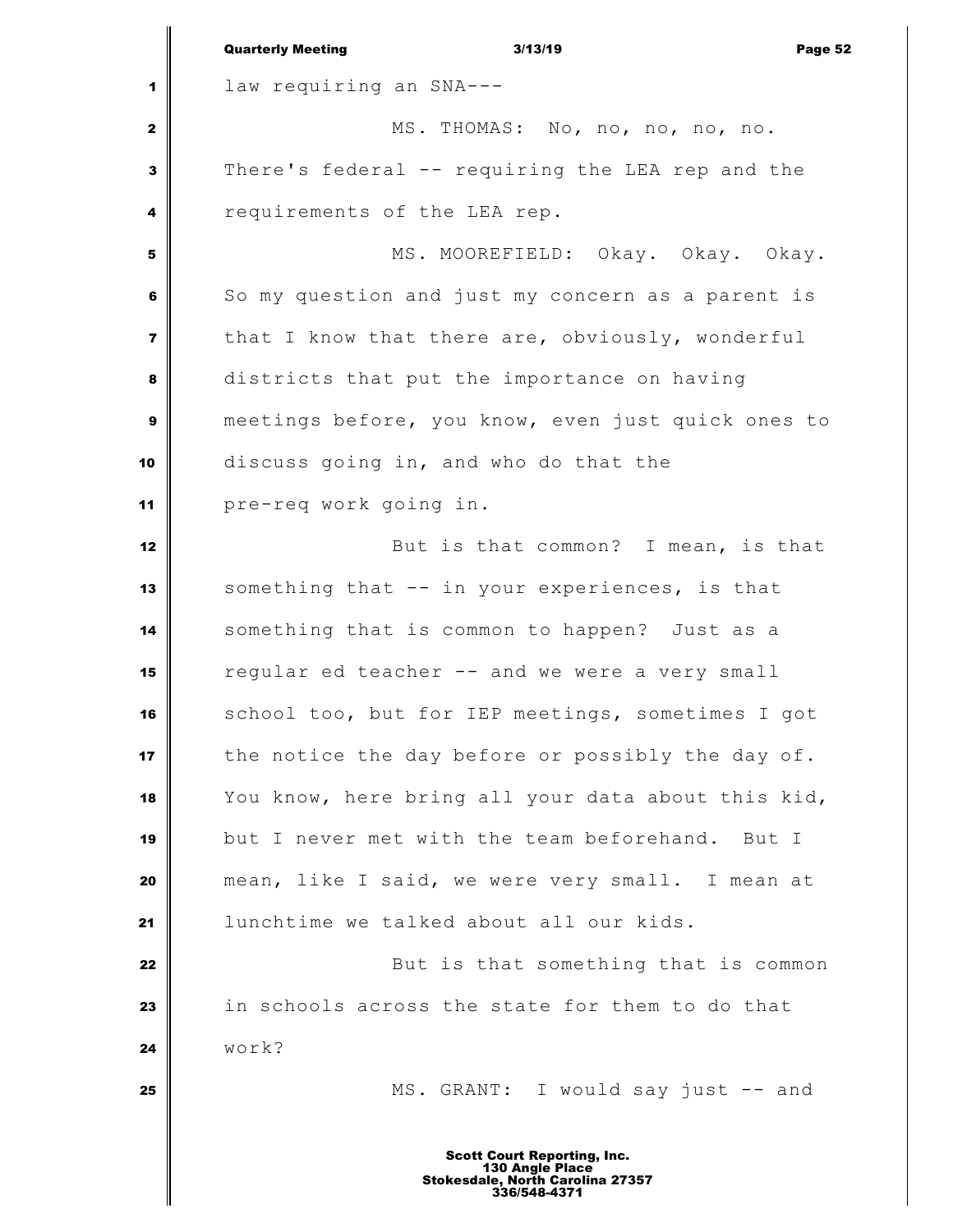|                | <b>Quarterly Meeting</b><br>3/13/19<br>Page 53     |
|----------------|----------------------------------------------------|
| 1              | where I know -- I'm Nash-Rocky Mount -- it is      |
| $\mathbf{2}$   | not -- it doesn't happen all the time, and I don't |
| 3              | know that it always needs to happen every time. I  |
| 4              | think that there are some cases and instances      |
| 5              | where we have pre-meetings. We're sending the      |
| 6              | draft paperwork to the parents and having a lot of |
| $\overline{7}$ | the conversation, but the actual decision-making   |
| 8              | not happen until we get in the meetings.           |
| 9              | MS. MOOREFIELD: Oh, sure.                          |
| 10             | MS. GRANT: But we work really hard                 |
| 11             | to make sure our parents understand, when we do    |
| 12             | that, that you are just a part of this             |
| 13             | conversation. And oftentimes it's because the      |
| 14             | parent is asking us to send drafts to them because |
| 15             | they don't want to go in not -- with that being    |
| 16             | the first time. Our IEPs are long, you know,       |
| 17             | so and they're very -- yeah, and they're just      |
| 18             | going to -- when we move to a new system, it's     |
| 19             | going to be -- while it will be the same stuff,    |
| 20             | just a little bit different and longer of having   |
| 21             | to explain that, and so we're having to, you know, |
| 22             | make sure we work with our parents with training.  |
| 23             | But I don't think it happens all the               |
| 24             | time. I don't think it has to happen all the       |
| 25             | That's just my opinion. I think there's a<br>time. |
|                |                                                    |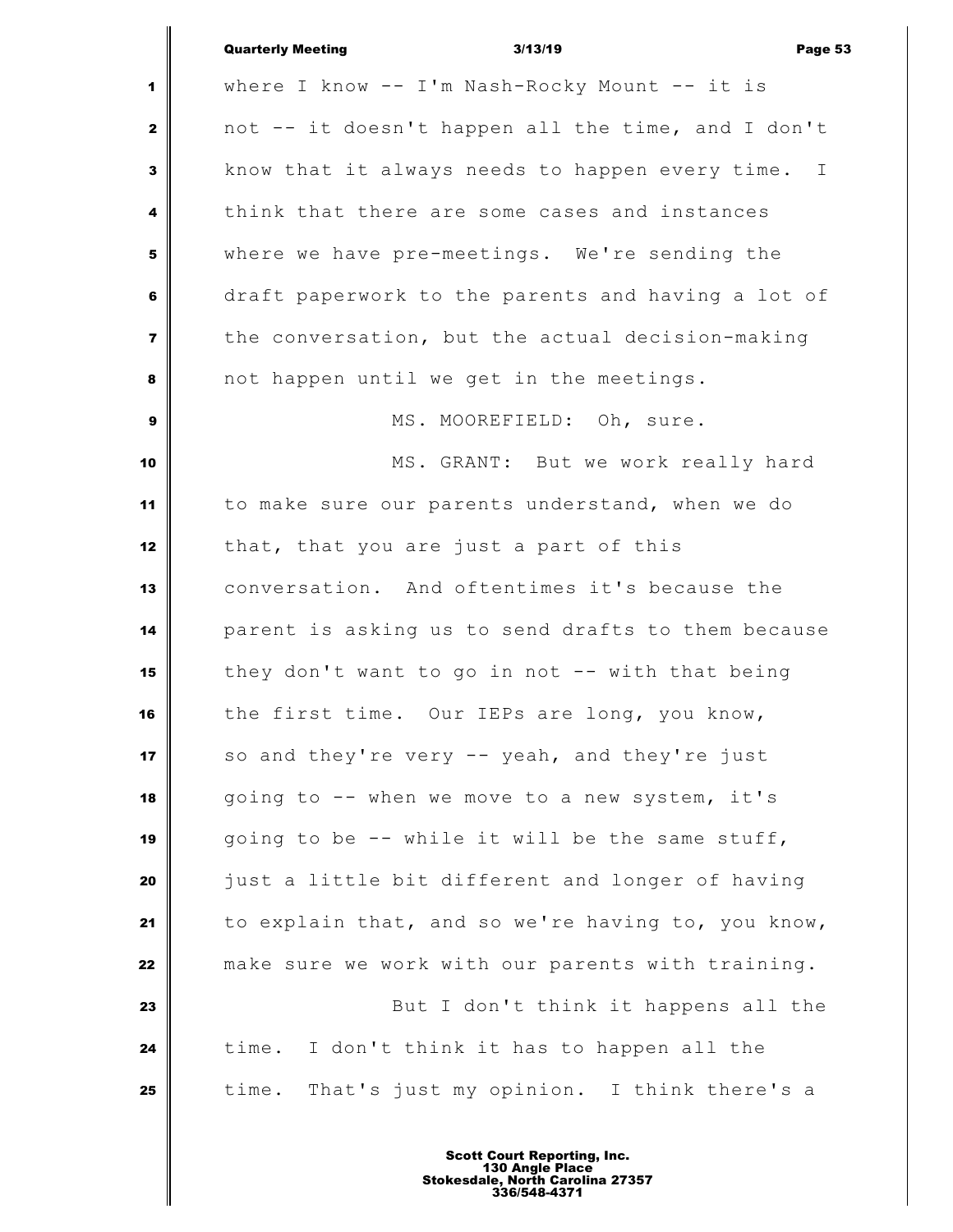|                         | <b>Quarterly Meeting</b><br>3/13/19<br>Page 54     |
|-------------------------|----------------------------------------------------|
| 1                       | time and a place for that. I have program          |
| $\mathbf{2}$            | specialists that work under me where when I know   |
| 3                       | that there are issues, even not so much just on    |
| 4                       | the parent side, but oftentimes, we don't $-$ I    |
| 5                       | have 2600 EC kids in my district. I'm not that     |
| 6                       | large, but I don't always know when everything is  |
| $\overline{\mathbf{z}}$ | going on.                                          |
| 8                       | We get calls from DPI or Legal Aid,                |
| $\boldsymbol{9}$        | Disability Rights, and I'm like, "You've got be    |
| 10                      | kidding me. Like that can't be happening there."   |
| 11                      | So then I go out to the school, and I'm like,      |
| 12                      | "Yeah, we can't do that."                          |
| 13                      | So I think that, you know, we -- what              |
| 14                      | I have found, though, is being in the schools      |
| 15                      | more, monitoring more, doing more walk-throughs,   |
| 16                      | we've been able to be proactive and catch a lot of |
| 17                      | stuff up front, which we've build a lot of trust   |
| 18                      | with our parents by doing that and working with    |
| 19                      | our parents and calling them in. But I don't       |
| 20                      | think, in terms of the IEP meetings, it always has |
| 21                      | to happen, but---                                  |
| 22                      | MS. MOOREFIELD: Right. Because some                |
| 23                      | IEP meetings are very special simple.              |
| 24                      | MS. GRANT: And then there are some                 |
| 25                      | six-hour IEP meetings.                             |
|                         | 4 Danavii                                          |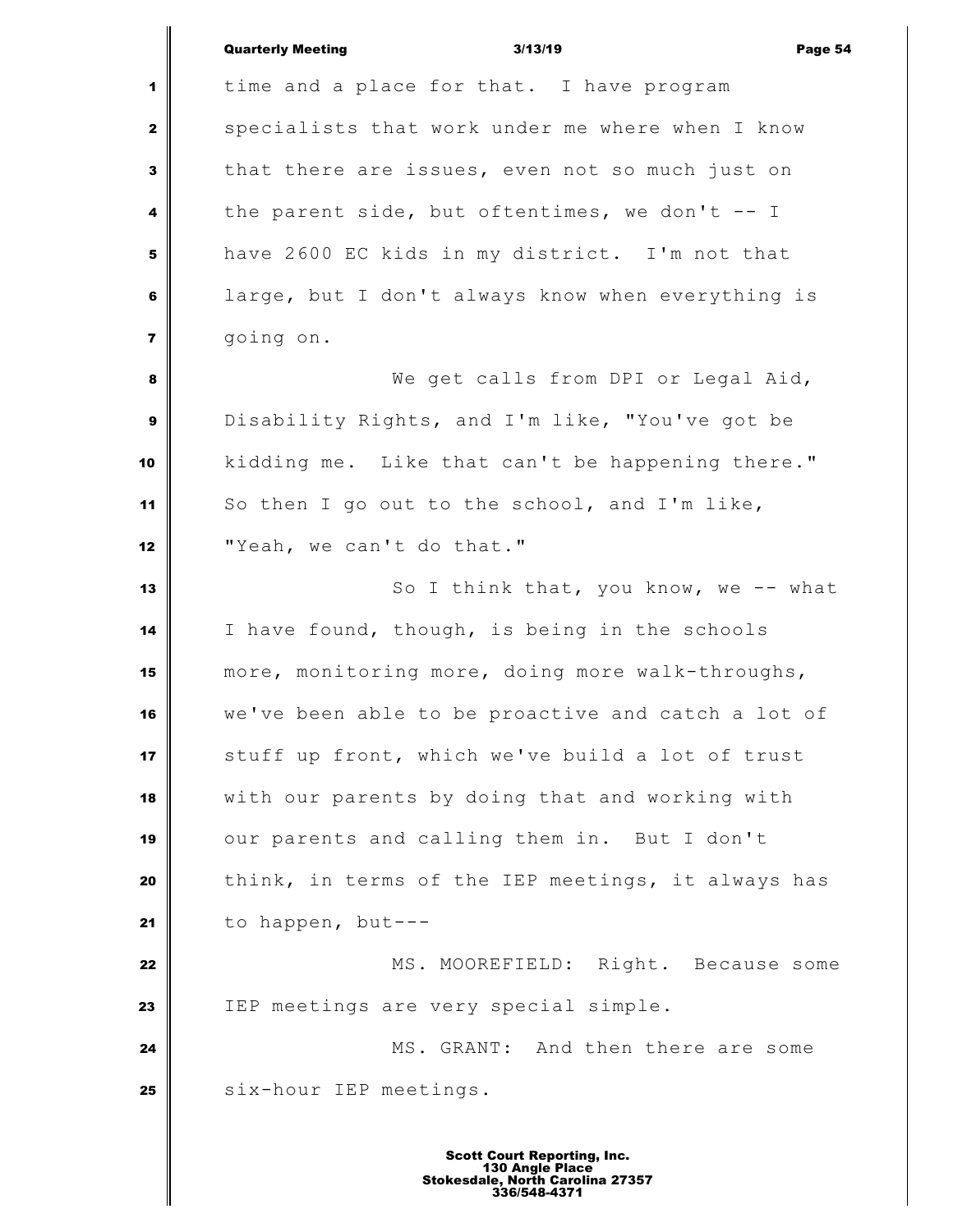|                         | <b>Quarterly Meeting</b><br>3/13/19<br>Page 55     |
|-------------------------|----------------------------------------------------|
| 1                       | MS. MOOREFIELD: Right. But I                       |
| 2                       | just -- my momma hackles are up just about like    |
| 3                       | the kids that need for the administration to pay   |
| 4                       | attention and that need for change, that need the  |
| 5                       | support, that they may not have one of these       |
| 6                       | amazing IEP teams and they may not have one of     |
| $\overline{\mathbf{z}}$ | these amazing districts that have their act        |
| 8                       | together. They may not have that mom. You know,    |
| 9                       | they may have the mom that has three other         |
| 10                      | children and is completely exhausted and possibly  |
| 11                      | a single parent that doesn't have the time, the    |
| 12                      | energy, or the brain space to fight the fight. So  |
| 13                      | that's -- that's where I'm bristly.                |
| 14                      | MS. THOMAS: And if I could just jump               |
| 15                      | in for one second. We're always going to advocate  |
| 16                      | and look for best practice. The truth is reality   |
| 17                      | happens, and you can have the best laid plans of   |
| 18                      | collaborating and training, and that emergency     |
| 19                      | happens and you go into that mode.                 |
| 20                      | And so I think, if we always keep the              |
| 21                      | focus of what best practice is, we're going to get |
| 22                      | it right more times than not, but it is -- the     |
| 23                      | more energy we can put in the background, the      |
| 24                      | better I think we prepare our administrators for   |
| 25                      | being those folks that are designated as the LEA.  |
|                         | 4 Danaviin                                         |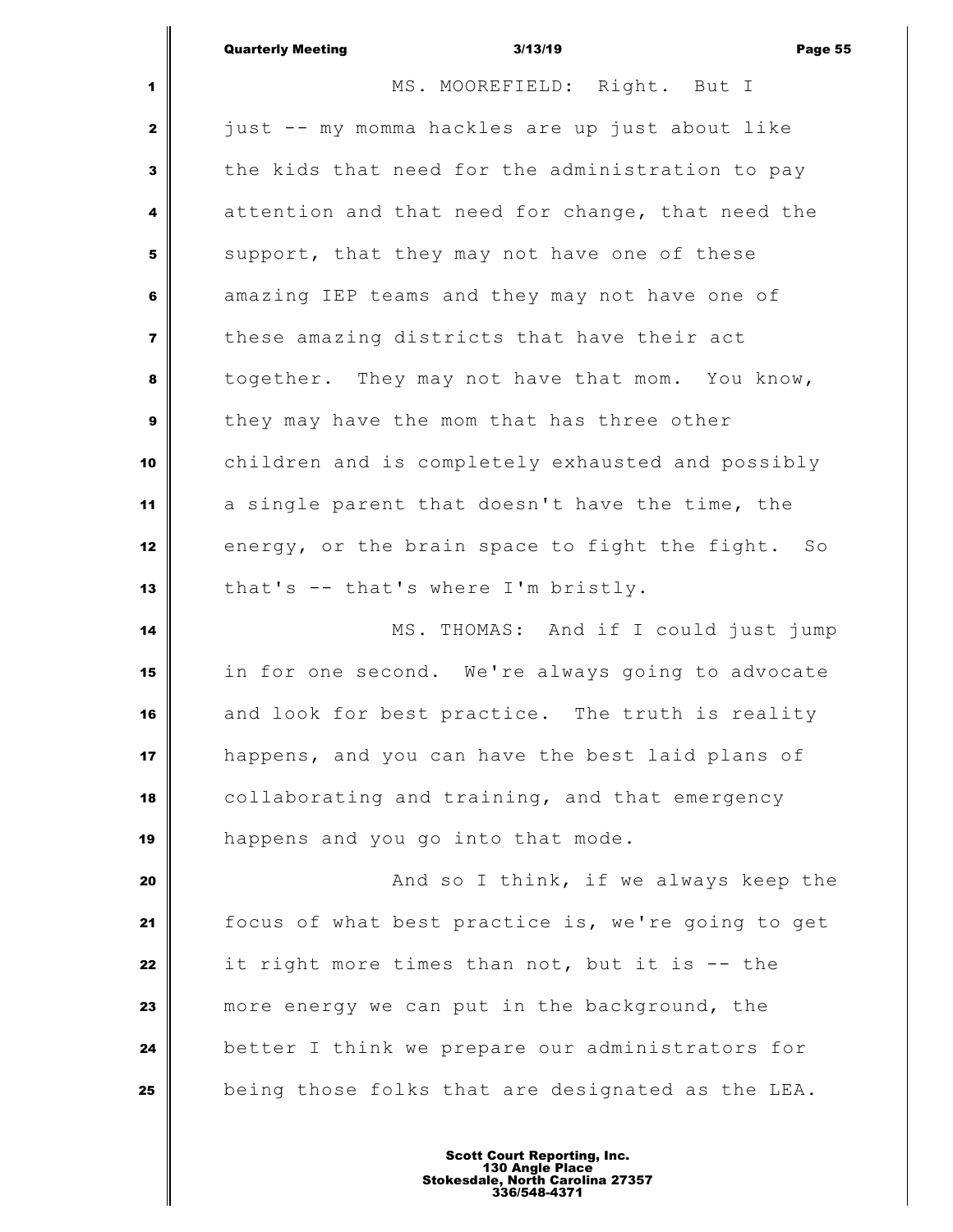|                         | <b>Quarterly Meeting</b><br>3/13/19<br>Page 56                                                            |
|-------------------------|-----------------------------------------------------------------------------------------------------------|
| 1                       | MS. MOOREFIELD: And just one last                                                                         |
| $\mathbf{2}$            | question and I swear I'll shut up. What is                                                                |
| 3                       | the -- what is the accountability process for                                                             |
| 4                       | LEAs? You know, like is there -- is there a                                                               |
| 5                       | liaison? Is there kind of like a spot-check, so                                                           |
| 6                       | to speak, just for that accountability to, you                                                            |
| $\overline{\mathbf{z}}$ | know, just maybe do like a spot-check of random                                                           |
| 8                       | cases to make sure that---                                                                                |
| 9                       | MS. THOMAS: Accountability of like                                                                        |
| 10                      | the IEP process?                                                                                          |
| 11                      | MS. MOOREFIELD: Yeah, just that                                                                           |
| 12                      | whole overall thing to make sure that things are                                                          |
| 13                      | working the way they're supposed to work.                                                                 |
| 14                      | MS. THOMAS: We have program                                                                               |
| 15                      | monitoring, which is required as part of our                                                              |
| 16                      | general supervision, and that actually lands in                                                           |
| 17                      | Carol Ann's section. And so over the course of a                                                          |
| 18                      | five-year cycle, we will have monitored every LEA                                                         |
| 19                      | and some more depending on if there's been a major                                                        |
| 20                      | systemic state complaint. If there's something                                                            |
| 21                      | new, sometimes the superintendent will come in and                                                        |
| 22                      | say, "I want a full program review because we've                                                          |
| 23                      | had three new directors in five years, and I want                                                         |
| 24                      | to make sure we're on board."                                                                             |
| 25                      | Those best conversations are when                                                                         |
|                         | <b>Scott Court Reporting, Inc.</b><br>130 Angle Place<br>Stokesdale, North Carolina 27357<br>336/548-4371 |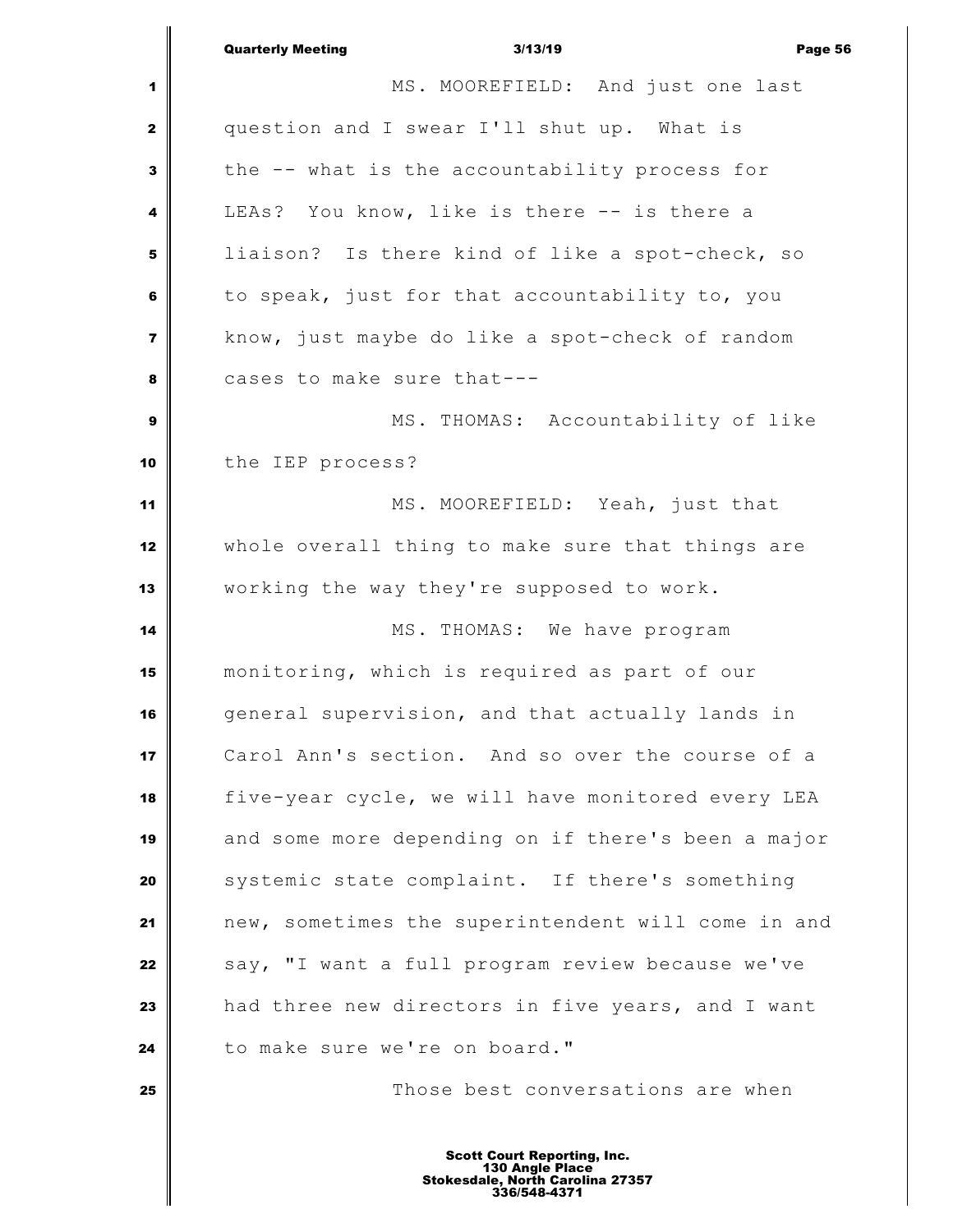## Quarterly Meeting 3/13/19 Page 57

 $\mathbb{I}$ 

| $\blacksquare$          | people come to us and say, "Tell me what I need to |
|-------------------------|----------------------------------------------------|
| $\mathbf{2}$            | know so I don't get in trouble." Those were the    |
| 3                       | principals that were the best to work with for me  |
| 4                       | because I knew they were engaged. But from a       |
| 5                       | monitoring standpoint, we have general supervision |
| 6                       | requirements for both fiscal and program           |
| $\overline{\mathbf{z}}$ | monitoring, and that looks at the process.         |
| 8                       | MS. JOHNSON: Can I just ask a                      |
| 9                       | follow-up question on that? Is there -- is that    |
| 10                      | publicly available, the reports on the monitoring? |
| 11                      | MS. THOMAS: We don't post them on                  |
| 12                      | the website. The report goes to the LEA, and once  |
| 13                      | it goes out of here, anything that needs to be     |
| 14                      | requested through a public records request can be  |
| 15                      | done because it's public record at that point.     |
| 16                      | But there are too many to put -- I mean we don't   |
| 17                      | have enough Web space to do that, but they can be  |
| 18                      | made available. And each district will get a       |
| 19                      | copy, the director and the superintendent.<br>It   |
| 20                      | goes to the superintendent and copies the          |
| 21                      | director.                                          |
| 22                      | MS. HUTCHINSON: It might be also                   |
| 23                      | important to note that there LEA self-assessment   |
| 24                      | is public too, and so you can see how the district |
| 25                      | looks at their own priorities and their own, you   |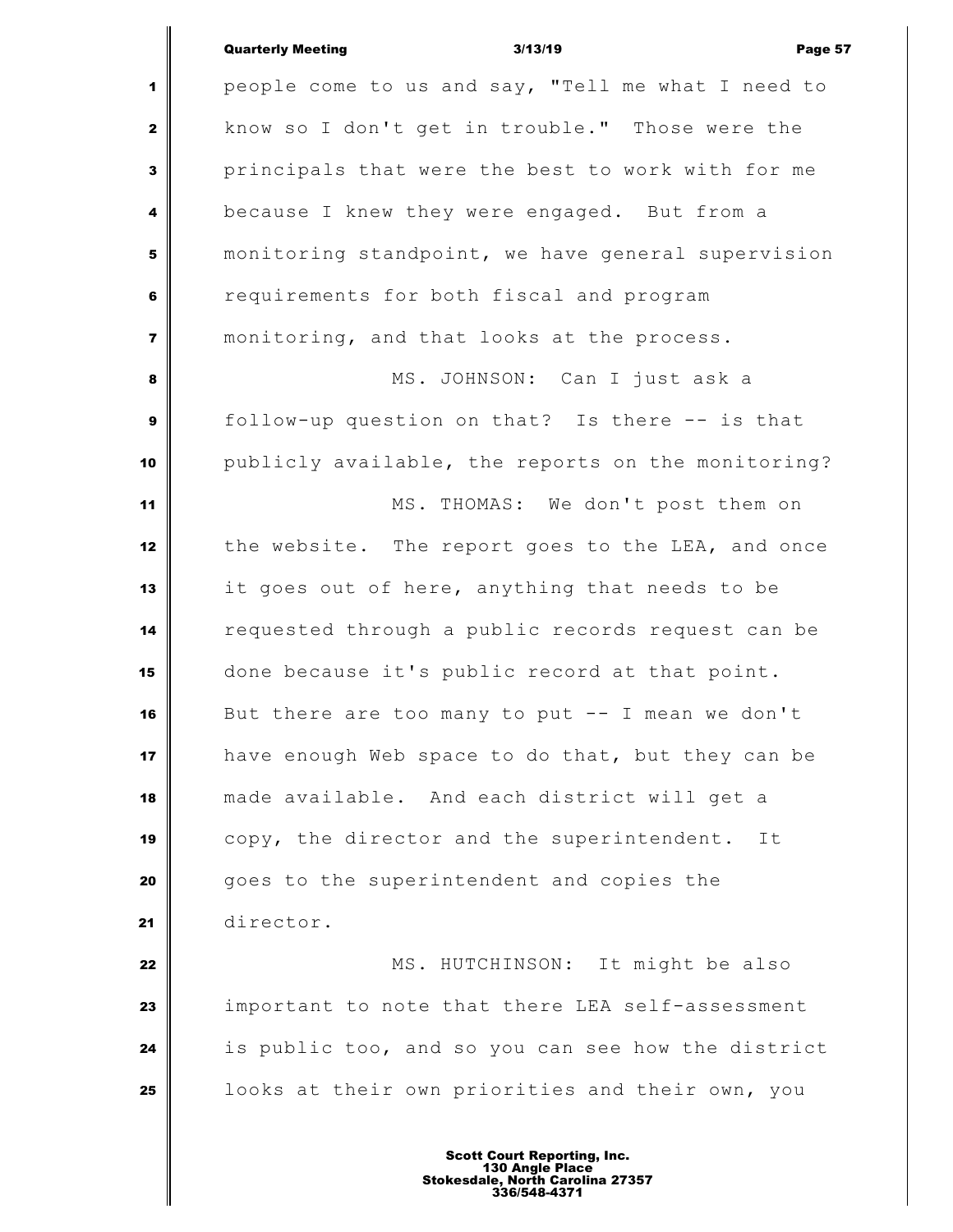Quarterly Meeting 3/13/19 Page 58 know, awards, if you will, and deficits and where they're trying to aim. MS. THOMAS: What their focus is for improvement. MS. HUTCHINSON: Yeah, so you can see if they already identified the issue and they're working towards that. **8** MS. FOGG: I think you had a question? MS. MEBANE: Yeah. Going back to keeping students with disabilities in school, have you guys addressed in any way this pattern of constantly calling parents to come get their children and not documenting that they've sent the child home or--- MS. FOGG: That's a very common fact pattern. That's a very common fact pattern. That triggers us, as long as we have capacity, taking the case. We advise parents to not allow that to happen. MS. MEBANE: Me too. MS. FOGG: It sounds like kind of a bizarre thing to tell parents, but we say, "You need to insist that your child is actually Suspended if you're coming to pick them up because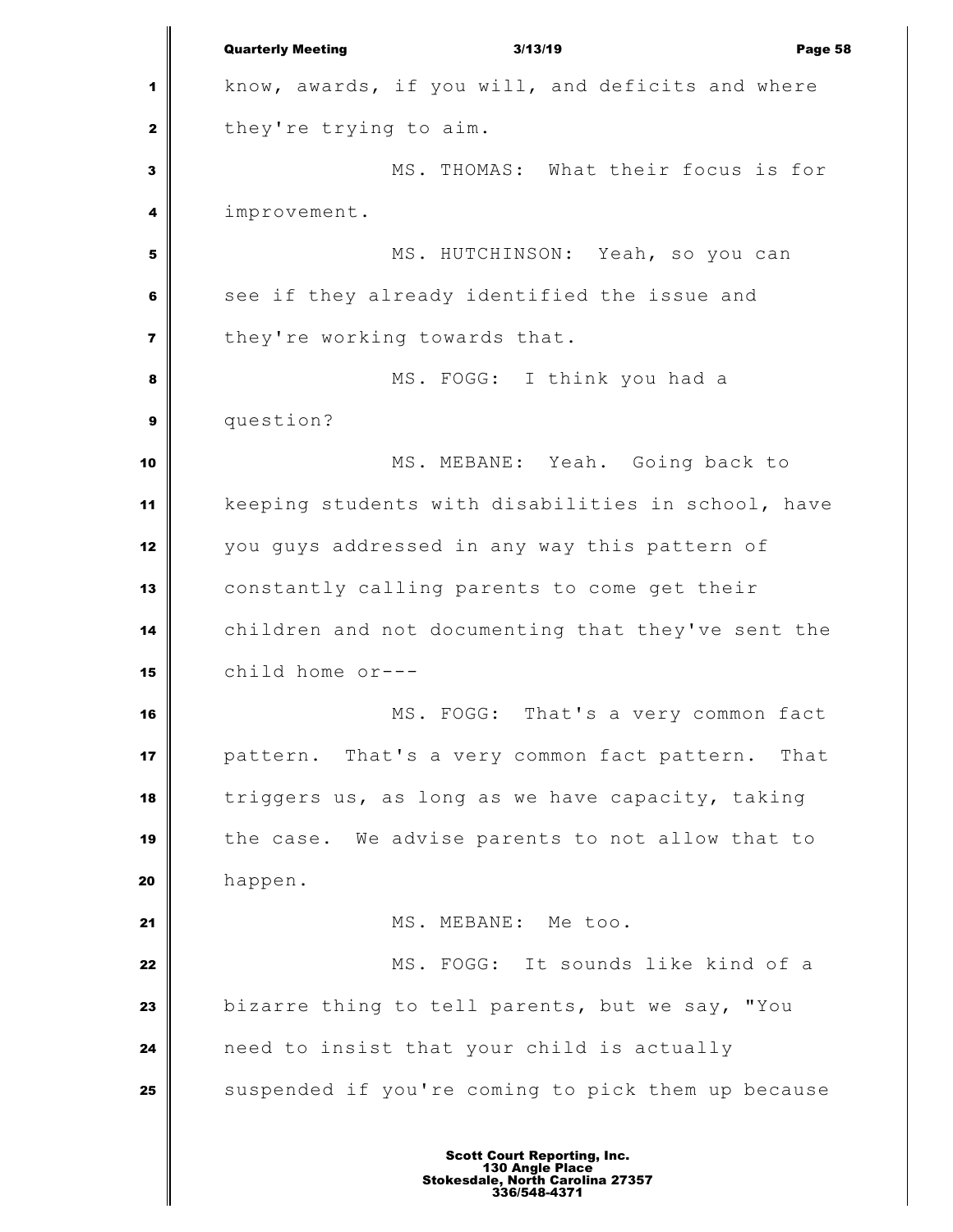|                | <b>Quarterly Meeting</b><br>3/13/19<br>Page 59     |
|----------------|----------------------------------------------------|
| 1              | that's the only way you're going to get to that    |
| $\mathbf{z}$   | eleventh day and get your manifestation            |
| 3              | determination review."                             |
| 4              | And, yes, we find that to be a                     |
| 5              | problem. We also have situations where students    |
| 6              | are spending almost all of their day in the        |
| $\overline{7}$ | assistant principal's office or in a desk in the   |
| 8              | hallway outside the assistant principal's office,  |
| 9              | which violates lots of things. So like we --       |
| 10             | yeah, that's part of that scenario, but that to us |
| 11             | is the -- you know, the red flag that this is      |
| 12             | not -- this is not working, and even though you    |
| 13             | haven't formally documented that this child is in  |
| 14             | a very restrictive environment -- you know,        |
| 15             | they're at home or on homebound or modified day -- |
| 16             | but that is essentially what that is.              |
| 17             | And let me just go back really quick               |
| 18             | to your comment and all the other comments that    |
| 19             | were made. So I will say that we have -- we do go  |
| 20             | to IEP meetings where basically the EC director or |
| 21             | somebody below the EC director is acting as the    |
| 22             | I think from a legal perspective, it is<br>LEA.    |
| 23             | certainly possible for that staff person, other    |
| 24             | than a principal, to be empowered to make those    |
| 25             | decisions.                                         |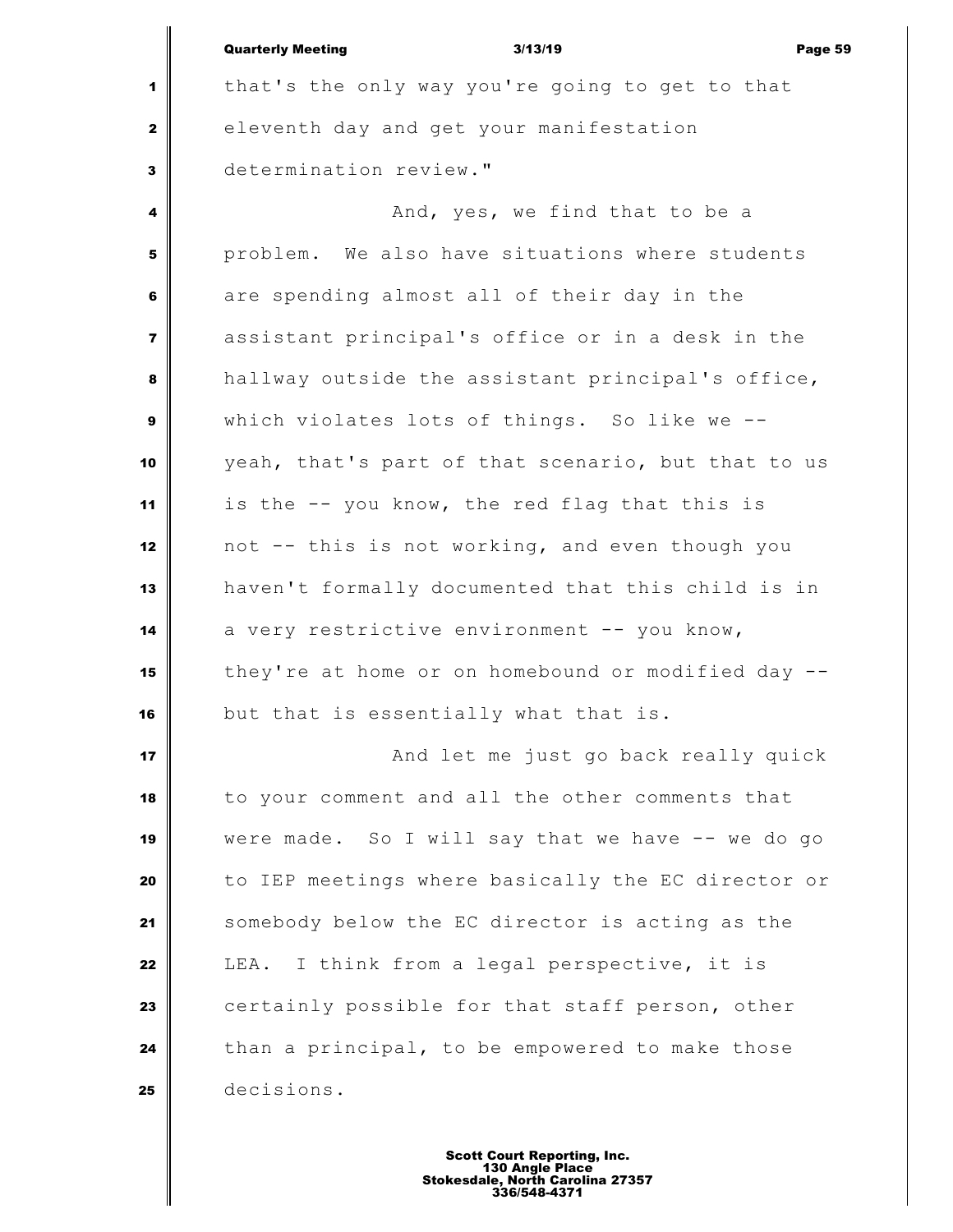$\parallel$ 

| $\mathbf{1}$   | If an attorney or somebody from our                |
|----------------|----------------------------------------------------|
| $\mathbf{2}$   | office is going to a meeting, there's usually been |
| $\mathbf{3}$   | one or more pre-meetings so there's been a lot of  |
| 4              | discussion, and the issues are usually well-known  |
| 5              | before the meeting happens. There's not a lot of   |
| 6              | things that are being addressed on the fly in the  |
| $\overline{7}$ | meeting.                                           |
| 8              | But I do think that that happens, and              |
| $\mathbf{9}$   | I will say it's somewhat distressing to us, when   |
| 10             | we go to a meeting, after a parent has been to     |
| 11             | many, many meeting and has been asking for the     |
| 12             | same thing for a really long time and everything   |
| 13             | is just stuck and not happening, when they walk    |
| 14             | into that room and there's all these staff members |
| 15             | that are full-time district staff members that     |
| 16             | they've never seen before, those resources have    |
| 17             | never been brought to the IEP meeting, and then we |
| 18             | essentially get what they had been asking for.     |
| 19             | When we come out, they're very                     |
| 20             | appreciative, but they're also a little annoyed    |
| 21             | because they feel like, "Why did it take you       |
| 22             | coming to this meeting to do that. Why can't I,    |
| 23             | as the parent, advocate for my child? And          |
| 24             | clearly, there was something correct about what I  |
| 25             | was asking for, you know, and needed and justified |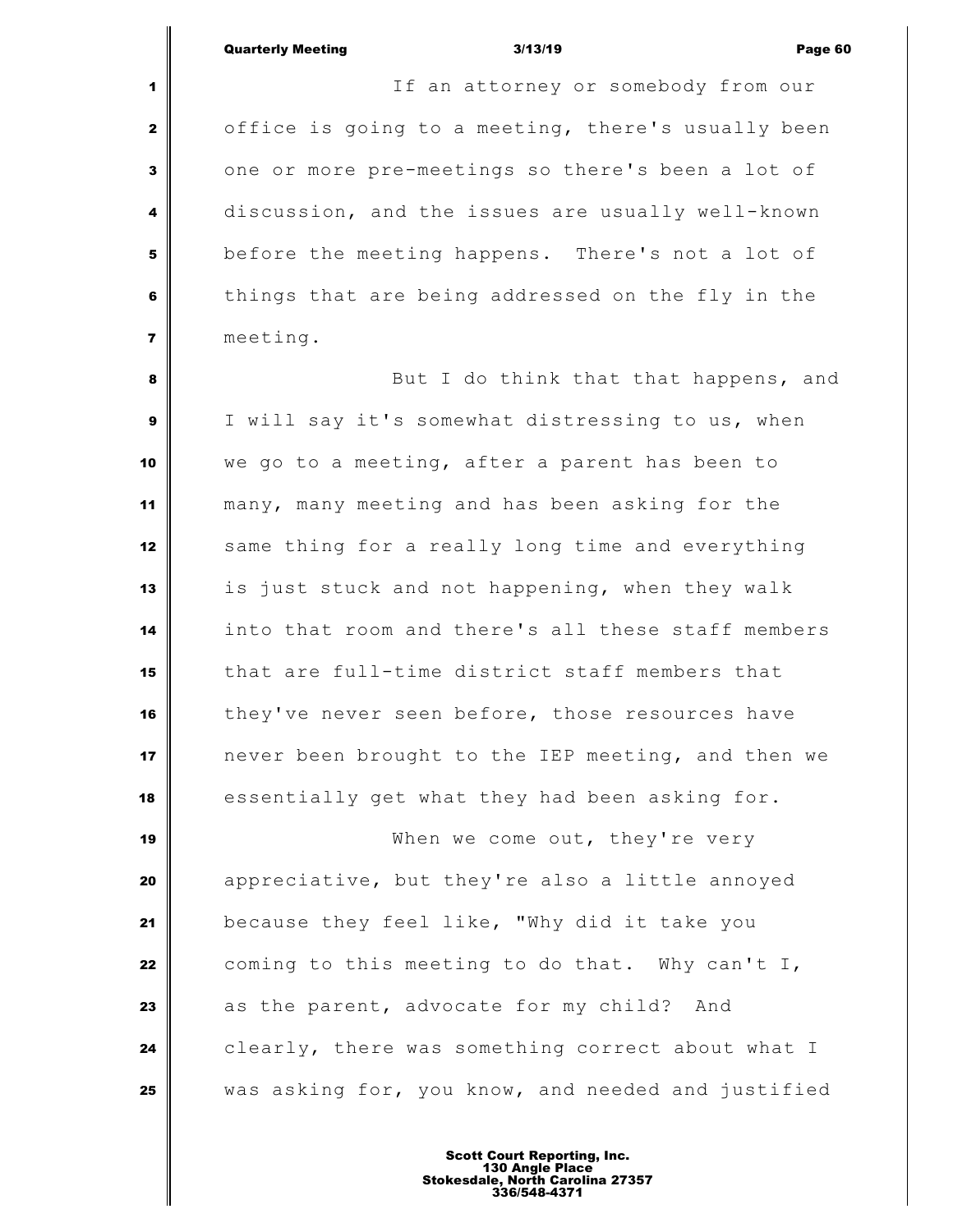|                         | <b>Quarterly Meeting</b><br>3/13/19<br>Page 61     |
|-------------------------|----------------------------------------------------|
| 1                       | under the law. Why does it take that?"             |
| $\mathbf{2}$            | MS. MOOREFIELD: That's why my                      |
| $\mathbf{3}$            | bristles are---                                    |
| 4                       | MS. FOGG: Right. Because I think                   |
| 5                       | that that -- it's hard, right?. The most frequent  |
| 6                       | comment that we get when we go to IEP meetings and |
| $\overline{\mathbf{z}}$ | we come out, the parents stop like two or three    |
| 8                       | steps outside that front door, and they look at us |
| $\boldsymbol{9}$        | and say, "We've never had an IEP meeting like      |
| 10                      | that."                                             |
| 11                      | And I know that we're an attorney in               |
| 12                      | an IEP meeting and we're scary. We can file -- I   |
| 13                      | know that we are sometimes getting things that,    |
| 14                      | you know, the school really doesn't feel like they |
| 15                      | have the resources to give, but they're doing it   |
| 16                      | to avoid that filing. I get that, but at the same  |
| 17                      | time, I don't think we would be getting it if      |
| 18                      | there wasn't good legal justification for it, and  |
| 19                      | it was really clear that to meet the child's       |
| 20                      | unique needs that's what was needed.               |
| 21                      | So I think more involvement of the EC              |
| 22                      | staff in just regular IEP meetings or when there   |
| 23                      | are issues or when you're having -- needing to     |
| 24                      | have frequent IEP meetings or kids are being, you  |
| 25                      | know, disciplined or people are really frustrated. |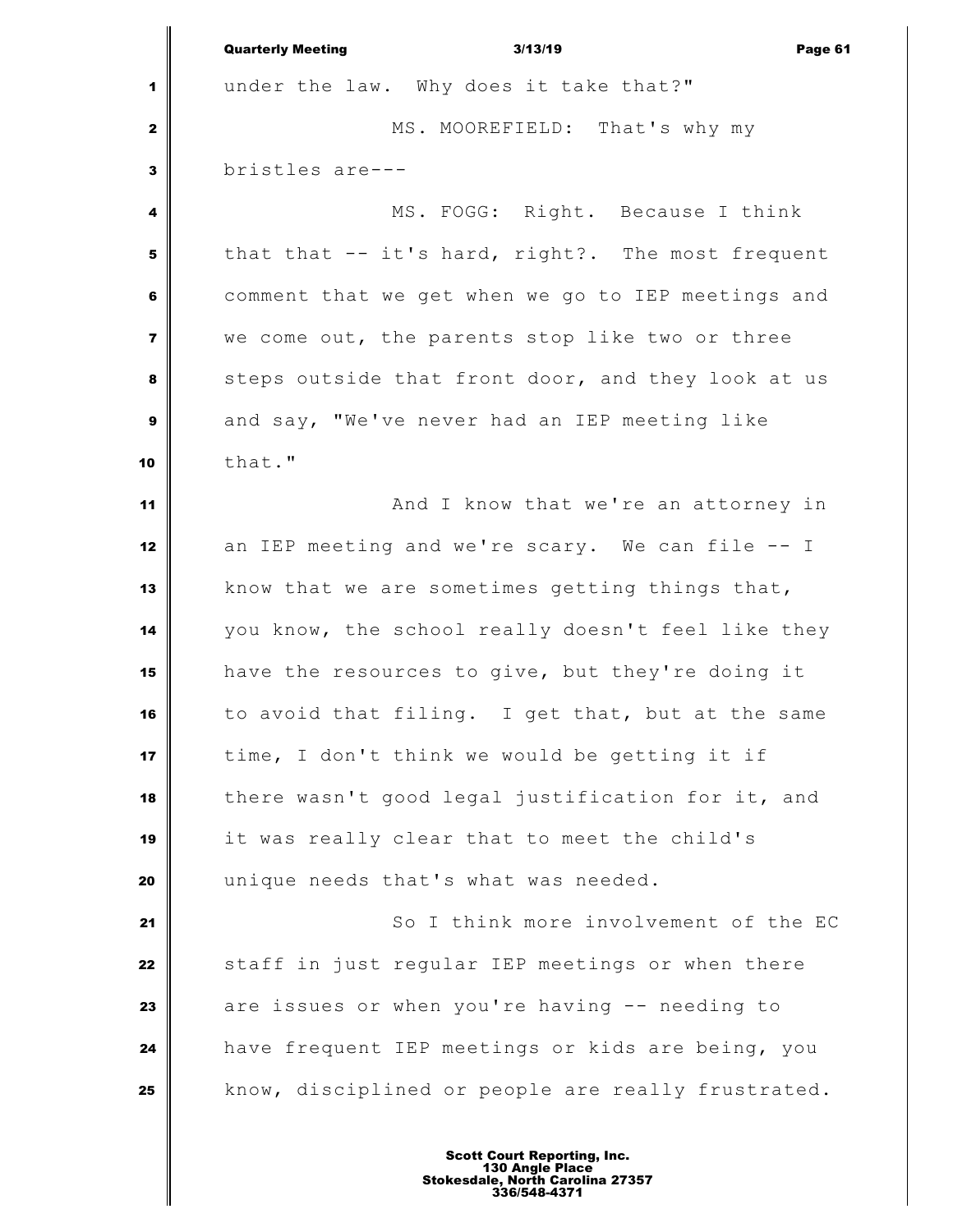| <b>Quarterly Meeting</b> | 3/13/19 | Page 62 |
|--------------------------|---------|---------|
|                          |         |         |

 I think that's a big preventative -- you know, it would just prevent a lot of things from escalating and solve them.

 Because the EC folks really do -- even though they may not be a hundred percent empowered to -- the upper level EC folks, they know what some other resources are. They can have those discussions with the principal, even if they can't sign on the bottom line, you know, if it's somebody below the EC director. I think that they -- they have training and expertise that the regular principal, who has never been an EC teacher or administrator, just is not going to have.

 MS. HUTCHINSON: Two little points and then I know we have to go to break. One is the idea that ECATS is right upon us, and that will have regular ed access. And I know every district is different, and we would all love to have unicorns in every single program. We would 21 all love that.

 But ECATS -- not everybody uses CECAS currently, but you know, a good practice is to review those documents in there before you get to the meeting. Currently, our regular ed folks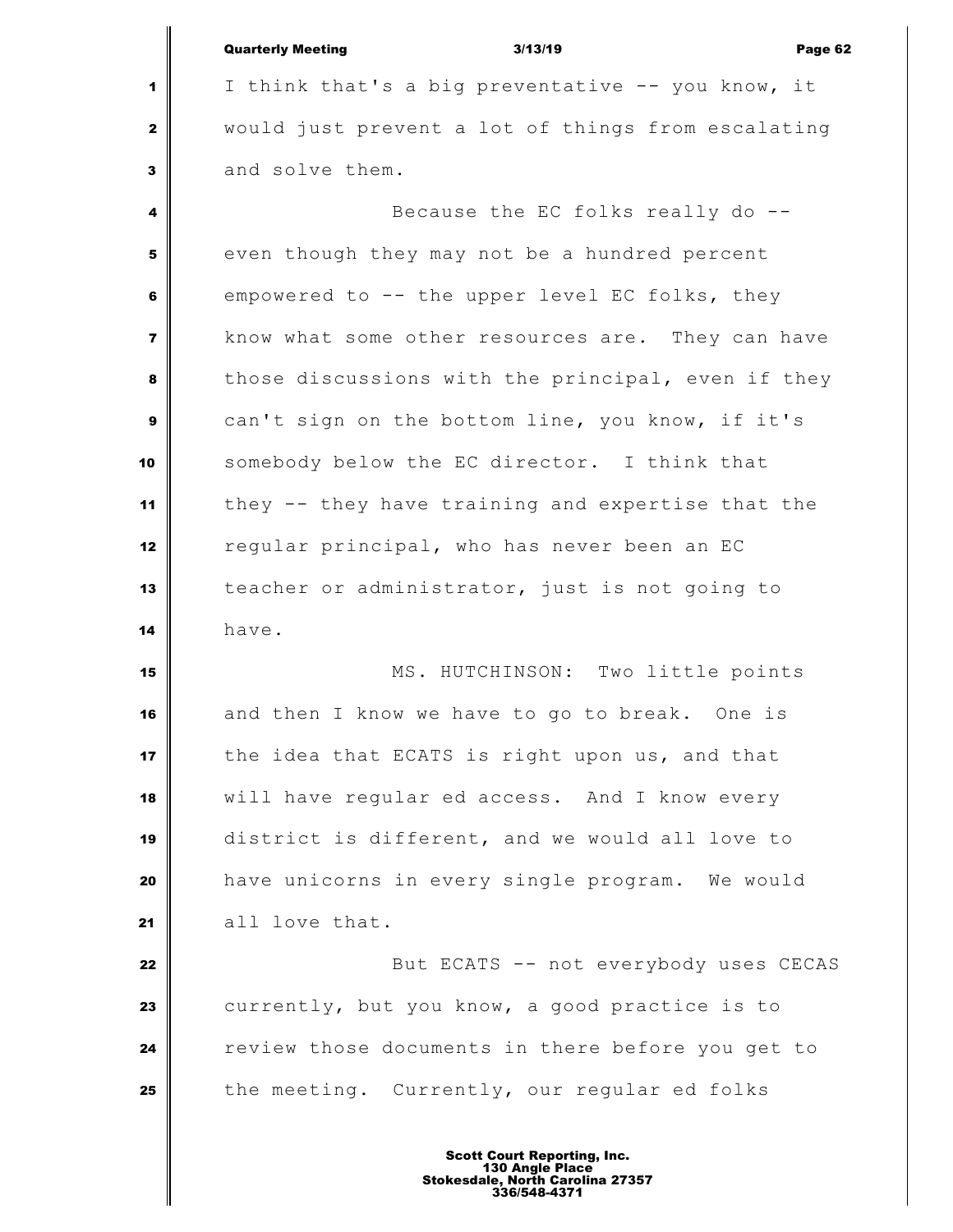Quarterly Meeting 3/13/19 Page 63 don't necessarily have access to that or not every principal, depending on the system. But in ECATS, lots of folks will have access to the things they need. So I think that's a proactive approach, if you used the right way, to look at the basic data, the basic goals, and not so much get into the details of accommodations and such, but the basic premise of the student's needs. So using that the right way would be an asset that's about to come. **And then I think the second thing**  that I'd like to point out -- and maybe someone like Christy or somebody from Mecklenburg County can speak to this, but you know, if we all had the absolute perfect individual that was paid the amount we wanted to pay them, every person sitting in a director's spot or an assistant director's 19 | spot would love to give every kid that. I can imagine there's not one out there that doesn't want that. | **19.19 IDENG** However, there is something called a Shortage of teachers. Places like -- or services like HI and VI, we struggle a lot. Great speech and language paths, great OTs, unending budgets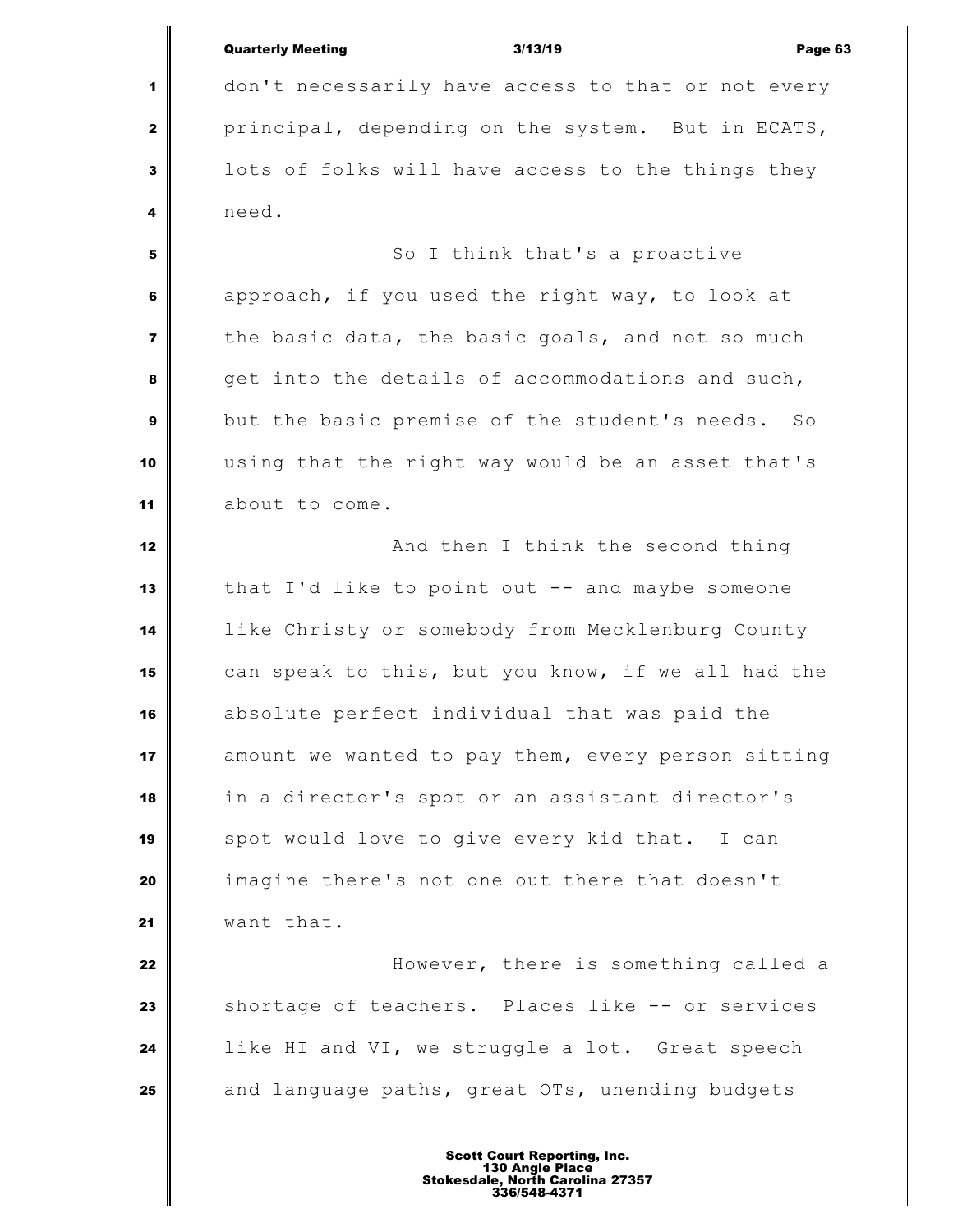## Quarterly Meeting 3/13/19 Page 64

 would be really amazing, but that doesn't happen. And so sometimes you are just really fortunate to get a regular ed teacher that's willing to entertain the idea of going back to get this thing called a special ed license. And, oh, by the way, you might have to go through some litigation and, you know, the 25 page IEP that you're going to write, and you're going to have a caseload of 30 kids. That's really overwhelming. **And so if we had, like Sherry said,** the **had**  the ideal situation, everybody would love to give somebody a caseload of ten or 15 kids, and they could give you that individualized time and they could do their jobs to the level they want. But with the shortage and the demands on teachers, sometimes we don't get the perfect unicorn, and we have to train them the way we want, and then we lose that person many times because there's a lot of occupations out there that there's comparable Salaries that blasts special education away. **And, you know, you're not typically**  ever getting paid more to be a special ed teacher versus a regular teacher, and this special ed teacher is going to be in a ton more meetings, typically under a lot more parent---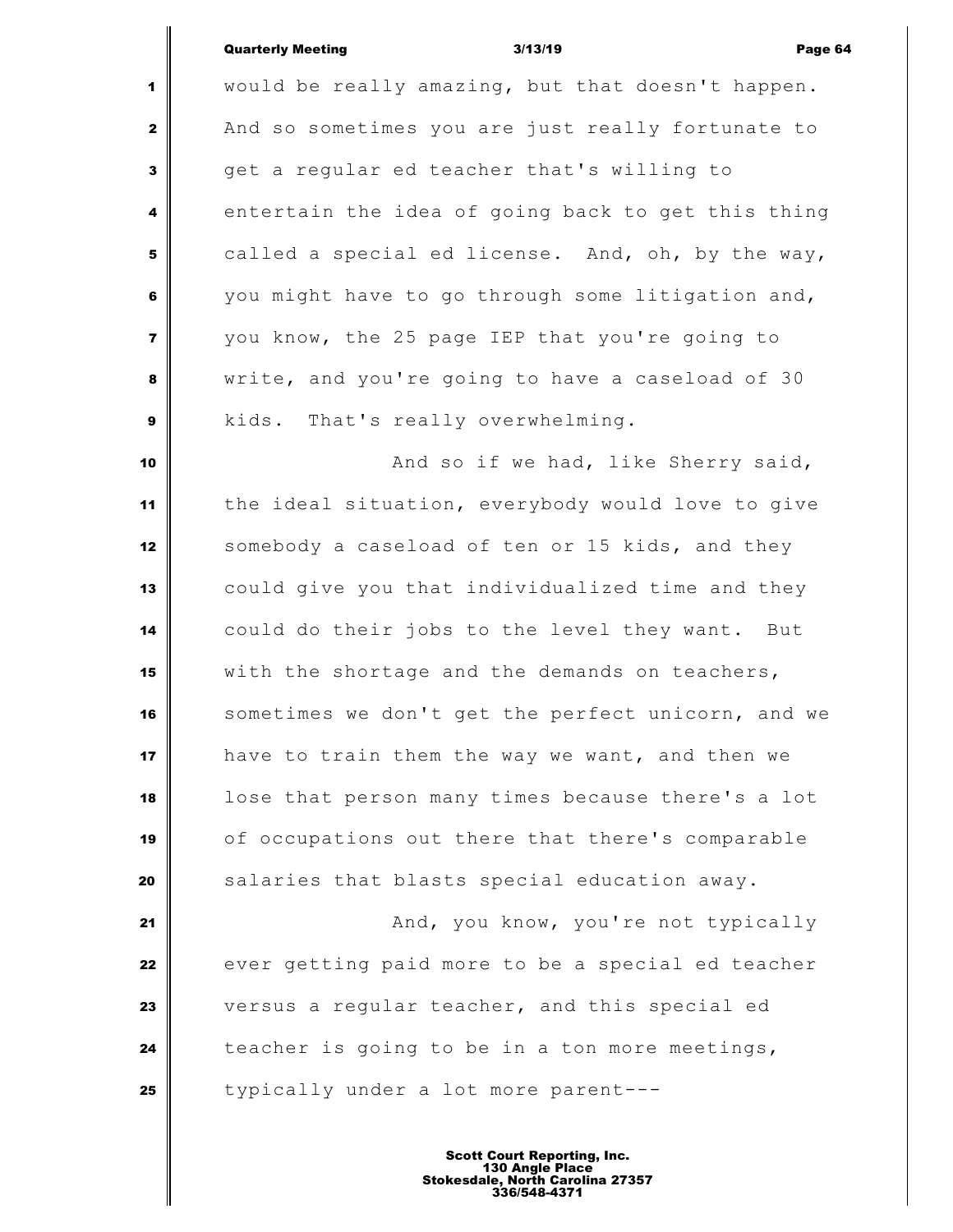|                         | <b>Quarterly Meeting</b><br>3/13/19<br>Page 65                                                                   |
|-------------------------|------------------------------------------------------------------------------------------------------------------|
| 1                       | MR. BAKER: Stress.                                                                                               |
| $\mathbf{2}$            | MS. HUTCHINSON: Yes. ---and the                                                                                  |
| 3                       | potential of some challenges. So it's -- it's                                                                    |
| 4                       | tough to find those people that can sustain it for                                                               |
| 5                       | 15, 20 years and do it like the unicorn next to                                                                  |
| 6                       | you does it. It's tough.                                                                                         |
| $\overline{\mathbf{z}}$ | MS. MOOREFIELD: You're preaching to                                                                              |
| 8                       | the choir, girl.                                                                                                 |
| 9                       | MS. HUTCHINSON: So I think that's                                                                                |
| 10                      | the thing for all of us to be aware of and                                                                       |
| 11                      | advocate for because there's not one EC director                                                                 |
| 12                      | you could ever ask that says would you not hire                                                                  |
| 13                      | that unicorn next to you, and we would all say                                                                   |
| 14                      | yes. But, you know, 900 of them don't exist in                                                                   |
| 15                      | this county or that county.                                                                                      |
| 16                      | MS. MOOREFIELD: I absolutely agree.                                                                              |
| 17                      | I mean they don't fall off trees, and we have to                                                                 |
| 18                      | exist with what is, not what we want to be.                                                                      |
| 19                      | That's my point in some of this.                                                                                 |
| 20                      | MS. HUTCHINSON: We have to look back                                                                             |
| 21                      | to our higher ed institutions and say what are you                                                               |
| 22                      | doing in North Carolina.                                                                                         |
| 23                      | MS. MOOREFIELD: I think that's a                                                                                 |
| 24                      | great idea.                                                                                                      |
| 25                      | MS. HUTCHINSON: You know what I                                                                                  |
|                         |                                                                                                                  |
|                         | <b>Scott Court Reporting, Inc.</b><br>130 Angle Place<br><b>Stokesdale, North Carolina 27357</b><br>336/548-4371 |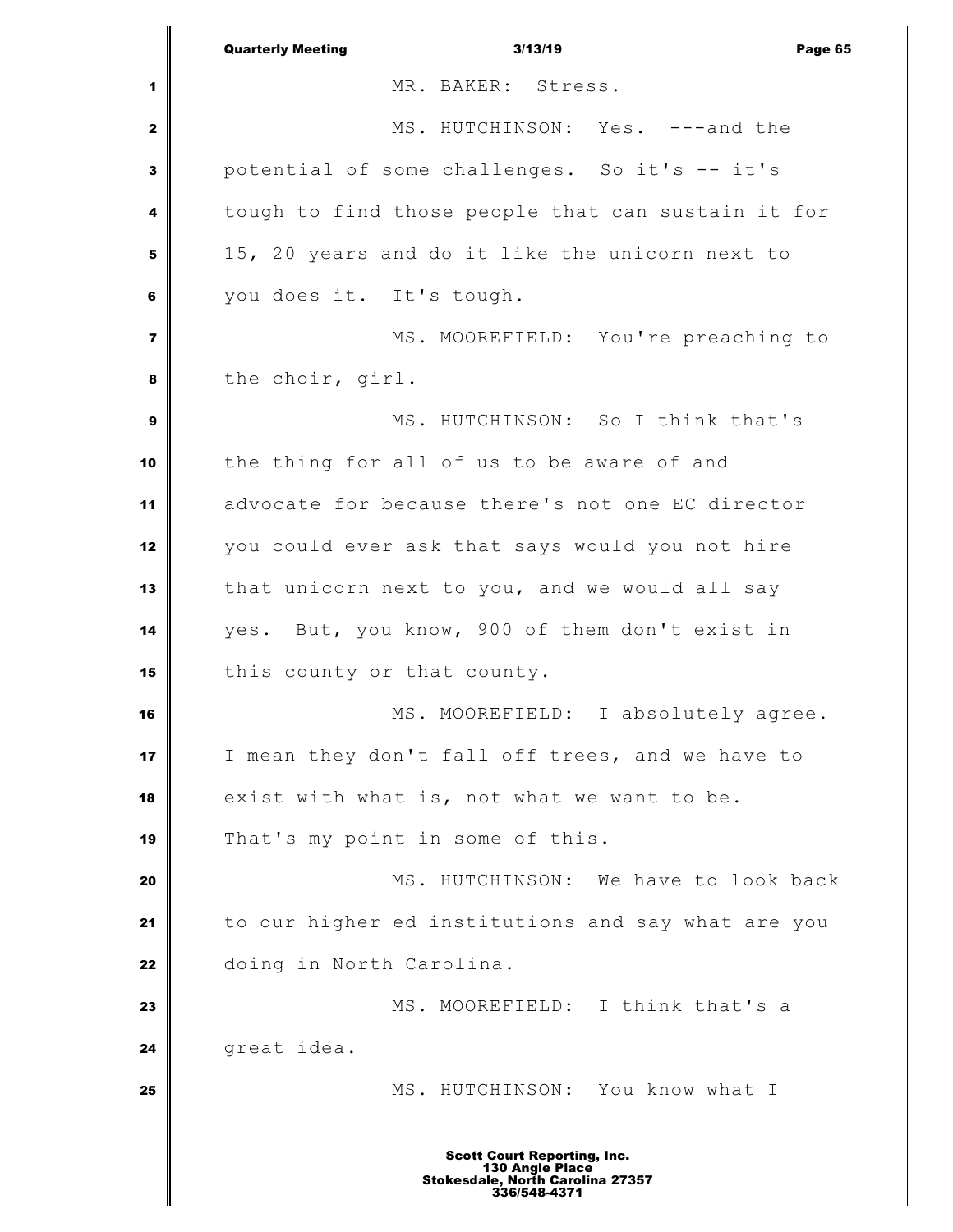|              | <b>Quarterly Meeting</b><br>3/13/19<br>Page 66     |
|--------------|----------------------------------------------------|
| 1            | mean? When 15 kids get into the SLP Master's       |
| $\mathbf{z}$ | Program at App and 20 at Western, or whatever      |
| 3            | those numbers that Perry will give us every time,  |
| 4            | and we're putting out that number of -- I mean     |
| 5            | we're restricted so we have to find creative ways  |
| 6            | to find those folks, and many times, it's us       |
| 7            | putting the time and effort into training them.    |
| 8            | But it's a stressful position to be                |
| 9            | in, so we have to respect that, and I think it     |
| 10           | takes a full effort as a state to really advocate  |
| 11           | for great salaries for special ed people, great    |
| 12           | training for special ed people, and support of     |
| 13           | those folks.                                       |
| 14           | MS. JOHNSON: I'd just like to follow               |
| 15           | up on that because I think it's related to         |
| 16           | something you said earlier, and I don't know what  |
| 17           | the answer is. But one of the -- one of the        |
| 18           | things you said was that IEP teams don't feel like |
| 19           | they can speak up and make recommendations.        |
| 20           | Shouldn't those be the people that                 |
| 21           | are informing the unicorns, I mean, if the         |
| 22           | unicorns don't have the training? But I think we   |
| 23           | didn't really talk about that, and there's so much |
| 24           | potential there because these are the folks that   |
| 25           | actually did go to college for this and they did   |
|              |                                                    |

Ш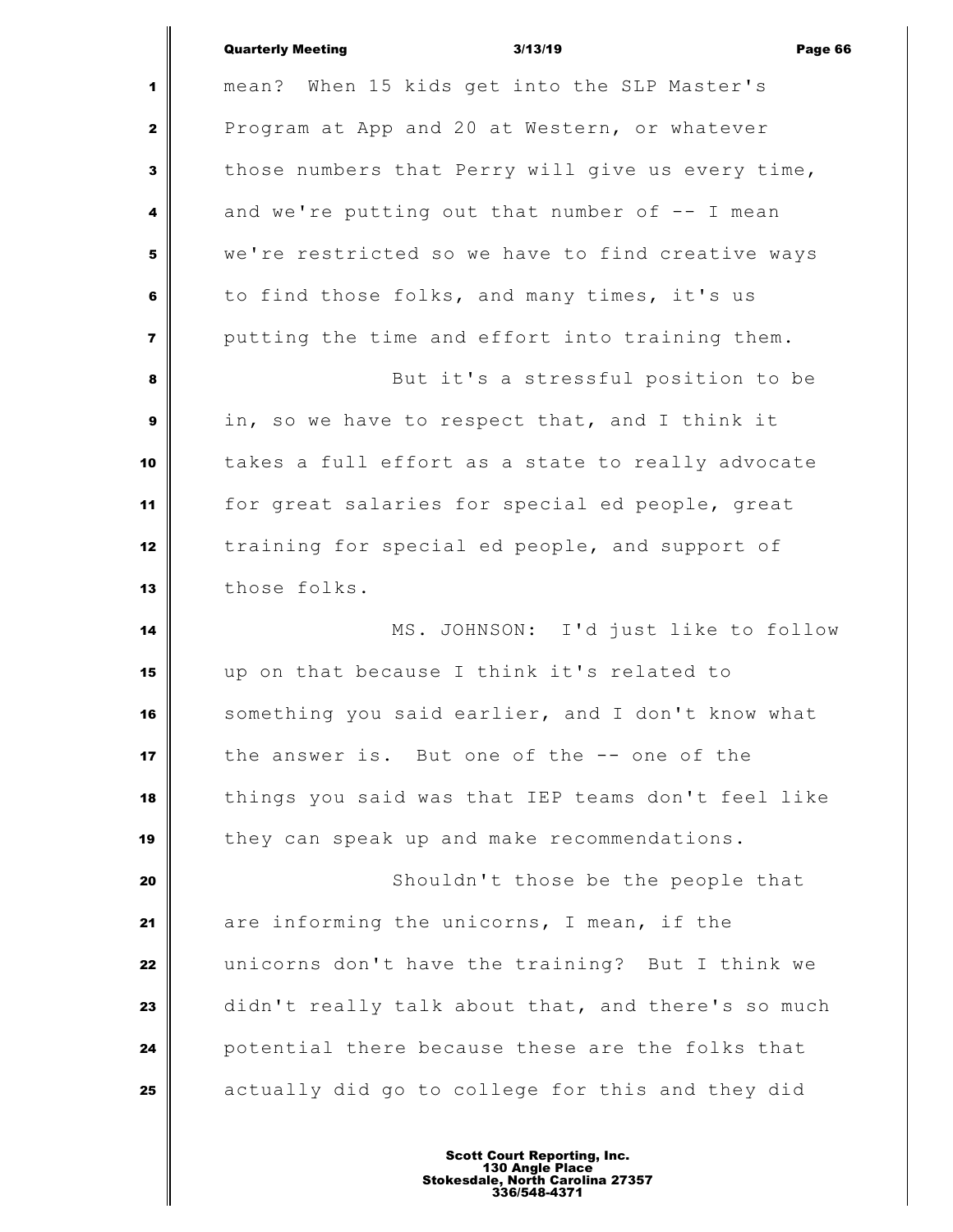|                         | <b>Quarterly Meeting</b><br>3/13/19<br>Page 67     |
|-------------------------|----------------------------------------------------|
| 1                       | get that training.                                 |
| $\mathbf{2}$            | MS. FOGG: Right. I think that's one                |
| 3                       | of the benefits of a pre-meeting. At the same      |
| 4                       | time, I think, you know, it's hard as an employee  |
| 5                       | to sort of raise your hand and say, "Hey, I need   |
| 6                       | more help," right? I mean it's hard regardless of  |
| $\overline{\mathbf{z}}$ | what your job is, right?                           |
| 8                       | So, hopefully, there are those trust               |
| 9                       | situations where -- and credibility -- you have    |
| 10                      | credibility and somebody will come in and look at  |
| 11                      | the situation and say, "Yeah, you do need more     |
| 12                      | help."                                             |
| 13                      | But that's where it also helps to                  |
| 14                      | have upper level EC staff walking around, like you |
| 15                      | said, right? Like the research shows that the      |
| 16                      | best principals are the one's that don't sit in    |
| 17                      | their office, that walk around and go from room to |
| 18                      | I think that applies across the board in<br>room.  |
| 19                      | school and lots of other settings as well, and so  |
| 20                      | I think that that's really helpful to just see --  |
| 21                      | to see what's happening, right, to check in.       |
| 22                      | And then somebody may feel                         |
| 23                      | comfortable saying, "You know, we're really -- you |
| 24                      | know, during this time of day because this person  |
| 25                      | takes this child here and this person takes        |
|                         |                                                    |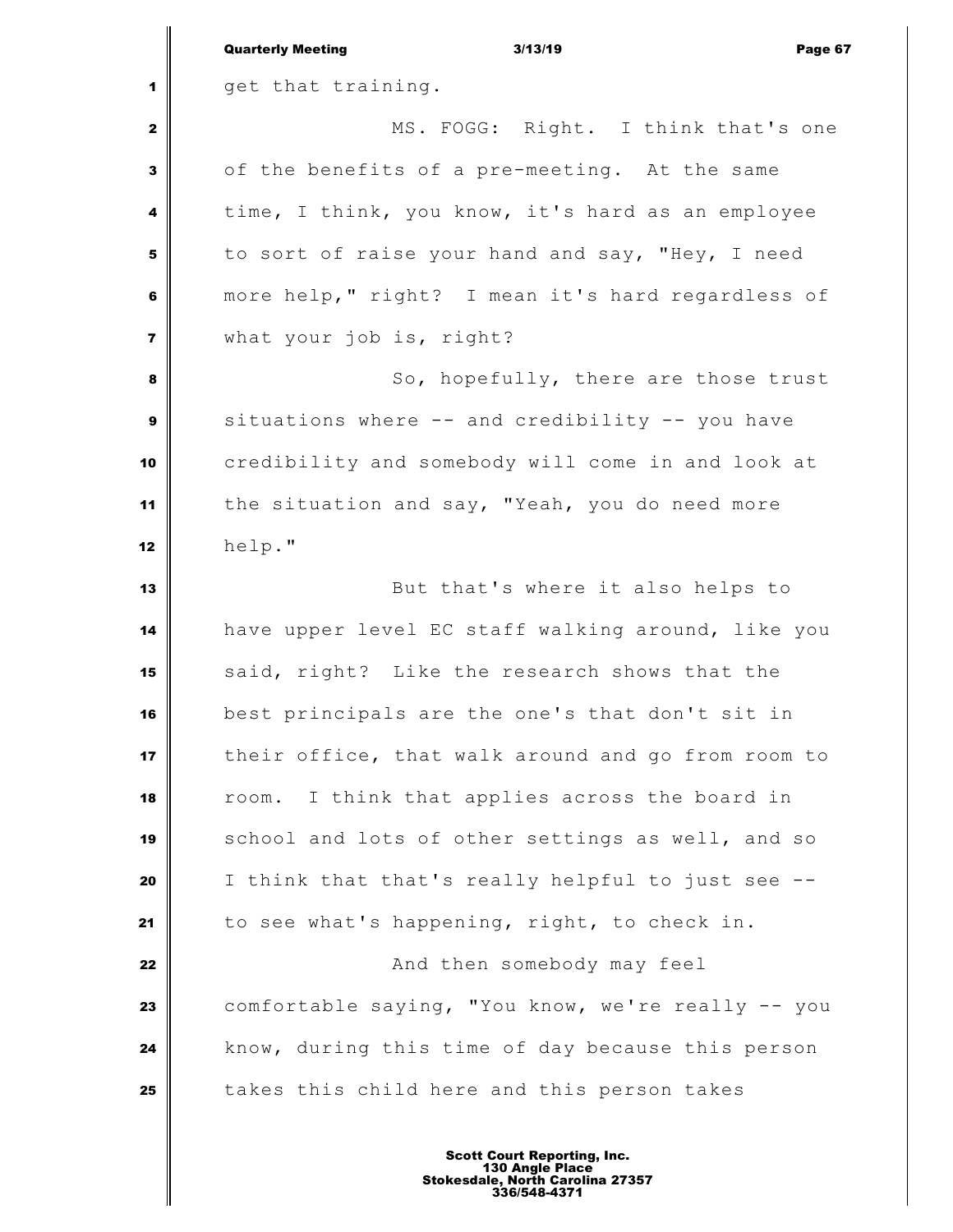|                         | <b>Quarterly Meeting</b><br>3/13/19<br>Page 68     |
|-------------------------|----------------------------------------------------|
| 1                       | another child there, I'm really kind of flustered  |
| $\mathbf{z}$            | because I've got too many people, you know, too    |
| 3                       | many kids, and there are too many high needs in    |
| 4                       | this one situation. What can we do about that?"    |
| 5                       | Because that's what's interesting                  |
| 6                       | when you're in a really good IEP meeting is the    |
| $\overline{\mathbf{z}}$ | creative problem-solving, and in the grand scheme  |
| 8                       | of things, to somebody who's actually very         |
| $\boldsymbol{9}$        | creative and looking at it from the outside, it    |
| 10                      | probably doesn't look that creative.               |
| 11                      | But, you know, when you get away from              |
| 12                      | the cookie cutter and you actually get down to the |
| 13                      | nitty-gritty, you can actually -- you know, we go  |
| 14                      | to IEP meetings and we come out, and everybody is  |
| 15                      | really -- you feel like it was a win-win.          |
| 16                      | Everybody's really happy, but it takes certain     |
| 17                      | factors to make that happen. So I think that       |
| 18                      | would be helpful.                                  |
| 19                      | MS. GRANT: I think one other thing                 |
| 20                      | too, though, is we're seeing an increase in        |
| 21                      | lateral entry teachers, and our lateral entry      |
| 22                      | teachers are really good. I mean we've -- but      |
| 23                      | they're not -- it's not going to take just         |
| 24                      | institutes of higher ed because oftentimes our     |
| 25                      | staff, because of the shortage, comes from lateral |
|                         |                                                    |

∥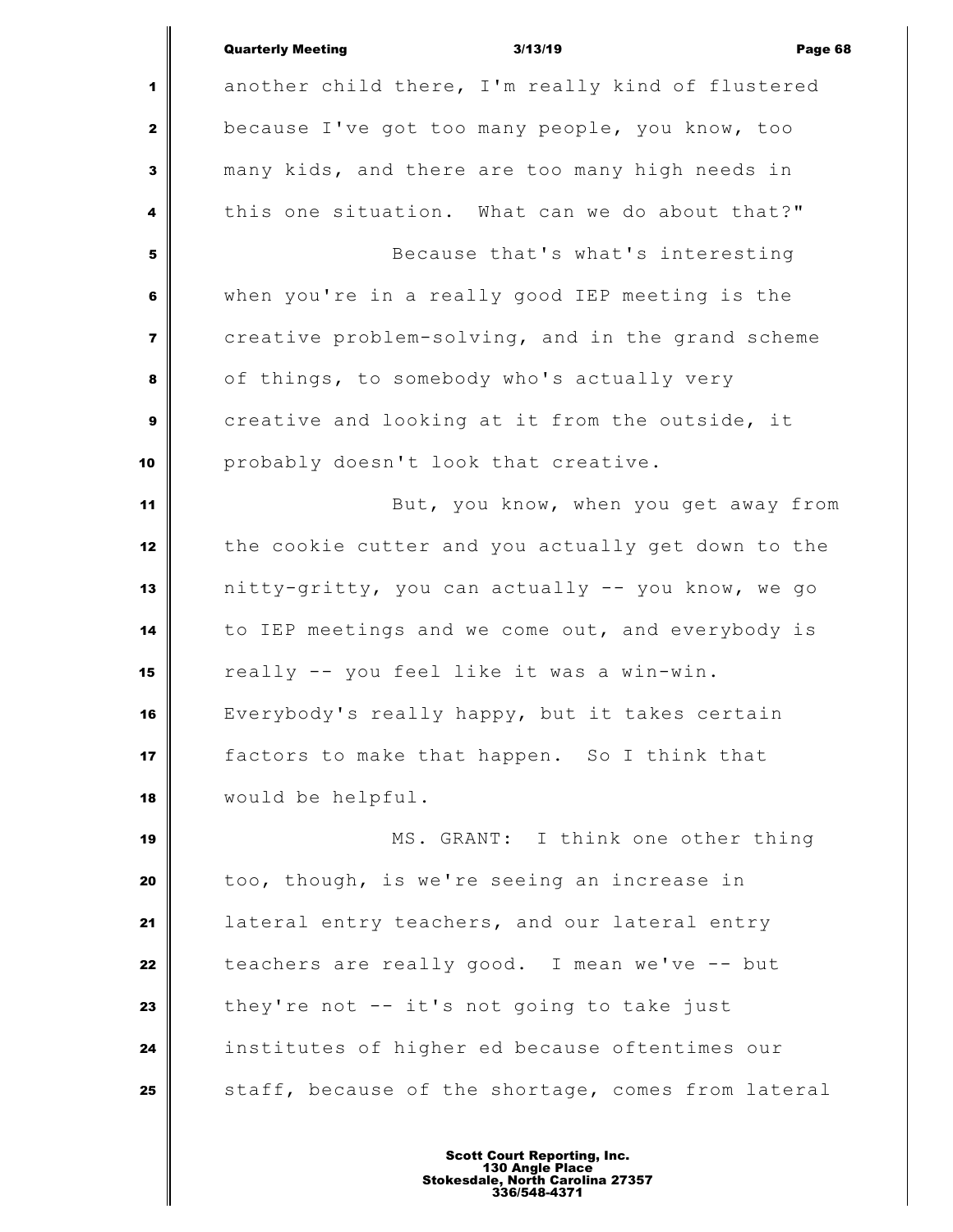| <b>Quarterly Meeting</b> | 3/13/19 | Page 69 |
|--------------------------|---------|---------|
|                          |         |         |

entry teachers.

 And so I think a good support system for specifically our lateral entry teachers, or we've got to look at a new way of working with and providing support because you're talking about people with different degrees who are walking in a classroom for the first time, don't know anything about curriculum and instruction much less EC or working with students with disabilities.

 **And we've had to just rethink the**  whole structure of working with our lateral entry teachers, and we've found that those that graduated with psychology degrees come in with a different perspective than those with criminal justice degrees. But the whole lateral entry move, not saying that there's anything wrong with them because they're some phenomenal teachers, but there's a lot more support that's needed than just your institutions of higher ed.

 **And I don't see where the State or**  districts really look at their lateral entry teachers, and they go through, most of the times, our regional alternative licensing centers and stuff, but there's no different support for them as there are for other teachers. So that's one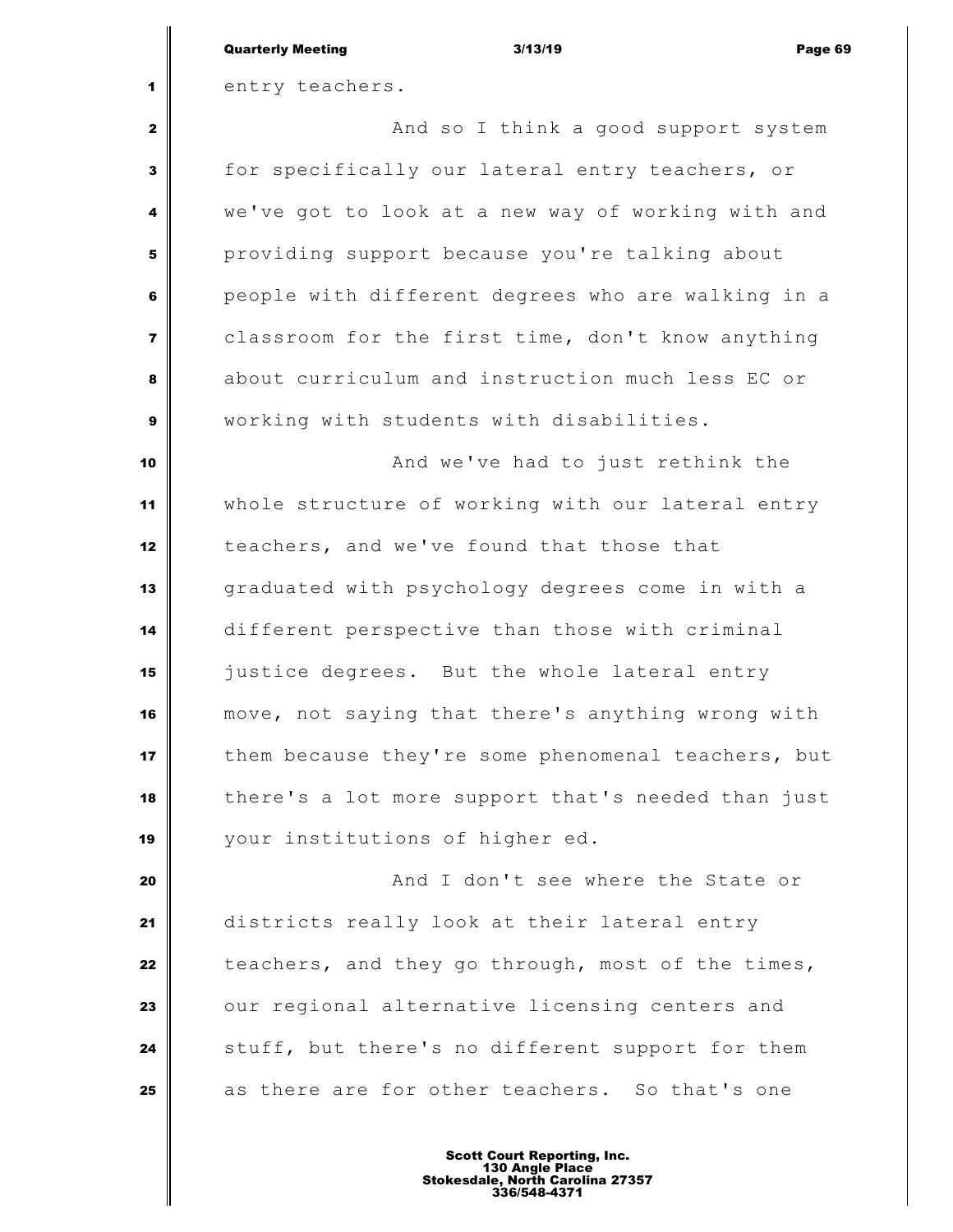|                         | <b>Quarterly Meeting</b><br>3/13/19<br>Page 70     |
|-------------------------|----------------------------------------------------|
| 1                       | area that we've really had to work with.           |
| $\mathbf{2}$            | And I think, Ginny, if I can go back               |
| $\mathbf{3}$            | one second, you talked about mental health a       |
| 4                       | little bit.                                        |
| 5                       | MS. FOGG: Right.                                   |
| 6                       | MS. GRANT: And we were fortunate                   |
| $\overline{\mathbf{z}}$ | enough to get some of the DPI grants for           |
| 8                       | increasing mental health supports in our system    |
| $\boldsymbol{9}$        | this year, and I think it's really brought to      |
| 10                      | light the true needs of the students, and also,    |
| 11                      | we're really recognizing that we, as a school      |
| 12                      | district alone, cannot address the level of mental |
| 13                      | health needs and the vast majority of students     |
| 14                      | with the level of mental health needs we have.     |
| 15                      | I -- because of our -- when I say                  |
| 16                      | threat to self, our suicide protocol that we've    |
| 17                      | had in place in the student services office, and   |
| 18                      | I've now kind of taken that on, and it is -- I see |
| 19                      | just as many threats -- in our district with our   |
| 20                      | tracking system, we have half the number of        |
| 21                      | threats to self as we do threats to others, and    |
| 22                      | that was very alarming to me when I've been seeing |
| 23                      | that, to know that there are kids walking around   |
| 24                      | with multiple suicide attempts in our schools.     |
| 25                      | And parents are crying out for help,               |
|                         |                                                    |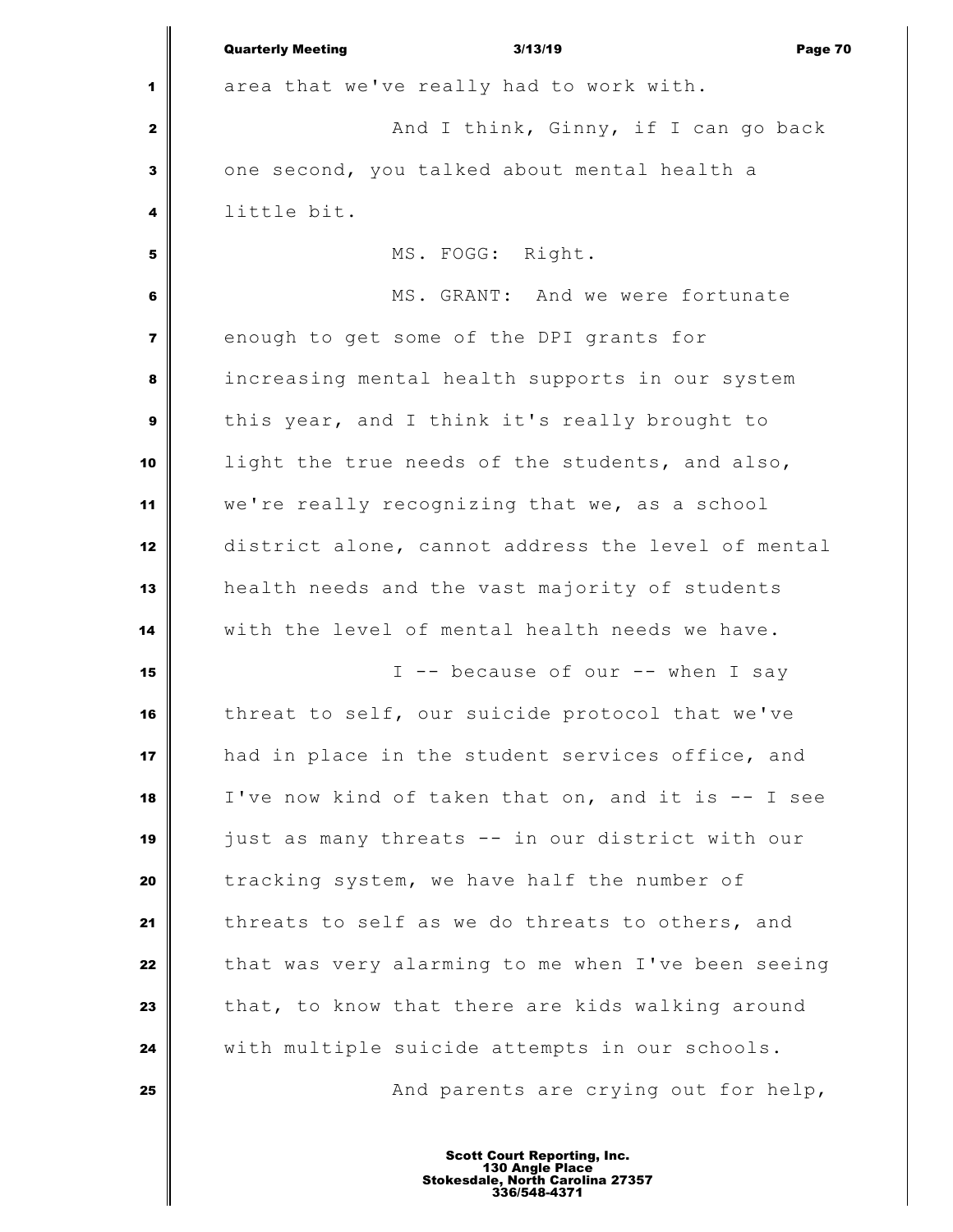Quarterly Meeting and the Suite of the Suite 3/13/19 and the Suite of the Page 71

 $\mathsf I$ 

| $\mathbf{1}$            | and they cannot access services in the mental      |
|-------------------------|----------------------------------------------------|
| $\mathbf{2}$            | health system, and we try, but we don't know where |
| $\mathbf{3}$            | to send them to because they've even reached their |
| 4                       | maximum number of benefits that they can get or    |
| 5                       | they don't have Medicaid. We've even started,      |
| $\bf 6$                 | with some grant funding, funding some of the       |
| $\overline{\mathbf{z}}$ | mental health counseling sessions for them, but    |
| 8                       | only that can go so far.                           |
| $\boldsymbol{9}$        | So I do feel like working with even                |
| 10                      | school districts on how to effectively navigate    |
| 11                      | the mental health system because with the change   |
| 12                      | from -- I've been doing this for a while, but      |
| 13                      | years ago before it mental health privatized and   |
| 14                      | kind of changed what it was, it was a lot easier   |
| 15                      | to access those services. I don't know how else    |
| 16                      | to help a parent in terms of everything we're      |
| 17                      | doing besides having meetings with mental health   |
| 18                      | and including them on some of our task forces and  |
| 19                      | stuff.                                             |
| 20                      | But I think some of the companies                  |
| 21                      | feel just as frustrated because the---             |
| 22                      | MS. FOGG: LMEs and MCOs.                           |
| 23                      | MS. GRANT: Yeah. MCOs, yeah. They                  |
| 24                      | won't -- they don't get approval for things that   |
| 25                      | they turn in, and it's just like, "Oh, well.       |
|                         |                                                    |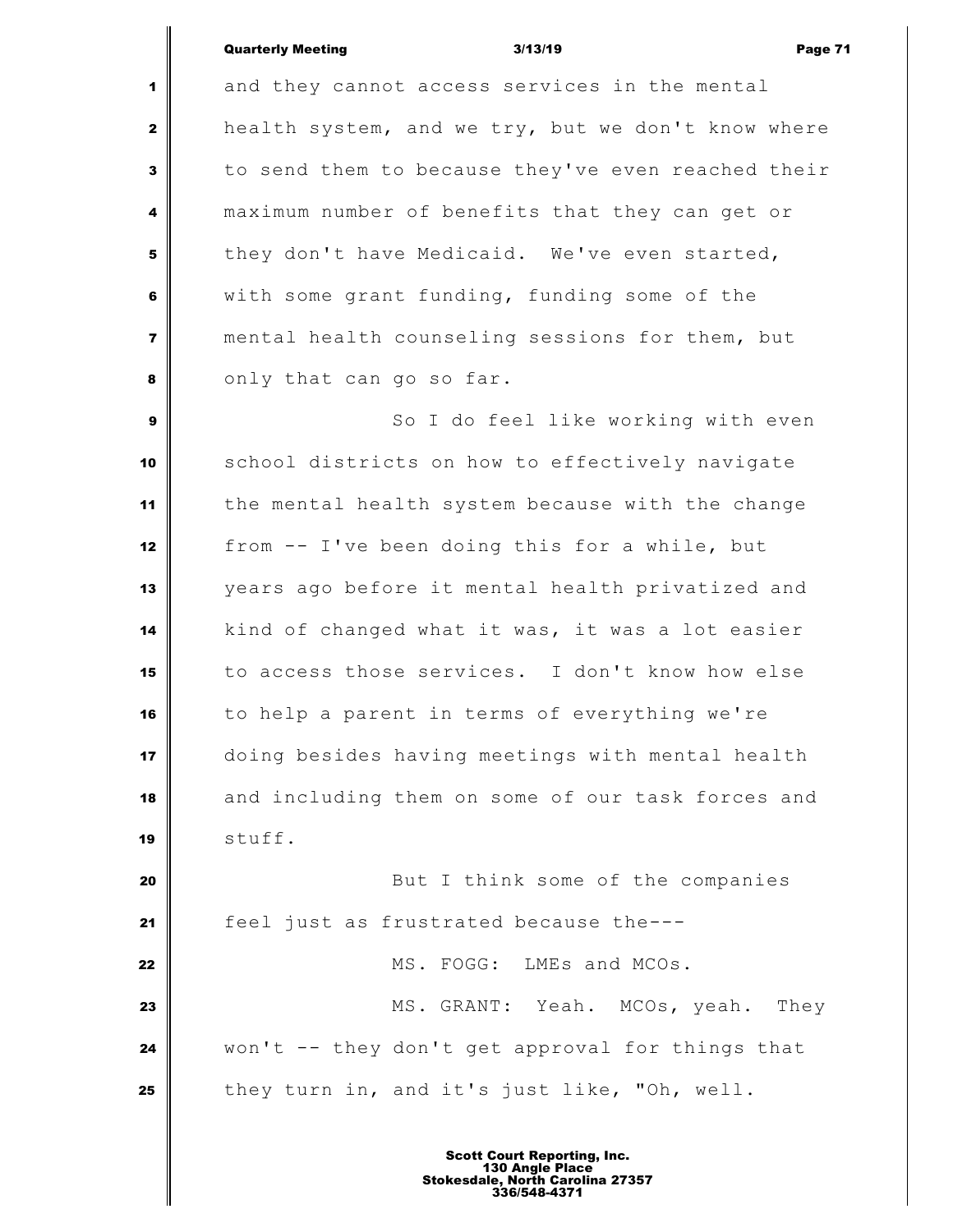|                         | <b>Quarterly Meeting</b><br>3/13/19<br>Page 72     |
|-------------------------|----------------------------------------------------|
| 1                       | Well, we've done everything we can. That's just    |
| $\mathbf{2}$            | the way it's going to be." And when we try to      |
| 3                       | talk to them, they don't really -- they don't      |
| 4                       | care. I hate to say that.                          |
| 5                       | MS. FOGG: We have several different                |
| 6                       | attorneys who work on that, but yeah, I mean we    |
| $\overline{\mathbf{z}}$ | feel that frustration as well. We'll have a        |
| 8                       | client who gets IVC'd, and for, you know, a        |
| 9                       | suicide attempt or something, and they stay either |
| 10                      | in the ER for way too many days or they go to a    |
| 11                      | PRTF and are further traumatized. And then when    |
| 12                      | they come out, there's no information. There's     |
| 13                      | been no evaluation.                                |
| 14                      | I'm like, "I have a release from the               |
| 15                      | parent for you to give me this information," and   |
| 16                      | they still will not because they haven't created   |
| 17                      | any information, is what we finally figured out.   |
| 18                      | So it's -- not in every case, but obviously, there |
| 19                      | are definitely issues that need to be resolved     |
| 20                      | there.                                             |
| 21                      | I think the school mental health                   |
| 22                      | initiative is really helping with that, but I      |
| 23                      | think that's also a multiyear process, right, and  |
| 24                      | there needs to be resources.                       |
| 25                      | MS. GRANT: I think at some point---                |
|                         |                                                    |

I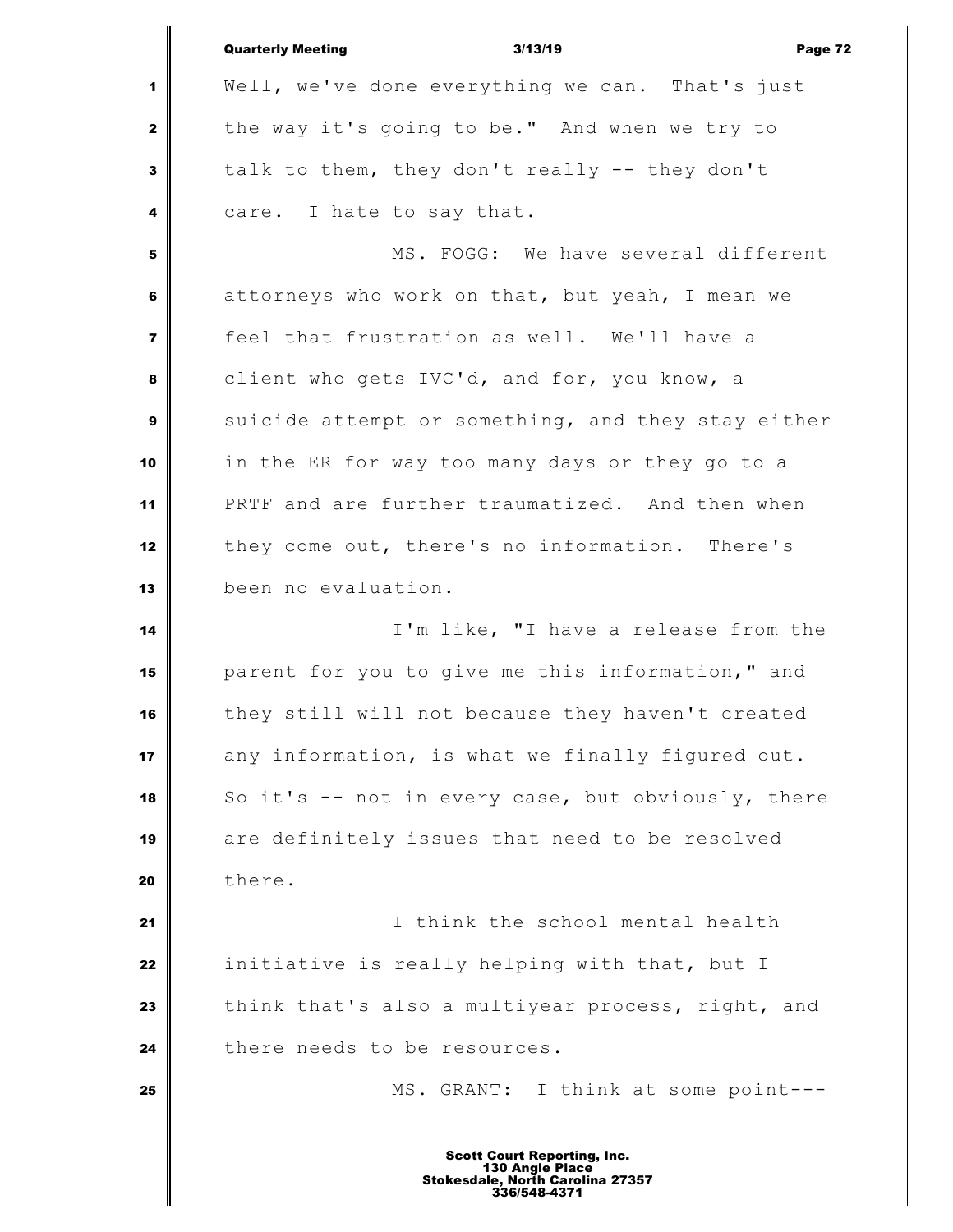|                         | 3/13/19<br><b>Quarterly Meeting</b>                | Page 73 |
|-------------------------|----------------------------------------------------|---------|
| 1                       | MS. MEBANE: I wasn't told in the                   |         |
| $\mathbf{2}$            | rural counties, though, really what I want to know |         |
| 3                       | because what I find is there's no providers---     |         |
| 4                       | MS. FOGG: Right.                                   |         |
| 5                       | MS. MEBANE: ---or there's a                        |         |
| 6                       | provider, but they can't get people---             |         |
| $\overline{\mathbf{z}}$ | MS. FOGG: Transportation and all                   |         |
| 8                       | that kind of stuff. Yeah, I think that's part of   |         |
| 9                       | what they're looking at and part of what the State |         |
| 10                      | is looking at too, but again, it's -- you know,    |         |
| 11                      | it's a very big complex problem. I think I'm       |         |
| 12                      | way -- I'm way over my time here.                  |         |
| 13                      | THE CHAIRPERSON: We've had such                    |         |
| 14                      | great conversation and discussion. I think we      |         |
| 15                      | probably need to bring this one to an end, though. |         |
| 16                      | But I think one thing we might want to look at as  |         |
| 17                      | a Council is to look and consider what kind of     |         |
| 18                      | promising -- promising and best practices that we  |         |
| 19                      | can come up with, that we might be able to make a  |         |
| 20                      | recommendation on to encourage that monthly        |         |
| 21                      | training, even if it's like 20 minutes at your     |         |
| 22                      | assistant principal and principal meetings,        |         |
| 23                      | because I think that was some very good comments   |         |
| 24                      | from you two considering those, that could be      |         |
| 25                      | implemented across the state and get better        |         |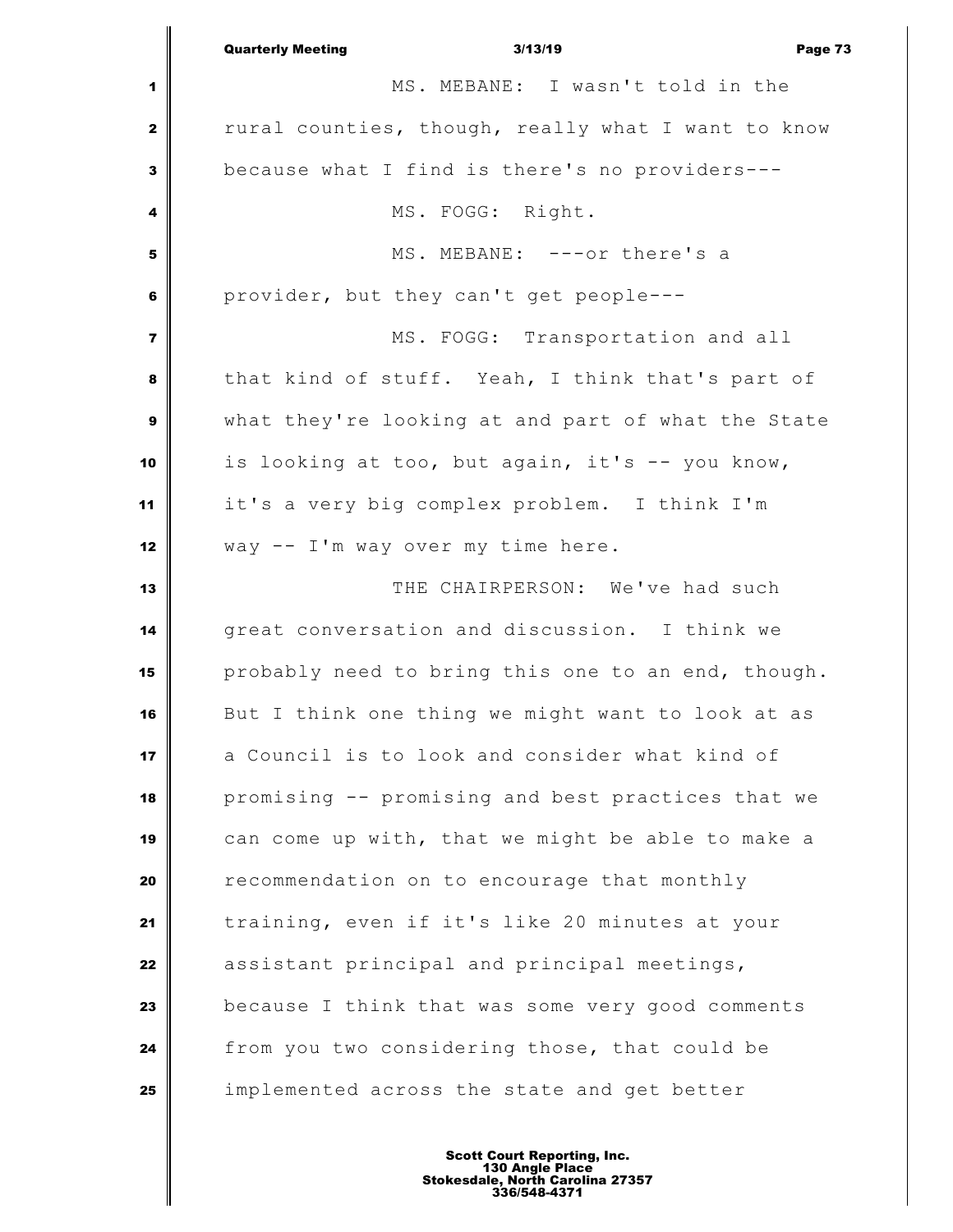|                  | <b>Quarterly Meeting</b><br>3/13/19<br>Page 74    |
|------------------|---------------------------------------------------|
| 1                | results from everybody. I think that would be a   |
| $\mathbf{2}$     | good thing that we could do this out of this. So  |
| $\mathbf{3}$     | we can discuss that more during committee time.   |
| 4                | But thank you, Virginia. I've always              |
| ${\bf 5}$        | loved Disability Rights and what they've done.    |
| 6                | Christine Sullivan -- tell her I said hi.         |
| $\overline{7}$   | MS. FOGG: I will. Absolutely, yeah.               |
| 8                | MS. GRANT: I will to say too, for                 |
| $\boldsymbol{9}$ | those of you who don't know, they have a really   |
| 10               | good newsletter that they sent out if you sign up |
| 11               | for it on their website. You-all might already    |
| 12               | have already done that, but I get a lot of        |
| 13               | information out of that.                          |
| 14               | MS. FREY: And a great Facebook page               |
| 15               | too, because I know I follow you-all on Facebook. |
| 16               | MS. FOGG: Oh, that's great. We have               |
| 17               | some new communications folks, and they're        |
| 18               | changing everything up and they're excellent. So  |
| 19               | we're really excited about that part. We also     |
| 20               | have our conference coming up in May, which is    |
| 21               | going to be in Durham. If you go on our website,  |
| 22               | you can see about that.                           |
| 23               | There's a trauma track, and we have a             |
| 24               | really great keynote speaker Tonier Cain, who     |
| 25               | is -- basically grew up in the criminal justice   |
|                  | <b>Scott Court Reporting, Inc.</b>                |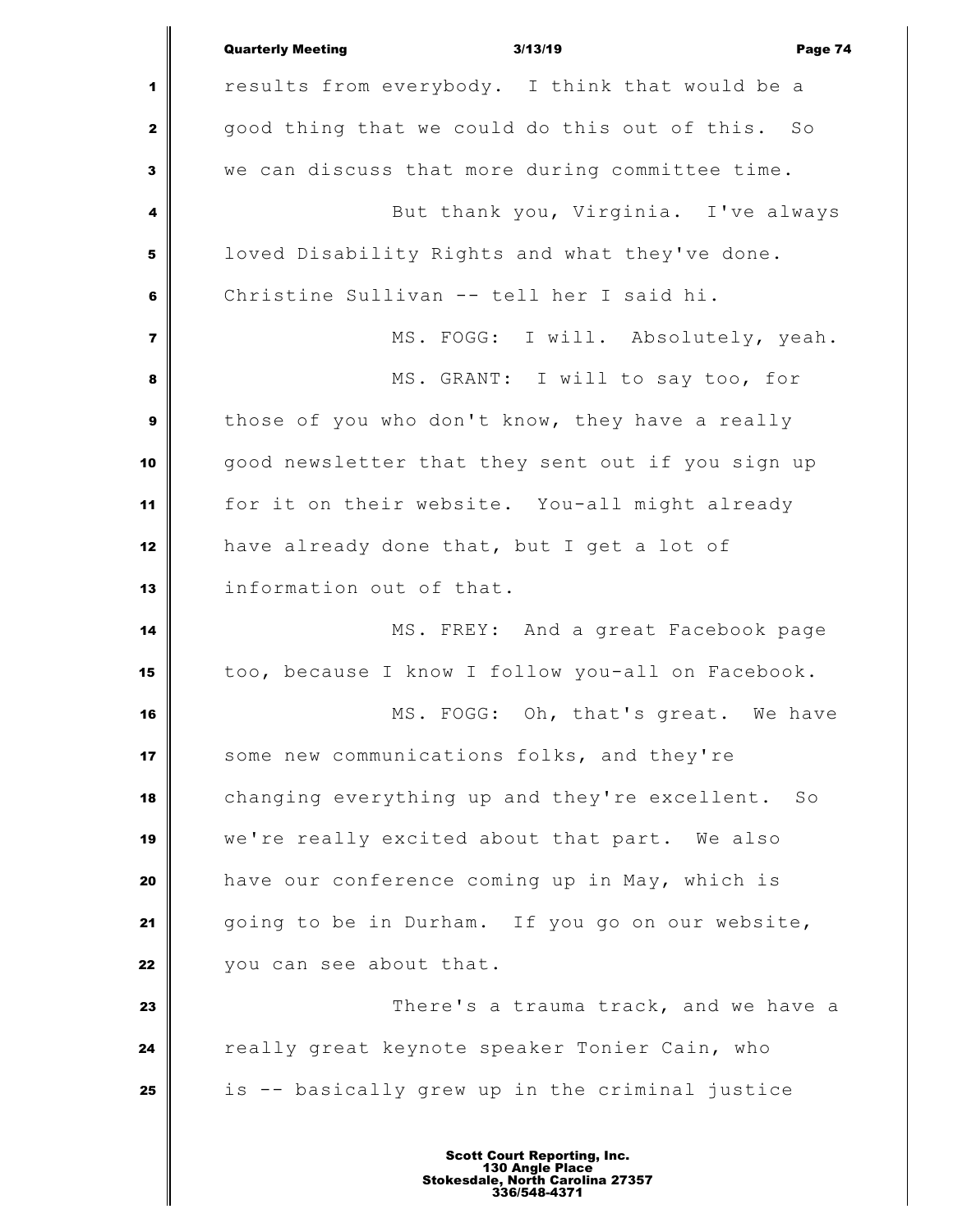|                         | <b>Quarterly Meeting</b><br>3/13/19<br>Page 75        |
|-------------------------|-------------------------------------------------------|
| 1                       | system and has come out of that and does trauma       |
| $\mathbf{2}$            | training, and she is an incredibly powerful           |
| $\mathbf{3}$            | speaker, and we're really, really grateful that       |
| 4                       | she's agreed to come speak. So that's all on our      |
| 5                       | website.                                              |
| 6                       | And we do offer, you know, reduced                    |
| $\overline{\mathbf{z}}$ | fees. The conference, I think, is \$125 for the       |
| 8                       | whole day, but we do offer reduced fees, and we do    |
| $\boldsymbol{9}$        | offer continuing education credits for that. So       |
| 10                      | please check that out. And we will have some          |
| 11                      | handouts for you back here on our targets and         |
| 12                      | our -- on the FAQ sheets.                             |
| 13                      | If you have other comments or things,                 |
| 14                      | please feel free to email us or give us a call,       |
| 15                      | okay? Thank you.                                      |
| 16                      | Thank you,<br>THE CHAIRPERSON:                        |
| 17                      | Virginia. All right. I know we're running a           |
| 18                      | little bit behind, but we're going to take a          |
| 19                      | five-minute break for anyone who might need to        |
| 20                      | stand up and stretch for a minute, and then we'll     |
| 21                      | come right back and get started with Matthew          |
| 22                      | Martinez and significant cognitive disabilities.      |
| 23                      | (A brief recess was taken from 11:12                  |
| 24                      | a.m. to 11:21 a.m.)                                   |
| 25                      | THE CHAIRPERSON: This is                              |
|                         |                                                       |
|                         | <b>Scott Court Reporting, Inc.</b><br>130 Angle Place |

I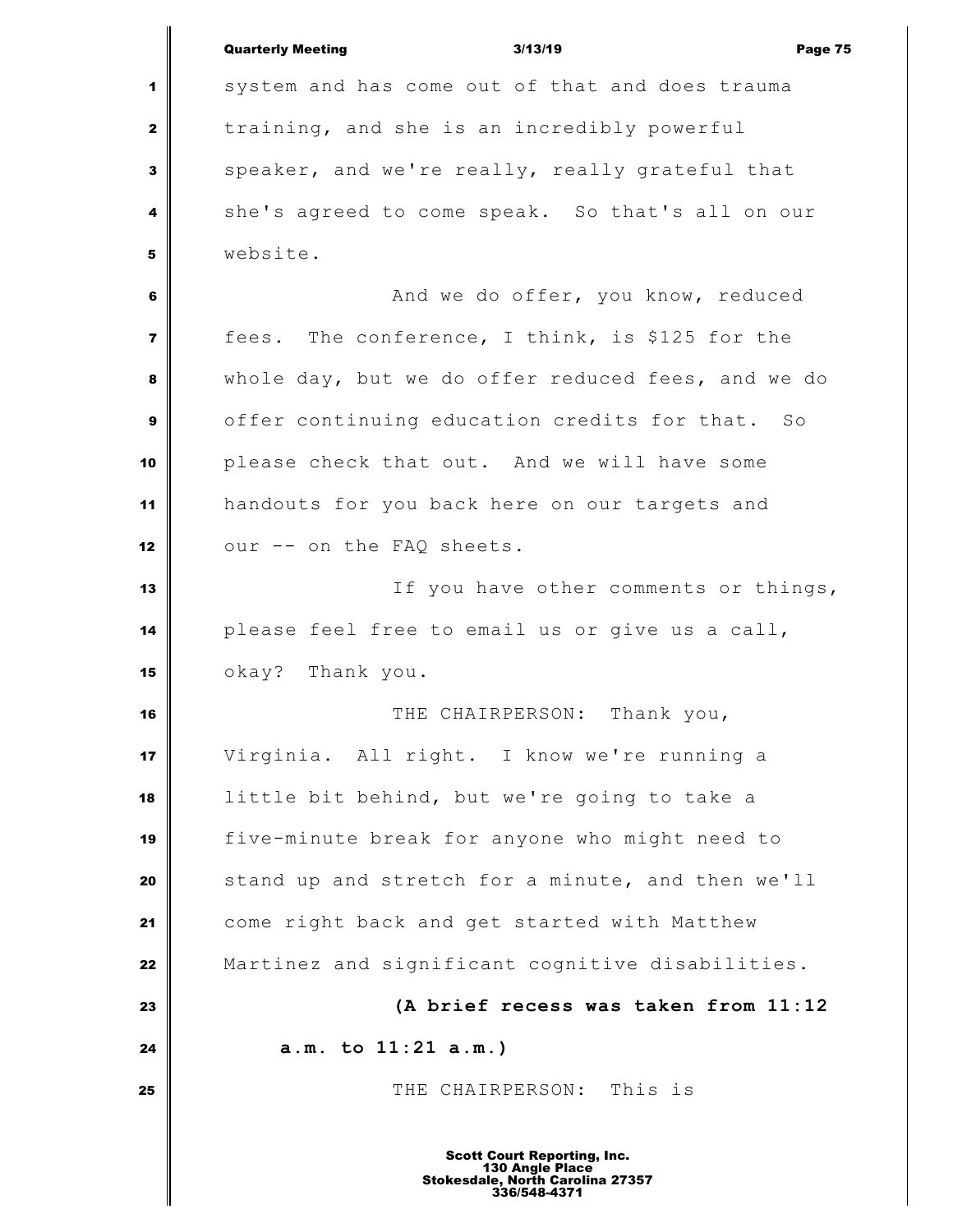|                | <b>Quarterly Meeting</b><br>3/13/19<br>Page 76     |
|----------------|----------------------------------------------------|
| 1              | Mr. Martinez from -- he's going to present on      |
| $\mathbf{2}$   | progress monitoring, specifically significant      |
| 3              | cognitive disabilities.                            |
| 4              | MR. MARTINEZ: Good morning. My name                |
| 5              | is Matthew Martinez. I am the statewide            |
| 6              | consultant for students with significant cognitive |
| $\overline{7}$ | disabilities, mainly the students on the extended  |
| 8              | content standards. So extended content standards   |
| 9              | is a little bit easier to say, so I like to say    |
| 10             | I'm a representative for students on the extended  |
| 11             | content standards.                                 |
| 12             | Carol Ann asked me to -- said one of               |
| 13             | the discussions you guys were having were about    |
| 14             | progress monitoring, especially in the area of     |
| 15             | students on the extended content standards. So     |
| 16             | the good news is there's nothing new. If a         |
| 17             | student has an IEP, so by our policy, the student  |
| 18             | must have progress monitoring in place for the     |
| 19             | IEP.                                               |
| 20             | I'll switch slides. Maybe Carol Ann                |
| 21             | can do that for me. So the first place we're       |
| 22             | going to look is directly at our policy in         |
| 23             | relation to progress monitoring for any student    |
| 24             | with an IEP. So this is not unique to a student    |
| 25             | on the extended content standards, but every       |
|                |                                                    |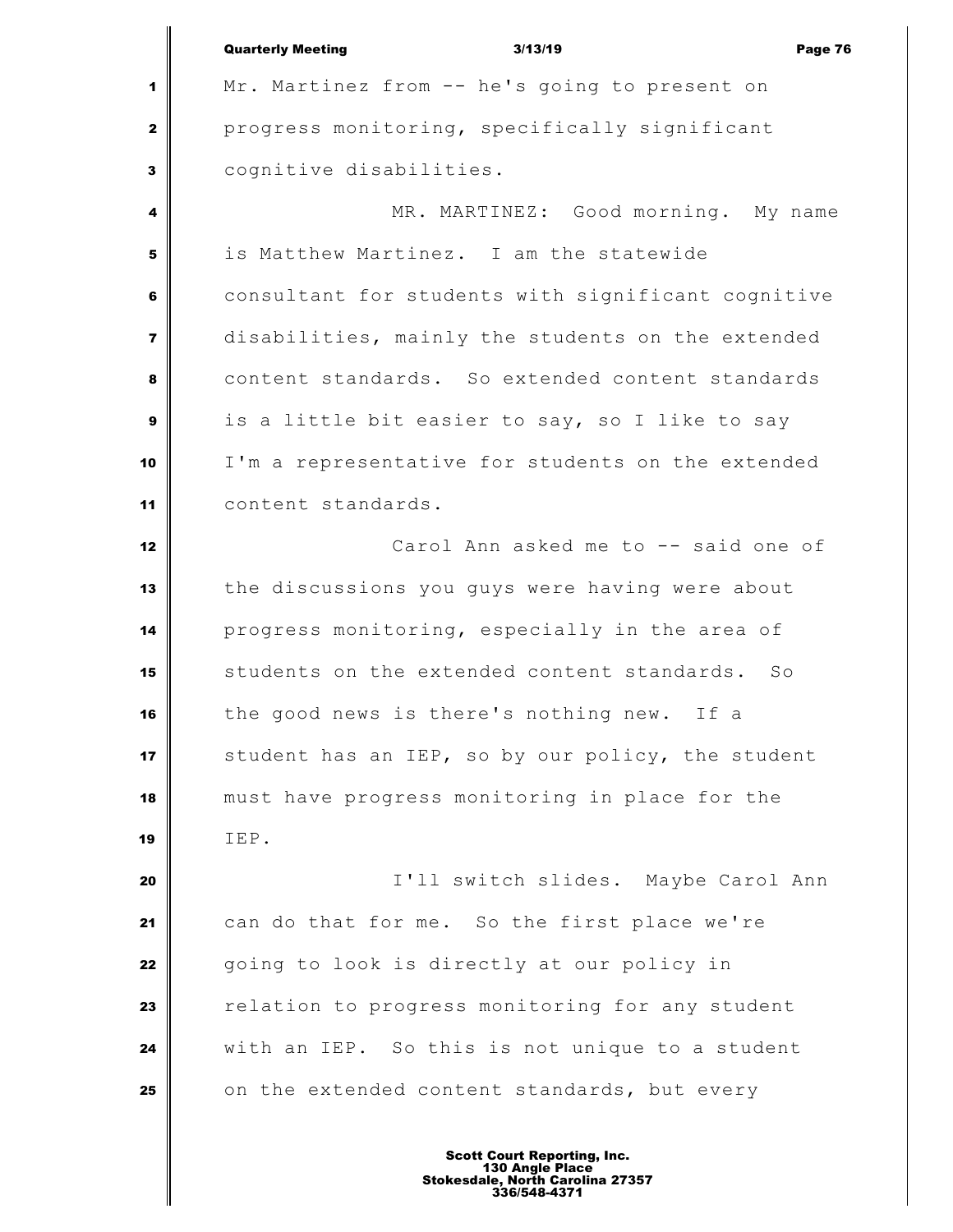student that has an IEP, progress must be monitored.

 And so the next slide is our direct policy, which says, "Progress monitoring refers to a systematic frequent collection of individual **performance data.** The measures are repeated over time and charted for the purposes of documenting and quantifying rates of improvement and to evaluate the effectiveness of the instruction." So what does that all say? It means all of our students with IEP goals should have a progress monitoring system in place.

 **And so the next item we're going to**  talk about is how progress monitoring is used within the IEP. So as we all know, the three-year reevaluation cycle, or more if the IEP determines the need. One of the evaluation procedures are the progress monitoring notes, are the progress monitoring data, and those are your evaluation procedures. And within those procedures, during IEP meetings, you should -- you must review the **progress monitoring.** 

 So let's talk about, okay, well, **progress monitoring is a little ahead of the horse** right now. So what are we progress monitoring?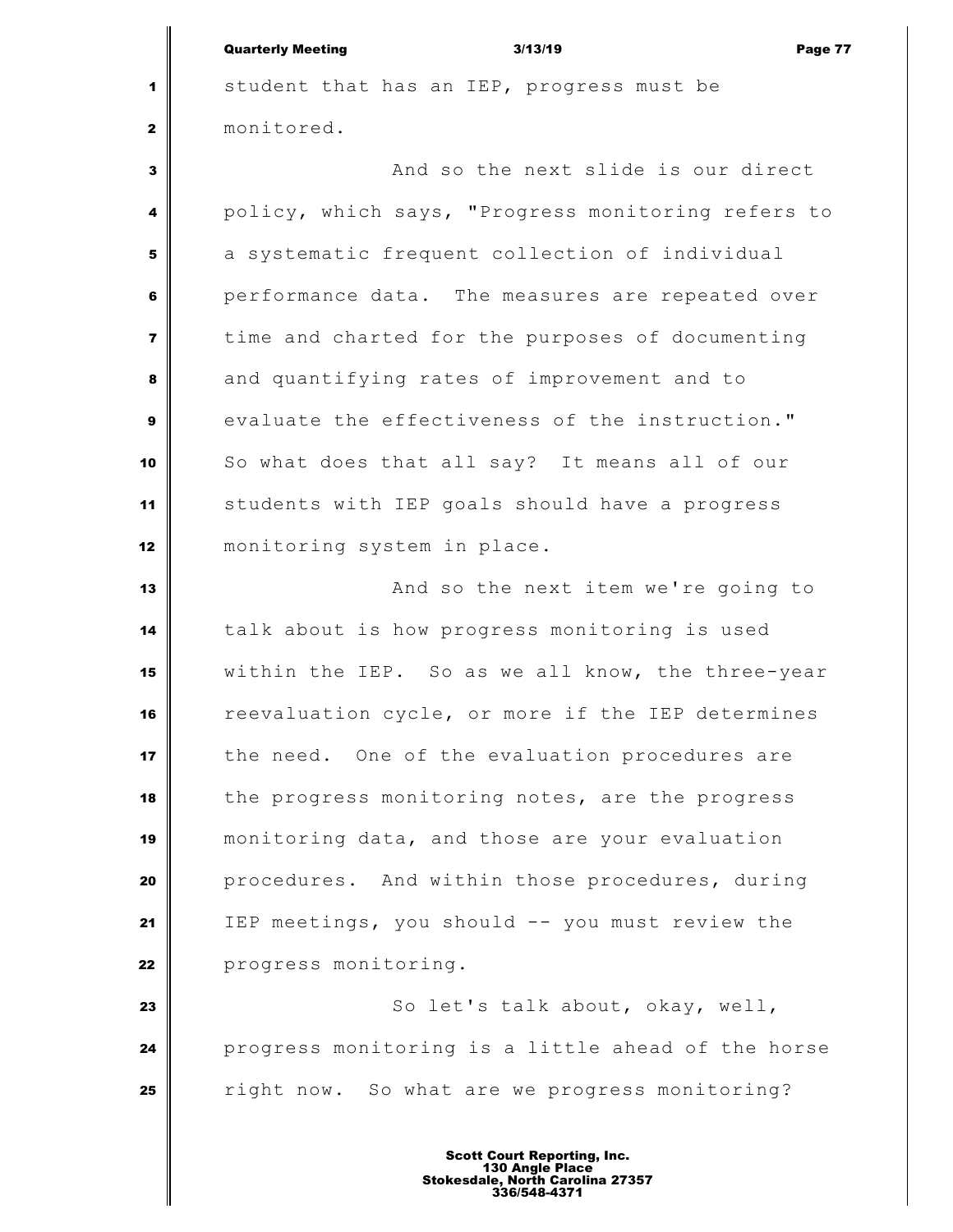|                | <b>Quarterly Meeting</b><br>3/13/19<br>Page 78     |
|----------------|----------------------------------------------------|
| 1              | Well, we're progress monitoring IEP goals, and so  |
| $\mathbf{2}$   | within those IEP goals -- well-constructed IEP     |
| 3              | goals, of course, have the SMART acronym, specific |
| 4              | measurable, attainable, relevant/results oriented, |
| 5              | and time based.                                    |
| 6              | And so what is a quality IEP goal?                 |
| $\overline{7}$ | Well, here's a couple. During small group          |
| 8              | activities, Bill will look at the speaker of the   |
| $\mathbf{9}$   | group 90 percent of the time, in four out of five  |
| 10             | opportunities. That obviously is a social --       |
| 11             | social goal. Bill has eye contact issues. So       |
| 12             | when I wrote this, I was trying to broaden the     |
| 13             | horizon because a lot of students on the extended  |
| 14             | content standards do have significant needs and a  |
| 15             | lot of those significant needs can be approached,  |
| 16             | whether behavioral or social.                      |
| 17             | And for Emma down at the bottom, it's              |
| 18             | talking about her specific use of assistive        |
| 19             | technology, which is with the aid of a calculator, |
| 20             | she'll solve math problems that involve the        |
| 21             | computation of whole numbers with 75 percent       |
| 22             | accuracy. So, once again, you can actually look    |
| 23             | at that $--$ look at that goal $--$ it passes the  |
| 24             | stranger test, more or less. A stranger could      |
| 25             | come in and say, "Okay. Emma needs a calculator    |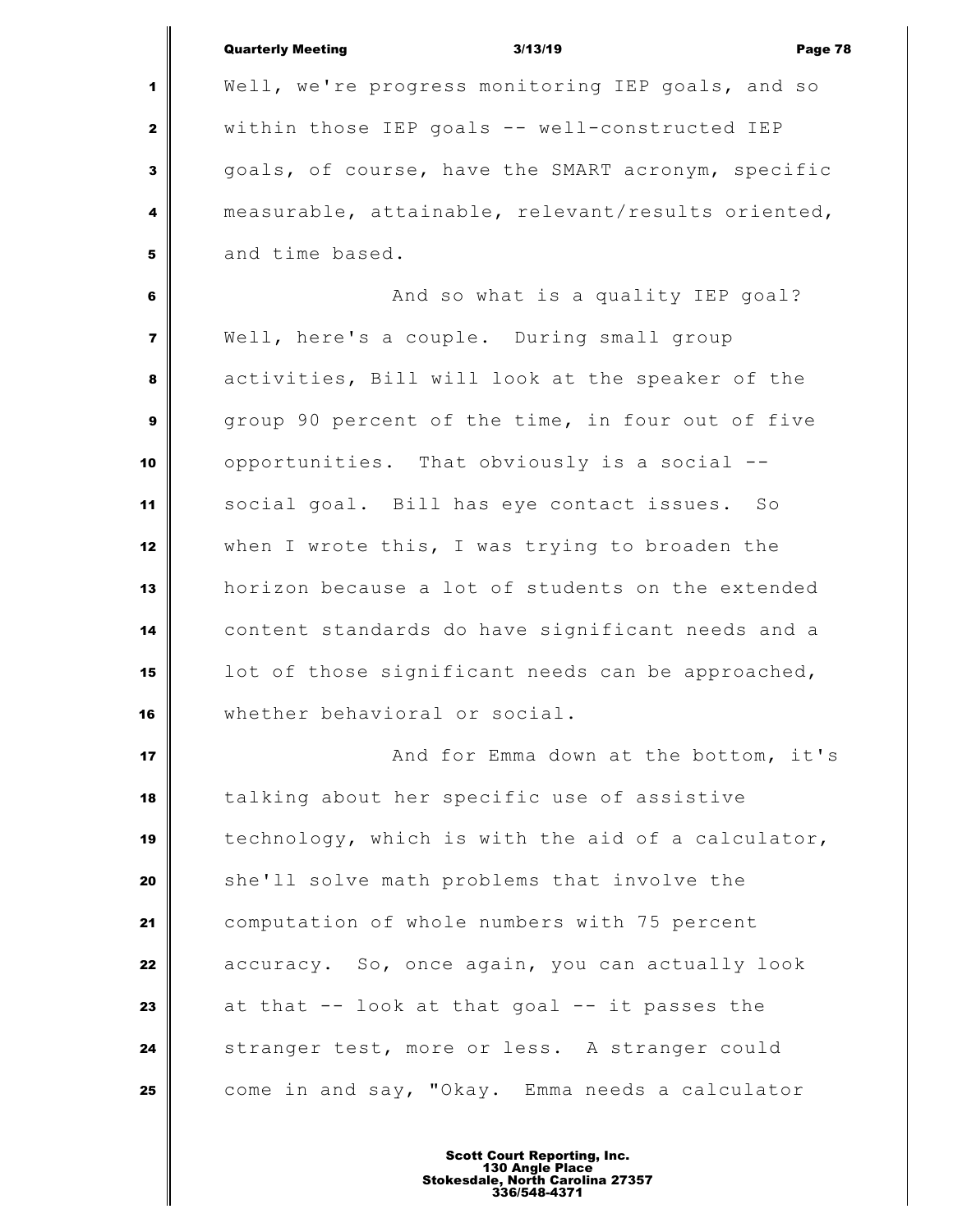|                         | <b>Quarterly Meeting</b><br>3/13/19<br>Page 79     |
|-------------------------|----------------------------------------------------|
| 1                       | to solve whole number problems."                   |
| $\mathbf{2}$            | So when we talk about progress                     |
| 3                       | monitoring, where is it? It's within the IEP.      |
| 4                       | So it is discussed within the IEP, and so I threw  |
| 5                       | in the new ECATS form -- it's the one on the       |
| 6                       | bottom -- because that will be rolling out in July |
| $\overline{\mathbf{z}}$ | if -- well, when it does. So those are the new     |
| 8                       | forms. I actually like this form a lot better      |
| $\boldsymbol{9}$        | than the old form personally because it's right    |
| 10                      | there with the goal, what are you looking for,     |
| 11                      | what's the criteria mastery, what's your method of |
| 12                      | progress. So it's all in one-stop -- one-stop      |
| 13                      | shopping. Before you had your goals and            |
| 14                      | objectives -- students on the extended content     |
| 15                      | standards are mandated to have goals and           |
| 16                      | objectives of how to reach that goal, and so the   |
| 17                      | progress monitoring is written right in there.     |
| 18                      | So progress monitoring is different                |
| 19                      | than assessments. Assessments are typically        |
| 20                      | lengthy. They're administered on an infrequent     |
| 21                      | basis, meaning they're not going to give you that  |
| 22                      | nice linear line that progress monitoring will.    |
| 23                      | Teachers do not receive immediate feedback to      |
| 24                      | inform instruction on assessments. Sometimes       |
| 25                      | there's that wait period. And scores are based on  |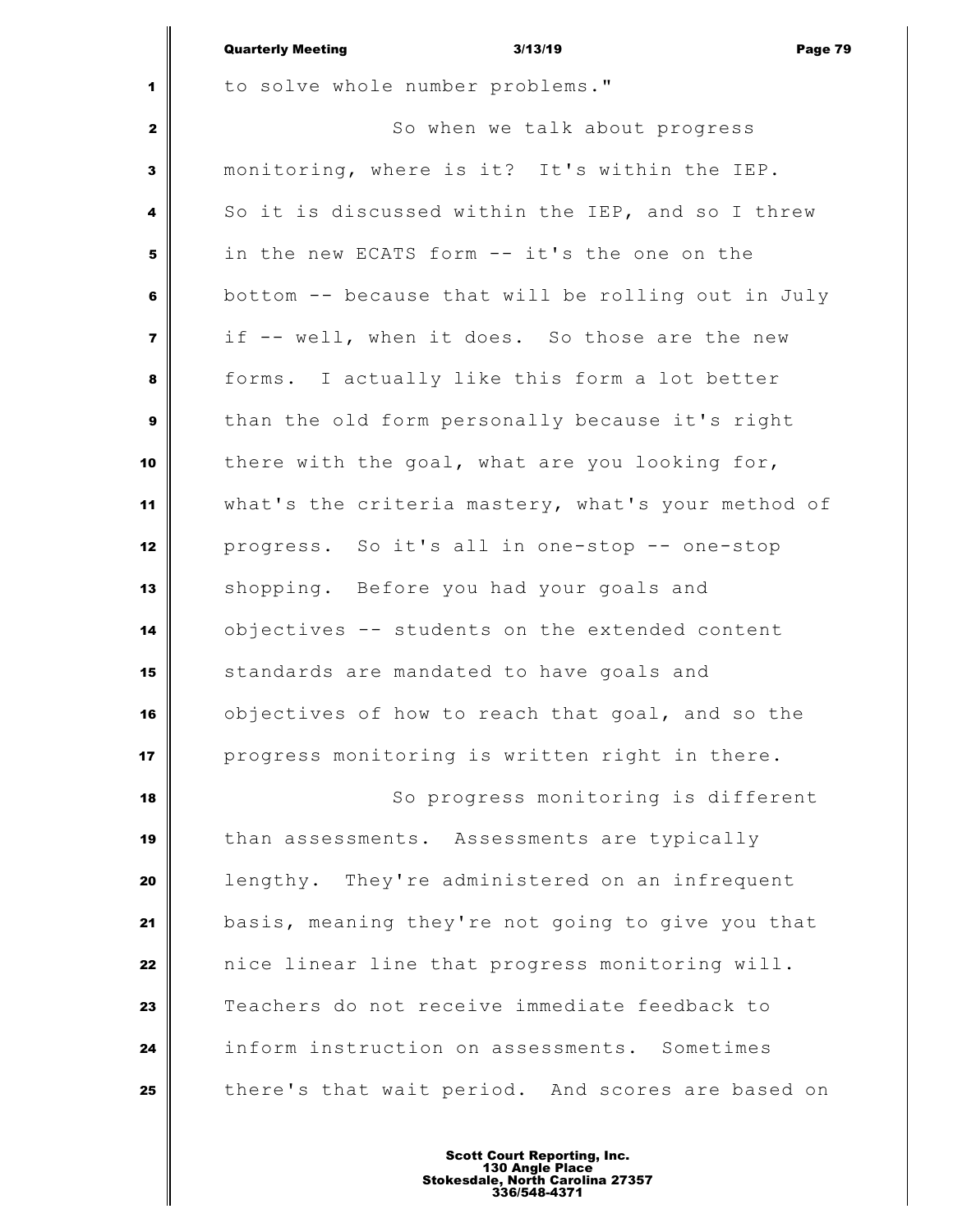|              | <b>Quarterly Meeting</b>      |                                      | 3/13/19 | Page 80 |
|--------------|-------------------------------|--------------------------------------|---------|---------|
| $\mathbf 1$  | national scores and averages. |                                      |         |         |
| $\mathbf{2}$ |                               | For students on the extended content |         |         |

 $\mathbf{I}$ 

 standards, we know there are deficits, so a lot of times, those assessments are difficult to give because a lot of times those assessments cannot be normed based on the nature of the student's feedback. Sometimes the assessments do have to be modified, so the reliability can be skewed a bit. The good thing about progress monitoring for students on the extended content standards is that it's conducted frequently. It provides an easy and quick method for gathering performance data and analysis of student progress to modify instructional program.

 What you will see in many cases on progress monitoring are teachers have different ways -- different ways, different approaches because the teacher is in charge of doing the progress monitoring. There's nothing by DPI that says, "Here. Use this form and this is how you progress monitor." We use that to the autonomy of the teachers, and once again, the teachers are in 23 charge of that.

 So I was just going to show you some examples. I always like, whenever I give a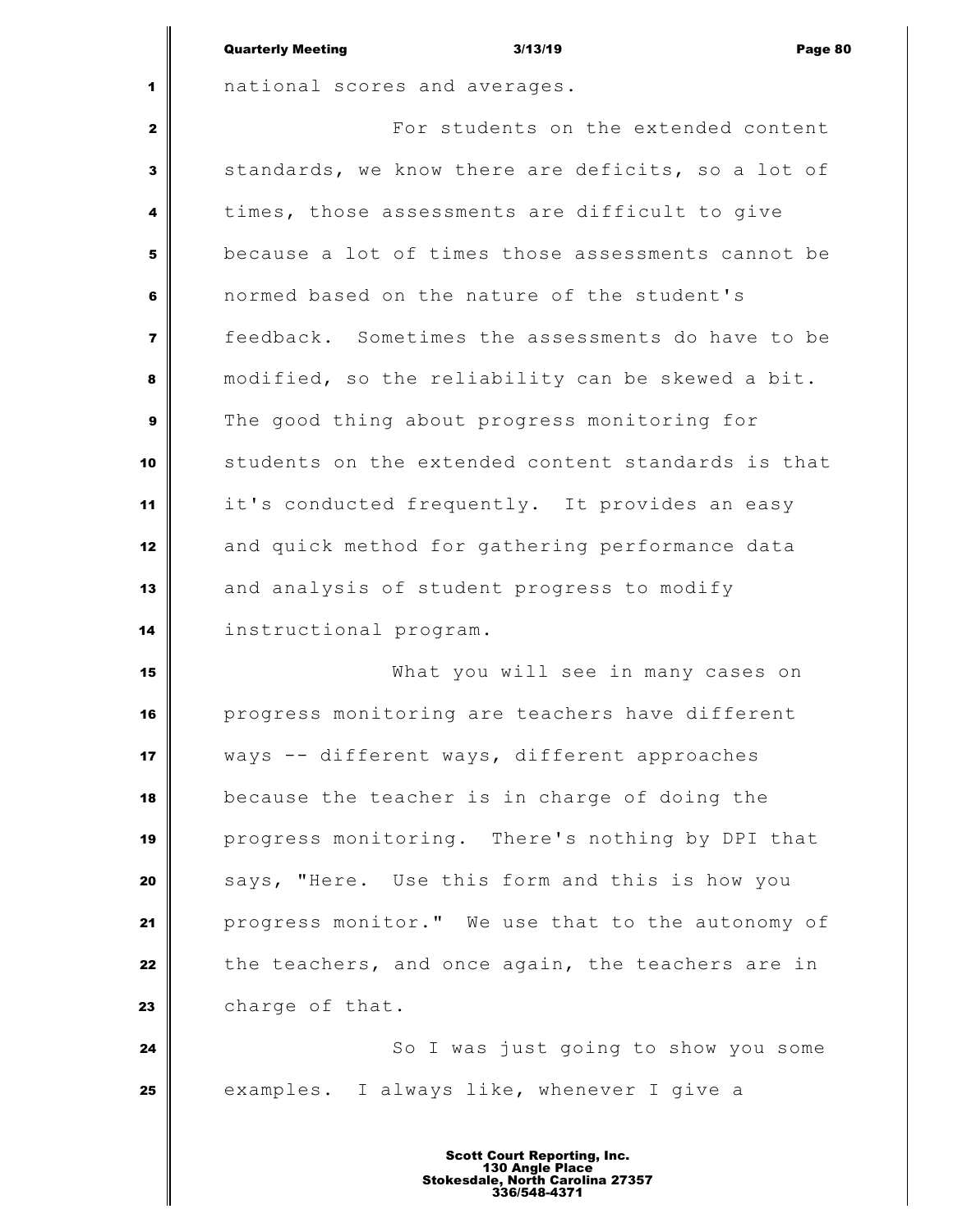|                | <b>Quarterly Meeting</b><br>3/13/19<br>Page 81     |
|----------------|----------------------------------------------------|
| 1              | presentation, to give you something to take back   |
| $\mathbf{2}$   | to help teachers or, in many cases, to help        |
| 3              | whoever's working with students with significant   |
| 4              | needs. And so here are just some examples. Feel    |
| 5              | free to use these.                                 |
| 6              | So this looks different than an                    |
| $\overline{7}$ | assessment -- an assessment form. This is a        |
| 8              | progress monitoring form in the area of speech and |
| 9              | language. Many of our students on the extended     |
| 10             | content standards do receive speech and language   |
| 11             | services. So at the bottom, you'll see the dates.  |
| 12             | On the left, you'll see percent correct, and at    |
| 13             | the top, you'll see the IEP goal or objective that |
| 14             | this particular chart is looking for.              |
| 15             | Here's another one, reading fluency.               |
| 16             | Once again, you'll have your objective and then    |
| 17             | you have your columns for total correct and        |
| 18             | accuracy, and so you'll have your goal up top.     |
| 19             | Here is just another example. Like I said, I try   |
| 20             | to give you guys examples to take back in case you |
| 21             | have a teacher or personnel working with a child   |
| 22             | who needs assistance in collecting progress        |
| 23             | monitoring data.                                   |
| 24             | So at the top, once again, the                     |
| 25             | student's name, your objective. Student response,  |
|                | <b>Scott Court Reporting, Inc.</b>                 |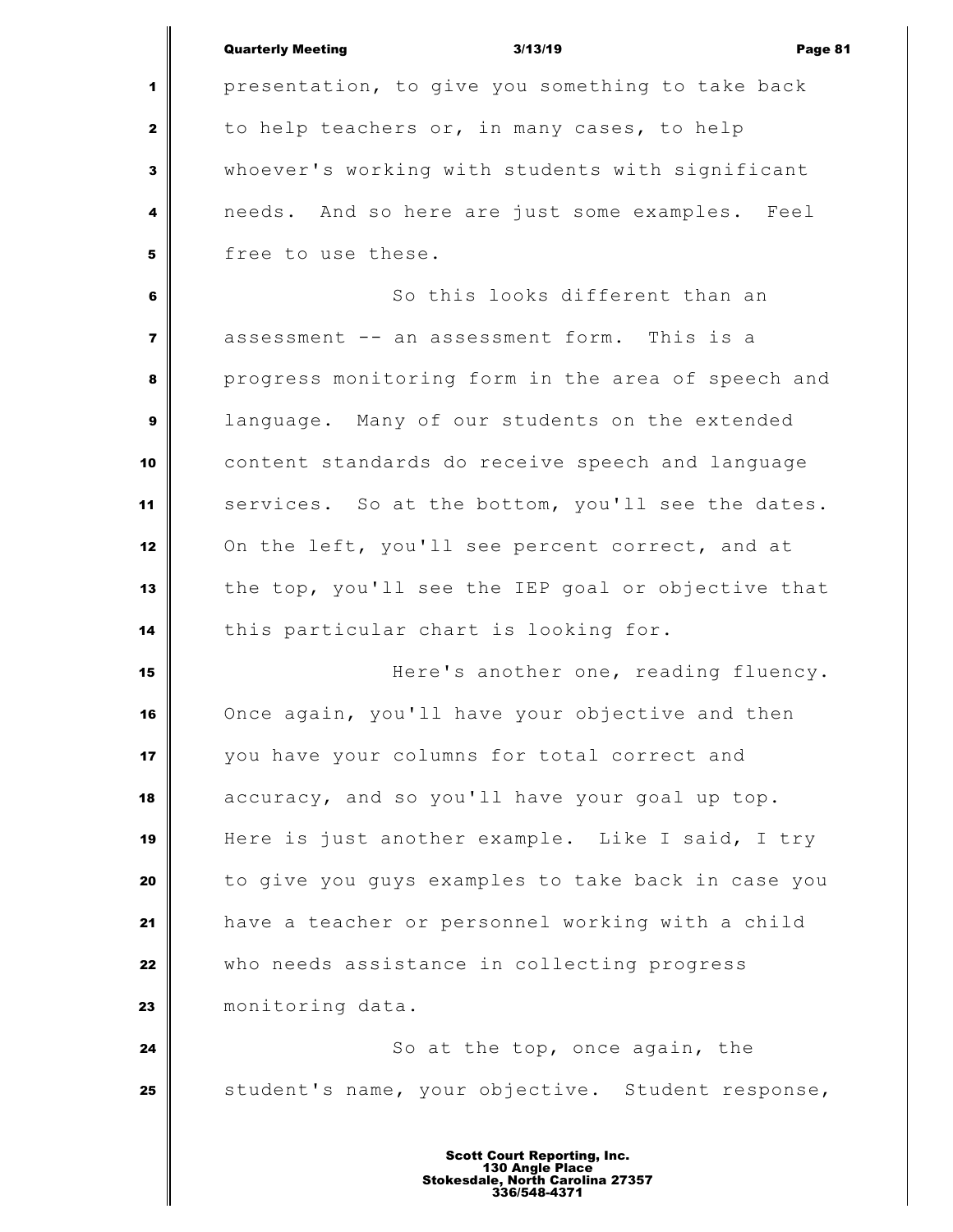many of our students on the extended content standards have communication deficits or communicate differently than verbal language, and so the student response is a good indicator of how the student can respond to the instruction, whether it be verbal, nonverbal, gestures, using low-tech assistive technology, using high-tech assistive technology. So that's a good piece | there for progress monitoring. **Here's** just another one. It's a simple spreadsheet. Here are your objectives to your left. Here's your date and accuracy. As a teacher, I was a classroom teacher for just over 18 years and I always wrote anecdotal notes. A lot of times, this is insightful for students having behavioral challenges. However, this is a good practice to take -- write about the student's day. Sometimes those ten minutes after

 School that you write about each child can come back and help develop trends, which progress monitoring is hopefully doing for your students or for the students on the extended content Standards. For me personally, I was able to use the anecdotal records to determine a pattern of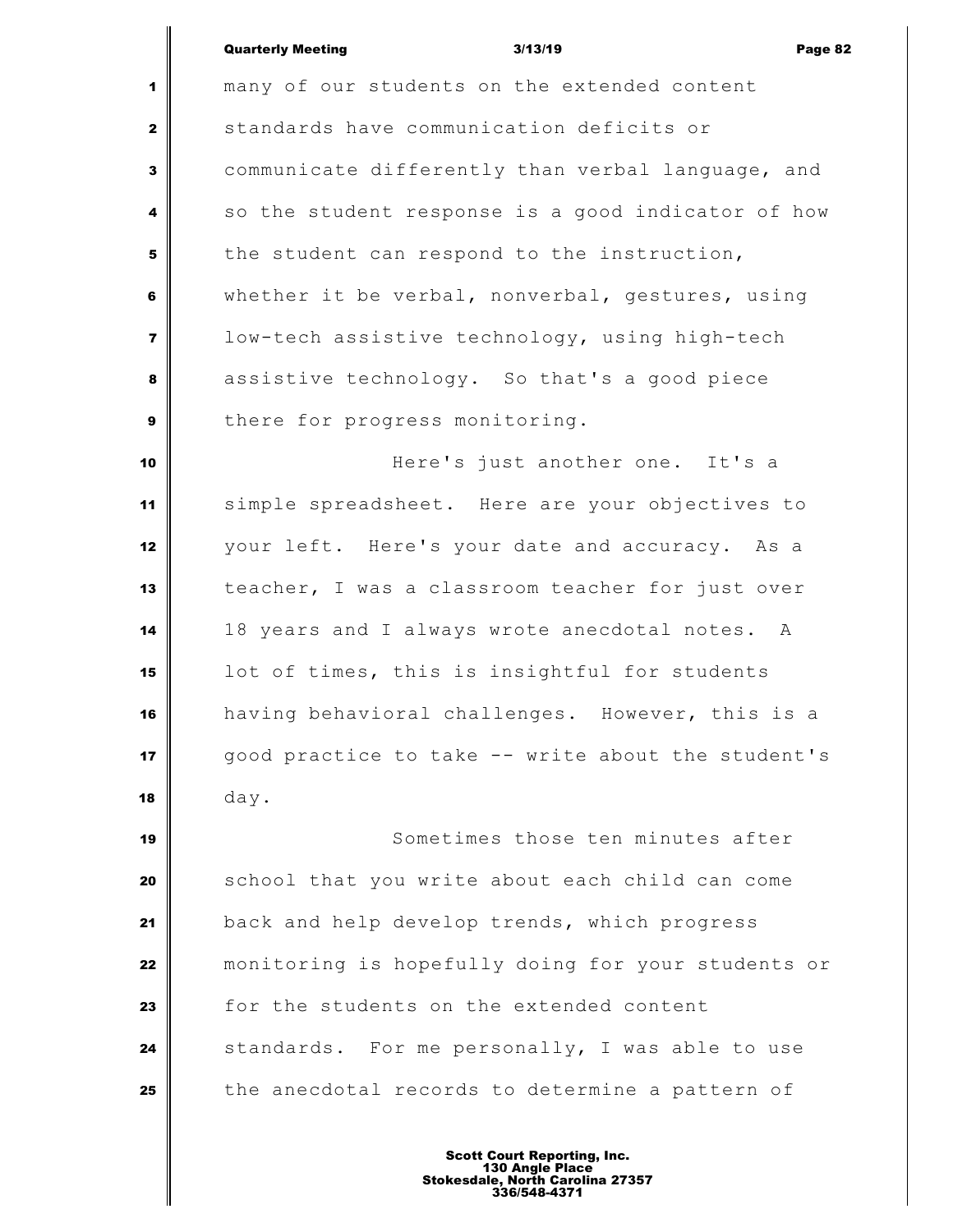|                | <b>Quarterly Meeting</b><br>3/13/19<br>Page 83     |
|----------------|----------------------------------------------------|
| 1              | behavior. So it's a six-week pattern, six weeks    |
| $\mathbf{2}$   | on and then one week getting for that week to put  |
| 3              | in some extra supports.                            |
| 4              | And, like I said, I always like to                 |
| 5              | provide something to take back. Carol Ann, if you  |
| 6              | could go to the Google Form presentation. Thank    |
| $\overline{7}$ | you. So I do not own this. I found this an         |
| 8              | extremely useful tool when I was an educator.<br>A |
| 9              | lot of our LEAs and charter schools are going      |
| 10             | towards Google, and a lot of the issues we have    |
| 11             | with progress monitoring is how are you supposed   |
| 12             | to teach and monitor progress at the same time.    |
| 13             | As a classroom teacher, it's extremely difficult   |
| 14             | because you want to be fully engaged with the      |
| 15             | student. You don't want to be engaged,             |
| 16             | disengaged, engaged because the student will pick  |
| 17             | that up really quick.                              |
| 18             | So the benefit of this presentation                |
| 19             | here -- like I said, it's not mine, but I used it  |
| 20             | in creating Google Forms. It was actually a great  |
| 21             | time saver for me. Okay. So why use Google         |
| 22             | Forms? Like I said, a lot of LEAs are going to     |
| 23             | that Google platform. One issue we have heard is   |
| 24             | about the site security, so keep that in mind.     |
| 25             | But what does this look like when                  |
|                |                                                    |

Ш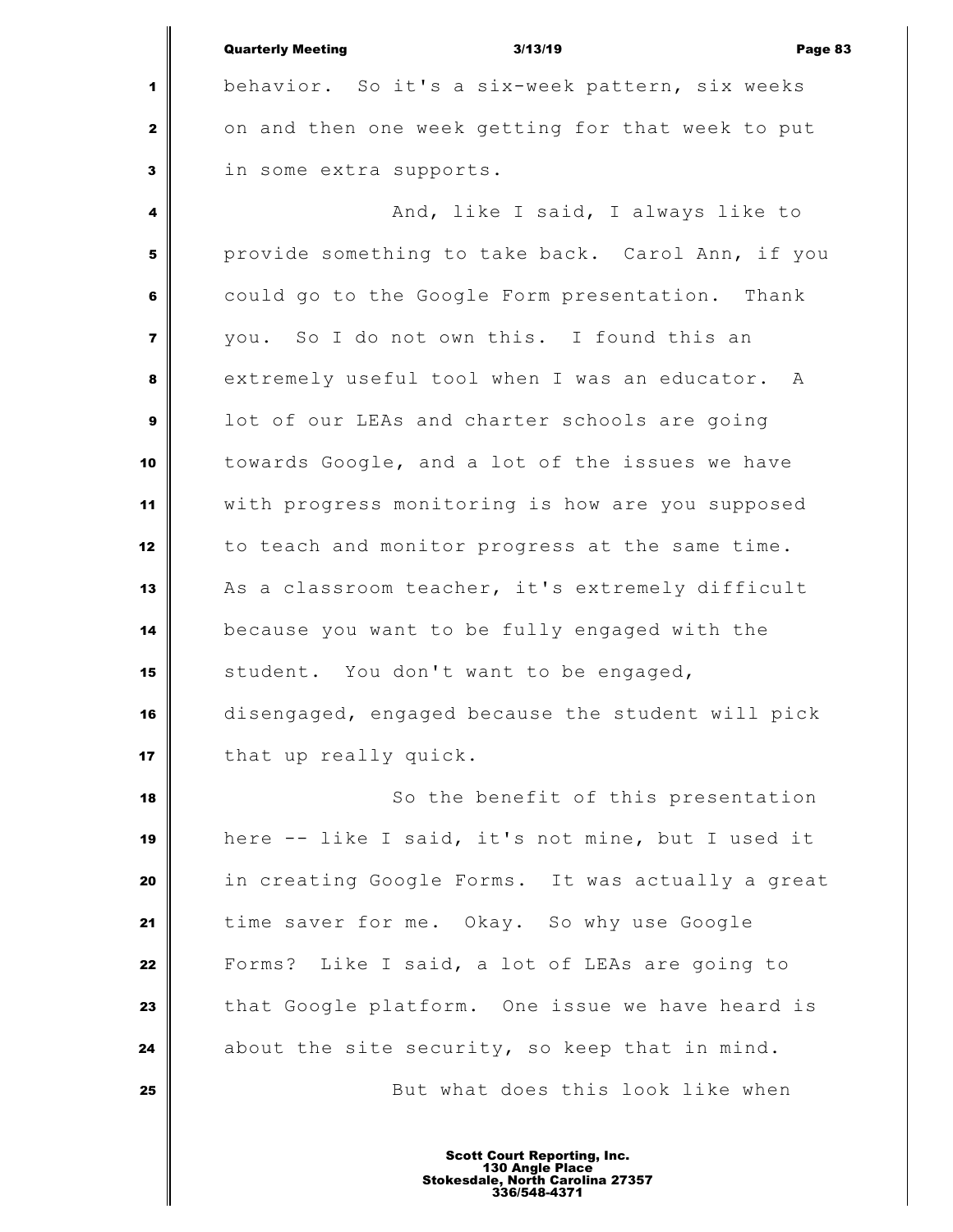monitoring a math goal? So you can set up an easy bubble sheet so this way you can continue your instructions while keeping data with the click of a button rather than, you know, picking up a pencil, which is often distracting for students on the extended content standards due to attention spans and whatnot, especially if the teacher isn't fully engaged. So oftentimes, you know, just keep that right or left hand handy and click and there you go. This is a slope goal, which the slopes are on the extended content standards at the high school level, and so, therefore, teachers

 need to be teaching it since it's on the extended content standards. So there it is a little zoomed in for us with weaker eyes. So here it is in an Excel spreadsheet, and then here it is in a graph form.

 Progress monitoring should be presented to parents during IEP meetings. This way the whole IEP team can see that progress, discuss that progress, and determine the next steps for instructional methodology and best **practice approaches.** 

So this is a writing goal. Many of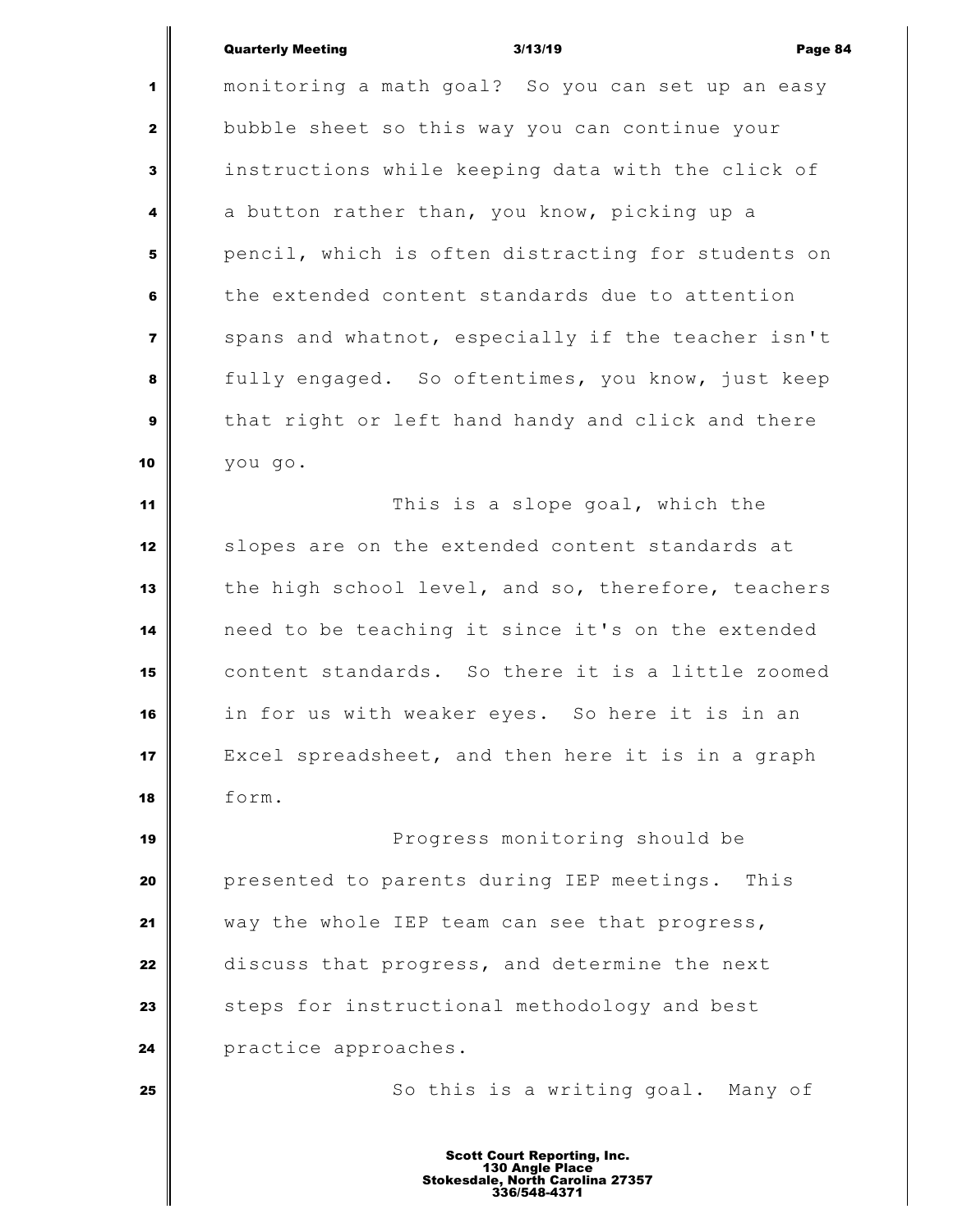our students have writing goals based on their fine motor needs. Hopefully, more teachers are embracing assistive technology as a tool. So here is complete sentences. This is a simple bubble box. Complete sentence and complete sentence. So it will populate an Excel spreadsheet and, once again, give you a nice visual. Visuals help everyone. So this is an instance where the visual -- you can present this at an IEP meeting. Here's the progress that we're seeing and then determine if a goal is still needed or adjusting the goal. Once again, many of our students have behavioral goals. That's why they are on the extended content standard pathway, not only the cognitive piece, the adapted behavior piece also must be considered. So within this form, we have--- Carol Ann, do you mind zooming in just a little bit? Thank you. So within this form -- so as you can see, John D. has some focus issues and maybe some sleeping issues, and he likes his phone and refuses to do work. So these are all the **p**ossible scenarios of what could be happening in John's classrooms. So the teacher, all they have to do, without -- without calling attention to who they're looking at or why they're looking, just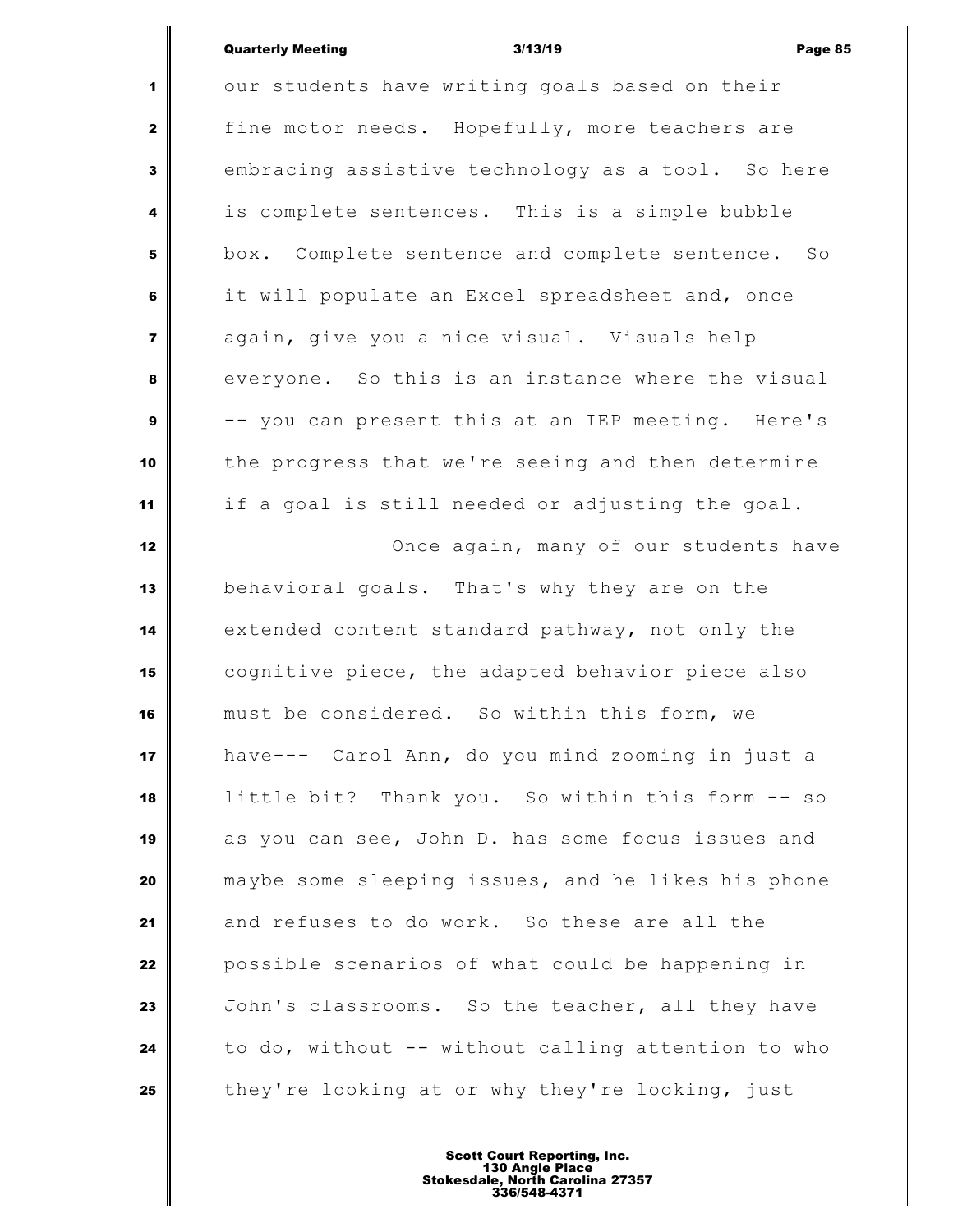click that button. So this way the teacher can evaluate their instruction and evaluate, hey, how can we get John D. on task. It also provides valuable data. Okay. Is John D. displaying these behaviors during certain time periods of the day? Maybe we need to adjust instruction during that time period also.

 So, once again, progress monitoring is giving you informed data about your instructional strategies. So here it populates in a nice Excel spreadsheet, and then here's your summary. This summary will also allow a team of individuals--- I enjoyed the conversation earlier, hearing everyone's ideas and thoughts. It's always great to have a group of dedicated people engaged in conversation, and that's what progress monitoring will do, help provide a group of dedicated individuals to have a meaningful 19 conversation about specific goals for students.

 **And so here's your graph, once again.**  Okay. John's having a tough time playing with his phone. When is he doing it? Why is he doing it? And then here's anecdotal records. I found those to be just as useful as the bar graph and the Spreadsheets because it allowed that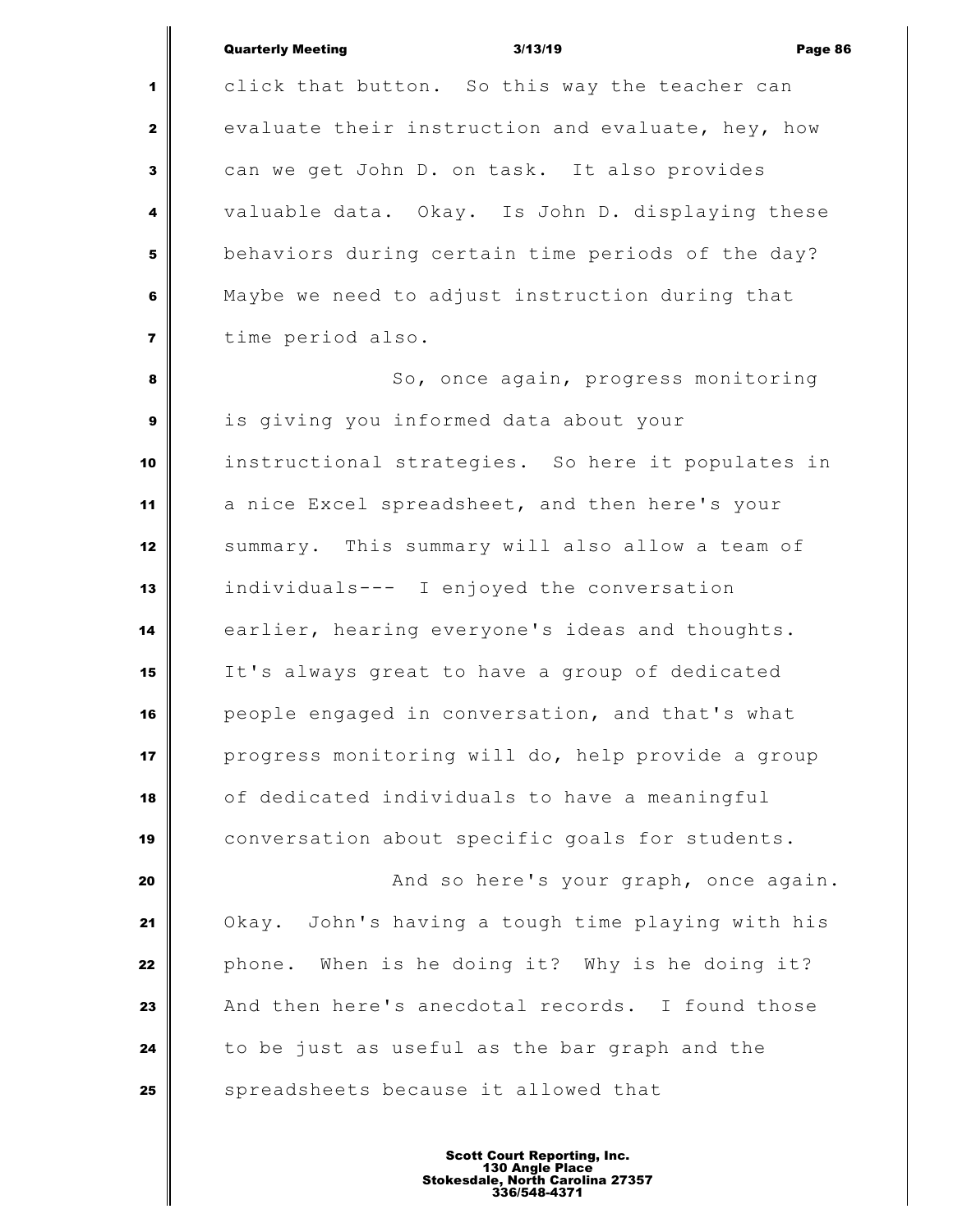Quarterly Meeting 3/13/19 Page 87 personalization of -- and the thought process to evolve within the team's mind. Okay. Well, John fell asleep today. He didn't do any work. Why is that? Well, then, if you can get the parent involved too -- I found a lot of useful information when I presented data like this such as "Oh, yeah, that makes sense. We changed -- we changed the medicine. We've changed his meds. He didn't sleep well." **A** lot of my students had interesting sleep patterns. I had one student stay awake for three straight days, and so he came to school a little sleepy. Showing Mom this data, she was like, "Oh, yeah. That was one of his sleepless cycles." So it informs instruction, but it also personalizes it, having those nice meaningful conversations which often build relationships. Once again, it populates a spreadsheet and here's your bar graph. The next part is how to create the form. I'm not going to go into that offhand. It's within the resources. So if you have a teacher or if you're a parent and say, "You know what? I'd like some more data about my child,"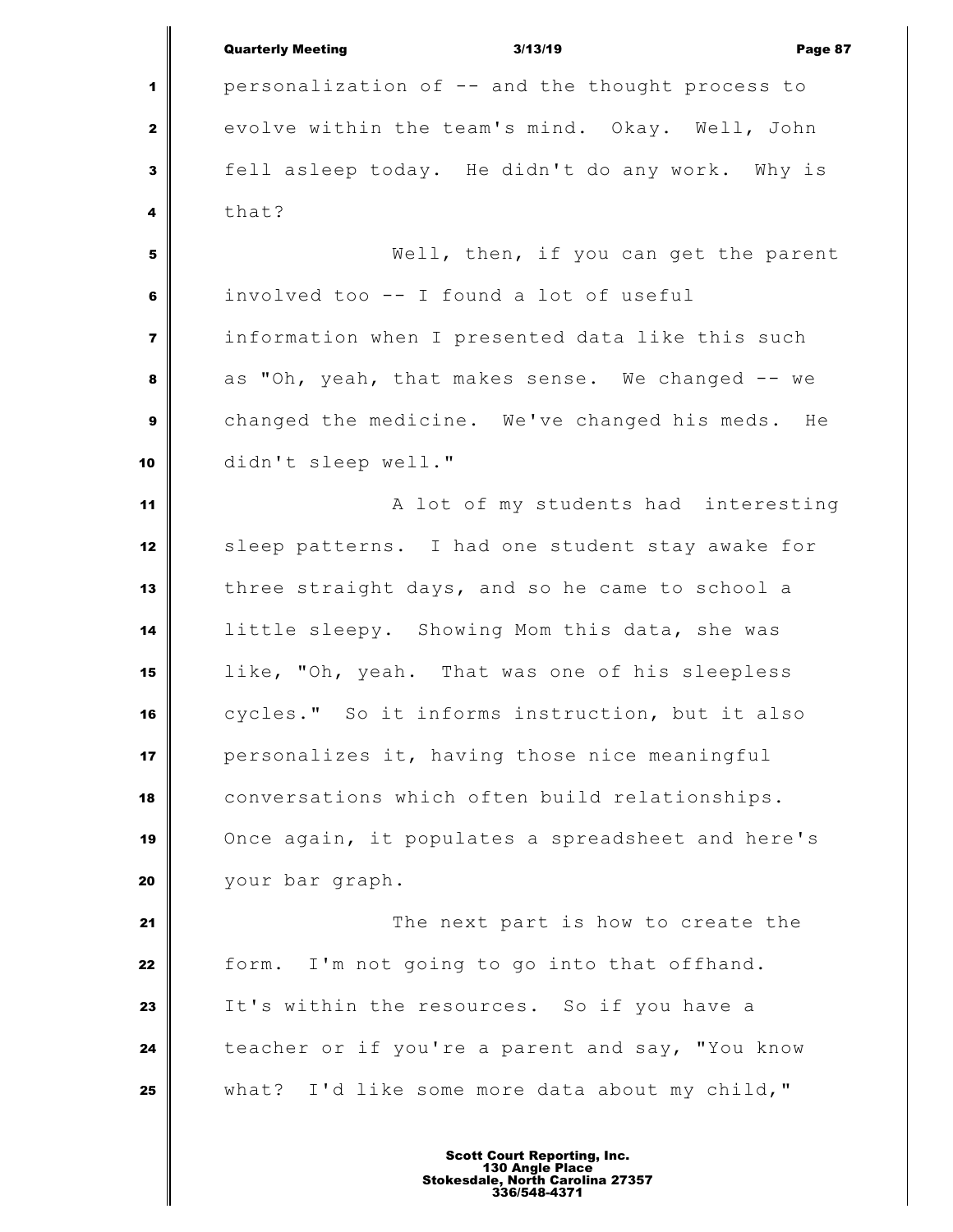|                         | <b>Quarterly Meeting</b><br>3/13/19<br>Page 88    |
|-------------------------|---------------------------------------------------|
| 1                       | here's a way -- here's a way we can help. You     |
| $\mathbf{2}$            | know, simply link this to your classroom teacher  |
| 3                       | or anyone else you feel could benefit from how to |
| 4                       | progress monitor, and I think it will help their  |
| 5                       | life a little bit which, in turn, helps the       |
| 6                       | students.                                         |
| $\overline{\mathbf{z}}$ | So I'm before lunch and so I was                  |
| 8                       | trying to make it nice and quick and easy. So I   |
| $\boldsymbol{9}$        | guess, at the end of the day, progress monitoring |
| 10                      | for a student with an IEP, no matter which        |
| 11                      | standard course of study or extended content      |
| 12                      | standards they're on, it's the same. There's no   |
| 13                      | difference. And so I just thought I would give a  |
| 14                      | brief overview. Hopefully, it's no new            |
| 15                      | information, earth shattering, but hopefully, you |
| 16                      | can leave here with a tool for whoever you're     |
| 17                      | working with, that "Hey, you know, this is a very |
| 18                      | easy way to take some good data and inform        |
| 19                      | instruction."                                     |
| 20                      | So are there any questions or                     |
| 21                      | comments?                                         |
| 22                      | MS. CHILDERS: Just a comment. I                   |
| 23                      | thought that it was interesting that you would    |
| 24                      | just put up like the whole -- the graph and like  |
| 25                      | the parent also doing data and being able to do   |
|                         |                                                   |
|                         |                                                   |

Ш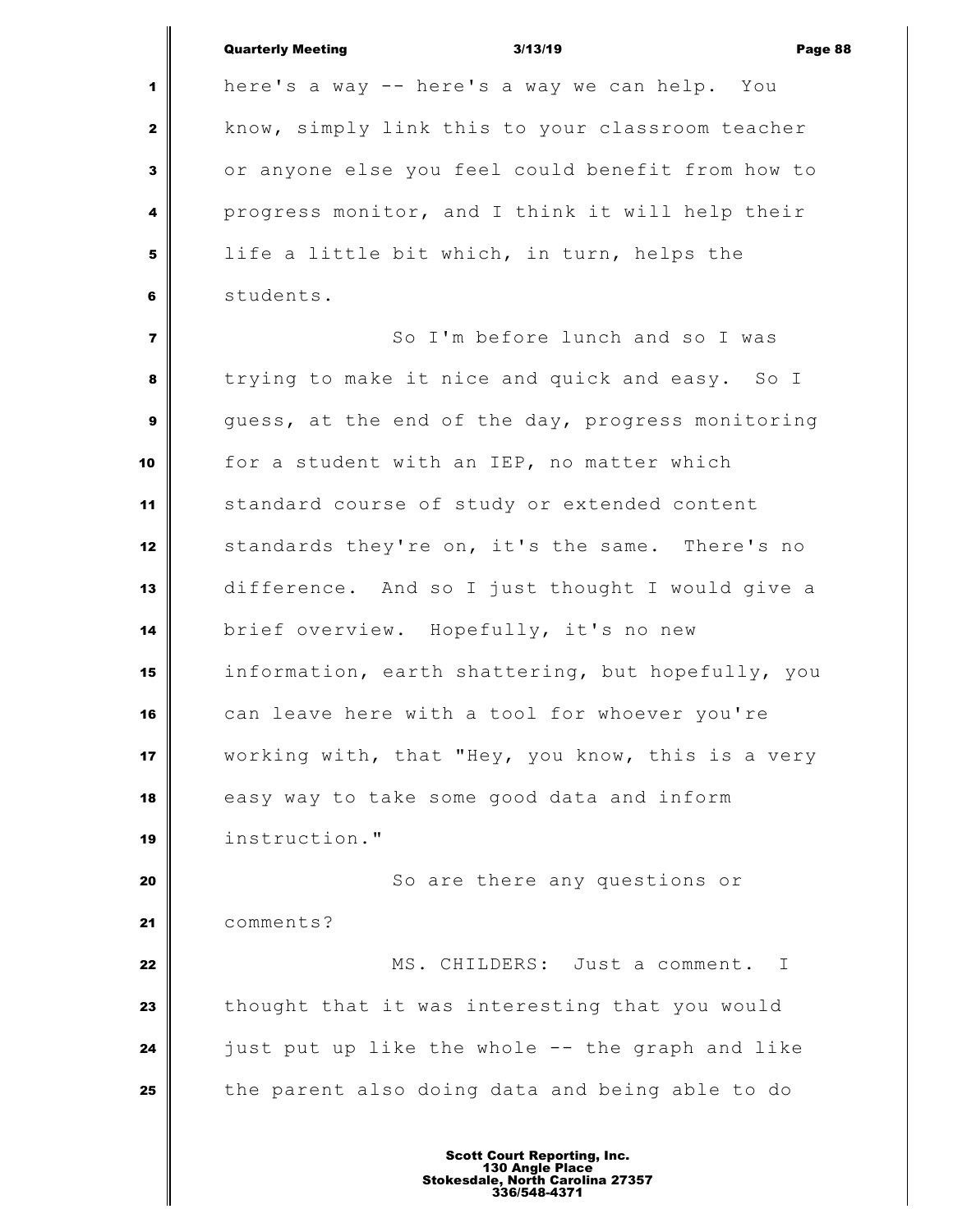# Quarterly Meeting **Contract Contract Contract Contract Contract Contract Contract Contract Contract Contract Contract Contract Contract Contract Contract Contract Contract Contract Contract Contract Contract Contract Contr**

|                         | <b>Quarterly Meeting</b><br>3/13/19<br>Page i      |
|-------------------------|----------------------------------------------------|
| 1                       | that at home on the Google Form. Because this      |
| $\mathbf{2}$            | actually came up with my own child, and he has a   |
| 3                       | past of cerebral bleeds, so the forgetting -- very |
| 4                       | forgetful about things. So it's not like I can     |
| 5                       | just say, "Hey, you know, remind your teacher, you |
| 6                       | know, things didn't -- you didn't sleep well last  |
| $\overline{\mathbf{z}}$ | night," or whatever. Or sometimes I'll leave a     |
| 8                       | message, and she might not get it immediately,     |
| $\boldsymbol{9}$        | that kind of thing.                                |
| 10                      | So I actually went into the IEP                    |
| 11                      | meeting not too long ago and just stated, you      |
| 12                      | know, "I think we all need data. Like I need to    |
| 13                      | collect data at home, and I think you guys need to |
| 14                      | be collecting data on that kind of stuff because   |
| 15                      | of the behavior stuff with him wanting to fall     |
| 16                      | asleep or, you know, different things."            |
| 17                      | And it was a game changer. It was a                |
| 18                      | game changer for the teachers, but it was also a   |
| 19                      | game changer for me because they were able to send |
| 20                      | me stuff and I was able to kind of look at that    |
| 21                      | and put it together and say, "Okay. You know, no   |
| 22                      | wonder we had such a hard time doing homework this |
| 23                      | night, you know, because we have all this going on |
| 24                      | or he had this, you know, the night before."       |
| 25                      | Whereas for them, it was also great                |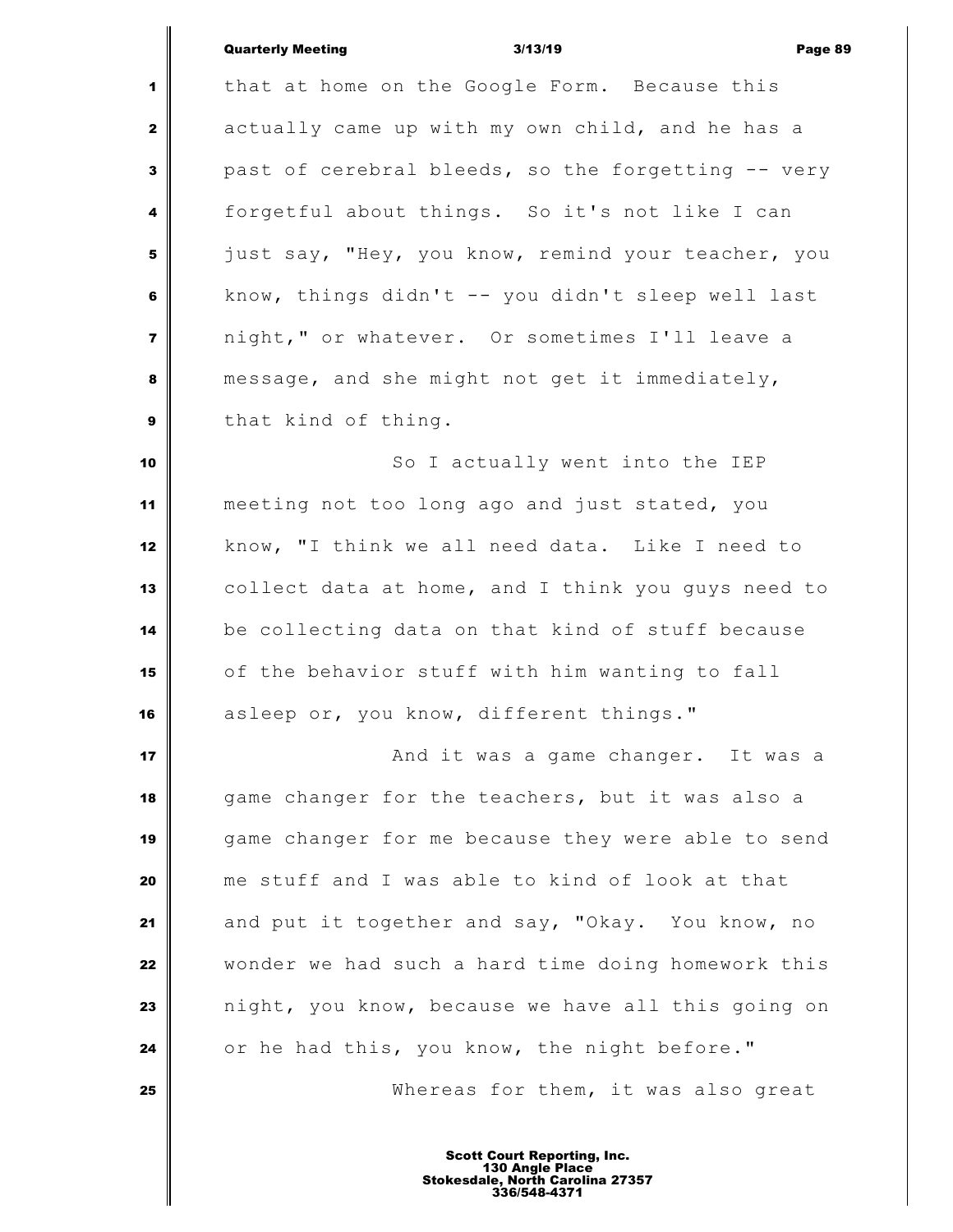|                         | <b>Quarterly Meeting</b><br>Page 90<br>3/13/19     |
|-------------------------|----------------------------------------------------|
| 1                       | because they were able to see what he was able to  |
| $\mathbf{2}$            | get done homeworkwise, percentagewise, and then    |
| $\mathbf{3}$            | also be able to say, "Oh, okay. He didn't have a   |
| 4                       | great night, so then this kind of adds up."        |
| 5                       | It was really big game changer, and                |
| 6                       | the administration even at the school was like     |
| $\overline{\mathbf{z}}$ | "This is awesome. Why haven't we done this         |
| 8                       | before?" And he's only actually -- he's not        |
| $\boldsymbol{9}$        | actually in the extended class. He's actually      |
| 10                      | just resourced, but even that, you know, for those |
| 11                      | types of students with issues like that, I think   |
| 12                      | it's great idea. So I think this is wonderful.     |
| 13                      | MR. MARTINEZ: It was -- you know, I                |
| 14                      | taught before the age of Google, and so it really  |
| 15                      | did -- it's instrumental in embracing that         |
| 16                      | technology as a tool. And in all my years,         |
| 17                      | personally, I had -- I had a great relationships   |
| 18                      | with my parents because it was open and honest,    |
| 19                      | and if someone had a tough day, you didn't         |
| 20                      | sugarcoat it. You said, "This was a tough day."    |
| 21                      | And the parents were like, "Oh, yeah.              |
| 22                      | Yeah, I got this." So that took the conversations  |
| 23                      | out, so just looking at pure data also allows a    |
| 24                      | more well put together IEP. Just looking at the    |
| 25                      | data, okay, what's happening here? Because a       |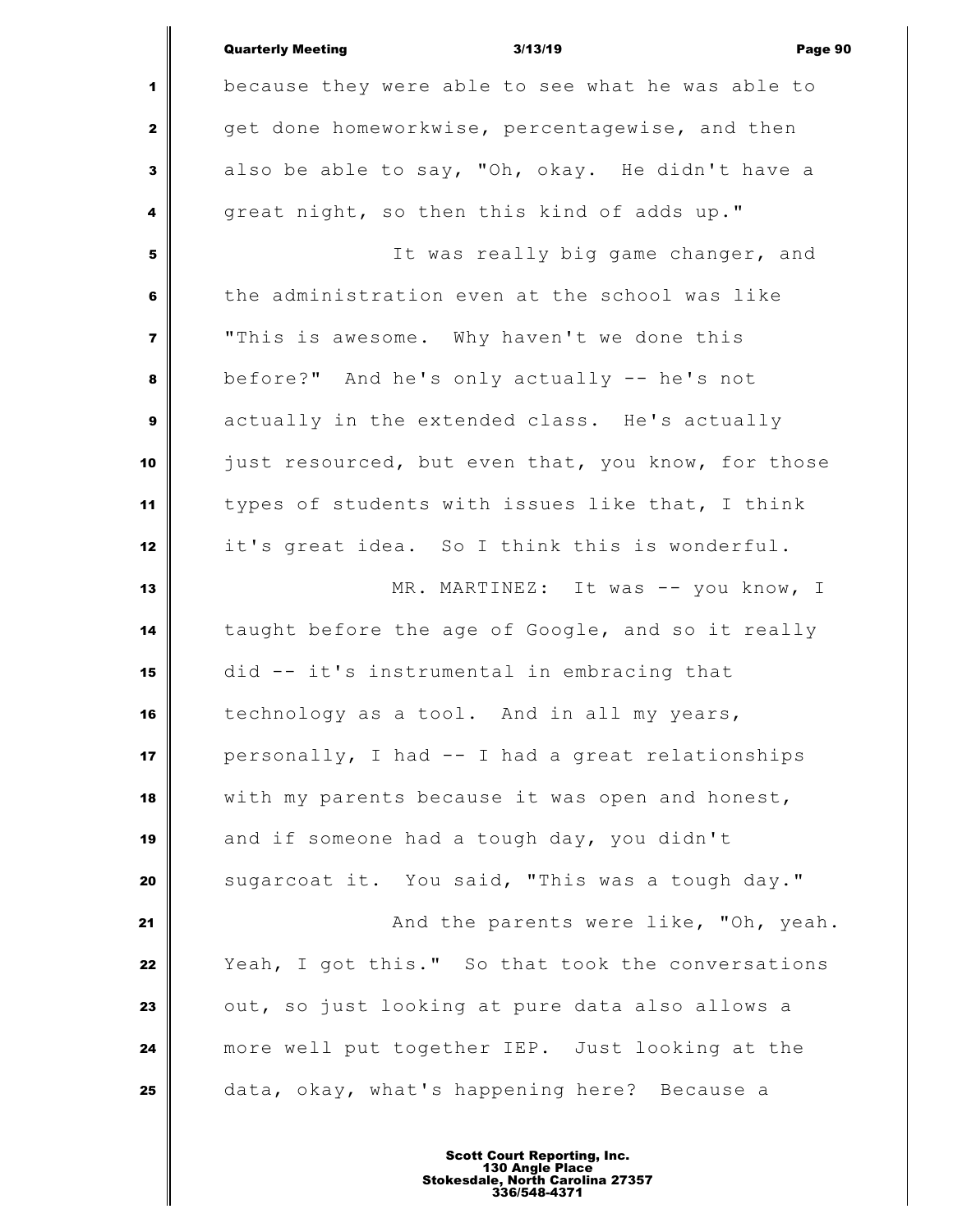|                | <b>Quarterly Meeting</b><br>3/13/19<br>Page 91     |
|----------------|----------------------------------------------------|
| 1              | phone call, a lot of times, you don't document     |
| $\mathbf{2}$   | that or you have -- you have sidebar conversations |
| 3              | and you forget the purpose of the phone call was   |
| 4              | originally to talk about the time of the day.      |
| 5              | So we actually -- through progress                 |
| 6              | monitoring, we discovered every day at 12 o'clock, |
| $\overline{7}$ | the student was having a rough time. So we         |
| 8              | adjusted his schedule, and it ended up being the   |
| 9              | transition to lunch which just blew his mind. It   |
| 10             | was just like -- you know, it was just too much    |
| 11             | for him to handle. So we came up with a new        |
| 12             | strategy, and as a collaborative effort and a      |
| 13             | whole team approach, we solved some problems. So   |
| 14             | it's always good to have that data there.          |
| 15             | MS. CHILDERS: Yeah. We also have a                 |
| 16             | lot of kids that, you know -- my son as well       |
| 17             | with like the whole agenda thing. You know, you    |
| 18             | have to write your stuff down, teachers needs to   |
| 19             | sign it, Mom needs to sign it, that kind of thing  |
| 20             | going back and forth. So we also did that          |
| 21             | actually on the Google Form, and they would just   |
| 22             | view that so that it wasn't such a -- him having   |
| 23             | to do it because it was never -- you couldn't read |
| 24             | it. You know, it was always a mess.                |
| 25             | And so -- but it was also hard for                 |
|                |                                                    |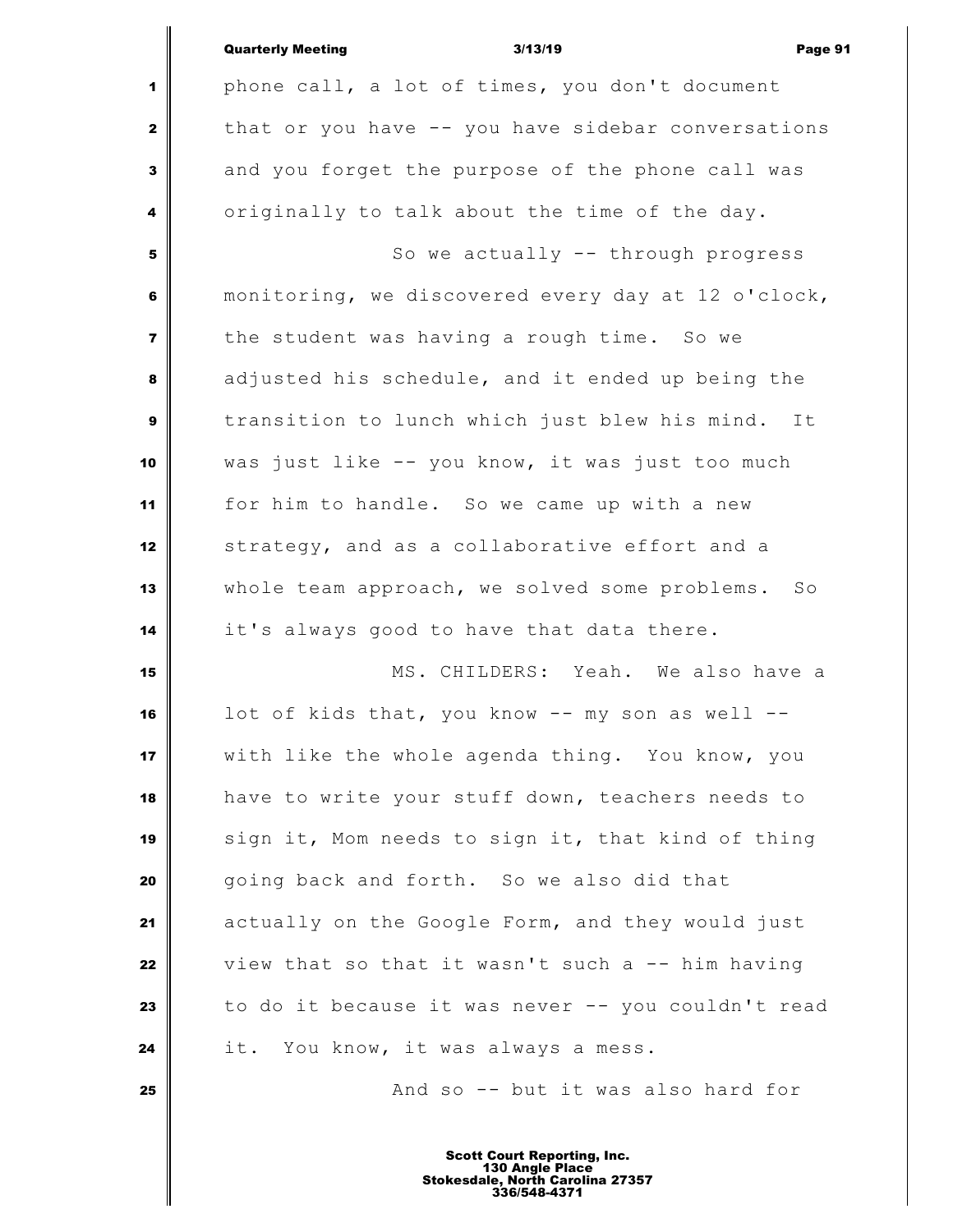|                         | <b>Quarterly Meeting</b><br>3/13/19<br>Page 92     |
|-------------------------|----------------------------------------------------|
| 1                       | the teachers because there's so many students in   |
| $\mathbf{2}$            | the classroom, you know. So it was just -- it was  |
| 3                       | a really big -- that was also something that we    |
| 4                       | added that was really good was the agenda part so  |
| 5                       | that everybody could kind of go back and forth and |
| 6                       | know what was going on for homework and progress   |
| $\overline{\mathbf{z}}$ | monitoring.                                        |
| 8                       | MR. MARTINEZ: That's wonderful.                    |
| 9                       | And, also, I'm left-handed and I write like one,   |
| 10                      | and so parents would call me, "Matt, what did you  |
| 11                      | write here?" So typing, you know, in this day and  |
| 12                      | $age, it's ---$                                    |
| 13                      | MS. CHILDERS: Yeah. And the                        |
| 14                      | teachers stay -- I mean in they're in Google       |
| 15                      | Classroom all the time, you know, doing that kind  |
| 16                      | of stuff. So it's so much easier than having to    |
| 17                      | make sure -- just that one extra thing of          |
| 18                      | remembering I've got to go sign Johnny's, you      |
| 19                      | know, agenda or that kind of thing. So it's        |
| 20                      | really helpful.                                    |
| 21                      | MR. MARTINEZ: Yeah. One of my                      |
| 22                      | prouder moments is when the parent would call me   |
| 23                      | and say, "I didn't even know my child could do     |
| 24                      | this." I mean we look at that steady growth. A     |
| 25                      | lot of times, students on the extended content     |
|                         |                                                    |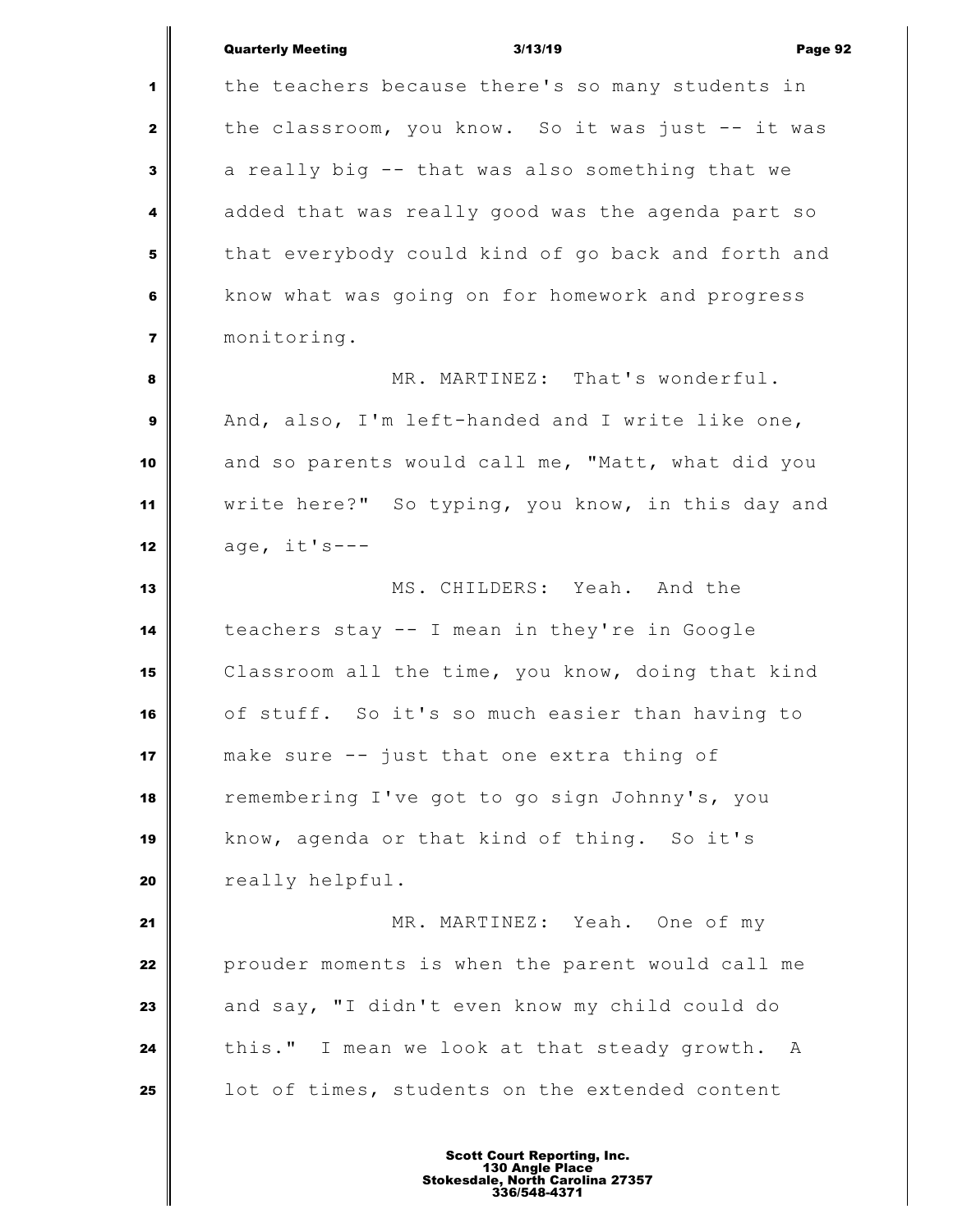|                         | <b>Quarterly Meeting</b><br>3/13/19<br>Page 93     |
|-------------------------|----------------------------------------------------|
| $\mathbf 1$             | standards, that growth slope, you know, it isn't   |
| $\mathbf{2}$            | quite like this (indicating). It's a little more   |
| $\mathbf{3}$            | horizontal, but there is progress.                 |
| 4                       | And so a lot of times, what I found                |
| 5                       | is my parents would forget that aspect, is the     |
| 6                       | daily grind and the daily grind. Well, at the end  |
| $\overline{\mathbf{z}}$ | of that daily grind nine weeks later, your child   |
| 8                       | was here and now they're just a little bit higher. |
| $\boldsymbol{9}$        | That's a good thing, and that's something to be    |
| 10                      | cherished and empowered.                           |
| 11                      | MS. HUTCHINSON: I just want to make                |
| 12                      | one comment. Great progress monitoring data also   |
| 13                      | helps us -- and I get lots and lots of requests    |
| 14                      | from medical providers and outside providers with  |
| 15                      | the right confidentiality agreements and such --   |
| 16                      | providing great progress monitoring data to those  |
| 17                      | experts and getting additional services for our    |
| 18                      | students. So we've used our anecdotal data on      |
| 19                      | such to get them, you know, ABA therapy or         |
| 20                      | additional support with their outside providers,   |
| 21                      | and that's been invaluable when they've got great  |
| 22                      | progress monitoring data with the right, you know, |
| 23                      | confidentiality approvals and stuff.               |
| 24                      | MR. MARTINEZ: Yeah, and that's a                   |
| 25                      | good point. Many of my students were on medicine,  |
|                         |                                                    |
|                         | <b>Scott Court Reporting, Inc.</b>                 |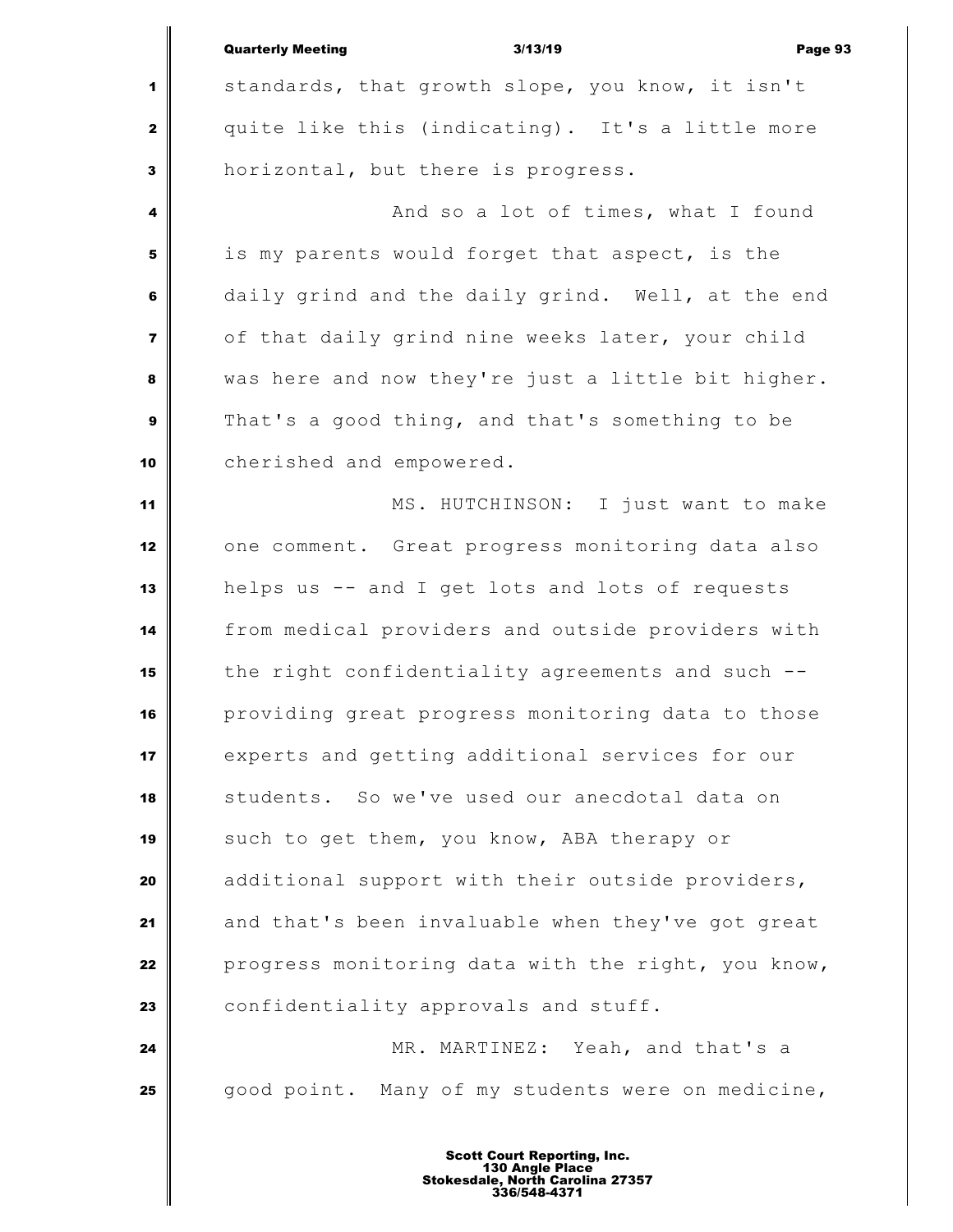| Quarterly Meeting |  |
|-------------------|--|

Quarterly Meeting 3/13/19 Page 94 either seizure meds or behavior-related meds. And so, once again, with those confidentiality forms of permission to speak with the doctors, they would use that data to determine if the student needs less meds, more meds, you know, are we zombifying the kid or are we not giving them enough. MS. HUTCHINSON: Sometimes I think it's emotionally hard, but also, even potentially difficult for a parent to explain what we explain to them. So us providing it directly in this kind of a form, obviously, the professional should be able to draw their conclusions. So it's really nice. MS. OWENS: So since I talk to a lot of parents, I know if we have transparency and the teamwork -- because if a team is functioning poorly and trust has eroded and then data just sort of shows up at IEP time or on a request, they don't always believe it, that it wasn't just made up the night before or something or that it wasn't -- I mean -- and this is time-stamped, and it just seems like a really good tool. Is this the kind of thing that a parent could request from an IEP team, that they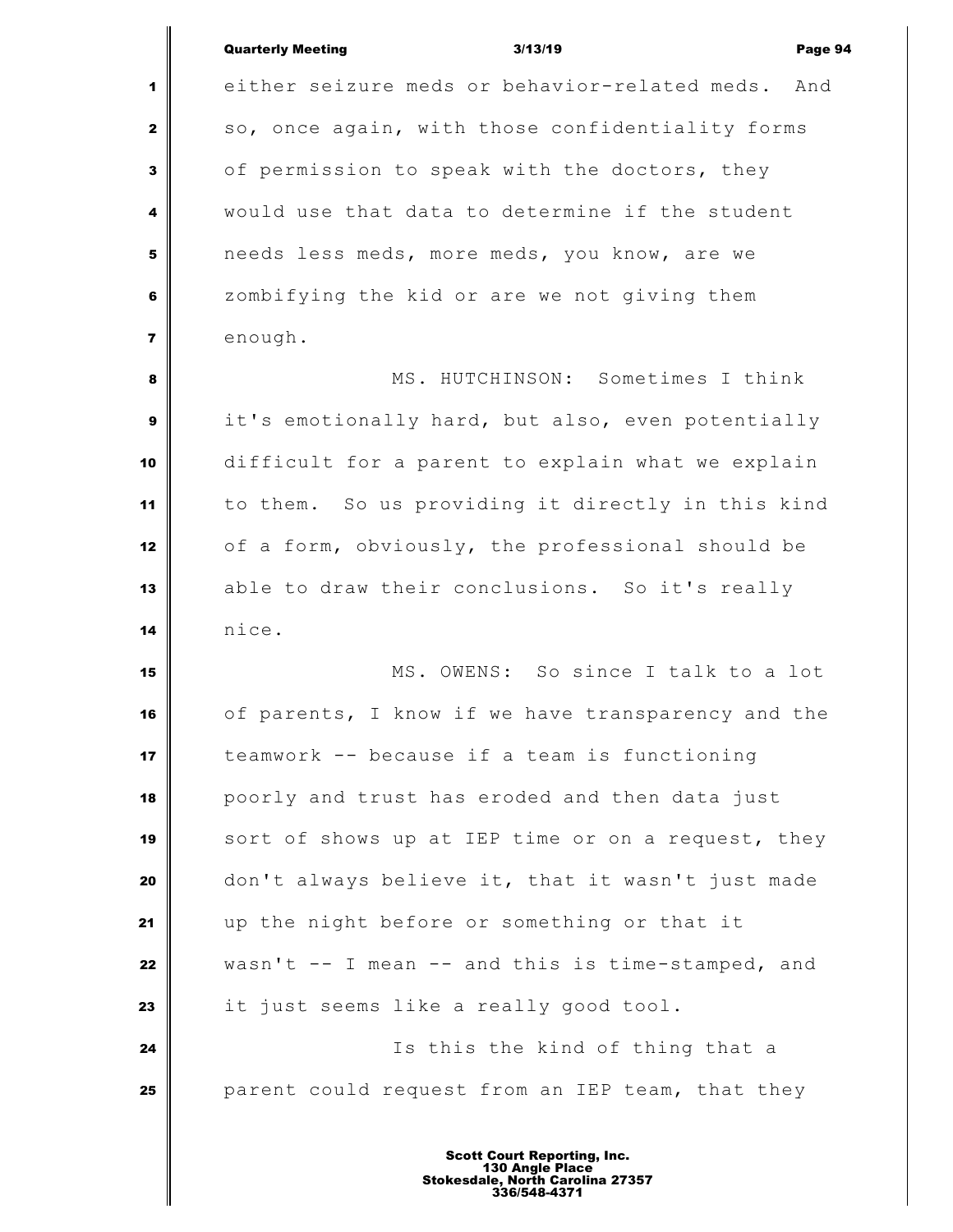|                | <b>Quarterly Meeting</b>                           | 3/13/19 |                                    | Page 95 |
|----------------|----------------------------------------------------|---------|------------------------------------|---------|
| 1              | set up something like this? What would be the      |         |                                    |         |
| $\mathbf{2}$   | best way to recommend to parents that they get     |         |                                    |         |
| 3              | their team to go towards something like this?      |         |                                    |         |
| 4              |                                                    |         | MS. HUTCHINSON: You have to decide |         |
| 5              | how you're progress monitoring each goal and what  |         |                                    |         |
| 6              | method to progress monitor that goal. So that's    |         |                                    |         |
| $\overline{7}$ | part of the goal of how we progress monitor.       |         |                                    |         |
| 8              |                                                    |         | MS. OWENS: There's not typically a |         |
| 9              | lot of detail there.                               |         |                                    |         |
| 10             |                                                    |         | MR. MARTINEZ: Yeah. Per what DPI   |         |
| 11             | says is a quarterly progress report sent home with |         |                                    |         |
| 12             | the standard base report card. This is a tool      |         |                                    |         |
| 13             | that can be embraced. So this would be more -- if  |         |                                    |         |
| 14             | the teachers chose to share, this would be more of |         |                                    |         |
| 15             | a daily thing. I think asking for progress         |         |                                    |         |
| 16             | monitoring daily would be a lot for a teacher.     |         |                                    |         |
| 17             | Although it should be happening, you know, some    |         |                                    |         |
| 18             | days an IEP goal isn't hit. So that could also     |         |                                    |         |
| 19             | come up with a parent saying, "Well, why wasn't    |         |                                    |         |
| 20             | this IEP goal hit?" And sometimes that's the day.  |         |                                    |         |
| 21             | You know, that's just how the day rolls.           |         |                                    |         |
| 22             |                                                    |         | So I think asking for progress     |         |
| 23             | monitoring daily would be quite excessive, but     |         |                                    |         |
| 24             | having this meaningful conversation saying, "Hey,  |         |                                    |         |
| 25             | you know, we know there's Google Forms." You       |         |                                    |         |
|                |                                                    |         |                                    |         |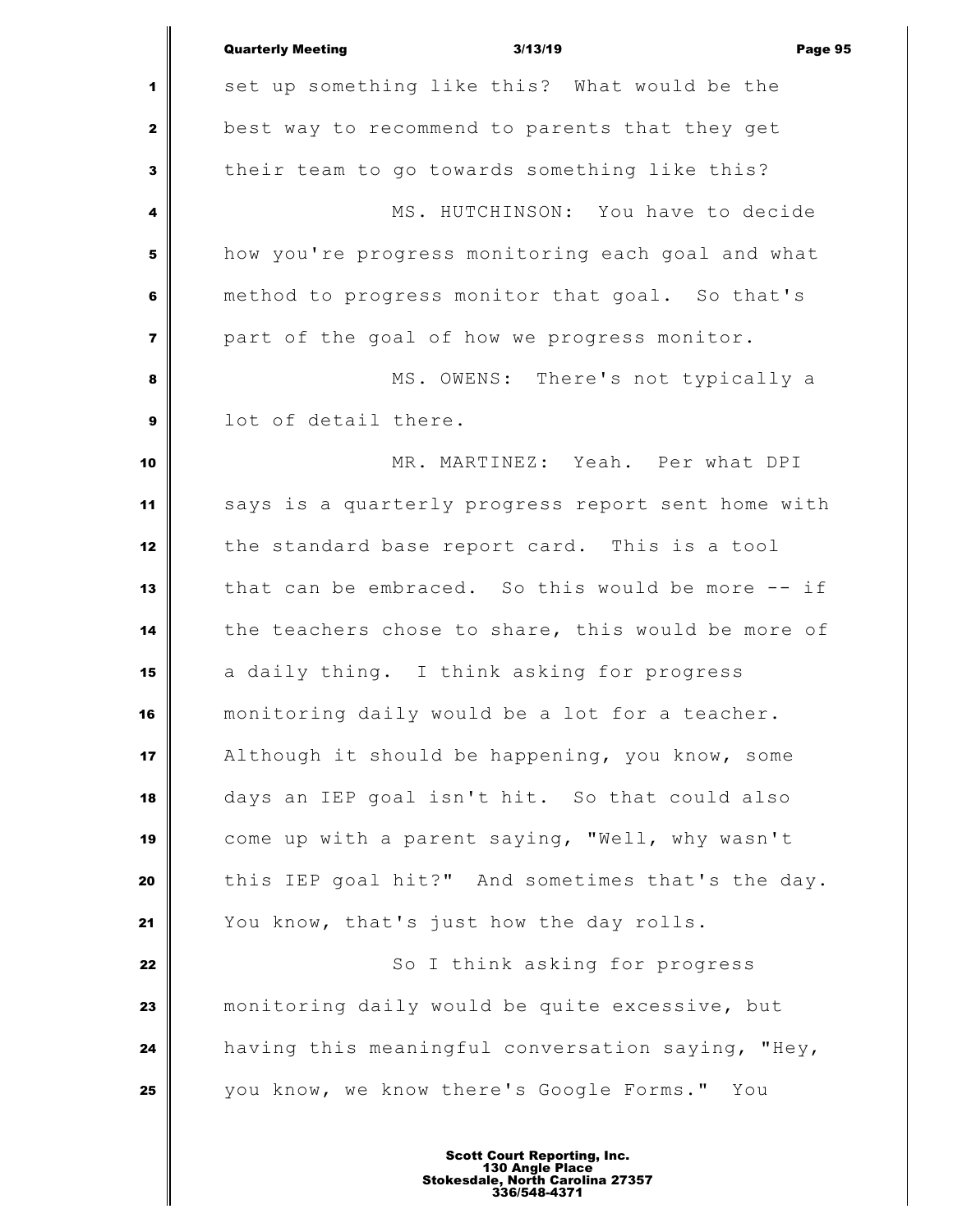|                | <b>Quarterly Meeting</b><br>3/13/19<br>Page 96     |
|----------------|----------------------------------------------------|
| 1              | know, I think a good place to start would be if a  |
| $\mathbf{2}$   | child's having a behavior, ask for this in a       |
| 3              | behavior -- behavior form and then scale that up   |
| 4              | to more -- to all of the IEP goals.                |
| 5              | But, like I said, mandated, it's                   |
| 6              | quarterly with report cards, but you do have some  |
| $\overline{7}$ | wonderful teachers out there. I've seen some       |
| 8              | great stuff, and a lot of our teachers, they       |
| 9              | shouldn't but they parents their own cell phone    |
| 10             | numbers and whatnot. They should not do that,      |
| 11             | but -- so I know there's dedicated people out      |
| 12             | there and they want what's best.                   |
| 13             | But using this Google Form as a                    |
| 14             | shared document, you know, even starting off as a  |
| 15             | homework tool, would be a good way to introduce it |
| 16             | to have the parents -- prior to asking, "Hey, I    |
| 17             | want to see all the progress monitoring, you know, |
| 18             | in a Google Form daily."                           |
| 19             | MS. OWENS: Well, a Google Form, you                |
| 20             | just could keep checking it, right, and then if it |
| 21             | was there daily, great, and if it was there every  |
| 22             | few days, that would be great too. As a parent,    |
| 23             | you could know what was happening, and then when   |
| 24             | you went to an IEP meeting, you would be           |
| 25             | well-informed about, you know, Ms. So-and-so is    |
|                |                                                    |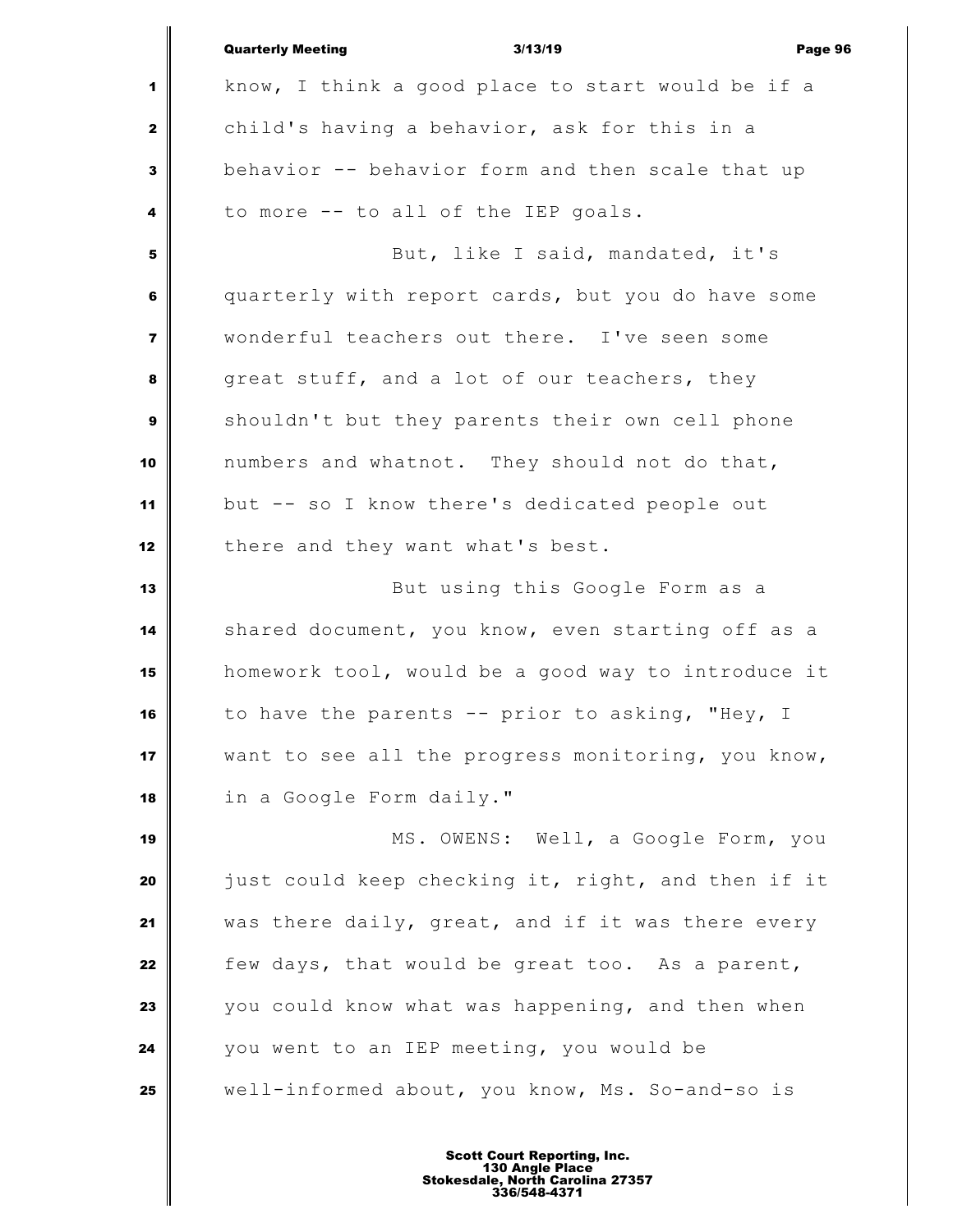|                  | <b>Quarterly Meeting</b><br>3/13/19<br>Page 97     |
|------------------|----------------------------------------------------|
| 1                | keeping this, this way, but Mr. -- the other guy   |
| $\mathbf{2}$     | is maybe just not seemingly doing it. What's       |
| 3                | going on?                                          |
| 4                | Like you could have a discussion                   |
| 5                | without -- couldn't you agree to the Google Form   |
| 6                | without a commitment written down on an IEP form   |
| $\overline{7}$   | that it would be every day, couldn't you? If it    |
| 8                | was just a voluntary thing? No.                    |
| $\boldsymbol{9}$ | MR. MARTINEZ: It would be -- it                    |
| 10               | would a slippery slope.                            |
| 11               | MS. OWENS: A slippery slope?                       |
| 12               | MR. MARTINEZ: Yes, ma'am.                          |
| 13               | MS. HUDGENS: I think too one thing                 |
| 14               | that's important in this conversation is there has |
| 15               | to be a balance between collecting data and        |
| 16               | actually providing the instruction because if a    |
| 17               | child is receiving services just twice a week for  |
| 18               | 30 minutes, you have to balance how long it might  |
| 19               | take -- even with electronic tools and how         |
| 20               | efficient that might be, you certainly need        |
| 21               | progress monitoring to keep informing instruction, |
| 22               | but we also have to deliver the instruction too.   |
| 23               | Yes, ma'am?                                        |
| 24               | MS. MOOREFIELD: I had the question                 |
| 25               | come up one time in an IEP meeting that the Google |
|                  | d Danautina                                        |

I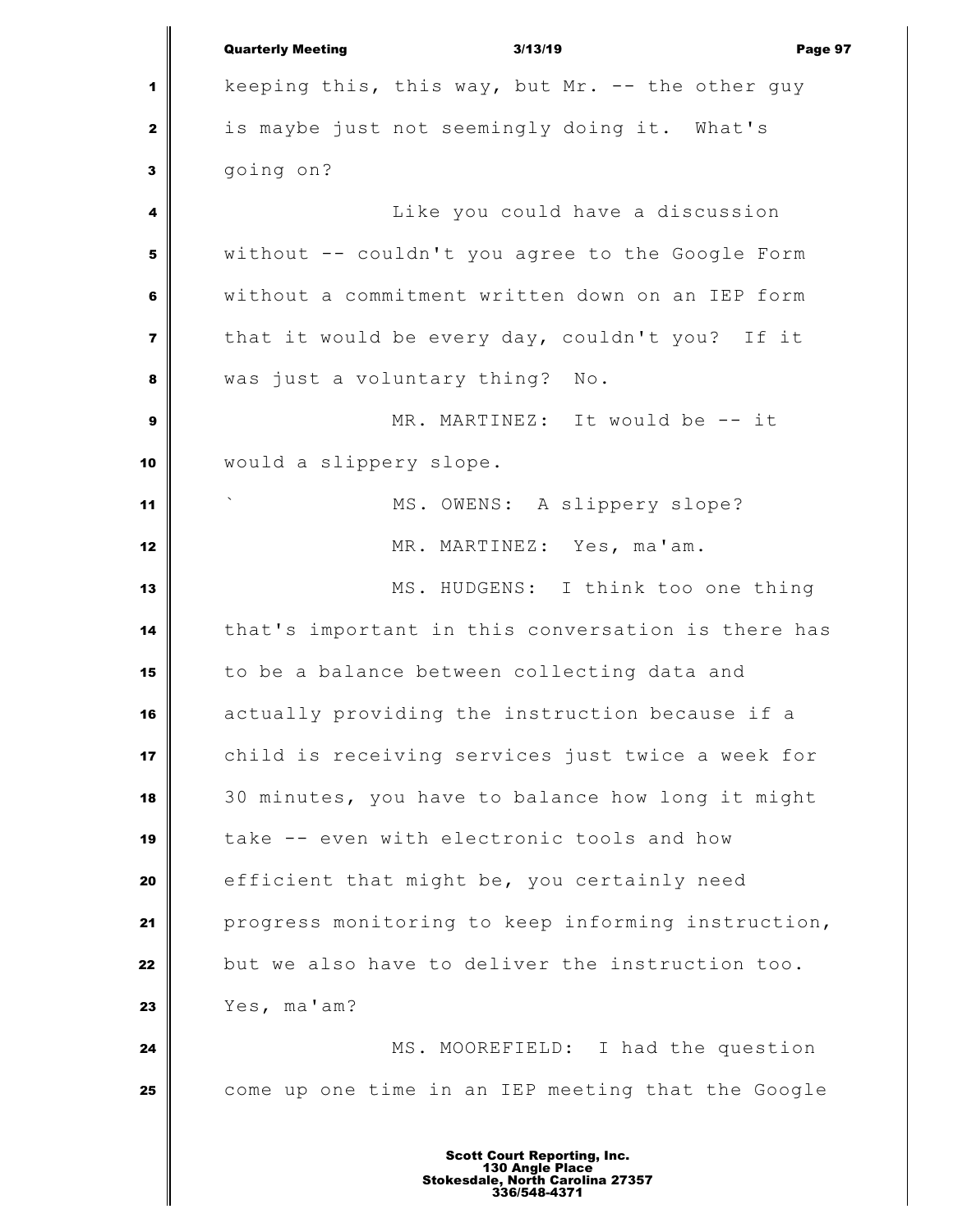|                         | <b>Quarterly Meeting</b><br>3/13/19<br>Page 98                                                            |
|-------------------------|-----------------------------------------------------------------------------------------------------------|
| 1                       | Suites, you know, Google docs, spreadsheets,                                                              |
| $\mathbf{2}$            | forms, could not be used because they're not                                                              |
| 3                       | secure. Are schools allowed to use this to                                                                |
| 4                       | collect data on their students and share it among                                                         |
| $\overline{\mathbf{5}}$ | like the approved people?                                                                                 |
| 6                       | MS. HUDGENS: So there are different                                                                       |
| $\overline{\mathbf{z}}$ | subscriptions that you can have with Google Suite                                                         |
| 8                       | that makes it a secure site for the collection of                                                         |
|                         |                                                                                                           |
| $\boldsymbol{9}$        | data in classroom activities, and so that's going                                                         |
| 10                      | to depend on how the school sets that up. From an                                                         |
| 11                      | EC perspective, our just general recommendation is                                                        |
| 12                      | that any personally identifiable information is                                                           |
| 13                      | very carefully guarded, no matter what platform is                                                        |
| 14                      | used.                                                                                                     |
| 15                      | MS. MOOREFIELD: Okay. So that                                                                             |
| 16                      | decision is made at the school or at the district                                                         |
| 17                      | level as far as the security level?                                                                       |
| 18                      | MS. HUDGENS: It can be some of both.                                                                      |
| 19                      | Typically, though, my guess is that the LEA is                                                            |
| 20                      | going to have its instructional technology and IT                                                         |
| 21                      | rules that apply, and so whatever their policies                                                          |
| 22                      | and procedures are around those data and that                                                             |
| 23                      | technology will be governed by the technology                                                             |
| 24                      | rules in the LEA.                                                                                         |
| 25                      | MR. MARTINEZ: Just as a reminder,                                                                         |
|                         |                                                                                                           |
|                         | <b>Scott Court Reporting, Inc.</b><br>130 Angle Place<br>Stokesdale, North Carolina 27357<br>336/548-4371 |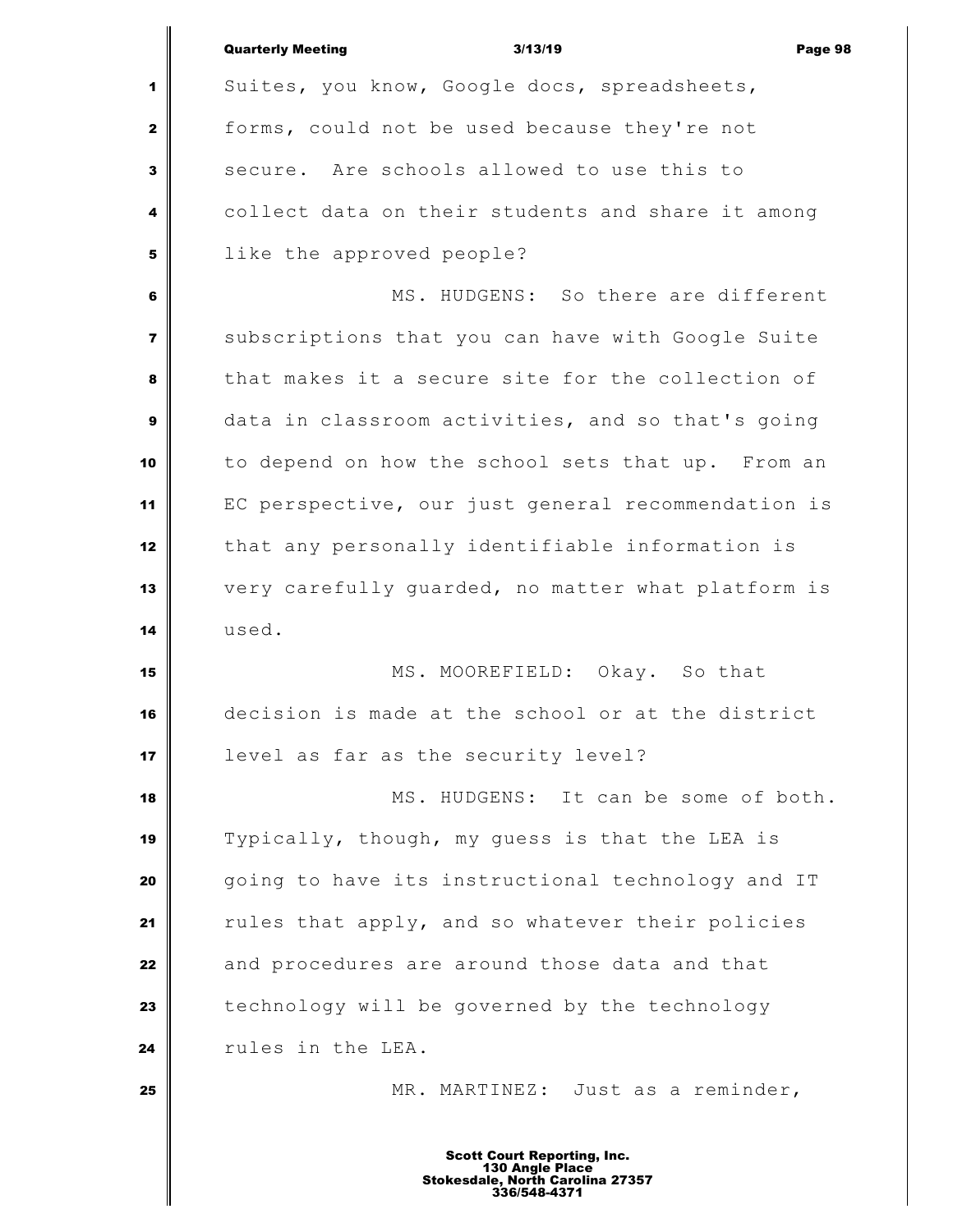Ш

|                         | <b>Quarterly Meeting</b><br>3/13/19<br>Page 9      |
|-------------------------|----------------------------------------------------|
| $\mathbf{1}$            | this is just one tool that can be used. Progress   |
| $\mathbf{2}$            | monitoring can come in many shapes and sizes,      |
| $\mathbf{3}$            | whether it be work samples, whether it be, you     |
| 4                       | know, your spreadsheets or those anecdotal         |
| 5                       | records. So this isn't like a one-stop here's      |
| 6                       | your solution to progress monitoring. This is      |
| $\overline{\mathbf{z}}$ | just a tool to be utilized if, once again, your    |
| 8                       | LEA supports it, if your teacher supports it, but  |
| $\boldsymbol{9}$        | it is a data collection tool for progress          |
| 10                      | monitoring.                                        |
| 11                      | There are also some apps out there                 |
| 12                      | that teachers are utilizing to keep their progress |
| 13                      | monitoring data. Some of them are charged for a    |
| 14                      | fee. Some of them are free. I would gear towards   |
| 15                      | the ones that are priced because you get a lot     |
| 16                      | more security for that price, but I don't have any |
| 17                      | specific examples of those offhand.                |
| 18                      | Are there any other questions in                   |
| 19                      | regards to progress monitoring?                    |
| 20                      | MS. MEBANE: I have a question. It's                |
| 21                      | not really about progress monitoring, but do you   |
| 22                      | guys offer any guidance or policy on how parents   |
| 23                      | are informed when their child is placed on the     |
| 24                      | extended content standards?                        |
| 25                      | MR. MARTINEZ: It is an IEP                         |
|                         |                                                    |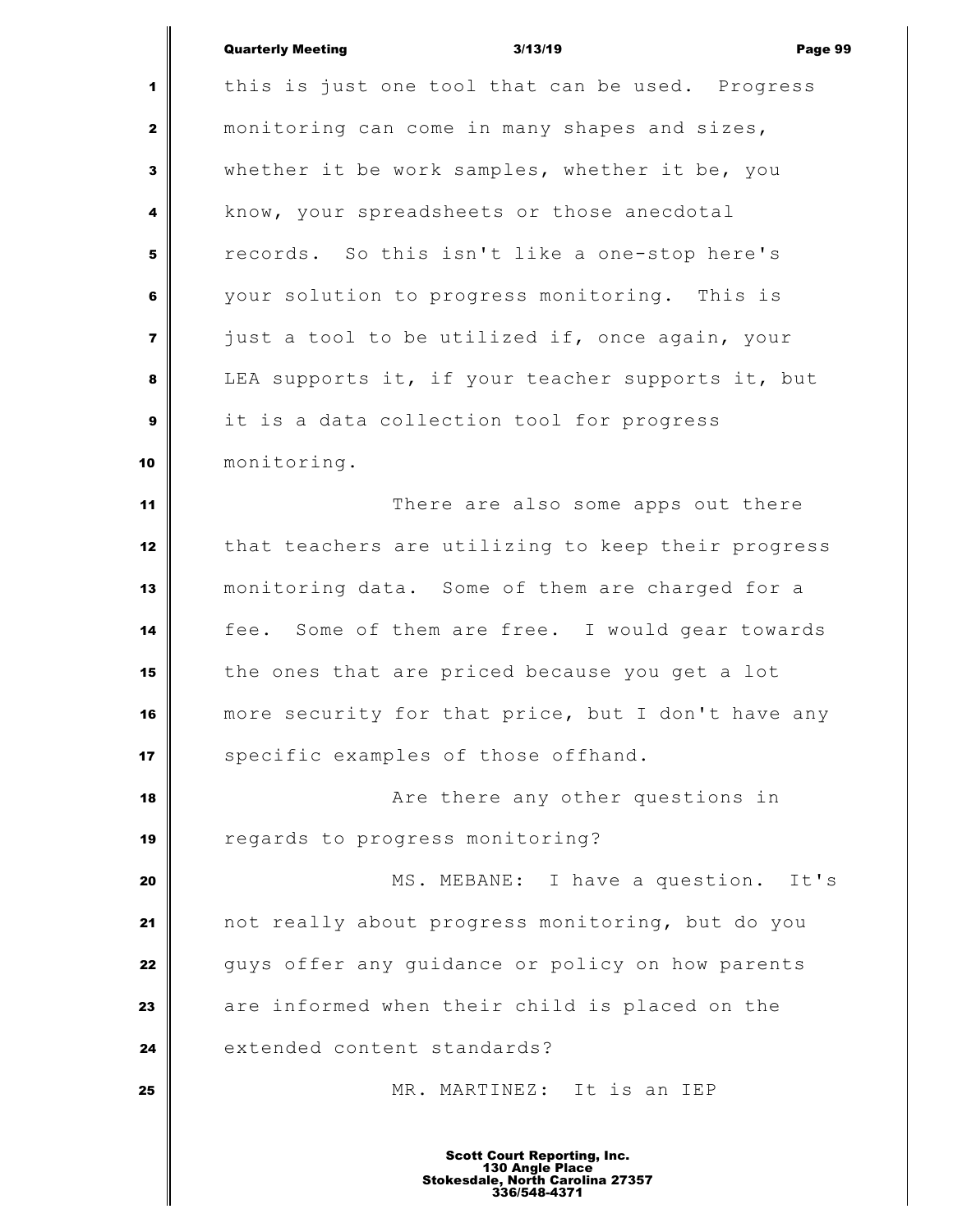|                         | <b>Quarterly Meeting</b><br><b>Page 100</b><br>3/13/19 |
|-------------------------|--------------------------------------------------------|
| 1                       | team-based decision.                                   |
| $\mathbf{2}$            | MS. MEBANE: Right, I know, but the                     |
| 3                       | explanation of what that means. Because I find a       |
| 4                       | lot of times parents don't understand it, and some     |
| 5                       | parents even -- their children get to high school,     |
| 6                       | and they don't - they don't realize they're not        |
| $\overline{\mathbf{z}}$ | diploma bound.                                         |
| 8                       | MS. HUDGENS: Yeah, we totally agree,                   |
| $\boldsymbol{9}$        | and when we have the opportunity to either provide     |
| 10                      | refreshers through monitoring or technical             |
| 11                      | assistance, corrective action, any variety of          |
| 12                      | activities that we might engage in with our LEAs,      |
| 13                      | we do try to emphasize the clarity of what it          |
| 14                      | means by changing the child's standard course of       |
| 15                      | study to extended content standards, that they         |
| 16                      | have to be fully informed with that.                   |
| 17                      | Also, in addition to the latest                        |
| 18                      | update as a result of ESSA in the federal regs         |
| 19                      | where we have to look at the number of children        |
| 20                      | who are assessed on an alternate standard and, of      |
| 21                      | course, have to be provided instruction on             |
| 22                      | alternate content standards such as the extensions     |
| 23                      | that we call them in North Carolina, it has            |
| 24                      | specific requirements in there that parents are        |
| 25                      | notified about what that might mean and their          |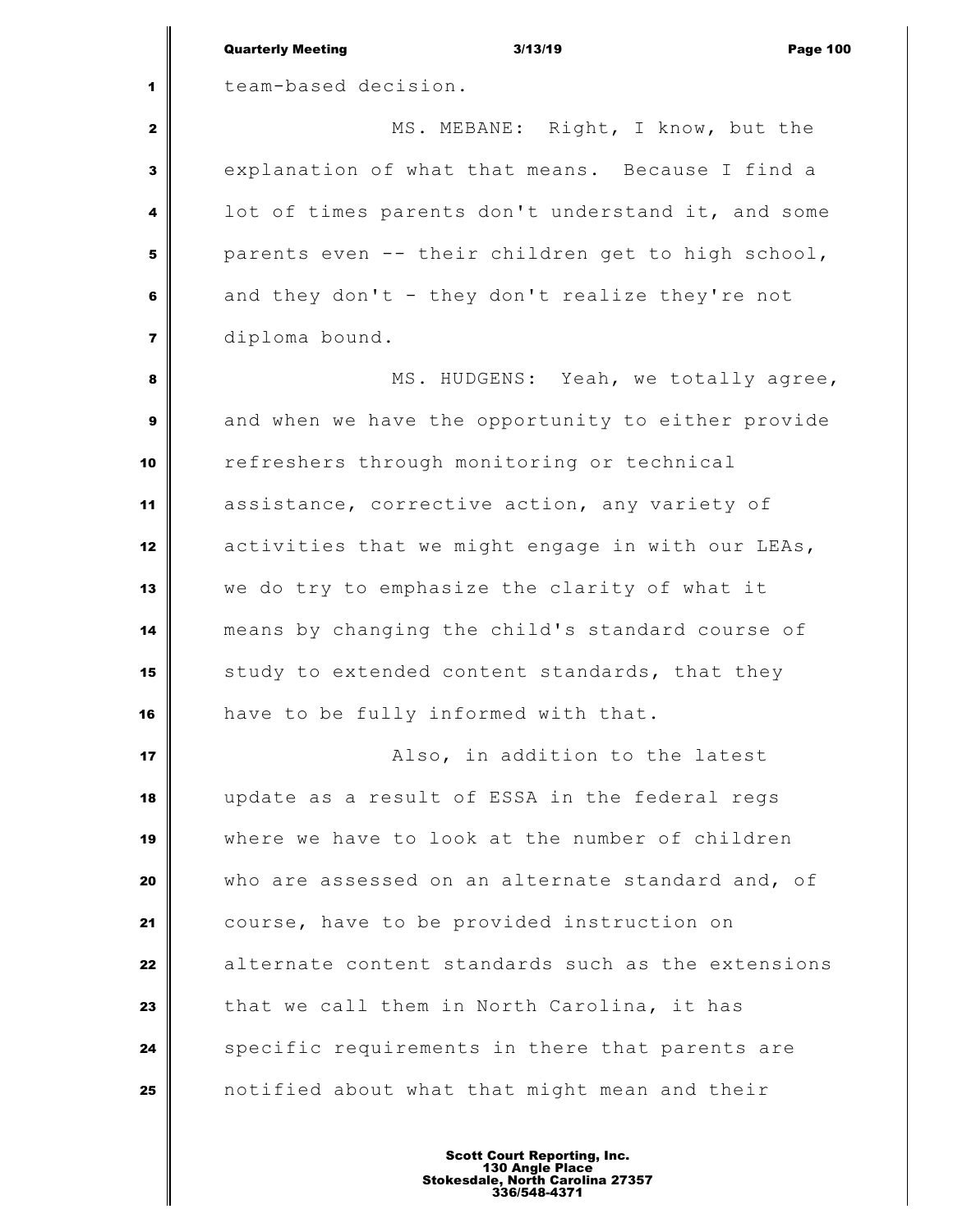|                | <b>Quarterly Meeting</b><br>3/13/19<br><b>Page 101</b> |
|----------------|--------------------------------------------------------|
| 1              | options around that and what may lead to what          |
| $\mathbf{2}$   | might be necessary after the postsecondary level       |
| 3              | so that parents are fully informed about what          |
| 4              | those decisions mean.                                  |
| 5              | MS. MEBANE: I know it's a difficult                    |
| 6              | conversation to have sometimes, but it's so            |
| $\overline{7}$ | important that they understand from the get-go         |
| 8              | what's going on.                                       |
| $\mathbf{9}$   | MS. HUDGENS: Yeah. It's                                |
| 10             | particularly difficult if those decisions are          |
| 11             | happening in elementary school, and I always           |
| 12             | recommend that you have an extensive amount of         |
| 13             | data to suggest that that is appropriate, given        |
| 14             | the developmental window that occurs at the            |
| 15             | elementary level. I think those decisions are          |
| 16             | very difficult to make and need to be made very        |
| 17             | carefully because children are progressing very        |
| 18             | differently in their elementary years, just as         |
| 19             | being -- just as the nature of a kid, not              |
| 20             | necessarily a student with a disability, but all       |
| 21             | kids are changing a little bit and growing at          |
| 22             | different rates at the elementary level.               |
| 23             | MR. MARTINEZ: And on DPI's                             |
| 24             | website -- Carol Ann, will you be my navigator for     |
| 25             | me? It's on the Exceptional Children website.          |
|                | Scott Court Donorting Inc                              |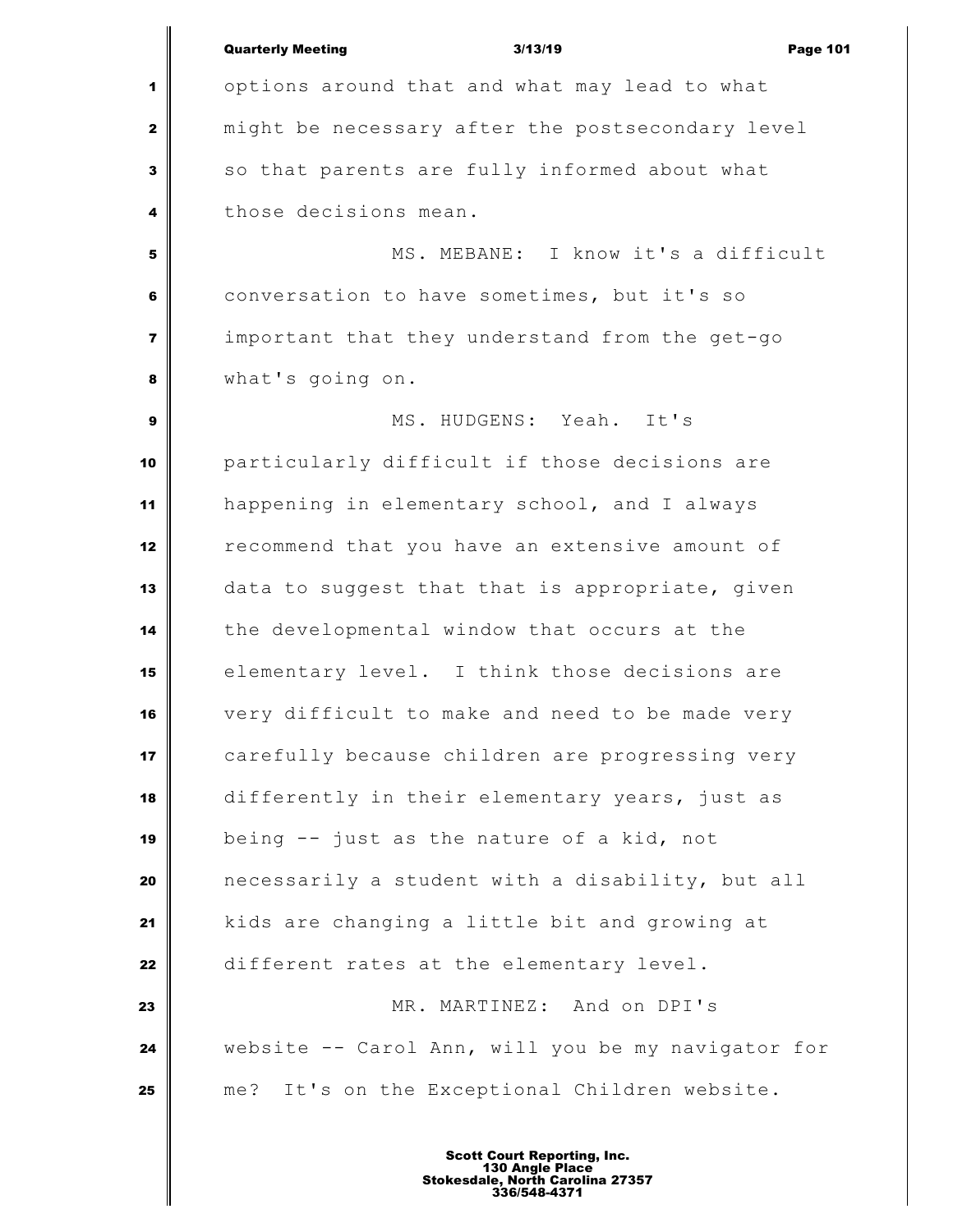|                         | <b>Quarterly Meeting</b><br>3/13/19<br><b>Page 102</b> |
|-------------------------|--------------------------------------------------------|
| 1                       | There is a guidance document that is helping IEP       |
| $\mathbf{2}$            | teams. So if you can go to disability resources,       |
| 3                       | please, and go down to significant cognitive, and      |
| 4                       | then under support, please.                            |
| 5                       | So on our website -- so students on                    |
| 6                       | the extended content standards, they receive a         |
| $\overline{\mathbf{z}}$ | certificate of completion, and so we have an           |
| 8                       | assessment called the NC Extend 1 that assesses        |
| 9                       | the extended content standards. So if you can          |
| 10                      | scroll down just a little, please, a little bit        |
| 11                      | more.                                                  |
| 12                      | And then so we have a webinar right                    |
| 13                      | here about the NC Extend 1 and what it is, and         |
| 14                      | then the final decision-making flowchart. So this      |
| 15                      | flowchart was a collaborative effort between           |
| 16                      | Exceptional Children and Accountability in regards     |
| 17                      | to helping make the most informed decisions. So,       |
| 18                      | Carol Ann, if you could click on that, please.         |
| 19                      | Thank you.                                             |
| 20                      | So it goes through the process of                      |
| 21                      | having a student being placed on the NC Extend 1       |
| 22                      | or the extended contents standards, if you will.       |
| 23                      | So this is a flowchart about -- to help make the       |
| 24                      | best informed decision. The nature of the law          |
| 25                      | that Carol Ann was talking about with ESSA was the     |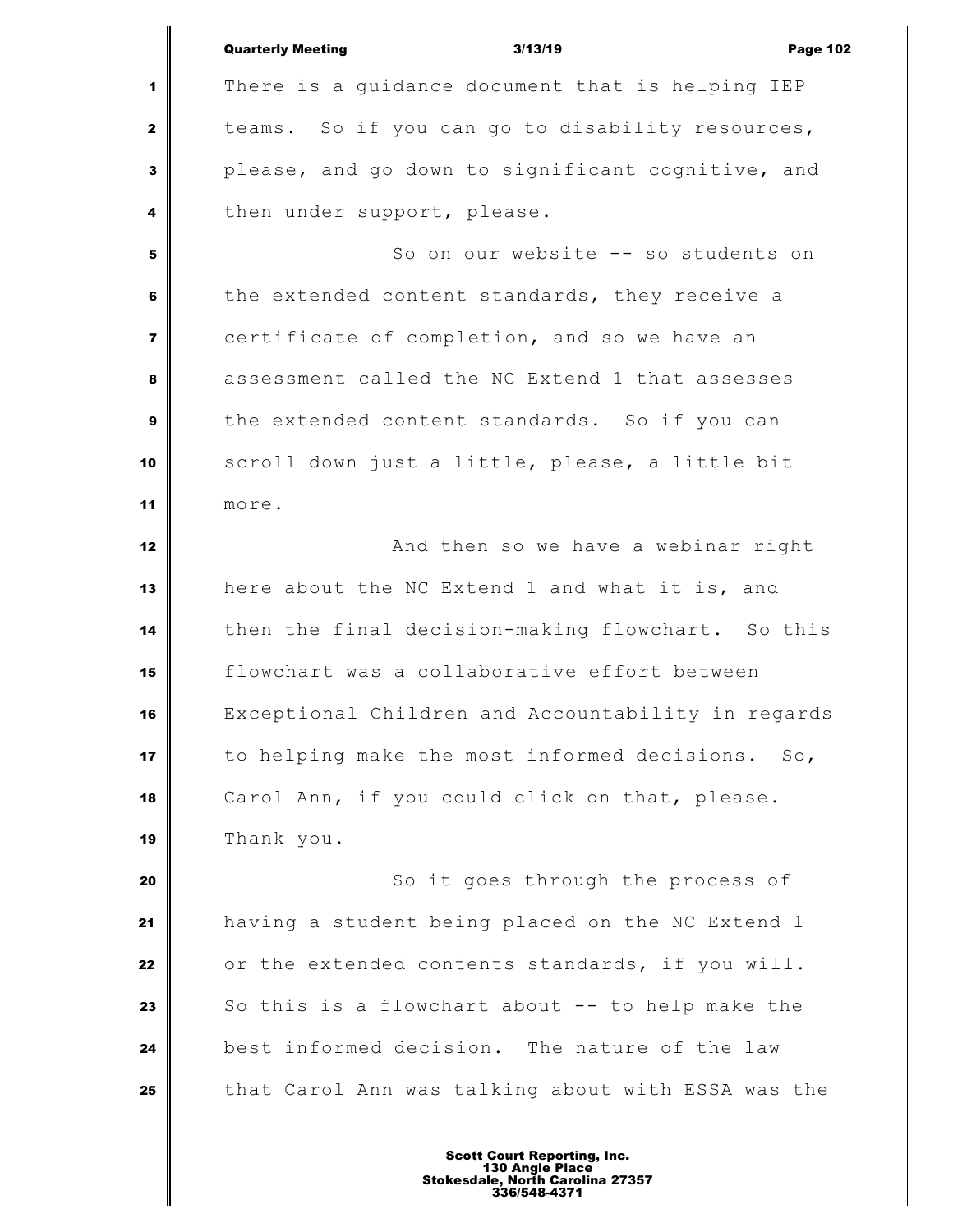students with the most significant cognitive disabilities are the students who should be on the extended content standards. And so within those guidelines, they leave it up to states to define that. So we have three factors that talk about the eligibility requirements and having a significant cognitive delay. One of the hiccups I'm finding out in the field is a lot of people want to tell me IQ scores. I have a student with an IQ of, insert score. IQ score is not an eligibility requirement because you can show me three kids with the same IQ and they look vastly different, no matter the IQ. And so that is one of the determining factors, is we left that language out because the IQ score is just one piece of a puzzle that a child in the extended content standards contains. So here's the link for the flowchart. Just go to the Exceptional Children's page, just how Carol Ann found it. And so they have to meet all these requirements, all those "ands." They must meet it in order to qualify to be placed on the extended content standards. And if they do not, then they should be on the standard course of Study with supports, if needed.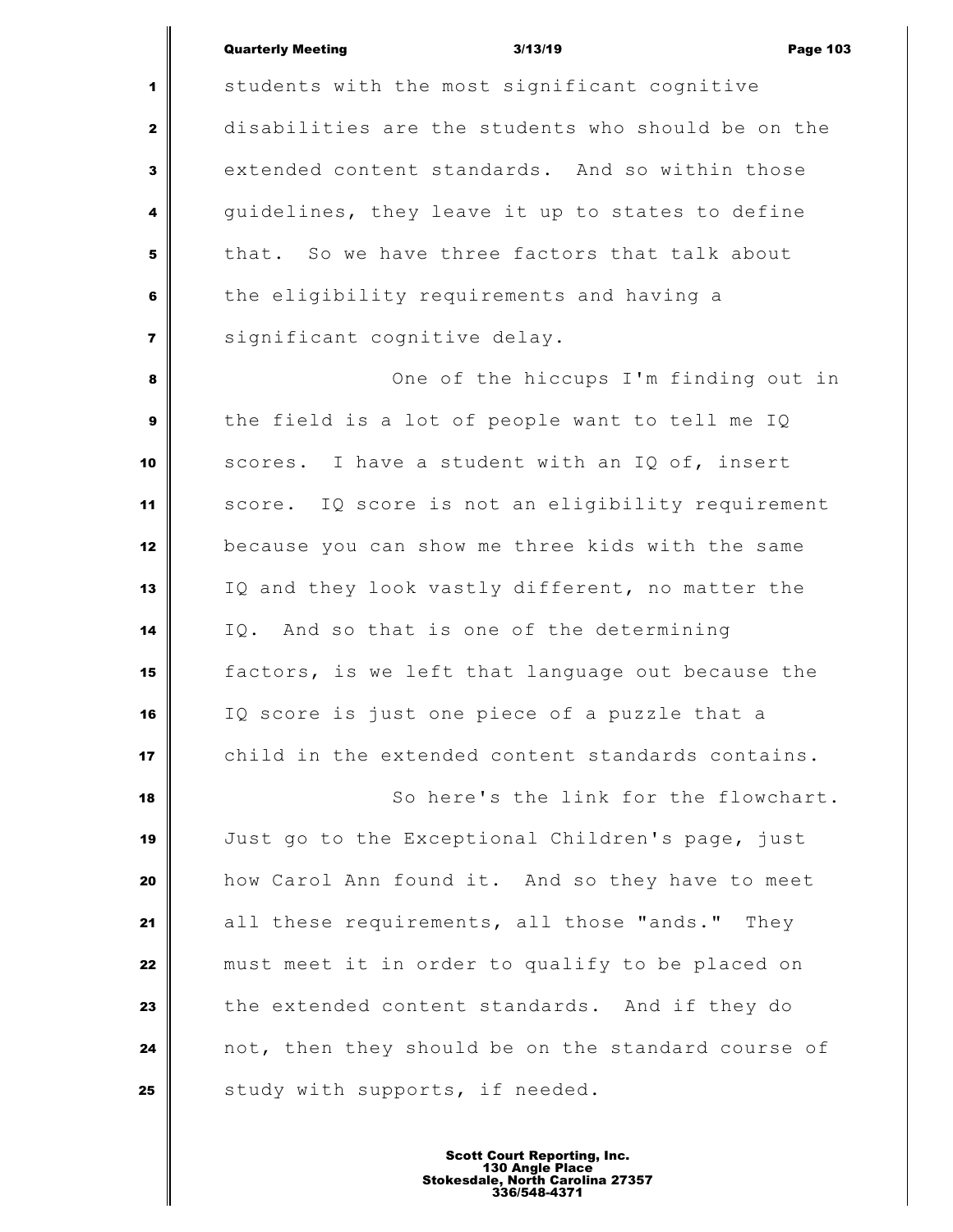**And so I do know LEAs are putting**  some tools in place to ensure these conversations are happening. I taught at both the high school level for many years and I taught at the elementary level for many years, and those are tough conversations. And, you know, it was usually a joint -- joint cry session because the goals that the parent has in mind are sometimes adjusted within that meeting, even though the thought is there, to hear it out loud. And it's difficult to say as a teacher, but it's also difficult to hear as a parent. So that's why that progress monitoring piece, looping it back around, to show that hey, we've tried all of these instructional strategies. Your child has not been successful. We've tried numerous. So this is -- this is the course of study that we feel is most appropriate for this child. So those conversations must be **happening according to our law.**  MS. GRANT: I was going to say, we actually implemented a statement of understanding where it does fully explain the extended content standards. **MS. MEBANE:** I love that.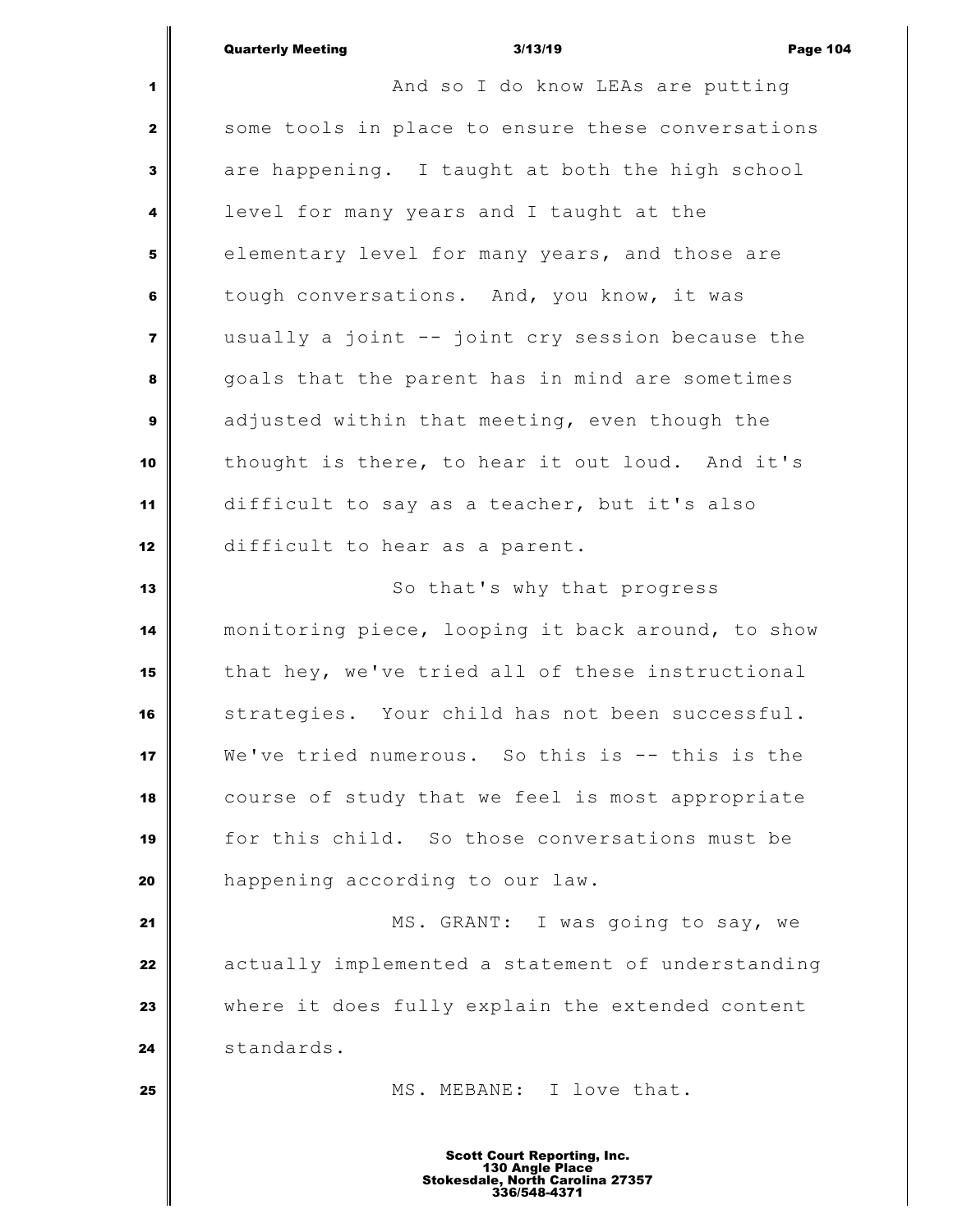|                | <b>Quarterly Meeting</b> | 3/13/19 |                                |  |  |  |  |  | <b>Page 105</b> |
|----------------|--------------------------|---------|--------------------------------|--|--|--|--|--|-----------------|
| 1 <sup>1</sup> |                          |         | MS. GRANT: We took it from our |  |  |  |  |  |                 |

 statement of understanding for our parents when they sign up children going on the occupational course of study. It's the same concept. Because we did have parents that didn't understand that it would lead them to a certificate and not a high School diploma. So, really, that kind of to me had us documenting that we were fully explaining, going through the bullet points, and the whole IEP team, including the parent, signs it at the meeting.

# MS. MEBANE: Awesome.

 MR. MARTINEZ: We've had numerous conversations just in the exceptional children's world about how can we ensure that these conversations are taking place, and hopefully, that decision-making flowchart is being utilized. We can offer guidance. We can't say here's 19 exactly what you do.

 But I do know -- you know, I didn't want to like throw Christy out there because I know they've done some wonderful things, along With some other LEAs, in trying to make sure students on the extended content standards are the most significant cognitively -- in that area. And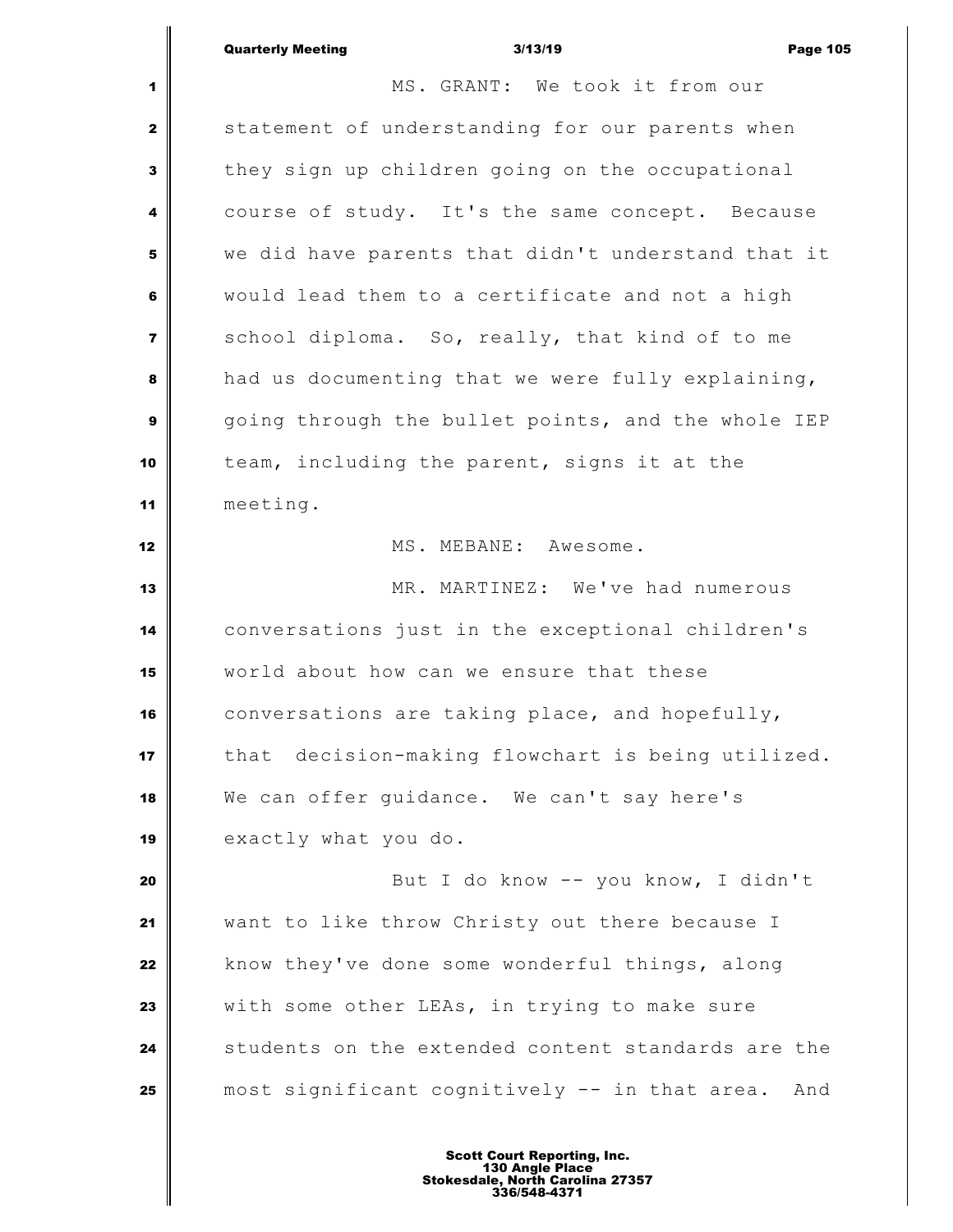|                | <b>Quarterly Meeting</b><br>3/13/19<br><b>Page 106</b>                                                    |
|----------------|-----------------------------------------------------------------------------------------------------------|
| 1              | there's a lovely webinar about the NC Extend 1.                                                           |
| $\mathbf{2}$   | If you enjoy listening to my voice, it's there,                                                           |
| 3              | talking a lot faster. This was my first week                                                              |
| 4              | here, I believe.                                                                                          |
| 5              | MS. THOMAS: Nothing like throwing                                                                         |
| 6              | $y$ ou---                                                                                                 |
| $\overline{7}$ | MR. MARTINEZ: Right.                                                                                      |
| 8              | MS. THOMAS: ---into the briar patch.                                                                      |
| 9              | MR. MARTINEZ: So any other questions                                                                      |
| 10             | or comments?                                                                                              |
| 11             | (No audible response.)                                                                                    |
| 12             | MR. MARTINEZ: All right. If you do                                                                        |
| 13             | have any needs, please feel free to email me. I'm                                                         |
| 14             | not sure what my phone number's going to be within                                                        |
| 15             | the next couple weeks because we're going to be                                                           |
| 16             | moving around, but please feel free to email me at                                                        |
| 17             | matthew.martinez@dpi.nc.gov. That's the easiest                                                           |
| 18             | way to get ahold of me. I enjoy working so I                                                              |
| 19             | usually check my email at all times. So any                                                               |
| 20             | comments or questions or concerns, feel free to                                                           |
| 21             | contact me.                                                                                               |
| 22             | Thank you for your time and what you                                                                      |
| 23             | do around the state. It's nice hearing such a                                                             |
| 24             | wonderful conversation. So thank you.                                                                     |
| 25             | THE CHAIRPERSON: Thank you. Okay.                                                                         |
|                | <b>Scott Court Reporting, Inc.</b><br>130 Angle Place<br>Stokesdale, North Carolina 27357<br>336/548-4371 |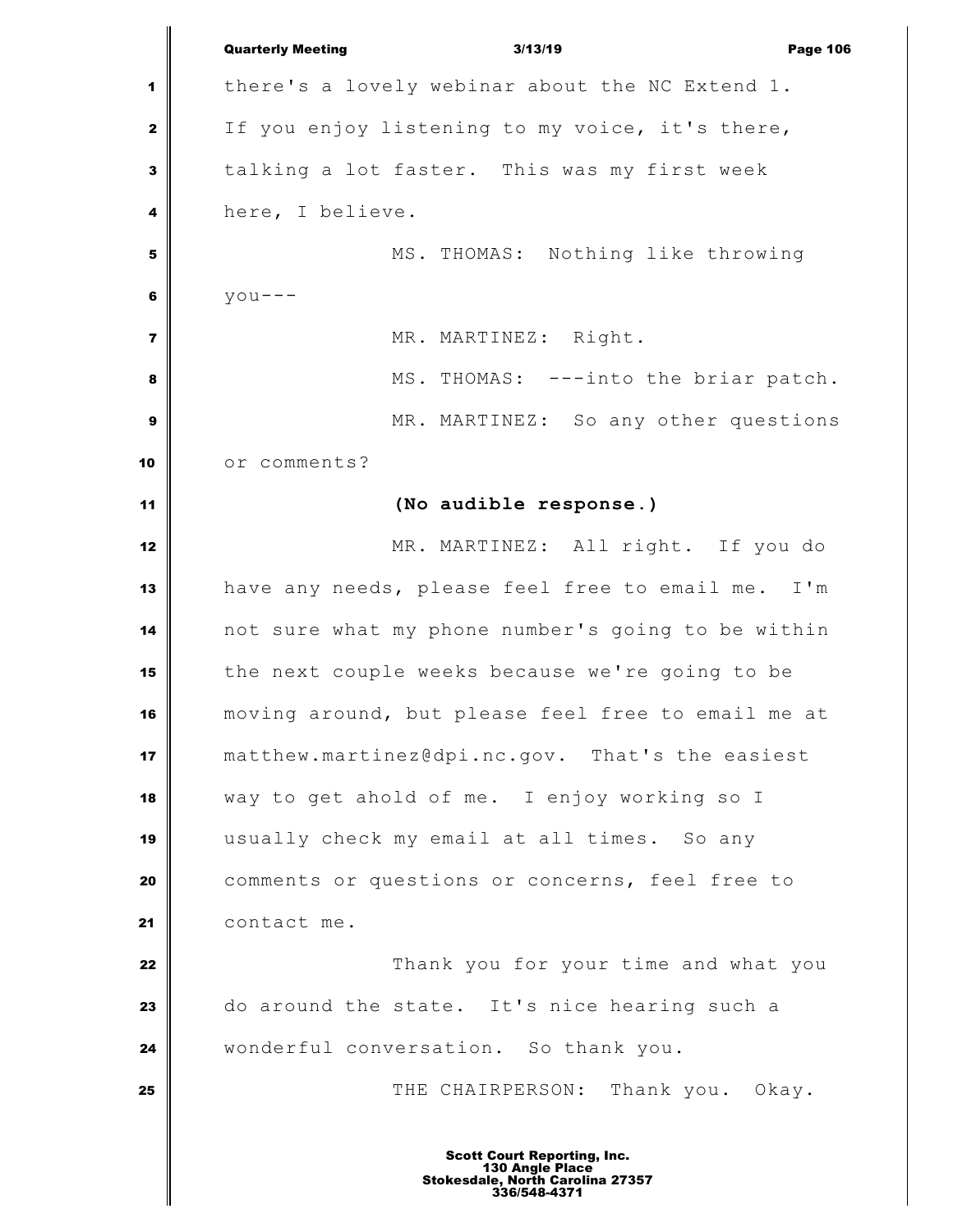|                         | <b>Quarterly Meeting</b><br>3/13/19<br><b>Page 107</b> |
|-------------------------|--------------------------------------------------------|
| 1                       | It is now lunchtime. Who's ready to eat?               |
| $\mathbf{2}$            | Nobody's ready to eat?                                 |
| 3                       | Thank you very much, Matthew. Okay.                    |
| 4                       | We'll break for lunch and come back and start          |
| 5                       | working on committee work. I know Selene and           |
| 6                       | Kathryn are both new to us today, so our               |
| $\overline{\mathbf{z}}$ | committees -- we have the Unmet Needs Committee,       |
| 8                       | Policies and Procedures, Reports and Data. So          |
| 9                       | whichever committees you're interested in, we can      |
| 10                      | connect you to that group.                             |
| 11                      | We'll probably start considering --                    |
| 12                      | this month we're kind of wrapping up anything we       |
| 13                      | still had left that we're working on as to our         |
| 14                      | committees. In June, we may start working toward       |
| 15                      | next year what we want to do. If there's anyone        |
| 16                      | who wants to change what committee you're on,          |
| 17                      | you're free to do so at that time.                     |
| 18                      | We do need a new Policies and                          |
| 19                      | Procedures Committee chair, so if you're               |
| 20                      | interested in heading that up, that would be           |
| 21                      | fantastic. So if there's any questions, feel free      |
| 22                      | to ask me during lunch or right now, if you want       |
| 23                      | to, and we will break for lunch.                       |
| 24                      | (A luncheon recess was taken from                      |
| 25                      | $11:59$ a.m. to $1:00$ p.m.)                           |
|                         |                                                        |
|                         | <b>Scott Court Reporting, Inc.</b>                     |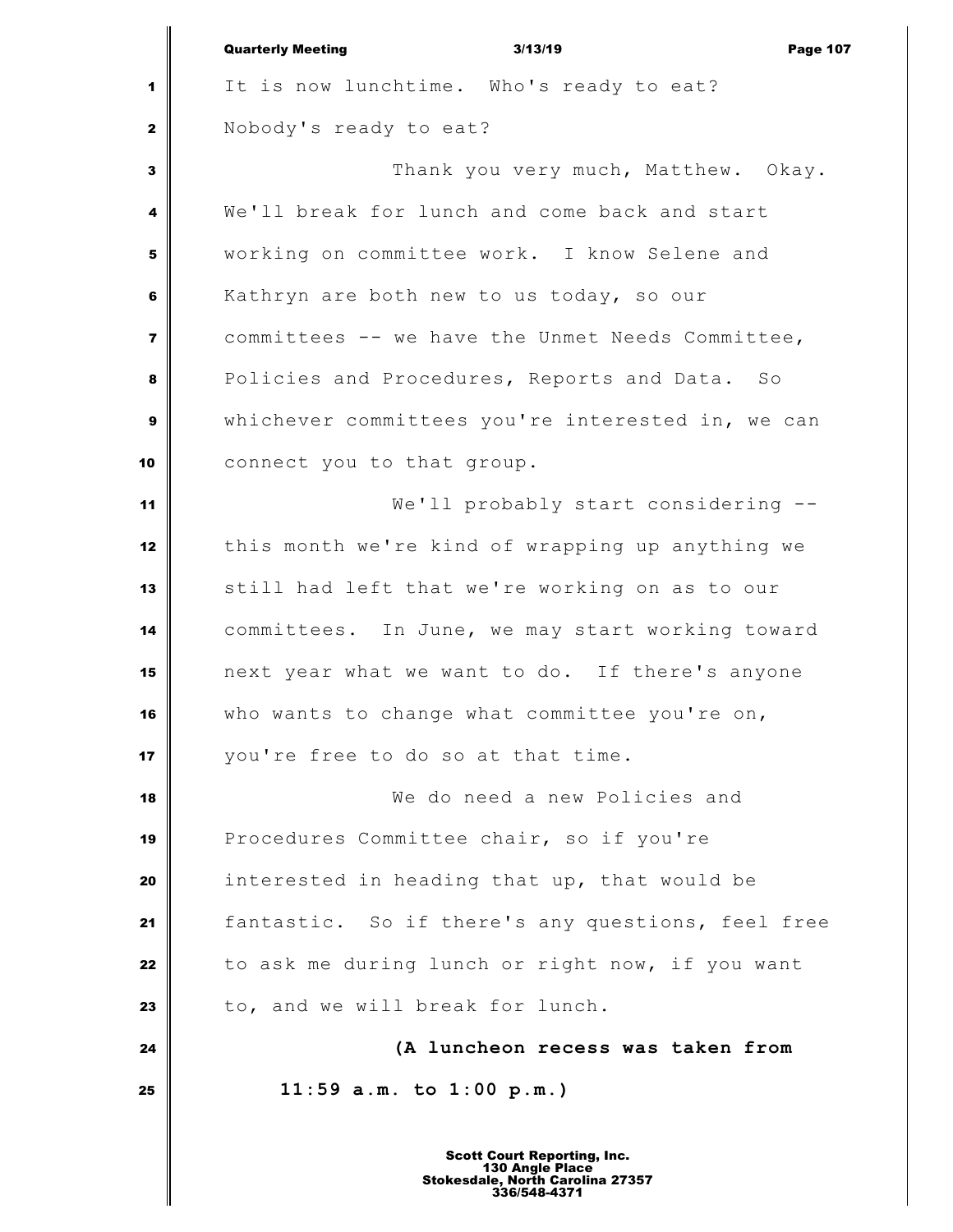|                         | <b>Quarterly Meeting</b><br>3/13/19<br><b>Page 108</b> |
|-------------------------|--------------------------------------------------------|
| 1                       | THE CHAIRPERSON: We don't have                         |
| $\mathbf{2}$            | anyone signed up for public comment, so -- and we      |
| 3                       | don't have any public comments that were mailed        |
| 4                       | There was like one concern regarding how to<br>in.     |
| 5                       | apply to be on the Council, and we've already          |
| 6                       | responded to that. So apart from that, there's         |
| $\overline{\mathbf{z}}$ | not really been that much activity.                    |
| 8                       | But I did want to take this -- since                   |
| 9                       | we had such a good discussion earlier today about      |
| 10                      | the -- about the unicorns. I was thinking maybe        |
| 11                      | we can start working toward a recommendation           |
| 12                      | maybe, what kind of data we might want to get to       |
| 13                      | make that recommendation for how to turn horses        |
| 14                      | into unicorn or principals and vice principals         |
| 15                      | into awesome EC champions.                             |
| 16                      | So if there's -- I need to me pull up                  |
| 17                      | my computer so it will take me a few minutes. I        |
| 18                      | mean I really liked the conversation about during      |
| 19                      | the principals meetings. I know the assistant          |
| 20                      | principals have their meetings as well. We can         |
| 21                      | suggest that they include a short topic-based EC       |
| 22                      | presentation that the EC director of that LEA          |
| 23                      | chooses based on what they're reported to as needs     |
| 24                      | because, obviously, what's needed in one county is     |
| 25                      | not the same as what's needed in the other, but        |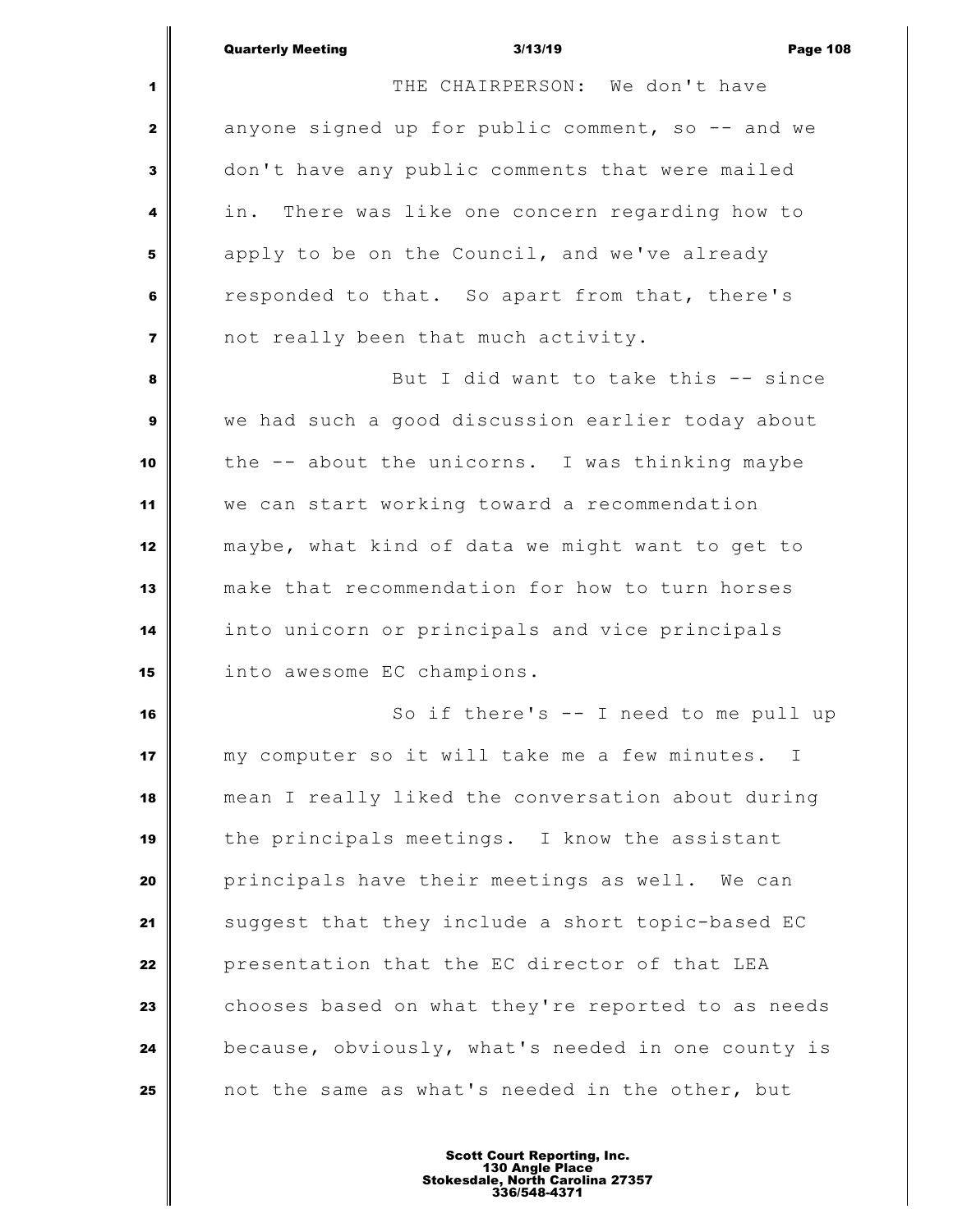|                         | <b>Quarterly Meeting</b><br><b>Page 109</b><br>3/13/19 |
|-------------------------|--------------------------------------------------------|
| 1                       | I'm thinking that might be one area.                   |
| $\mathbf{z}$            | MS. OWENS: So I know that ECAC --                      |
| 3                       | I'm seeing if our executive director is                |
| 4                       | available -- is working towards a principals           |
| 5                       | training. It might be in Guilford County, and          |
| 6                       | they did some needs assessment and background work     |
| $\overline{\mathbf{z}}$ | so they have gathered a certain amount of data,        |
| 8                       | and when it comes together, it would run as a          |
| $\boldsymbol{9}$        | pilot.                                                 |
| 10                      | If she's around -- oh, she's in a                      |
| 11                      | meeting -- I could see if I could talk to her for      |
| 12                      | a few minutes and report back in on where we are       |
| 13                      | with that. I know that there was interest, and I       |
| 14                      | know they are feeling similar to how we're feeling     |
| 15                      | about there is need. So that's a little bit of         |
| 16                      | something I might be able to contribute here in a      |
| 17                      | little bit.                                            |
| 18                      | THE CHAIRPERSON: Okay. If she just                     |
| 19                      | sends you back a text with that, that would be         |
| 20                      | fine, and maybe we can get a little bit more           |
| 21                      | formal -- or this is what we've got going on, a        |
| 22                      | little bit more detail at the next meeting.            |
| 23                      | MS. OWENS: Sure.                                       |
| 24                      | MS. GRANT: That's exactly what we                      |
| 25                      | did. We -- we did a survey with all our                |
|                         | <b>Scott Court Reporting, Inc.</b>                     |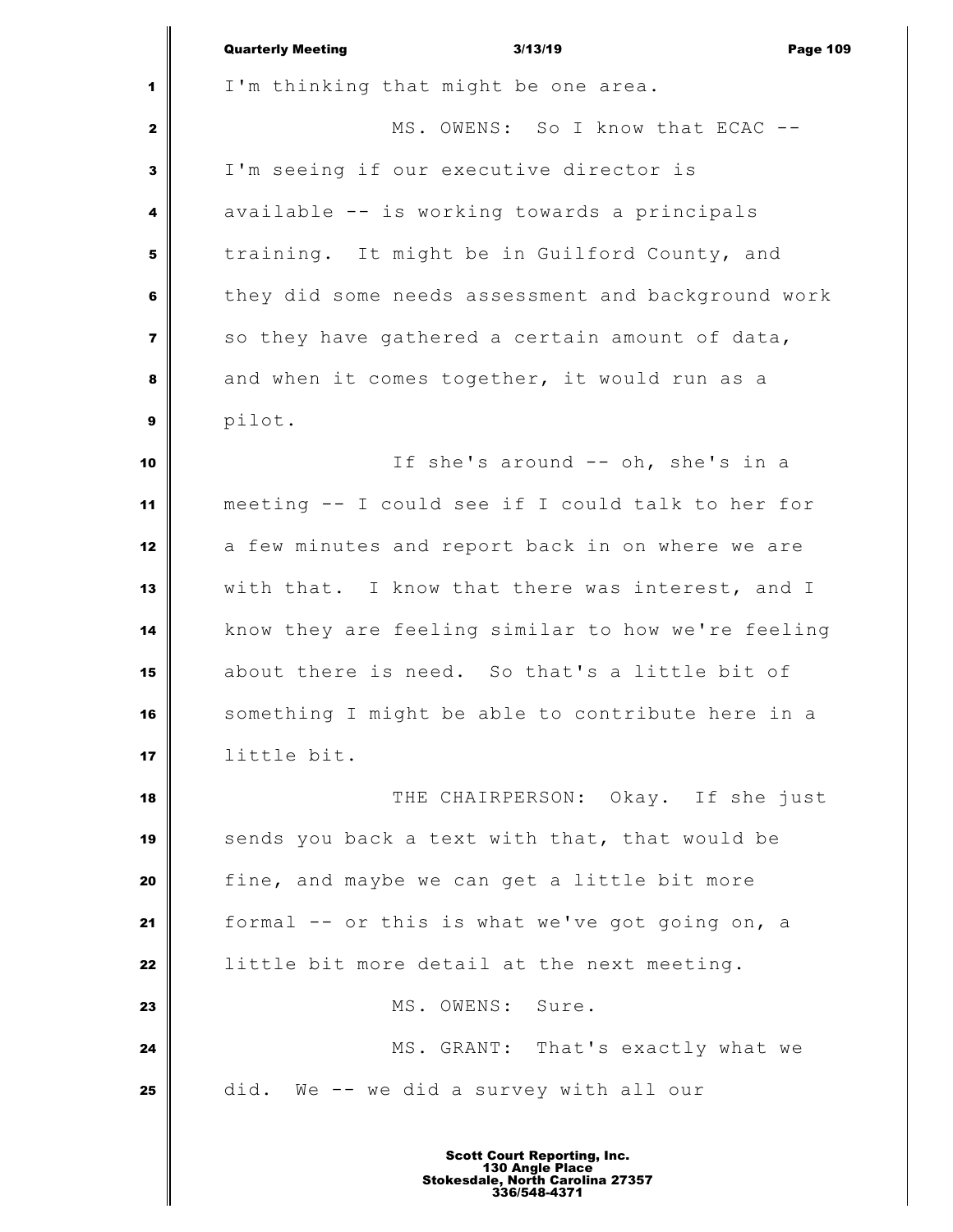# Quarterly Meeting **Contract Contract Contract Contract Contract Contract Contract Contract Contract Contract Contract Contract Contract Contract Contract Contract Contract Contract Contract Contract Contract Contract Contr**

 $\parallel$ 

| $\mathbf{1}$   | administrators to find out what they needed in the |
|----------------|----------------------------------------------------|
| $\mathbf{2}$   | world of EC, I guess, and then actually surveyed   |
| 3              | our principals to see what they felt our APs       |
| 4              | needed, and then we got it from the APs as well.   |
| 5              | So that was interesting, but everything aligned.   |
| 6              | So I mean it's all basically around behavior,      |
| $\overline{7}$ | restraint, seclusion, and what does it truly mean  |
| 8              | when you sign your name as an LEA rep.             |
| $\mathbf{9}$   | I mean I think that was the big                    |
| 10             | eyeopener for some of our -- especially our newer  |
| 11             | administrators on they're just not signing that    |
| 12             | you're participating like some of the other        |
| 13             | participants are in the meeting, but what's really |
| 14             | tied into that.                                    |
| 15             | THE CHAIRPERSON: Yeah. Because as                  |
| 16             | an LEA, that means, "What is in this IEP, I agree  |
| 17             | to and this is what the district will provide."    |
| 18             | MS. HUTCHINSON: In our fall EC                     |
| 19             | Institute, you might recall that we did an LEA     |
| 20             | training forum, and the line was out the door, and |
| 21             | they had to do a second session. The fire code     |
| 22             | didn't let anyone else in. Do you remember that?   |
| 23             | That was a great little training for LEAs and what |
| 24             | your role is, and it was -- it was just awesome.   |
| 25             | It was fantastic.                                  |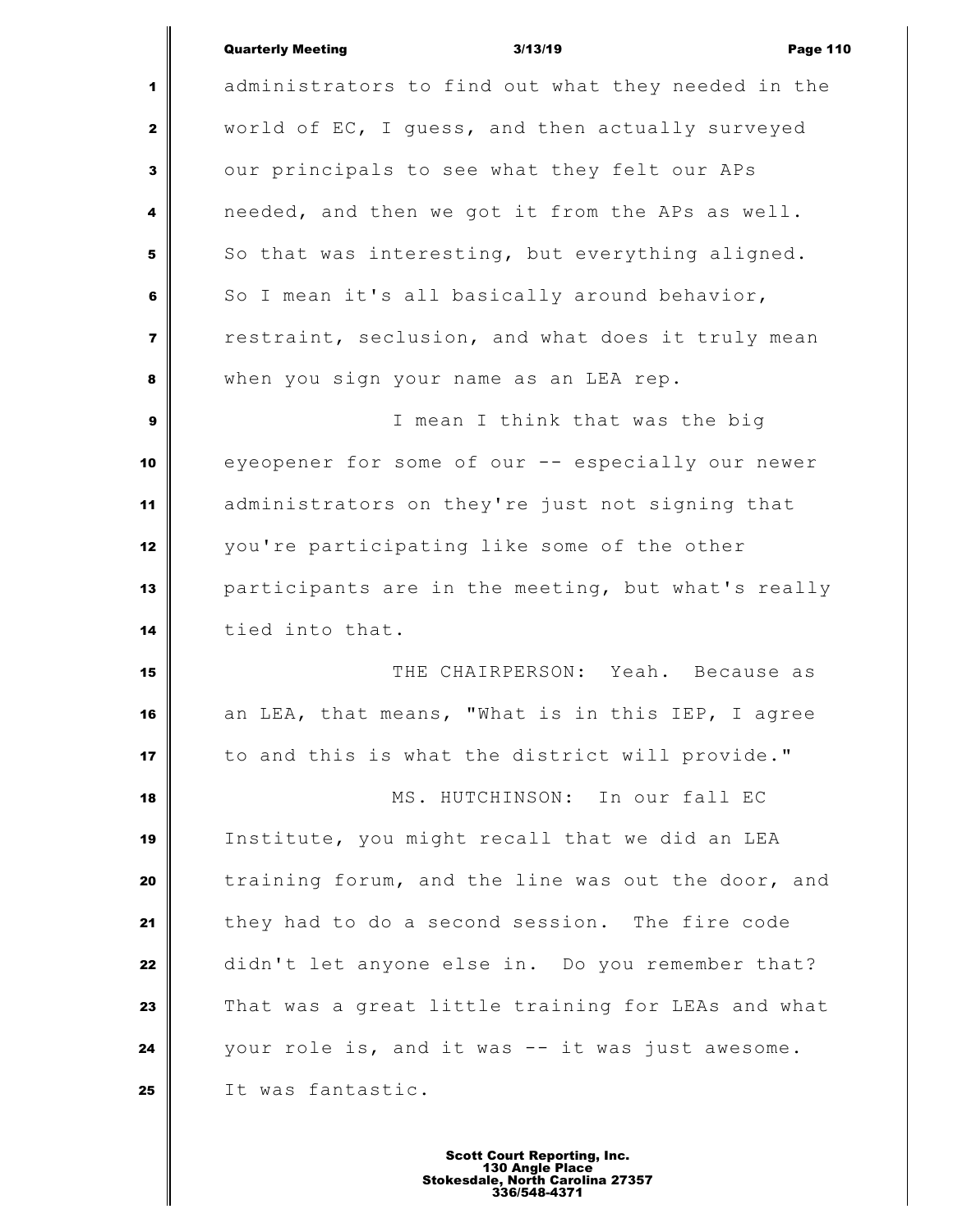$\overline{\mathbb{I}}$ 

Ш

| 1              | MS. GRANT: We did it at the CDC                    |
|----------------|----------------------------------------------------|
| $\mathbf{z}$   | Conference as well. I think too, if you've ever    |
| 3              | been through an OCR case in your district, then    |
| 4              | having those members called in one by one, and     |
| 5              | you're the LEA rep, now talk me through why you    |
| 6              | made these decisions or why you led the team.      |
| $\overline{7}$ | Thank goodness, I was -- we have not               |
| 8              | had an OCR case in our district since I've been EC |
| 9              | Director. I was a program specialist at the time,  |
| 10             | but that was a huge eyeopener to the administrator |
| 11             | and just having them speak to the other            |
| 12             | administrators because administrators listen to    |
| 13             | other administrators. I could go in and say        |
| 14             | something all day, but until they -- you know how  |
| 15             | you-all are -- hear it from other administrators,  |
| 16             | $then--$                                           |
| 17             | COUNCIL MEMBER: Hears from the                     |
| 18             | unicorn.                                           |
| 19             | MS. GRANT: He's not a unicorn,                     |
| 20             | though.                                            |
| 21             | COUNCIL MEMBER: He doesn't fall into               |
| 22             | that category.                                     |
| 23             | MS. GRANT: No. But it's just like                  |
| 24             | our teachers listen to other teachers, and they -- |
| 25             | it's more meaningful for them. But I do feel like  |
|                |                                                    |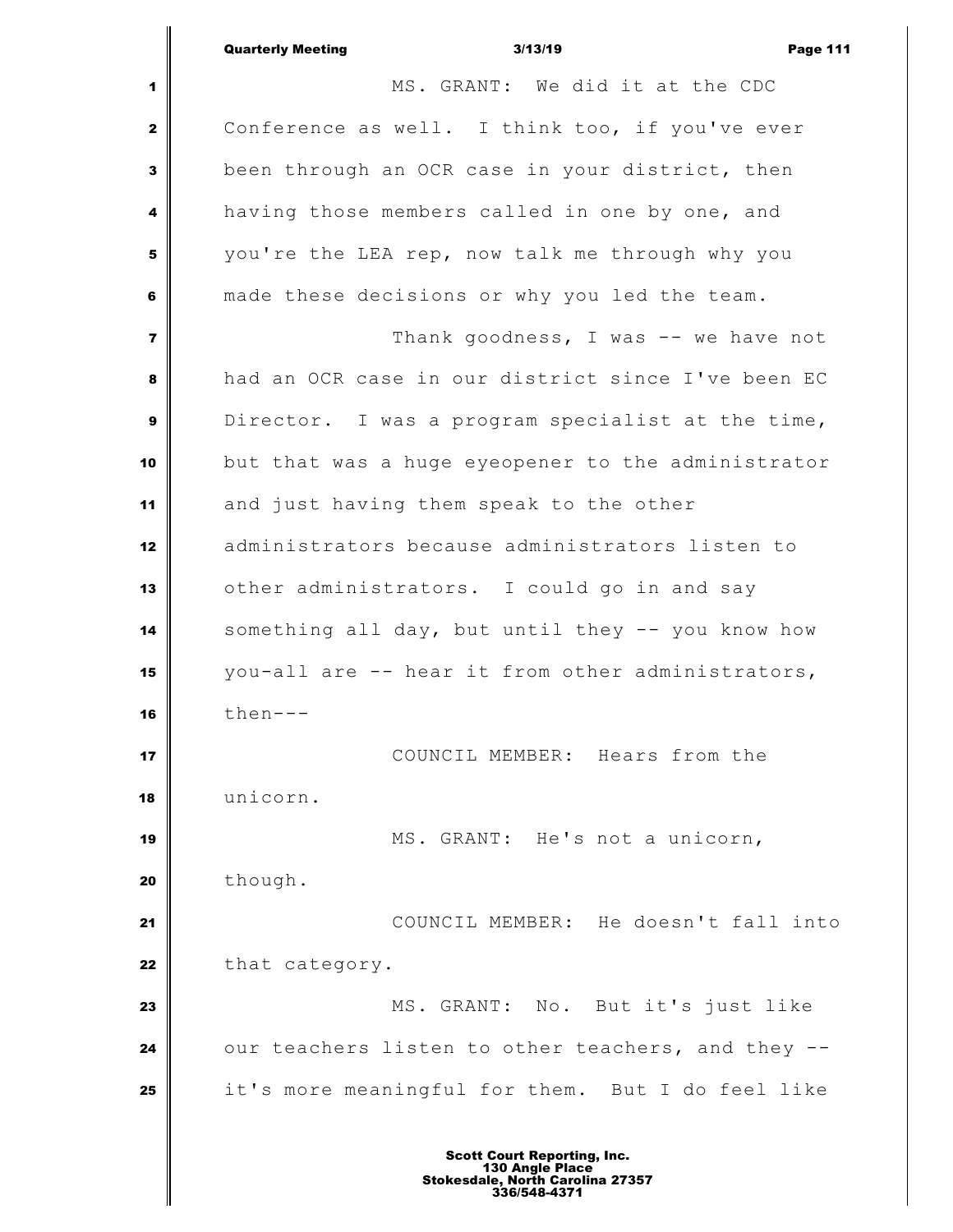|                  | <b>Quarterly Meeting</b><br>3/13/19<br><b>Page 112</b> |
|------------------|--------------------------------------------------------|
| 1                | that's taking it from that aspect of what it truly     |
| $\mathbf{2}$     | means. They had no -- a lot of our principals          |
| 3                | didn't have any clue what it meant when they were      |
| 4                | signing their name.                                    |
| 5                | THE CHAIRPERSON: Yeah.                                 |
| 6                | MR. BAKER: And it's interesting                        |
| $\overline{7}$   | that -- I feel that the APs have a better              |
| 8                | understanding a lot of times than the principal        |
| $\boldsymbol{9}$ | because we are the ones that most of the time          |
| 10               | attend most of the IEP meetings and we deal mostly     |
| 11               | with behavior issues. So our district really just      |
| 12               | put more of a focus on the AP training aspect of       |
| 13               | it because, as they did a survey of who attends        |
| 14               | most of those meetings, who makes most of those        |
| 15               | decisions regarding looking at kids and behavior,      |
| 16               | who's a lot of times involved in---                    |
| 17               | THE CHAIRPERSON: Microphone.                           |
| 18               | MR. BAKER: Microphone. Okay.                           |
| 19               | ---looking at cases for [inaudible], it was            |
| 20               | decided that was the best thing to do. So the          |
| 21               | primary focus first for us was on the APs and then     |
| 22               | it was extended out to the principals.                 |
| 23               | MS. GRANT: We did principals last                      |
| 24               | year, and our focus this year has been on APs, and     |
| 25               | we have seen a big -- big change.                      |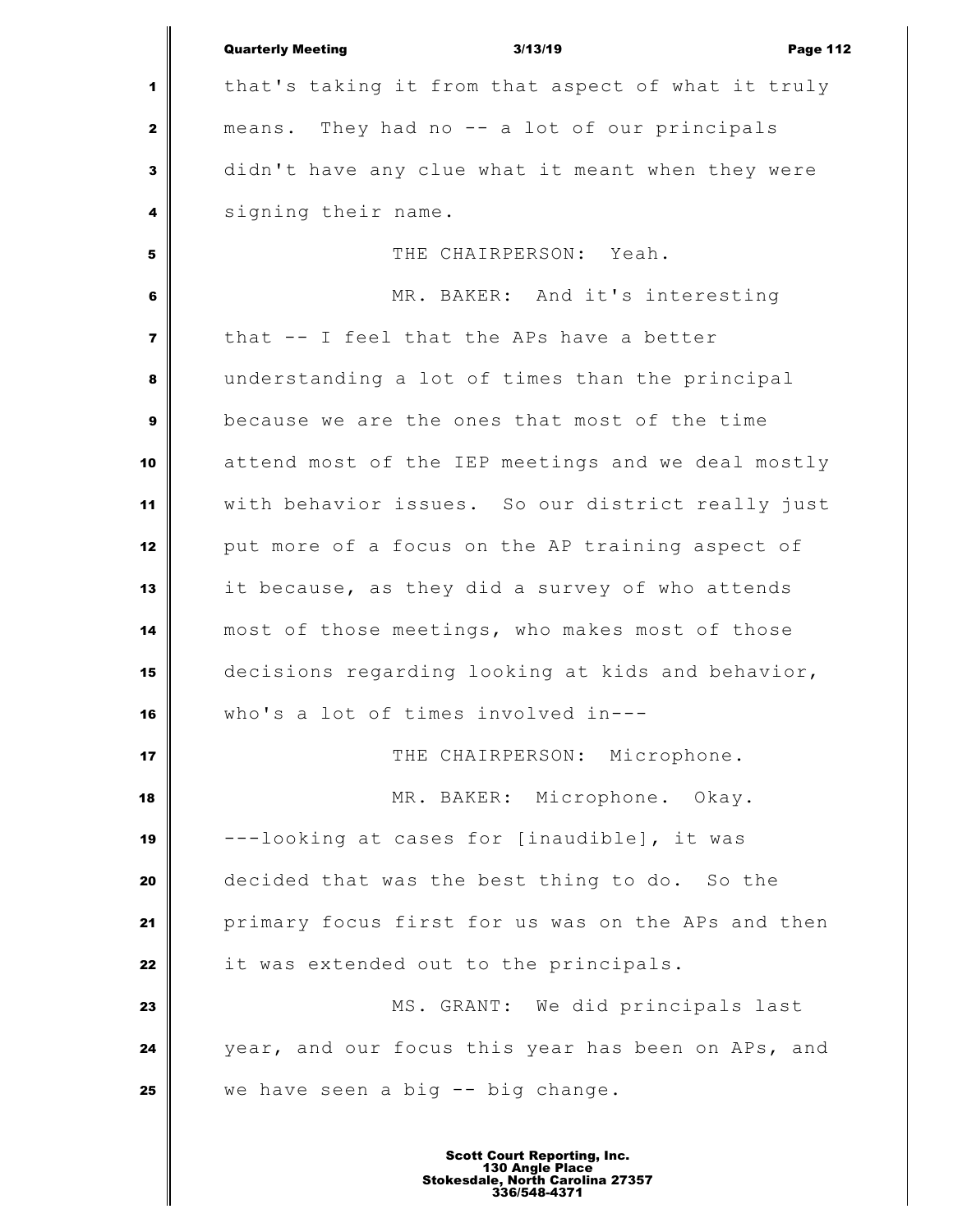|                         | <b>Quarterly Meeting</b><br>3/13/19<br><b>Page 113</b> |
|-------------------------|--------------------------------------------------------|
| 1                       | THE CHAIRPERSON: Was there anything                    |
| $\mathbf{2}$            | with the recommendation about training for mental      |
| 3                       | health and behavioral support during higher            |
| 4                       | education? Is there anything there? Because I          |
| 5                       | know someone had mentioned that if there's             |
| 6                       | anything we would like to explore further, either      |
| $\overline{\mathbf{z}}$ | collect more data on through presentations, or any     |
| 8                       | words of wisdom or insight?                            |
| 9                       | MS. JOHNSON: I mentioned like a                        |
| 10                      | specific criteria for folks that are conducting        |
| 11                      | FBAs and making behavioral recommendations. I'd        |
| 12                      | be interested in knowing currently what those          |
| 13                      | criteria are on how districts are determining when     |
| 14                      | someone is competent to do that.                       |
| 15                      | THE CHAIRPERSON: Yeah, requirements                    |
| 16                      | to be a behavior specialist---                         |
| 17                      | MS. HUTCHINSON: Well, not a behavior                   |
| 18                      | specialist. They may have -- they have their           |
| 19                      | own -- who's conducting the FBAs is what you were      |
| 20                      | trying to get at, right?                               |
| 21                      | MS. JOHNSON: I guess and just like                     |
| 22                      | what is their training. I don't $-$ - maybe I don't    |
| 23                      | know what the specific criteria are for a behavior     |
| 24                      | specialist. I feel like I see people with -- like      |
| 25                      | you are a special education teacher and then you       |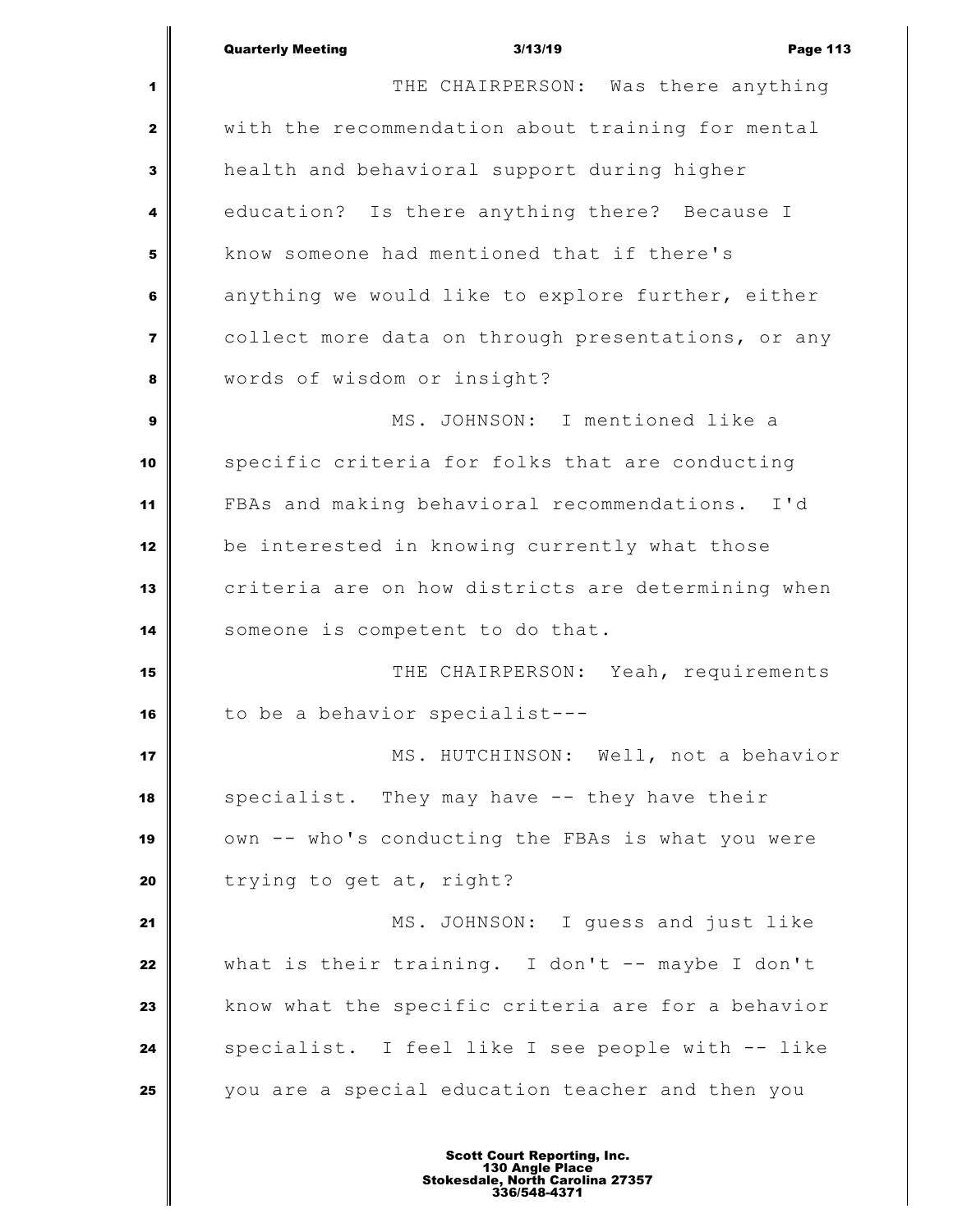Quarterly Meeting 3/13/19 Page 114 become a behavior specialist, but not necessarily because you had different training maybe. It's just like you -- I'm not sure. MS. MEBANE: I think it differs from district to district. MS. OWENS: That seems to be my understanding, is that there is a lot of variability. MS. HUTCHINSON: I think we were getting at the root of the problem. It's who's conducting the FBA and like what relationship or skills do they have to be able to conduct that versus a behavioral specialist because I don't know that we want to say who can be or can't be a behavior specialist, but I think that the FBA is what applies to our kids and knowing who's doing that and what skills do they have to do that. MS. OWENS: Or maybe it's both. MS. GRANT: I think there too is some understanding the difference with -- and, Carol Ann, this may be a policy issue -- when an IEP team comes together and requests a reevaluation for a formal FBA versus coming to the table with a **l** lot of data, that you can pretty much pick out the function. Am I saying that correctly from a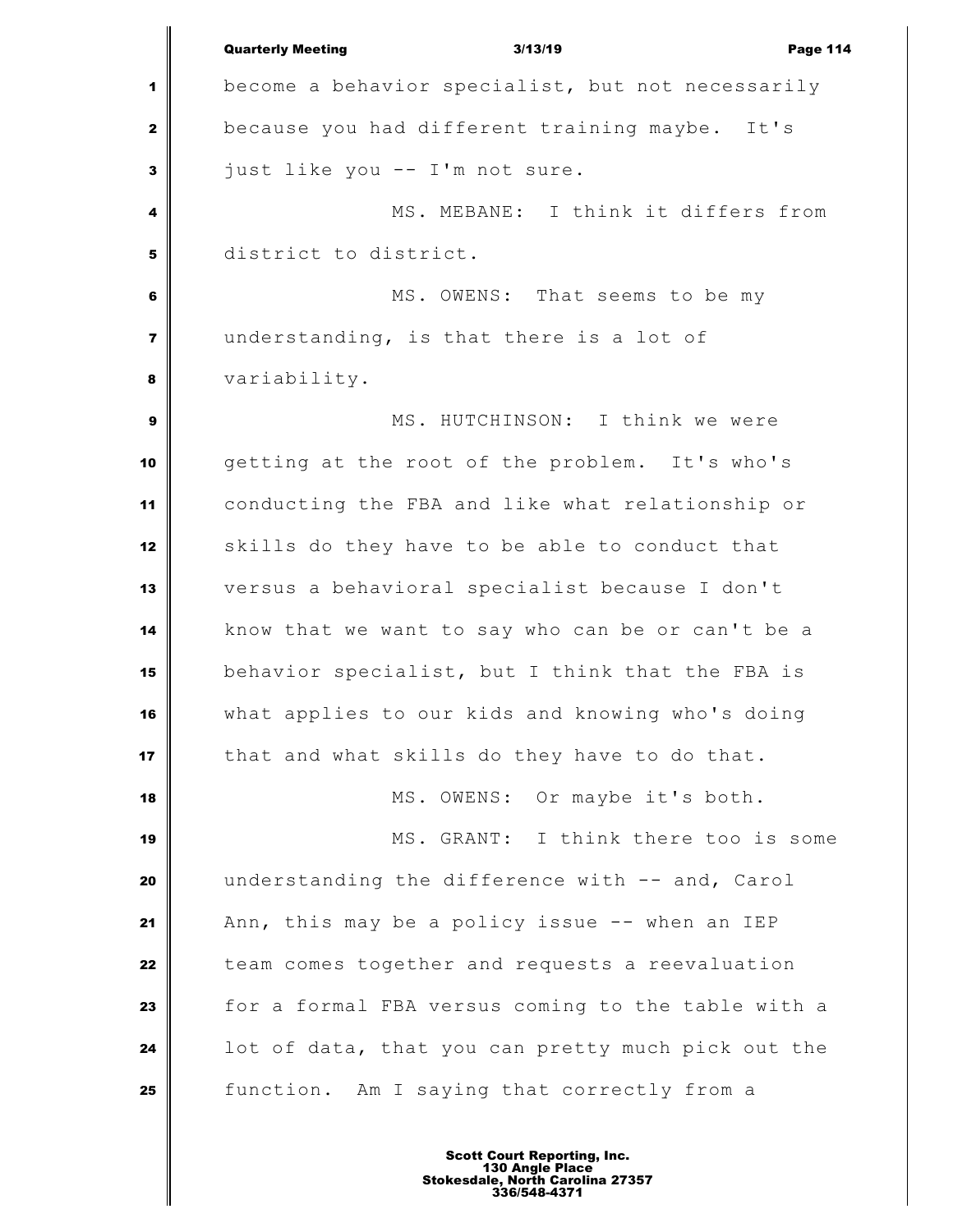|                         | <b>Quarterly Meeting</b><br>3/13/19<br><b>Page 115</b> |
|-------------------------|--------------------------------------------------------|
| 1                       | policy standpoint?                                     |
| 2                       | MS. HUDGENS: Yeah. Yeah. So I'll                       |
| 3                       | just -- can you-all hear me okay?                      |
| 4                       | MR. BAKER: Yes.                                        |
| 5                       | MS. HUDGENS: So just to kind of add                    |
| 6                       | to that a little bit, one of the things that has       |
| $\overline{\mathbf{z}}$ | not only been a concern expressed by this group        |
| 8                       | but by our friends in the field is that in our         |
| 9                       | policies, we haven't really defined what               |
| 10                      | constitutes a functional behavior assessment. So       |
| 11                      | we don't even have -- there are other evaluations      |
| 12                      | that we have defined in our policies, but              |
| 13                      | functional behavior assessment is not one of them.     |
| 14                      | However, we are working to start                       |
| 15                      | defining that, and then through the definition of      |
| 16                      | that assessment, then LEAs can have more               |
| 17                      | discretion about who might be appropriate to           |
| 18                      | deliver that assessment or administer that             |
| 19                      | assessment because what we do have in regulations      |
| 20                      | and policy are evaluation procedures, and in those     |
| 21                      | evaluation procedures, not only does it speak          |
| 22                      | about the assessments have to be free of bias,         |
| 23                      | they have to be norm referenced, you know, all the     |
| 24                      | particulars of making sure that you have a valid       |
| 25                      | and reliable assessment.                               |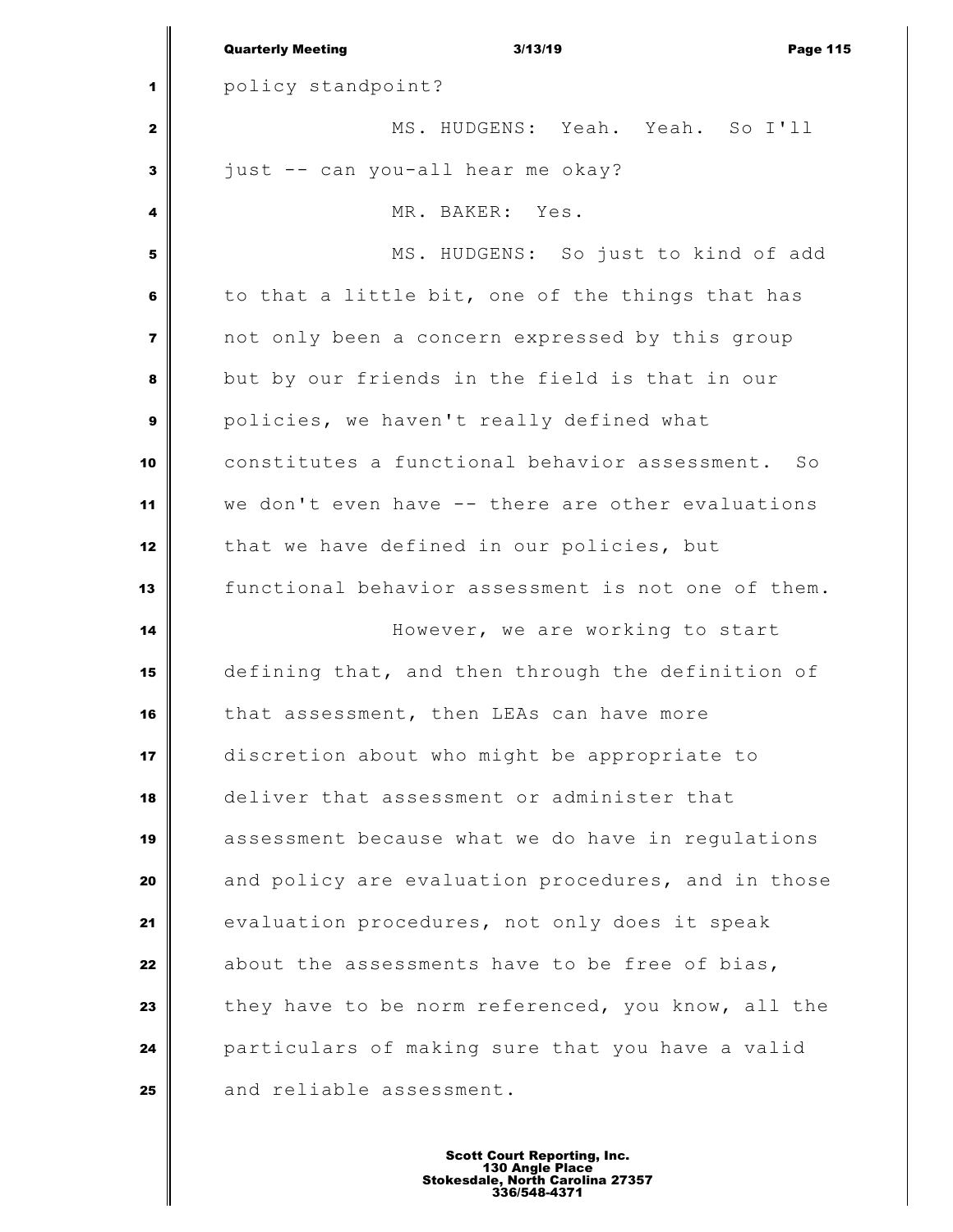But it also speaks to just in kind of generic terms that you have to have the appropriate credentials to be able to administer those assessments. Now, historically, because there's not a definition of functional behavior assessment and they're following -- there's not necessarily criteria for who can administer those, to Christy's point, it depends on the unique needs of the child and what expertise you need to bring to the table because there are multiple pieces of a functional behavior assessment. There's not just one thing. Parents are included in that evaluation because they provide observations that they see in the home setting. Classroom teachers also contribute to that evaluation because of their observations. Many teachers could contribute to behavioral data collection. Where you really need to have some expertise -- and, again, that's not necessarily saying it has to be a behavior specialist or a psychologist, but it is in the analysis of that information that is brought together that an appropriate plan is developed. Because remember we're not trying to

determine eligibility by an FBA; what we're trying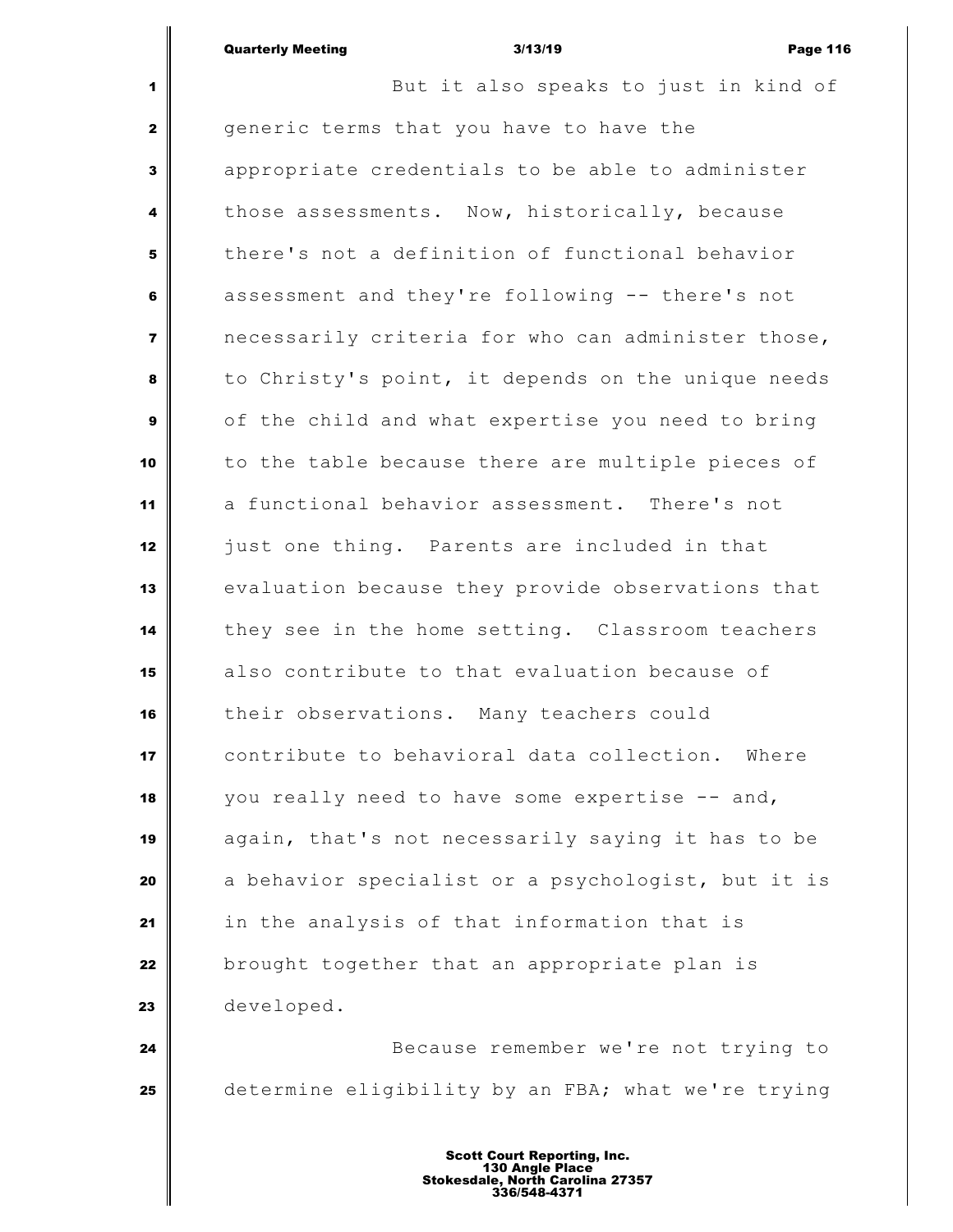to do is develop appropriate programming which may include a behavior intervention plan. So at the bare minimum, an EC teacher who is licensed to deliver specially designed instruction could be appropriate to coordinate the collection of information necessary for a functional behavior assessment.

 So that's just kind of some peripheral information about that. I don't know if that's too much or too little, but it really is going to depend on the unique needs of the child. There might be a set of scales that are required but as a part of the functional behavior assessment that have to be administered and interpreted by school psychology and may not. MS. HUTCHINSON: Sometimes if you have ABA therapist or whomever involved, they have amazing data that's helpful. MS. HUDGENS: Yeah. So there will be more to come on the FBA from the state level because it's a continuing question that we have because I think FBA sometimes is used too broadly in its definition because you can collect behavioral data without necessarily completing an evaluation, and you can complete an evaluation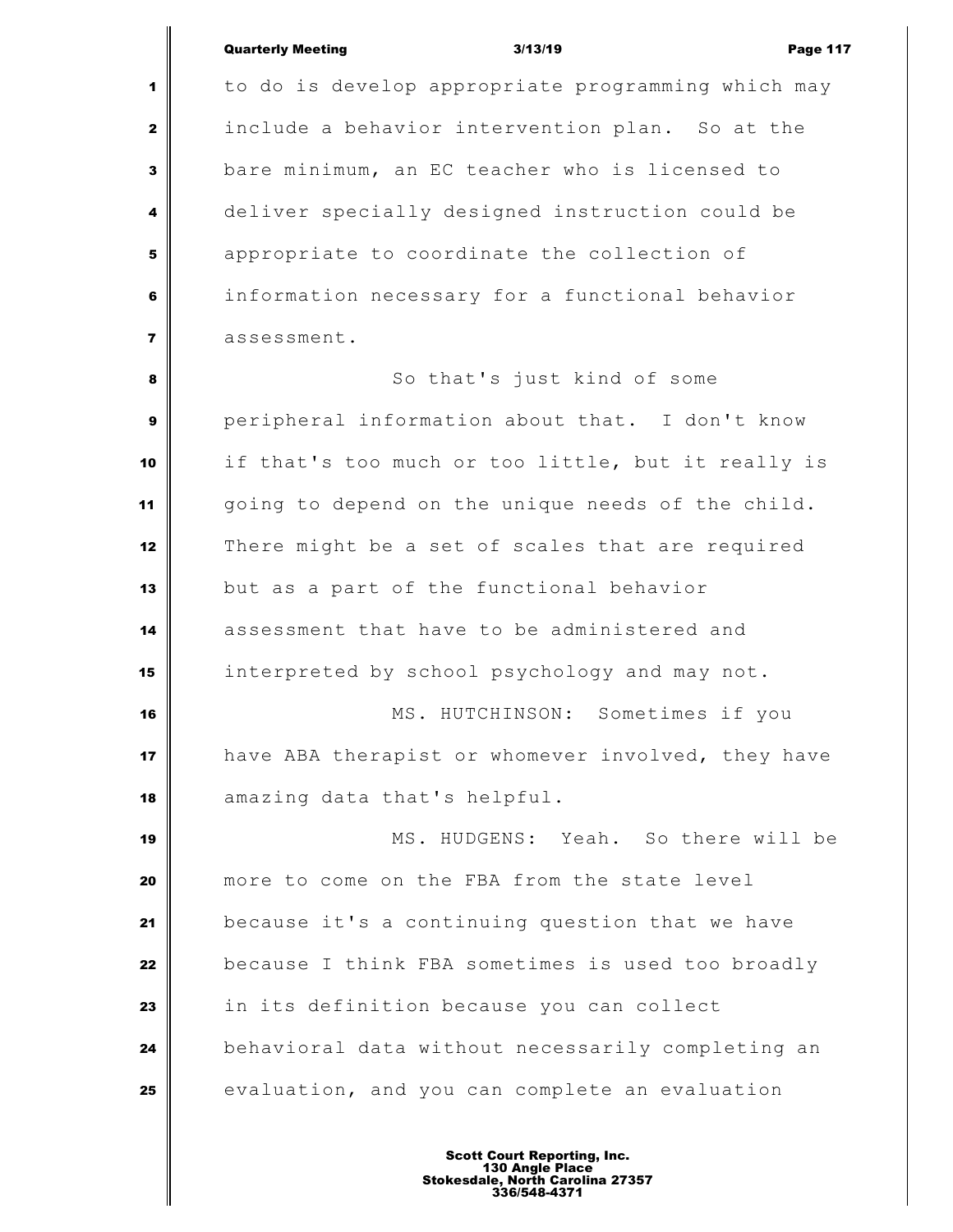|                | <b>Quarterly Meeting</b><br>3/13/19<br><b>Page 118</b> |
|----------------|--------------------------------------------------------|
| 1              | that includes data collection for behavior.            |
| 2              | And so where we have to provide some                   |
| 3              | more quidance is what in behavioral data               |
| 4              | collection makes it rise to the level of needing       |
| 5              | consent in the reevaluation process, and there,        |
| 6              | through that conversation and analysis, is a           |
| $\overline{7}$ | better determination to walk it backwards for who      |
| 8              | is best suited to administer it.                       |
| 9              | We've also been asked to help provide                  |
| 10             | some templates for behavior intervention plans,        |
| 11             | not to necessarily lock districts into using just      |
| 12             | one form, but rather to inform the essential           |
| 13             | components that a behavior intervention plan           |
| 14             | should include. So that work is in progress.           |
| 15             | THE CHAIRPERSON: Good.<br>That's                       |
| 16             | actually -- I like the idea of more work around        |
| 17             | the FBA, about defining what that is because you       |
| 18             | see that a lot. It's like, "Well, we have this         |
| 19             | little piece of paper we filled out."                  |
| 20             | MS. GRANT: Well, because behavior                      |
| 21             | intervention plan is not defined either. It's not      |
| 22             | a state form at all.                                   |
| 23             | MS. HUTCHINSON: But, yet, it would                     |
| 24             | be considered part of the IEP.                         |
| 25             | MS. HUDGENS: Where we've kind of                       |
|                | <b>Scott Court Reporting, Inc.</b><br>130 Angle Place  |

I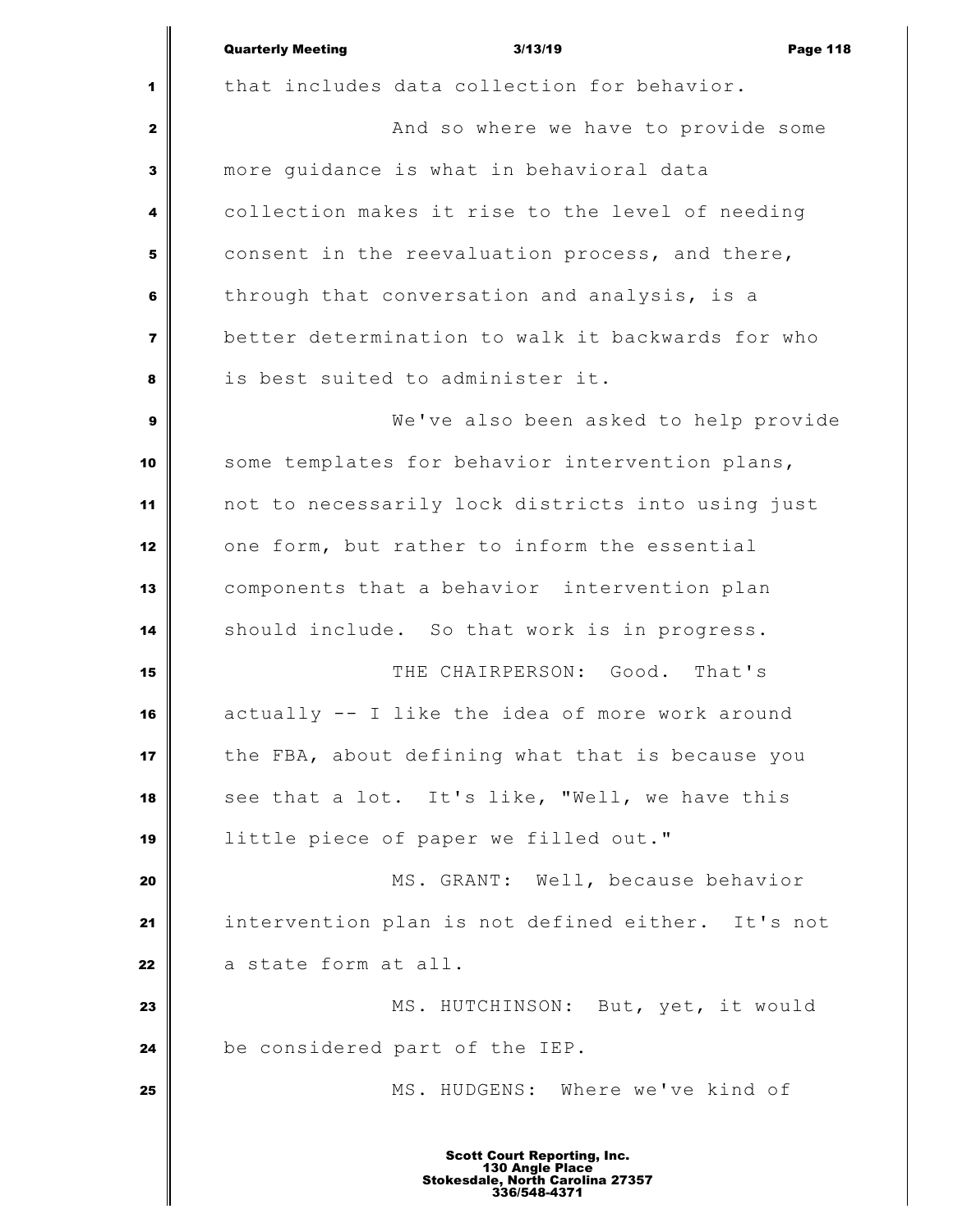wrestled with a state form for behavior intervention plans is trying to balance the flexibility that's needed to customize it to a unique need, but yet being comprehensive enough that the unique need is most comprehensively addressed.

 Because you may have behavioral concerns for groups of students that are not aggressive, self-injurious. They are just types of behavior that is not engaging with other students or with the teacher or work habits or adjusting to sensory input. You may have behavioral plans that work to those issues, and then you might have behavioral plans that are directed toward really difficult and challenging **physically aggressive plans.** 

 So that's what we have to wrestle with when we look at state forms, not creating something that is so narrow that it prohibits the uniqueness of the plan, but yet comprehensive enough that it can be adapted appropriately to that particular student.

 I think, Leanna, if you wanted to have your policies group -- we always try to bring forward to the Council anything that we suggest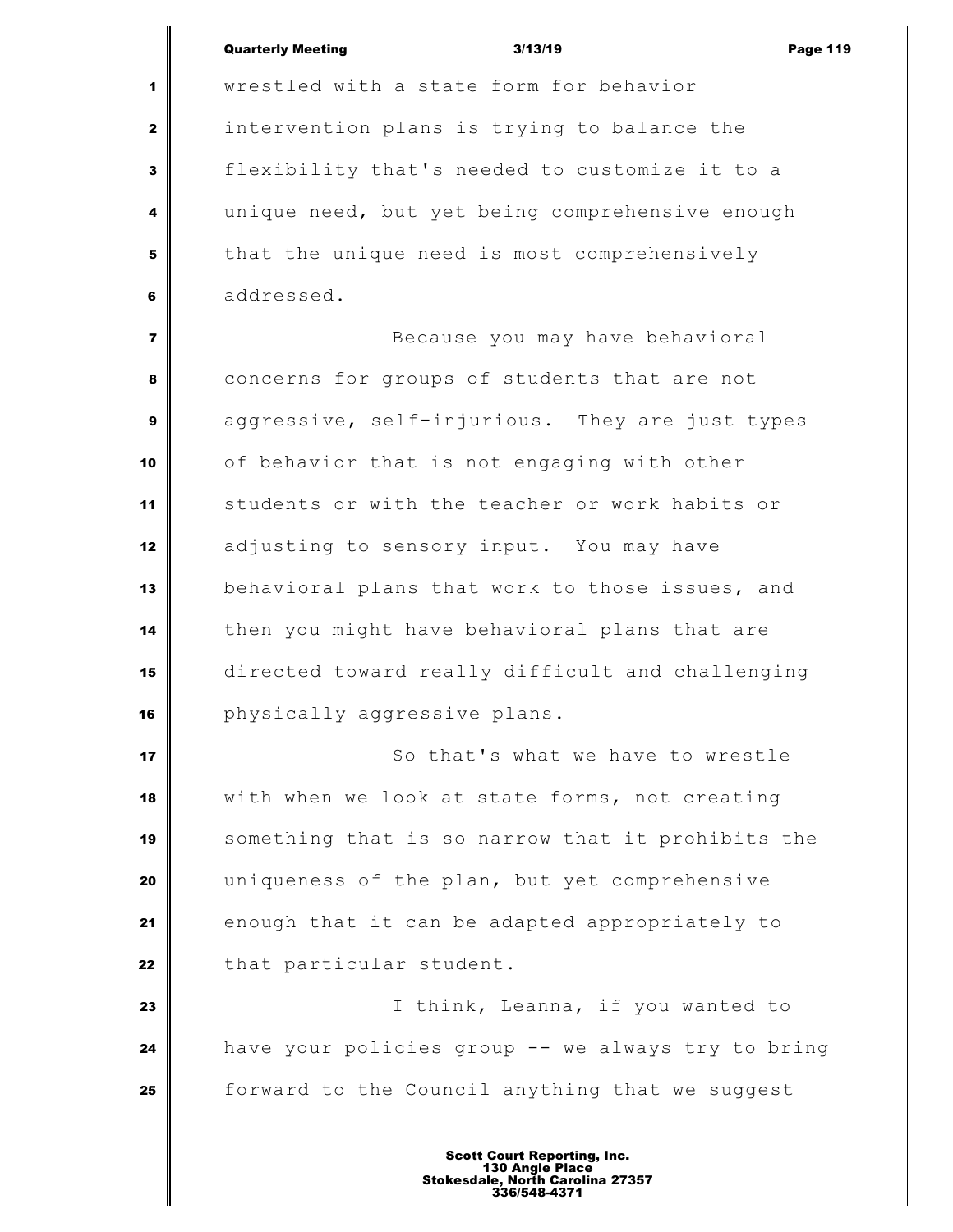|                  | <b>Quarterly Meeting</b><br><b>Page 120</b><br>3/13/19 |
|------------------|--------------------------------------------------------|
| 1                | towards policy. So it could be an opportunity          |
| $\mathbf{2}$     | that we bring to this Council what we're proposing     |
| 3                | as a definition of functional behavior assessment      |
| 4                | for additional feedback. So one of your groups         |
| 5                | may want to take a look at that.                       |
| 6                | THE CHAIRPERSON: Yeah. Now as of                       |
| $\overline{7}$   | lunchtime, the chair of Policies and Procedures---     |
| 8                | MS. GRANT: I joined but not the                        |
| $\boldsymbol{9}$ | chair.                                                 |
| 10               | MS. HUDGENS: And just kind of while                    |
| 11               | I'm on the topic of policies, what we're trying to     |
| 12               | look at is when we go through a revision to our        |
| 13               | policy manual, we, of course, have to reprint and      |
| 14               | distribute that all statewide. So we try to be         |
| 15               | selective in how we approach policy changes. One,      |
| 16               | first and foremost, there has to be adequate           |
| 17               | notice to the field that there's a proposed change     |
| 18               | so that we can accept feedback. Then, secondly,        |
| 19               | we have to adequate time with the field, and there     |
| 20               | is training that is required so that everyone is       |
| 21               | prepared by the implantation date of that policy.      |
| 22               | And so the next big release of                         |
| 23               | policies that we're looking at is July 1 of 2020       |
| 24               | so that -- so the activities right now is around       |
| 25               | our definitions of required evaluations of which       |
|                  |                                                        |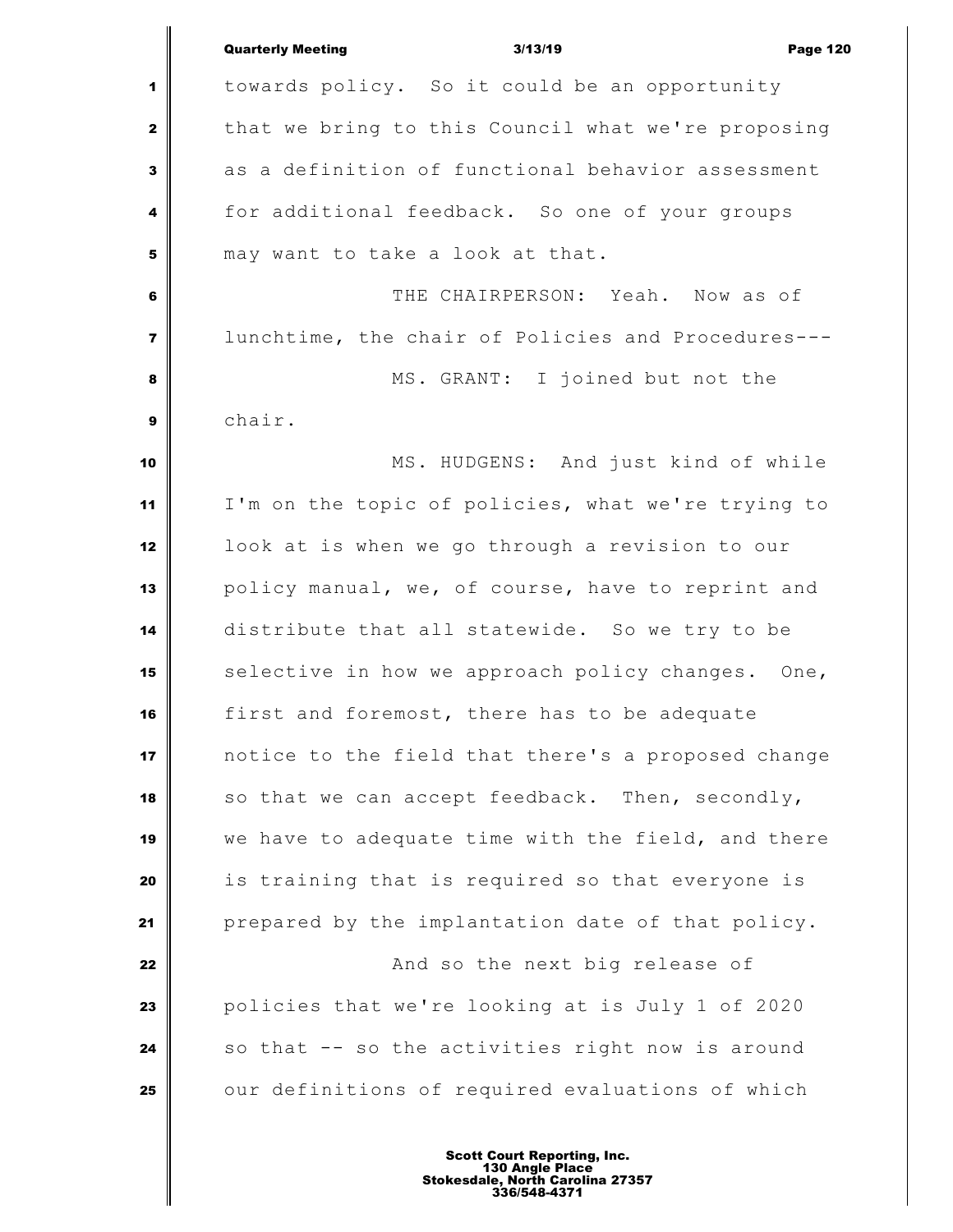|                         | <b>Quarterly Meeting</b><br>3/13/19<br><b>Page 121</b> |
|-------------------------|--------------------------------------------------------|
| 1                       | FBA is one of them that's being reviewed now, and      |
| $\mathbf{z}$            | there are some language around for the functional      |
| 3                       | vision assessment that our VI team is looking at       |
| 4                       | that needs to have a little bit more detail to it.     |
| 5                       | So there's a number of things that                     |
| 6                       | we're looking at that probably in the next -- the      |
| $\overline{\mathbf{z}}$ | next two, I would say, council meetings would          |
| 8                       | likely to include something we would want to bring     |
| 9                       | forward for this panel to discuss.                     |
| 10                      | THE CHAIRPERSON: Okay. Sounds good.                    |
| 11                      | Any other thoughts about strategies for -- I hate      |
| 12                      | to keep hitting the unicorn thing, but--- You can      |
| 13                      | go home and tell your wife, "I'm a unicorn."           |
| 14                      | MR. BAKER: She'd be like "What?"                       |
| 15                      | MR. MOOREFIELD: I think we should                      |
| 16                      | put Anthony in charge of like setting up a state       |
| 17                      | plan for how our admins should deal with               |
| 18                      | everything. The unicorn plan, we'll call it.           |
| 19                      | MS. HUDGENS: Well, in fairness, I                      |
| 20                      | think it's not only a suggestion of this Council,      |
| 21                      | but we're hearing that from EC directors               |
| 22                      | consistently. For example, our SLD policy that         |
| 23                      | goes in effect in 2020, I think we have saturated      |
| 24                      | our EC folks. They are ready, willing, and able,       |
| 25                      | but they have asked us to expand our audience to       |
|                         |                                                        |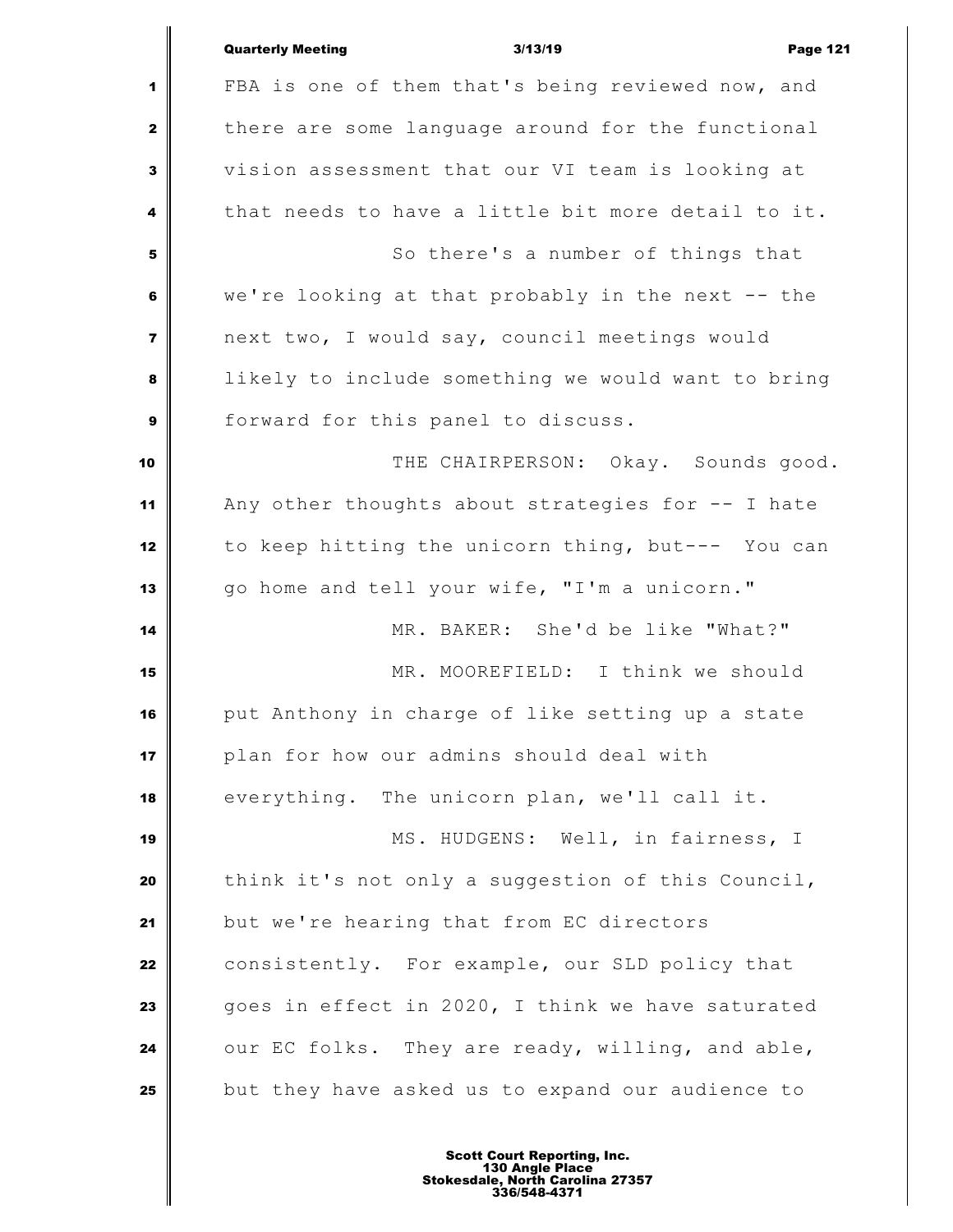| principals, and so we are trying to work on how<br>1<br>best to try to facilitate that.<br>$\mathbf{2}$<br>So I think this recommendation is<br>3<br>timely for how we get involved principals. I know<br>4<br>Christy had spoken to activities that are engaged<br>5<br>upon at the local level. I know that in different<br>6<br>opportunities that I've had, we've done an<br>$\overline{\mathbf{z}}$<br>administrator boot camp in the summer, and not<br>8<br>only EC but student services would get together<br>9<br>because we talk about discipline, we talk about<br>10<br>absences, we talk about Section 504, we would talk<br>11<br>about EC.<br>12<br>And so a lot of times, we get<br>13<br>leverage when LEAs are proactive on their own and<br>14<br>create spaces and opportunities for us to be<br>15<br>invited in or to provide information that then can<br>16<br>be shared locally. Yes, ma'am?<br>17<br>MS. MOOREFIELD: One thing in the<br>18<br>world languages division that we've been working<br>19<br>on over the last few years is an online platform<br>20<br>for continuing ed for world language teachers.<br>21<br>So<br>we it up in a series of modules so that on their<br>22<br>own time, they can go in and choose a module.<br>23<br>It's set up through Canvas, and they can earn<br>24<br>their continuing ed by completing these certain<br>25 | <b>Quarterly Meeting</b><br>3/13/19<br><b>Page 122</b> |
|------------------------------------------------------------------------------------------------------------------------------------------------------------------------------------------------------------------------------------------------------------------------------------------------------------------------------------------------------------------------------------------------------------------------------------------------------------------------------------------------------------------------------------------------------------------------------------------------------------------------------------------------------------------------------------------------------------------------------------------------------------------------------------------------------------------------------------------------------------------------------------------------------------------------------------------------------------------------------------------------------------------------------------------------------------------------------------------------------------------------------------------------------------------------------------------------------------------------------------------------------------------------------------------------------------------------------------------------------------------------------------------|--------------------------------------------------------|
|                                                                                                                                                                                                                                                                                                                                                                                                                                                                                                                                                                                                                                                                                                                                                                                                                                                                                                                                                                                                                                                                                                                                                                                                                                                                                                                                                                                          |                                                        |
|                                                                                                                                                                                                                                                                                                                                                                                                                                                                                                                                                                                                                                                                                                                                                                                                                                                                                                                                                                                                                                                                                                                                                                                                                                                                                                                                                                                          |                                                        |
|                                                                                                                                                                                                                                                                                                                                                                                                                                                                                                                                                                                                                                                                                                                                                                                                                                                                                                                                                                                                                                                                                                                                                                                                                                                                                                                                                                                          |                                                        |
|                                                                                                                                                                                                                                                                                                                                                                                                                                                                                                                                                                                                                                                                                                                                                                                                                                                                                                                                                                                                                                                                                                                                                                                                                                                                                                                                                                                          |                                                        |
|                                                                                                                                                                                                                                                                                                                                                                                                                                                                                                                                                                                                                                                                                                                                                                                                                                                                                                                                                                                                                                                                                                                                                                                                                                                                                                                                                                                          |                                                        |
|                                                                                                                                                                                                                                                                                                                                                                                                                                                                                                                                                                                                                                                                                                                                                                                                                                                                                                                                                                                                                                                                                                                                                                                                                                                                                                                                                                                          |                                                        |
|                                                                                                                                                                                                                                                                                                                                                                                                                                                                                                                                                                                                                                                                                                                                                                                                                                                                                                                                                                                                                                                                                                                                                                                                                                                                                                                                                                                          |                                                        |
|                                                                                                                                                                                                                                                                                                                                                                                                                                                                                                                                                                                                                                                                                                                                                                                                                                                                                                                                                                                                                                                                                                                                                                                                                                                                                                                                                                                          |                                                        |
|                                                                                                                                                                                                                                                                                                                                                                                                                                                                                                                                                                                                                                                                                                                                                                                                                                                                                                                                                                                                                                                                                                                                                                                                                                                                                                                                                                                          |                                                        |
|                                                                                                                                                                                                                                                                                                                                                                                                                                                                                                                                                                                                                                                                                                                                                                                                                                                                                                                                                                                                                                                                                                                                                                                                                                                                                                                                                                                          |                                                        |
|                                                                                                                                                                                                                                                                                                                                                                                                                                                                                                                                                                                                                                                                                                                                                                                                                                                                                                                                                                                                                                                                                                                                                                                                                                                                                                                                                                                          |                                                        |
|                                                                                                                                                                                                                                                                                                                                                                                                                                                                                                                                                                                                                                                                                                                                                                                                                                                                                                                                                                                                                                                                                                                                                                                                                                                                                                                                                                                          |                                                        |
|                                                                                                                                                                                                                                                                                                                                                                                                                                                                                                                                                                                                                                                                                                                                                                                                                                                                                                                                                                                                                                                                                                                                                                                                                                                                                                                                                                                          |                                                        |
|                                                                                                                                                                                                                                                                                                                                                                                                                                                                                                                                                                                                                                                                                                                                                                                                                                                                                                                                                                                                                                                                                                                                                                                                                                                                                                                                                                                          |                                                        |
|                                                                                                                                                                                                                                                                                                                                                                                                                                                                                                                                                                                                                                                                                                                                                                                                                                                                                                                                                                                                                                                                                                                                                                                                                                                                                                                                                                                          |                                                        |
|                                                                                                                                                                                                                                                                                                                                                                                                                                                                                                                                                                                                                                                                                                                                                                                                                                                                                                                                                                                                                                                                                                                                                                                                                                                                                                                                                                                          |                                                        |
|                                                                                                                                                                                                                                                                                                                                                                                                                                                                                                                                                                                                                                                                                                                                                                                                                                                                                                                                                                                                                                                                                                                                                                                                                                                                                                                                                                                          |                                                        |
|                                                                                                                                                                                                                                                                                                                                                                                                                                                                                                                                                                                                                                                                                                                                                                                                                                                                                                                                                                                                                                                                                                                                                                                                                                                                                                                                                                                          |                                                        |
|                                                                                                                                                                                                                                                                                                                                                                                                                                                                                                                                                                                                                                                                                                                                                                                                                                                                                                                                                                                                                                                                                                                                                                                                                                                                                                                                                                                          |                                                        |
|                                                                                                                                                                                                                                                                                                                                                                                                                                                                                                                                                                                                                                                                                                                                                                                                                                                                                                                                                                                                                                                                                                                                                                                                                                                                                                                                                                                          |                                                        |
|                                                                                                                                                                                                                                                                                                                                                                                                                                                                                                                                                                                                                                                                                                                                                                                                                                                                                                                                                                                                                                                                                                                                                                                                                                                                                                                                                                                          |                                                        |
|                                                                                                                                                                                                                                                                                                                                                                                                                                                                                                                                                                                                                                                                                                                                                                                                                                                                                                                                                                                                                                                                                                                                                                                                                                                                                                                                                                                          |                                                        |
|                                                                                                                                                                                                                                                                                                                                                                                                                                                                                                                                                                                                                                                                                                                                                                                                                                                                                                                                                                                                                                                                                                                                                                                                                                                                                                                                                                                          |                                                        |
|                                                                                                                                                                                                                                                                                                                                                                                                                                                                                                                                                                                                                                                                                                                                                                                                                                                                                                                                                                                                                                                                                                                                                                                                                                                                                                                                                                                          |                                                        |
|                                                                                                                                                                                                                                                                                                                                                                                                                                                                                                                                                                                                                                                                                                                                                                                                                                                                                                                                                                                                                                                                                                                                                                                                                                                                                                                                                                                          |                                                        |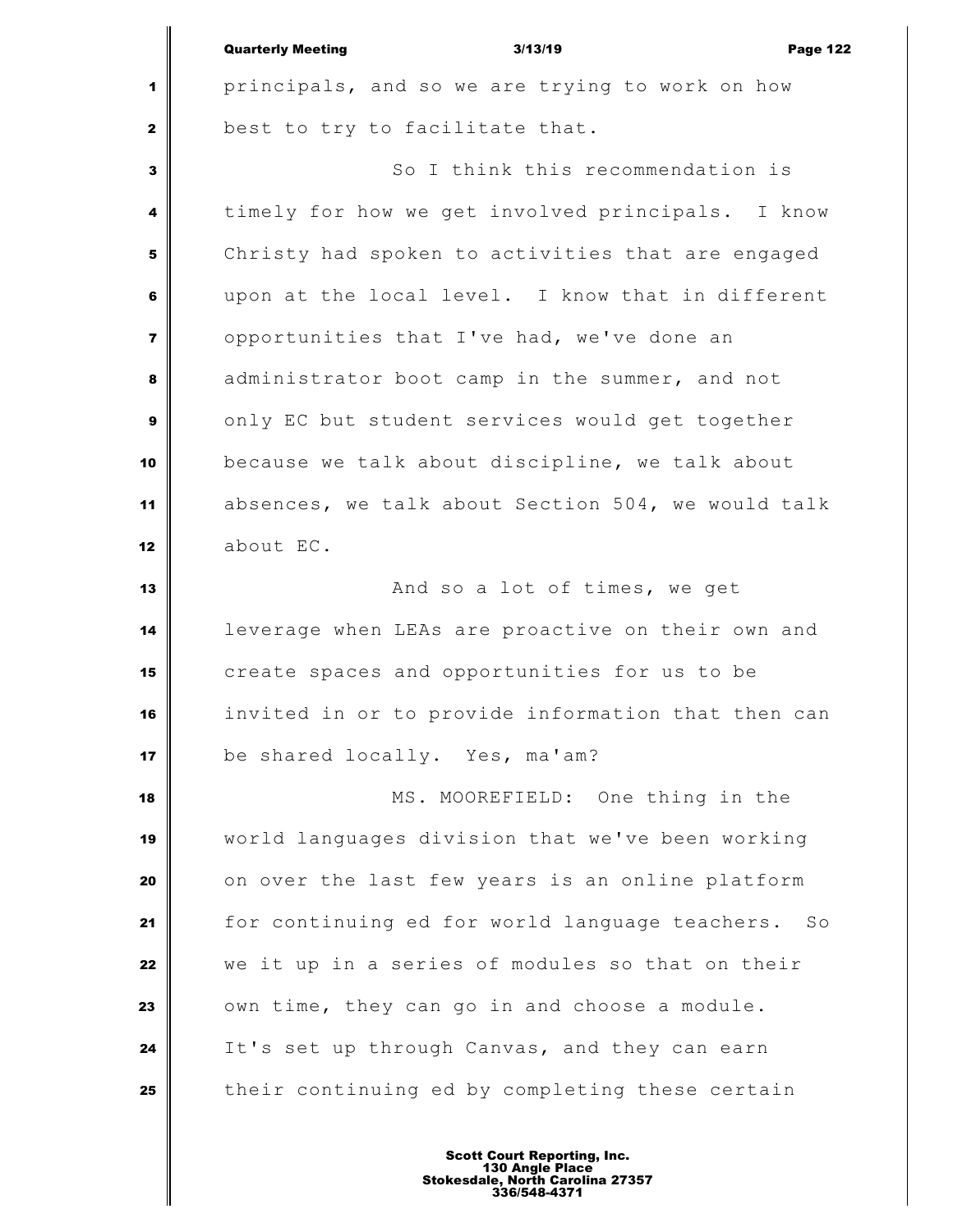|                  | <b>Quarterly Meeting</b><br>3/13/19<br><b>Page 123</b> |
|------------------|--------------------------------------------------------|
| 1                | modules.                                               |
| $\mathbf{2}$     | Would that be appropriate for an                       |
| $\mathbf{3}$     | admin training, that is, something that they could     |
| 4                | do on their own time? Do admins have to do             |
| 5                | continuing ed?                                         |
| $6\phantom{1}6$  | MS. HUDGENS: I think that there are                    |
| $\overline{7}$   | a number of options available. I think that the        |
| 8                | virtual platforms are excellent for front loading      |
| $\boldsymbol{9}$ | content. I do think that there probably needs to       |
| 10               | be a blended delivery of some of these issues          |
| 11               | because what I have found that has been most           |
| 12               | beneficial is when the groups are small enough         |
| 13               | that they're comfortable to talk about situations      |
| 14               | and scenarios. Because until you have experienced      |
| 15               | a particular moment in time where you've had to        |
| 16               | have some good decision-making, it's a little bit      |
| 17               | difficult to kind of absorb the content and be         |
| 18               | able to apply it in a timely fashion. So I think       |
| 19               | there's a good mix there, but yes, I think it has      |
| 20               | its space.                                             |
| 21               | THE CHAIRPERSON: Let's see.<br>We                      |
| 22               | might be moving a little bit early today. Do any       |
| 23               | of the committees have anything to report back         |
| 24               | from their work for the last couple -- last            |
| 25               | session? I don't think so. Once again, I               |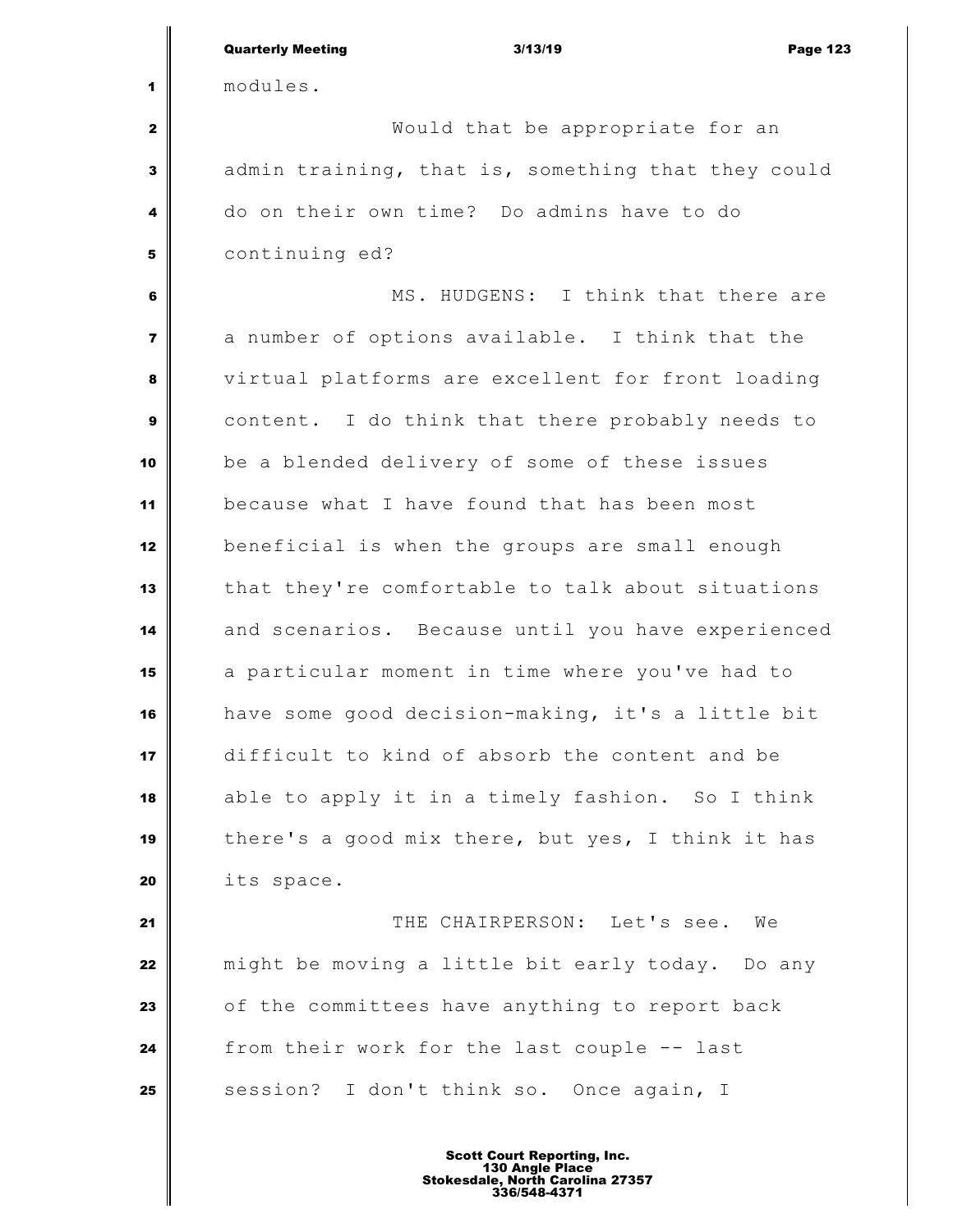|                         | <b>Quarterly Meeting</b><br>3/13/19<br><b>Page 124</b> |
|-------------------------|--------------------------------------------------------|
| 1                       | mentioned it during -- right as we broke for           |
| $\mathbf{2}$            | lunch. I don't know if anyone heard me. If             |
| $\mathbf{3}$            | anyone is interested in Reports and Data for a         |
| 4                       | committee chairmanship, that would be awesome. I       |
| 5                       | fill one and lose another. So if anyone's              |
| 6                       | interested in Reports and Data.                        |
| $\overline{\mathbf{z}}$ | Would you mind going ahead and moving                  |
| 8                       | on to discussing surrogate parents since you're        |
| $\boldsymbol{9}$        | the presenter?                                         |
| 10                      | MS. HUDGENS: Well, no. I'd be happy                    |
| 11                      | to. Let me get it all queued up here.                  |
| 12                      | (Pause.)                                               |
| 13                      | MS. HUDGENS: In response to some                       |
| 14                      | requests from the Council and discussions that         |
| 15                      | have been had in the past, there was a request for     |
| 16                      | us to present some information on surrogate            |
| 17                      | parents, and what I'm going to do is kind of go        |
| 18                      | through a high-level overview of training that's       |
| 19                      | already in place for LEAs to take advantage of and     |
| 20                      | the materials that we have onsite -- available         |
| 21                      | online, and then I'm going to go just through a        |
| 22                      | high-level description of what we provide and we       |
| 23                      | guide LEAs for when they have to select a              |
| 24                      | surrogate parent.                                      |
| 25                      | And, of course, it's required. There                   |
|                         | <b>Scott Court Reporting, Inc.</b><br>130 Angle Place  |
|                         | Stokesdale, North Carolina 27357<br>336/548-4371       |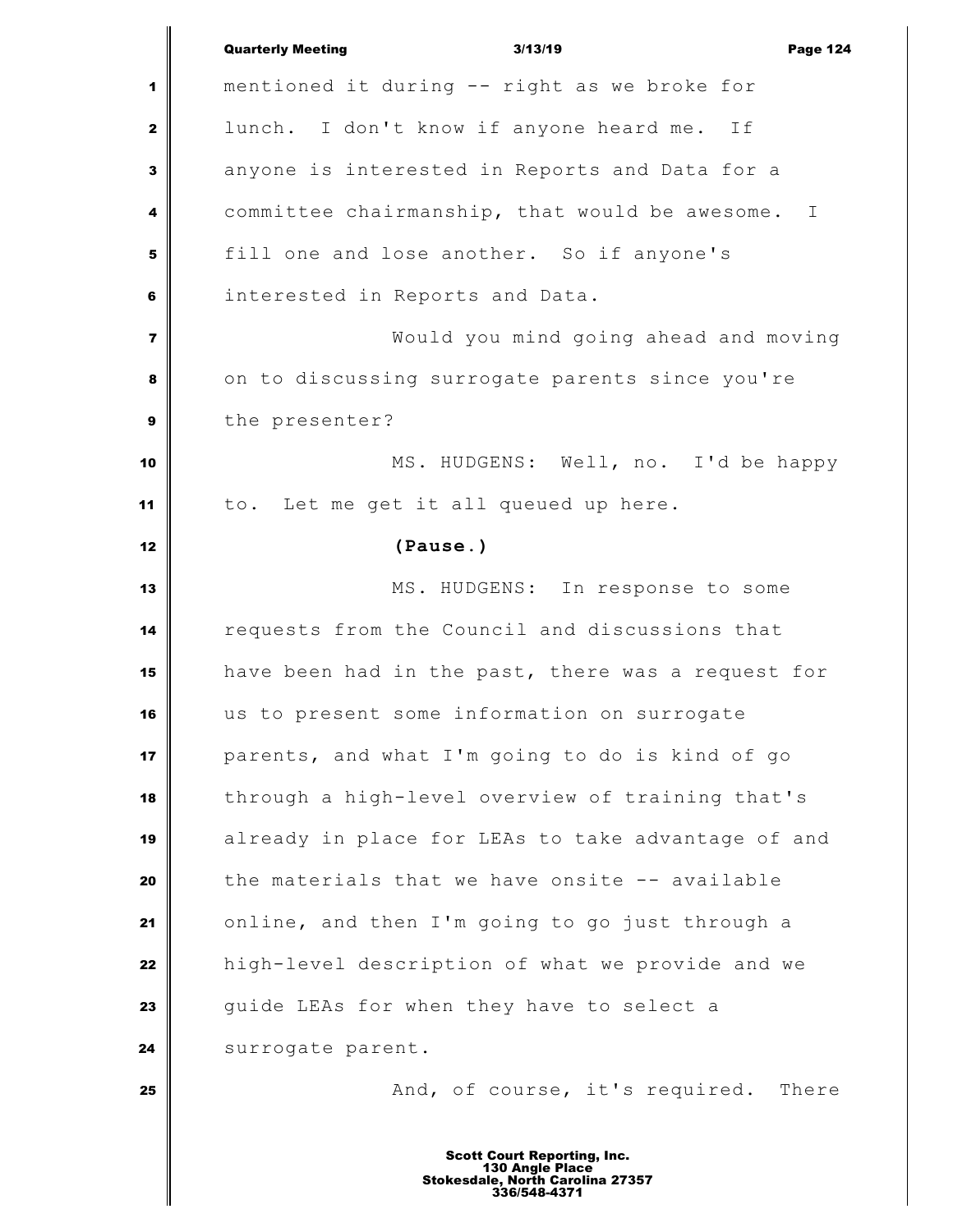## Quarterly Meeting **2008 CONTER 120 CONTER 120 ASSEM Page 125**

 $\overline{\mathbb{I}}$ 

Ш

| 1                       | is a legal mandate that we have to have somebody   |
|-------------------------|----------------------------------------------------|
| $\mathbf{2}$            | in matters of exceptional children to be able to   |
| 3                       | advocate and speak to and protect the rights of a  |
| 4                       | child. A child may need a surrogate parent if the  |
| 5                       | parent cannot be identified or located. We also    |
| 6                       | have to appoint a surrogate parent if the child is |
| $\overline{\mathbf{r}}$ | a ward of the State, and a child becomes a ward of |
| 8                       | the State when the parents' rights have been       |
| $\boldsymbol{9}$        | terminated, okay, or the educational decisions of  |
| 10                      | those parents have been terminated by the Court.   |
| 11                      | And then if a child is an unaccompanied homeless   |
| 12                      | youth, then we have to make sure that we still     |
| 13                      | can't find a parent, we can't identify the parent, |
| 14                      | the parent can't be located before we appoint a    |
| 15                      | surrogate parent for them.                         |
| 16                      | Any questions on this?                             |
| 17                      | THE CHAIRPERSON: So would foster                   |
| 18                      | care -- children in foster care be under the       |
| 19                      | service of a surrogate parent or of the foster     |
| 20                      | parent in an IEP situation?                        |
| 21                      | MS. HUDGENS: Yes and no, and I'll                  |
| 22                      | get to that on my next couple of slides, okay? So  |
| 23                      | that's good. That's a very good teaser, and I'll   |
| 24                      | spend some extra time on that, Leanna, okay?       |
| 25                      | So when it comes to appointing a                   |
|                         |                                                    |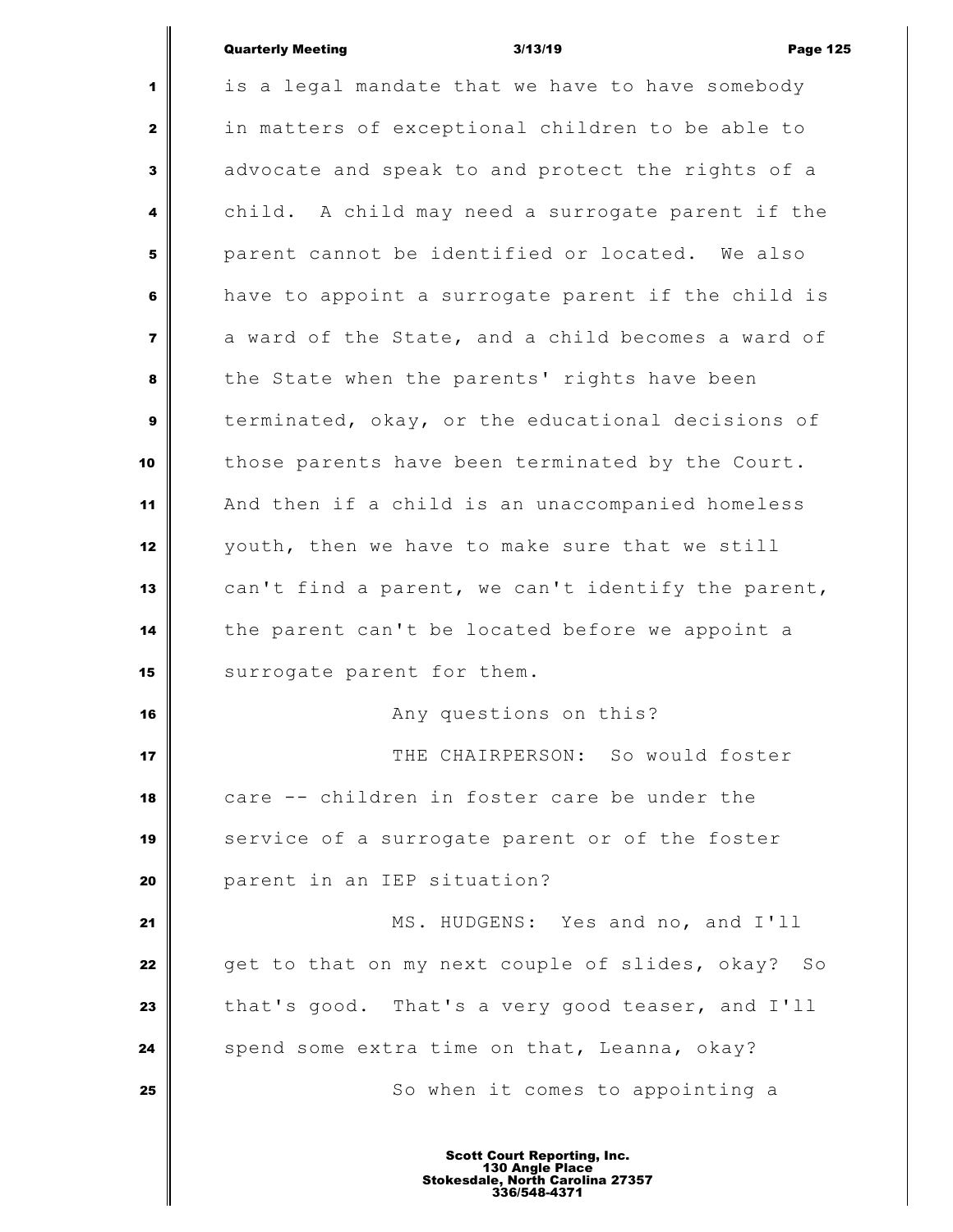|                | <b>Quarterly Meeting</b><br>3/13/19<br><b>Page 126</b> |
|----------------|--------------------------------------------------------|
| 1              | surrogate, our LEA has to be very careful. How is      |
| $\mathbf{2}$   | it clicking without me touching it? Okay. I'm          |
| 3              | sorry.                                                 |
| 4              | So the LEA has to decide if a child                    |
| 5              | needs a surrogate, and we get a lot of questions       |
| 6              | here at DPI. We'll have a call because family          |
| $\overline{7}$ | circumstances can be very challenging to weed          |
| 8              | through. Not only are there the issue of the           |
| 9              | biological parent, but there are issues around         |
| 10             | stepparents, if children are living with               |
| 11             | grandparents, if there are other family                |
| 12             | circumstances that present themselves. LEAs have       |
| 13             | to be very, very careful when they determine that      |
| 14             | a surrogate parent is needed because the surrogate     |
| 15             | parent, of course, is acting in the place of a         |
| 16             | parent, and we would never want to not include a       |
| 17             | parent when we are discussing matters of               |
| 18             | exceptional children.                                  |
| 19             | Then they have to assign that, and                     |
| 20             | then they have to train that person so that they       |
| 21             | can fulfill their duties as a surrogate parent.        |
| 22             | We don't just pick someone up that might know the      |
| 23             | kid and invite them to an IEP meeting and expect       |

 them to know how to advocate successfully for that child. So we'll talk a little bit more about that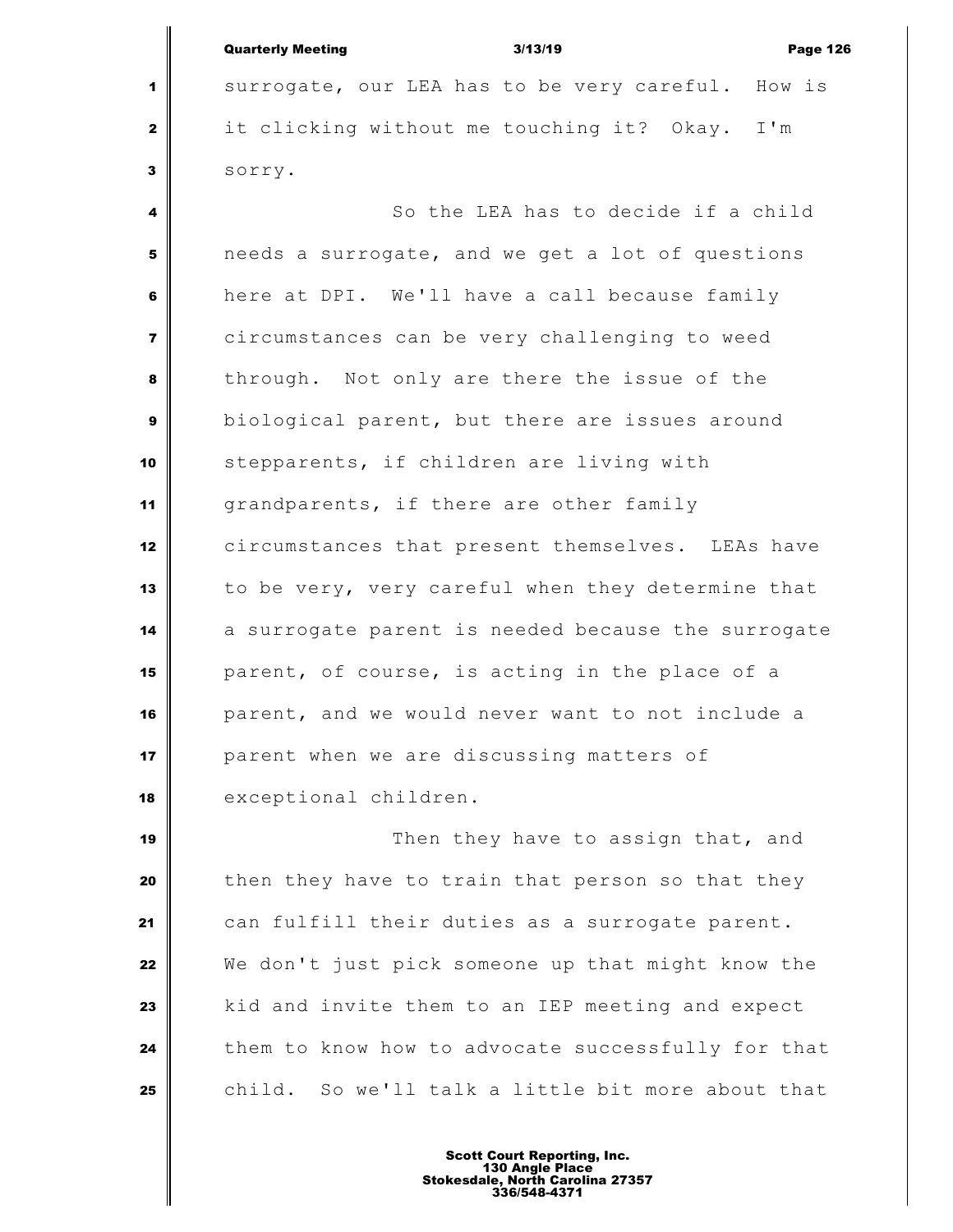|                         | <b>Quarterly Meeting</b><br><b>Page 127</b><br>3/13/19 |
|-------------------------|--------------------------------------------------------|
| 1                       | in the next few slides.                                |
| $\mathbf{2}$            | So some of the criteria for special                    |
| $\mathbf{3}$            | education surrogate parents is that they cannot be     |
| 4                       | an employee of the state education agency or the       |
| 5                       | local education agency. We want to make sure that      |
| 6                       | they're not an employee so that there's absolutely     |
| $\overline{\mathbf{z}}$ | no conflict of interest because, again, that           |
| 8                       | person's role is to advocate for the child and not     |
| $\boldsymbol{9}$        | for any other reason, okay?                            |
| 10                      | So for your question around a foster                   |
| 11                      | parent, where this becomes little bit more             |
| 12                      | critical is in the issue of a therapeutic foster       |
| 13                      | parent because that foster parent is being             |
| 14                      | compensated for the therapeutic environment that       |
| 15                      | they're offering for the child. So that creates a      |
| 16                      | little bit of a potential conflict of interest.        |
| 17                      | So we would not appoint a therapeutic foster           |
| 18                      | parent as the surrogate parent for a child. They       |
| 19                      | are welcome to attend the IEP meeting as a             |
| 20                      | participant. We certainly would want them to be        |
| 21                      | involved in the education, but for the role of         |
| 22                      | parent, that person could not serve in that role.      |
| 23                      | THE CHAIRPERSON:<br>Okay.                              |
| 24                      | MS. HUDGENS: Okay. So moving on                        |
| 25                      | down, no personal or professional interest that        |
|                         |                                                        |

Ш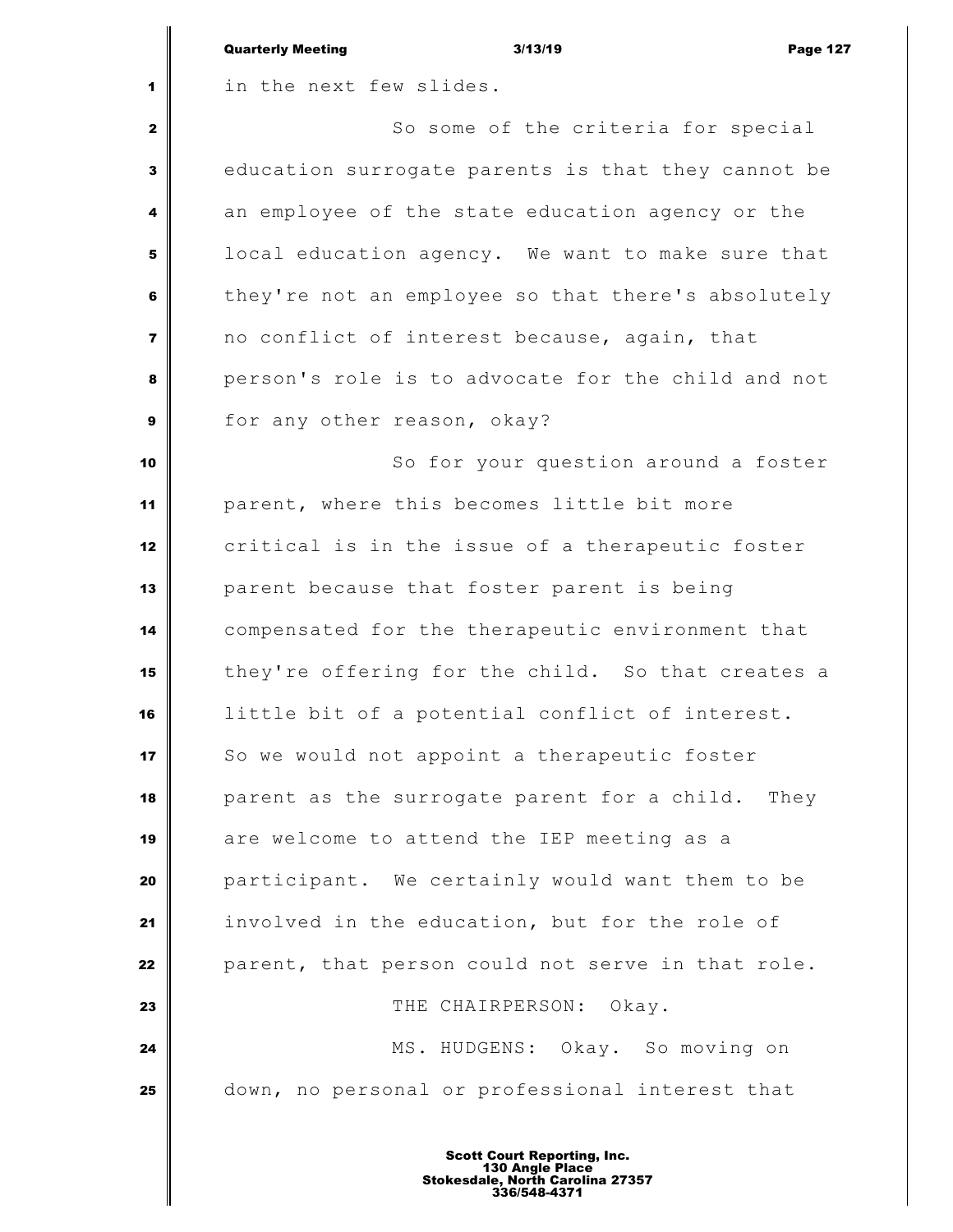conflicts with the interest of the student, okay, and that the surrogate has knowledge and skills adequate to represent the student. Now in the surrogate parent training that we offer to the appointed surrogates, which I'll also include in here, we know that they're not likely -- unless they've served as a surrogate for other children, we know that they may not likely be well-informed about the IDEA and the responsibilities and protections. So as part of the training for that individual, in their selection, they would be asked to participate in training so that they can become informed about what those options are. **All right.** So a lot of times, it gets a little bit confusing about how much authority that the surrogate parent has and does it extend to other things, and this is where we go back through and highlight that a surrogate parent is exclusively for the purposes of exceptional children in special education, okay? This is not appointing someone who can do field trips, give consent for field trips, permission for other activities. We wouldn't be appointing surrogates for those types of business. The surrogate is completely and solely for the purposes of special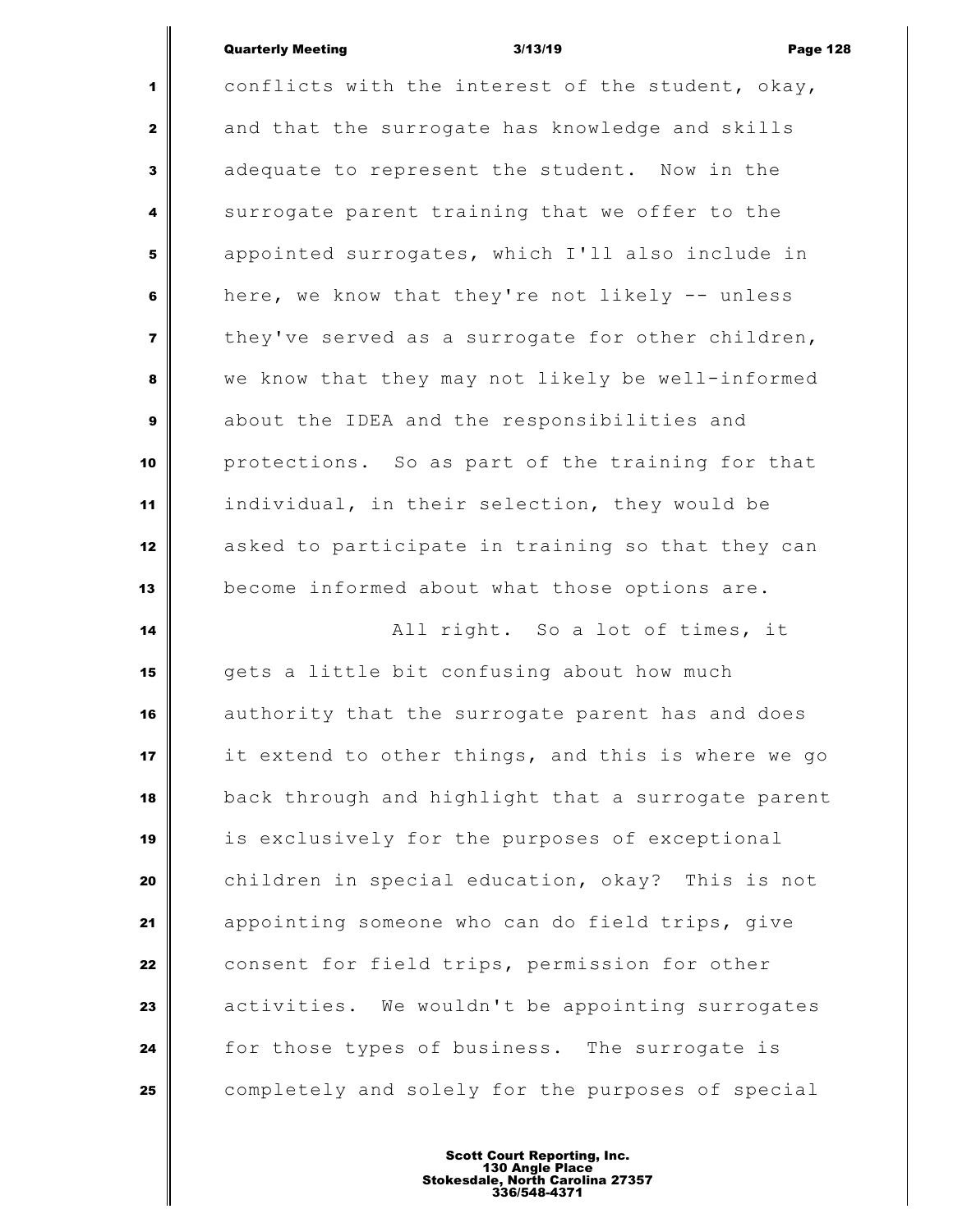|                | <b>Quarterly Meeting</b><br><b>Page 129</b><br>3/13/19 |
|----------------|--------------------------------------------------------|
| 1              | education.                                             |
| 2              | Now a judge may appoint someone who                    |
| 3              | can do all of these things, but when we are coming     |
| 4              | to the point where the LEA is appointing a             |
| 5              | surrogate, it's exclusively to the role of EC.         |
| 6              | MS. HUTCHINSON: Carol Ann, their                       |
| $\overline{7}$ | Guardian ad Litem can't be the same surrogate --       |
| 8              | the same for EC purposes, right?                       |
| 9              | MS. HUDGENS: Correct. So the                           |
| 10             | question is about Guardian ad Litem, and so that's     |
| 11             | actually one of the most often questions that we       |
| 12             | get. And since they are appointed by the Court,        |
| 13             | they are an advocate for the student in court          |
| 14             | proceedings just like a surrogate is an advocate       |
| 15             | for students in educational things for EC. So          |
| 16             | that's the difference there. Certainly, they can       |
| 17             | come to an IEP meeting.                                |
| 18             | MS. HUTCHINSON: We have a lot that                     |
| 19             | have the perception that they have those rights in     |
| 20             | special ed because I think when they're trained,       |
| 21             | they're trained that they can sign for the rights      |
| 22             | of that child entirely, and they don't realize         |
| 23             | that special ed is really different. So they           |
| 24             | could sign for field trips and permission to           |
| 25             | transport---                                           |
|                |                                                        |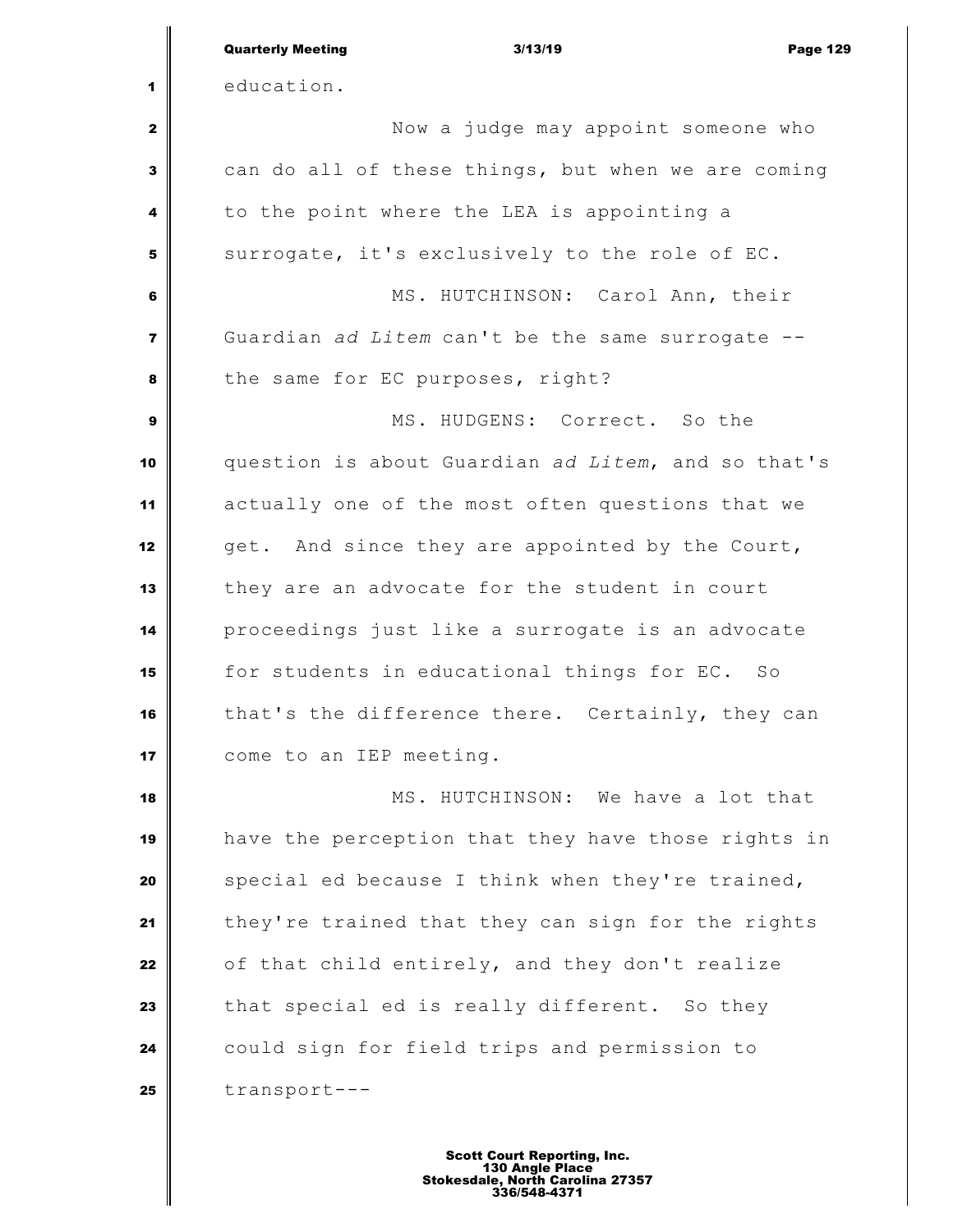|                | <b>Quarterly Meeting</b><br>3/13/19<br><b>Page 130</b> |
|----------------|--------------------------------------------------------|
| 1              | MS. HUDGENS: Right. They have some                     |
| $\mathbf{2}$   | more expansive authority under Guardian ad Litem.      |
| 3              | And, also too, I will say -- and you'll see this       |
| 4              | as a suggestion a little bit further in the            |
| 5              | material -- Guardian ad Litems have very specific      |
| 6              | roles, but if they advocate that they have more        |
| $\overline{7}$ | responsibility or more authority than we initially     |
| 8              | believe them to have, I think we -- it's best          |
| 9              | practice to request that court order because while     |
| 10             | not typically do they have educational rights of a     |
| 11             | child to the extent of special education, a judge      |
| 12             | may have put something in the order specific to        |
| 13             | that. So---                                            |
| 14             | MS. CHILDERS: Stating that they can?                   |
| 15             | MS. HUDGENS: Yes. So in the spirit                     |
| 16             | of goodwill, I always say, "You know what? Let's       |
| 17             | look at the court order and see what's happening,"     |
| 18             | because if they have been given that type of           |
| 19             | authority by a judge, we certainly don't want to       |
| 20             | tread on that. But, typically, no. They have a         |
| 21             | function in court processes to advocate for a          |
| 22             | child, okay?                                           |
| 23             | MS. HODGES: And a DSS caseworker --                    |
| 24             | a student's caseworker wouldn't qualify for this       |
| 25             | as well?                                               |
|                |                                                        |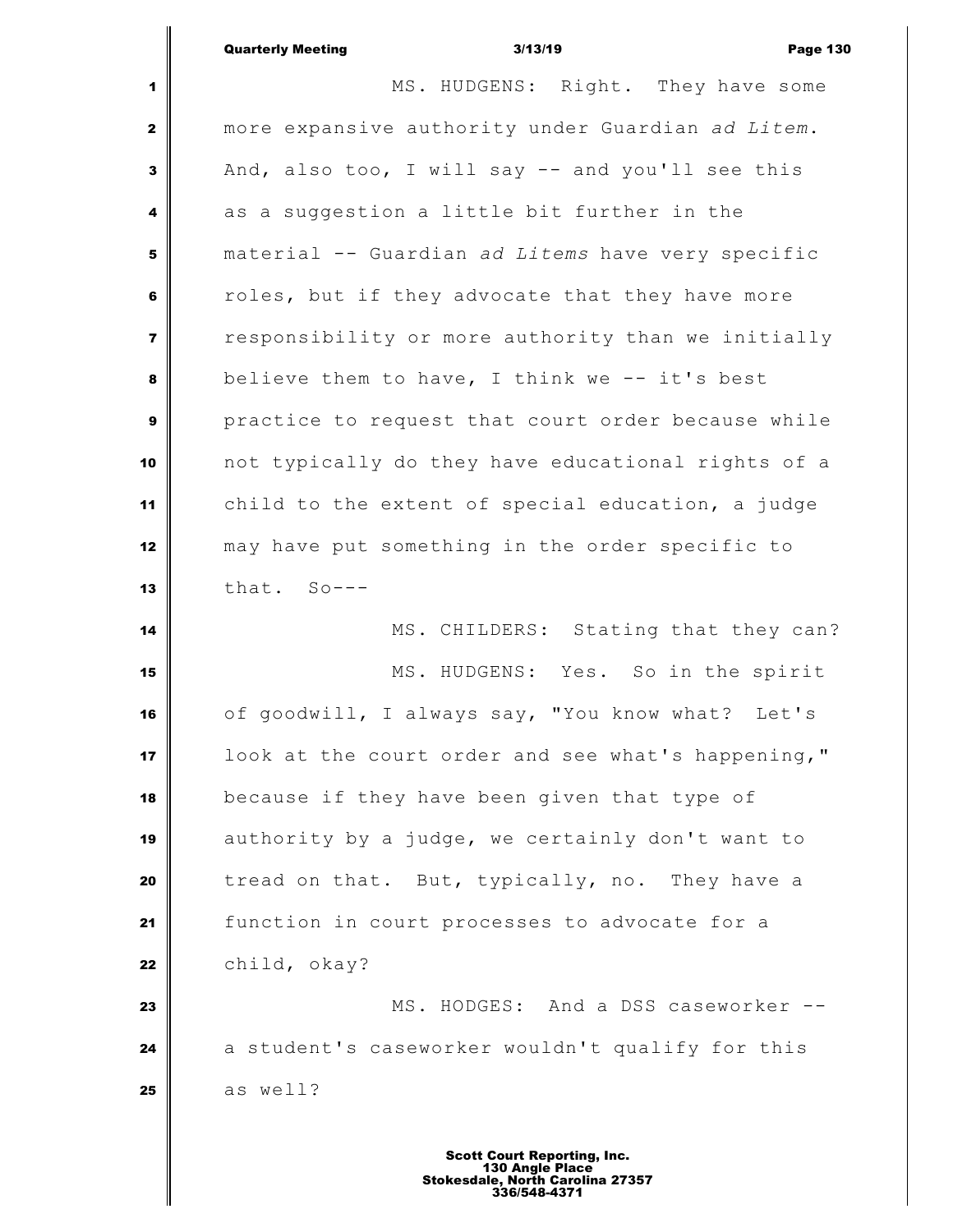| Quarterly Meeting | 3/13/19                          |  | <b>Page 131</b> |  |
|-------------------|----------------------------------|--|-----------------|--|
|                   | MS. HUDGENS: That's correct. And |  |                 |  |

 MS. HUDGENS: That's correct. And that is our -- I would say we get that question above the Guardian *ad Litem* because our DSS caseworkers, they typically enroll students. They have all their immunizations a lot of times. They have their family information. They have information about whether or not a parent's rights have been terminated. They're a wonderful agency that we work with. MS. HODGES: And hopefully come to the IEPs and participate. MS. HUDGENS: They often come to the IEP, and they're welcome to come to the IEP meeting. However, it's just like the Guardian *ad Litem*; their role extends only so far. And if we look at the definition in our previous slide, when it looks at that first element there, that first bullet point, they are an employee of a state agency. So that's how we know that a DSS worker is not going to qualify for a surrogate parent. MS. HODGES: The other question I have is about foster parents. My understanding is that foster parents get a payment, quite often, unless it's a kinship agreement. So I'm curious about this distinction between a foster parent and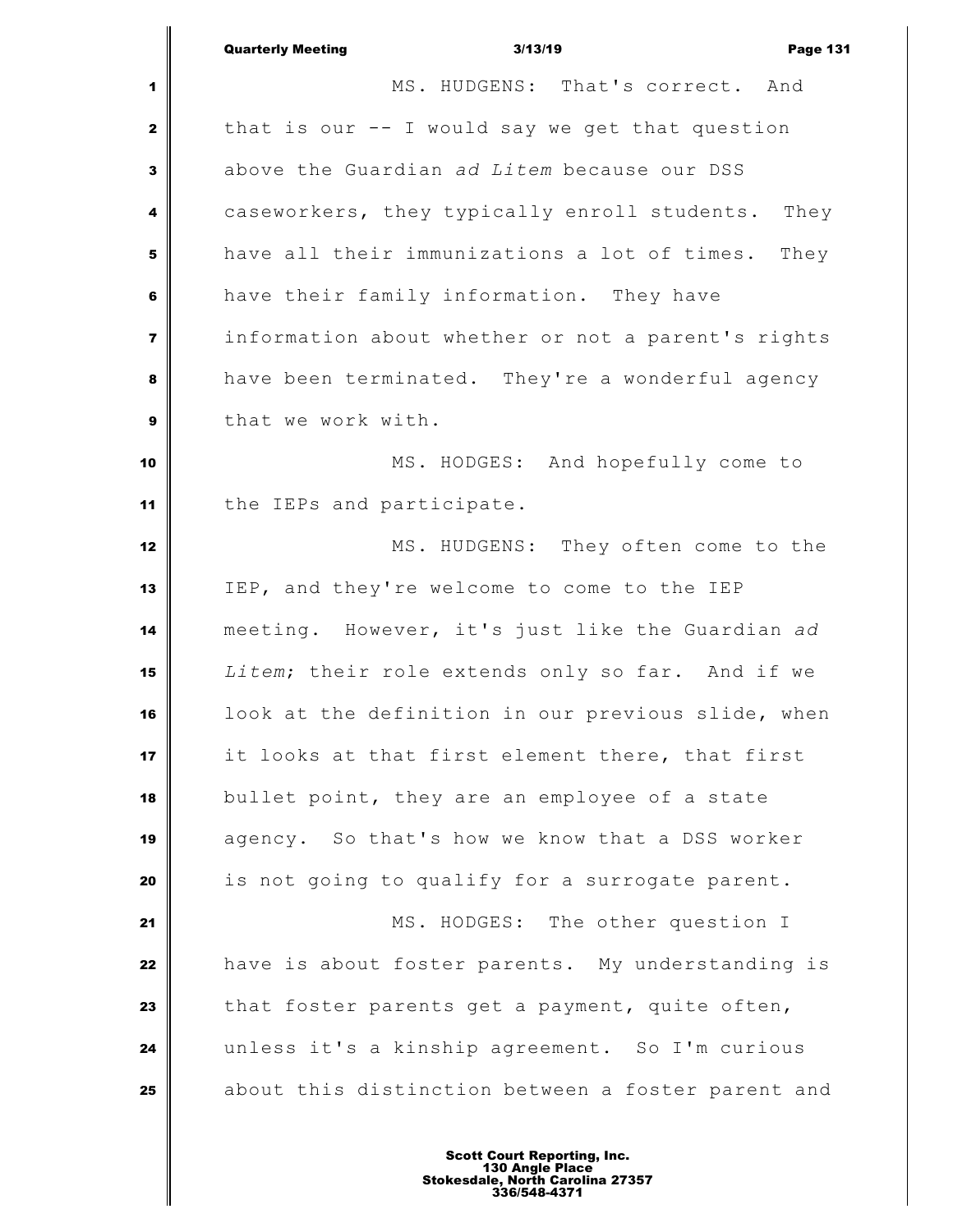|                         | <b>Quarterly Meeting</b>      | 3/13/19                                            | <b>Page 132</b> |
|-------------------------|-------------------------------|----------------------------------------------------|-----------------|
| 1                       | you were saying---            |                                                    |                 |
| $\mathbf{2}$            |                               | MS. HUDGENS: Therapeutic.                          |                 |
| 3                       |                               | MULTIPLE COUNCIL MEMBERS:                          |                 |
| 4                       | Therapeutic.                  |                                                    |                 |
| 5                       |                               | MS. HODGES: Thank you, everybody.                  |                 |
| 6                       |                               | Yes, the therapeutic foster parent.                |                 |
| $\overline{\mathbf{z}}$ |                               | MS. HUDGENS: So I'll try to get as                 |                 |
| 8                       |                               | close to that as I can when we get to the foster   |                 |
| 9                       |                               | parent information, but we know clearly that       |                 |
| 10                      |                               | they're designated as a therapeutic foster parent, |                 |
| 11                      |                               | and they are compensated by the State to do so     |                 |
| 12                      |                               | because they're providing a very particular        |                 |
| 13                      |                               | setting for children who are in foster care. And   |                 |
| 14                      |                               | so that's where we get the most definition about   |                 |
| 15                      | what is absolutely not, okay? |                                                    |                 |
| 16                      |                               | All right. Moving on ahead, so in                  |                 |
| 17                      |                               | the terms of what constitutes a parent, this is in |                 |
| 18                      |                               | the North Carolina state policies governing        |                 |
| 19                      |                               | students -- services for children with             |                 |
| 20                      |                               | disabilities. It's also congruent with the         |                 |
| 21                      |                               | language in the federal regs about what defines a  |                 |
| 22                      |                               | parent. And the reason why this is really, really  |                 |
| 23                      |                               | important is because there are people who can      |                 |
| 24                      |                               | serve as a parent under the regulatory language    |                 |
| 25                      |                               | that may not immediately come to mind.             |                 |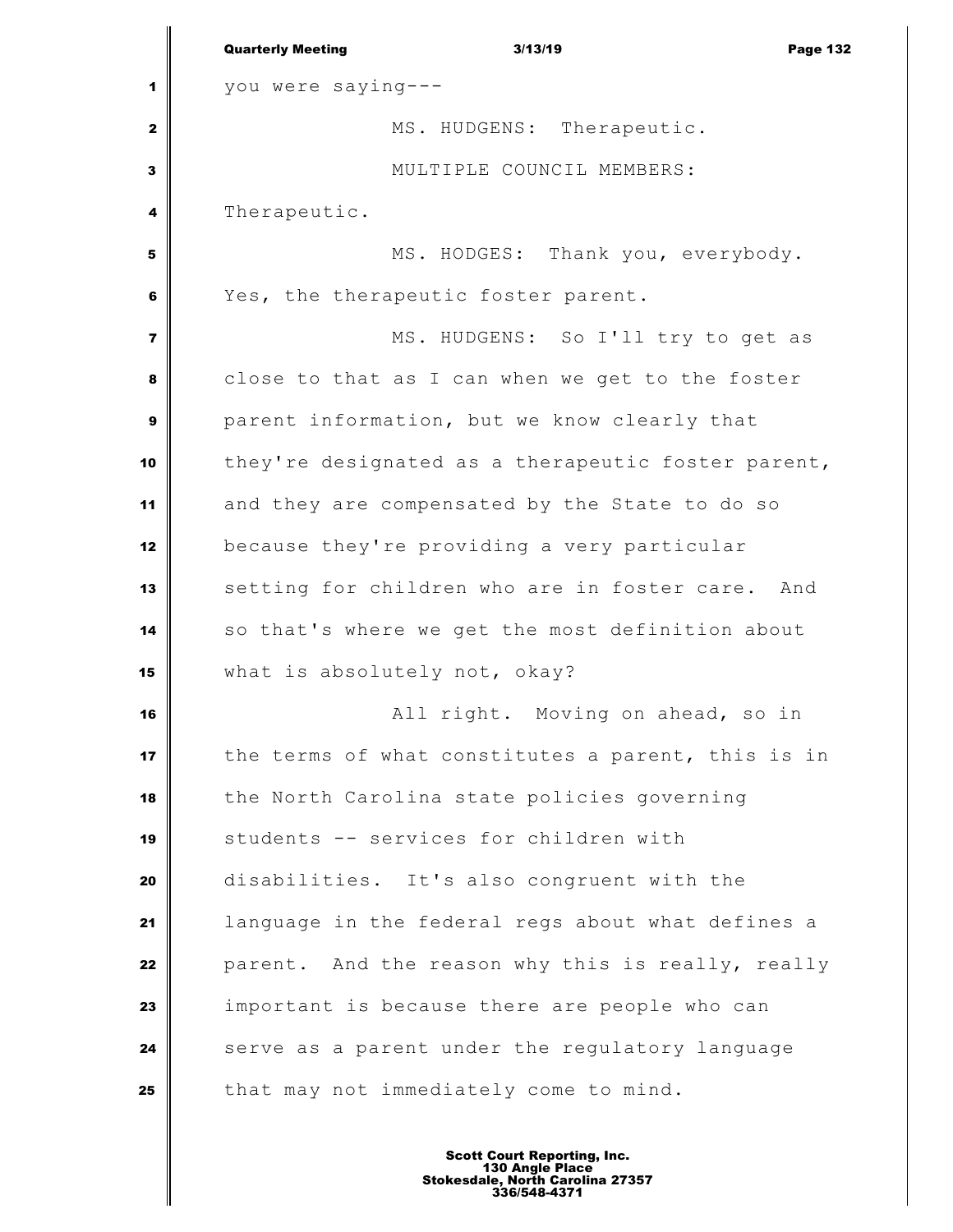Quarterly Meeting 3/13/19 Page 133 So the first one is kind of obvious. We know the biological or adoptive parent, that is the parent of a child. They are the ones that can provide the consent if consent is needed for the initial evaluation or the initial consent to provide services.  $\parallel$  **And so then the second point gets to**  our foster parent question, okay? So unless there's a state law that prohibits it, a foster parent can act as the parent for the child. We wouldn't have to train them as a surrogate. They could be the parent of the child, if they're not a therapeutic foster parent, okay? So that's the distinction there. **And so there could be a guardian**  appointed for the student, which is when we would really need to see what court orders have to say because that quardian may have -- may have limited educational rights, and a thing that is really important in EC is if a parent's right has not been terminated, we still have to go through the measures to locate the parent and try to get the **parent to be involved in their child's educational** programs.

**And so the next one is where it gets**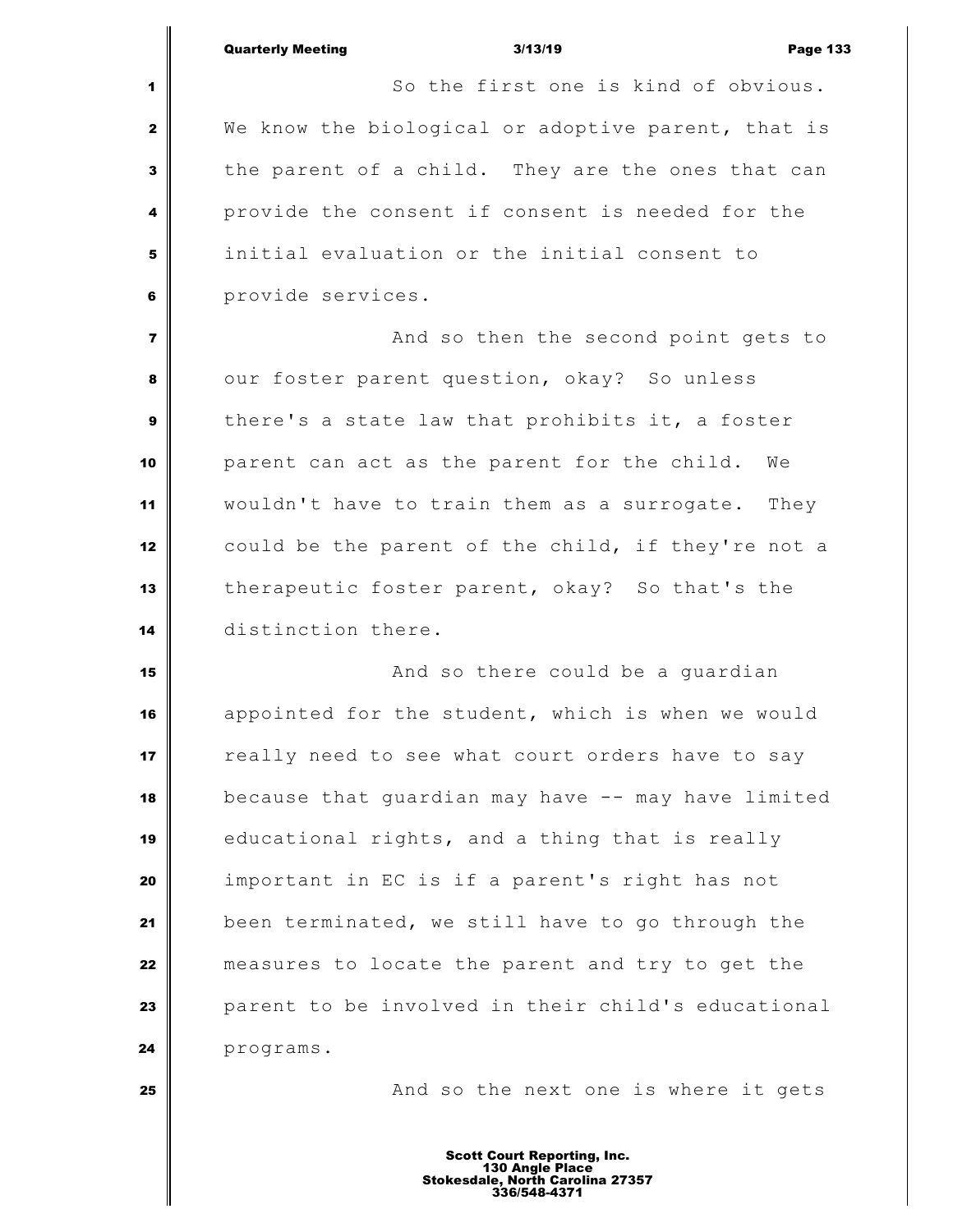a little bit more interesting and where we get questions around stepparents and so forth. So an individual acting in the place of a biological or adoptive parent, and so this list includes a grandparent, stepparent, or other relative with whom the child lives or an individual who is legally responsible for the child's welfare. Now this also can be a landmine of decision-making for an LEA because we have a lot of families that are blended families. There are stepparents involved, and there are families that live with grandparents. And so there's a lot of different family structures that we have. The example that I would like to give is that we've had situations in which--- I don't know why it's advancing. Okay. **I** One of the examples that I would like to give is that we have had a stepparent, a stepmom be the one that the child lives with, has always attended the IEP meetings, and then for whatever reason, there is a disruption in the family setting and the biological mom wants to become more involved and has her parental rights. So just as a rule of thumb, when dealing with stepparents and step families, don't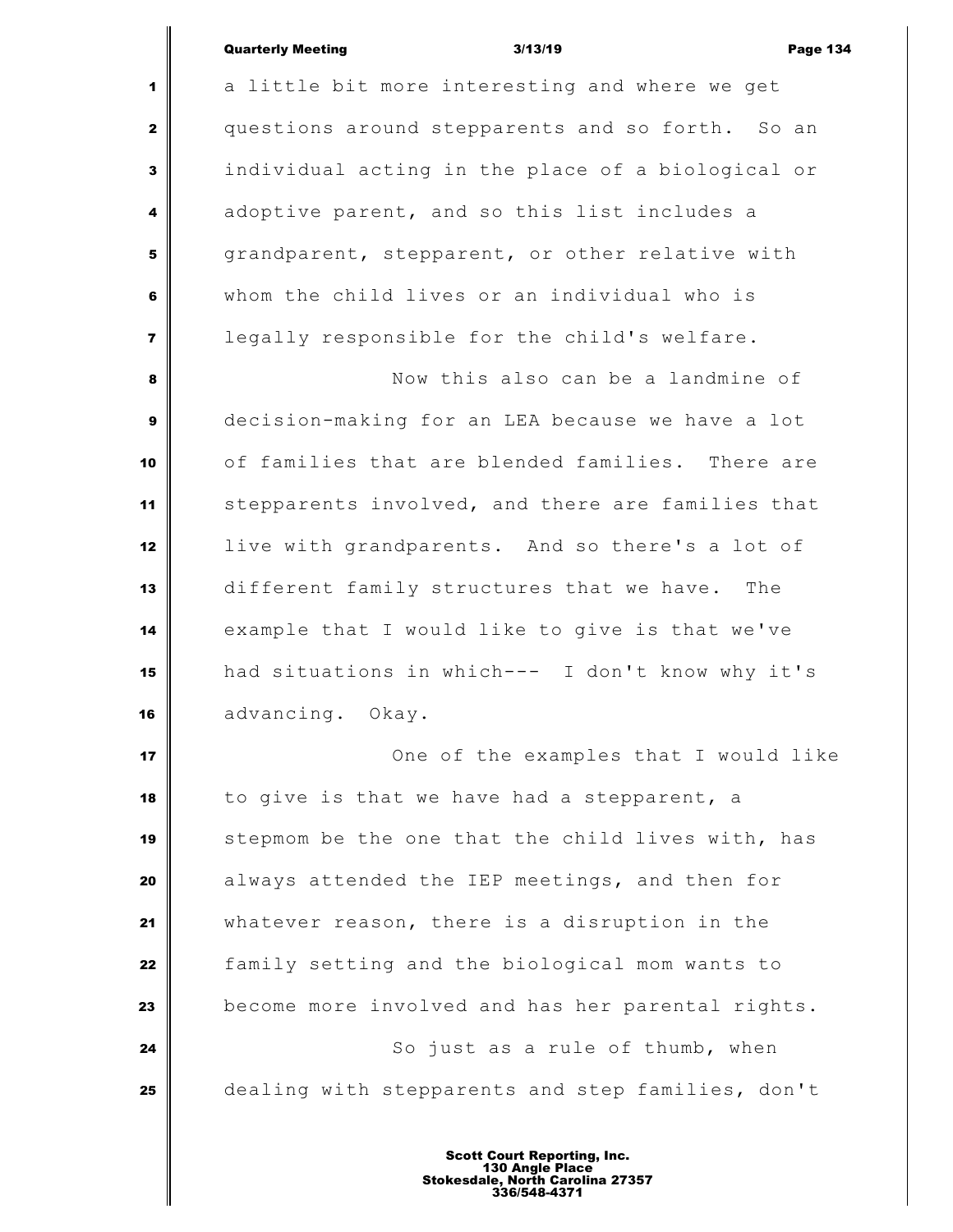overlook the fact that unless those parental rights have been terminated, those biological parents have a right to be invited to those meetings as well, okay? So this one can get a **d** little bit complicated. So stepparents do not have to be trained as surrogates, and that's what the purpose of having this slide up is meant to convey, is that if you meet the policy and requlatory definition of parent, then you do not have to appoint a surrogate because you have Someone that can act on their behalf, okay? So the next one that is highlighted is that there could be multiple people that are qualified to be the parent, okay? So we have to be -- we have to be careful that the biological parent hasn't had their rights terminated, okay? Then there's a judicial decree or order that says who specifically has the right to make educational decisions. So this can get really complicated.

 So what we advise our LEAs to do is that if review **o**f these materials and the review of the parent and you still have a circumstance that doesn't Seem easily solved with information is to call our office and we'll help walk through that, okay,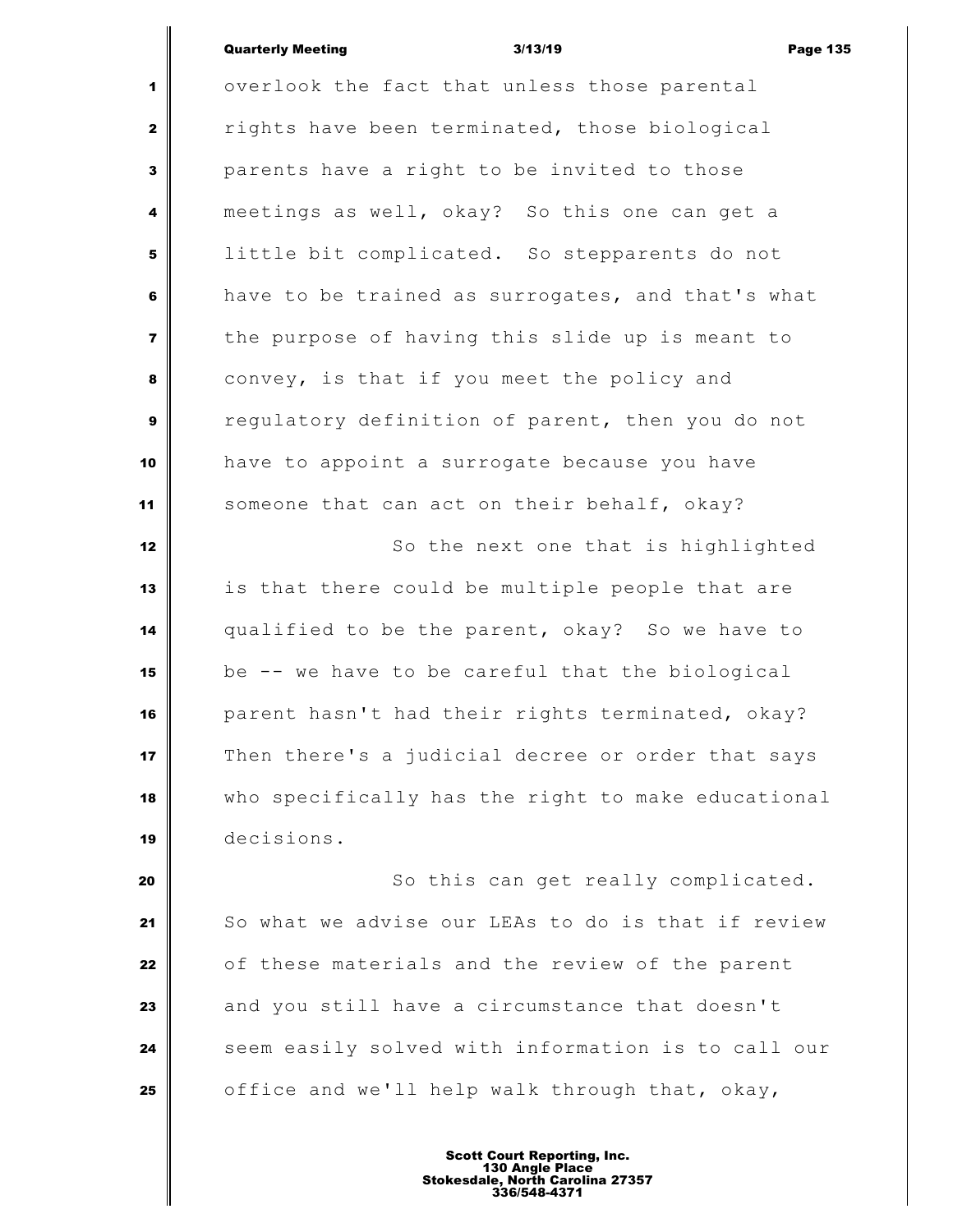because there's a lot of variations to family makeups now. We've kind of already established that the biological or adoptive parent is always the first choice, and this applies to both, even if the family is separated and remarried. You know, mom and dad biologically still have rights to participate in meetings. All right. So when we can't figure out who's the parent -- you've heard me mention 11 | this before -- we need to look at the court order. LEAs are accustomed to asking for this. If there is some kind of court order, we really don't like to go on just word-of-mouth about a parent's rights being terminated because if there is a divorce or some unfortunate circumstance that's created a family situation for a child, there can be a lot of hurt feelings on a lot of different sides, and we need to have some kind of evidence that parental rights have been terminated. So court orders are very helpful. And if a parent can be available, we don't even need to try to go down the surrogate route, okay? If they have other caregivers that are involved in their life -- suppose that the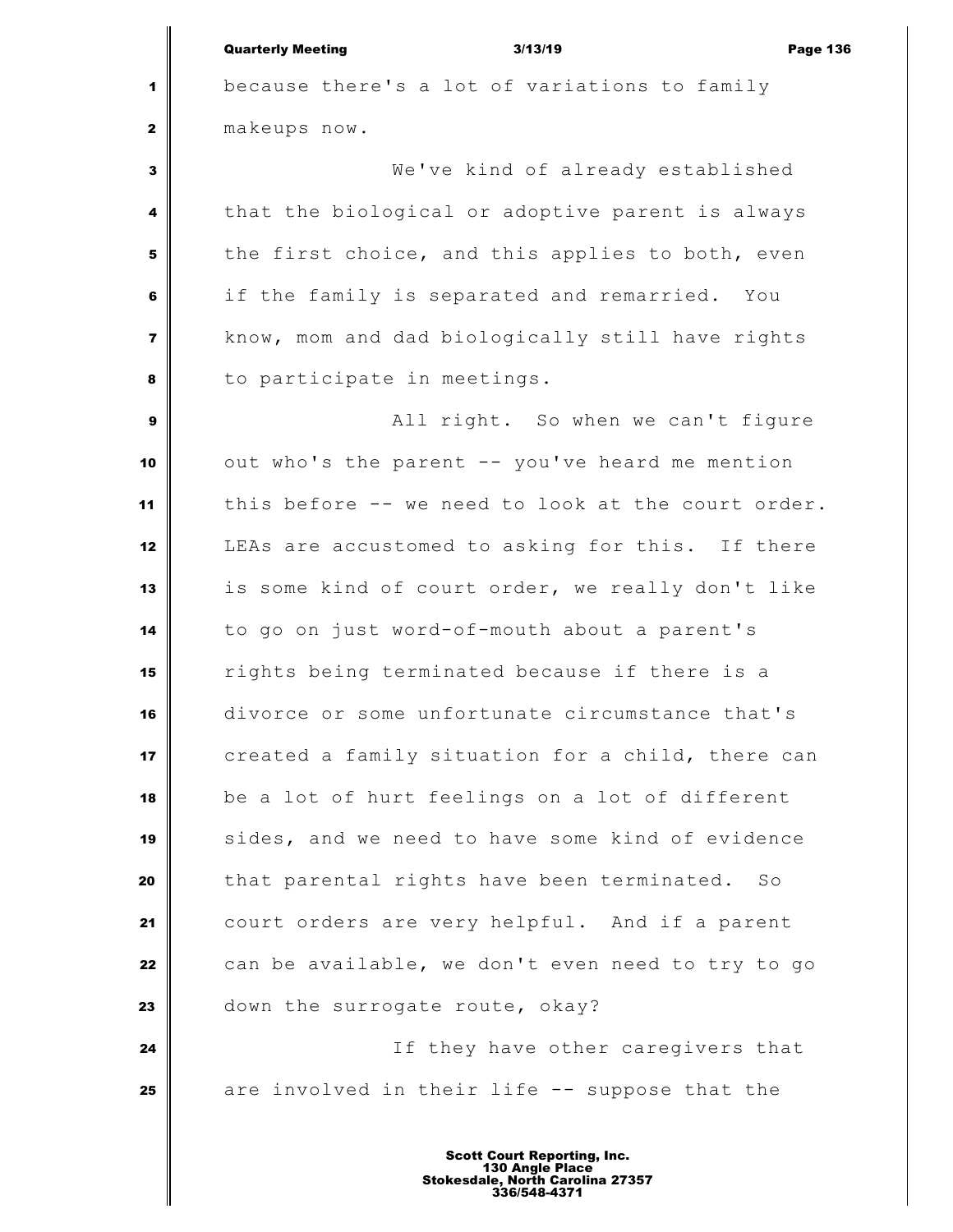|                | <b>Quarterly Meeting</b><br><b>Page 137</b><br>3/13/19 |
|----------------|--------------------------------------------------------|
| 1              | child lives with the grandmomma but momma still        |
| $\mathbf{2}$   | has parental rights. We still try to get mom           |
| 3              | involved in the IEP team meeting and grandma can       |
| 4              | attend too. Grandma can actually act as a parent       |
| 5              | if you have something that requires a parent's         |
| 6              | consent.                                               |
| $\overline{7}$ | So I'm going to kind of pause right                    |
| 8              | there because this whole issue of surrogate parent     |
| 9              | is really, really important in two major               |
| 10             | instances. One is in the initial evaluation of a       |
| 11             | child. So a child is suspected of a disability         |
| 12             | and an IEP team determines that they need to           |
| 13             | evaluate that child. You cannot move forward with      |
| 14             | that evaluation unless you have parental consent.      |
| 15             | Now there is some clauses in a worst-case scenario     |
| 16             | that we can discuss, but for today's purposes, we      |
| 17             | have to have a parent provide consent.                 |
| 18             | And then after that evaluation is                      |
| 19             | conducted--- Do you-all see I'm not touching it?       |
| 20             | It's making me crazy.                                  |
| 21             | MS. MOOREFIELD: If it's a touch                        |
| 22             | mouse pad, if your shadow goes over it, it senses      |
| 23             | that as a touch.                                       |
| 24             | MS. HUDGENS: My goodness. I'm going                    |
| 25             | to lean back. Or it could be giving a clue that I      |
|                |                                                        |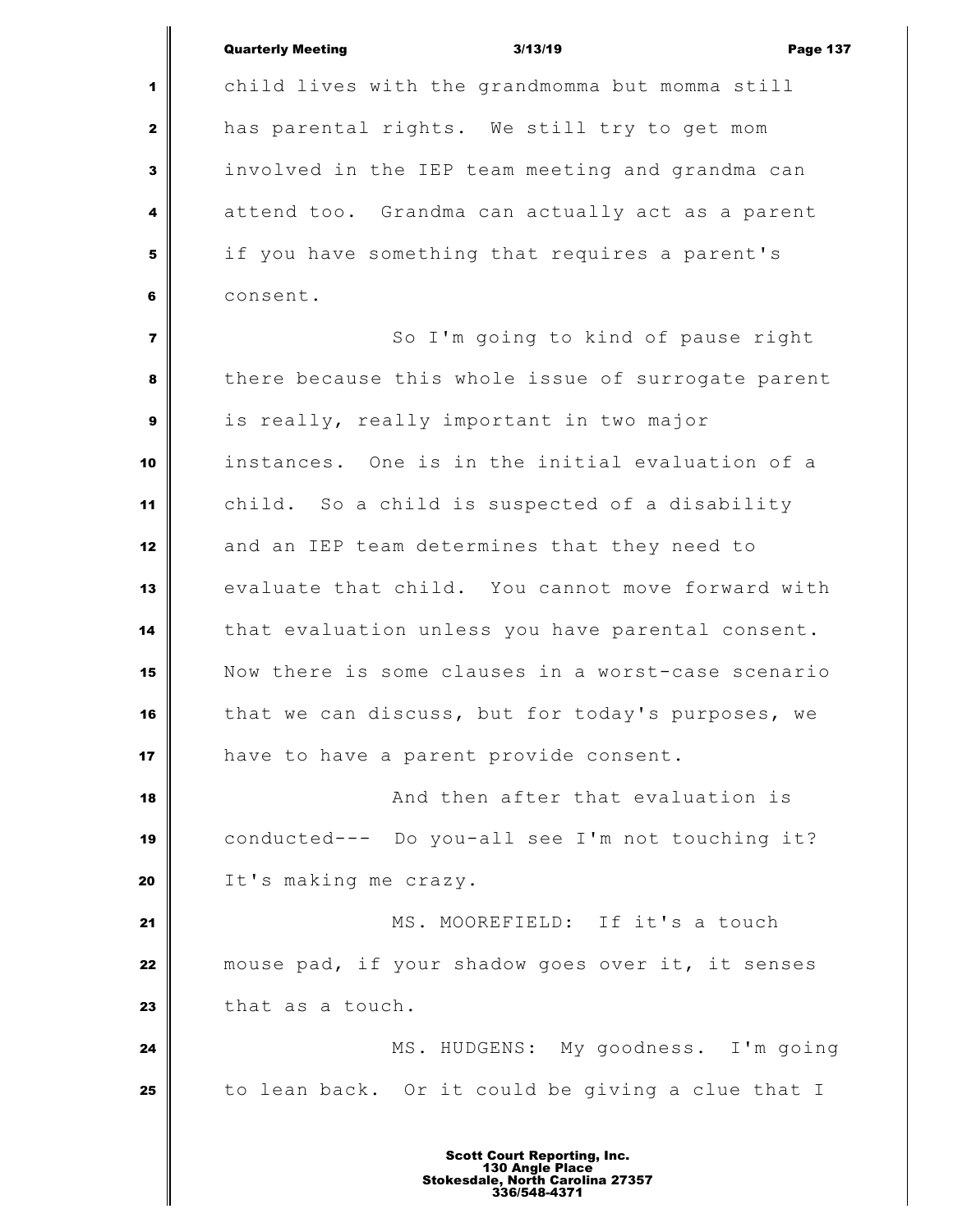| <b>Quarterly Meeting</b> | 3/13/19 | <b>Page 138</b> |
|--------------------------|---------|-----------------|
|                          |         |                 |

1 need to move on with it, so that could be true also.

 But if that IEP team gets the consent and evaluates the child, before you provide services for the first time, you have to have a parent's consent again. So that's a really important time period that we have to look at consent. After those first two consent items, business can move on fairly smoothly. You still have to wrestle with trying to get the parent to attend the IEP team meeting, but the IEP team, if it has exhausted numerous efforts to involve the parent and they choose not to participate, the IEP team can move forward. LEAs are very careful about doing that, though, because we do not want to create a problem or conflict with parent participation in IEP team meetings.

 The other time that could be really important is at a reevaluation. If you're getting consent to conduct additional evaluations where you might be considering a different disability or an additional disability or that the child may no **l** longer be eligible for special ed, that's a really important time also. There are some procedural Steps that you can go through if you are unable to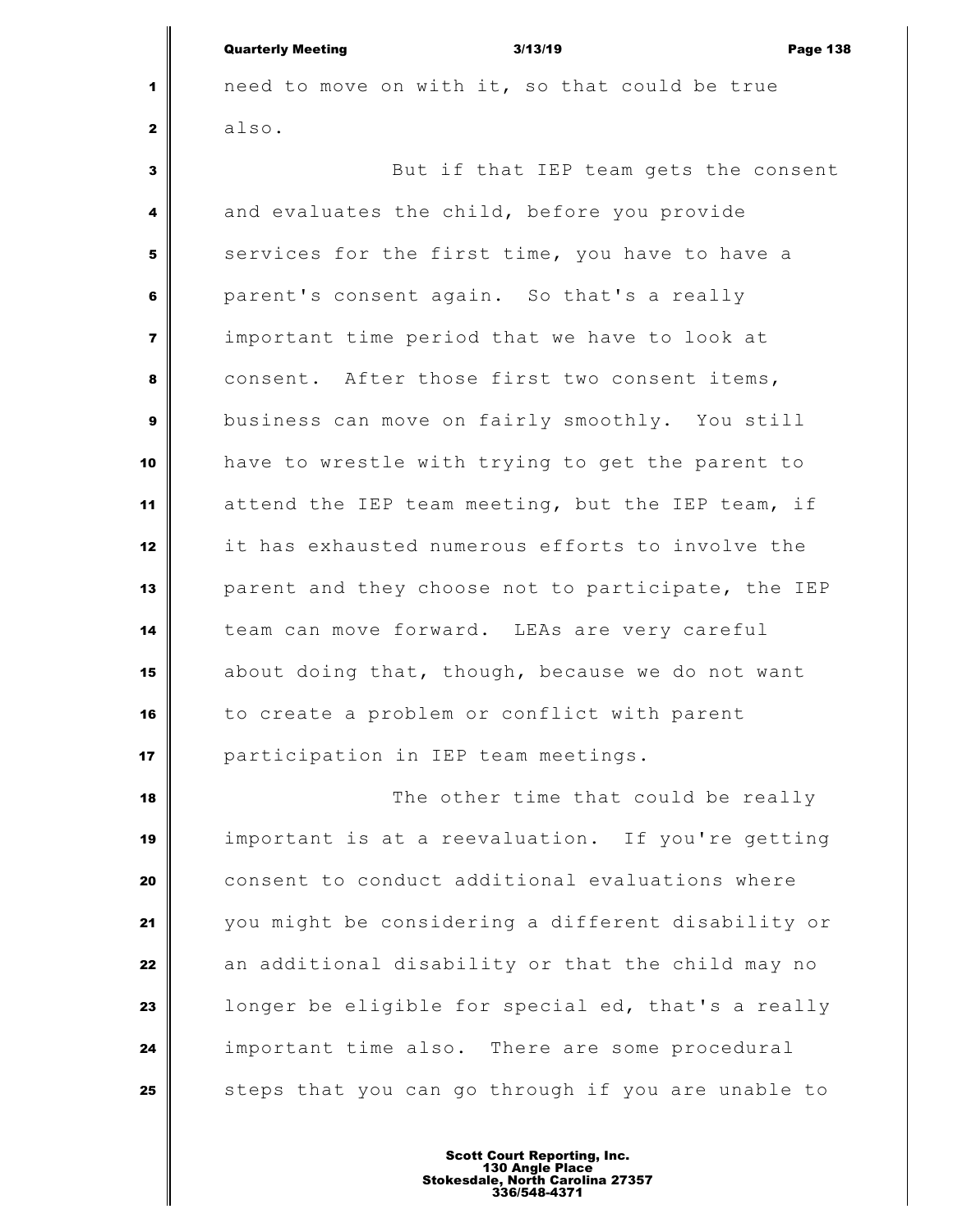|                         | <b>Quarterly Meeting</b><br>3/13/19<br><b>Page 139</b> |
|-------------------------|--------------------------------------------------------|
| 1                       | involve the parent at that time also, okay, but        |
| $\mathbf{z}$            | it's really important for that initial consent for     |
| 3                       | special ed and the initial reevaluation.               |
| 4                       | So foster parents and surrogate                        |
| 5                       | parents are only used for students who are wards       |
| 6                       | of the State, okay, and generally, you're              |
| $\overline{\mathbf{z}}$ | identified as a ward of the State if your parents'     |
| 8                       | rights have been terminated or specific education      |
| 9                       | rights have been awarded to someone else on your       |
| 10                      | behalf. We've already kind of established who          |
| 11                      | cannot be a parent, and if there's a question          |
| 12                      | about whether or not a child's legal status is one     |
| 13                      | that requires a surrogate parent, in addition to       |
| 14                      | calling and asking us, many LEAs have an attorney      |
| 15                      | on their staff that they can ask to help with that     |
| 16                      | process.                                               |
| 17                      | Unaccompanied youth, of course, may                    |
|                         |                                                        |

 need someone to advocate for them. So as you can see, walking through this presentation of materials really is supposed to be very specific to support LEAs in their decision-making. When we have unaccompanied youth or any child with a disability, their rights transfer to them at the age of 18, and we have to start having those conversations with the IEP team, the family, the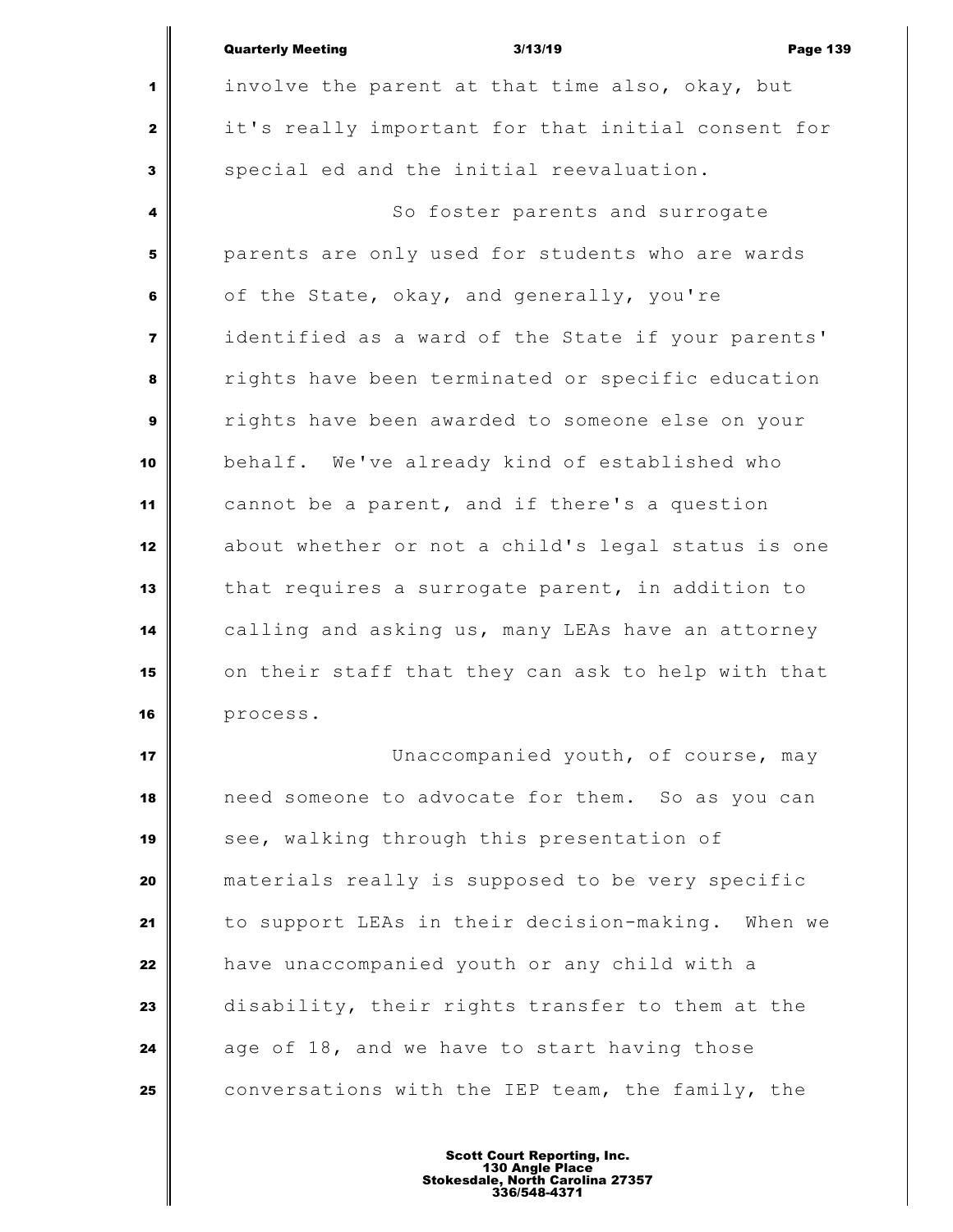parent the year before they turn 18. So we have multiple conversations about if that child may not be able to advocate for themselves and need some type of quardianship where educational decisions have to be made by an adult and the adult student together. There are all different types of guardianship, of looking at rights of students and protecting them if they're not able to make those decisions for themselves.

 So in the role of a special ed -- a surrogate parent, once we have kind of gone all through that decision-making and we know we need one, what do we have to do to get them ready? And so what we need to do is let them know before they sign up what they're going to be responsible for, and this -- it's because we need them to help us if we have to identify a child with a disability, if we have to evaluate them, develop their IEP, the ongoing review and revise of the IEP, and they need to know how to advocate for the child if they disagree with what the LEA is proposing. So they need to know about dispute resolution mechanisms as well. They need to know about parent **resources.** They need to have a method of knowing **how** to advocate for the child if -- if they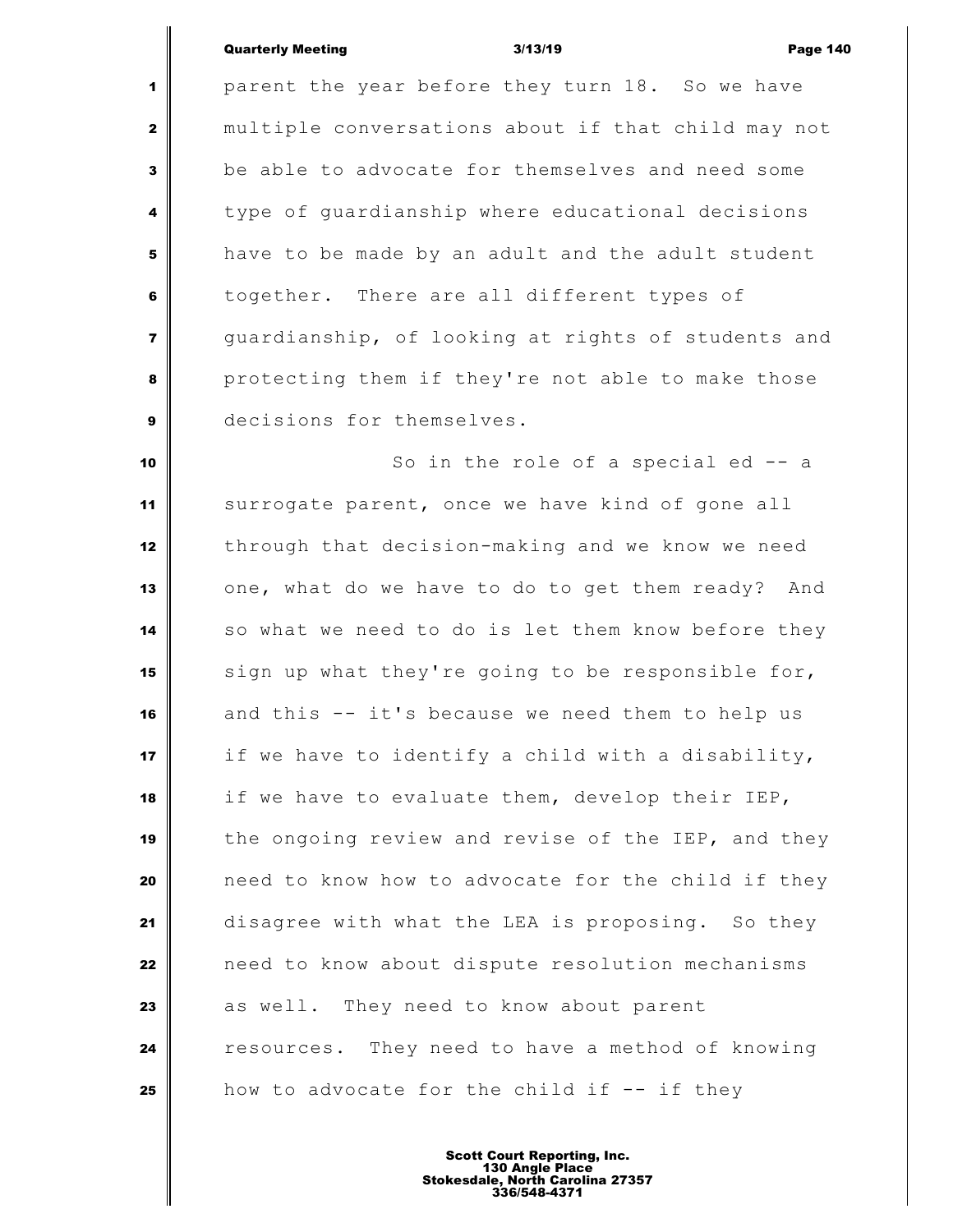|                         | <b>Quarterly Meeting</b><br><b>Page 141</b><br>3/13/19 |
|-------------------------|--------------------------------------------------------|
| 1                       | disagree with the school's proposal.                   |
| $\mathbf{2}$            | So the next question that we get is,                   |
| 3                       | what can the surrogate parent have access to?          |
| 4                       | Well, clearly, they need to have the procedural        |
| 5                       | safeguards so that they know all the rights that       |
| 6                       | protect the student. They need to have access to       |
| $\overline{\mathbf{z}}$ | those educational records and reports. Since we        |
| 8                       | have appointed them as a parent now, if you can        |
| 9                       | think about it, they would have access to              |
| 10                      | information that parents would have.                   |
| 11                      | So they would have a copy of the IEP                   |
| 12                      | and evaluations. They could represent the student      |
| 13                      | if you're in a disagreement. They may mediate on       |
| 14                      | behalf of the child. They may also file a due          |
| 15                      | process petition on behalf of the child. They can      |
| 16                      | ask for progress, and we should be providing them      |
| 17                      | progress reports on the child that they're serving     |
| 18                      | as a surrogate for because we need to keep them        |
| 19                      | informed of the child's educational progress.          |
| 20                      | So they have to maintain                               |
| 21                      | confidentiality as well. When the LEA's selecting      |
| 22                      | these individuals, they need to be certain that        |
| 23                      | the person they're appointing is capable of being      |
| 24                      | confidential, and if there are any questions about     |
| 25                      | their ability to maintain confidentiality, then        |
|                         | Scott Court Danarting Inc                              |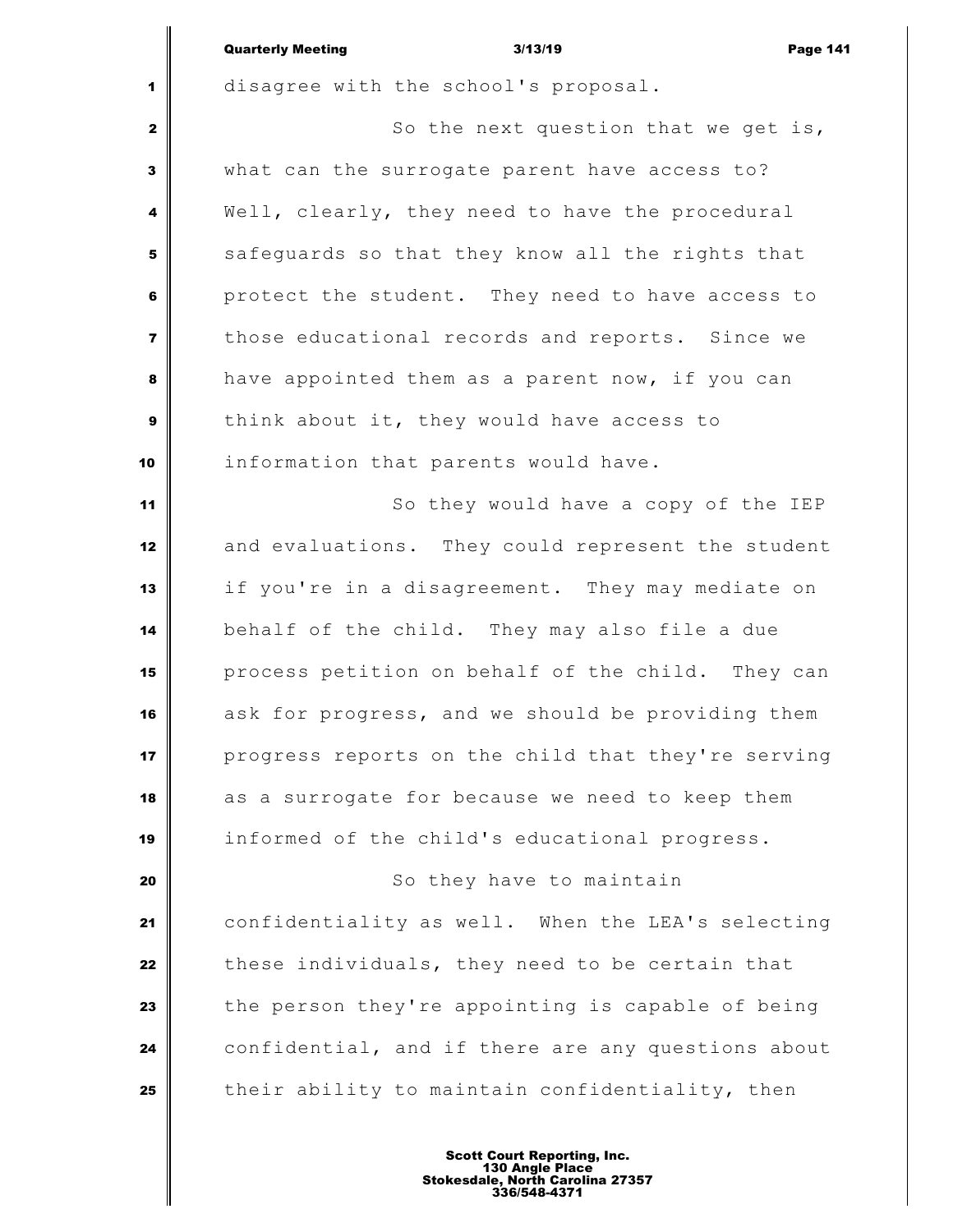| Quarterly Meeting | 3/13/19 | <b>Page 142</b> |
|-------------------|---------|-----------------|
|                   |         |                 |

 that person should not be appointed as a surrogate. They have to review the responsibilities, and once that volunteer surrogate parent has completed their duties or they say that they no longer want to serve in that role or perhaps the student has been adopted and now has an adopted parent, they are required to bring all those records that were shared with them back to the school district so that the school district can destroy them in a manner that is confidential so that we don't have personally identifiable information out there. That's probably one of the key things that you would want to include in your training, is to ask that person to develop some type of organizational system where those records are kept together and maintained in a secure fashion so they can be returned when their appointment is over.  $\parallel$  **All right.** So we talked about appointing, the training that's required, identifying students that need one. LEAs will keep track of those appointments. They may choose to, although not required, to provide annual refreshers for surrogate parents to let them know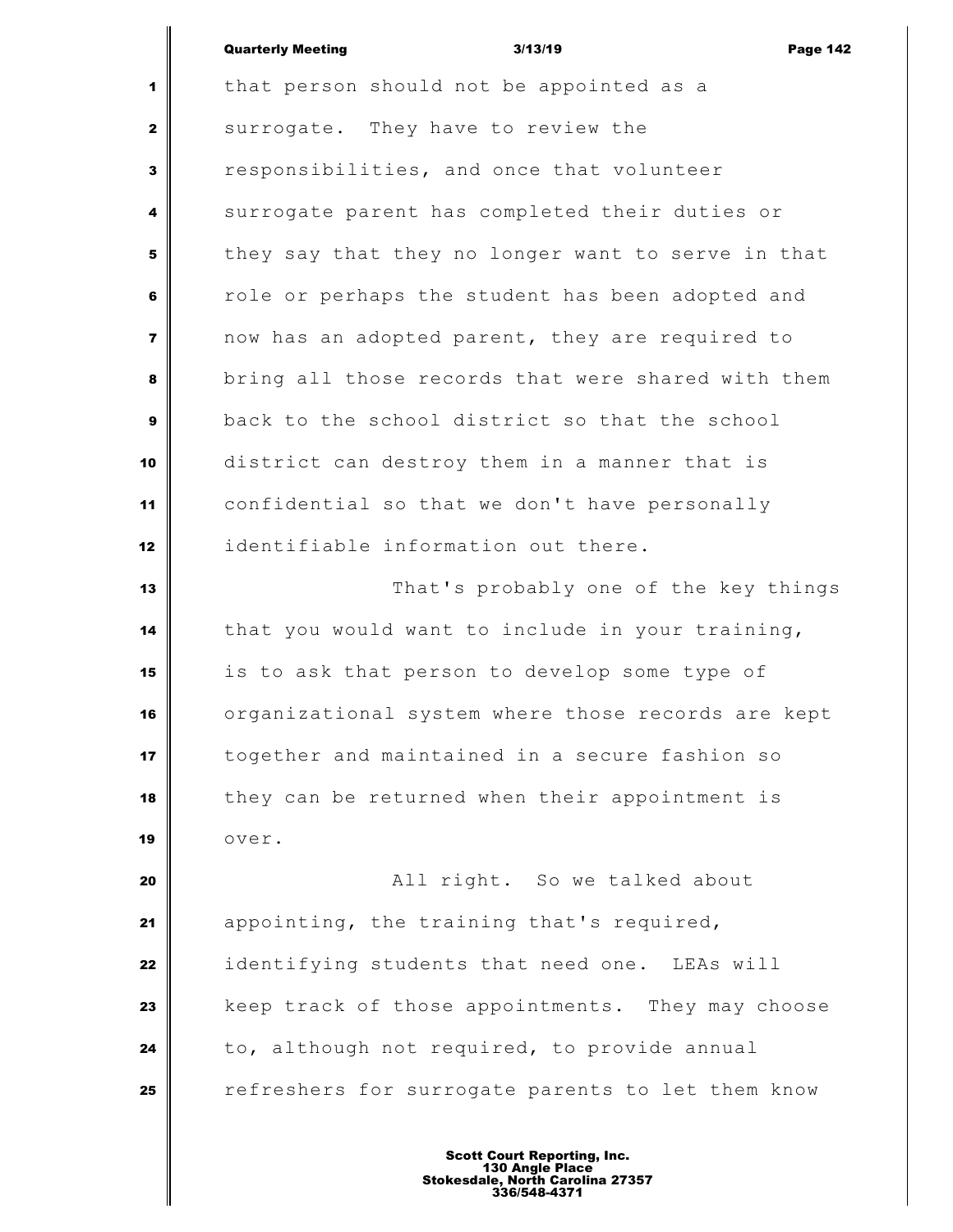| <b>Quarterly Meeting</b> | 3/13/19 | <b>Page 143</b> |
|--------------------------|---------|-----------------|
|                          |         |                 |

 of things that are coming along in EC, any kind of changes that might impact their students. And they keep track of them, one, so you'll know who to invite to the annual IEP meeting if that surrogate parent is appointed for a long time and, two, if that surrogate parent no longer serves in that role, they've got to retrieve those records back. So the LEA has to keep track of that. And, also, I've talked about when the child no longer requires a surrogate. That might be because the child has turned 18 and they're now 12 able to represent themselves. They've been adopted. We have found the parent. The child may no longer be eligible for special ed, so if they are exited from special ed, surrogate parents are no longer needed. A new guardian is appointed or if a child has been in foster care and that foster parent can now act as a parent. So those are all some different scenarios in which you may no longer need a surrogate. The LEA can certainly decide to terminate an appointment if that person is like a no-show. The whole purpose of having that Surrogate parent is having someone at an IEP team meeting, and if that person is not actively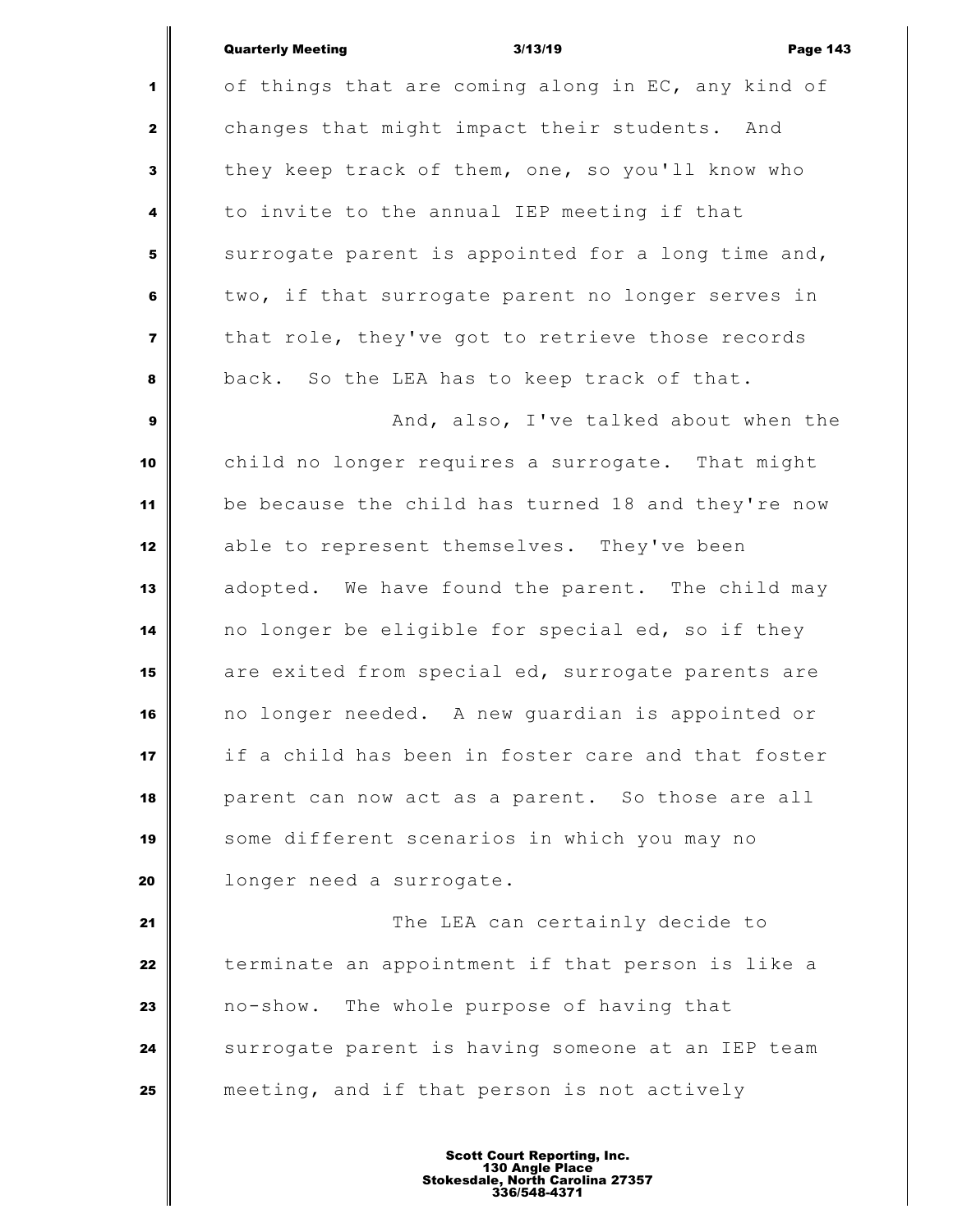|                         | <b>Page 144</b><br>3/13/19                                                                                |  |  |
|-------------------------|-----------------------------------------------------------------------------------------------------------|--|--|
|                         | <b>Quarterly Meeting</b>                                                                                  |  |  |
| 1                       | engaged in the educational program for that child,                                                        |  |  |
| $\mathbf{2}$            | that's probably not the best choice to have at the                                                        |  |  |
| 3                       | table.                                                                                                    |  |  |
| 4                       | Anything around confidentiality that                                                                      |  |  |
| 5                       | becomes a problem. Suppose the surrogate parent                                                           |  |  |
| 6                       | gets a new job and now works for a state agency,                                                          |  |  |
| $\overline{\mathbf{z}}$ | they may now have a new conflict of interest, and                                                         |  |  |
| 8                       | maybe the person that we selected for surrogate                                                           |  |  |
| 9                       | parent has now entered into a unhealthy                                                                   |  |  |
| 10                      | relationship with the student for whom they're                                                            |  |  |
| 11                      | serving as surrogate. So there's multiple things                                                          |  |  |
| 12                      | to think about when a surrogate parent may no                                                             |  |  |
| 13                      | longer need to serve in that role.                                                                        |  |  |
| 14                      | All right. So I'm going to switch                                                                         |  |  |
| 15                      | over to our website, and if you look under                                                                |  |  |
| 16                      | "Policies," we have a tab here for "Special Ed                                                            |  |  |
| 17                      | Surrogate Parents." And I will enlarge this a                                                             |  |  |
| 18                      | little bit. So we have a manual here, and I know                                                          |  |  |
| 19                      | Virginia is probably going to ask me for one. So                                                          |  |  |
| 20                      | I have a nice pretty bound copy like this too or                                                          |  |  |
| 21                      | the virtual one.                                                                                          |  |  |
| 22                      | MS. MOOREFIELD: You better believe I                                                                      |  |  |
| 23                      | want a fancy one.                                                                                         |  |  |
| 24                      | MS. HUDGENS: You can have this one.                                                                       |  |  |
| 25                      | And I didn't quite have enough of these for                                                               |  |  |
|                         |                                                                                                           |  |  |
|                         | <b>Scott Court Reporting, Inc.</b><br>130 Angle Place<br>Stokesdale, North Carolina 27357<br>336/548-4371 |  |  |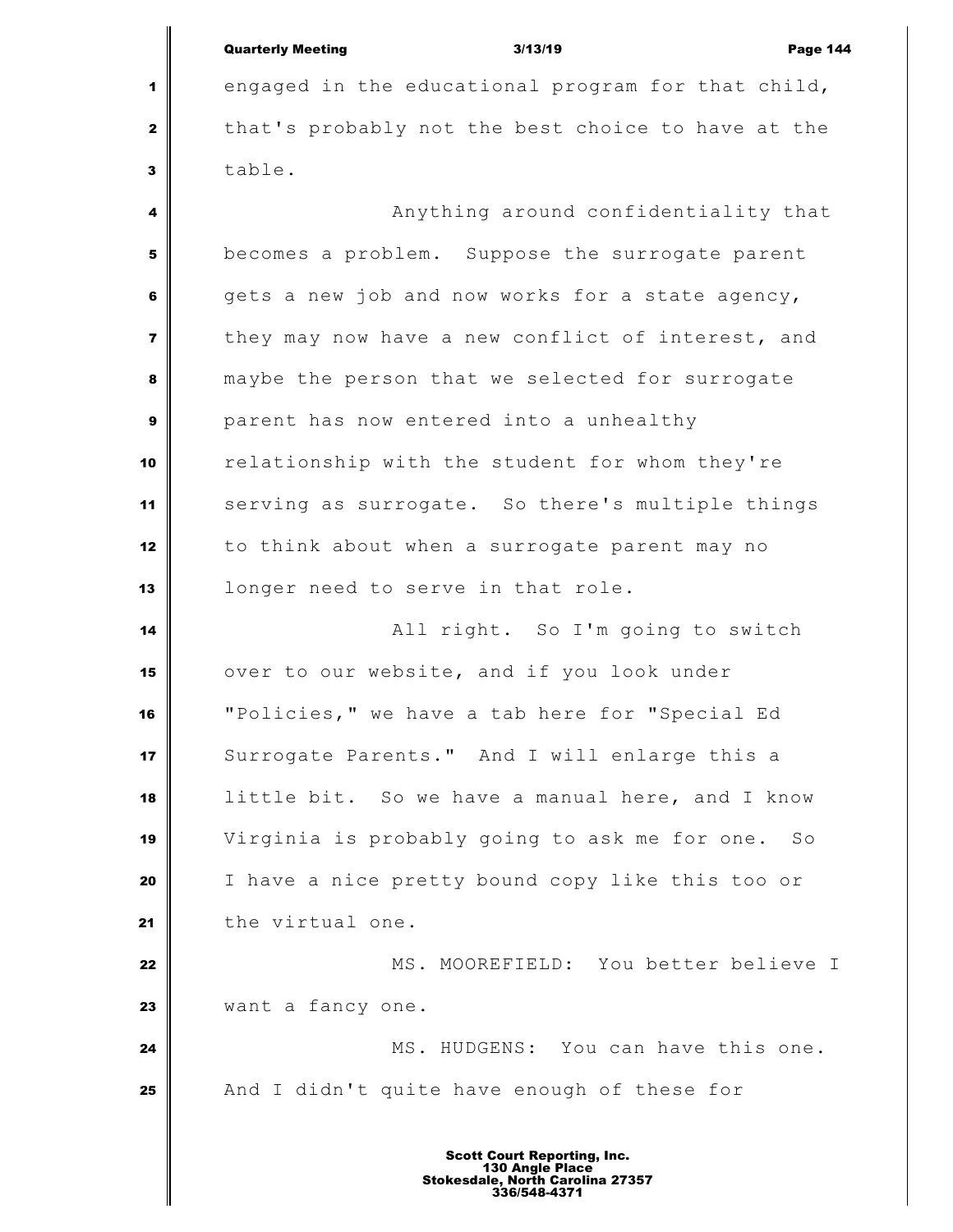|                | <b>Quarterly Meeting</b><br><b>Page 145</b><br>3/13/19 |
|----------------|--------------------------------------------------------|
| 1              | everyone, so if you need one, let me know.             |
| $\mathbf{2}$   | But the training module that you saw                   |
| 3              | me go through, I just selected particular slides       |
| 4              | out of it, but our previous parent liaison did a       |
| 5              | recording on YouTube that walks an LEA through the     |
| 6              | training and explains all those if-then                |
| $\overline{7}$ | circumstances. Those links are down here.<br>We        |
| 8              | have the transcript which is the written, of           |
| $\mathbf{9}$   | course, script that accompanies that PowerPoint        |
| 10             | presentation or that YouTube video.                    |
| 11             | And I don't believe you can find the                   |
| 12             | YouTube video by just searching it up, so you'll       |
| 13             | need to get through our link. And not only do we       |
| 14             | have the guidance model for LEAs, which is what I      |
| 15             | took you through, we also have the volunteer           |
| 16             | module. So if you are a surrogate parent that has      |
| 17             | been appointed and you want to learn more about        |
| 18             | your responsibilities, we have that second module      |
| 19             | there that can be used for the person who's            |
| 20             | volunteering in that role.                             |
| 21             | Now we made these available to our                     |
| 22             | LEAs, and it's perfectly acceptable if the LEA         |
| 23             | wants to plug in their surrogate parents to these      |
| 24             | materials in addition to whatever they may do          |
| 25             | locally. We did that as a resource to make sure        |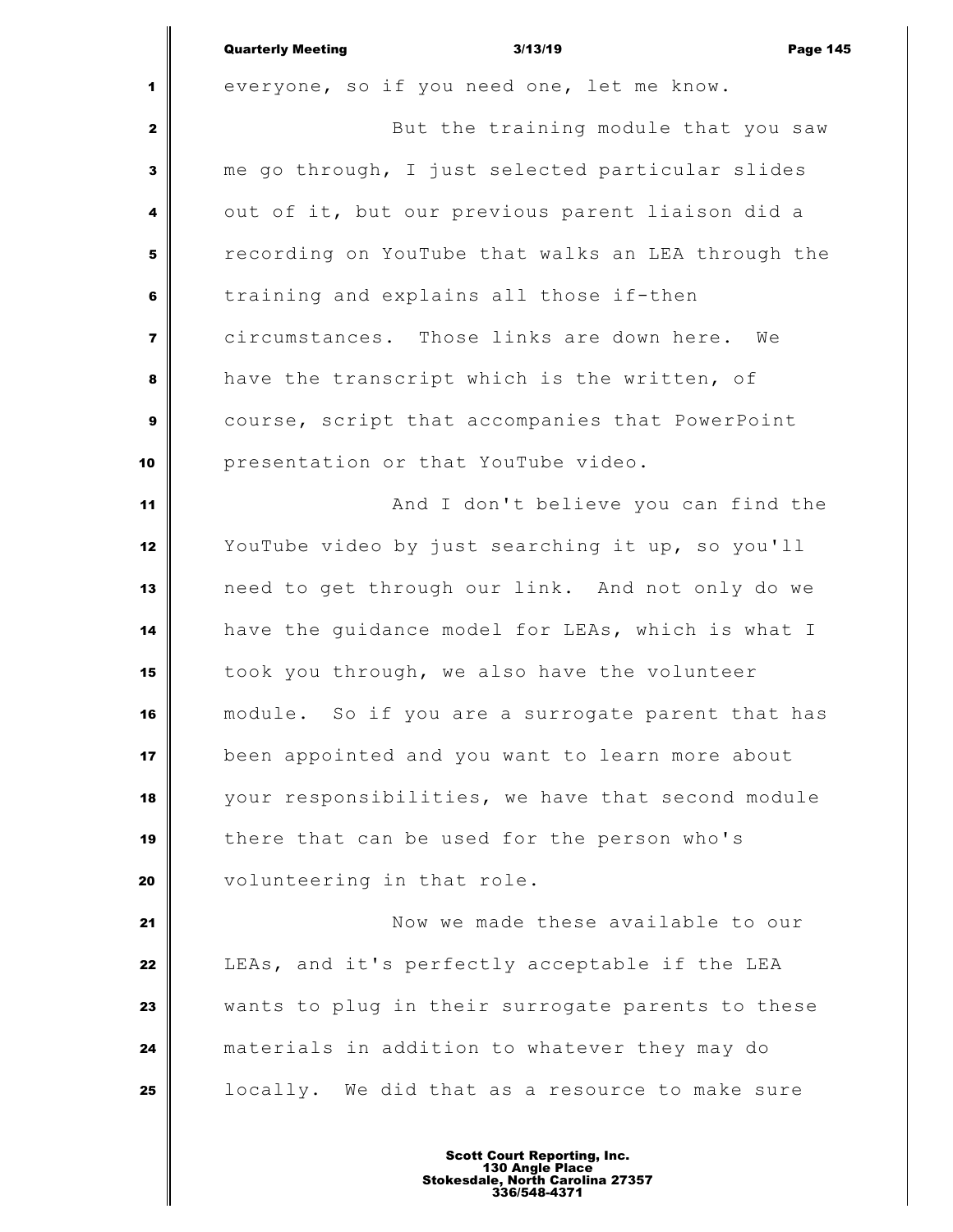|                         | <b>Quarterly Meeting</b><br>3/13/19<br><b>Page 146</b> |
|-------------------------|--------------------------------------------------------|
| 1                       | that the training was consistent and was available     |
| $\mathbf{2}$            | for LEAs with relative ease when it comes to           |
| 3                       | looking at surrogate parents.                          |
| 4                       | All right. Any questions for me on                     |
| 5                       | this topic? Yes, ma'am?                                |
| 6                       | MS. MEBANE: I've had a few                             |
| $\overline{\mathbf{z}}$ | situations where the grandparents -- the parent        |
| 8                       | themselves was a person with a disability, and so      |
| $\boldsymbol{9}$        | the grandparents are trying to come in, and you        |
| 10                      | know, the person with the disability doesn't even      |
| 11                      | want to attend the meeting, doesn't want any of        |
| 12                      | this. I've seen schools push back and insist that      |
| 13                      | they couldn't meet with the grandparents without       |
| 14                      | the parent present. Is there clarification about       |
| 15                      | that?                                                  |
| 16                      | Well, I'll just preface<br>MS. HUDGENS:                |
| 17                      | it by there could be a lot of reasons that that        |
| 18                      | It could be potentially that the biological<br>is.     |
| 19                      | parent is being misrepresented by the grandparent      |
| 20                      | because the grandparent wants certain things and       |
| 21                      | the parent wants other things, but in a lot of         |
| 22                      | situations -- and I'll go purely to the one you        |
| 23                      | described where the biological parent has a            |
| 24                      | disability.                                            |
| 25                      | What I would point them to is the                      |
|                         | <b>Scott Court Reporting, Inc.</b>                     |

Ш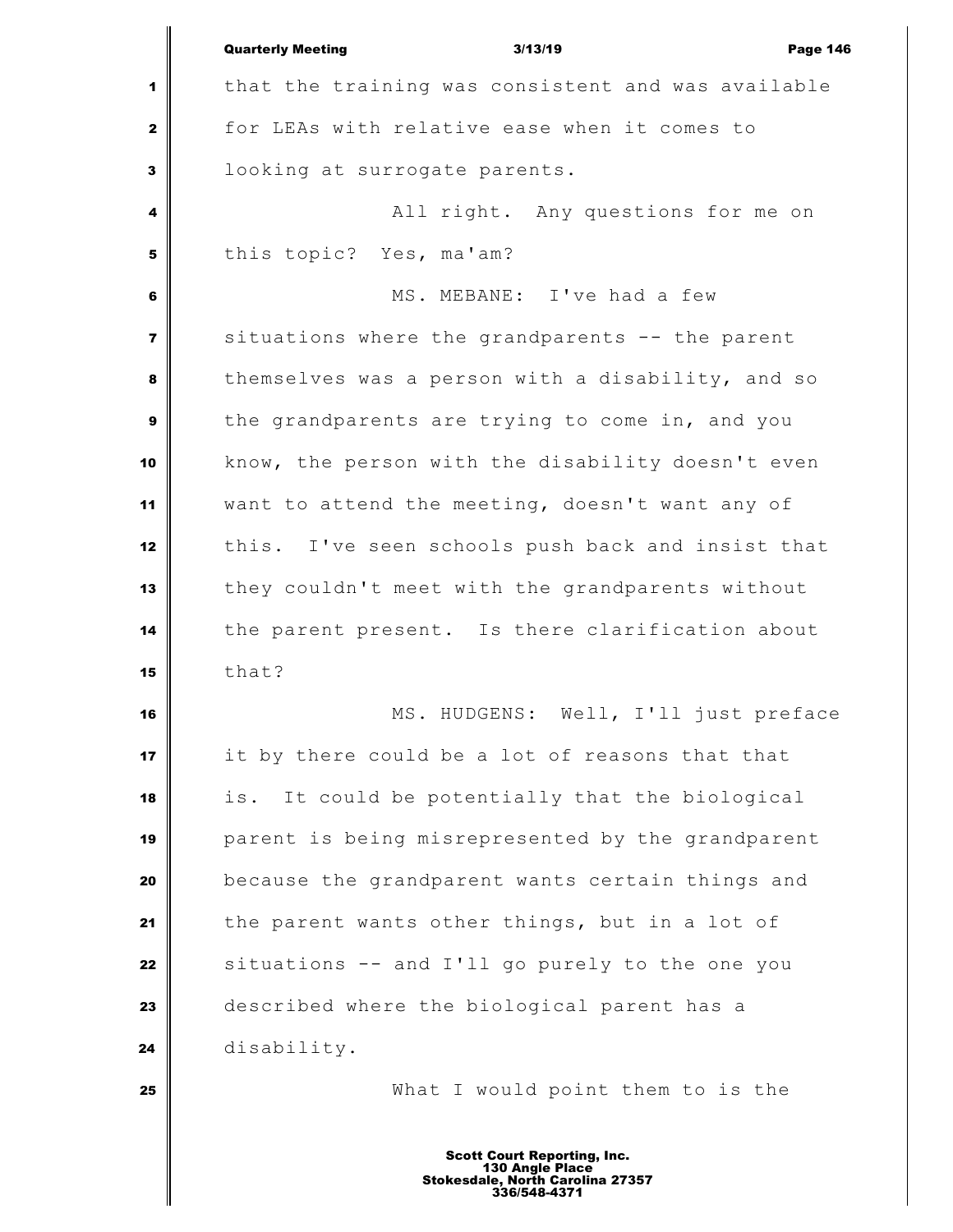### Quarterly Meeting 3/13/19 Page 147

 definition of parent. Clearly, if they are living with that grandparent then she, for the purpose of this, could be considered as a parent, but the other thing we might have to chase back is, is the grandparent actually the quardian of the parent with the disability. So if you back walk it, you're back to the grandparent having authority to act as a parent.

  $\parallel$  The other thing is, my suggestion is, unless you are trying to get consent for something, you're really just trying to have the parent involved in the IEP meeting. So you need to have someone involved on behalf of the student, but you're not necessarily having to put such scrutiny on who can sign consent because you only have consent items at very particular times.

 **A** lot of folks are also under the misunderstanding that an IEP -- an annual IEP is an annual consent item because the parent may sign their name that they participated. It's just participation. It's not a consent item.

 MS. MEBANE: The school is calling it a confidentiality problem because they're discussing the child without the parent present. MS. HUDGENS: So a lot of times, that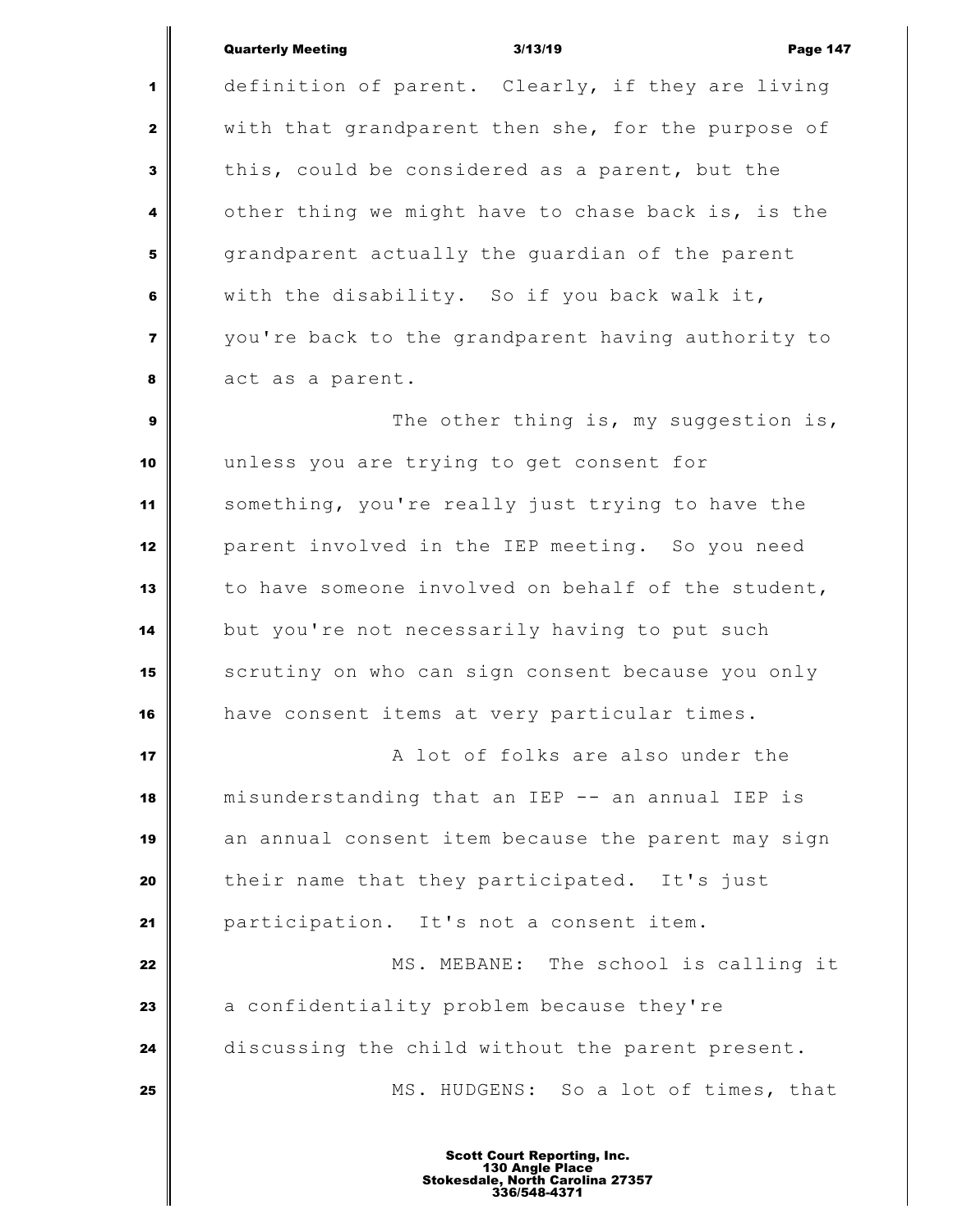# Quarterly Meeting **Contract Contract Contract Contract Contract Contract Contract Contract Contract Contract Contract Contract Contract Contract Contract Contract Contract Contract Contract Contract Contract Contract Contr**

 $\parallel$ 

| $\blacksquare$          | is a major point of confusion, and I can see why                |
|-------------------------|-----------------------------------------------------------------|
| $\mathbf{2}$            | that's problematic. I would encourage, if you are               |
| 3                       | helping in that situation, to have -- ask them to               |
| 4                       | call us or ask the grandparent to call us.                      |
| 5                       | Because I don't want to necessarily be critical of              |
| 6                       | the school district because, obviously, there have              |
| $\overline{\mathbf{z}}$ | been situations in which that has not worked out                |
| 8                       | well for them, and they're really in their own way              |
| $\mathbf{9}$            | trying to protect the child's interest, but we                  |
| 10                      | kind of need to move on with things as well.                    |
| 11                      | MS. MEBANE: I think the problem --                              |
| 12                      | I mean I think they really believed what they were              |
| 13                      | saying, but I mean the parents were forced to come              |
| 14                      | into this meeting and clearly miserable and                     |
| 15                      | clearly stating they didn't want to be a part of                |
| 16                      | these meetings. I mean, you know, that's really                 |
| 17                      | $where--$                                                       |
| 18                      | MS. HUDGENS: Well, that kind of                                 |
| 19                      | borders on cruel and unusual punishment, right?<br>$\mathbb{I}$ |
| 20                      | mean we all have meetings we didn't want to                     |
| 21                      | participate in.                                                 |
| 22                      | MS. MEBANE: We had one case where                               |
| 23                      | there was a power of attorney for educational                   |
| 24                      | decisions, and the school wouldn't accept it.                   |
| 25                      | MS. HUDGENS: Unfortunately, you can                             |
|                         |                                                                 |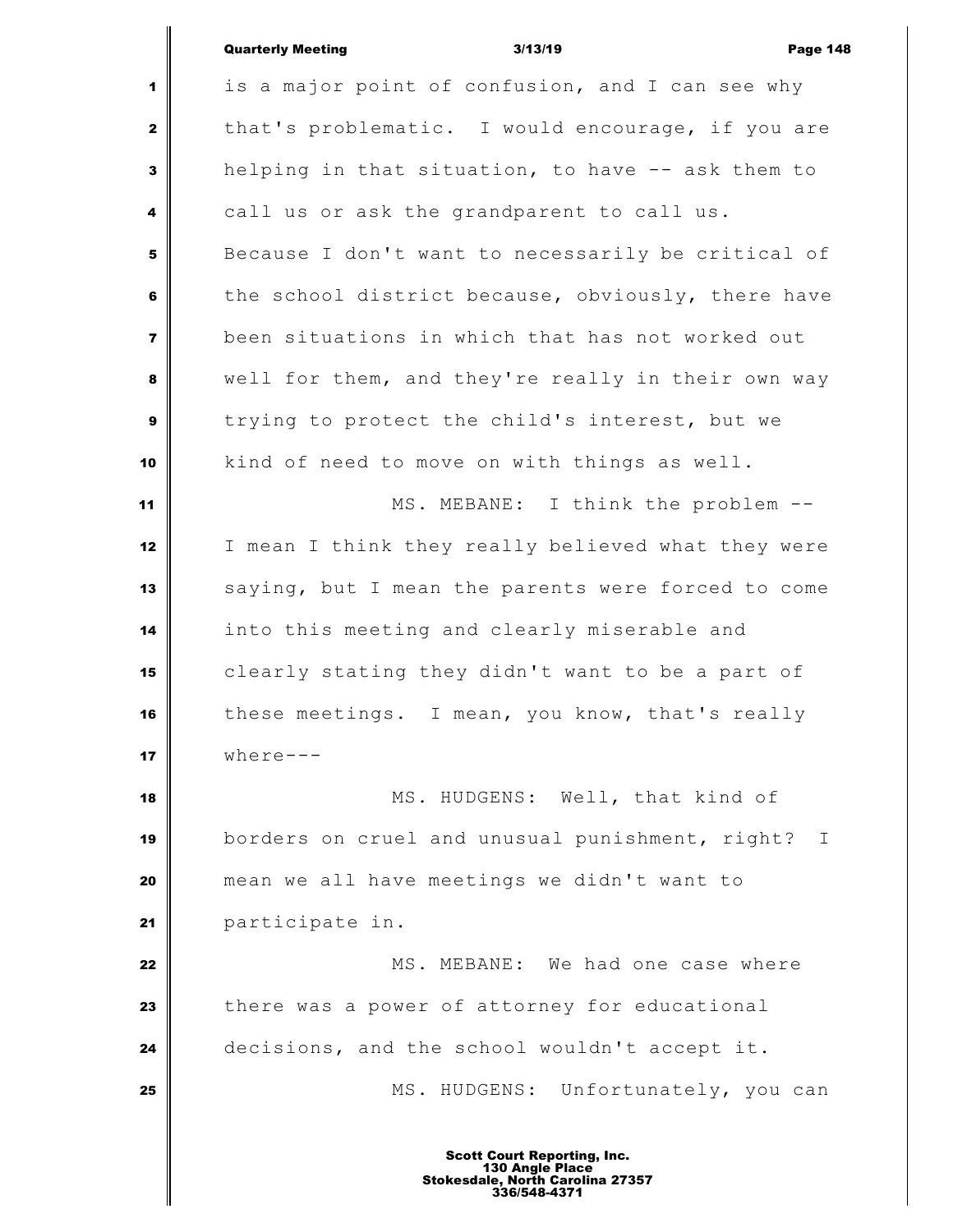|                         | <b>Quarterly Meeting</b><br><b>Page 149</b><br>3/13/19 |  |
|-------------------------|--------------------------------------------------------|--|
| 1                       | show them the policy book and you can advocate and     |  |
| $\mathbf{2}$            | the parent can bring it out, but sometimes they        |  |
| 3                       | may not feel affirmed that they can go forward         |  |
| 4                       | until we bless it at DPI. And so if that's what        |  |
| 5                       | we need to do to help open up communication            |  |
| 6                       | avenues, we will. Go ahead.                            |  |
| $\overline{\mathbf{z}}$ | MS. CHILDERS: I was just going to                      |  |
| 8                       | say -- I just got done actually doing this             |  |
| 9                       | training. Council for Children's Rights contacted      |  |
| 10                      | me a few months ago, and so I did all this             |  |
| 11                      | training. And on it, that was actually an example      |  |
| 12                      | that was given to us, and so $-$ and it was            |  |
| 13                      | basically explained as if the parent -- even           |  |
| 14                      | though the parent has a disability, if the parent      |  |
| 15                      | actually still does have the guardianship over the     |  |
| 16                      | child, then that is where, you know, you               |  |
| 17                      | definitely -- you can report back to DPI, but          |  |
| 18                      | there also needs to be that, you know, legal           |  |
| 19                      | representation of exactly what needs to happen         |  |
| 20                      | next because they were also stating about if the       |  |
| 21                      | parent -- if this child is really struggling and       |  |
| 22                      | there's a lot going on and there's a lot of            |  |
| 23                      | pushback because the parent doesn't want to be         |  |
| 24                      | there because the parent has a disability or           |  |
| 25                      | whatever, you've got to move on. You've got to be      |  |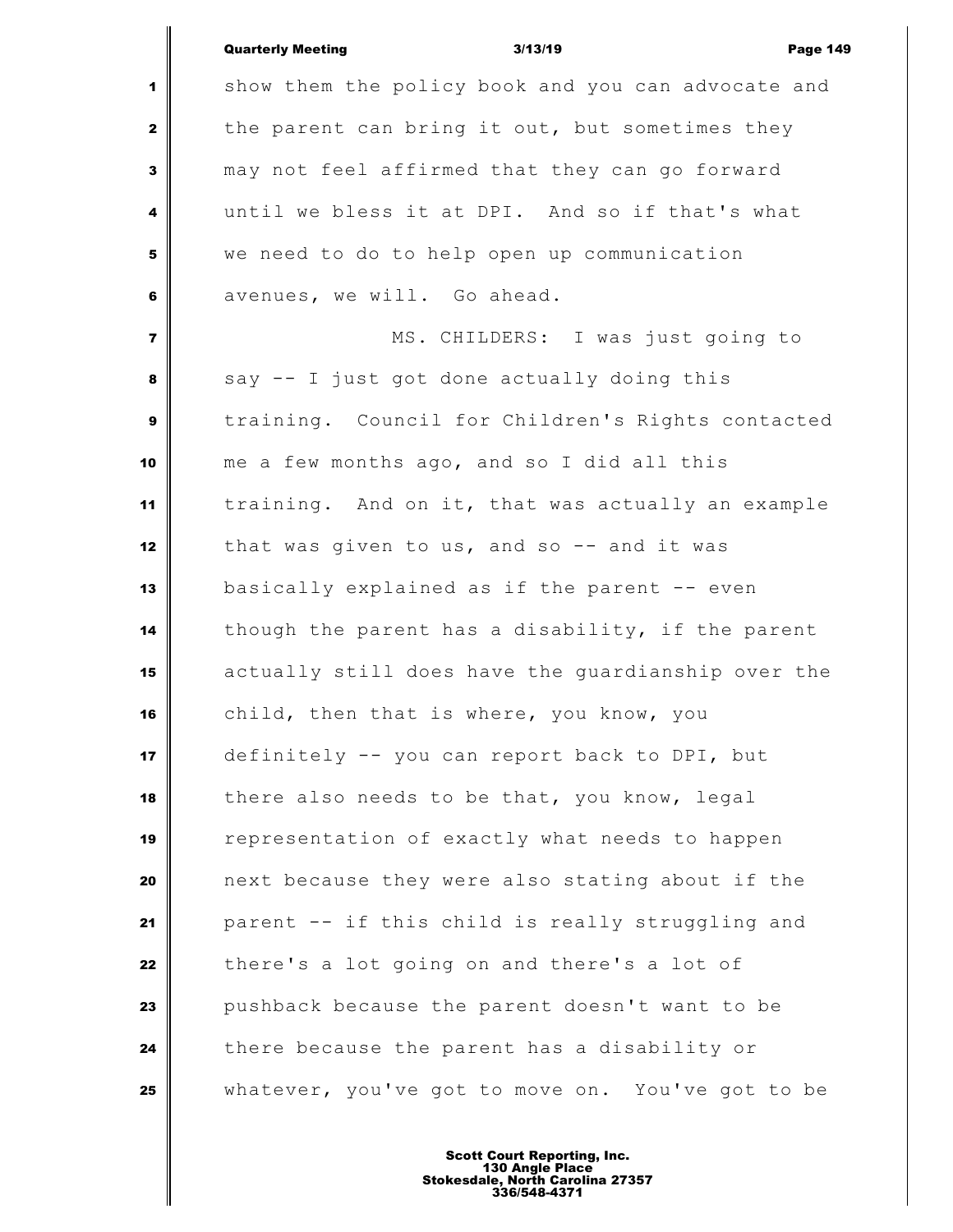|                         | <b>Quarterly Meeting</b><br>3/13/19<br><b>Page 150</b> |
|-------------------------|--------------------------------------------------------|
| 1                       | able to help the child.                                |
| $\mathbf{2}$            | So the way that it was $--$ the way                    |
| 3                       | that it was instructed to us was that, you know,       |
| 4                       | we would definitely contact and we would have to       |
| 5                       | go further, whether it be working on also -- not       |
| 6                       | us -- the surrogate parent wouldn't do that, but       |
| $\overline{\mathbf{z}}$ | also getting that guardianship over or something       |
| 8                       | over to that grandparent so that they have those       |
| 9                       | rights, but also making sure that DPI was involved     |
| 10                      | the whole time. That was the number-one thing          |
| 11                      | constant, call DPI.                                    |
| 12                      | MS. HUDGENS: It is very challenging                    |
| 13                      | because LEAs want to be so careful because you         |
| 14                      | really don't want to override or overlook              |
| 15                      | someone's rights because that's a serious matter.      |
| 16                      | I know -- I'm a parent. I would be a little upset      |
| 17                      | if I was jumped over and have something to say         |
| 18                      | about it. So you have to be really careful, and        |
| 19                      | there are very -- often there are complexities to      |
| 20                      | those family relationships that have to be sorted      |
| 21                      | through.                                               |
| 22                      | MS. MEBANE: One of the cases                           |
| 23                      | actually ended up in due process, and the              |
| 24                      | administrative law judge gave the grandparents the     |
| 25                      | It shouldn't have had to go that far, I<br>right.      |
|                         |                                                        |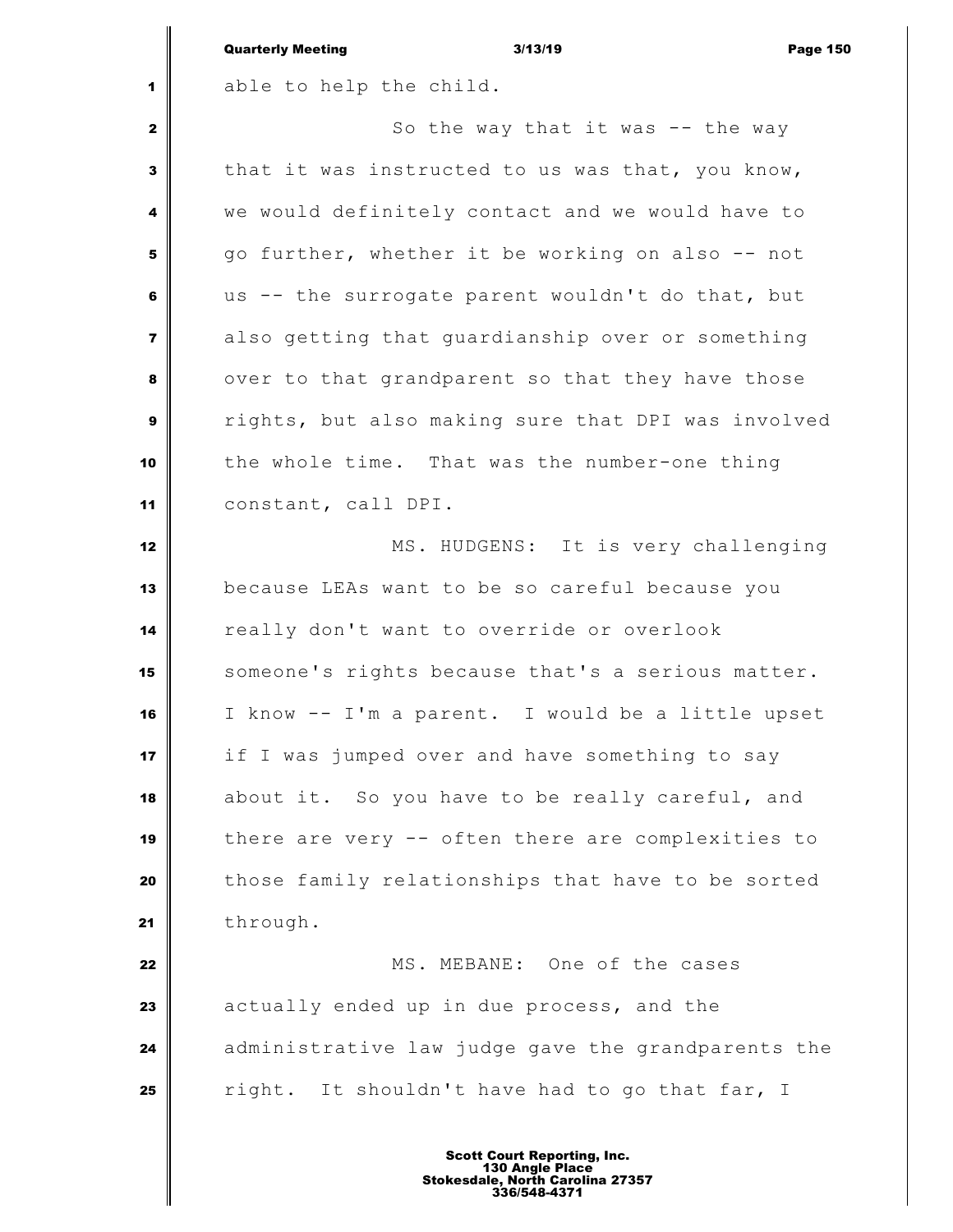|                         | <b>Quarterly Meeting</b><br>3/13/19<br><b>Page 151</b> |
|-------------------------|--------------------------------------------------------|
| 1                       | don't think.                                           |
| $\mathbf{2}$            | MS. HUDGENS: No, it really shouldn't                   |
| 3                       | have. Any other questions for me? I'm going to         |
| 4                       | check online. Unfortunately, for our online            |
| 5                       | friends, we had some others join us, and I forgot      |
| 6                       | to share my screen. So this was me apologizing         |
| $\overline{\mathbf{7}}$ | and assuring them that I would send the PowerPoint     |
| 8                       | materials to them. And I'm just checking right         |
| $\boldsymbol{9}$        | now to see if they have any questions for me.          |
| 10                      | Erin, I'm sorry that I didn't have                     |
| 11                      | displayed while you were listening in, and the         |
| 12                      | same for you, Rebekah. I'll get those emailed to       |
| 13                      | you, if you will include your email address in the     |
| 14                      | question box to make sure you're on our Listserv,      |
| 15                      | I'll make sure you get it.                             |
| 16                      | All right. Questions for me? Yes,                      |
| 17                      | ma'am?                                                 |
| 18                      | MS. FREY: How many surrogate parents                   |
| 19                      | are there filling in this role typically on a          |
| 20                      | yearly basis doing this? This is the first time        |
| 21                      | I've ever heard of that.                               |
| 22                      | MS. HUDGENS: Yeah. So that's not                       |
| 23                      | necessarily data that we collect at the State          |
| 24                      | level, and I don't want to put Christy on the          |
| 25                      | spot. But do you -- I'm putting her on the spot.       |
|                         |                                                        |

 $\mathbf I$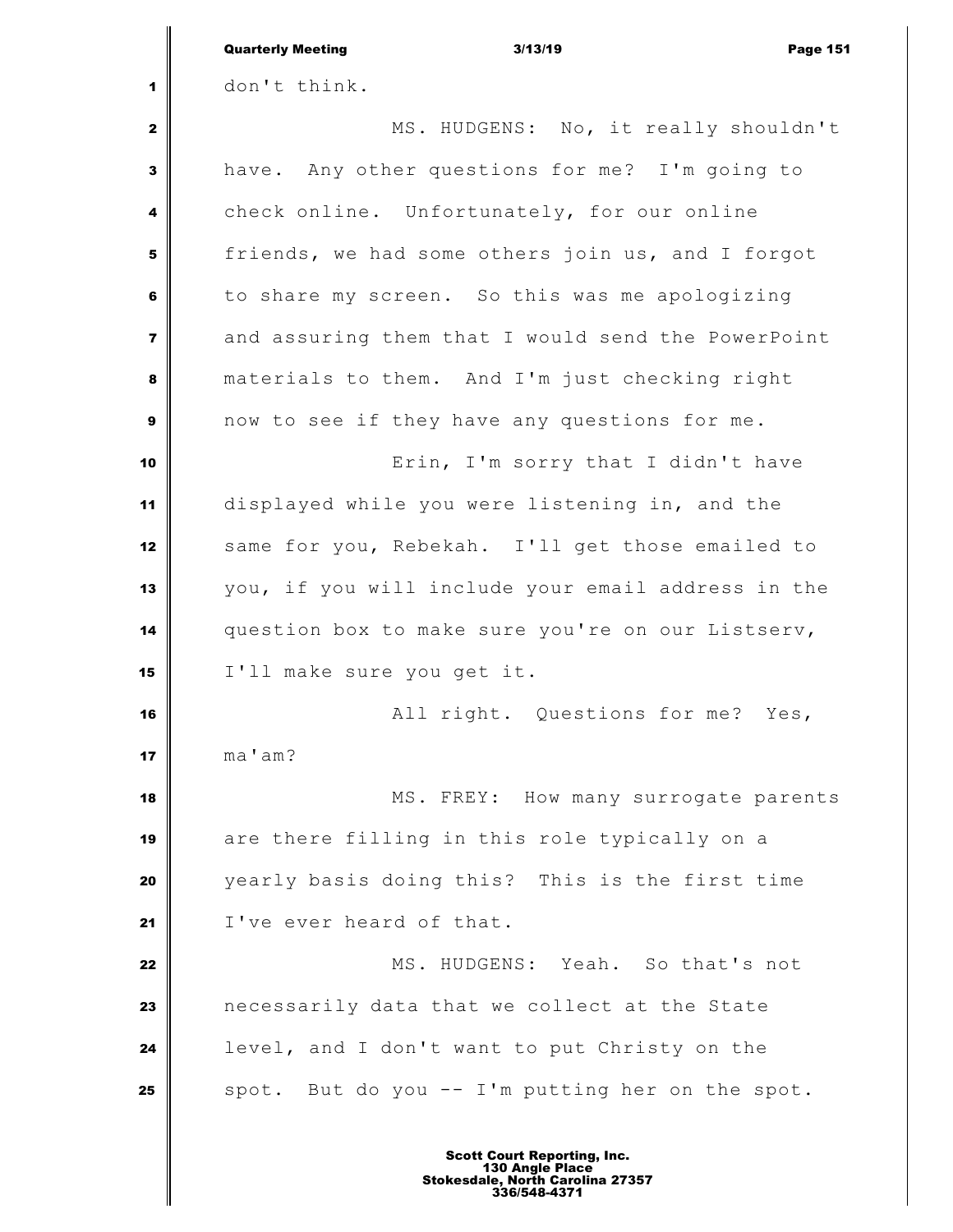| <b>Quarterly Meeting</b> |  |
|--------------------------|--|
|                          |  |

Quarterly Meeting 3/13/19 Page 152 I mean, do you have like five -- a guesstimate of how many you do? Because I know when I was an LEA, I probably trained someone like once every five or six years, just because there are typically foster parents that can serve as parents, grandparents that can serve as parents, or one parent or the other that we can locate that have rights. So really when you go through the definition of a parent and you kind of sift it out, it's really not that often that we have to do it. That's why we made the resources available because LEAs might -- a director might have been in place ten or 15 years and now just has to appoint someone. MS. GRANT: Sure. Yeah. We have a children's home in our district, and so oftentimes we do have wards of the State that are in the children's home. And I want to say we've had three. I mean I've been there for over ten years, and three -- pretty much consistent ones that we've used. They don't like to have more than one or two children that they're working with at a **time. (Interruption.)**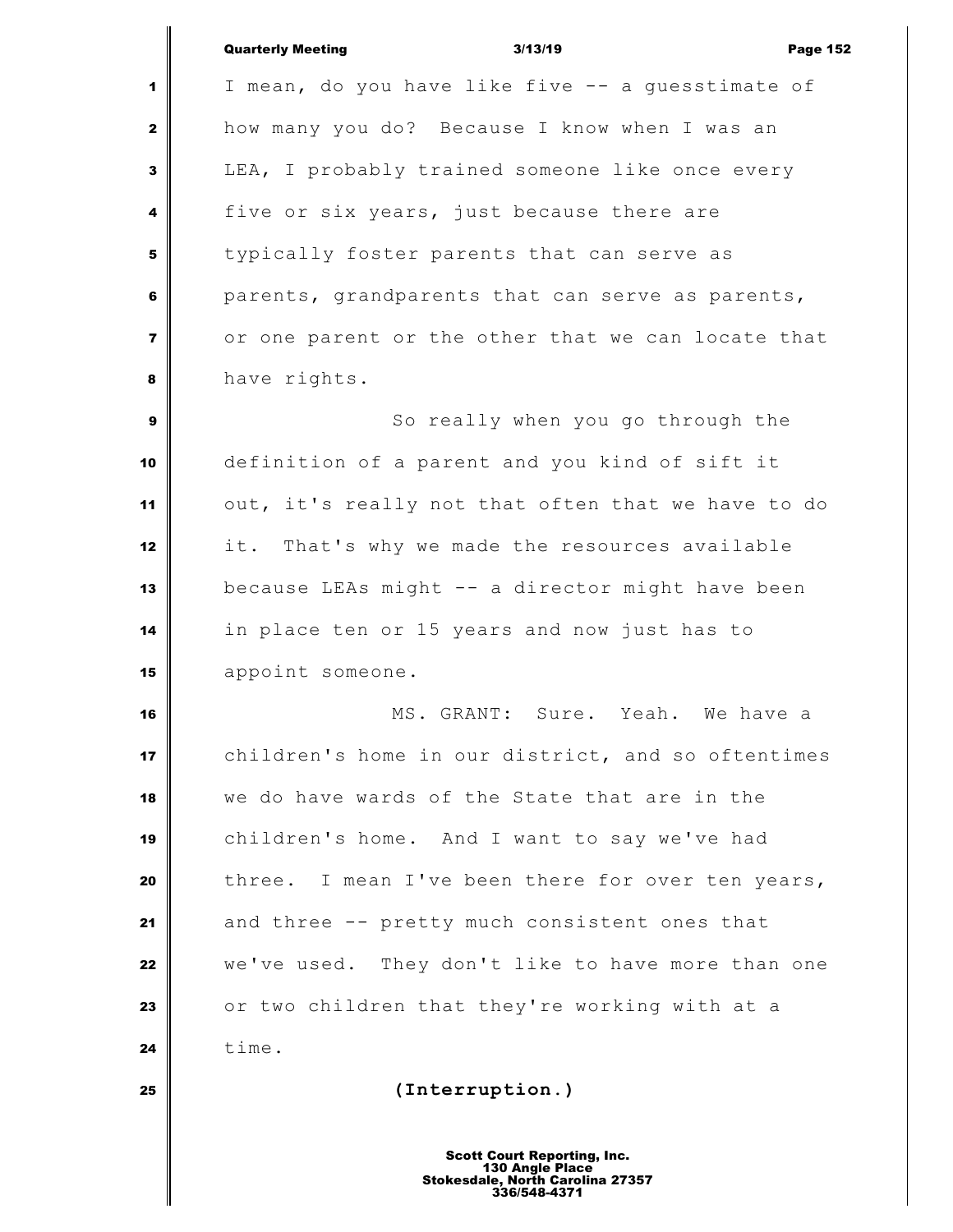Quarterly Meeting 3/13/19 Page 153 MS. GRANT: Okay. So really it's not that often, and we wouldn't -- I don't think we'd have any besides those that were in -- the children that were in our children's home, if that makes sense, because oftentimes there is someone involved or either we're able to involve the parent through phone or computer -- involve them in the meeting. **MS.** FREY: I think as a parent I hadn't heard of this. That's why I was like this is interesting. MS. CHILDERS: Mecklenburg County is just getting them. They're just now getting on to this whole surrogate parent thing. So that's -- and starting to like train and do that, but it's only because of the amount that--- **MS. HUDGENS:** Well, Jennifer and Charlotte-Meck actually are online, and she said she's only had to do one in 18 years. MS. CHILDERS: The way that they're doing it -- I think the process of it now versus what it was has changed. MS. MEBANE: I think it's becoming a **l** lot clearer as to what is expected because I've been to meetings where there should have been a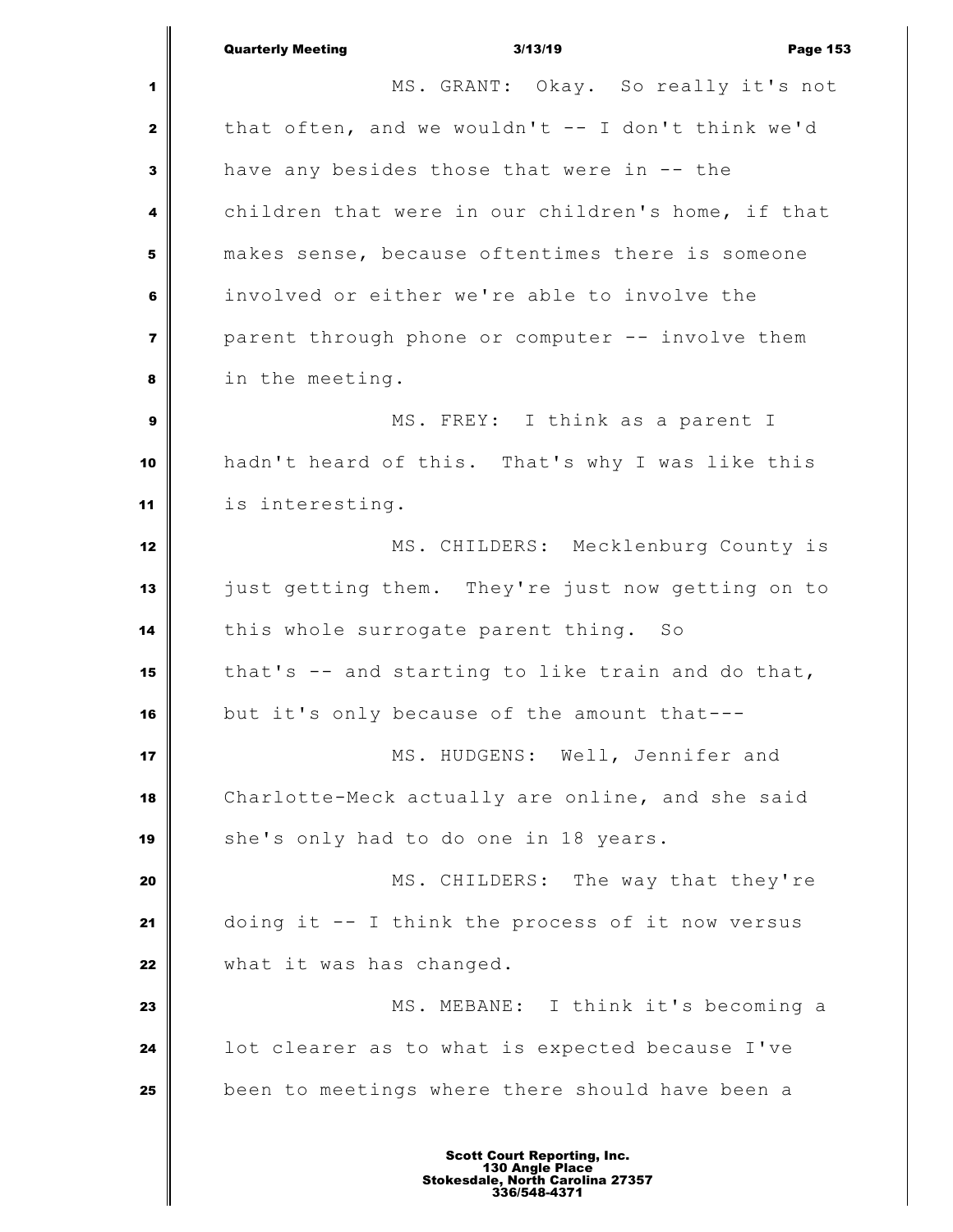|                | <b>Quarterly Meeting</b><br>3/13/19<br><b>Page 154</b> |
|----------------|--------------------------------------------------------|
| 1              | surrogate parent, but it was, you know, a              |
| $\mathbf{2}$   | therapeutic foster parent or somebody from the         |
| 3              | group home.                                            |
| 4              | MS. CHILDERS: It supposed to be                        |
| 5              | helping the social workers and all of the people       |
| 6              | that are involved in those types of jobs.              |
| $\overline{7}$ | MS. MEBANE: I've been doing                            |
| 8              | surrogate parent training for New Hanover County       |
| 9              | Schools for probably at least a dozen years, and       |
| 10             | we train maybe a handful every other year, but         |
| 11             | they don't use them all, I mean, so they maintain      |
| 12             | a list.                                                |
| 13             | MS. HUDGENS: Okay. Anything else                       |
| 14             | from me?                                               |
| 15             | THE CHAIRPERSON: I'm thinking of a                     |
| 16             | long-term group home. It may have been that the        |
| 17             | family was contacted, but because of the distance      |
| 18             | or something like that, they couldn't make it to       |
| 19             | the meeting, you know, because I run into that         |
| 20             | occasionally where it's just -- I participate by       |
| 21             | phone, but some parents won't even do that. So---      |
| 22             | MS. HUDGENS: So if we think about                      |
| 23             | children who are in foster care or are wards of        |
| 24             | the State, the primary goal of those programs is       |
| 25             | reunification with the parents, and sometimes some     |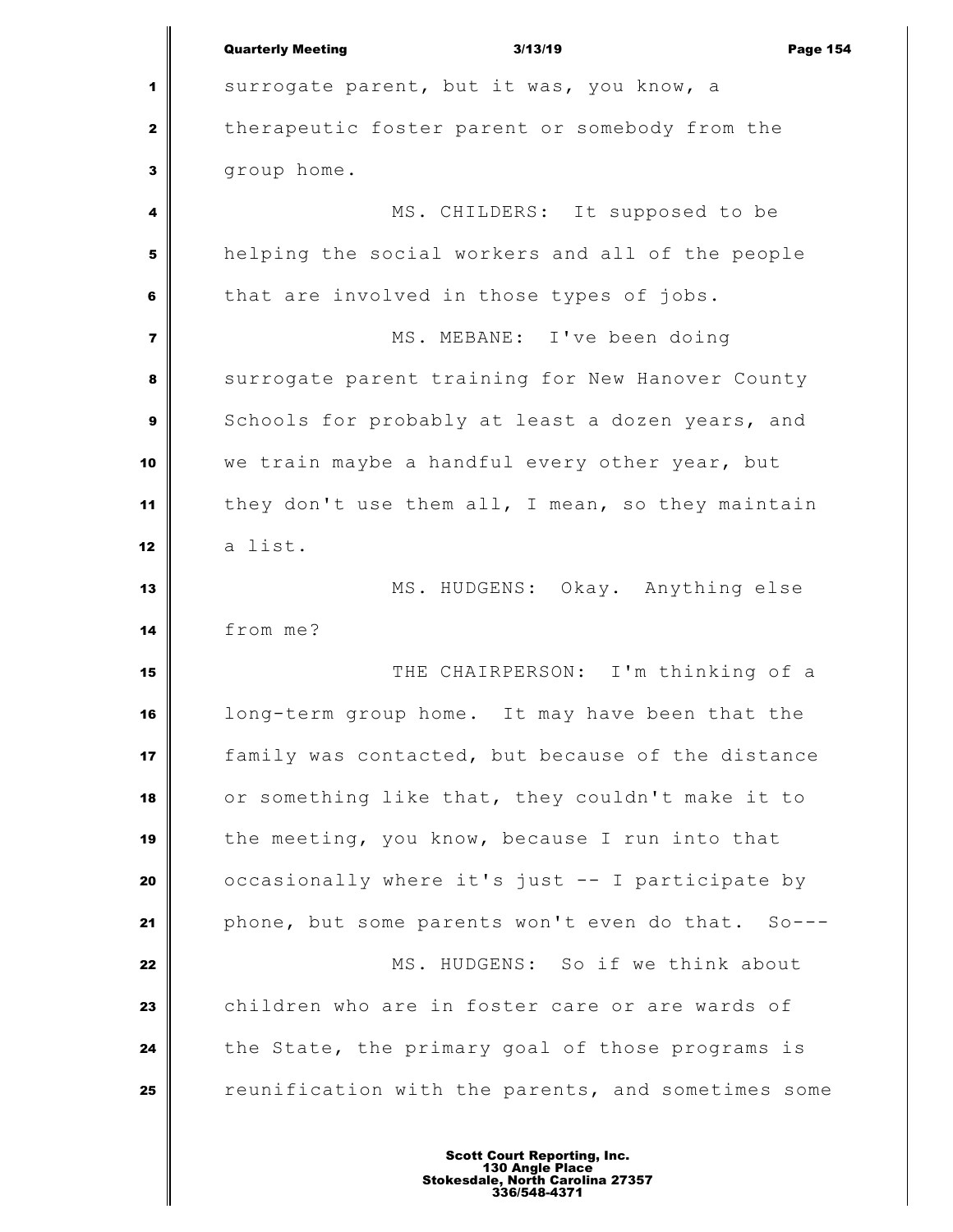|                | <b>Quarterly Meeting</b><br>3/13/19<br><b>Page 155</b> |
|----------------|--------------------------------------------------------|
| 1              | of the activities that the parent has to engage in     |
| $\mathbf{2}$   | to show that they are ready to resume the care of      |
| 3              | their child is to participate in school                |
| 4              | activities.                                            |
| 5              | And so, again, that's kind of why                      |
| 6              | this is a small pool, and the reason -- we             |
| $\overline{7}$ | developed these materials -- we've had training        |
| 8              | from the State a number of years and resources,        |
| 9              | but we freshened them up, I think, about two years     |
| 10             | ago because of the number of questions that we         |
| 11             | were getting from LEAs about the right                 |
| 12             | circumstances to do this, and so that's why we         |
| 13             | packaged these materials together. Because if          |
| 14             | it's once in 18 years, you might have to have a        |
| 15             | refresher on, you know, all of the things. I know      |
| 16             | I would have to, and so it's just helpful to have      |
| 17             | something that the LEAs can dial into and know         |
| 18             | that they have had and offered a comprehensive         |
| 19             | training for their parent volunteers.                  |
| 20             | MS. CHILDERS: Carol Ann, I don't                       |
| 21             | know if you know this as well. One of the other        |
| 22             | things that I thought was a big game changer for       |
| 23             | this for Charlotte-Meck was, we just recently got      |
| 24             | two new judges and they were very big on it. They      |
| 25             | were big -- that was like one of their big things      |
|                |                                                        |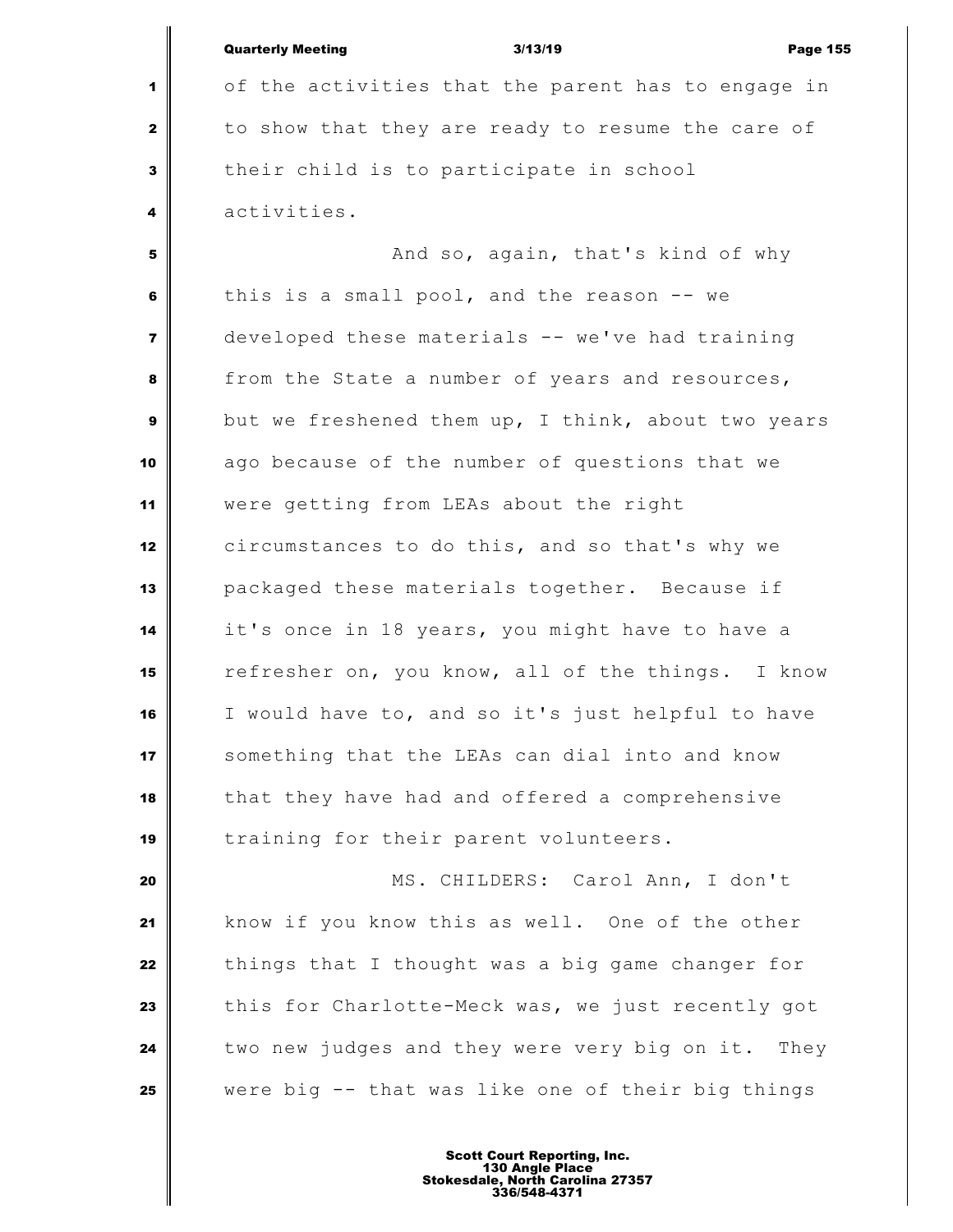|                         | <b>Quarterly Meeting</b><br>3/13/19<br><b>Page 156</b> |
|-------------------------|--------------------------------------------------------|
| 1                       | that kind of came in with and wanted. So---            |
| $\mathbf{2}$            | MS. HUDGENS: I think that's an                         |
| 3                       | excellent point. You know, a lot of this is            |
| 4                       | governed by what happens in family court, and          |
| 5                       | you -- depending on the climate of the Court, the      |
| 6                       | disposition of the judges determines whether or        |
| $\overline{\mathbf{z}}$ | not parental rights would be terminated.               |
| 8                       | And I can say -- I would tend to                       |
| $\boldsymbol{9}$        | agree with you that the climate has likely changed     |
| 10                      | on that because judges were often very reluctant       |
| 11                      | to terminate a parents rights because think about      |
| 12                      | not only the educational implications of that, but     |
| 13                      | medically, you know, in any type of legal, medical     |
| 14                      | matters. So it has not necessarily been a go-to        |
| 15                      | item for family court judges because, again, the       |
| 16                      | goal is for reunification with the family. So          |
| 17                      | that's usually a last resort.                          |
| 18                      | THE CHAIRPERSON: Very informative.                     |
| 19                      | Thank you very much.                                   |
| 20                      | MS. HUDGENS: You're welcome.                           |
| 21                      | THE CHAIRPERSON: Agency updates.                       |
| 22                      | MS. THOMAS: That's me. Thank you.                      |
| 23                      | So I decided if I put some slides up, it might be      |
| 24                      | easier. Christy, you might want to take a nap          |
| 25                      | because I did updates last week at our March           |
|                         |                                                        |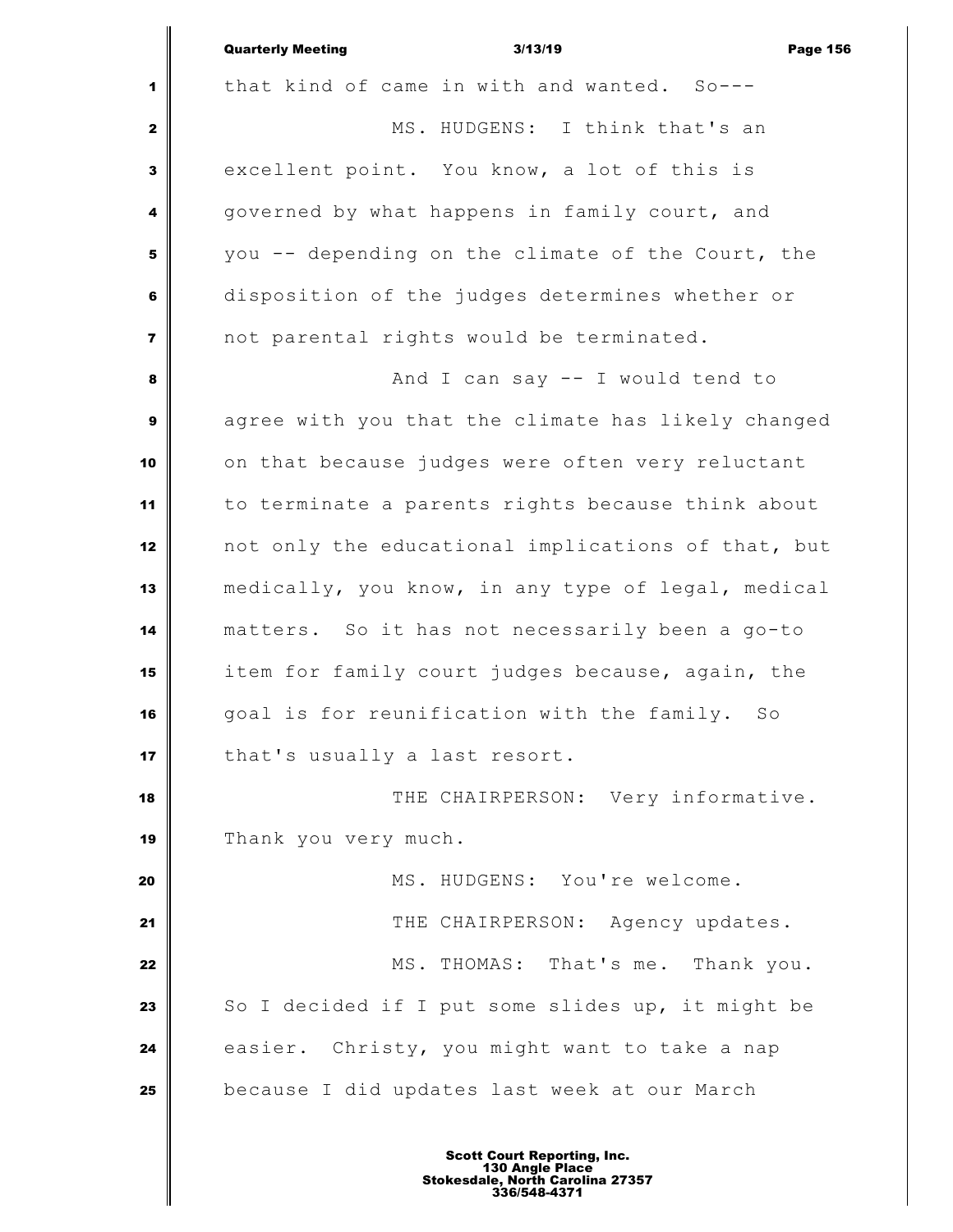|                         | <b>Quarterly Meeting</b><br>3/13/19<br><b>Page 157</b> |
|-------------------------|--------------------------------------------------------|
| 1                       | Institute, and so a lot of this, the directors         |
| $\mathbf{2}$            | have seen. But it's kind of a hot topic, some of       |
| 3                       | the latest and greatest from the Division, and so      |
| 4                       | I wanted to share that with you guys as well           |
| 5                       | today.                                                 |
| 6                       | MS. GRANT: I actually had a parent                     |
| $\overline{\mathbf{z}}$ | call during your session, so I'm glad to hear it       |
| 8                       | again.                                                 |
| 9                       | MS. THOMAS: So we have some new                        |
| 10                      | staff that I just wanted to tell you about. We do      |
| 11                      | always update the directory online and the phone       |
| 12                      | list. We have a new section chief. I think she's       |
| 13                      | supposed to be back up in a few minutes, so I'll       |
| 14                      | introduce her live and in person.                      |
| 15                      | But in our Program Improvement and                     |
| 16                      | Professional Development Section, which is where       |
| 17                      | our State Improvement Project lives -- that's          |
| 18                      | where our Reading Research to Classroom Practice       |
| 19                      | as well as the Foundations of Math work is -- we       |
| 20                      | have a new consultant Ginger Starling, and she's       |
| 21                      | actually going to be doing the online learning         |
| 22                      | development and implementation work. So we are         |
| 23                      | working to move Reading Research to Classroom          |
| 24                      | Practice and Foundations of Math to a hybrid           |
| 25                      | model, both online and face-to-face, to make it        |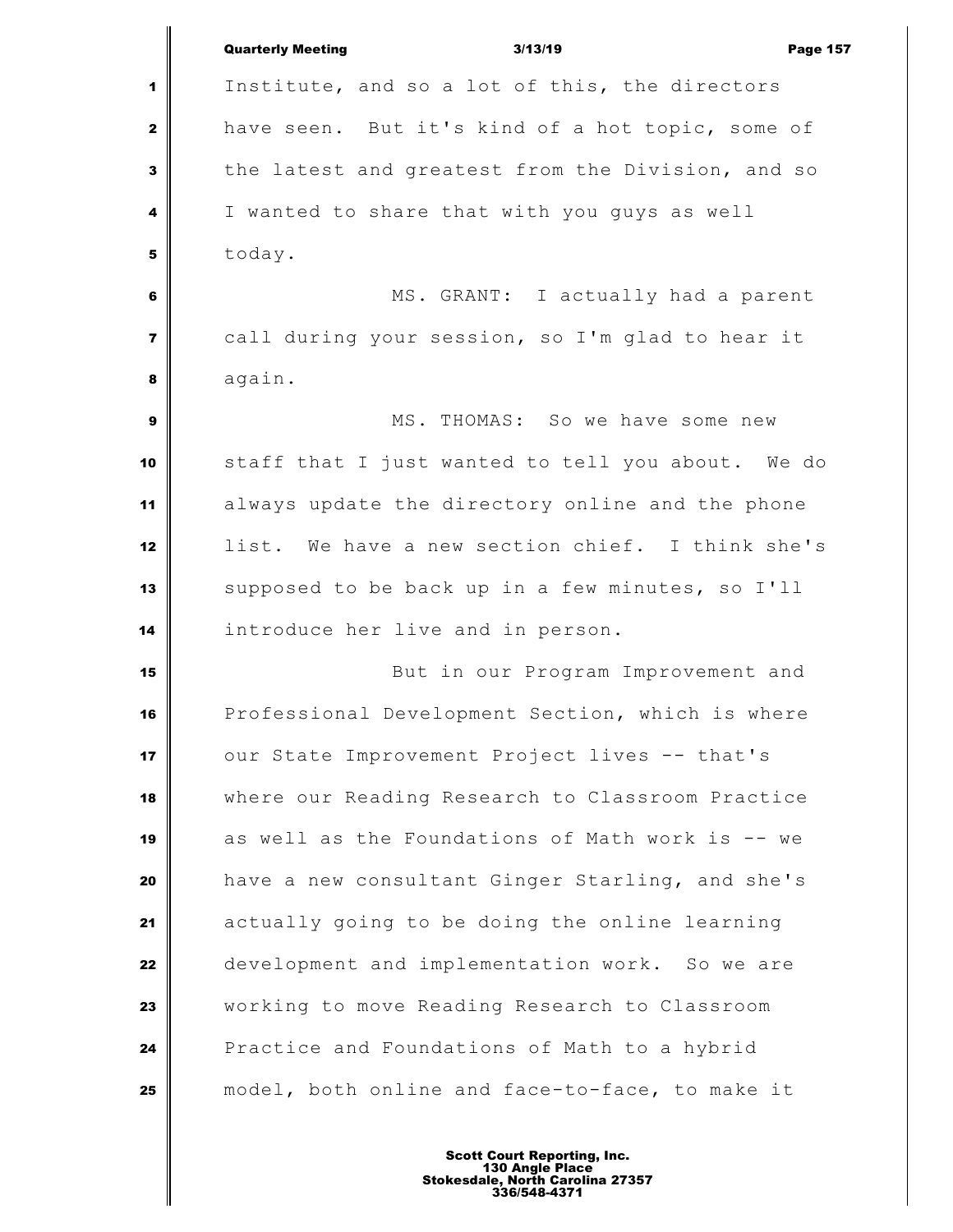|                         | <b>Quarterly Meeting</b><br>3/13/19<br><b>Page 158</b> |
|-------------------------|--------------------------------------------------------|
| 1                       | more accessible to even more teachers. And so          |
| $\mathbf{2}$            | she's going to be working to -- to work on that        |
| 3                       | staff development for us.                              |
| 4                       | And then in the section that I                         |
| 5                       | previously supervised as the Assistant Director,       |
| 6                       | we have been fortunate to add an additional            |
| $\overline{\mathbf{z}}$ | Regional Coordinator for Charter Schools. We've        |
| 8                       | had two for the last four years. We've added a         |
| 9                       | third. We were able to repurpose a position. So        |
| 10                      | Lynn Metcalf, who was previously the Director for      |
| 11                      | Exceptional Children in Henderson County, has          |
| 12                      | moved into that Regional Coordinator for Charters      |
| 13                      | position, and she's covering the Southwest,            |
| 14                      | Northwest, and Western section or 6, 7, and 8, if      |
| 15                      | you think about our state in the numbers of the        |
| 16                      | regions.                                               |
|                         |                                                        |

 **And then Michelle Hamm, previously**  the Director for Exceptional Children in Wayne County, started Monday as the now third Regional Coordinator for Charters, and she covering the Northeast, the Southeast, and the Sandhills or 1, 2, and 4. So we are thrilled to have both of them on board working with Rob McOuat. They make the charter coordinators. Rob will be covering Regions 3, North Central Region, and 5, which is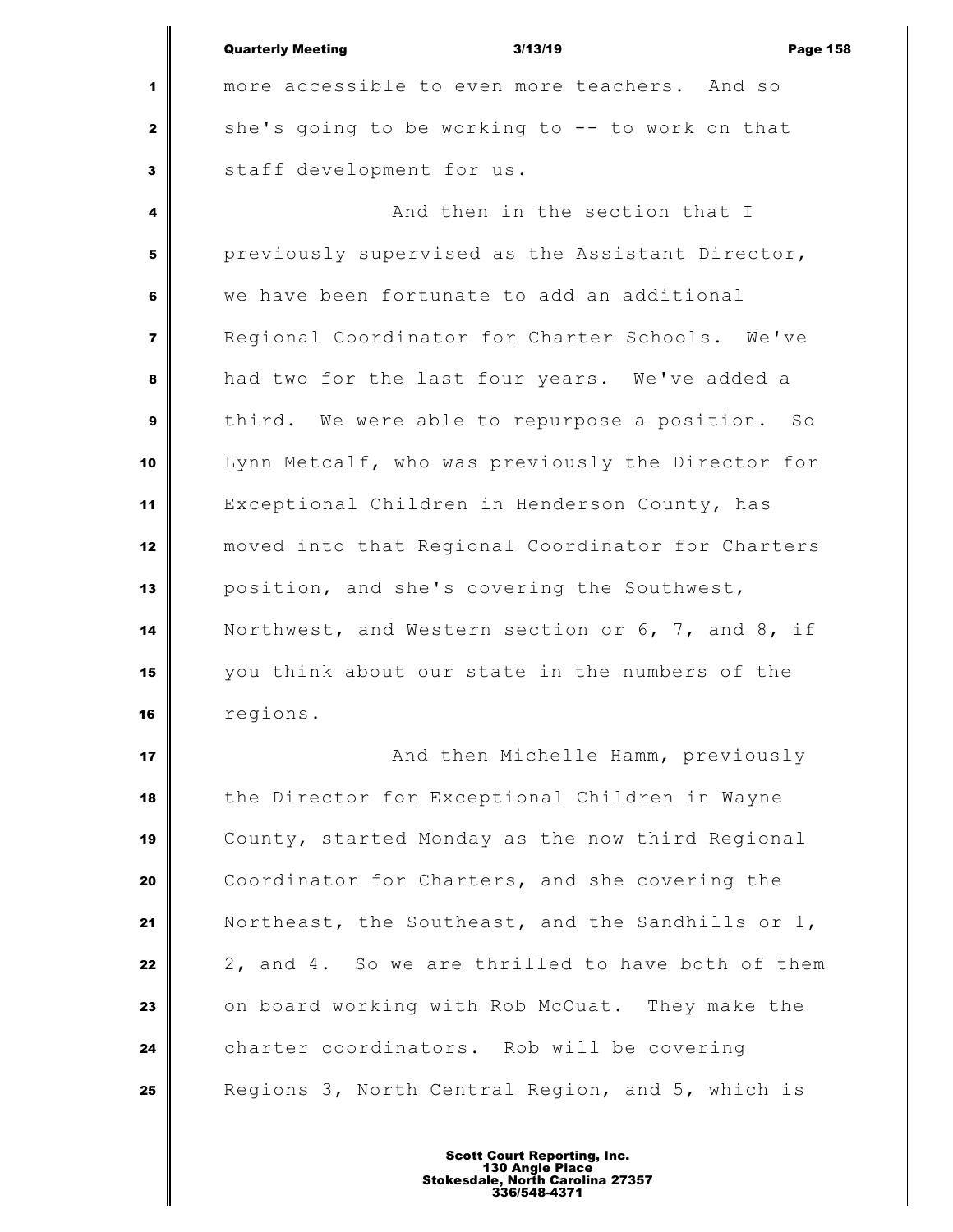|                | <b>Quarterly Meeting</b><br>3/13/19<br><b>Page 159</b> |
|----------------|--------------------------------------------------------|
| 1              | Piedmont Triad.                                        |
| $\mathbf{2}$   | Special Programs and Data, which is                    |
| $\mathbf{3}$   | where our fiscal monitoring folks are, we have a       |
| 4              | new consultant for IDEA fiscal monitoring, and her     |
| 5              | name is Elizabeth Millen. She comes to us from --      |
| 6              | she comes to us from Guilford County Schools.          |
| $\overline{7}$ | She's been a compliance person there. She              |
| 8              | previously worked in Gaston County as the              |
| $\mathbf{9}$   | assistant director there, a compliance person, a       |
| 10             | diagnostician. She's got a background in               |
| 11             | residential behavioral care, and so she's bringing     |
| 12             | a lot of things to us as well as understanding how     |
| 13             | to do fiscal monitoring. So we're excited to have      |
| 14             | her.                                                   |
| 15             | And then Traci Tillis is our new                       |
| 16             | section chief and project manager for ECATS, our       |
| 17             | Every Child Accountability Tracking System.<br>Some    |
| 18             | of you may remember that Quentin Parker who used       |
| 19             | to come occasionally, and this was the role            |

 Quentin was in. He's been moved to a different 21 Section. And so Traci has been running this **project since April on a contract basis, and she's** now an employee.

 **And then I would like to introduce** Amanda Byrd, who is in the back, and she is our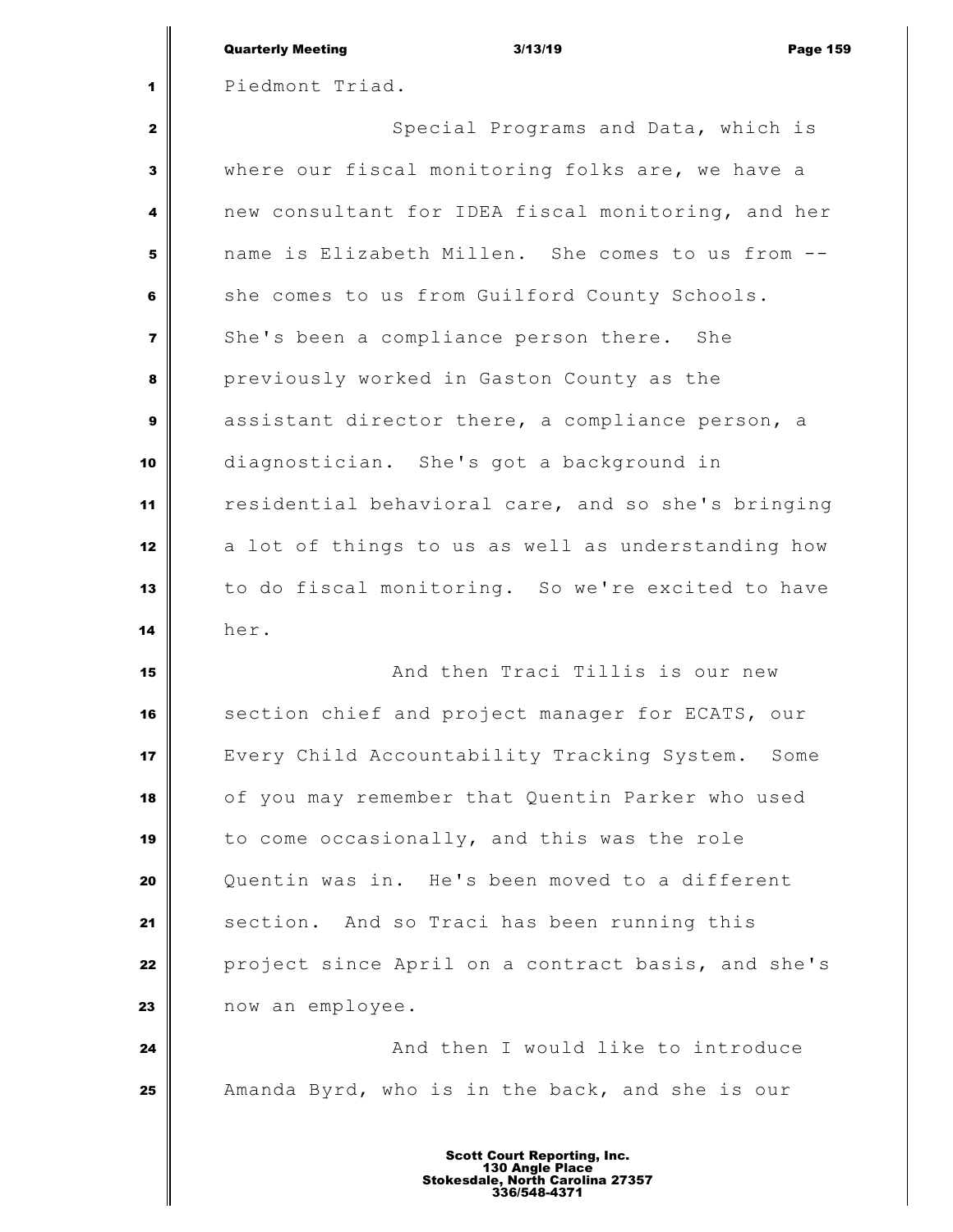| <b>Quarterly Meeting</b> | 3/13/19 | <b>Page 160</b> |
|--------------------------|---------|-----------------|
|                          |         |                 |

 newest section chief. She's been in place since November so she doesn't feel very new now, but she is our newest and she is the Section Chief for the Special Programs and Data, which is again our fiscal monitoring, budget support around our IDEA grants. We're glad to have you with us. Some good news to share is that recently at the National Association of School of Psychologists, we had two folks in the state of North Carolina who received some very esteemed awards. Rhonda Armistead is on your left in the top picture, and she received the lifetime achievement award, and that has never gone to a person that was not a researcher or at IHE levels. So for that to go to a practitioner, someone practicing school psychology in the field now, was huge kudos to her and her level of service and commitment over the years.

 **And then Leigh Kokenes, who is a**  School psychologist from Wake County Schools at Lynn Road Elementary, was named the school psychologist of the year. And both of those will be recognized at either the April or May State Board meeting. So that was a big deal for North Carolina. The 2016 school psychologist of the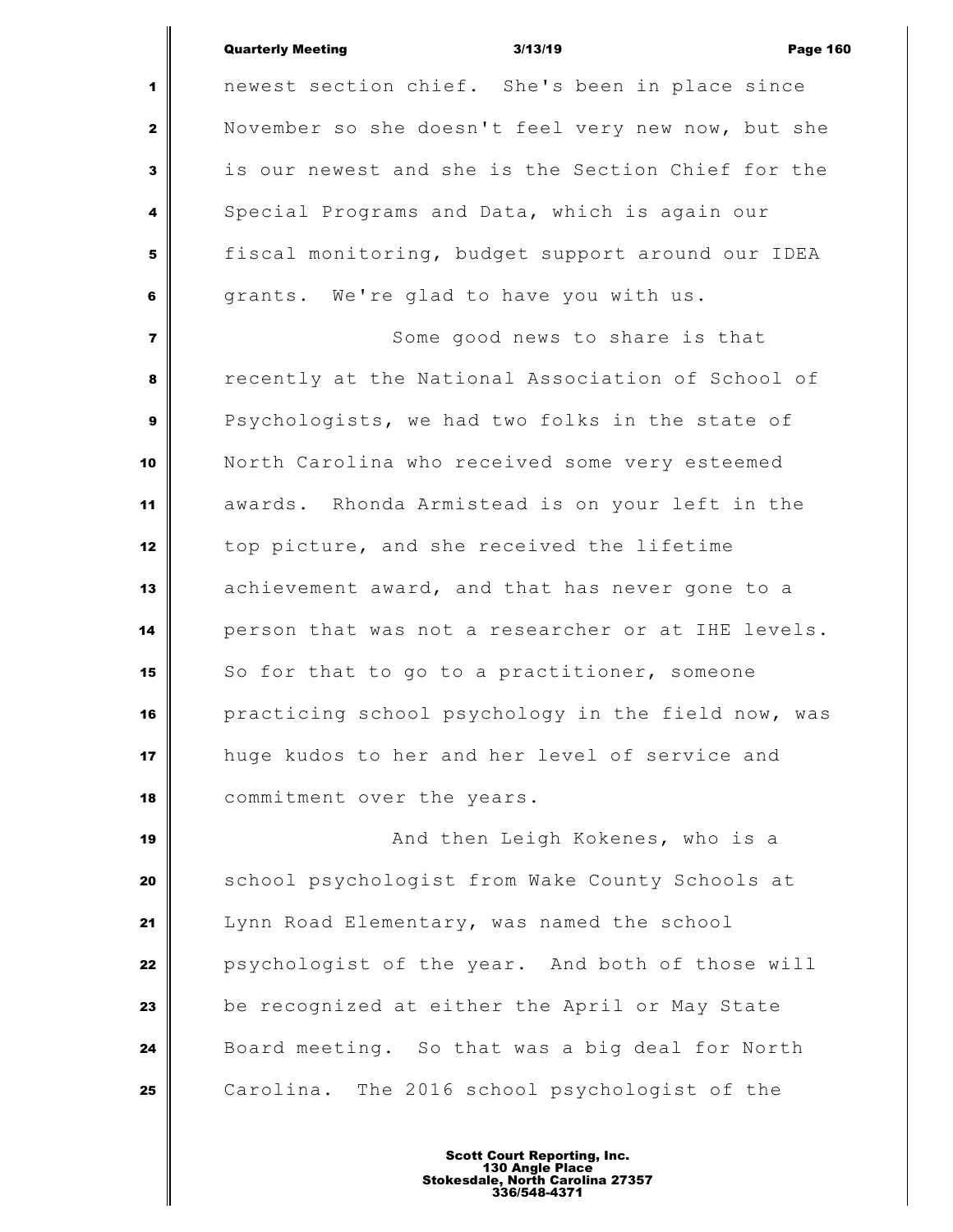|                         | <b>Quarterly Meeting</b><br>3/13/19<br><b>Page 161</b> |
|-------------------------|--------------------------------------------------------|
| 1                       | year was Stephanie Ellis, who is in Rockingham         |
| $\mathbf{2}$            | County. So in three years, we've had two of the        |
| 3                       | top winners, so that's a pretty good record for        |
| 4                       | North Carolina. I think it speaks to the level         |
| 5                       | of--- I don't know what happened.                      |
| 6                       | MS. HUDGENS: Try again.                                |
| $\overline{\mathbf{z}}$ | MS. THOMAS: Okay. And then                             |
| 8                       | Charlotte-Mecklenburg Schools received the             |
| 9                       | Presidential Certificate of Achievement, and it        |
| 10                      | was for their engagement around a pilot program        |
| 11                      | looking at excellence in school psychology             |
| 12                      | recognition. So there's been a really big push to      |
| 13                      | get school psychologists out in media, to really       |
| 14                      | be seen as not just people who sit beside --           |
| 15                      | behind an easel and run tests every day, but about     |
| 16                      | their engagement, their involvement with plans,        |
| 17                      | their involvement with instruction, their -- the       |
| 18                      | mental health support piece and counseling piece.      |
| 19                      | And so they are much bigger than someone who juste     |
| 20                      | gives a test on the other side of an easel.            |
| 21                      | MS. FREY: Sherry, when did this                        |
| 22                      | announcement come out or when were these awards        |
| 23                      | given?                                                 |
| 24                      | MS. THOMAS: The awards were three                      |
| 25                      | weeks ago, four weeks ago.                             |
|                         |                                                        |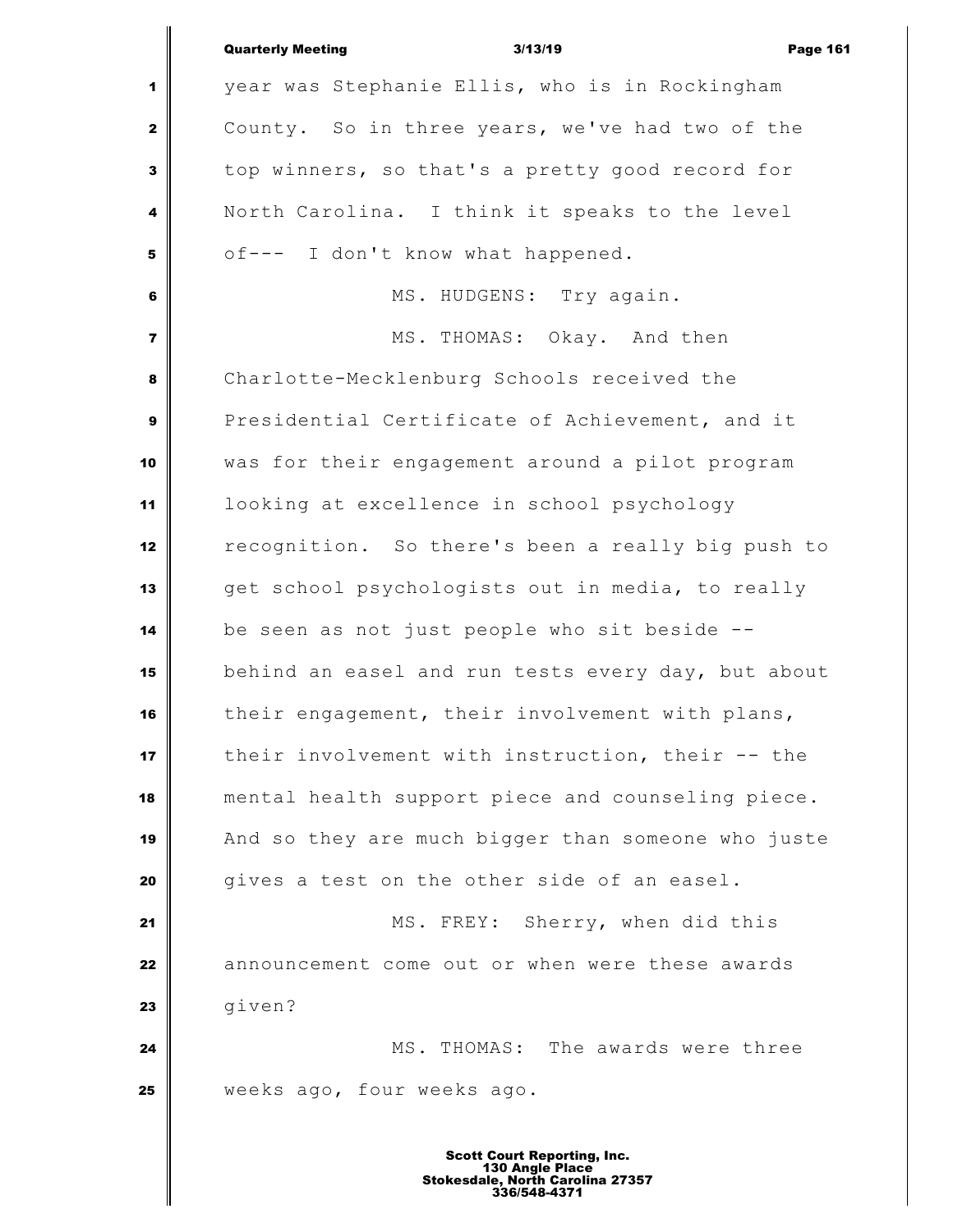|                | <b>Quarterly Meeting</b><br>3/13/19<br><b>Page 162</b>         |
|----------------|----------------------------------------------------------------|
| 1              | MS. FREY: Just being in Charlotte-                             |
| $\mathbf{2}$   | Mecklenburg, and there's nothing on our media.<br>$\mathbb{I}$ |
| 3              | haven't seen anything.                                         |
| 4              | MS. THOMAS: Really?                                            |
| 5              | MS. FREY: I mean not that I've been                            |
| 6              | on CMS's website recently, but I just -- you know,             |
| $\overline{7}$ | I feel like I didn't see anything.                             |
| 8              | MS. THOMAS: Yeah. It's been all                                |
| 9              | over the newspaper in the last week here in                    |
| 10             | Raleigh, which usually takes a couple of weeks.                |
| 11             | It happened right before our March Institute. So               |
| 12             | I think it was the end of February, very first of              |
| 13             | March. But there will be some media blasts about               |
| 14             | them from the State Board when we get to do that               |
| 15             | presentation.                                                  |
| 16             | Then you've already heard from                                 |
| 17             | Matthew around our adapted curriculum and our                  |
| 18             | students that are on the North Carolina Extend 1,              |
| 19             | but we are looking to do some stakeholder                      |
| 20             | engagement and put together a group of folks to                |
| 21             | come in and help us problem-solve around how to                |
| 22             | provide more support as a state department to the              |
| 23             | local level, to teachers, to directors, in                     |
| 24             | collaboration with our institutes of higher ed who             |
| 25             | are training students who are coming out with that             |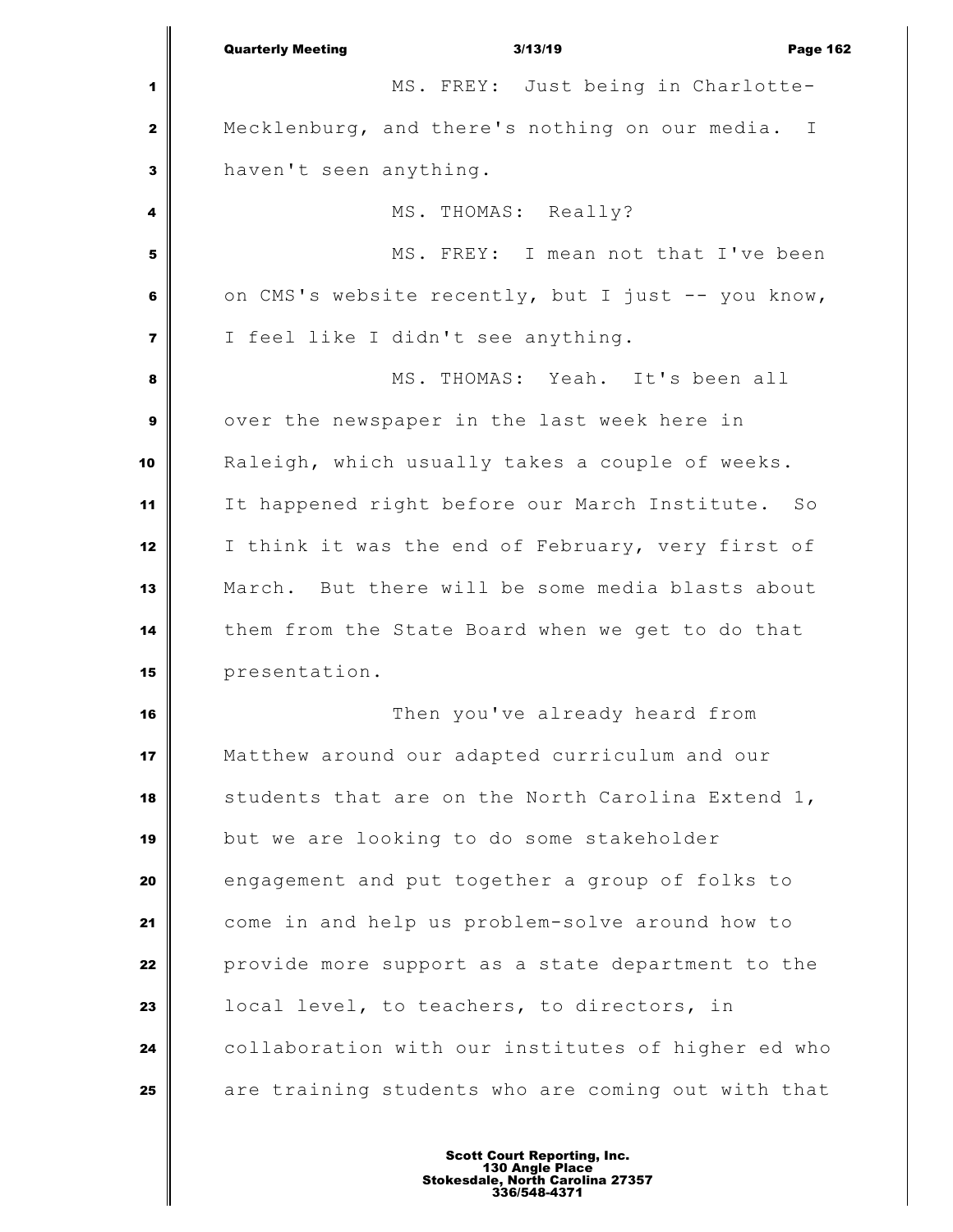|                         | <b>Quarterly Meeting</b><br>3/13/19<br><b>Page 163</b> |  |
|-------------------------|--------------------------------------------------------|--|
| 1                       | adapted curriculum certification.                      |  |
| $\mathbf{z}$            | Unfortunately, so many times what we                   |  |
| 3                       | find is that sometimes the most -- the folks that      |  |
| 4                       | have the least amount of training and many times       |  |
| 5                       | that lateral entry position is the one that winds      |  |
| 6                       | up in the classroom with students who have the         |  |
| $\overline{\mathbf{z}}$ | highest needs, and they deserve highly                 |  |
| 8                       | qualified -- well-qualified, highly qualified --       |  |
| $\boldsymbol{9}$        | it's not language we use anymore, but a                |  |
| 10                      | well-qualified teacher because you've got to           |  |
| 11                      | really understand the scope of learning to be able     |  |
| 12                      | to break it down and make it accessible at that        |  |
| 13                      | student's level, no matter what that is.               |  |
| 14                      | So our purpose for pulling the                         |  |
| 15                      | stakeholder group together is to look at, again,       |  |
| 16                      | pre-service students that are in undergraduate         |  |
| 17                      | programs getting that degree in special ed or          |  |
| 18                      | someone working on a master's in special ed,           |  |
| 19                      | focusing on the adapted licensure, making sure         |  |
| 20                      | that we're working with IHEs and that those skill      |  |
| 21                      | sets are already being built. We've got to stop        |  |
| 22                      | the cycle of they come out of the university with      |  |
| 23                      | a teaching license, and then we have to retrain at     |  |
| 24                      | the local level because they don't have the skill      |  |
| 25                      | set. So we're really trying hard to work with our      |  |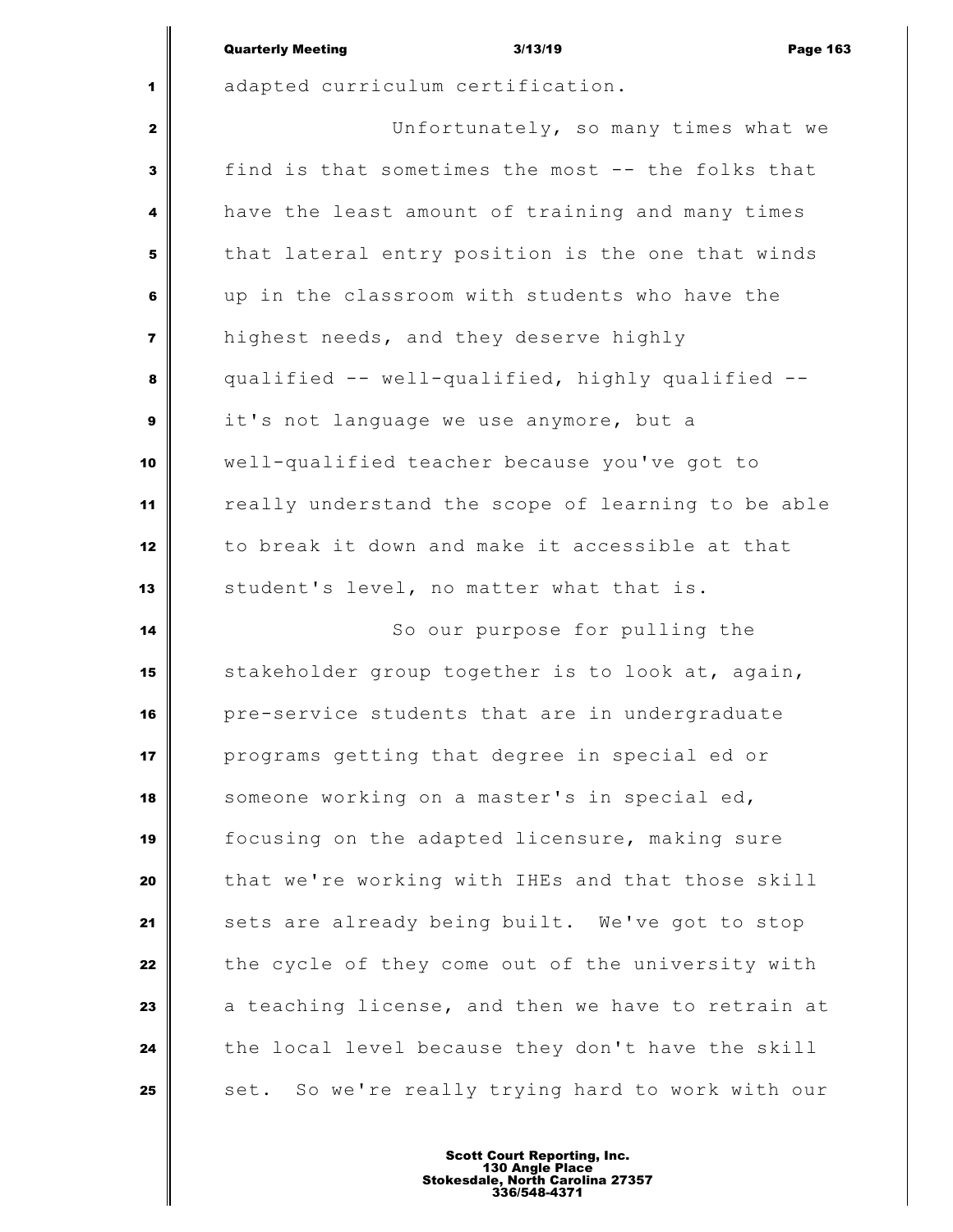|                         | <b>Quarterly Meeting</b><br>3/13/19<br><b>Page 164</b> |
|-------------------------|--------------------------------------------------------|
| 1                       | IHE partners to do that.                               |
| 2                       | We've also got to build an                             |
| 3                       | understanding of those barriers because many times     |
| 4                       | this is the population that is not always seen and     |
| 5                       | understood as to why they deserve the quality of       |
| 6                       | education that all students -- I mean they should      |
| $\overline{\mathbf{z}}$ | have what every student has, and sometimes that's      |
| 8                       | not always viewed that way out in the public           |
| 9                       | actually, not in our schools, but that public          |
| 10                      | image of well, what can they learn if they             |
| 11                      | can't -- if they don't have the communication.         |
| 12                      | And so we have to really advocate for                  |
| 13                      | those students, so try to work around those            |
| 14                      | barriers, and then try to look at those students'      |
| 15                      | successes and what else can we put in place and        |
| 16                      | add to help them become productive citizens once       |
| 17                      | they leave our school system.                          |
| 18                      | So we're going to delve into some big                  |
| 19                      | bucket areas around policies, around licensure,        |
| 20                      | around curriculum, and looking at our standards        |
| 21                      | and how we're instructing on those standards, and      |
| 22                      | then around service delivery. We've targeted           |
| 23                      | this -- at least this group of stakeholders.<br>SO     |
| 24                      | we want to reach out to lawyers that both are          |
| 25                      | parent advocate lawyers and those that support         |
|                         |                                                        |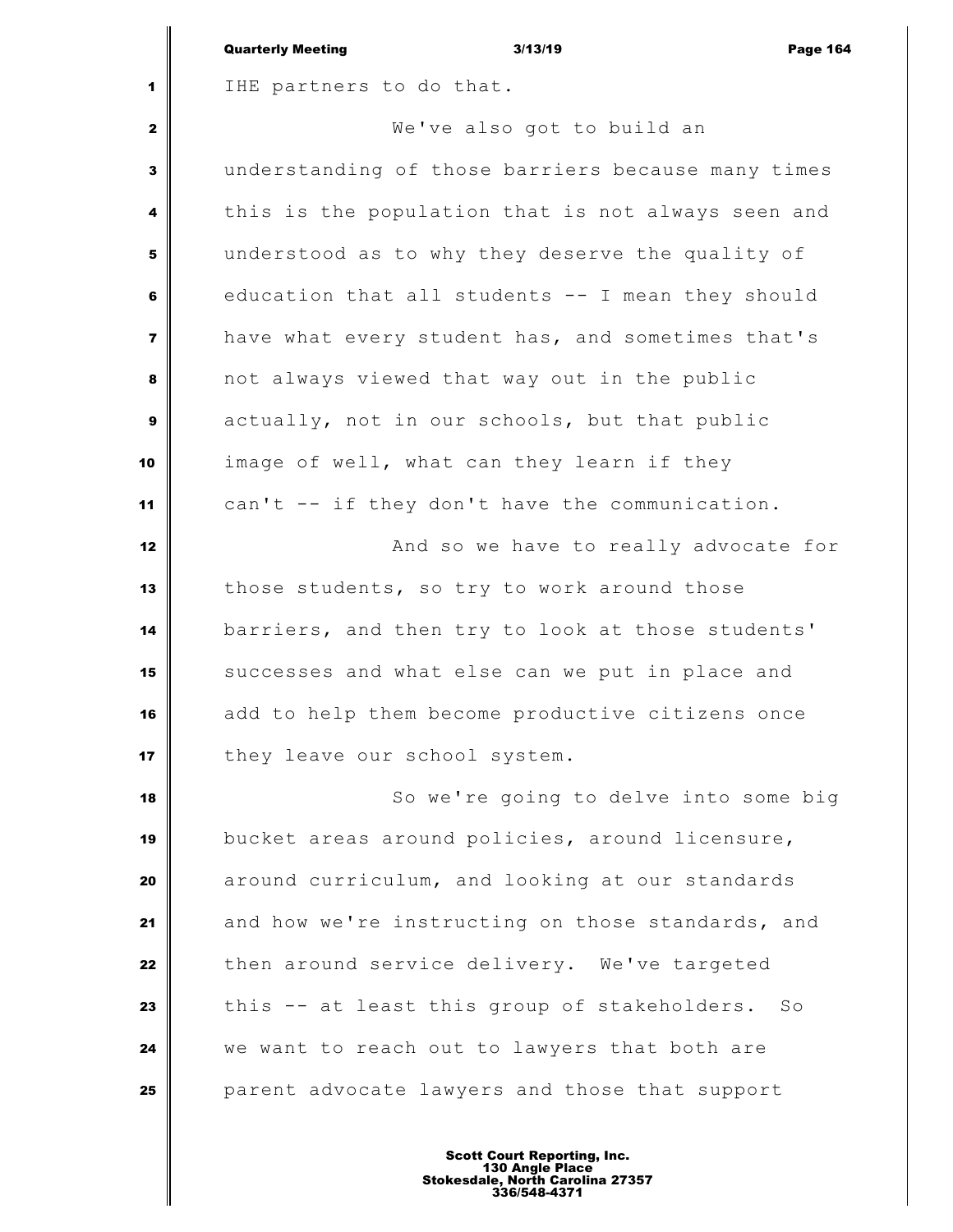# Quarterly Meeting and the state of 3/13/19 and the control of Page 165

 $\overline{\mathbb{I}}$ 

| $\mathbf{1}$   | school systems, local EC directors, our IHEs       |
|----------------|----------------------------------------------------|
| $\mathbf{2}$   | again. We'll be working with staff here in the     |
| $\mathbf{3}$   | building in our division and in other divisions,   |
| 4              | classroom teachers, disability rights advocates--- |
| 5              | So I don't mean just Disability Rights, but any    |
| 6              | advocacy group that is working toward rights of    |
| $\overline{7}$ | those that have a disability. ---and then          |
| 8              | parents. We need to -- we're going to have a very  |
| 9              | intentional purpose to make sure we have all of    |
| 10             | those well represented and everyone has a voice.   |
| 11             | There is a lot different thinking out              |
| 12             | in the field right now from all inclusion to       |
| 13             | inclusion as is possible, and I don't mean -- I    |
| 14             | mean inclusion in terms of an instructional        |
| 15             | practice, not inclusive practices. You always      |
| 16             | want to look at inclusive practices, but being in  |
| 17             | a gen ed classroom all day may not be the least    |
| 18             | restrictive environment for a highly-involved      |
| 19             | student. And so we have to look at what their      |
| 20             | least restrictive environment is, and least        |
| 21             | restrictive doesn't always mean inclusion.         |
| 22             | We're looking at some deliverables,                |
| 23             | trying to just help us move forward, figure out    |
| 24             | what those next steps are, and having a clear      |
| 25             | understanding around our academic and programmatic |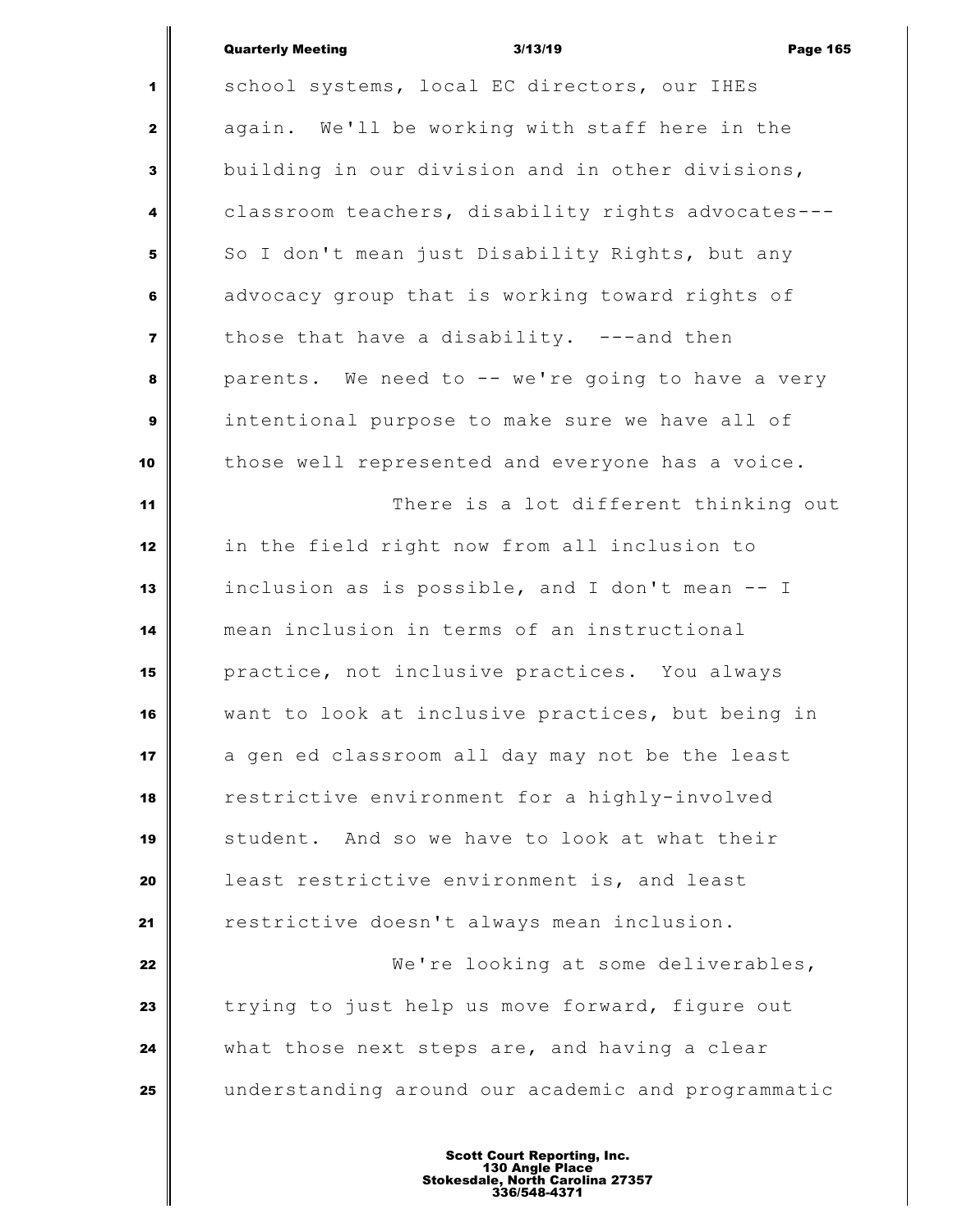|                | <b>Quarterly Meeting</b><br>3/13/19<br><b>Page 166</b> |
|----------------|--------------------------------------------------------|
| 1              | reviews of adapted curriculum. You can see those       |
| $\mathbf{2}$   | things up there. And so I bring that to you            |
| 3              | because we will be reaching out to folks.              |
| 4              | We've generated a list. We got some                    |
| 5              | feedback from our directors at March Institute of      |
| 6              | folks that were interested or parents that they        |
| $\overline{7}$ | recommended. We're looking for more parents to         |
| 8              | add to this, so we would certainly take                |
| 9              | recommendations from this group. I am hoping that      |
| 10             | we will have some representation from Council as       |
| 11             | well on this group. So we've got a targeted list       |
| 12             | to start with. That doesn't mean we aren't going       |
| 13             | to be inclusive of folks.                              |
| 14             | So if you are interested, long story                   |
| 15             | short, my email is at the very end and you can         |
| 16             | shoot me an email, or if you know of a parent, in      |
| 17             | particular, that might be interested or a              |
| 18             | classroom teacher, that would be really helpful.       |
| 19             | MS. MOOREFIELD: I'm already through                    |
| 20             | sending you one.                                       |
| 21             | MS. THOMAS: All right. Good.<br>And                    |
| 22             | then this was a public service announcement that       |
| 23             | we did at March Institute, but I just wanted to        |
| 24             | bring that to you folks as well. Our specific          |
| 25             | learning disabilities policy that was approved in      |
|                |                                                        |

∥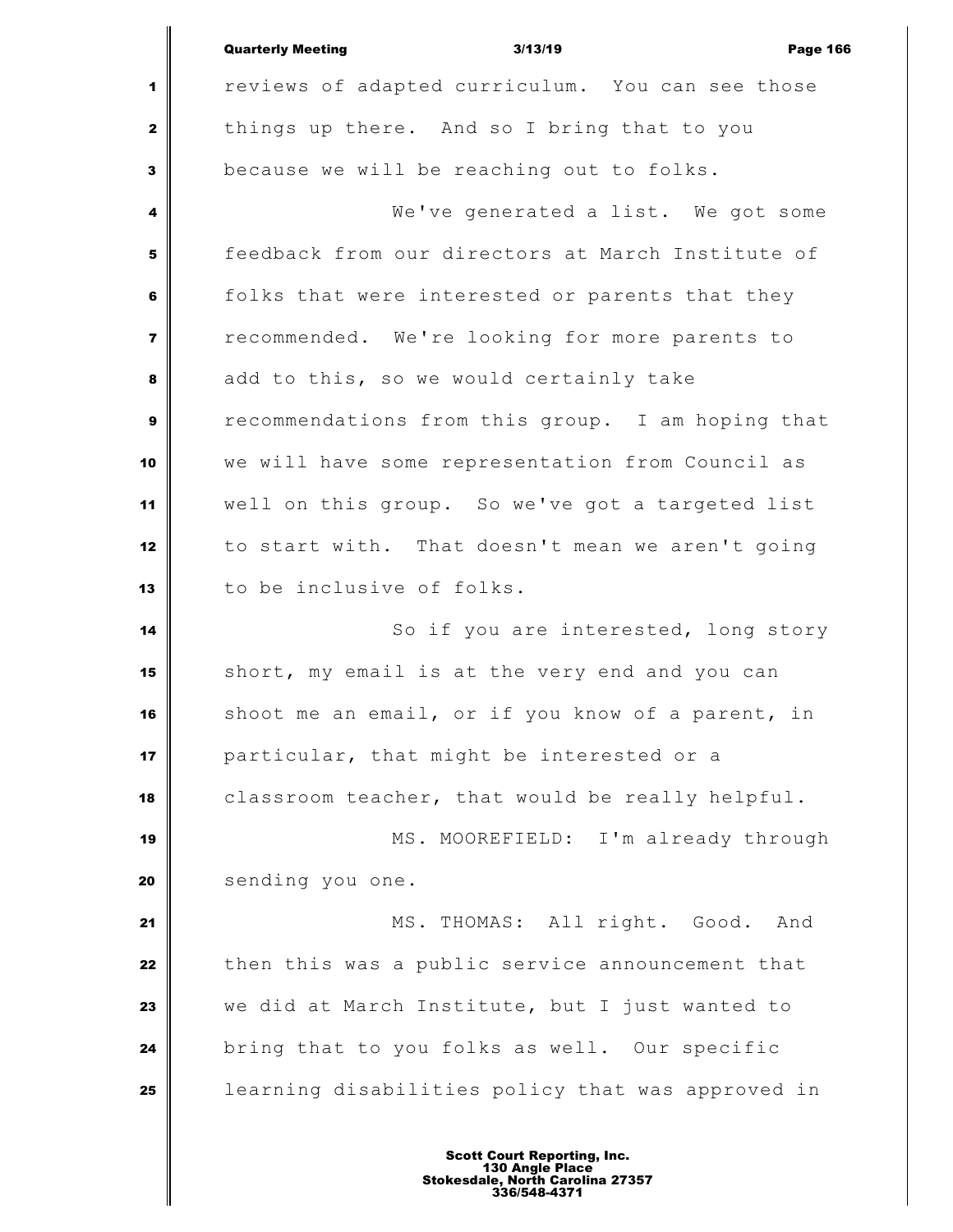|                         | <b>Quarterly Meeting</b><br>3/13/19<br><b>Page 167</b> |
|-------------------------|--------------------------------------------------------|
| 1                       | 2016 goes into effect July 1--- I edited July and      |
| $\mathbf{2}$            | I think I blocked out the date. No, it's 2020.         |
| 3                       | COUNCIL MEMBER: I think you mean                       |
| 4                       | July 1.                                                |
| 5                       | MS. THOMAS: I did mean July 1, and I                   |
| 6                       | don't know how all that got commingled. I was          |
| $\overline{\mathbf{z}}$ | also doing this at about 11 o'clock last night, so     |
| 8                       | that might have been the problem. My eyes were         |
| $\boldsymbol{9}$        | really tired because I came right up there. So I       |
| 10                      | will fix that slide before you get this. I just        |
| 11                      | wanted to see if you were paying attention.            |
| 12                      | So this was the status last night at                   |
| 13                      | about, I don't know, 10:30, 10 o'clock, 10:30,         |
| 14                      | somewhere in there. 476 days, 11,427 hours,            |
| 15                      | 685,661 minutes, and I'm not going to keep going,      |
| 16                      | but time is flying. We thought 2020 would be so        |
| 17                      | far off -- or we didn't, but the approach was oh,      |
| 18                      | we've got a lot of time to think about that SLD        |
| 19                      | policy and how to get ready for it. Well, it's         |
| 20                      | It is just around the corner, and once we<br>here.     |
| 21                      | hit June, it really is here because that school        |
| 22                      | year goes in the blink of an eye.                      |
| 23                      | So this is just a reminder that it is                  |
| 24                      | fast approaching, and we've talked a lot with the      |
| 25                      | directors around what they had done to be ready        |
|                         |                                                        |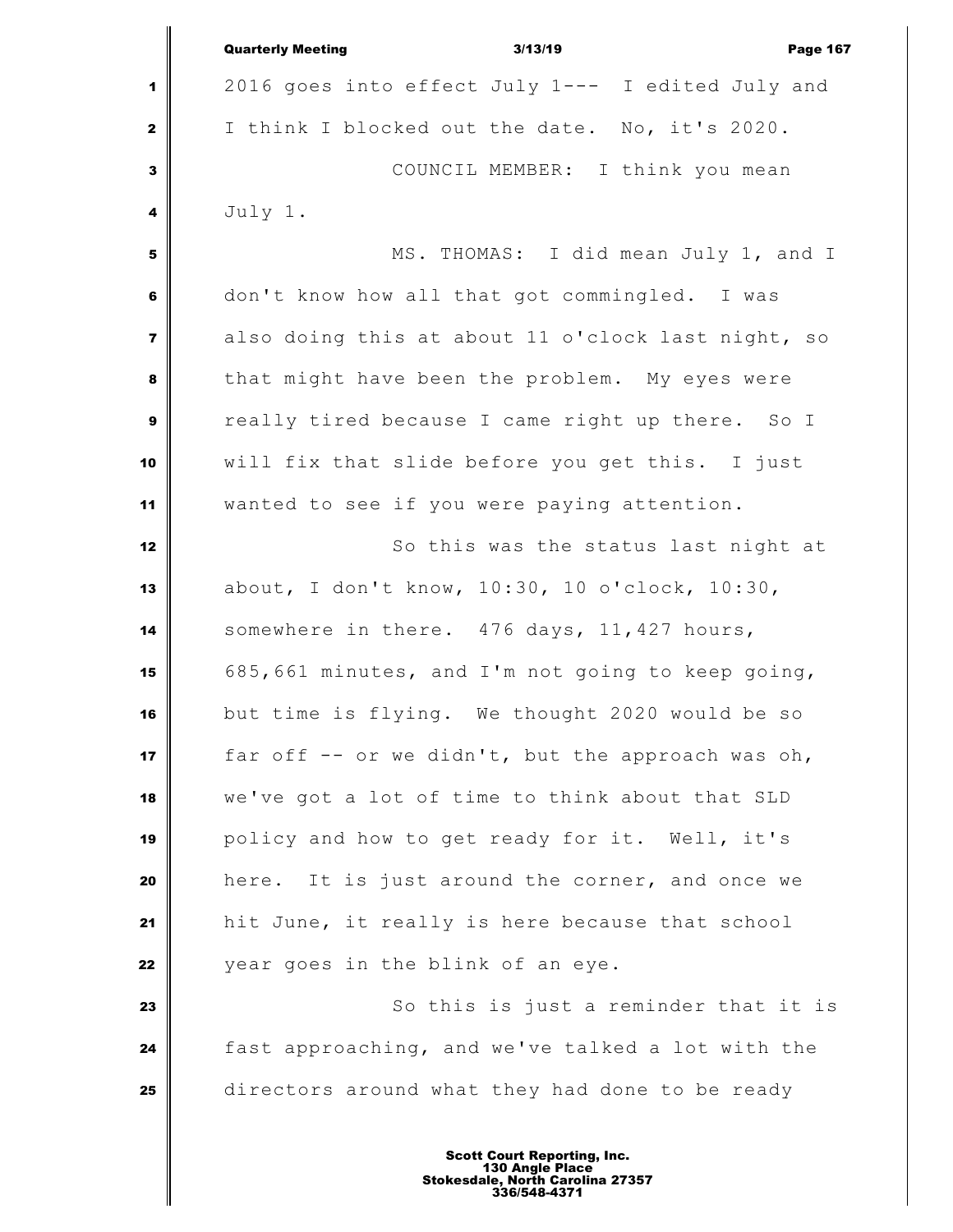#### Quarterly Meeting 3/13/19 Page 168

 and how prepared they were. We are working to develop some resources to make sure that there's clarity for parents. ECAC is working with us on some of those things. We've got newsletters that we've been doing out to the field. Those always get posted on our websites, so it's available for anyone to go on and look to see the latest update, the reminders, what the information is around that SLD policy.

 **How many of you have heard about**  ECATS until you really don't want to hear about ECATS anymore? So our Every Child Accountability Tracking System, or ECATS, is still in the process. It has not gone away. That's the best message. There was a little buzz out there that it was going away, we were starting over. That is not true. This is our system that we will be delivering statewide.

 So what I can tell you -- what I am allowed to tell you is that the special education module development is very near completion, that the federal reporting development is very near completion. The service documentation module development is near completion as is the MTSS, Multi-Tiered System of Support module development.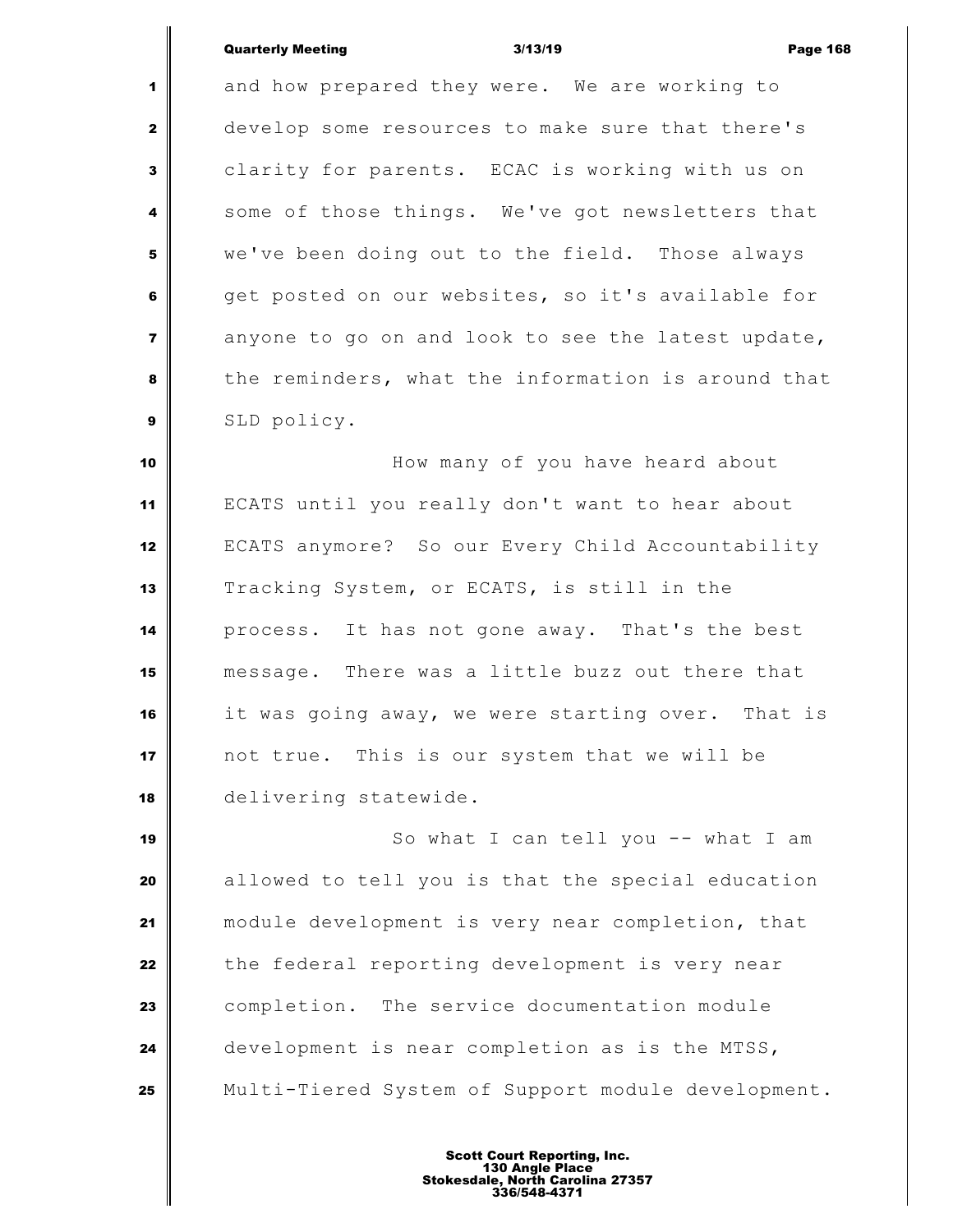### Quarterly Meeting 3/13/19 Page 169

 The website is being updated regularly, and if you just Google on our website "ECATS," it will take you to that website, and that's where you can find FAQs, you can find PowerPoints, you can find documents. We try to keep it updated. There is a newsletter that goes out monthly to EC directors, and that's included in that information as well. **8 Right now, we are doing data**  integration testing, and that is data coming -- both history data from our current CECAS platform into ECATS as well as the third-party vendor data being uploaded into the new system because even though we're with -- this contract is with PCG and many of our LEAs have a PCG product, it is not the 15 | same product as what we've built at the state level. We've got a lot more enhancements, and so it's not going to be just turning a switch and it's going to look exactly like it did the day before when you were in EasyIEP. **And we're working on data integration** 

 from Power School, which is our state information system that will feed all the demographics that you will no longer have to reenter on every form page. That should get something. There are some training videos that PCG has worked on and our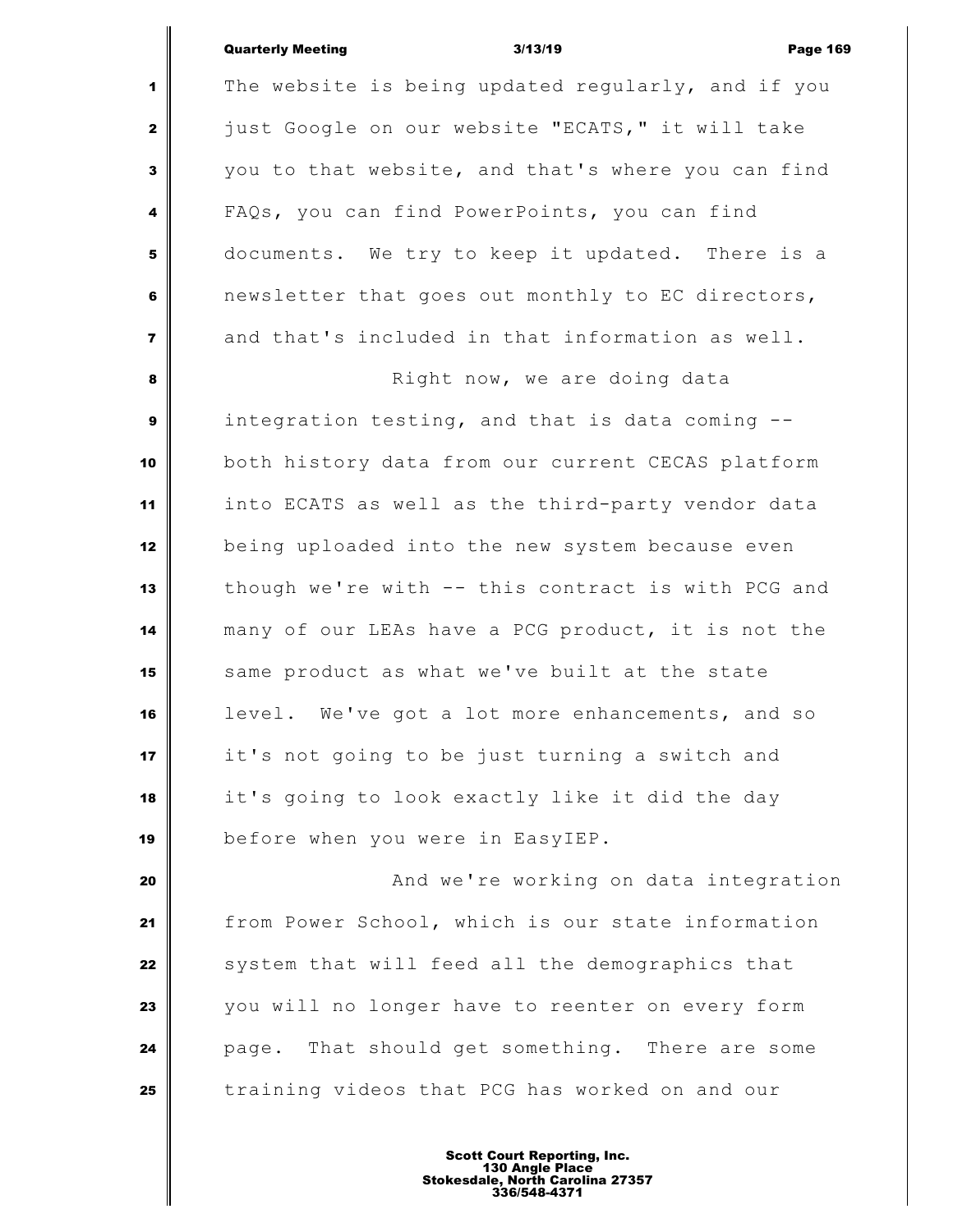|                         | <b>Quarterly Meeting</b> | 3/13/19                                           | <b>Page 170</b> |
|-------------------------|--------------------------|---------------------------------------------------|-----------------|
| $\blacktriangleleft$    |                          | team has approved all of those, and so those are  |                 |
| $\mathbf{2}$            |                          | ready to rock and roll when we are able to start  |                 |
| 3                       | training.                |                                                   |                 |
| $\overline{\mathbf{4}}$ |                          | And speaking of training, we are                  |                 |
| 5                       |                          | hoping that we are going to be -- it is proposed  |                 |
| 6                       |                          | for late spring. Our rollout is proposed for      |                 |
| $\overline{7}$          |                          | summer of 2019, and that date is correct. And we  |                 |
| 8                       |                          | are looking at, from CECAS and from PCG, a        |                 |
| $\mathbf{9}$            |                          | three-year data transfer, and so that's to ensure |                 |
| 10                      |                          | that all data that is needed during the triannual |                 |
| 11                      |                          | evaluation will be included in the system.        |                 |
| 12                      |                          | Right now -- well, yesterday, I will              |                 |

 tell you -- hot off the presses -- we had internal approval to begin what we call a dry run, and so that dry run means importing all of the CECAS historical data, three-year data, into the new 17 system. We've been doing chunks, and the last lift was 150 LEAs, and so that's been increased now to doing an entire dry run. I haven't heard anything today, so I'm going to take no news as good news and move on.

 I will promise you we will keep you as informed as we are with as much information and detail as we can give you. We're trying to make sure that all parties get the information at the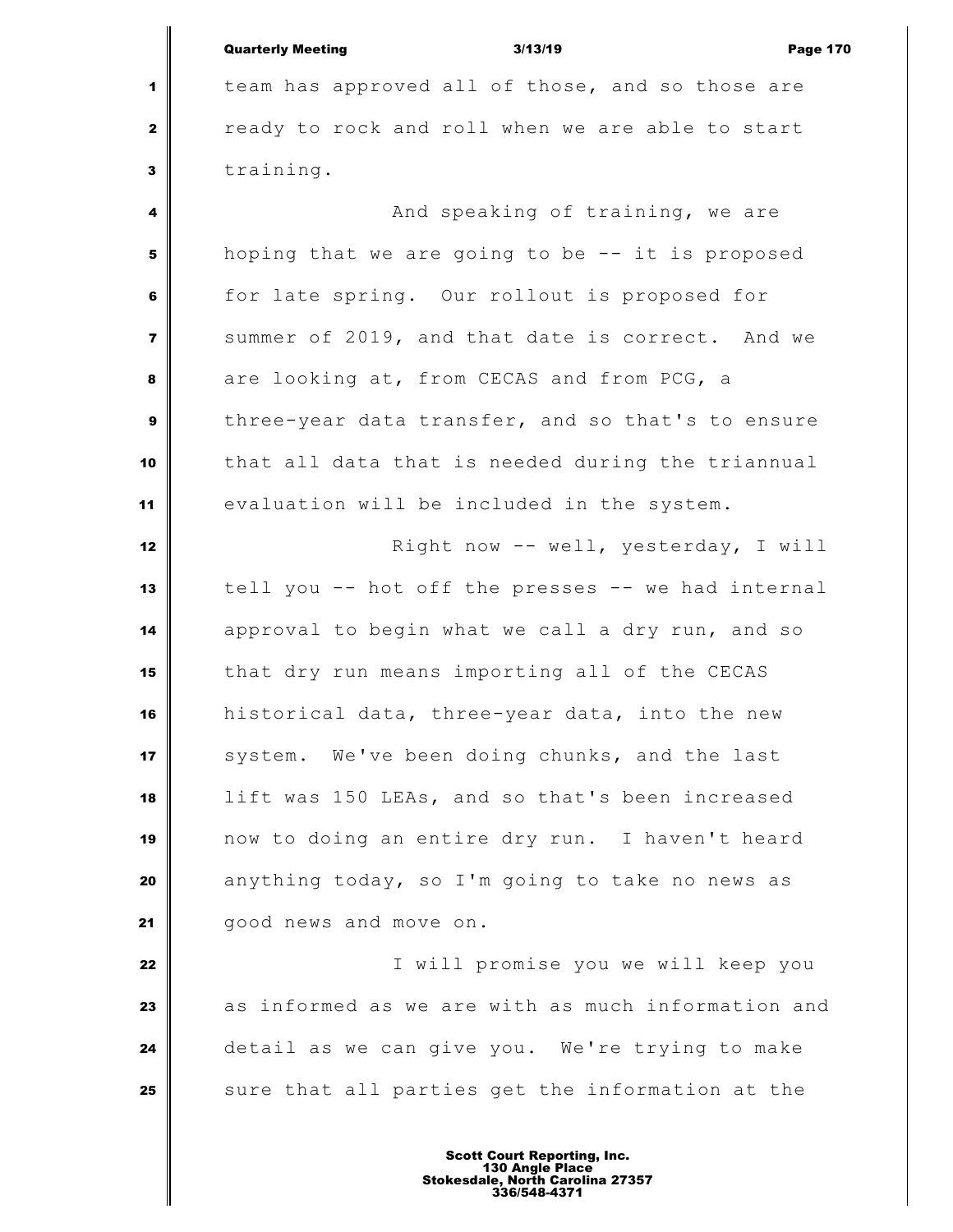|                         | <b>Quarterly Meeting</b><br>3/13/19<br><b>Page 171</b> |
|-------------------------|--------------------------------------------------------|
| 1                       | same time. That means superintendents and              |
| $\mathbf{2}$            | curriculum directors because of the MTSS piece, EC     |
| $\mathbf{3}$            | directors, internal staff. So it is -- it is a         |
| 4                       | massive communication lift, but it is really           |
| 5                       | important that everybody hear the message at the       |
| 6                       | same time. So we're working real hard on that.         |
| $\overline{\mathbf{z}}$ | So I will be doing a breakout session                  |
| 8                       | with the chief academic officers next week in          |
| $\boldsymbol{9}$        | Greensboro -- actually week -- yeah, next week --      |
| 10                      | gosh, this month has flown by -- on the 21st.          |
| 11                      | And then we will hopefully have something soon         |
| 12                      | going into the Superintendents Quarterly just to       |
| 13                      | update them as well, again trying to keep              |
| 14                      | superintendents abreast of all current                 |
| 15                      | information.                                           |
| 16                      | And our goal is to present the most                    |
| 17                      | definitive rollout plan we have, without promising     |
| 18                      | things that we then are going to have to go back       |
| 19                      | and change. We don't want to say, "We're rolling       |
| 20                      | out," and having to come back and again and say,       |
| 21                      | "We're not ready to roll out." So more to come.        |
| 22                      | You're still not going to be done hearing about        |
| 23                      | ECATS.                                                 |
| 24                      | MS. GRANT: Sherry, when do you                         |
| 25                      | think -- if the chief academic officers and            |
|                         |                                                        |

Ш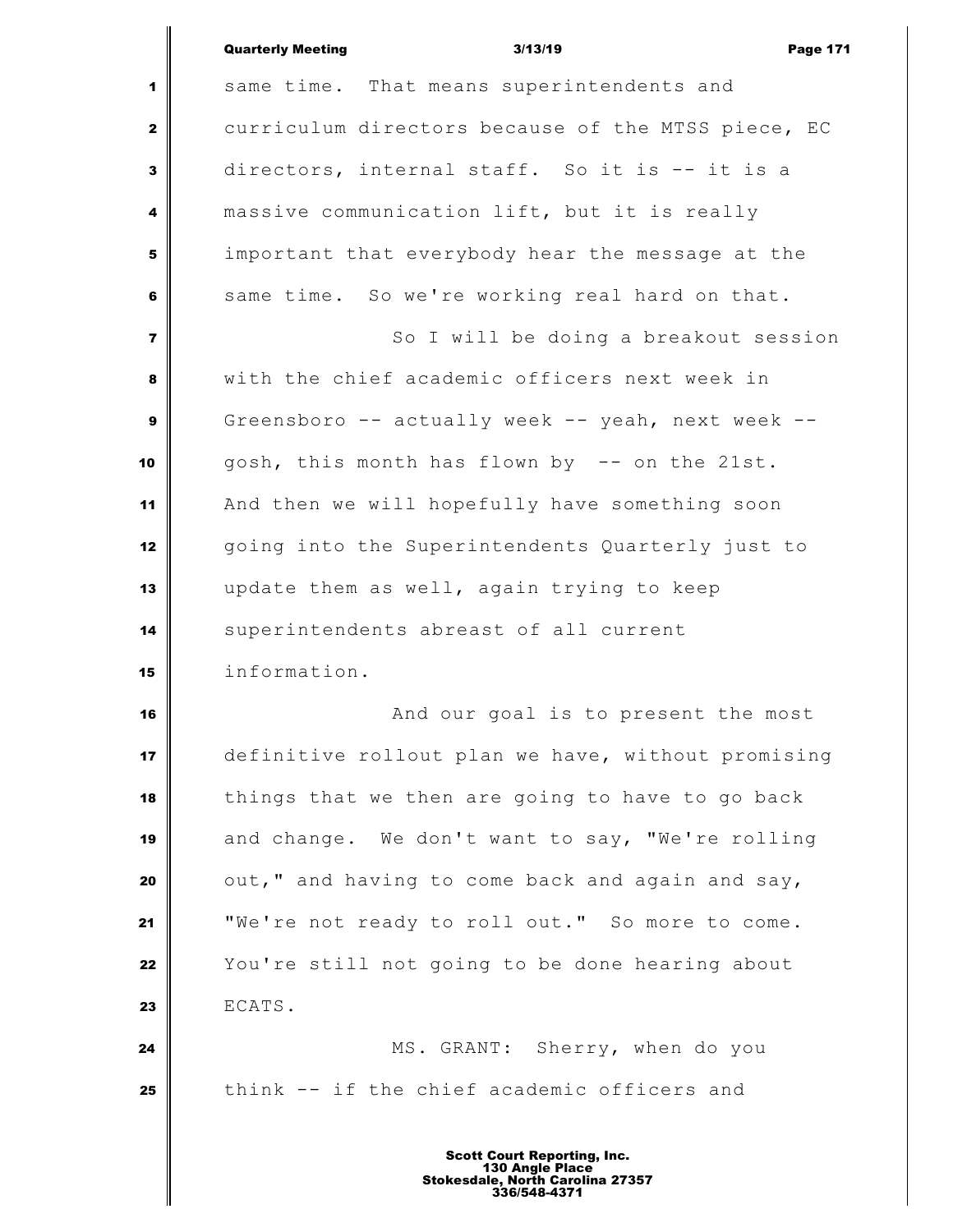|                         | <b>Quarterly Meeting</b><br>3/13/19<br><b>Page 172</b> |
|-------------------------|--------------------------------------------------------|
| 1                       | superintendents are going to kind of hear the          |
| $\mathbf{2}$            | rollout plan, when will that go down to the LEAs?      |
| $\overline{\mathbf{3}}$ | MS. THOMAS: As soon as we have --                      |
| 4                       | well, they're going to hear an update. They're         |
| 5                       | not going to---                                        |
| $\bf 6$                 | MS. GRANT: Just the updates. Okay.                     |
| $\overline{\mathbf{z}}$ | MS. THOMAS: They're going to hear an                   |
| 8                       | update. You will all hear the rollout date at the      |
| $\boldsymbol{9}$        | same time, yes. And superintendents feel like --       |
| 10                      | I mean they're like we have to know when our           |
| 11                      | directors know. So we're working very hard to          |
| 12                      | streamline that communication. One of the things       |
| 13                      | I will promise you is -- I don't know if this has      |
| 14                      | been discussed, but once this is up and                |
| 15                      | operational, we will do a demonstration for the        |
| 16                      | Council so you can actually see it live and in         |
| 17                      | person. I won't be doing it, but someone will be       |
| 18                      | doing it for you.                                      |
| 19                      | We have some Medicaid news that was                    |
| 20                      | worth sharing, and I'm going to try to be very --      |
| 21                      | I know it's always worth sharing when it's about       |
| 22                      | Medicaid. It's good news about Medicaid.<br>How        |
| 23                      | about that? So, federally, there has been an           |
| 24                      | approval -- the state plan has approved our state      |
| 25                      | plan amendment -- the Division of Health Benefits      |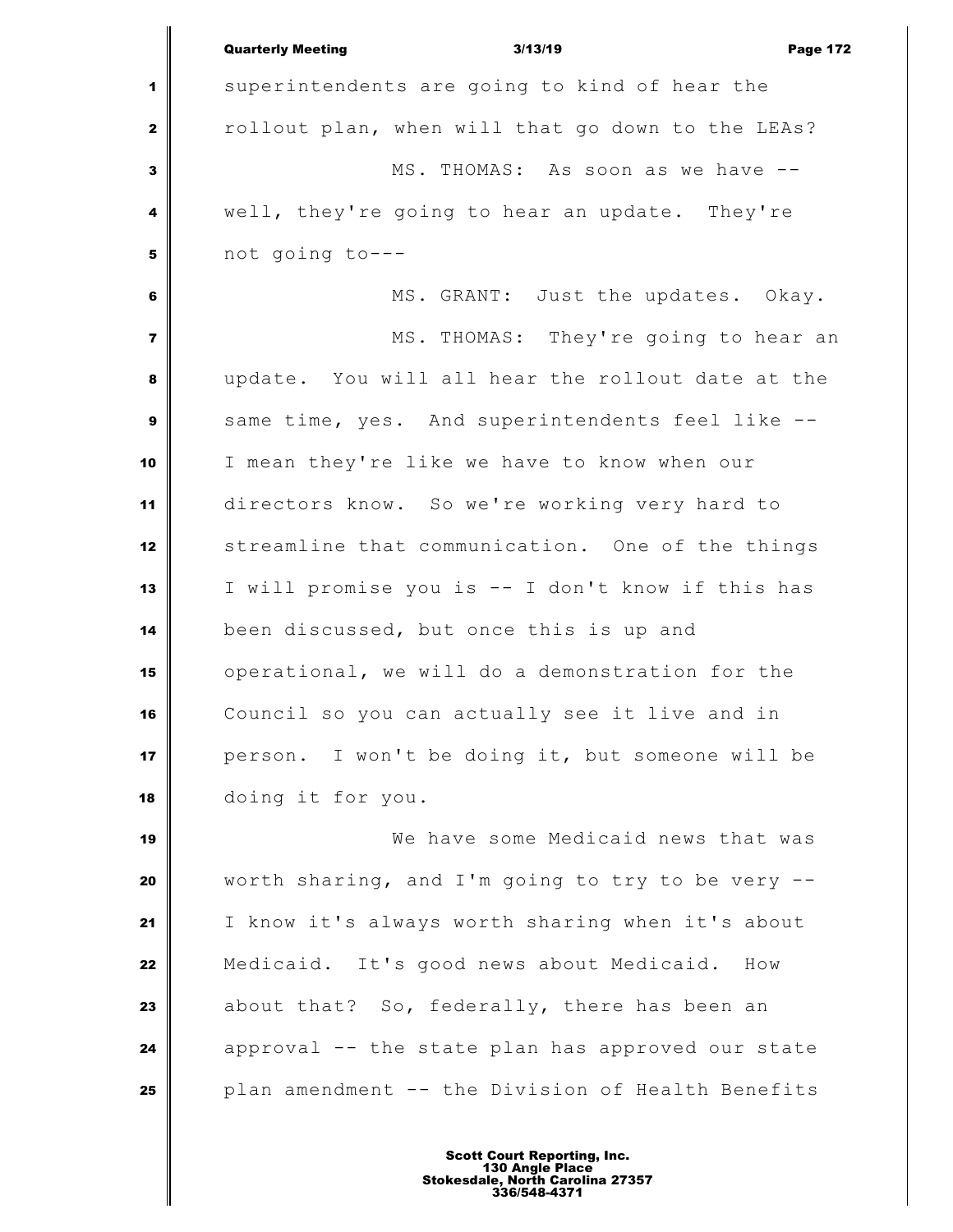|                         | <b>Quarterly Meeting</b><br>3/13/19                | <b>Page 173</b> |
|-------------------------|----------------------------------------------------|-----------------|
| 1                       | state plan amendment was approved about two weeks  |                 |
| $\mathbf{2}$            | ago. The action of the plan has not been fully     |                 |
| 3                       | developed yet from the Division of Health Benefits |                 |
| 4                       | at DHHS.                                           |                 |
| 5                       | What I wanted to share today, the                  |                 |
| 6                       | good news is that it now is allowing Medicaid      |                 |
| $\overline{\mathbf{z}}$ | billing to cover students with 504 Plans, with     |                 |
| 8                       | individual health care plans, and with behavior    |                 |
| 9                       | intervention plans without an IEP being required.  |                 |
| 10                      | So basically 504 students are now going to be able |                 |
| 11                      | to be covered through Medicaid billing with the    |                 |
| 12                      | whole approval process, and it's with the same     |                 |
| 13                      | allowable services that we have with a student     |                 |
| 14                      | with an IEP.                                       |                 |
| 15                      | So that I think will be a really good              |                 |
| 16                      | news for the superintendents to hear. That is      |                 |
|                         |                                                    |                 |

 $\mathbf{u}$ 

 news for the superintendents to hear. That is hopefully going to go out to superintendents in the next couple of weeks, but we are waiting because we want to be able to give them the actual action plan of DHB, and we then have to help develop from the Exceptional Children Division an internal agency plan of how we train because 504 doesn't fall under us. So we've got to work across the aisle with our gen ed partners and make sure that we have a scale-up plan of how to train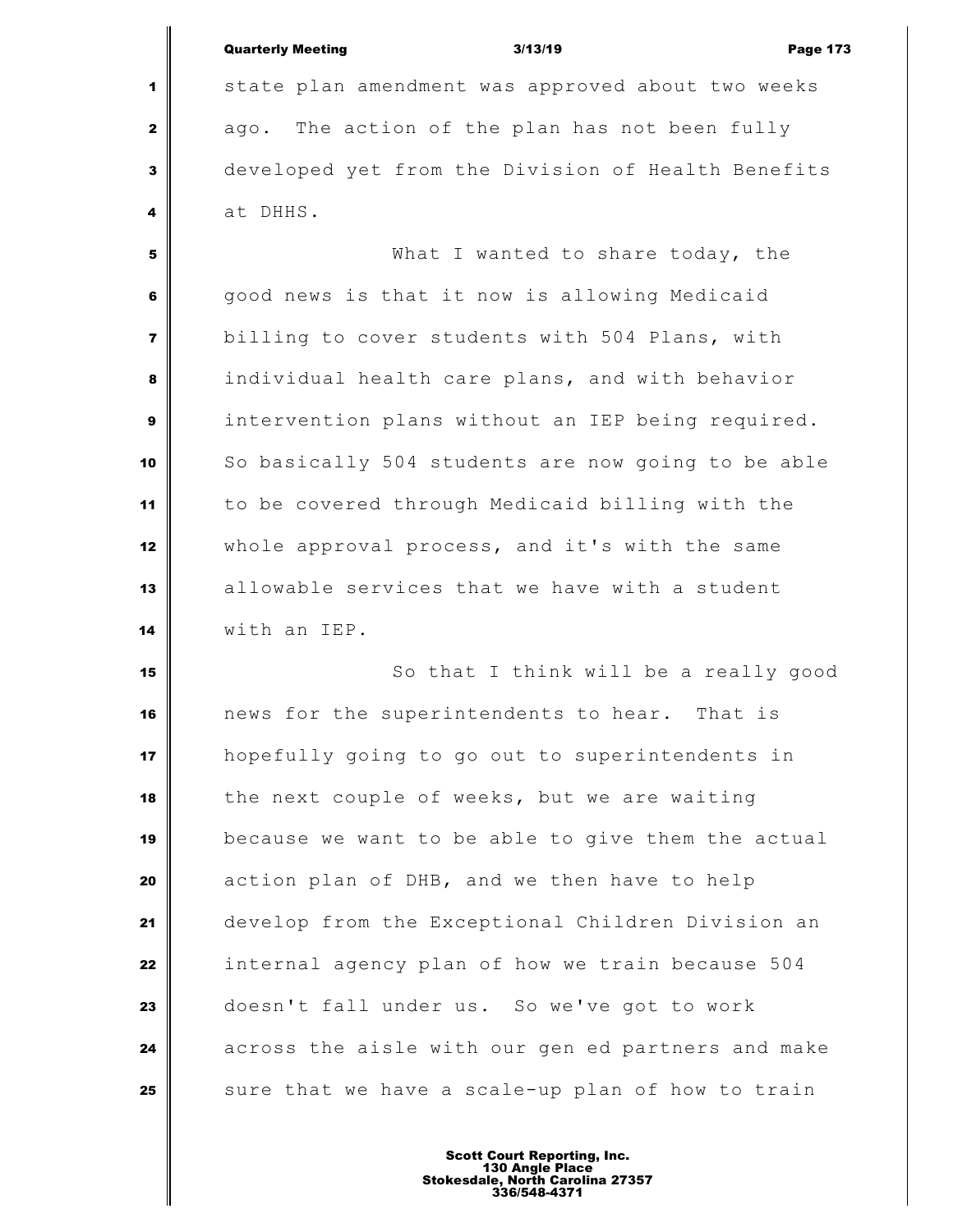Quarterly Meeting 3/13/19 Page 174 student service teams at the local level that may be dealing with this. I don't think we can put that burden on an EC director or their staff. You're welcome. MS. GRANT: I have 504s. MS. THOMAS: You have 504 anyway. Then, maybe you can [inaudible]. So we'll be working on a scale-up plan of how we train to support this. MS. HODGES: Can I ask you a question about that? MS. THOMAS: Sure. MS. HODGES: Just in terms of 504s, because speech, OT, and PT services related to 504 is just a big topic. **MS.** THOMAS: It is a hot topic. MS. HODGES: I just want to pause and reflect on that for a moment. What if the student doesn't have Medicaid reimbursement? MS. THOMAS: Then, just like any other student, they can't be billed for the **Service.**  MS. HODGES: They couldn't be billed for the service, but could the LEA provide the 25 service?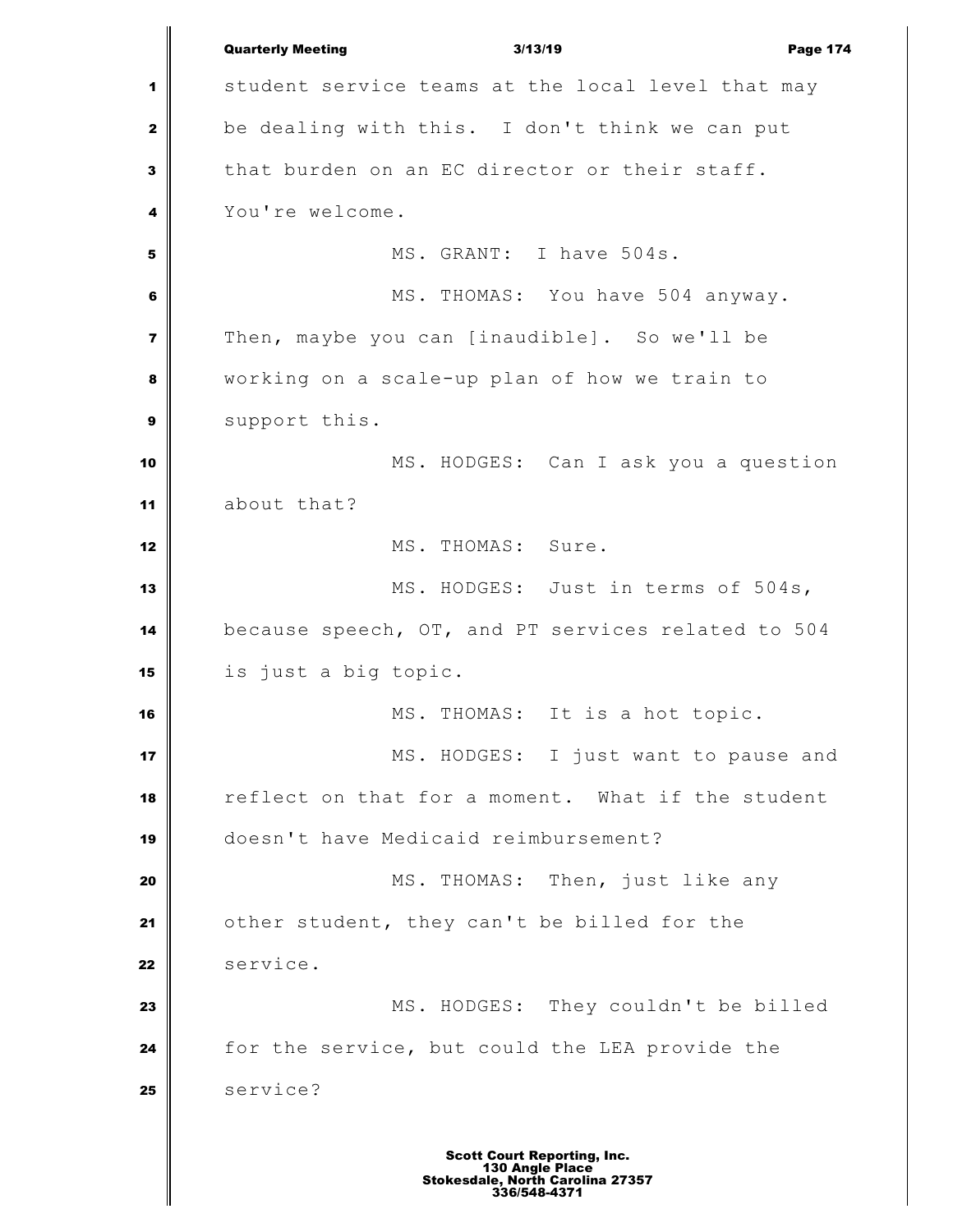Quarterly Meeting 3/13/19 Page 175 MS. THOMAS: No. No. It has to be tied to a student's Medicaid. MS. HODGES: Okay. Thank you. MS. THOMAS: The agency -- I mean the LEA in and of itself can't bill for Medicaid directly unless it is tagged to a student that the parent has given permission for. MS. HUDGENS: So may I--- **I** MS. THOMAS: Sure. MS. HUDGENS: ---ask a clarifying question? **Axe you asking whether or not a child**  can have access to the services if they don't have Medicaid? 15 || MS. HODGES: At the school setting. MS. HUDGENS: So if the school -- whether a student with a 504 or a student with an IEP requires these services, the school has to provide them, regardless of the expectation that they can get reimbursed by Medicaid. If a school team believes that a child needs the services, they have to provide them and pay for them. MS. HODGES: Even with a 504? MS. HUDGENS: Yes. MS. THOMAS: Yes.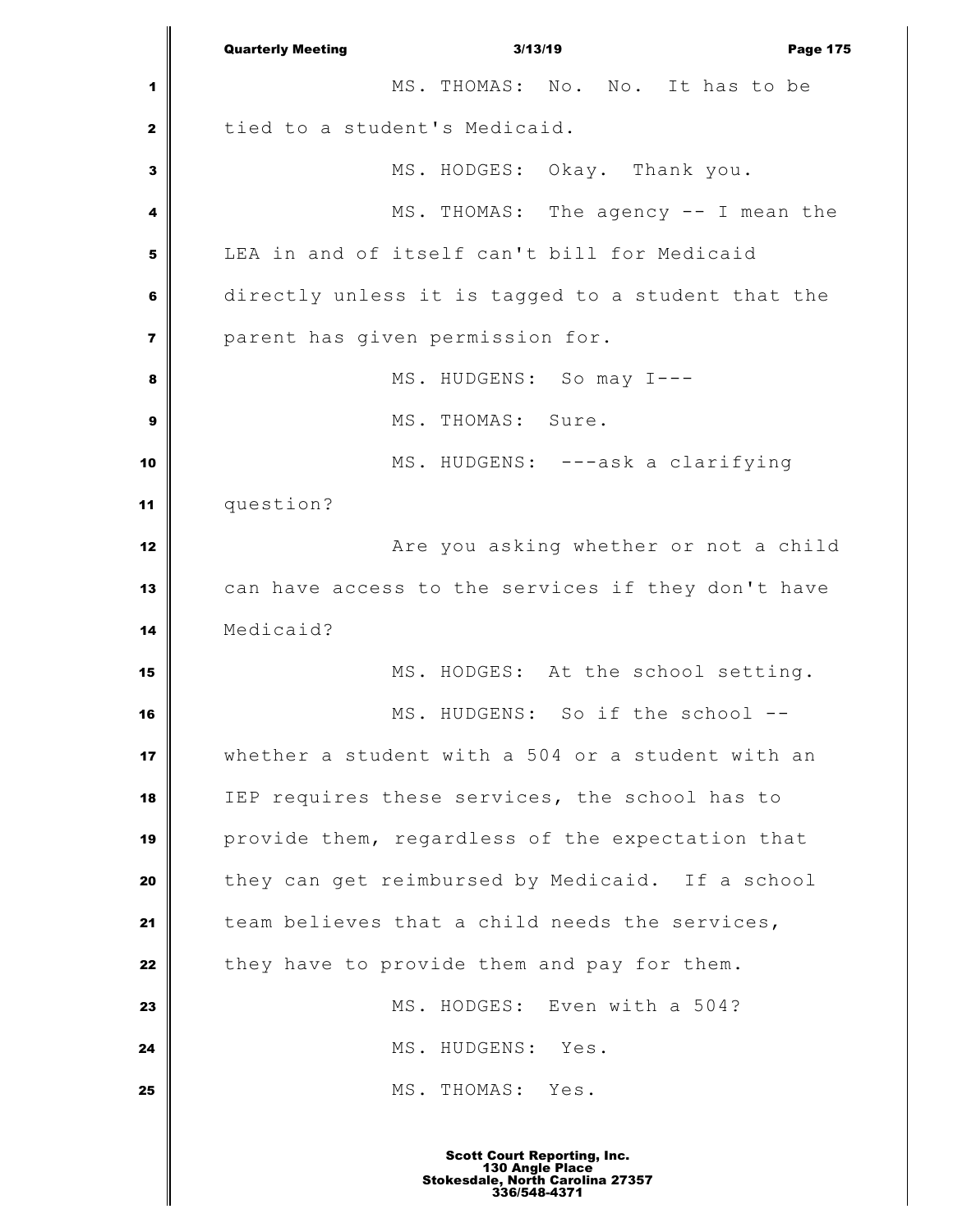|                         | <b>Quarterly Meeting</b><br>3/13/19<br><b>Page 176</b> |
|-------------------------|--------------------------------------------------------|
| 1                       | MS. HODGES: Thank you.                                 |
| $\mathbf{z}$            | MS. THOMAS: Thanks for clarifying                      |
| 3                       | that. I didn't want to get that wrong.                 |
| 4                       | We are continuing to advocate for                      |
| 5                       | inclusion of charter schools in Medicare billing.      |
| 6                       | I hope we've made a little leverage in the last        |
| $\overline{\mathbf{z}}$ | couple of weeks. We, from a special education          |
| 8                       | world at the state level, fund all schools the         |
| 9                       | same. So charter schools get federal dollars, and      |
| 10                      | so our argument is we treat charters as an LEA.        |
| 11                      | Therefore, they are an LEA for Medicaid billing        |
| 12                      | purposes since that is federal dollars.                |
| 13                      | The problem is not at the federal                      |
| 14                      | level. The problem, I think, is in our state           |
| 15                      | wrapping their brains around how that works            |
| 16                      | because charter schools also are $501(3)(c)s$ , and    |
| 17                      | they are conflicted with nonprofit but yet             |
| 18                      | billing. So we're working on that. We've sent          |
| 19                      | some letters and we hope that's going to clarify,      |
| 20                      | Christy. And the lobbyist for charter schools has      |
| 21                      | met with us---                                         |
| 22                      | MS. HUTCHINSON: Sicilia.                               |
| 23                      | MS. THOMAS: Sicilia. ---with a                         |
| 24                      | senator to talk about this. So I hope we -- I          |
| 25                      | think we've got some leverage going. We're also        |
|                         |                                                        |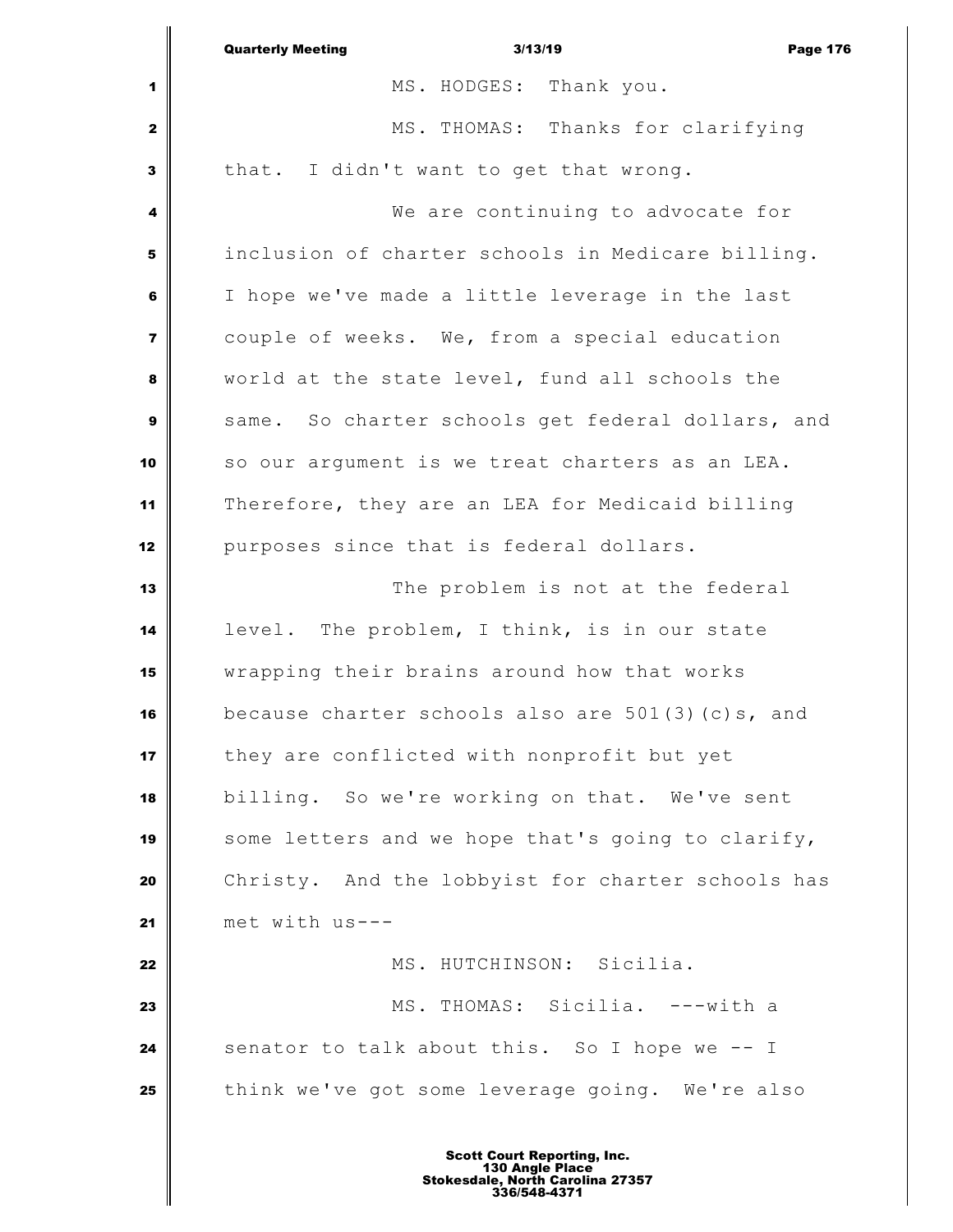#### Quarterly Meeting 3/13/19 Page 177

 fighting -- fighting, pushing, asking, begging for reasonable equitable reimbursement rates especially in nursing because if I'm a school nurse and I'm billing for Medicaid in the school system and then on the weekend I do PRN work and I may provide the same kind of service, that pay rate is at least double or right around double of what the schools are allowed to bill for, and it's just inequitable. They're doing the same service. It's not double dipping. It's not double billing. And so we're really pushing hard to try to get that increase approved. **And then we are looking at some** additional areas to be included in the approval

 for Medicaid services, and those are things like personal care services, transportation, which is a real big one, and that's really a big push right now. It's all about tracking when the kid gets on and off the bus, and there are ways to do that now that we live in an electronic age, and so it's much more feasible.

 **For hearing and vision screenings,**  for group service delivery of OT and PT because now it has to be individual, one-on-one, and then for telepractice particularly for speech and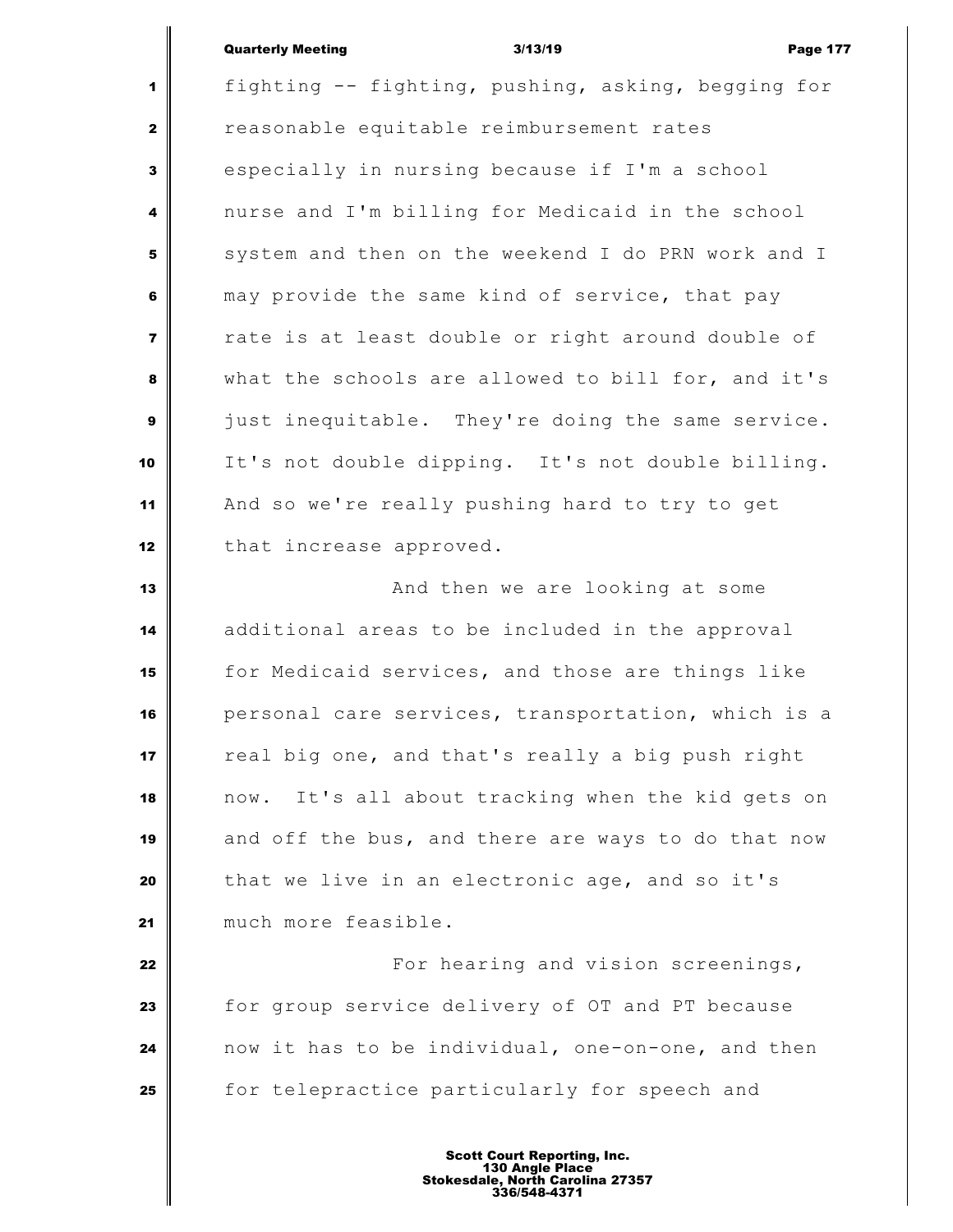Quarterly Meeting 3/13/19 Page 178 language services. Do you know what I mean when I  $\parallel$  say that? MS. FREY: Are you trying to say like telehealth, but it's done via--- MS. THOMAS: Yes. So I'm the speech therapist and I am in Raleigh, but I'm providing services in Northampton to one student that needs speech that we don't have a speech person. So it's done virtually like a Facetime. So what else is happening? Not much. I mean we're sitting around not doing much of anything these days. MS. OWENS: And you admit it? MS. THOMAS: Yeah, all the time in the world. That's why I was working at 11:30 last night. MS. HUDGENS: You're speaking for yourself. MS. HUTCHINSON: Wait. Was that the director or the assistant director role? MS. THOMAS: That was the director role. The assistant director--- MS. HUTCHINSON: She was taking the day off.  $\parallel$  MS. THOMAS: ---in the building Scott Court Reporting, Inc. 130 Angle Place Stokesdale, North Carolina 27357 336/548-4371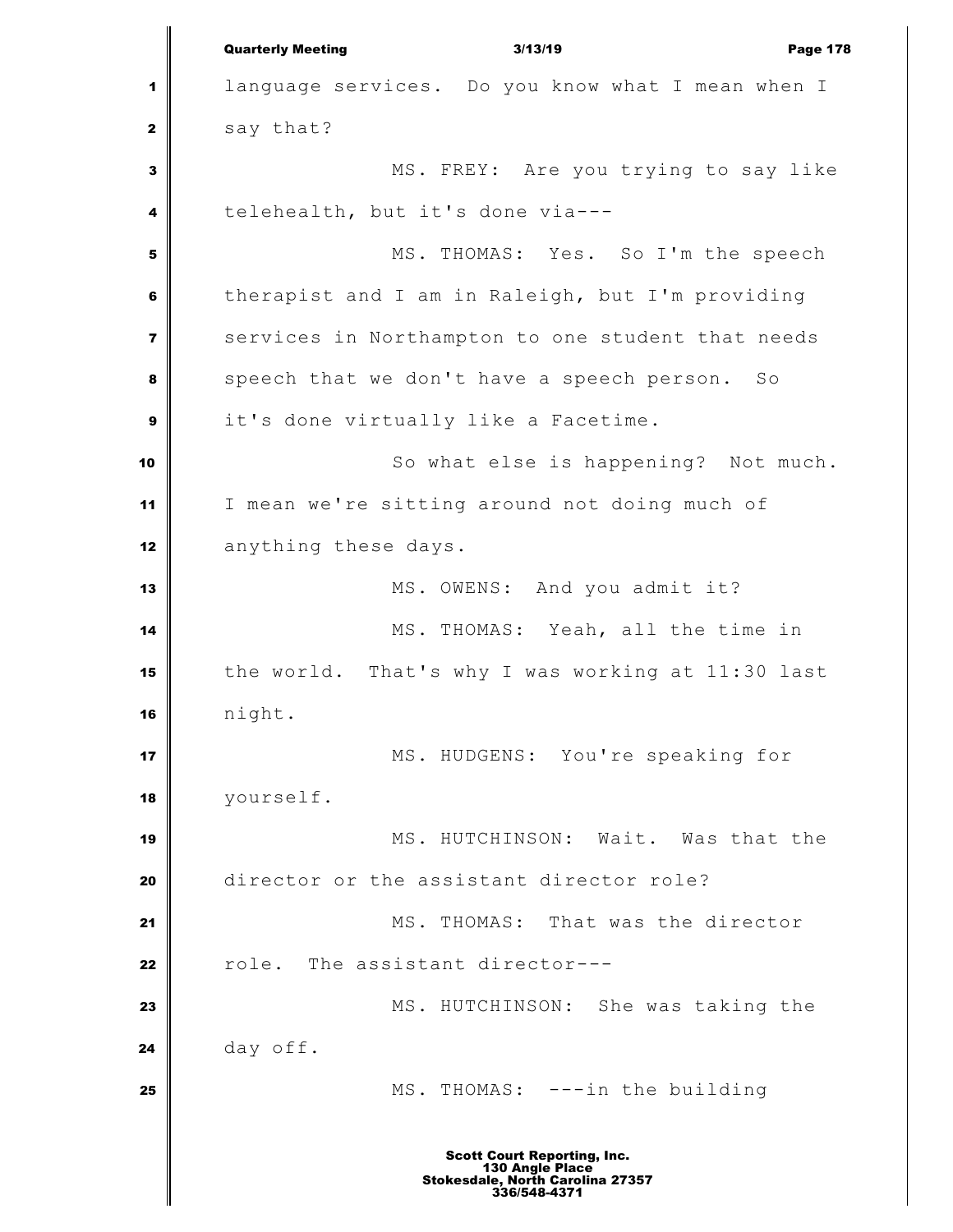|                         | <b>Quarterly Meeting</b><br>3/13/19<br><b>Page 179</b> |
|-------------------------|--------------------------------------------------------|
| 1                       | yesterday that I didn't get to do. I started -- I      |
| $\mathbf{z}$            | worked for about, I don't know, three hours on         |
| 3                       | something last night. My husband was gone to a         |
| 4                       | meeting. He came in, and I said, "Okay. I'm            |
| 5                       | going to bed now. I finished this up."                 |
| 6                       | And he said, "Do you project any time                  |
| $\overline{\mathbf{z}}$ | that this might kind of slow down and stop?"           |
| 8                       | And I said, "2022 maybe." It's                         |
| $\boldsymbol{9}$        | just -- you do what you have to do, and it's           |
| 10                      | important stuff. If I'm not doing it, I'm              |
| 11                      | thinking about doing it. So I may as well just be      |
| 12                      | doing it and get it done.                              |
| 13                      | Just a reminder that our 69th                          |
| 14                      | Conference on Exceptional Children will be held in     |
| 15                      | November. The 19th will be our MTSS recognition,       |
| 16                      | and this will be at the Koury Center in                |
| 17                      | Greensboro. November 20th, we will have                |
| 18                      | preconference institutes, and November 21st and        |
| 19                      | 22nd will be our general conference.                   |
| 20                      | Always love to have you folks there                    |
| 21                      | and always encourage parents to attend. We're          |
| 22                      | looking at doing some creative things around some      |
| 23                      | of our strands this year, I think. Carol Ann is        |
| 24                      | part of that programming planning group, and we        |
| 25                      | keep tweaking it, but in 69 years, it must be          |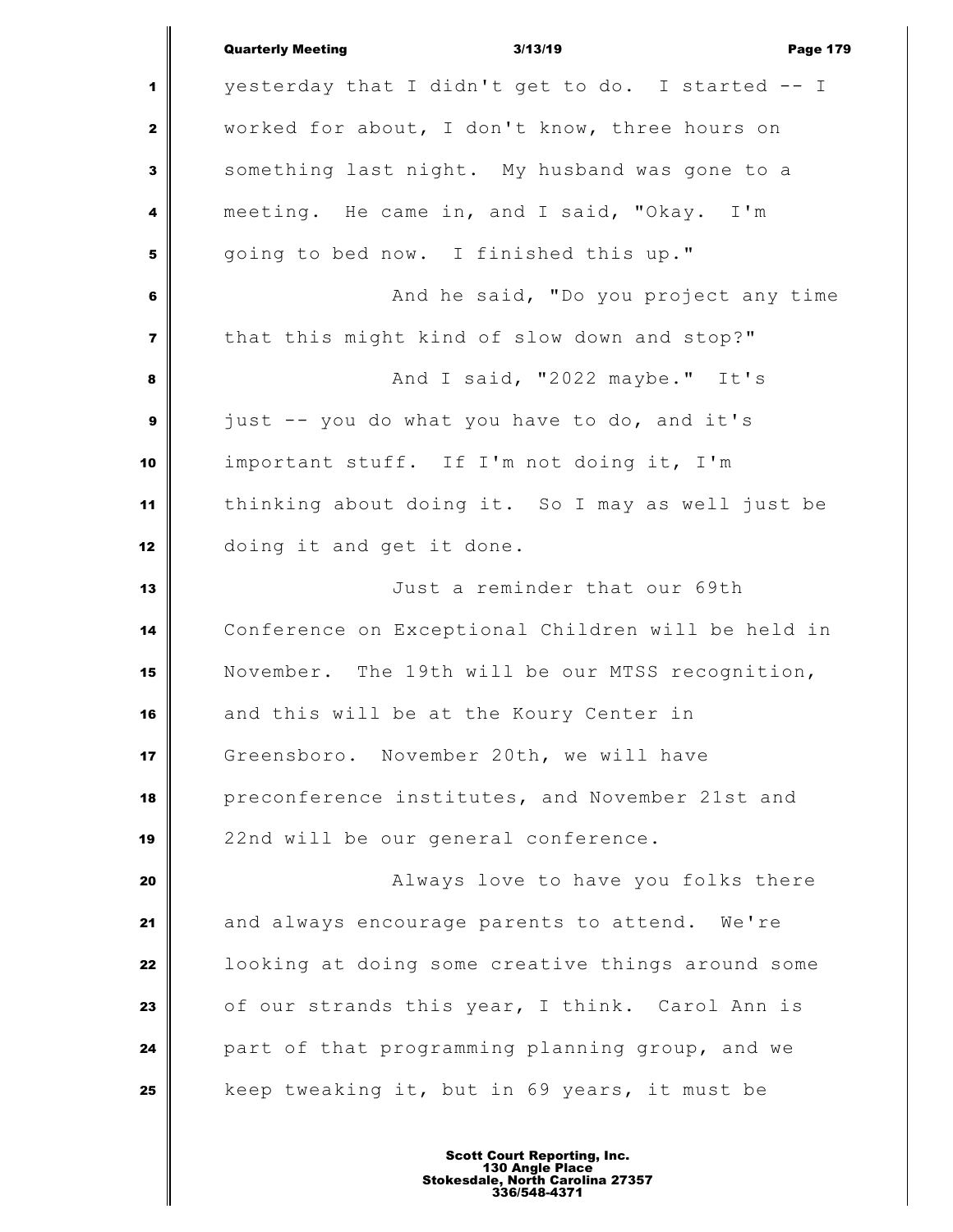|                         | <b>Quarterly Meeting</b><br><b>Page 180</b><br>3/13/19 |
|-------------------------|--------------------------------------------------------|
| 1                       | working or we wouldn't be having the sixty-ninth       |
| $\mathbf{2}$            | one. So that's exciting that we've had that            |
| 3                       | longevity with this conference and continue to be      |
| 4                       | able to provide this.                                  |
| 5                       | One of the things we're trying to do                   |
| 6                       | at conference, at the request of our State             |
| $\overline{\mathbf{z}}$ | Superintendent, is look to increase the number of      |
| 8                       | educators of excellence. It's his desire that for      |
| $\boldsymbol{9}$        | large systems especially where there may be 2000       |
| 10                      | teachers or so, that one person, he doesn't feel       |
| 11                      | is representatives. So we'll be looking at trying      |
| 12                      | to equitably increase the number in some of our        |
| 13                      | larger systems to try to honor more educators,         |
| 14                      | which is a good thing.                                 |
| 15                      | Poster sessions is an area that we                     |
| 16                      | have kind of had diminished interest in lately.        |
| 17                      | This doesn't always have to be a research project      |
| 18                      | at an institute of higher ed. So if your school        |
| 19                      | or your system or if you know of a teacher that's      |
| 20                      | got a really great inventive idea, is being really     |
| 21                      | productive, please encourage them to look at doing     |
| 22                      | a proposal. Those will go up probably about the        |
| 23                      | same time call for proposals do for the breakout       |
| 24                      | sessions, which will be in early April.                |
| 25                      | And then this year we're asking each                   |
|                         |                                                        |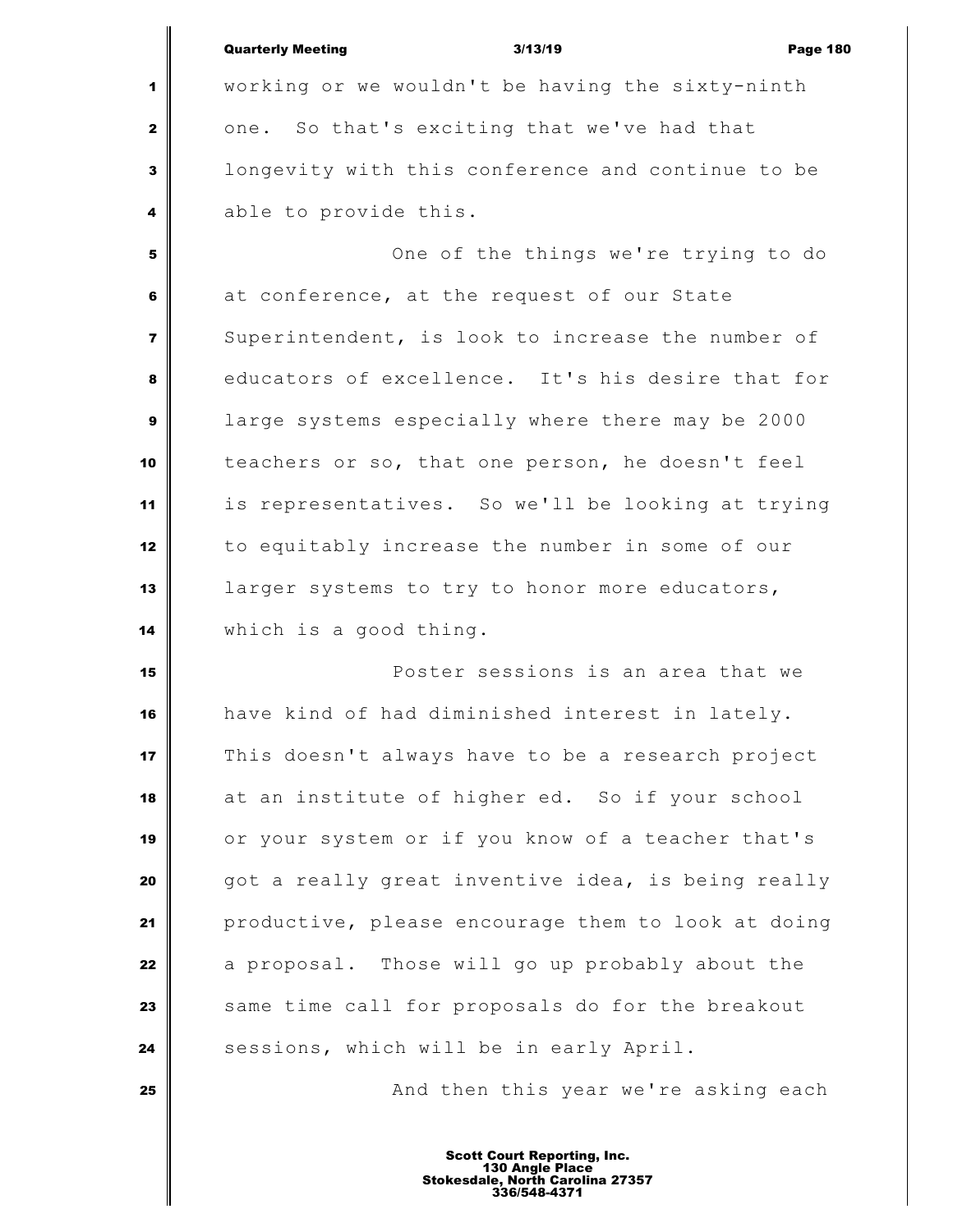## Quarterly Meeting 3/13/19 Page 181

 LEA, if they are so inclined, to bring two student -- two or more student-generated ornaments to the conference for us because we've -- there's sort of been a competition inside the building for the best holiday tree, and we decided having Something created by our students to support what they can do and to show what they can do would have to be the winner. I mean there's no way they couldn't not pick us, right? So I even had a district director offer to bring us a real live tree from the mountains because he thinks we're going to need a bigger tree than what we have. So we'll keep you posted on how that goes, but it's just a great way, I think, to get kids engaged and really make that connection for us here. We have the opportunity, a lot of our folks do, to get back in a school or in a district, but everybody in this building doesn't always get to do that. So sometimes we need to put a face or a name back with the work we do, and so that seemed like a good way for us to be able to do that. **A** couple of legislative items we're kind of paying attention to, keeping our eyes on, there's a school mental health screening study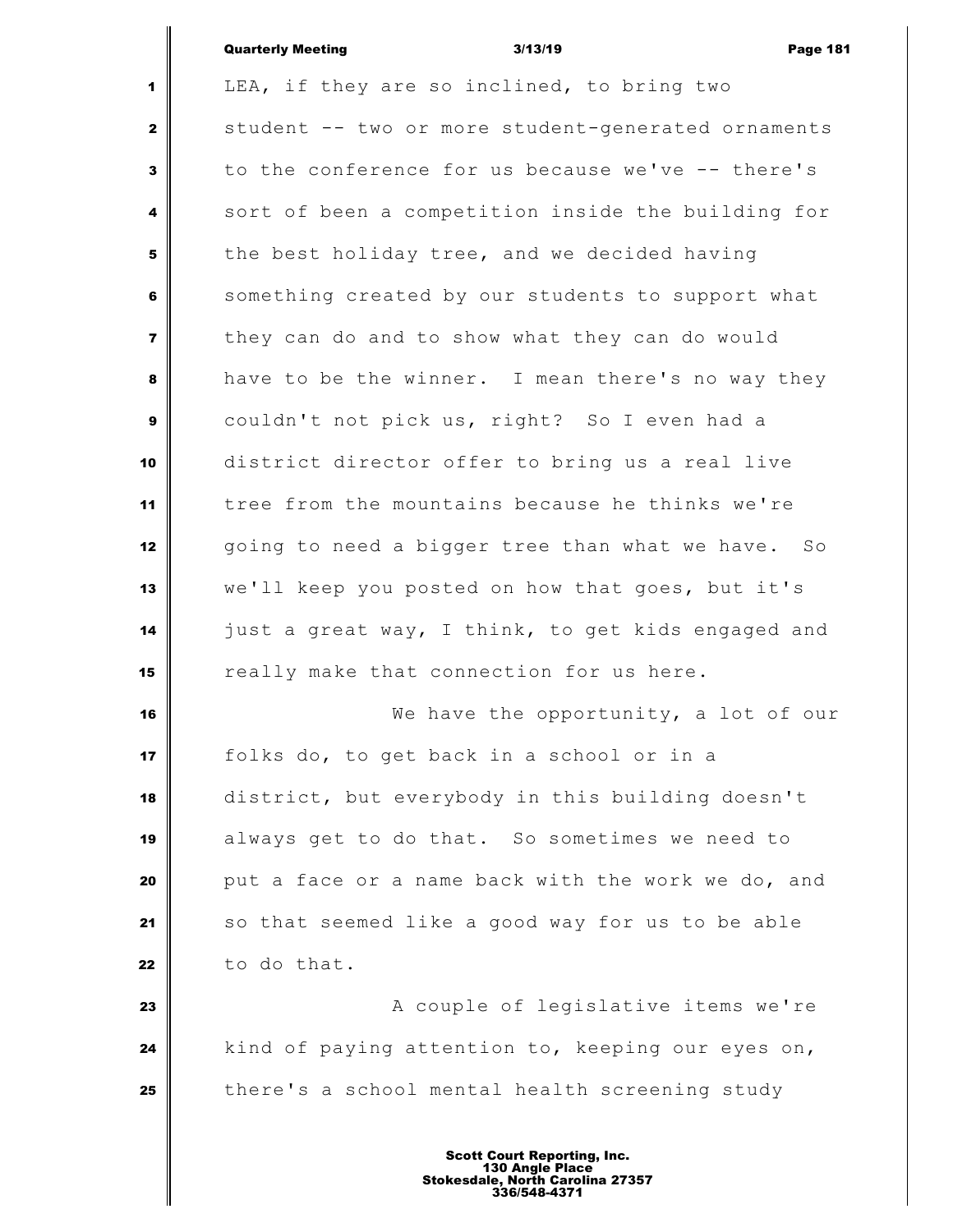| <b>Quarterly Meeting</b> |  |
|--------------------------|--|

|                         | <b>Quarterly Meeting</b><br>3/13/19<br><b>Page 182</b>        |
|-------------------------|---------------------------------------------------------------|
| 1                       | that's been both a House and a Senate bill. I                 |
| $\mathbf{2}$            | think this is a more to come. Last year, there                |
| 3                       | was a bill that eliminated a State Board policy               |
| 4                       | around school mental health training, and so this             |
| 5                       | is kind of encompassing some of that work. And                |
| 6                       | the only concern we've had with it is that it was             |
| $\overline{\mathbf{z}}$ | a very quick timeline, and it's not time enough to            |
| 8                       | build capacity using implementation science to                |
| 9                       | ensure that it is systemic and sustainable.<br>$S_{\bigcirc}$ |
| 10                      | that was our feedback.                                        |
| 11                      | And then there was a division -- we                           |
| 12                      | had a study through the Program Evaluation                    |
| 13                      | Division that started last summer, and basically              |
| 14                      | the recommendation they came back -- after                    |
| 15                      | studying our division, what we do, how we deliver             |
| 16                      | PD, how we deliver technical assistance, talking              |
| 17                      | to a lot of directors, and I don't know who else              |
| 18                      | they talked to. They -- you know, they asked a                |
| 19                      | ton of questions, but came back with a report, and            |
| 20                      | the recommendation was that we include in five                |
| 21                      | different activities that we have -- so the                   |
| 22                      | conference, the March Institutes, Summer                      |
| 23                      | Institutes, our regional meetings, and our new                |
| 24                      | directors -- leadership institute for new                     |
| 25                      | directors -- that we include a satisfaction                   |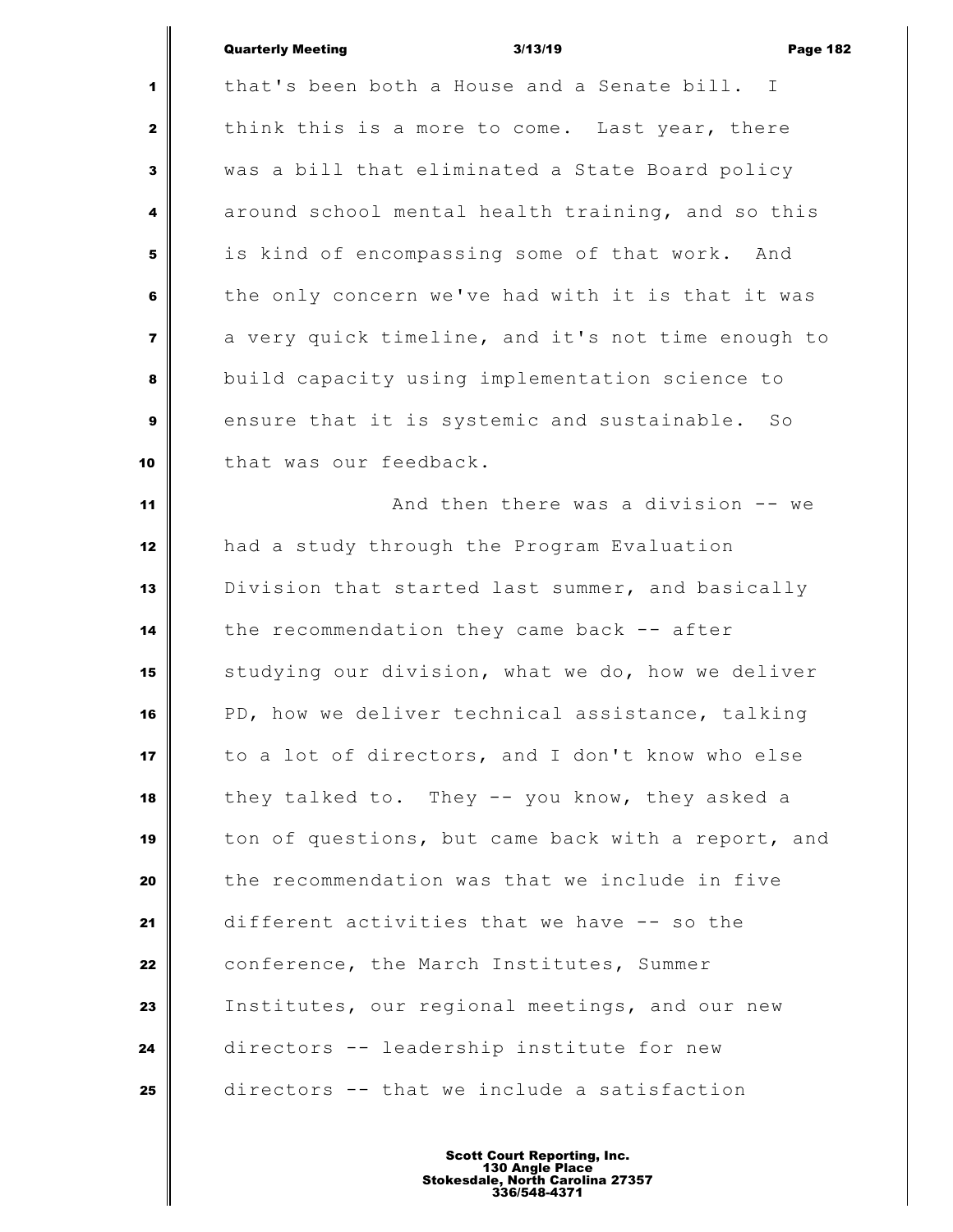Quarterly Meeting 3/13/19 Page 183 survey. That's the recommendation. MS. MOOREFIELD: One quick question for you. MS. THOMAS: Sure. MS. MOOREFIELD: So I have been assigned to take our thank-you note over to the Legislative Building to our Senator Chad Barefoot and Honorable Hugh Blackwell. Is there anything particular about these two that you would for like me to include in that? MS. THOMAS: No, I don't think so. I mean we've had the opportunity. The key with the mental health is that we have to have time to train people. This is not you pass the bill and in two months it's implemented fully. They've got to understand that there's a process for building that scope and skill, and we have the tools to do it. We just need the time to do it. Does that makes sense? MS. GRANT: And the capacity to do so. MS. THOMAS: Yes, and the capacity to do so, and I think there was some funding tied to that to increase some positions -- counselors, School psychologist. So funding and -- yeah, what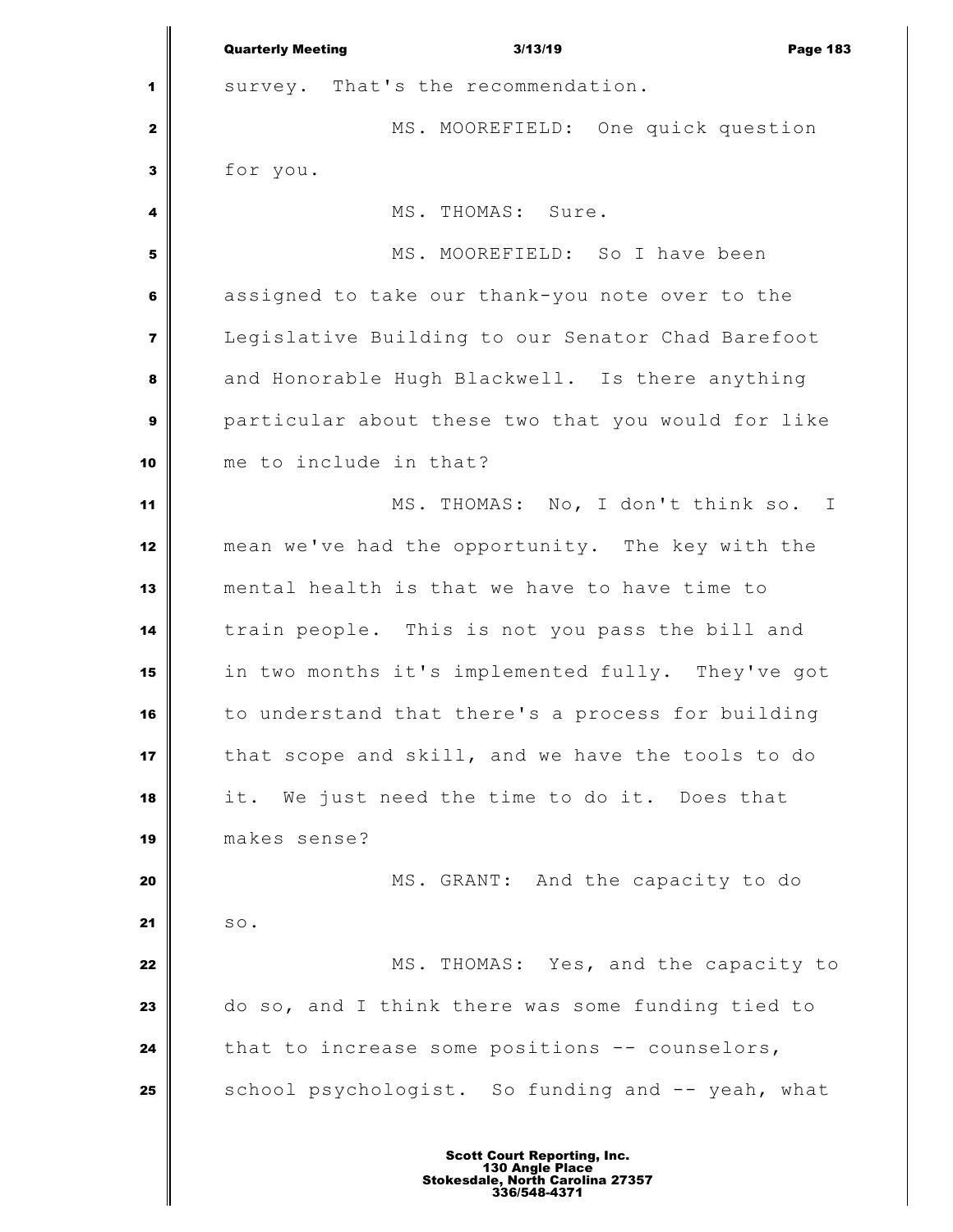| <b>Quarterly Meeting</b> | 3/13/19 | <b>Page 184</b> |
|--------------------------|---------|-----------------|

 Christy said -- funding and the capacity to deliver that, the resources, not just the money, but the fiscal resources.

 We are looking at a new grant system which won't mean a lot to many of you, but the directors will be very excited because we are holding our current grant system together with chicken wire and twine and a little bit of Super Glue and some Gorilla Tape. It's in a pixel format almost. But it's an agencywide new grant platform, so if you have CTE grants that you submit or federal program grants or exceptional children grants, it will be in the same platform.

 We are looking to move, not only our IDEA grant into that platform, but also all of our special funding grants. So our Special State Reserve, our Risk Pool, our Developmental Day, all those will go into that platform, and then ultimately, not at initial rollout, but the second phase of this new grant system will incorporate our new budget system into that. So you won't have to go into a separate bass system now to do your budget once you've done your grant. So we hope it will be much more integrated and efficient and effective.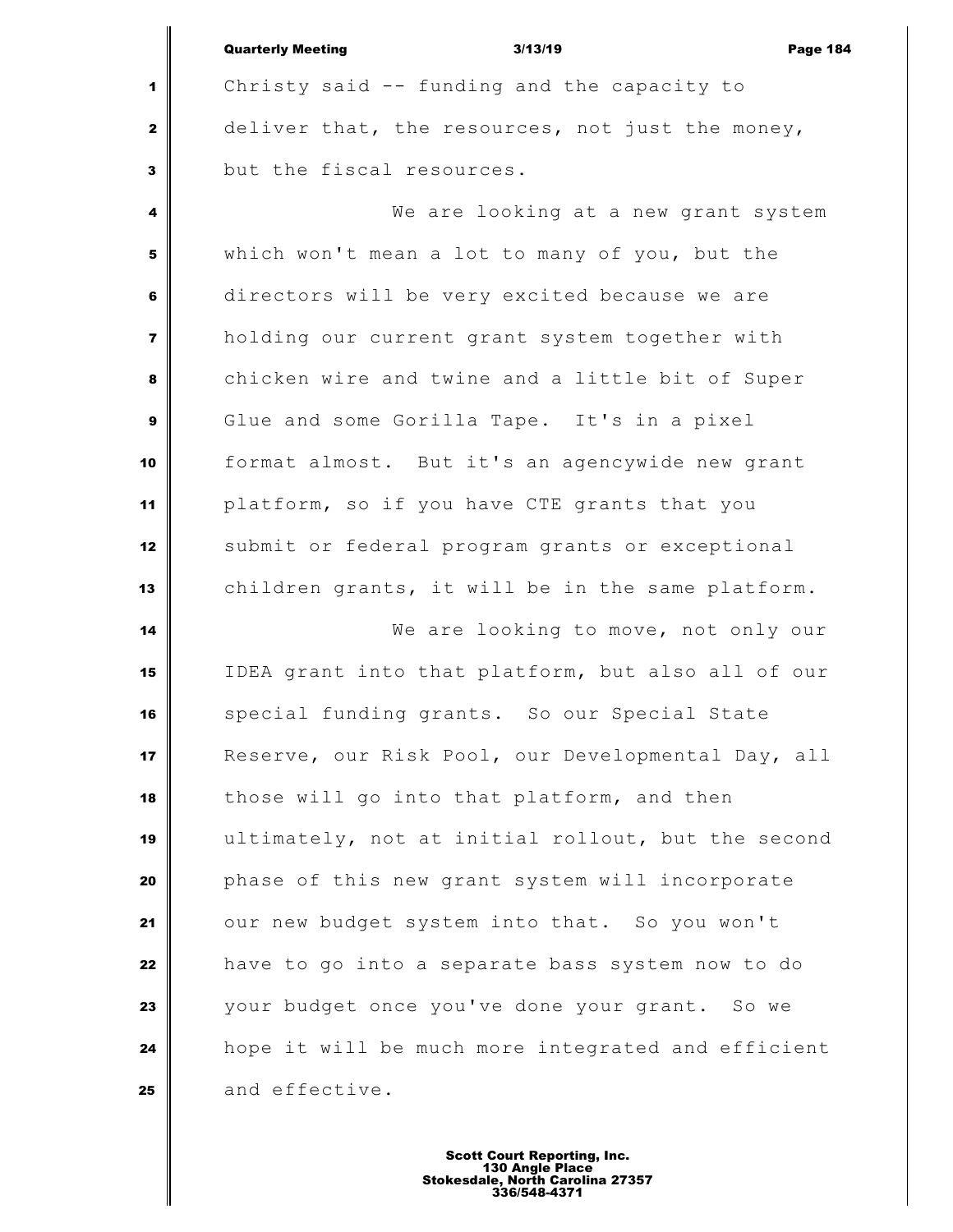Looking to roll this out some time in the summer of '19, which means our IDEA grant won't move into this until 2020, but depending on the timing, we may actually delay those special funding grants. We usually have those up July 1. We may delay those a little bit in order to get those in the electronic system, which I don't think anybody would complain of not having to send boxes of information into this place to submit those grants, so -- and it will allow us to do 11 | them much more efficiently too. We're also working on a recruitment and retention project with the National CEC, with North Carolina CEC, and with our case group. There's really more to come about that later. Just put that on your radar that we see a way to maybe help support recruitment retention of B1 and B2 teachers in special ed -- those are first and second year teachers -- and with some incentives but also some support and some mentoring and some creating of some PLCs or collaboration groups that allow them to have that support. We learned of an instance of a county not too long ago that has five special ed teachers | and they're all lateral entry. They have five in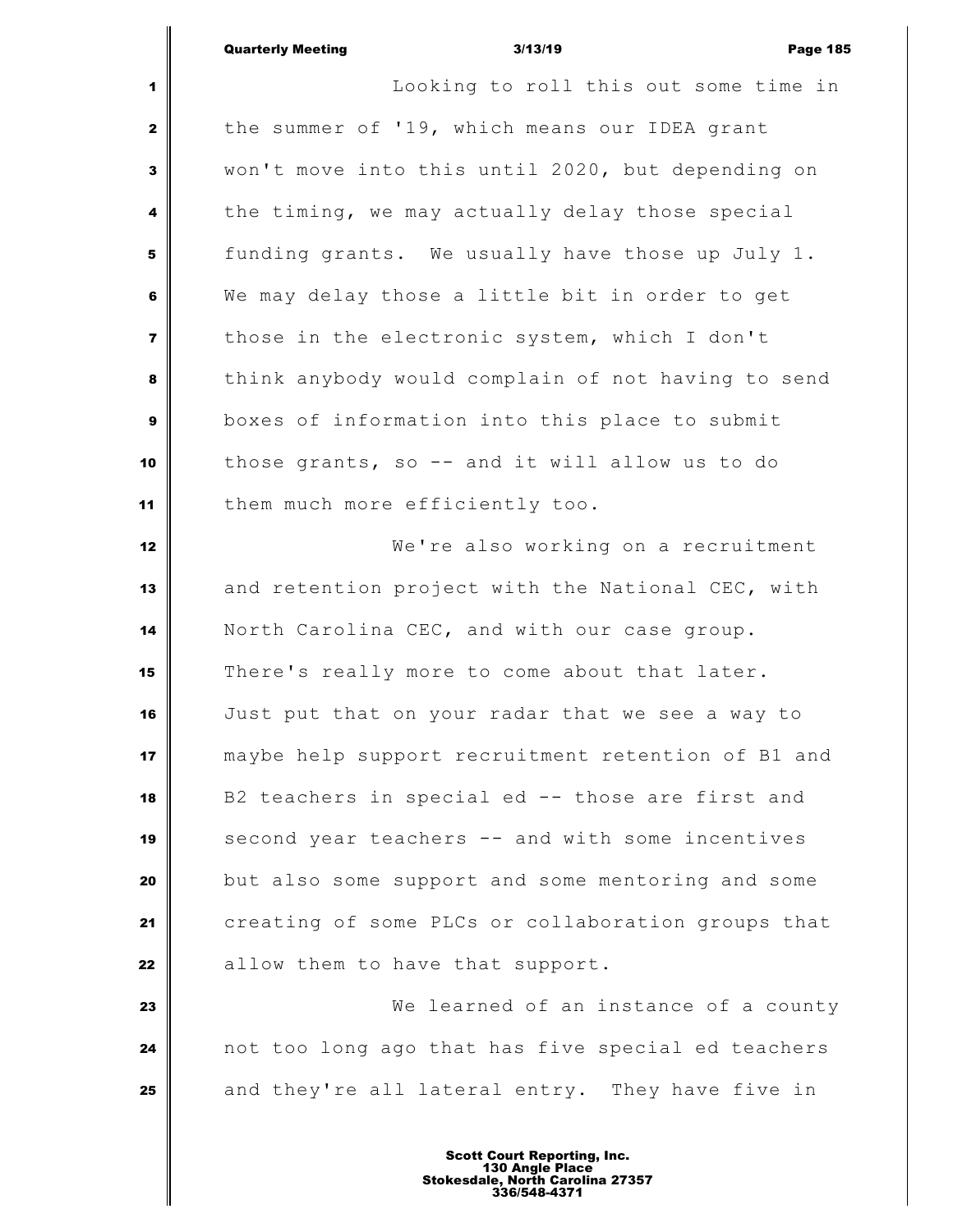|                         | <b>Quarterly Meeting</b><br>3/13/19<br><b>Page 186</b> |
|-------------------------|--------------------------------------------------------|
| 1                       | the whole county, and they're all lateral entry.       |
| $\mathbf{2}$            | And so there's no support to build that capacity,      |
| 3                       | so we've got to figure out how to connect them to      |
| 4                       | another LEA close by to help build that coaching.      |
| 5                       | Am I forgetting anything? Oh. And                      |
| 6                       | there is interest $--$ I almost forgot this $--$       |
| $\overline{\mathbf{z}}$ | there's interest in the General Assembly around        |
| 8                       | looking at funding. The Superintendent did put in      |
| 9                       | his budget a request to increase the funding gap       |
| 10                      | to 13.5 percent and to do a study around tiered        |
| 11                      | funding. And some of you were in that work with        |
| 12                      | us a couple of years ago that we did around            |
| 13                      | looking at a matrix for a tiered level of funding      |
| 14                      | based on services.                                     |
| 15                      | And so they're very interested in                      |
| 16                      | pursuing that model. They will be creating, I          |
| 17                      | believe if this bill passes -- and we're getting       |
| 18                      | good positive leverage on that -- so this might be     |
| 19                      | something else you want to add to those folks when     |
| 20                      | you're visiting with your thank-you note -- is         |
| 21                      | that we really do need this study around tiered        |
| 22                      | level of funding to get funds into those highest       |
| 23                      | need kids that we don't have because, as you know,     |
|                         |                                                        |

 they are all funded the same. So if I need six hours of service and you need two hours of service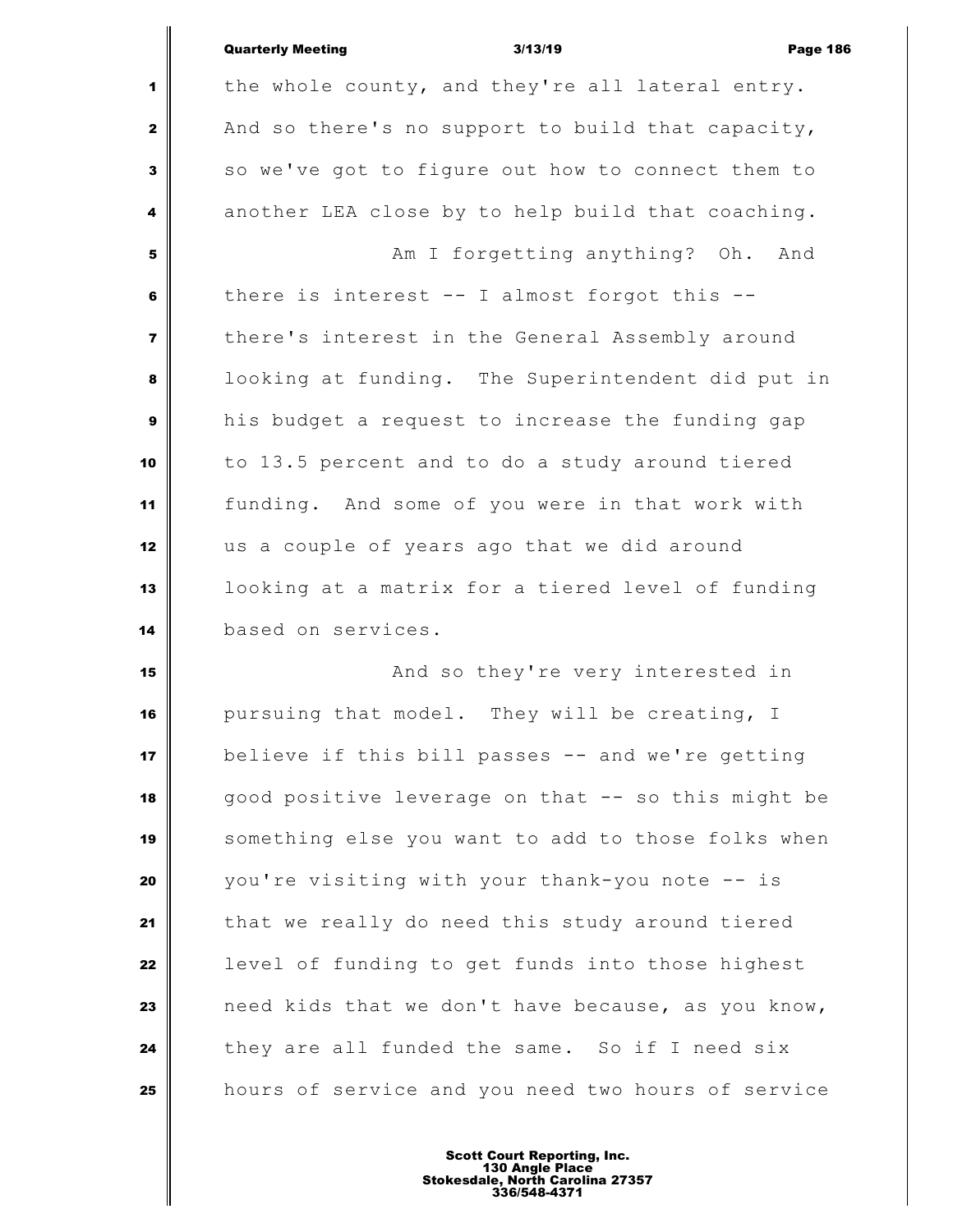Quarterly Meeting 3/13/19 Page 187 twice a week, we get funded at the same level. MS. MOOREFIELD: So we need tiered level funding or--- MS. THOMAS: We need a study -- the study done--- MS. HUTCHINSON: But you've already done a lot of the work. MS. THOMAS: Yes, we have. We need research over there to tweak that matrix, and I told them that, and they're -- we've gotten some good leverage on that. So I'm feeling confident we're at least going to be able to go talk about it. So I'll be reaching out to those of you that were on that before. **And then some changes internally.**  There is a relocation in the building going on. The Superintendent created a new organizational chart back in the fall and created mainly four streams of work and then his direct reports, and so each of those deputy superintendents are now going to be aligned on the floor with the divisions that report directly to them, except for Dr. Maria Pitre-Martin because she has so many divisions that report to her, that we're on three 25 floors.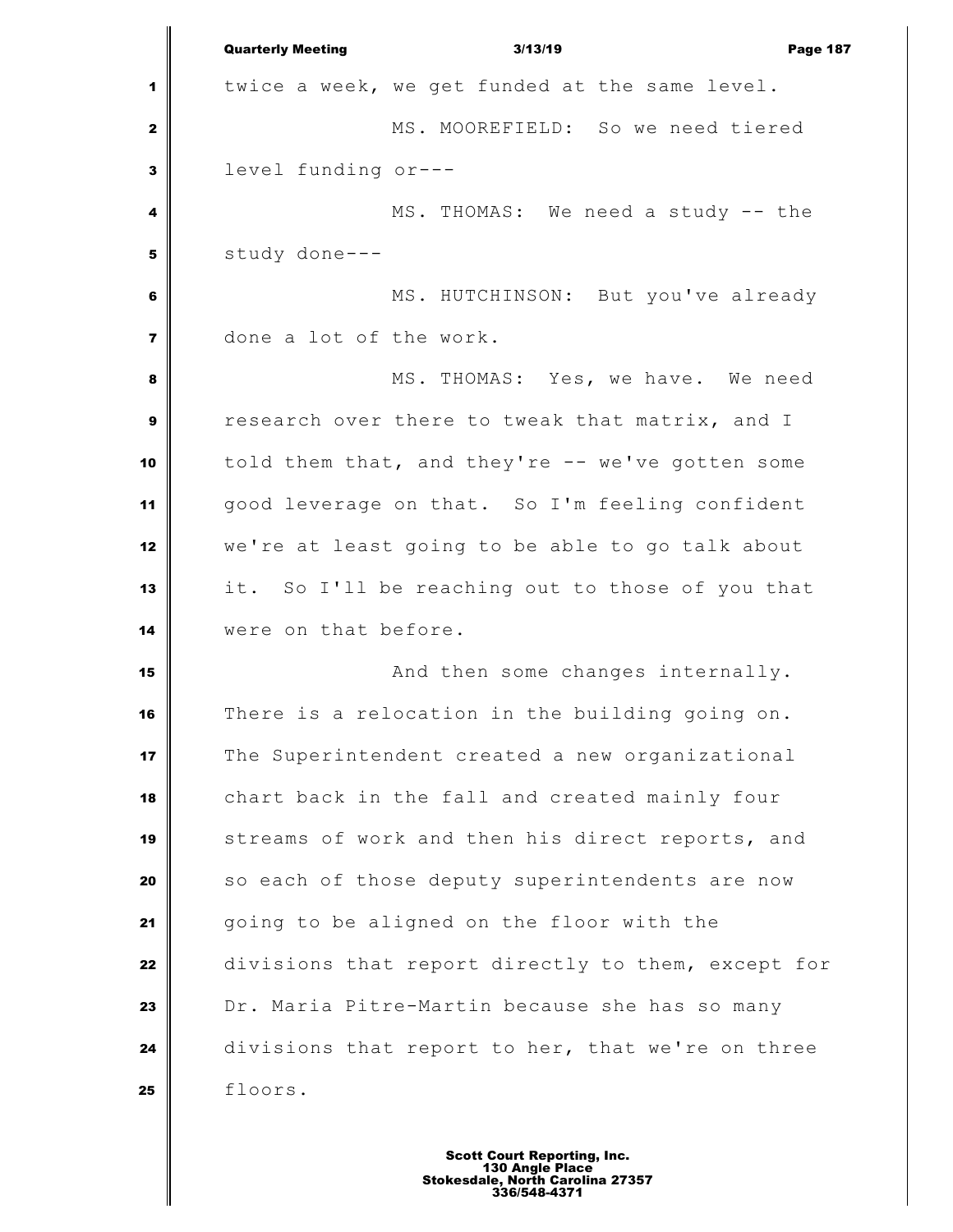|                         | <b>Quarterly Meeting</b><br>3/13/19<br><b>Page 188</b> |
|-------------------------|--------------------------------------------------------|
| 1                       | But we are on the six floor currently                  |
| $\mathbf{2}$            | on that end, or the north end, and we are also now     |
| 3                       | with -- up there we've been with Career Technical      |
| 4                       | Ed, with Federal Programs, and with Standards,         |
| 5                       | Curriculum, and Instruction, and all three of          |
| 6                       | those divisions report to the Deputy                   |
| $\overline{\mathbf{z}}$ | Superintendent for Innovation, Eric Hall.              |
| 8                       | And so we are moving because we're                     |
| 9                       | the odd man out, we're the anomaly up there, and       |
| 10                      | we're going to the fifth floor south, which is         |
| 11                      | this end of the building, and that doesn't mean a      |
| 12                      | lot to me unless you come in to find us. Don't go      |
| 13                      | that way after the end of March. We're going to        |
| 14                      | be fifth floor this way.                               |
| 15                      | But in saying that, phone numbers are                  |
| 16                      | going to change, and so if you have difficulty         |
| 17                      | reaching us, someone answering that phone              |
| 18                      | immediately, it may be during transition. We will      |
| 19                      | still be checking that main line. Personal             |
| 20                      | phones, we don't know how they're going to             |
| 21                      | transfer because we're actually going to a soft        |
| 22                      | system through our computers. So the desk phones       |
| 23                      | are going away, and we just don't know how that        |
| 24                      | transition's all going to play out.                    |
| 25                      | So I'm telling you that if you call                    |
|                         |                                                        |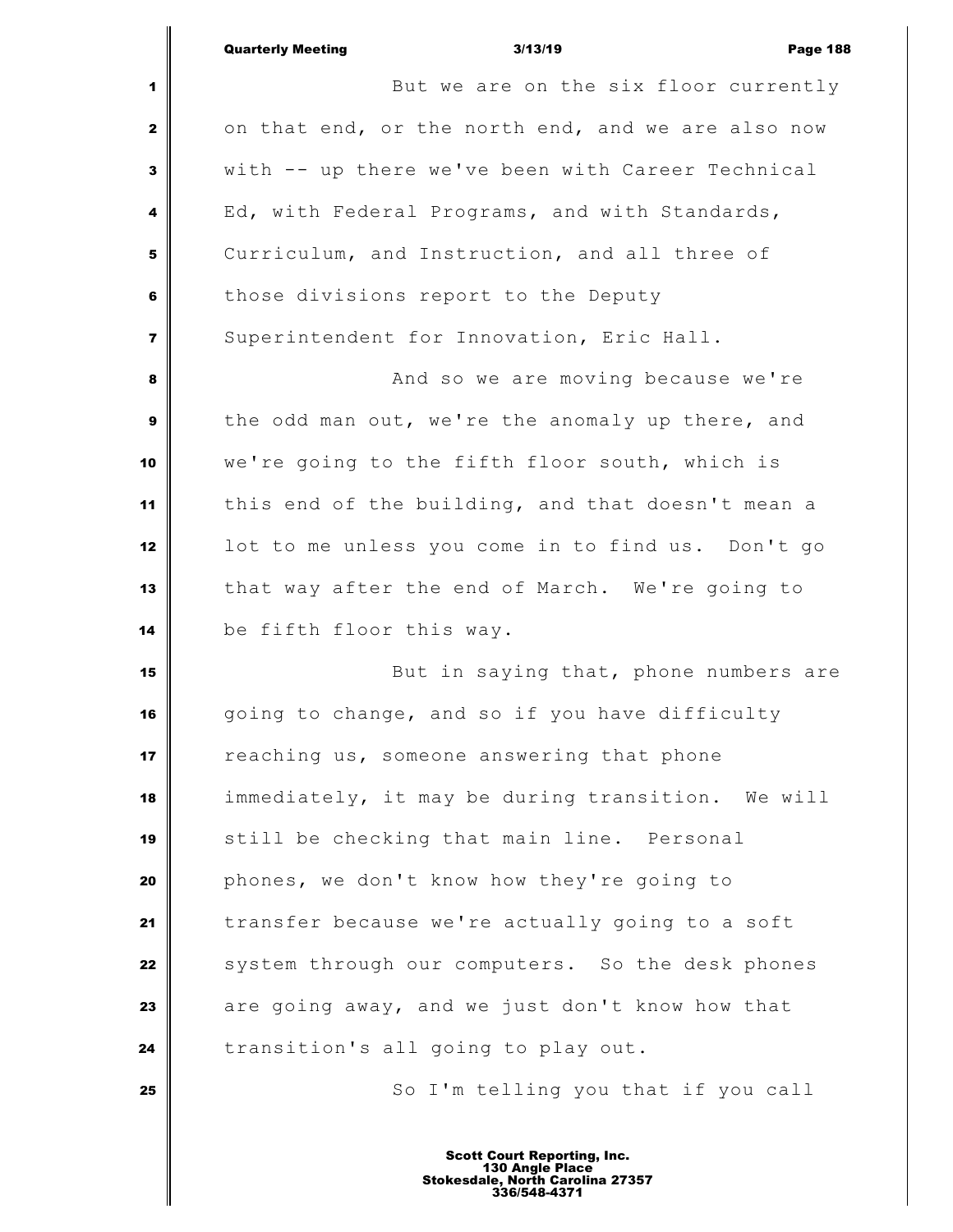| <b>Quarterly Meeting</b> |  |
|--------------------------|--|
|                          |  |

|                         | <b>Quarterly Meeting</b> | 3/13/19                                            | <b>Page 189</b> |
|-------------------------|--------------------------|----------------------------------------------------|-----------------|
| 1                       |                          | and you don't get an answer and somebody doesn't   |                 |
| $\mathbf{z}$            |                          | call you back in a timely manner, shoot them an    |                 |
| 3                       |                          | email because that probably means, for the next    |                 |
| 4                       |                          | six weeks, they just didn't get the phone message. |                 |
| 5                       |                          | I have no hope that we're going to move and the    |                 |
| 6                       |                          | phones are all going to work. I'm just telling     |                 |
| $\overline{\mathbf{z}}$ |                          | you. We don't move until the last week in March.   |                 |
| 8                       |                          | So email is our friend right now. That's the way   |                 |
| 9                       |                          | we will be getting contacts and information from   |                 |
| 10                      | you.                     |                                                    |                 |
| 11                      |                          | MS. FREY: And with that, the other                 |                 |
| 12                      |                          | phone numbers that parents or advocates or         |                 |
| 13                      |                          | whatever are using to call in to request           |                 |
| 14                      |                          | assistance, will that be impacted during this?     |                 |
| 15                      |                          | MS. THOMAS: That will be impacted as               |                 |
| 16                      |                          | well, we believe. We believe. But we know          |                 |
| 17                      |                          | I've told you pretty much everything I know. I     |                 |
| 18                      |                          | don't know if we're keeping the same number and    |                 |
| 19                      |                          | it's just going to be on my computer, if it's      |                 |
| 20                      |                          | going to be a totally different number, if it's    |                 |
| 21                      |                          | connected to my email. I don't know exactly how    |                 |
| 22                      |                          | that soft phone -- that hasn't been explained      |                 |
| 23                      |                          | other than what I will tell you is that we will    |                 |
| 24                      |                          | send an email blast out with updated numbers, with |                 |
| 25                      |                          | probably a list attached, and if the main number   |                 |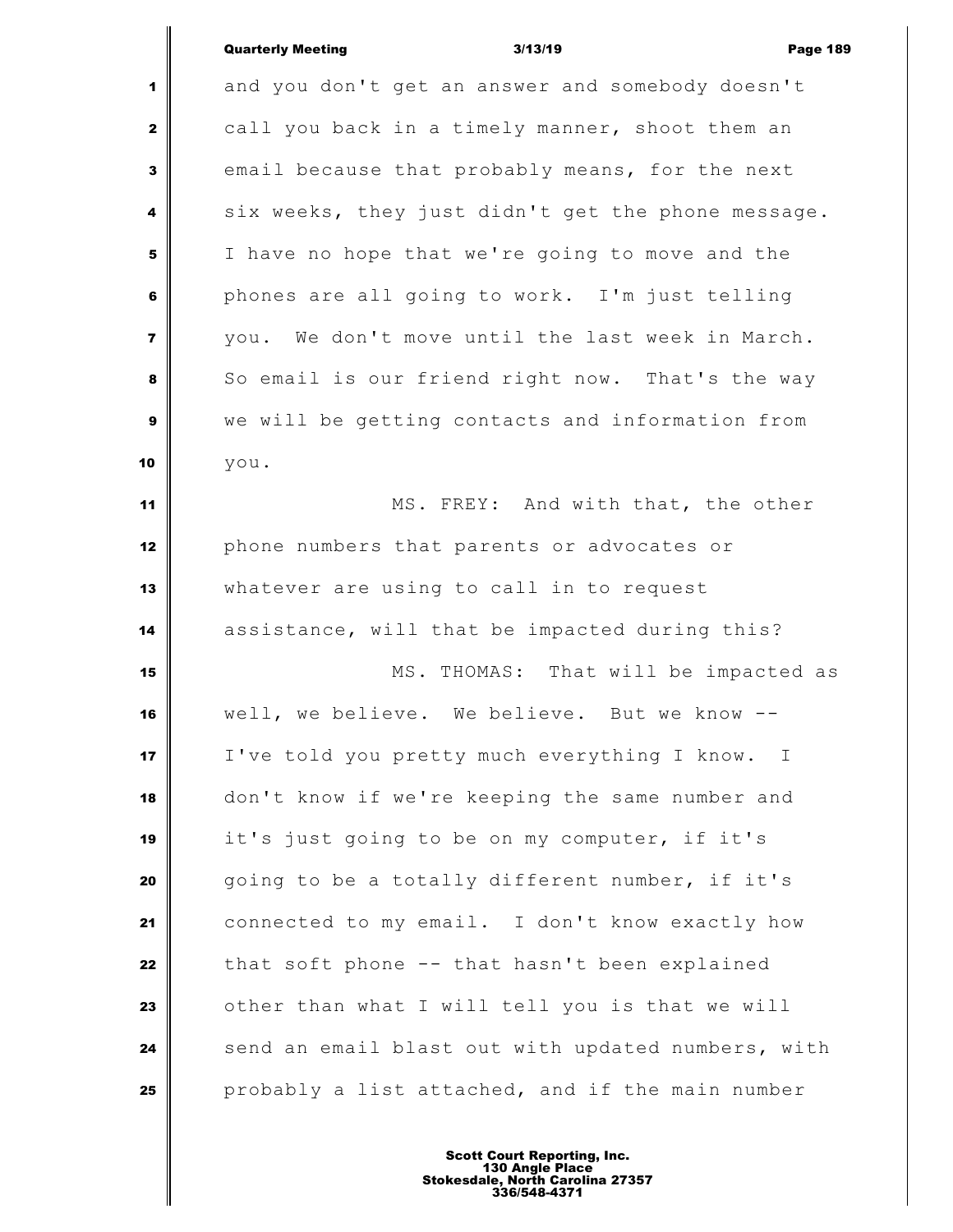|                         | <b>Quarterly Meeting</b><br>3/13/19<br><b>Page 190</b> |
|-------------------------|--------------------------------------------------------|
| 1                       | changes, we will certainly do that and it will be      |
| 2                       | changed as quickly as possible on the website. So      |
| $\mathbf{3}$            | that's why I said email is not going to change.        |
| 4                       | MS. FREY: I was thinking people who                    |
| 5                       | have it stored---                                      |
| 6                       | MS. THOMAS: I know. It's going to                      |
| $\overline{\mathbf{z}}$ | be a nightmare, and we're going to have to leave       |
| 8                       | that message "This number has been changed to,"        |
| 9                       | and hope that we can do that. We're going to one       |
| 10                      | phone in our division, and that will be the phone      |
| 11                      | for the main line because we can't transfer in a       |
| 12                      | computer. We have to transfer on a regular phone       |
| 13                      | to whoever's got phone duty that day. So it's          |
| 14                      | going to be fun. Email. Email. Email.                  |
| 15                      | And here is my information to contact                  |
| 16                      | me, how you can contact me. There is my email and      |
| 17                      | for now there is my phone number. Please let me        |
| 18                      | know if you have questions, concerns, or if you        |
| 19                      | are interested in any of the wonderful                 |
| 20                      | opportunities, to quote Carol Ann Hudgens, that I      |
| 21                      | presented to you today that you might want to          |
| 22                      | participate in. Any questions?                         |
| 23                      | (No audible response.)                                 |
| 24                      | MS. THOMAS: All right. Thank you                       |
| 25                      | for letting me be here. I'm going to slip out          |
|                         |                                                        |

Ш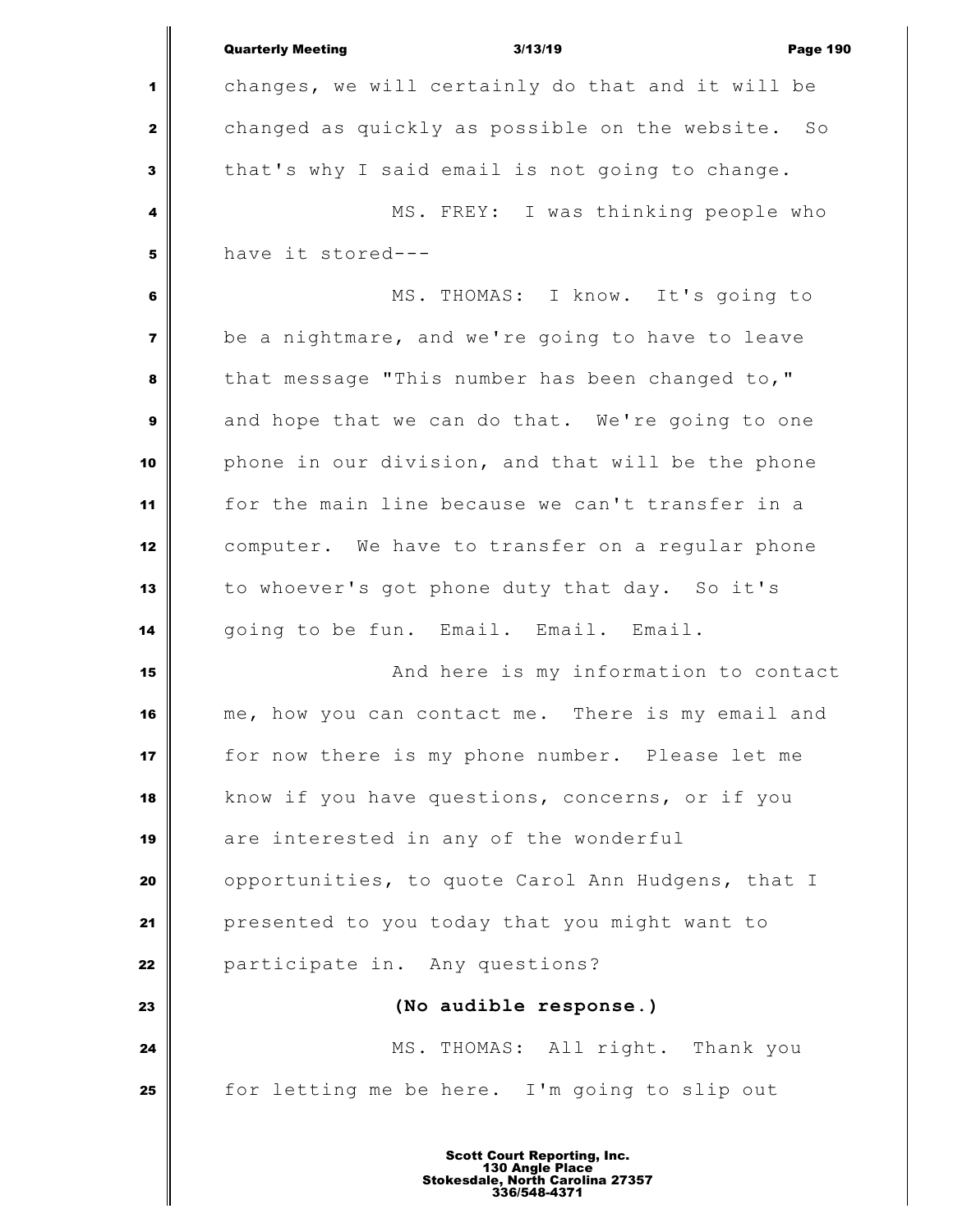|                         | <b>Quarterly Meeting</b><br>3/13/19<br><b>Page 191</b> |
|-------------------------|--------------------------------------------------------|
| 1                       | because I have to be in that meeting. So I'm           |
| $\mathbf{2}$            | going to slide right on over.                          |
| 3                       | THE CHAIRPERSON: So being a few                        |
| 4                       | minutes early was good for you.                        |
| 5                       | MS. THOMAS: It was perfect timing.                     |
| 6                       | It was perfect timing. And let me just say too         |
| $\overline{\mathbf{z}}$ | thank you for your time spent on this Council and      |
| 8                       | for the things you do to help support our students     |
| 9                       | out in the field, and our teachers and our             |
| 10                      | administrators really appreciate you and               |
| 11                      | appreciate the service you provide to the State.       |
| 12                      | So thank you.                                          |
| 13                      | THE CHAIRPERSON: Do we have any                        |
| 14                      | major announcement other than be sure to make sure     |
| 15                      | you're registered to go to the EC conference           |
| 16                      | because as a member of this body, unless they've       |
| 17                      | changed it, we get in for free.                        |
| 18                      | MS. OWENS: So I'm with ECAC. You'll                    |
| 19                      | probably never see me again, but somebody will be      |
| 20                      | representing us more consistently. We've had new       |
| 21                      | leadership for the first time ever over the last       |
| 22                      | two years. So we are doing some rebranding, and        |
| 23                      | even the concept of branding ourselves is always       |
| 24                      | kind of weird for us. But I want to pass around a      |
| 25                      | new information sheet. You can kind of see the         |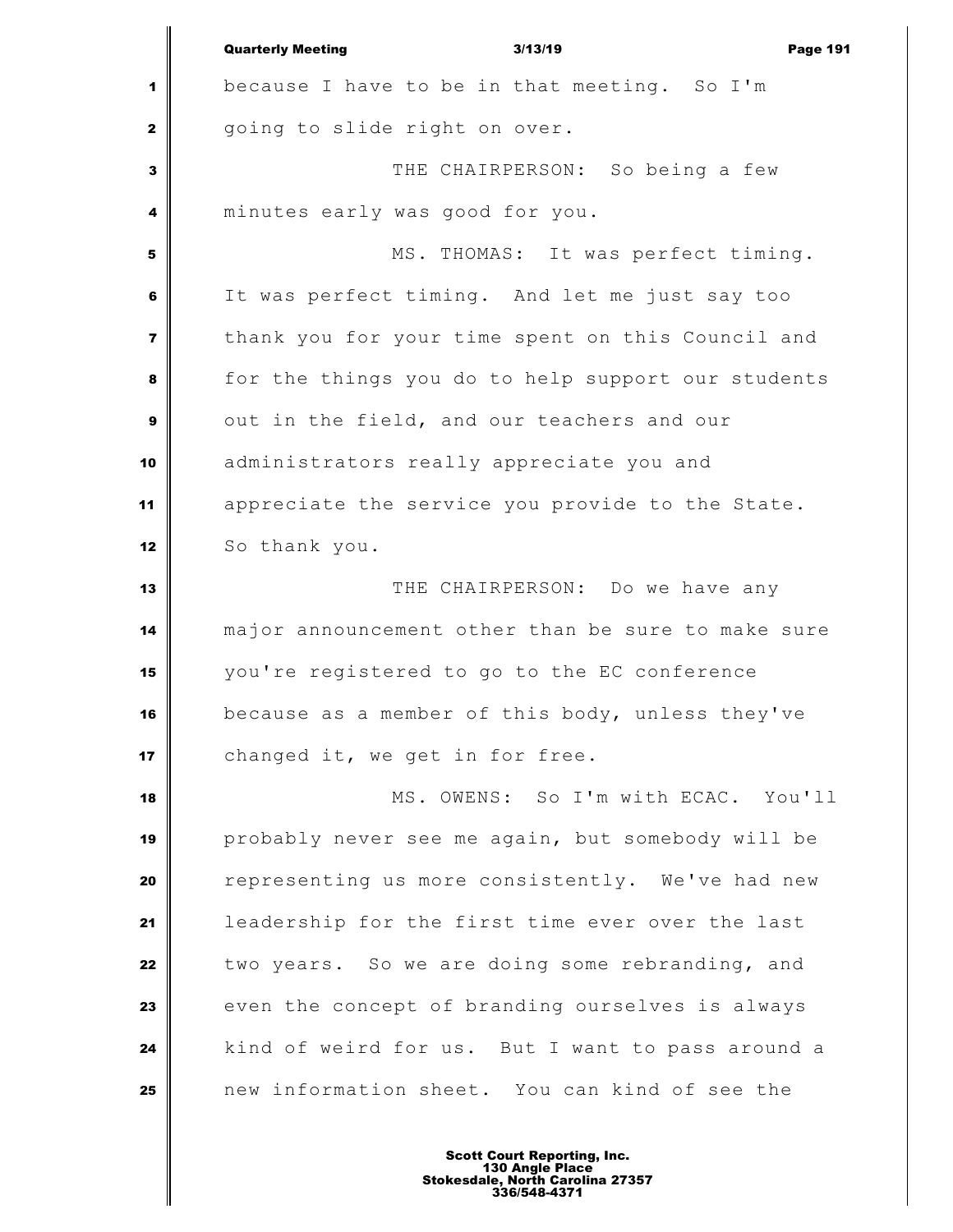Quarterly Meeting 3/13/19 Page 192 look we're going for, a new logo, trying to just update. And I'm very excited to let you know that for the first time in a long time, we're having a conference for families, and the dates--- Hold on. It's going to be -- it's a weekend. It's completely free. That was kind of my seque -- something that's free for families who are interested in developing leadership skills or like many of the parents at this table already kind of in a leadership role. We're looking to help advance that. So it will be through an application process. If you're already on our mailing list, you would have gotten an email that looks a lot like this yesterday. If you are not on our mailing list and you are interested in this, you can go to our website. You can follow us on Facebook because we're really active on that now. This, like I said, just came out. It is June 1st and 2nd. It is free and that includes meals and lodging and \$150. So it will offsetting any other costs you might incur, whether it's driving in or paying some childcare. So we're excited about it. We have a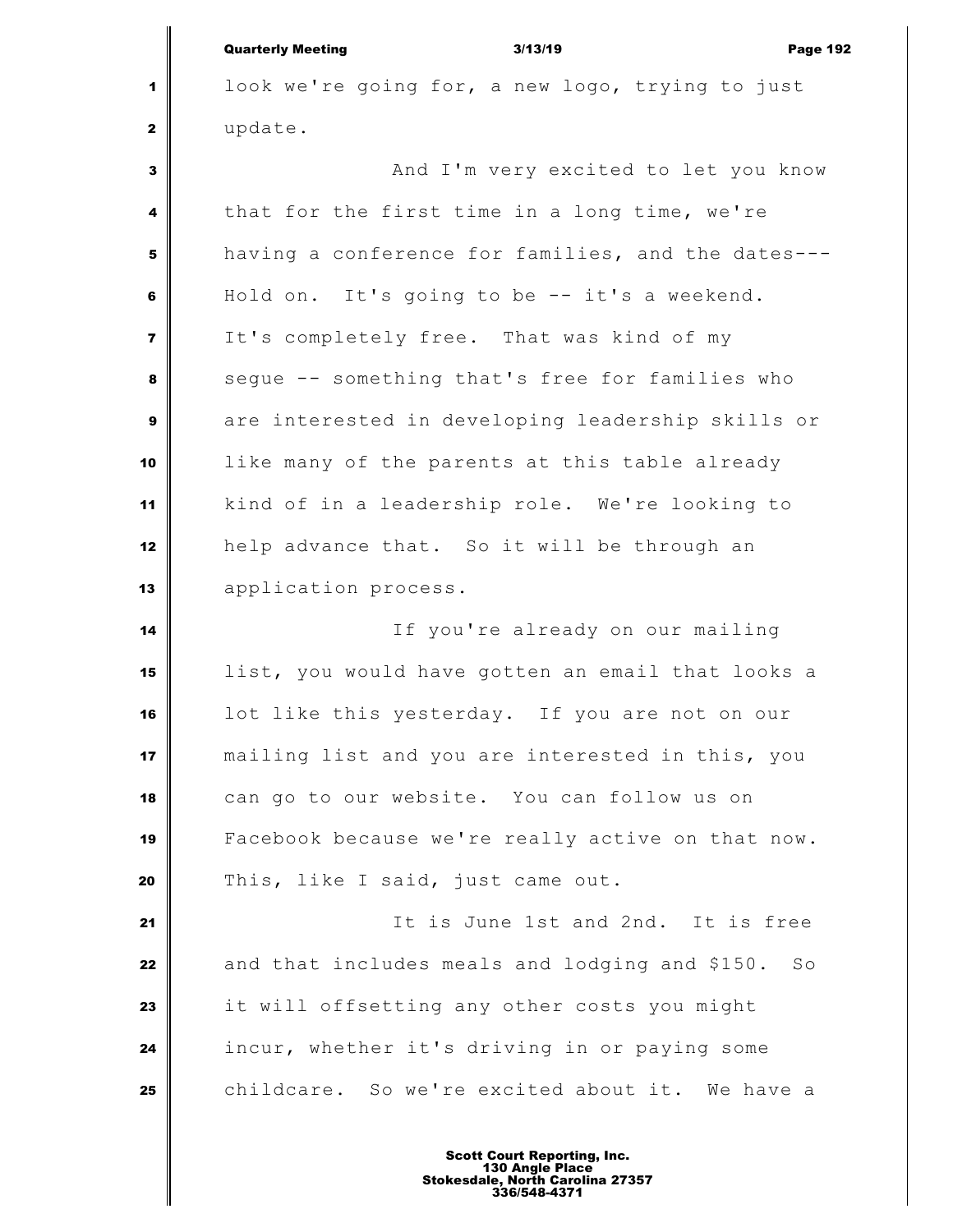|                | <b>Quarterly Meeting</b> | 3/13/19                                            | <b>Page 193</b> |
|----------------|--------------------------|----------------------------------------------------|-----------------|
| 1              |                          | survey. Once you get this invitation, there's a    |                 |
| $\mathbf{2}$   |                          | survey of what topics you're interested in. So     |                 |
| 3              |                          | we're going to build around the interest, to some  |                 |
| 4              |                          | extent, and again, we're going to be interviewing  |                 |
| 5              | people.                  |                                                    |                 |
| 6              |                          | We think we can accommodate probably               |                 |
| $\overline{7}$ |                          | about 70 people. And it's not first come, first    |                 |
| 8              |                          | serve, but it's going to be based on skills and    |                 |
| 9              |                          | expertise and try to represent the state because   |                 |
| 10             |                          | our charge is to represent the entire state. So    |                 |
| 11             |                          | that is something exciting that we're doing.       |                 |
| 12             |                          | Somebody in a conversation at lunch                |                 |
| 13             |                          | said, "What's going on with your workshops? We     |                 |
| 14             |                          | haven't heard you being around as much." We, like  |                 |
| 15             |                          | many agencies, are finding that in-person          |                 |
| 16             |                          | workshops are just not being attended quite as     |                 |
| 17             |                          | much. We are still available to do those, but      |                 |
| 18             |                          | we're having to set, you know, minimum             |                 |
| 19             |                          | participation rates and things so that we can use  |                 |
| 20             |                          | our resources and our staff time wisely.           |                 |
| 21             |                          | We are offsetting that by doing a lot              |                 |
| 22             |                          | more webinars. So we're hoping that webinars are   |                 |
| 23             |                          | going to be effective and that they reach broadly  |                 |
| 24             |                          | across the state because really, you know, it's    |                 |
| 25             |                          | not equitable that because a small county can only |                 |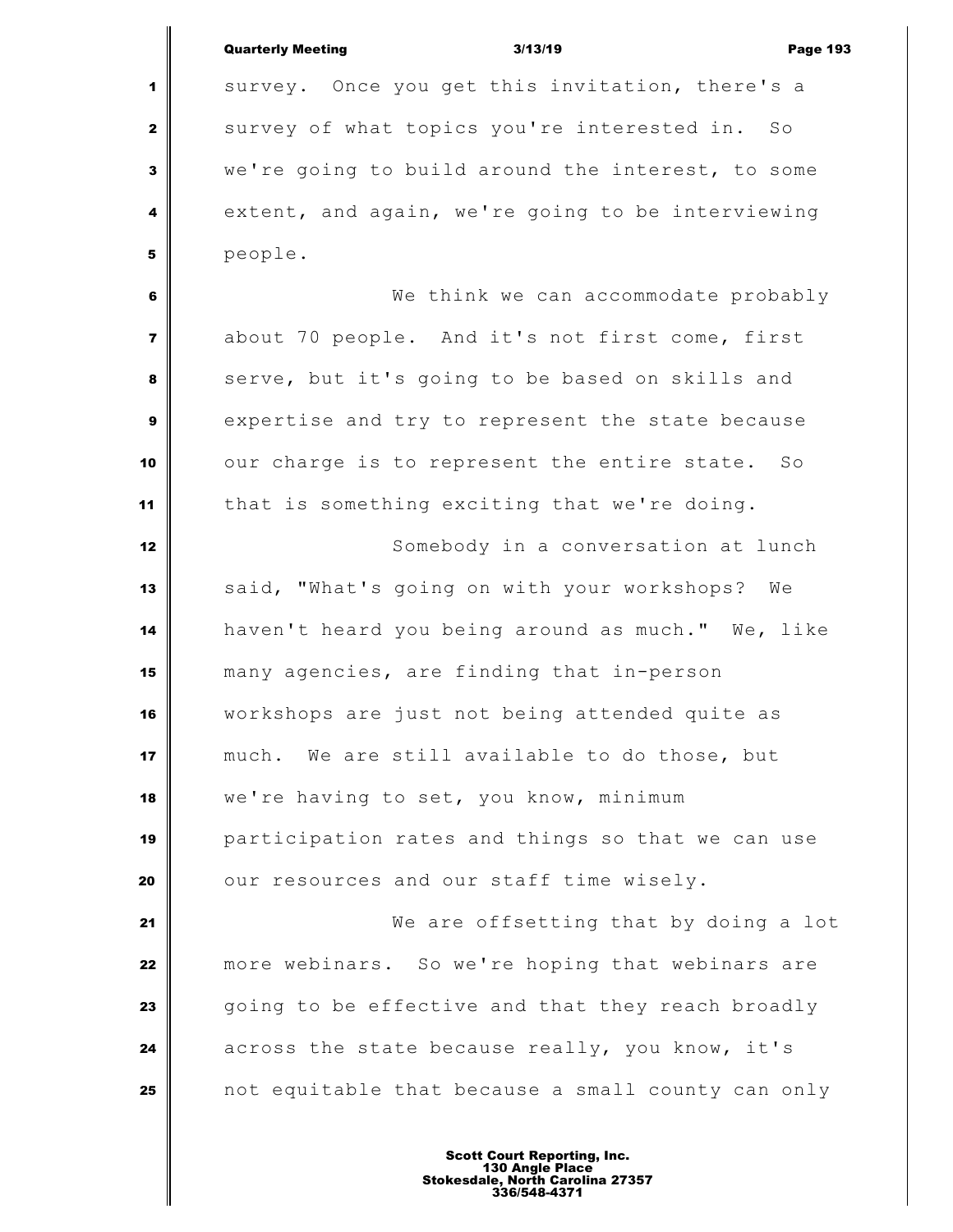## Quarterly Meeting **Contract Contract Contract Contract Contract Contract Contract Contract Contract Contract Contract Contract Contract Contract Contract Contract Contract Contract Contract Contract Contract Contract Contr**

 $\parallel$ 

| $\mathbf{1}$            | bring six people to a workshop, you know, that     |
|-------------------------|----------------------------------------------------|
| $\mathbf{2}$            | they don't get anything, then, maybe. So they are  |
| $\mathbf{3}$            | certainly all entitled to webinars. We'll be       |
| 4                       | exploring, in places without great Internet, the   |
| $\overline{\mathbf{5}}$ | idea of schools or agencies that do have Internet  |
| 6                       | maybe holding webinar events where families could  |
| $\overline{7}$          | come to a place in their community where they're   |
| 8                       | familiar, and that would be a sponsored webinar.   |
| $\boldsymbol{9}$        | So, in a way, it's still a live event in the       |
| 10                      | community.                                         |
| 11                      | So we're doing that, and you can keep              |
| 12                      | up with us again the same way, our mailing list or |
| 13                      | Facebook, to find out what we're doing. We're      |
| 14                      | always interested in hearing what kind of topics   |
| 15                      | people in the field would like, and that is so     |
| 16                      | helpful when people tell us what they want.        |
| 17                      | And we are -- also have started                    |
| 18                      | recently a youth panel, so we are looking for      |
| 19                      | actively high school age, maybe late middle school |
| 20                      | students with disabilities to help guide our work. |
| 21                      | The youth panel will be featured at the            |
| 22                      | conference, so that's a great opportunity for them |
| 23                      | and for us and our audience to hear what our youth |
| 24                      | with disabilities wish the teachers knew, what do  |
| 25                      | they wish the parents knew, what do they wish the  |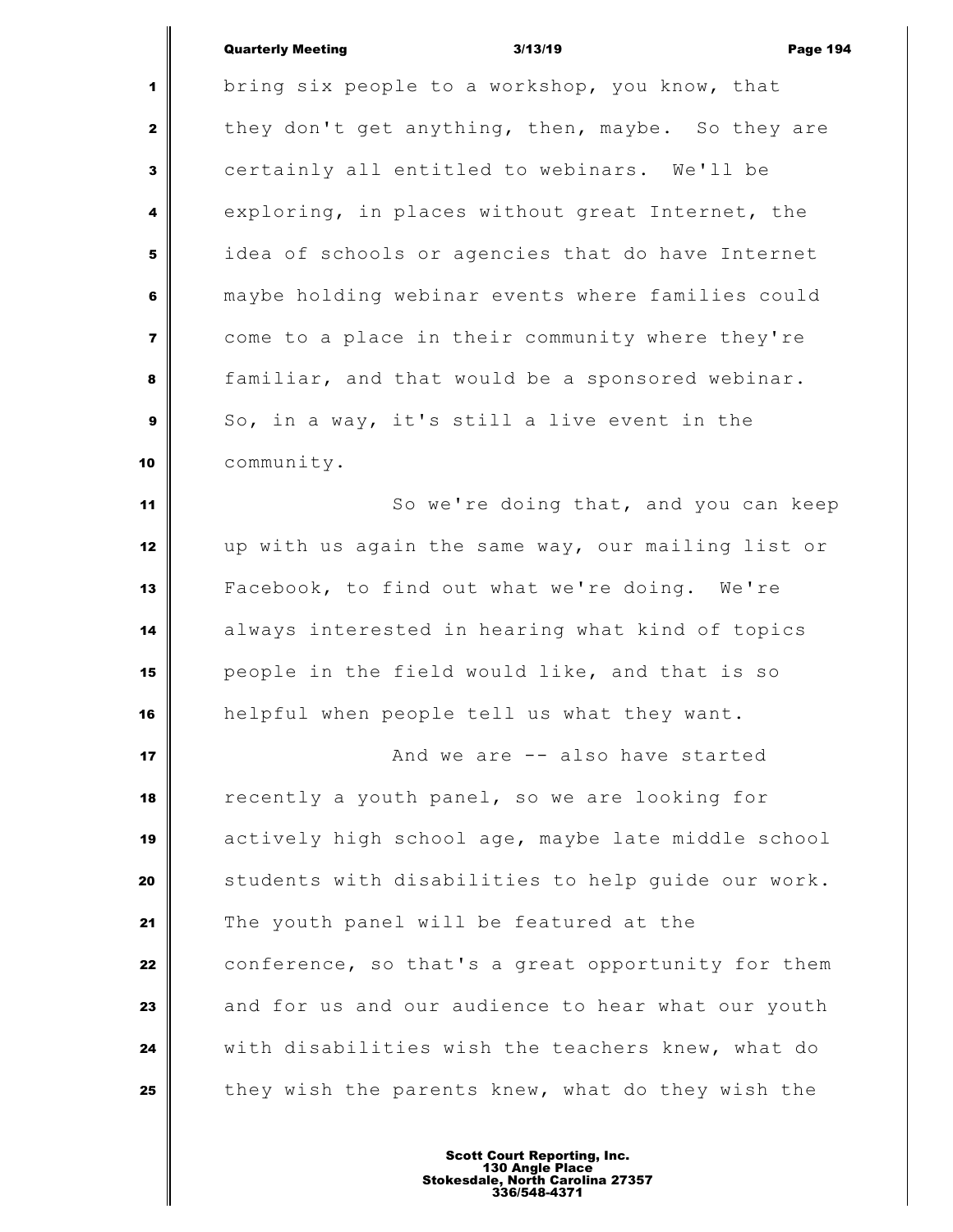|                | <b>Quarterly Meeting</b><br>3/13/19<br><b>Page 195</b> |
|----------------|--------------------------------------------------------|
| 1              | other kids knew. You know, they really are going       |
| $\mathbf{z}$   | to guide us. We're excited to be able to do that.      |
| 3              | We have traditionally worked with parents, but         |
| 4              | we've been -- by our grant requirements and by         |
| 5              | just by the fact that it's the right thing to do,      |
| 6              | we're working more directly with some of the high      |
| $\overline{7}$ | school age kids.                                       |
| 8              | So that's what we're doing, and                        |
| $\mathbf{9}$   | again, you can follow us on Facebook or just email     |
| 10             | our general email office with ideas, suggestions,      |
| 11             | or comments any time.                                  |
| 12             | THE CHAIRPERSON: Awesome. Anything                     |
| 13             | else? Carol Ann?                                       |
| 14             | MS. HUDGENS: I have the dispute                        |
| 15             | resolution brochures back here. I have a few           |
| 16             | Parent Rights Handbooks, and I have, if you did        |
| 17             | not get it in your new materials today, a copy of      |
| 18             | the policy book, I have some back there. Also,         |
| 19             | for previous members who may not have attended the     |
| 20             | orientation, if you'd like a copy, I have that         |
| 21             | back here. So I have those back here, just pick        |
| 22             | up as you like.                                        |
| 23             | THE CHAIRPERSON: All right. I think                    |
| 24             | that pretty much adjourns everything we have, if       |
| 25             | we a motion to adjourn. Our next the meeting will      |
|                |                                                        |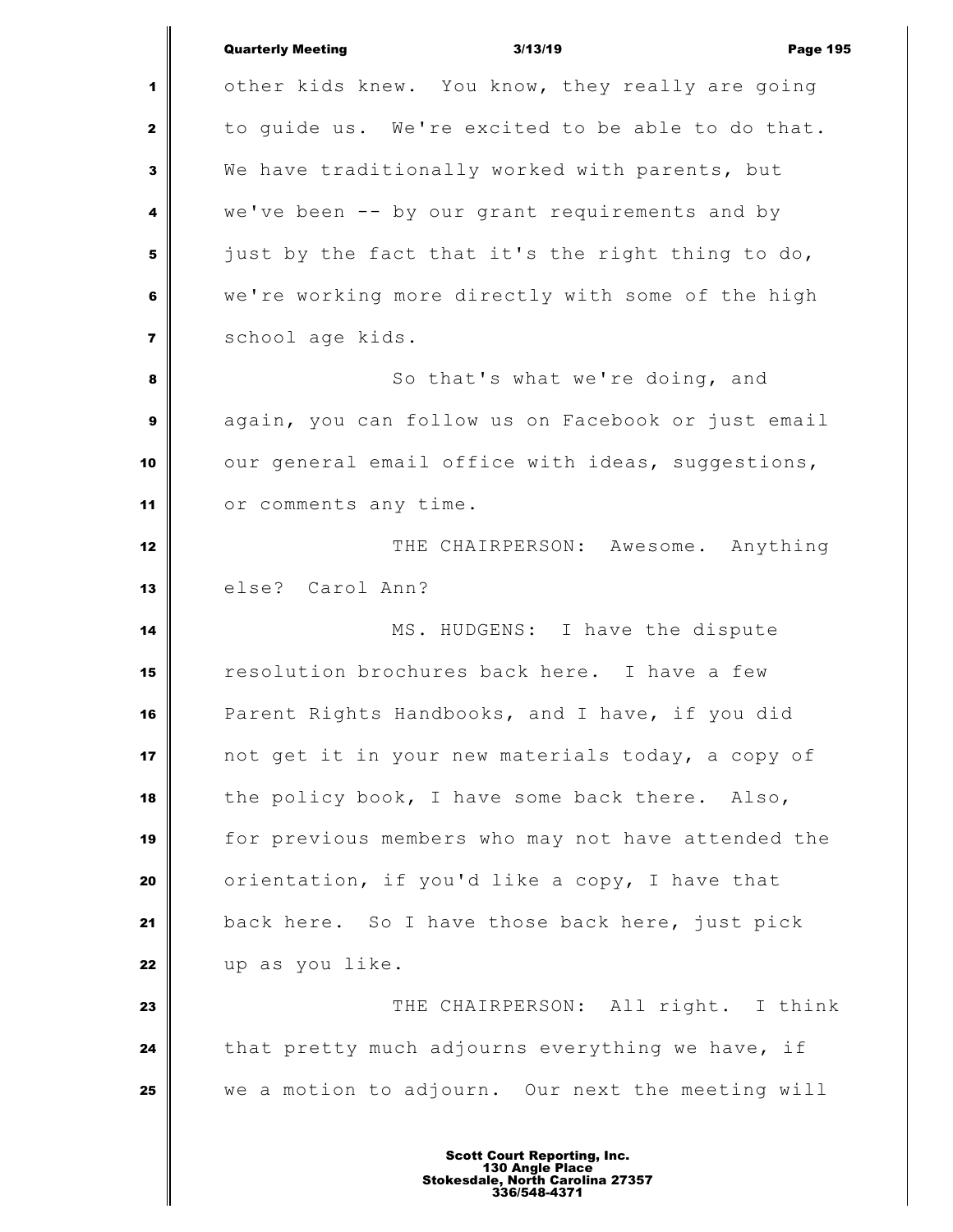Quarterly Meeting 3/13/19 Page 196 be June 12th, same place. So do I have a motion to adjourn? MS. DANIELS-HALL: Motion to adjourn. MS. HODGES: I second. THE CHAIRPERSON: Second. All in favor? **(All Council Members responded aye.)** THE CHAIRPERSON: Anyone who wants to stay longer? Thank you, everybody. You-all have a good week. **(At 2:58 p.m., the quarterly meeting adjourned.)**  $\parallel$  Scott Court Reporting, Inc. 130 Angle Place Stokesdale, North Carolina 27357 336/548-4371